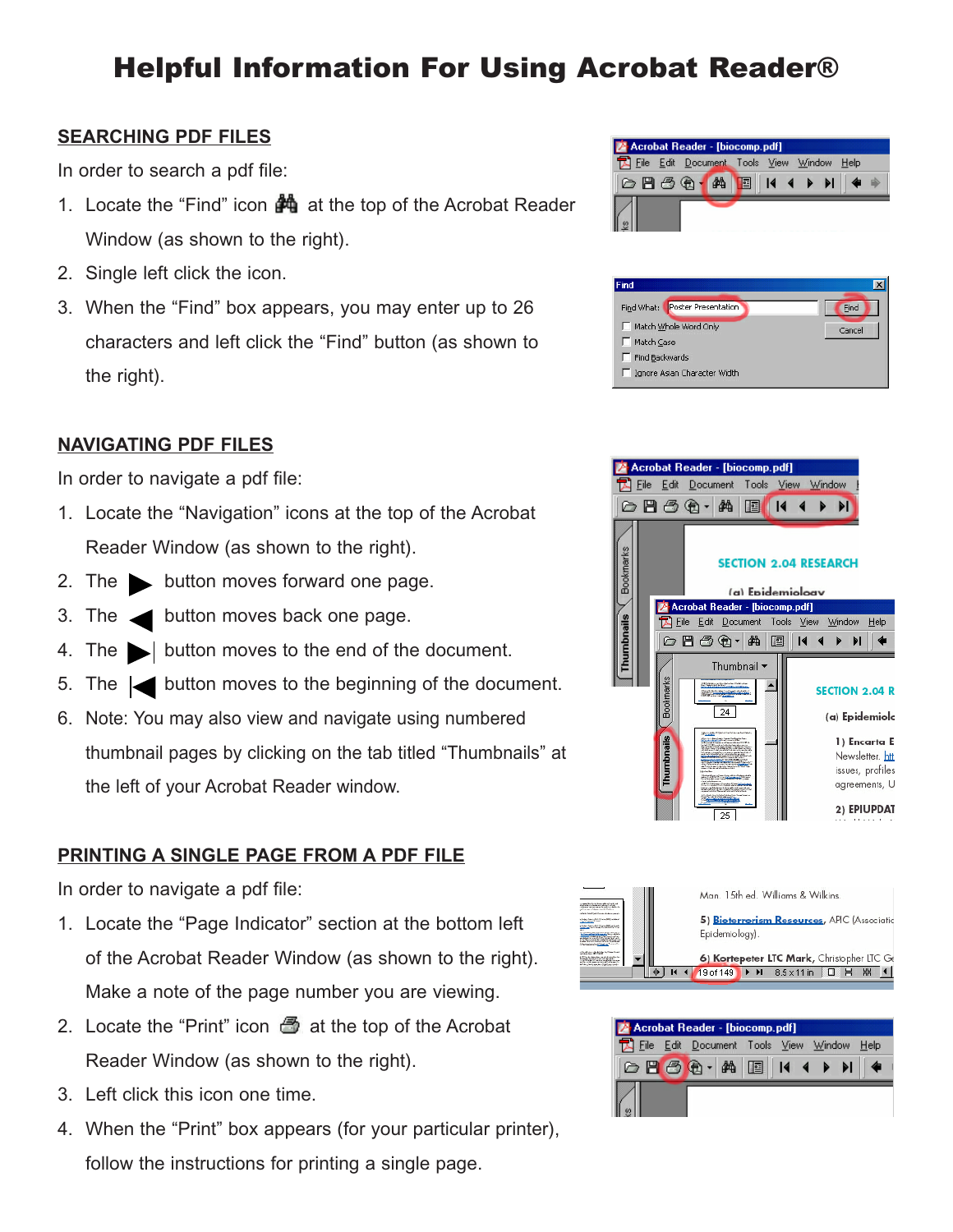# **EDUCATIONAL FORMAT: W1, Intensive**

### **TIME/DAY/LOCATION: 7:00 am – 12:00 pm, Wednesday, 1/28/09, Yerba Buena 7/Lower B2**

# **TITLE:** Basics Seminar **(\$)**

**COMPETENCY AREA 7:** Administrative/Management

**PRINCIPAL PRESENTER:** Billie Dalrymple, BA (Chair)

Texas Medical Association, 484/865-5879, billie.dalrymple@texmed.org **DISCLOSURE:** Does not have an interest in selling a technology, program, product, and/or service to CME professionals.

**CO-PRESENTER:** James Leist, EdD Alliance for Continuing Medical Education, 704/394-6294, jleist@carolina.rr.com **DISCLOSURE:** Does have an interest in selling a service to CME professionals.

**CO-PRESENTER:** Steve Singer, PhD Accreditation Council for CME, 312/527-9200, ssinger@accme.org **DISCLOSURE:** Does not have an interest in selling a technology, program, product, and/or service to CME professionals.

**CO-PRESENTER:** Jeanette Harmon, MBA American Medical Association, 312/464-4667, jeanette.harmon@ama-assn.org **DISCLOSURE:** Does not have an interest in selling a technology, program, product, and/or service to CME professionals.

**CO-PRESENTER:** Jack Kues, PhD University of Cincinnati Academic Health Center, 513/558-1425, kuesjr@uc.edu **DISCLOSURE:** Does not have an interest in selling a technology, program, product, and/or service to CME professionals.

**CO-PRESENTER:** Ron Murray, EdD University of Virginia School of Medicine, 434/982-3687, rtm7a@virginia.edu **DISCLOSURE:** Does not have an interest in selling a technology, program, product, and/or service to CME professionals.

**TARGET AUDIENCE:** Beginner

### **MEMBER SECTIONS:** All

**OBJECTIVES:** After this intensive, you should be able to: 1) use an effective CME Vocabulary; 2) describe the current environment in which CME operates; 3) identify the ACCME's accreditation system: Essential Areas, Elements, and Standards for Commercial Support; 4) describe the *AMA PRA ™* credit system; 5) utilize the Alliance for CME's CME competencies to improve *your* practice as a CME professional, and 6) plan a CME activity that incorporates the Updated ACCME Accreditation Criteria.

**METHODS:** Experienced CME professionals will provide short lectures, interactive exercises and Q & A sessions.

**KEY POINTS:** You will identify key strategies to take back and apply in your own CME setting; gain an overview of accreditation essentials, credit systems, and competencies; and select sessions that best fit your own learning needs.

**RECOMMENDED READING:** AMA, Physician's Recognition Award and credit system 2006; ACCME Updated Accreditation Criteria; Alliance for CME Competencies.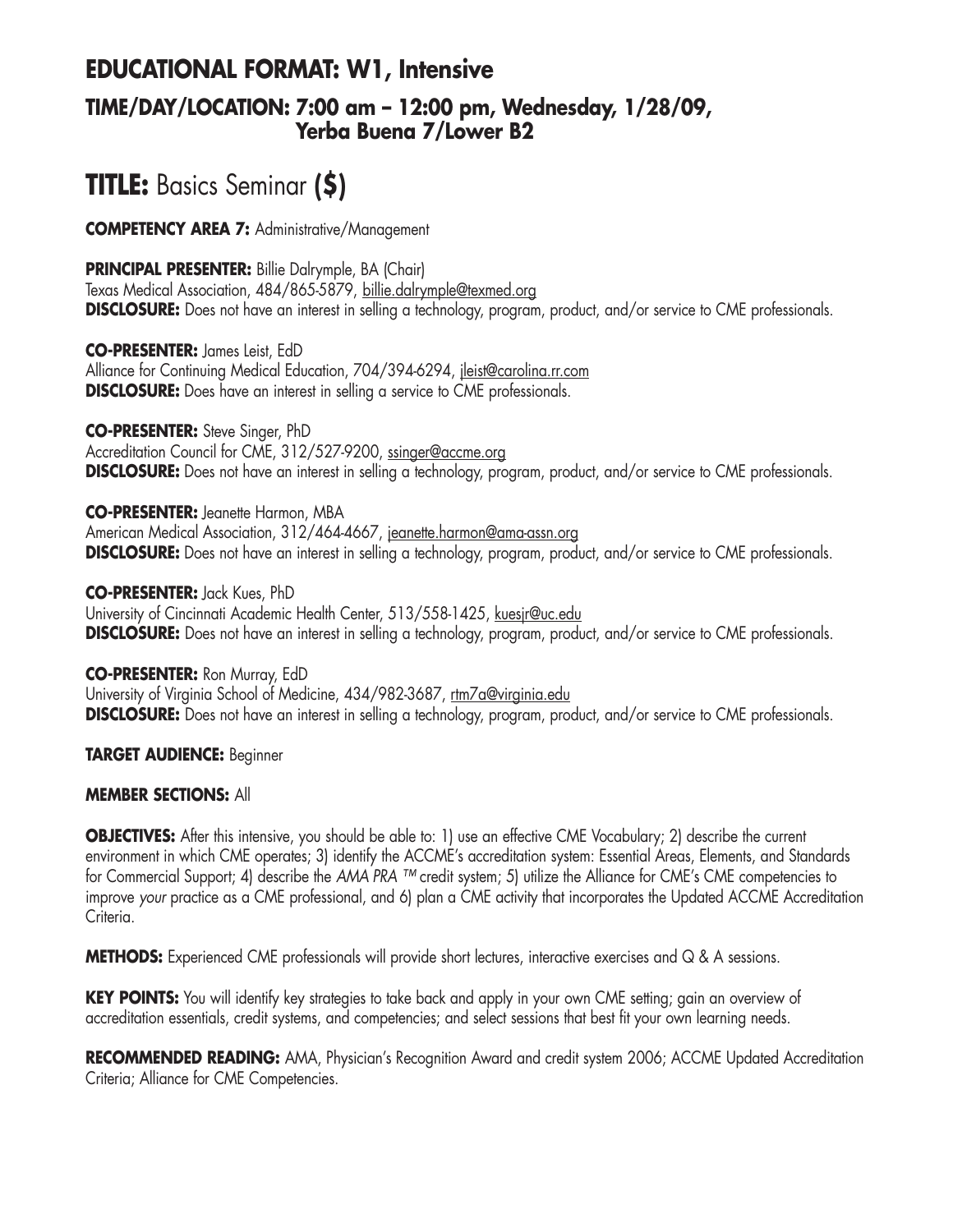## **EDUCATIONAL FORMAT: W2, Member Section Meeting (Federal Health Care Educators - All Conference Participants Welcome)**

### **TIME/DAY/LOCATION: 1:30 – 5:00 pm, Wednesday, 1/28/09, Yerba Buena 1/Lower B2**

# **TITLE:** Current Issues in CME for Federal Providers

**COMPETENCY AREA 4:** Systems Thinking

**PRINCIPAL PRESENTER:** William Robinson, BS Navy Medicine MPT&E, 301/319-8027, william.robinson@med.navy.mil **DISCLOSURE:** Does not have an interest in selling a technology, program, product, and/or service to CME professionals.

### **TARGET AUDIENCE:** All

**MEMBER SECTIONS:** Federal Health Care Educators

**OBJECTIVES:** At the end of this session, participants should have a broader understanding of: the role of Federal CME Providers; addressing CME compliance issues from a Federal perspective; persons to network with at other Federal agencies that might provide opportunities for sharing content or technologies.

**METHODS:** This will be primarily an interactive, 'round table' discussion.

**KEY POINTS:** Federal laws and implementing regulations can appear to be at odds with some accreditation compliance requirements. Federal agencies have unique aspects to their education missions, with potential benefits of collaboration to the agencies and the public.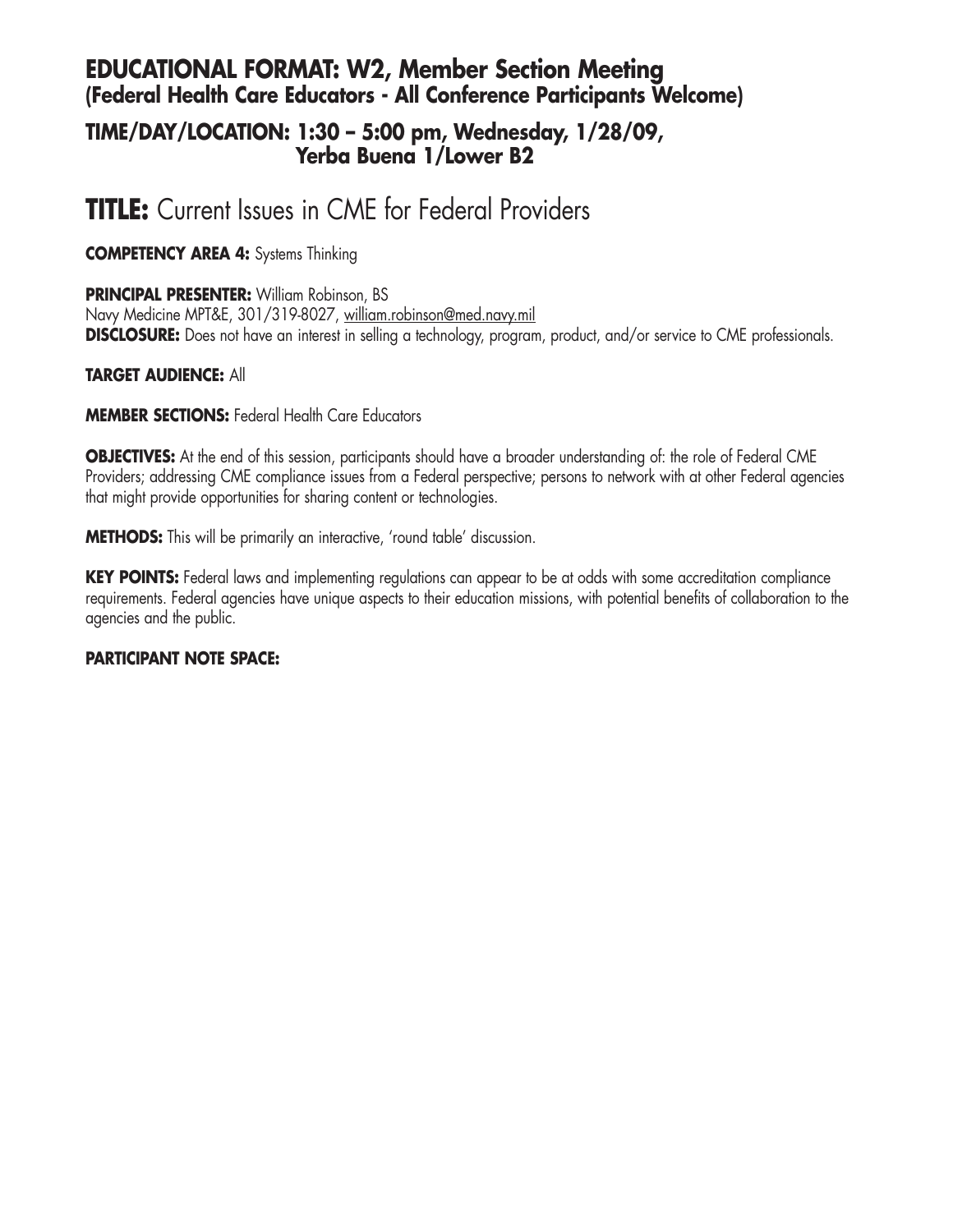## **EDUCATIONAL FORMAT: W3, Member Section Meeting (Health Care Education Associations - All Conference Participants Welcome)**

### **TIME/DAY/LOCATION: 1:30 – 5:00 pm, Wednesday, 1/28/09, Yerba Buena 2/Lower B2**

**TITLE:** Keeping Up with the Constant Changes: CME Grant Processes Revisited, Provider Experiences with ACCME Updated Accreditation Criteria

**COMPETENCY AREA 7:** Administrative/Management

**PRINCIPAL PRESENTER:** Susan Cantrell, RPh American Society of Health-System Pharmacists, 919/847-8877, scantrell@ashpadvantage.com **DISCLOSURE:** Does not have an interest in selling a technology, program, product, and/or service to CME professionals.

**CO-PRESENTER:** Mark Evans, PhD

American Medical Association, 312/464-5990, Mark.Evans@ama-assn.org **DISCLOSURE:** Does not have an interest in selling a technology, program, product, and/or service to CME professionals.

### **TARGET AUDIENCE:** All

**MEMBER SECTIONS: Health Care Education Associations** 

**OBJECTIVES:** Upon completion of this session, participants should be better able to 1) outline the essential elements of an educational grant request, 2) explain the benefits and challenges of submitting grant requests for multi-supported education activities, and 3) improve their CME programs by applying lessons learned from providers surveyed against the ACCME Updated Accreditation Criteria.

**METHODS:** The meeting will include brief informational presentations followed by interactive panel discussions. The first portion of the meeting will focus on commercial supporters' educational grant processes. The second portion of the meeting will provide insight into providers' experiences in accreditation and reaccreditation under the ACCME Updated Accreditation Criteria. This session will be highly interactive and will feature audience polling using an automated audience response system.

**KEY POINTS:** Commercial supporters' processes for awarding educational grants have changed significantly over the last five years. Most commercial supporters have implemented on-line grant request systems and trends, such as multiple sources of support for a single activity, continue to emerge. Providers are challenged to keep up with the changes in grant processes and understand the many forces contributing to the changing landscape. A panel of representatives involved in reviewing and awarding educational grants will discuss key points and dialogue with the audience.

Providers scheduled for initial or reaccreditation decisions in November 2008 were the first to undergo accreditation under the ACCME Updated Accreditation Criteria. While providers have been diligently transitioning to the updated criteria since their release in 2007, lessons learned from the initial accreditation decision cycle will help them further improve their CME programs and ensure compliance with the updated criteria.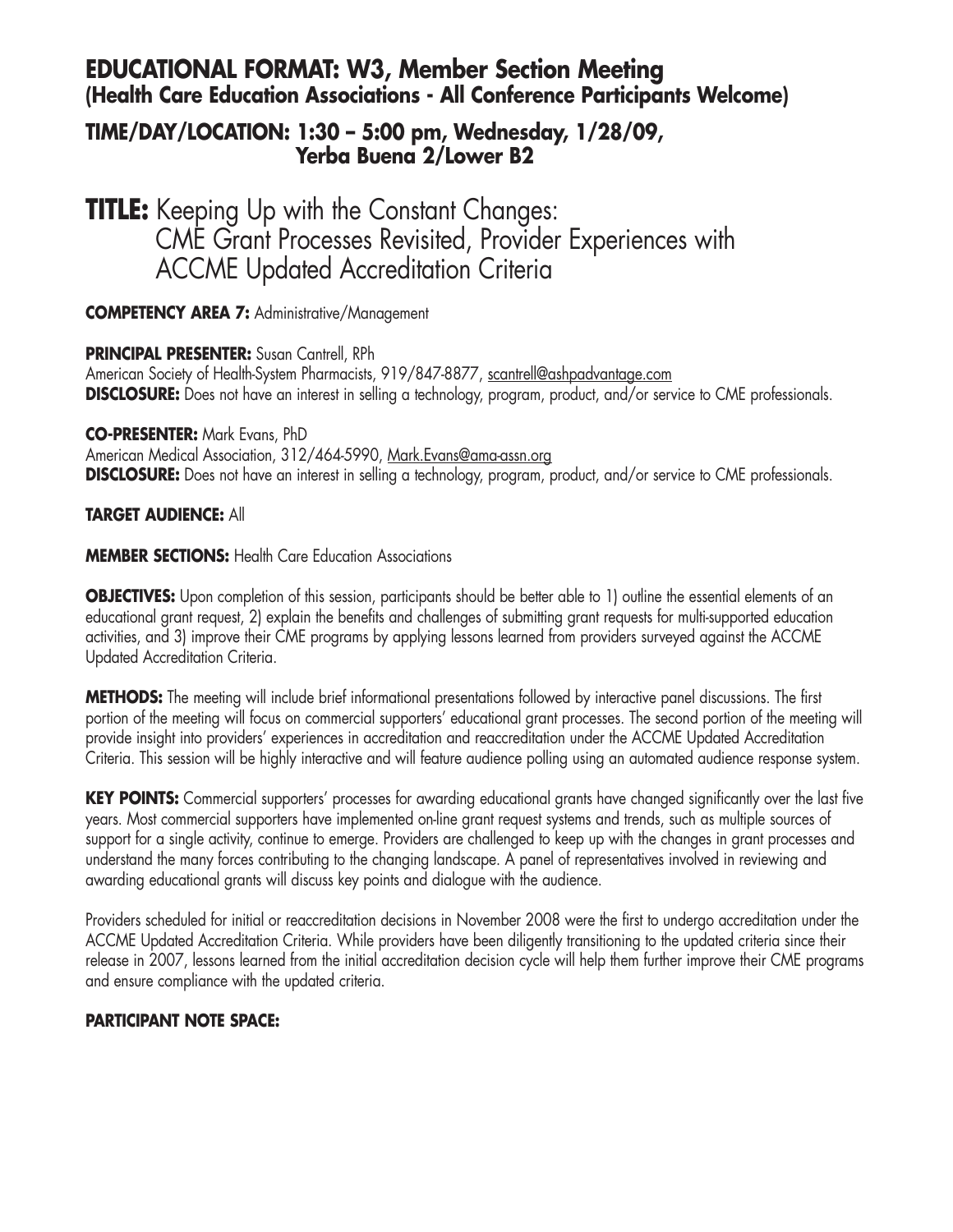## **EDUCATIONAL FORMAT: W4, Member Section Meeting (Hospitals and Health Systems - All Conference Participants Welcome)**

### **TIME/DAY/LOCATION: 1:30 – 5:00 pm, Wednesday, 1/28/09, Yerba Buena 8/Lower B2**

# **TITLE:** Hospitals and Health Systems Member Section Meeting

### **COMPETENCY AREA 5: Partnering**

**COMPETENCY 5.2:** Identify and collaborate with external partners that enhance effective CME activities.

### **PRINCIPAL PRESENTER:** Linda Dupont

Aurora Health Care, 414/448-1112, linda.sue.dupont@aurora.org **DISCLOSURE:** Does not have an interest in selling a technology, program, product, and/or service to CME professionals.

### **TARGET AUDIENCE:** All

### **MEMBER SECTIONS:** Hospitals and health systems

**OBJECTIVES:** At the completion of this session, participants should be able to:

- 1) identify common issues of concern to CME professionals working in hospital and health system settings,
- 2) review suggested solutions presented by colleagues in lecture and panel discussion formats, and
- 3) formulate program changes necessary for accreditation using the Updated Criteria.

**METHODS:** Presentations will focus on ongoing issues and challenges as well as program changes necessary for accreditation using the Updated Criteria. A panel discussion will be followed by a question and answer session. Topics identified by attendees at 2008 Annual Conference will be addressed.

**KEY POINTS:** Collaboration with other CME professionals who work in similar settings can provide solutions to challenges presented in the planning and delivery of educational programs including system changes necessary for accreditation using the Updated Criteria.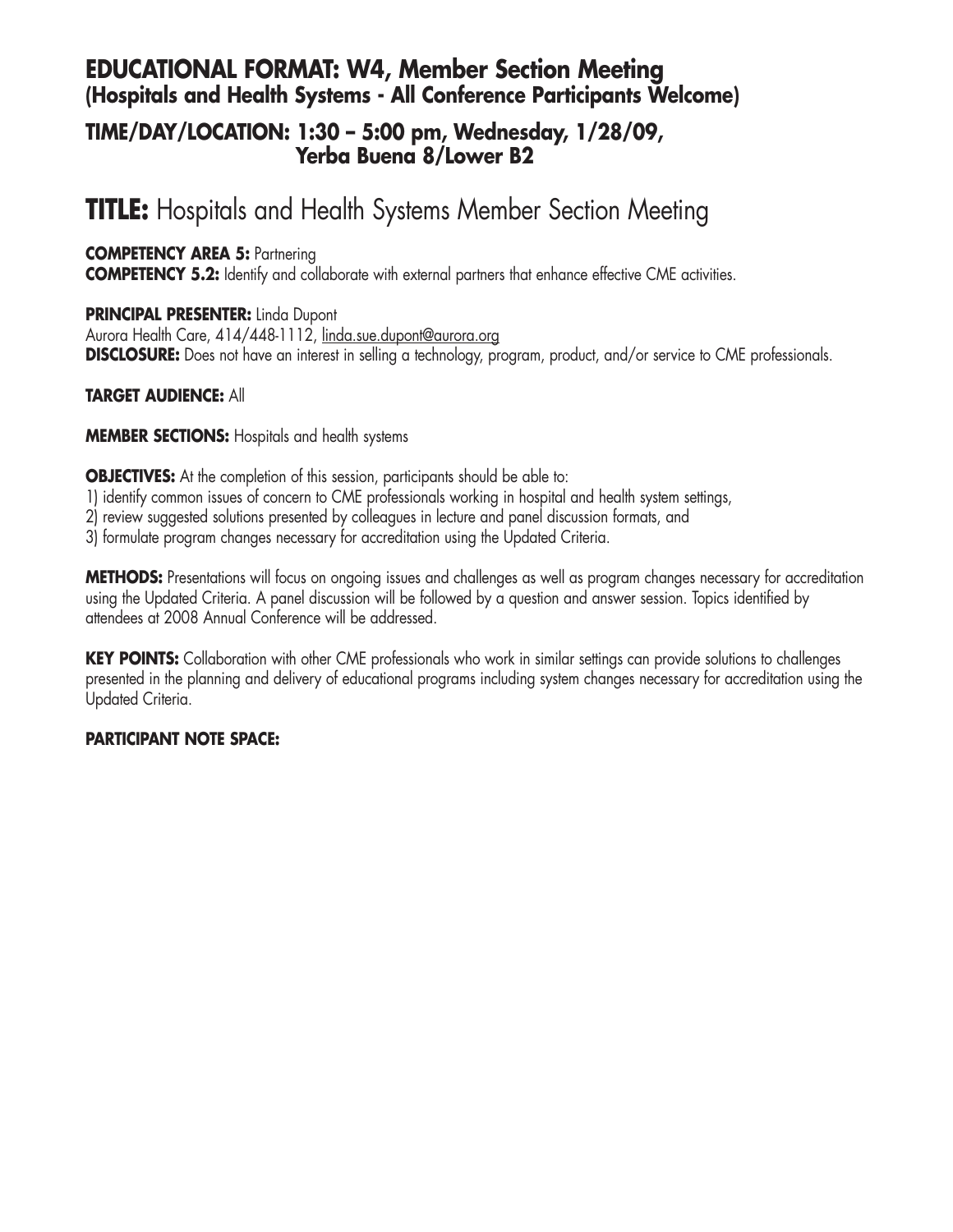### **EDUCATIONAL FORMAT: W5, Member Section Meeting (Medical Education and Communication Company Alliance [MECCA] - All Conference Participants Welcome)**

### **TIME/DAY/LOCATION: 1:30 – 5:00 pm, Wednesday, 1/28/09, Yerba Buena 7/Lower B2**

**TITLE:** Navigating the Turbulent Seas of CME: Tools and Competencies for Organizational Success

**COMPETENCY AREA 5: Partnering COMPETENCY 5.2:** Identify and collaborate with external partners that enhance effective CME activities.

**PRINCIPAL PRESENTER:** Marissa Seligman, PharmD Pri-Med Institute, 617/406-4288, mseligman@mc-comm.com **DISCLOSURE:** Does not have an interest in selling a technology, program, product, and/or service to CME professionals.

### **CO-PRESENTER:** Jan Perez

CME Outfitters, LLC, 240/243-1301, jperez@cmeoutfitters.com **DISCLOSURE:** Does not have an interest in selling a technology, program, product, and/or service to CME professionals.

**TARGET AUDIENCE:** All

**MEMBER SECTIONS:** Medical education and communication companies

**OBJECTIVES:** Upon conclusion of the session, participants should be better able to: 1) identify three elements of an effective collaborative relationship; 2) describe two areas of need in your organizational competencies that may be best met through collaboration, and 3) implement a process for identifying and vetting strategic collaborative partners with shared values and goals to enhance the effectiveness of CME activities.

**METHODS:** Didactic presentations, followed by a workshop and interactive discussion.

**KEY POINTS:** Implementing the updated criteria, fulfillment on expected competencies, credentialing of CME practitioners, issues of influence, diminished commercial support and other significant changes in the CME landscape have made navigating the turbulent seas of CME for accredited and non-accredited MECCs challenging. Converting challenges into opportunities through vision and action are the hallmarks of great organizations. The benefits of translating needs into practice are highly dependent upon early adoption, risk taking, risk assessment, listening to stakeholders, re-evaluating and revamping. This session is designed to create a forum to openly discuss the issues surrounding vision, processes and collaborations among and between stakeholders in CME activities to identify areas of opportunity to enhance your organization's success. Participants will be encouraged to join the discussion and identify, highlight and evaluate key issues by providing and detailing their own experiences in designing new and different approaches to meeting CME needs. Participants will be encouraged to network and meet new colleagues/potential collaborators.

**RECOMMENDED READING:** Collins, James C. Good to Great: Why Some Companies Make the Leap….and Others Don't. New York: HarperBusiness, 2001.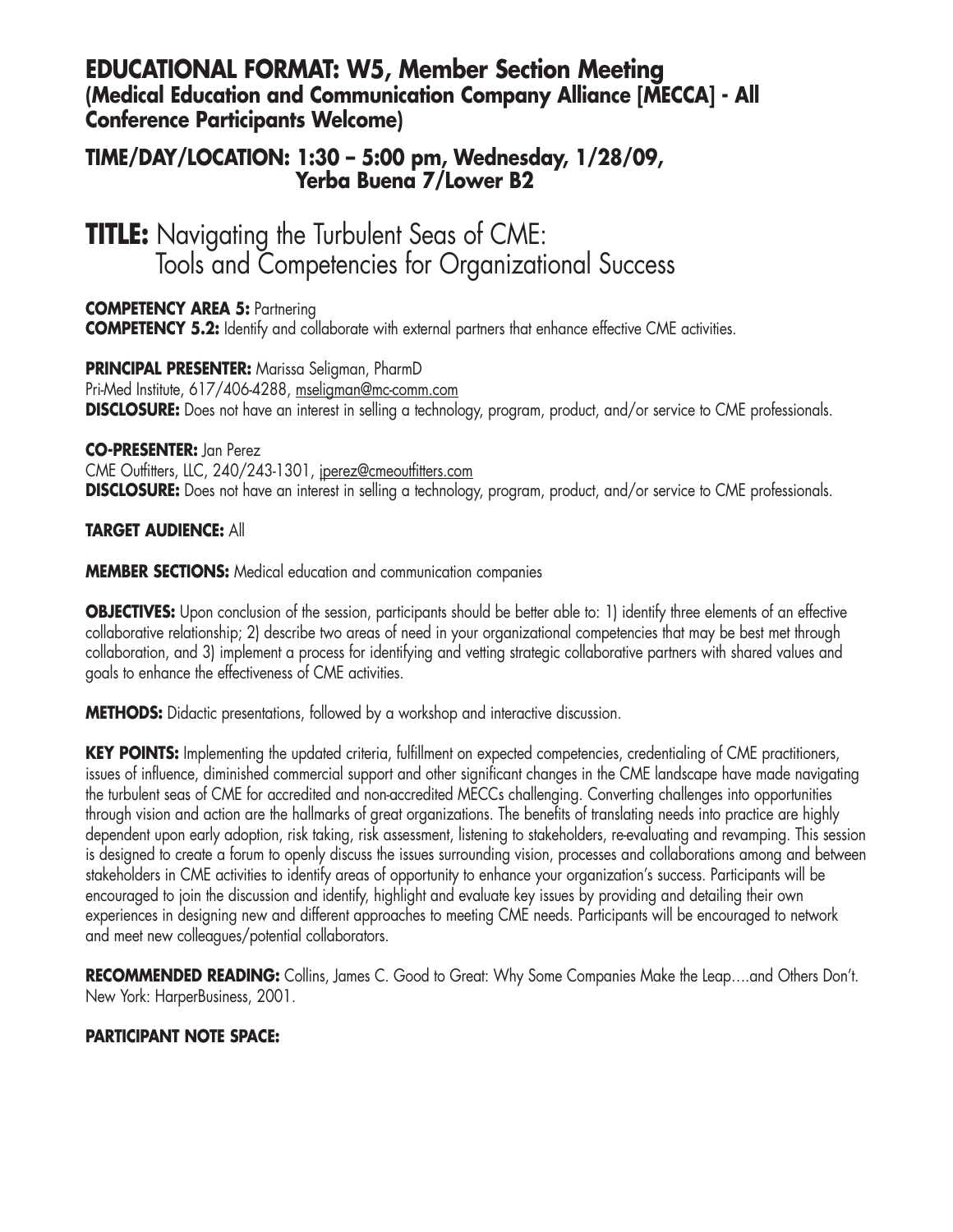## **EDUCATIONAL FORMAT: W6, Member Section Meeting (Medical Schools – All Conference Participants Welcome)**

### **TIME/DAY/LOCATION: 1:30 – 5:00 pm, Wednesday, 1/28/09, Yerba Buena 3-6/Lower B2**

# **TITLE:** Medical Schools Member Section Meeting

### **COMPETENCY AREA 7:** Administrative/Management

**PRINCIPAL PRESENTER:** Morris Blachman, PhD University of South Carolina School of Medicine, 803/434-4211, Blachman@sc.edu **DISCLOSURE:** Does not have an interest in selling a technology, program, product, and/or service to CME professionals.

### **TARGET AUDIENCE:** All

### **MEMBER SECTIONS:** Medical schools

**OBJECTIVES:** At the conclusion of the medical school provider section meetings, participants should be able to: 1) identify current critical issues in academic CME; 2) describe various strategies for meeting the challenges and demands faced by medical school CME, and 3) gain insight through shared experiences.

**METHODS:** Expert mini presentations, small group interactive sessions and informal question and answer sessions will be used to identify and focus on current critical issues; to facilitate discussion and the sharing of practical experiences; and to provide participants with an ample opportunity to network and meet new colleagues.

**KEY POINTS:** Participants will be asked to provide the Principal Presenter with their critical questions, issues and concerns prior to the meetings. Participants will have the opportunity to learn about the current critical issues and concerns facing medical school CME professionals and to develop strategies to address them.

**RECOMMENDED READING:** ACCME Essentials and Standards, New Criteria for Accreditation and list serv discussions throughout the previous year.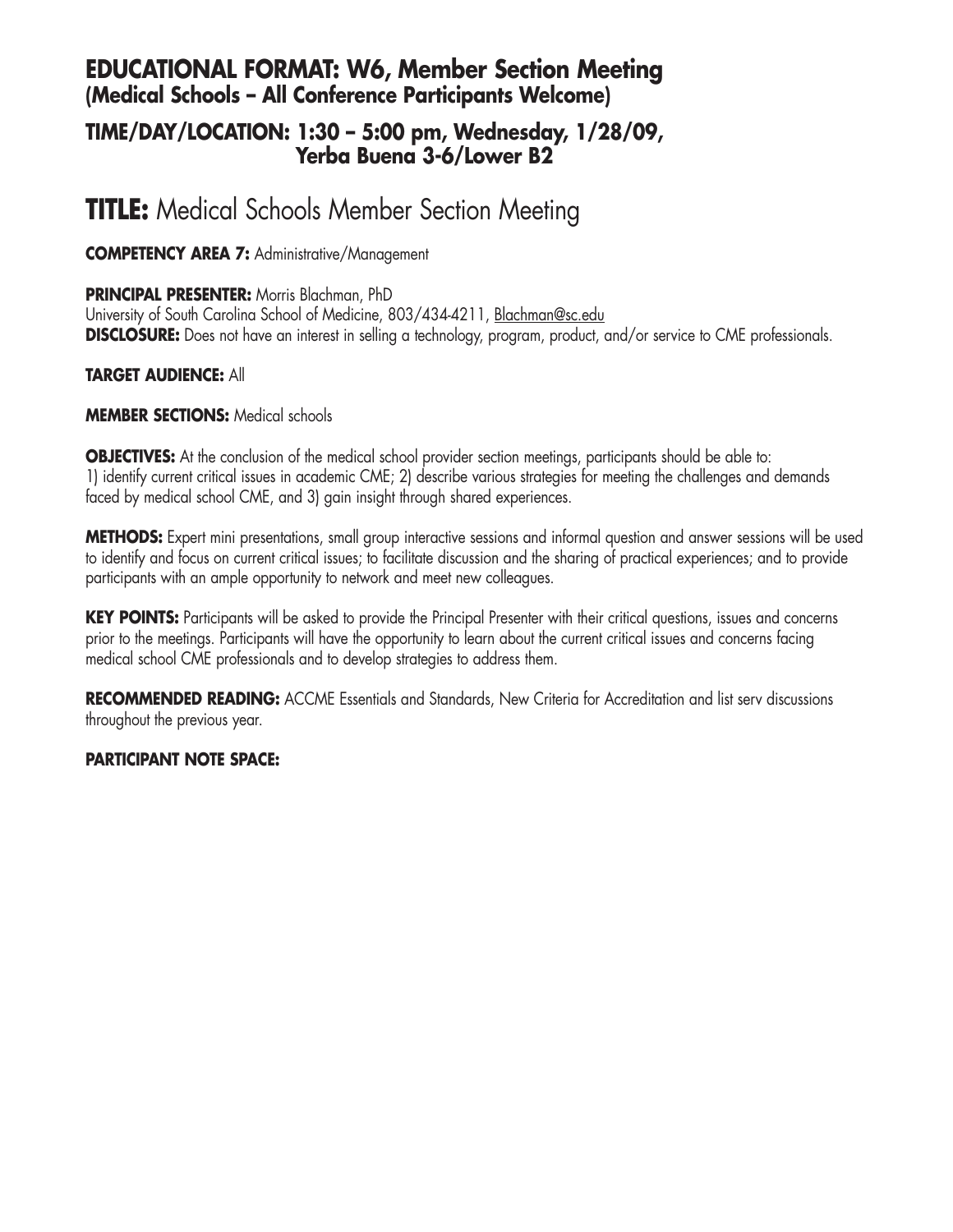## **EDUCATIONAL FORMAT: W7, Member Section Meeting (Medical Specialty Societies - All Conference Participants Welcome)**

### **TIME/DAY/LOCATION: 1:30 – 5:00 pm, Wednesday, 1/28/09, Yerba Buena 10-13/Lower B2**

# **TITLE:** Medical Specialty Societies Member Section Meeting

### **COMPETENCY AREA 6:** Leadership

**COMPETENCY 6.4:** Promote and support appropriate change as an essential component of an effective CME program.

**PRINCIPAL PRESENTER:** Alice Henderson, MSEd (Leader, Medical Specialty Societies Member Section) Flying Physicians Association, 936/588-6505, ahenderson@fpadrs.org **DISCLOSURE:** Does not have an interest in selling a technology, program, product, and/or service to CME professionals.

**CO-PRESENTER:** Deborah Samuel, MBA, (Leader-Elect) American Academy of Pediatrics, 847/434-7097, dsamuel@aap.org **DISCLOSURE:** Does not have an interest in selling a technology, program, product, and/or service to CME professionals.

**CO-PRESENTER:** Lisa Johnson, MHS, (Education Programming Work Group Chair) American Society of Clinical Oncology, 703/519-2903, lisa.johnson@asco.org **DISCLOSURE:** Does not have an interest in selling a technology, program, product, and/or service to CME professionals.

**CO-PRESENTER:** Debbie Szczesniak (Communications Work Group Chair) College of American Pathologists, 847/832-7419, dszczes@cap.org **DISCLOSURE:** Does not have an interest in selling a technology, program, product, and/or service to CME professionals.

### **TARGET AUDIENCE:** All

**MEMBER GROUPS:** Medical Specialty Societies

**OBJECTIVES:** The overall objective of the Specialty Societies Member Section meeting is to stimulate thought and promote action through the sharing of valuable information on CME topics, enabling the CME Specialty Society professional to return to their work and office with immediate changes to implement and improve their role within their medical society. Emphasis is on the exchange of new and innovative ideas and "best practices".

**METHODS:** Short lecture presentations, panel presentations on current hot topics with question and answer sessions, as well as informal roundtable sessions on new and pressing issues in CME.

KEY POINTS: Participants develop content focus through surveys and member input. Volunteer specialty society staff on the Education and the Communications Work Groups plan and implement based on Section member input. This is an excellent opportunity for specialty society attendees to explore potential new ways of tackling difficult CME issues through discussion and networking with their peers from other specialty societies.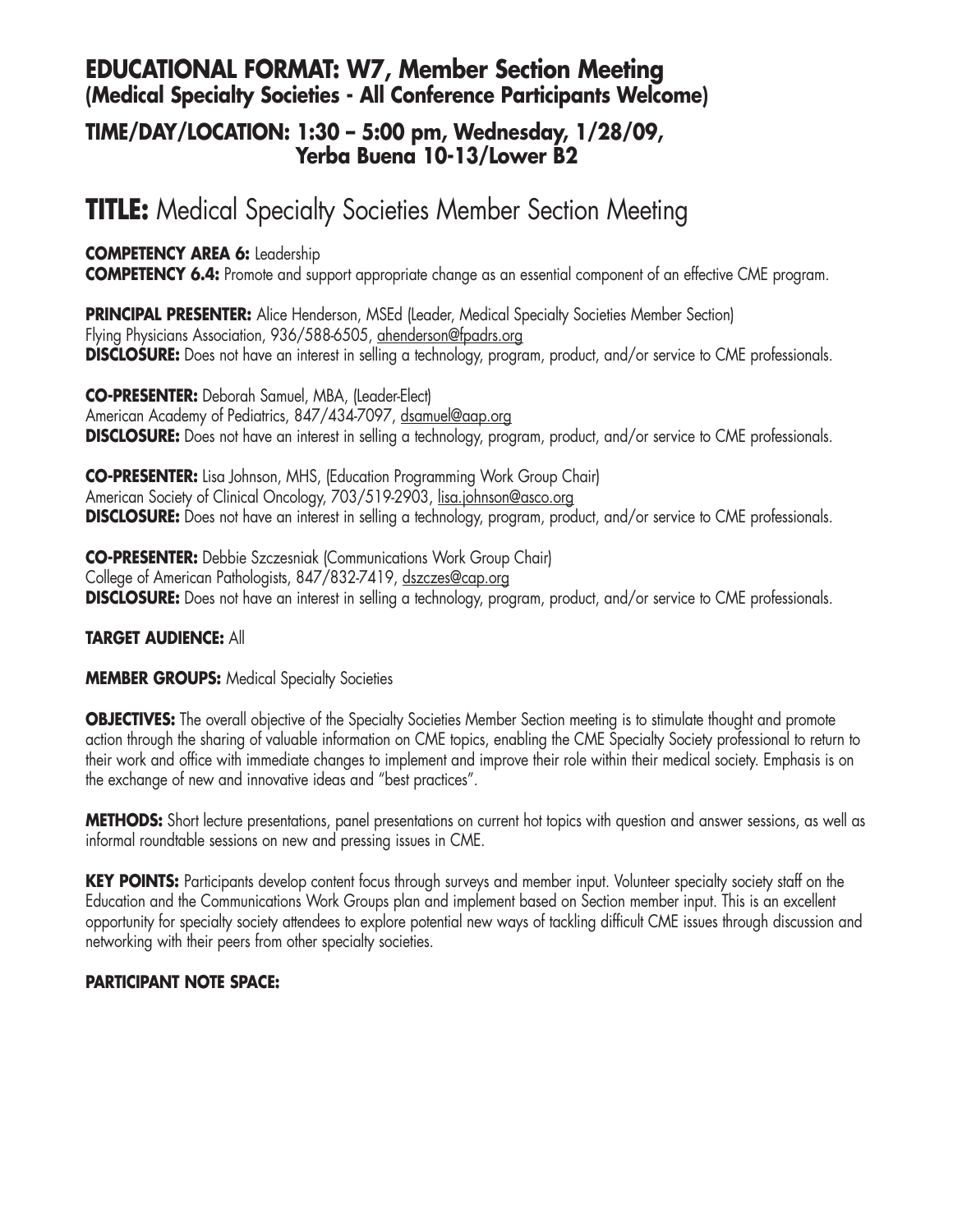### **EDUCATIONAL FORMAT: W8, Member Section Meeting (Pharmaceutical Alliance for Continuing Medical Education [PACME] – All Conference Participants Welcome)**

### **TIME/DAY/LOCATION: 1:30 – 5:00 pm, Wednesday, 1/28/09, Nob Hill A-D/Lower B2**

# **TITLE:** What's the Future of Commercial Support of CME?

### **COMPETENCY AREA 6:** Leadership

**COMPETENCY 6.1:** Provide a vision of present role and future direction for CME and physician role and responsibilities in continued learning.

**PRINCIPAL PRESENTER:** Jennifer Spear Smith, PhD Wyeth Pharmaceuticals, 484/865-5062, smithjs1@wyeth.com **DISCLOSURE:** Does not have an interest in selling a technology, program, product, and/or service to CME professionals.

**CO-PRESENTER:** Pamela Mason AstraZeneca LP, 302/885-1325, Pamela.Mason@astrazeneca.com **DISCLOSURE:** Does not have an interest in selling a technology, program, product, and/or service to CME professionals.

### **TARGET AUDIENCE:** All

### **MEMBER SECTIONS:** Pharmaceutical companies

**OBJECTIVES:** At the end of this educational intervention, the participants will be better able to:

1) Discuss why commercial support of CME is valuable to supporters, CME providers, health care providers, and patients.

2) Educate upper management on the current political environment surrounding grant support.

**METHODS:** This session will be didactic and small-group interactive, utilizing case studies.

**KEY POINTS:** This PACME session will include lively discussion of current hot topics, including compliance, education assessment, and communicating value and risk of commercial support to stakeholders.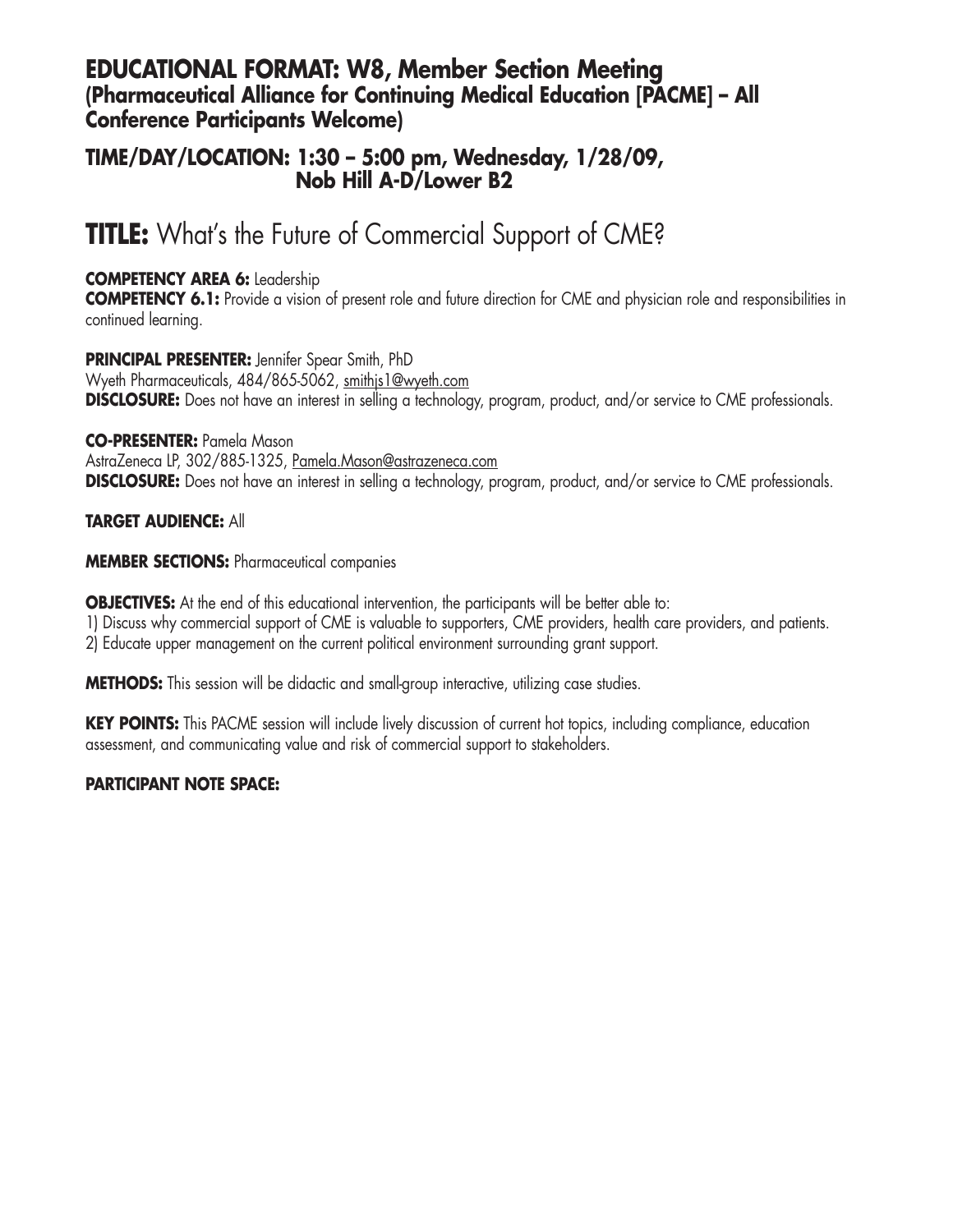## **EDUCATIONAL FORMAT: W9, Member Section Meeting (State Medical Societies – All Conference Participants Welcome)**

### **TIME/DAY/LOCATION: 1:30 – 3:30 pm, Wednesday, 1/28/09, Yerba Buena 14-15/Lower B2**

# **TITLE:** State Medical Societies

**COMPETENCY AREA 7:** Administrative/Management

**PRINCIPAL PRESENTER:** Billie Dalrymple, BA Texas Medical Association, 512/370-1446, billie.dalrymple@texmed.org **DISCLOSURE:** Does not have an interest in selling a technology, program, product, and/or service to CME professionals.

### **TARGET AUDIENCE:** All

### **MEMBER SECTIONS:** State medical societies

**OBJECTIVES:** At the conclusion of this activity, participants should be able to:

- 1) develop contacts with peers at other state medical societies that can be used as resources;
- 2) identify best practices as accreditors in implementing ACCME's accreditation system and AMA's credit system at the local level;
- 3) describe approaches to apply ACME Competencies for CME Professionals to staff of local CME organizations who have multiple job duties;
- 4) discuss common challenges of state medical societies as providers of CME, and
- 5) benefit from the exchange of ideas and solutions for common problems faced at the SMS level.

**METHODS:** Presenters will moderate a group discussion based on current trends in CME practice, questions submitted prior to the presentation, recommendations of a workgroup to address surveyor training and other aspects of implementing the ACCME Updated Criteria, and questions from the audience.

**KEY POINTS:** Potential participants will be surveyed to develop key issues that need to be discussed. Participants will be asked to share observations of exemplary compliance and/or problem elements in their state system. Any nominees for the SMS "Great Idea Award" will share content of their submitted best practice. Also discussed will be any relevant issues that have come up at a national level that need to be implemented by the SMS systems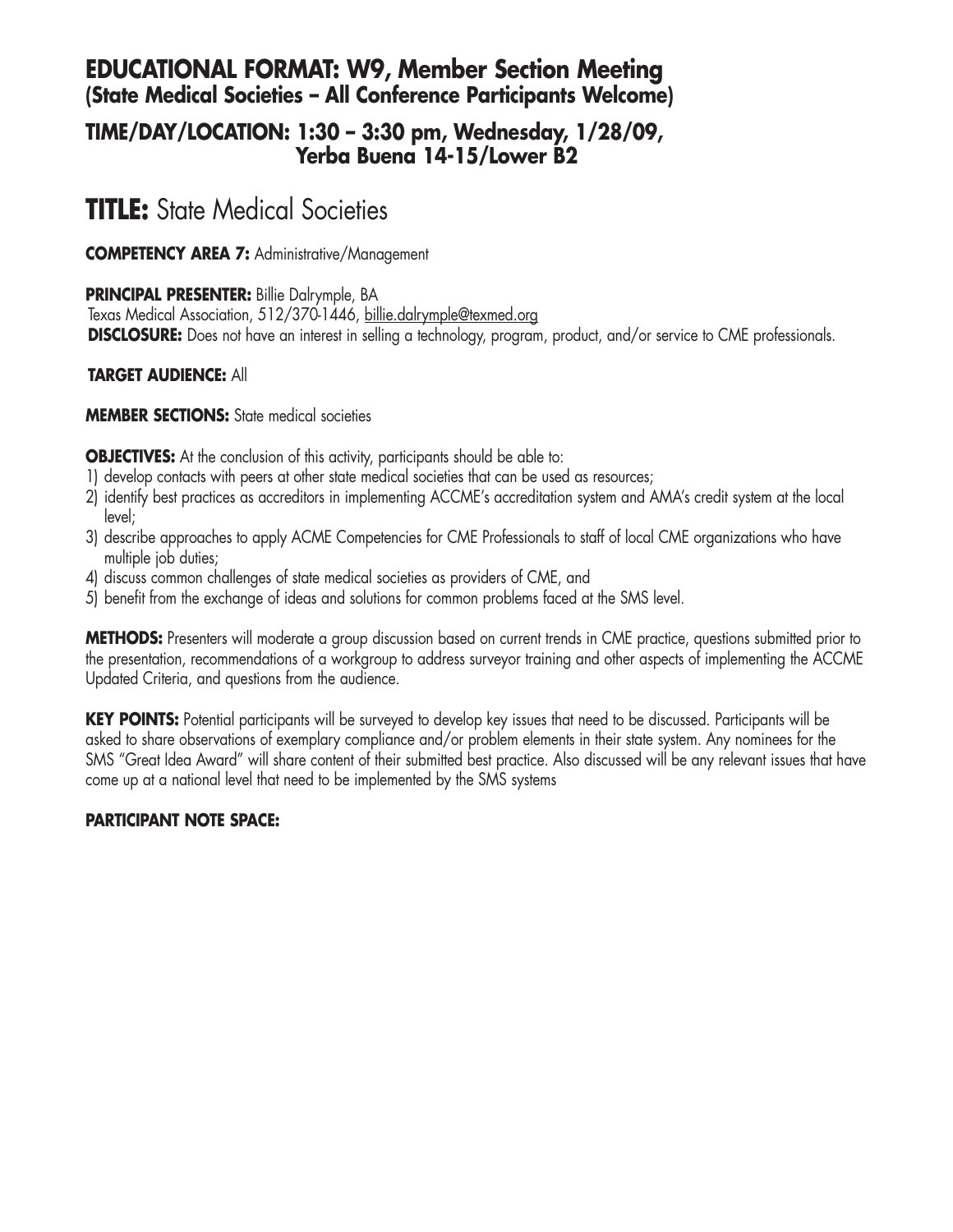## **EDUCATIONAL FORMAT: W10, Breakout TIME/DAY/LOCATION: 5:15 – 7:00 pm, Wednesday, 1/28/09, Yerba Buena 7/Lower B2**

# **TITLE:** Mentor/Mentee Program – Featuring Frances Maitland Memorial Lecture

**COMPETENCY AREA 8:** Self-Assessment and Life-Long Learning

### **PRINCIPAL PRESENTER:** Lawrence Sherman

Physicians Academy, 212/984-0711, ls@physiciansacademy.com **DISCLOSURE:** Does not have an interest in selling a technology, program, product, and/or service to CME professionals.

### **TARGET AUDIENCE:** All

### **MEMBER SECTIONS:** All

**OBJECTIVES:** This session will enable Mentees (newcomers to CME and/or this meeting) to competently and confidently navigate the Alliance Annual Conference, select sessions to attend, identify networking opportunities, find resources, etc; and Mentors (experienced CME professionals) should be able to address the needs of Mentees, communicate knowledge and demonstrate skills effectively, and provide necessary resources and networking opportunities to best help Mentees within the context of this meeting and early career development.

**METHODS:** Mentors and Mentees will be matched according to provider type and/or geographic location as much as possible. Those who pre-register before the meeting will be sent contact information so they can communicate before arriving. Those who register on-site will be matched at this session.

**KEY POINTS:** 1) Successful mentoring requires a commitment of time from both the Mentor and Mentee both before and during the Annual Conference, communicating and doing some homework (self-assessment/identifying educational gaps, looking through the Advance Program for sessions and networking opportunities, gathering resources, etc.); and 2) communication of needs, goals, realistic expectations and responsibilities is essential.

**RECOMMENDED READING:** Mentor Mentee Program Materials, Alliance web site at http://www.acme-assn.org.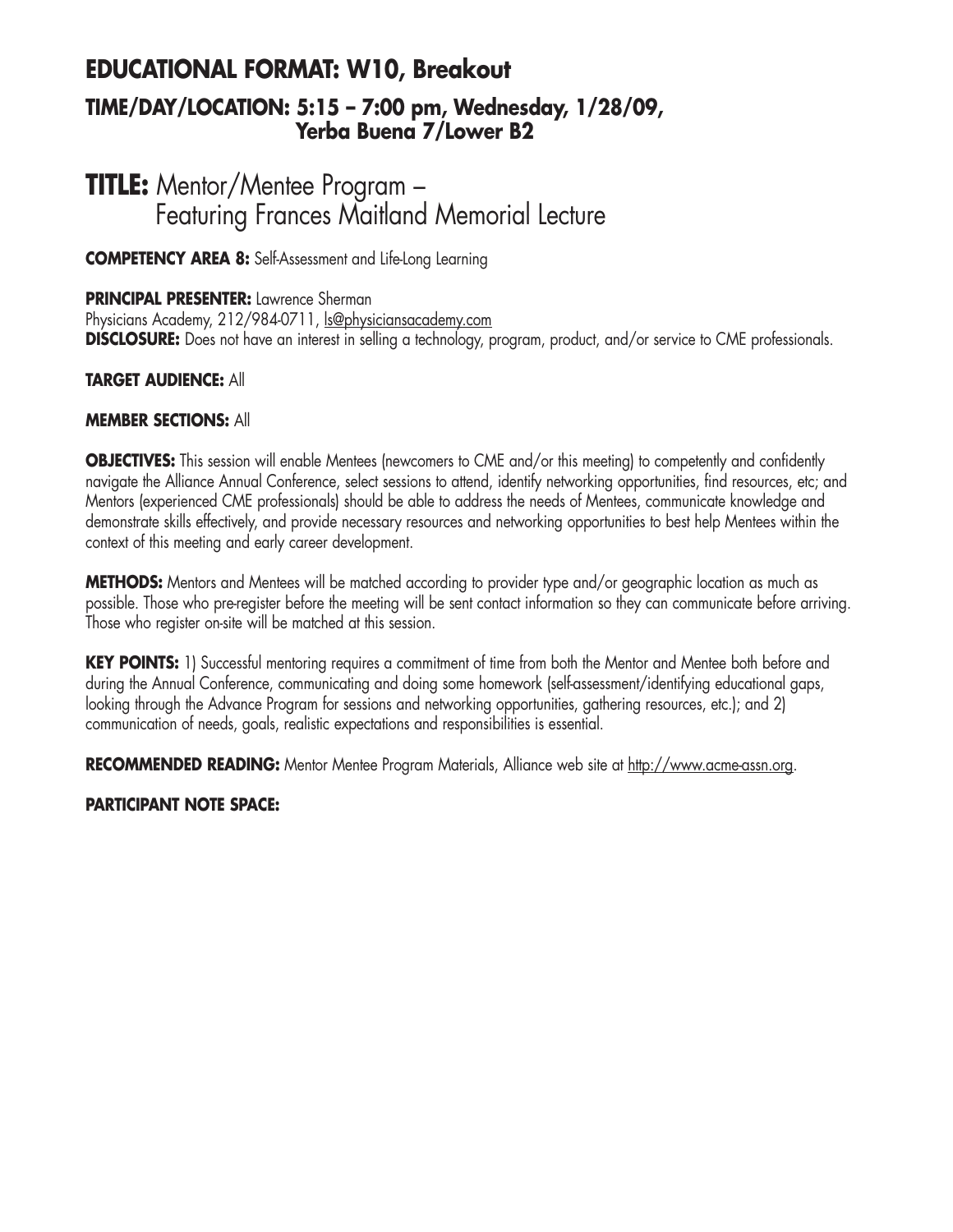## **EDUCATIONAL FORMAT: W11, Breakout TIME/DAY/LOCATION: 5:15 – 7:00 pm, Wednesday, 1/28/09, Yerba Buena 7/Lower B2**

# **TITLE:** Mentor/Mentee Program – Featuring Frances Maitland Memorial Lecture

### **COMPETENCY AREA 8:** Self-Assessment and Life-Long Learning

**COMPETENCY 8.1:** Engage in self-assessment, identify gaps in knowledge/practice and design an individual learning plan for ongoing improvement.

### **PRINCIPAL PRESENTER:** Suzanne Ziemnik, MEd

American Society for Clinical Pathology, 312/541-4744, Suzanne.Ziemnik@ascp.org **DISCLOSURE:** Does not have an interest in selling a technology, program, product, and/or service to CME professionals.

### **TARGET AUDIENCE:** All

### **PROVIDER GROUPS:** All

**OBJECTIVES:** At the conclusion of this session, attendees will understand the relevance of mentoring for CME professionals at every level. The session will also present useful strategies for mentoring processes related to practical exercises to identify individual personal and professional goals with educational opportunities during the Annual Conference, as well as resources of the Alliance and other relevant organizations for goal attainment.

**METHODS:** The Memorial Lecture was established in 2000 as a way to honor Frances Maitland and continue her legacy as CME's best known mentor. The purpose of this lecture is to emphasize the value of mentoring with the enthusiasm and spirit of Frances who embodied the essence of mentoring.

**KEY POINTS:** Mentoring is a tradition in CME, as either a formal or informal process. Mentoring has been proven to work, as evidenced by the many CME professionals who have been mentored by someone like Frances Maitland, who took the time to mentor. In the time that ideas and experiences are exchanged, the tradition of the mentoring process is continuously renewed.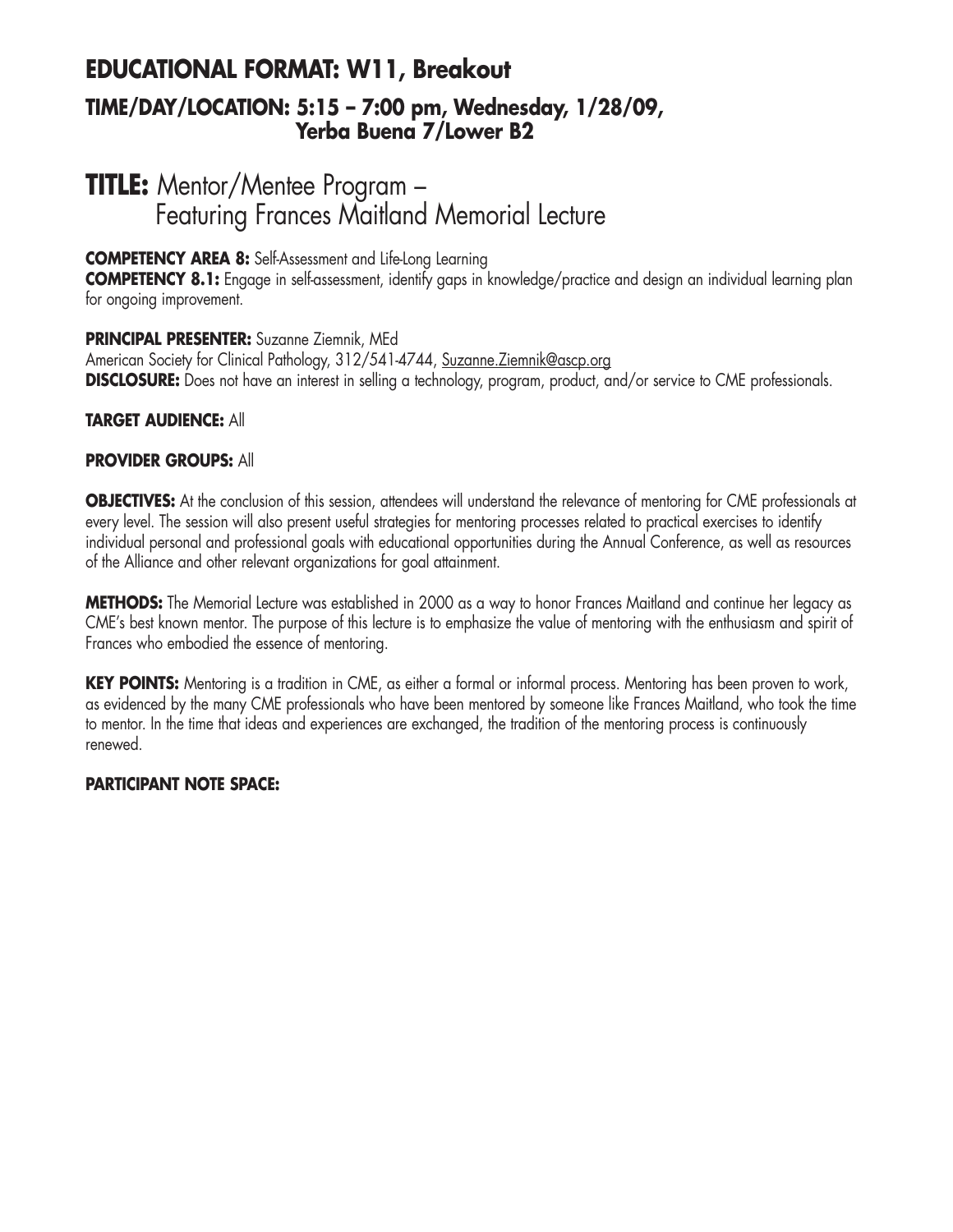# **EDUCATIONAL FORMAT: P1, Poster**

### **TIME/DAY/LOCATION: 7:30 am – 4:00 pm, Thursday, 1/29/09; 7:30 am – 4:00 pm, Friday, 1/30/09; 7:30 – 10:30 am, Saturday, 1/31/09; Mission Tunnel/B2**

**TITLE:** A Bridge to Learning:

Development and Implementation of an On-line Self-Assessment Tool

**COMPETENCY AREA 1:** Adult/Organizational Learning Principles

**COMPETENCY 1.3:** Conduct, support, and/or apply educational research on how physicians learn and change.

### **PRINCIPAL PRESENTER:** Kristi Hofer, PharmD

American Society of Health-System Pharmacists, 434/964-0027, khofer@ashpadvantage.com **DISCLOSURE:** Does not have an interest in selling a technology, program, product, and/or service to CME professionals.

**CO-PRESENTER:** Stuart Haines, PharmD University of Maryland School of Pharmacy, 410/706-1865, shaines@rx.umaryland.edu **DISCLOSURE:** Does not have an interest in selling a technology, program, product, and/or service to CME professionals.

**CO-PRESENTER:** Susan Cantrell, RPh

American Society of Health-System Pharmacists, 919/847-8877, scantrell@ashpadvantage.com **DISCLOSURE:** Does not have an interest in selling a technology, program, product, and/or service to CME professionals.

**CO-PRESENTER:** Juliette Muszka, PharmD sanofi aventis, 908/981-5189, Juliette.Muszka@sanofi-aventis.com **DISCLOSURE:** Does not have an interest in selling a technology, program, product, and/or service to CME professionals.

**CO-PRESENTER:** Edward Wang, PhD sanofi aventis, 908/981-5197, edward.wang@sanofi-aventis.com **DISCLOSURE:** Does not have an interest in selling a technology, program, product, and/or service to CME professionals.

### **TARGET AUDIENCE:** All

### **MEMBER SECTIONS:** All

**OBJECTIVES:** After viewing this poster, participants will be able to: 1) explain the importance of self-assessment within the framework of continuous professional development; 2) outline the key elements of an effective on-line tool designed to assist health care professionals in identifying gaps in their knowledge in specific therapeutic areas, and 3) evaluate learners' perceived benefits of a self-assessment tool in developing their individualized education plans.

**METHODS:** This poster presentation will summarize the development, implementation, and evaluation of an on-line selfassessment tool (SAT) designed to assist pharmacists in identifying their knowledge gaps and developing an educational plan to eliminate those gaps.

**KEY POINTS:** An on-line self-assessment tool (SAT) was developed as part of a stepwise educational initiative on the topic of thromboembolic disorders. Designed to assist pharmacists in identifying their knowledge gaps in this area, the SAT matches the learner's identified needs to available educational activities offered as part of the initiative.

Completion of the SAT is the first step learners must complete in order to enter the educational initiative. Based on their individual results after completion of the self-assessment, learners are directed to the appropriate educational level. The initiative consists of three levels of learning and comprises a variety of educational formats, including live activities, workshops, webbased activities, live webcasts, and networking assemblies.

The learner-perceived benefits of the SAT on will be assessed.

### **RECOMMENDED READING:**

1) Rouse MJ. Continuing professional development in pharmacy. Am J Health-Syst Pharm. 2004; 61:2069-76.

2) Parboosingh J. Role of self-assessment in identification of learning needs. J Contin Educ Health Prof. 1998; 18:213-9. 3) Mazmanian PE, Davis DA. Continuing medical education and the physician as a learner: guide to the evidence. JAMA. 2002; 288:1057-60.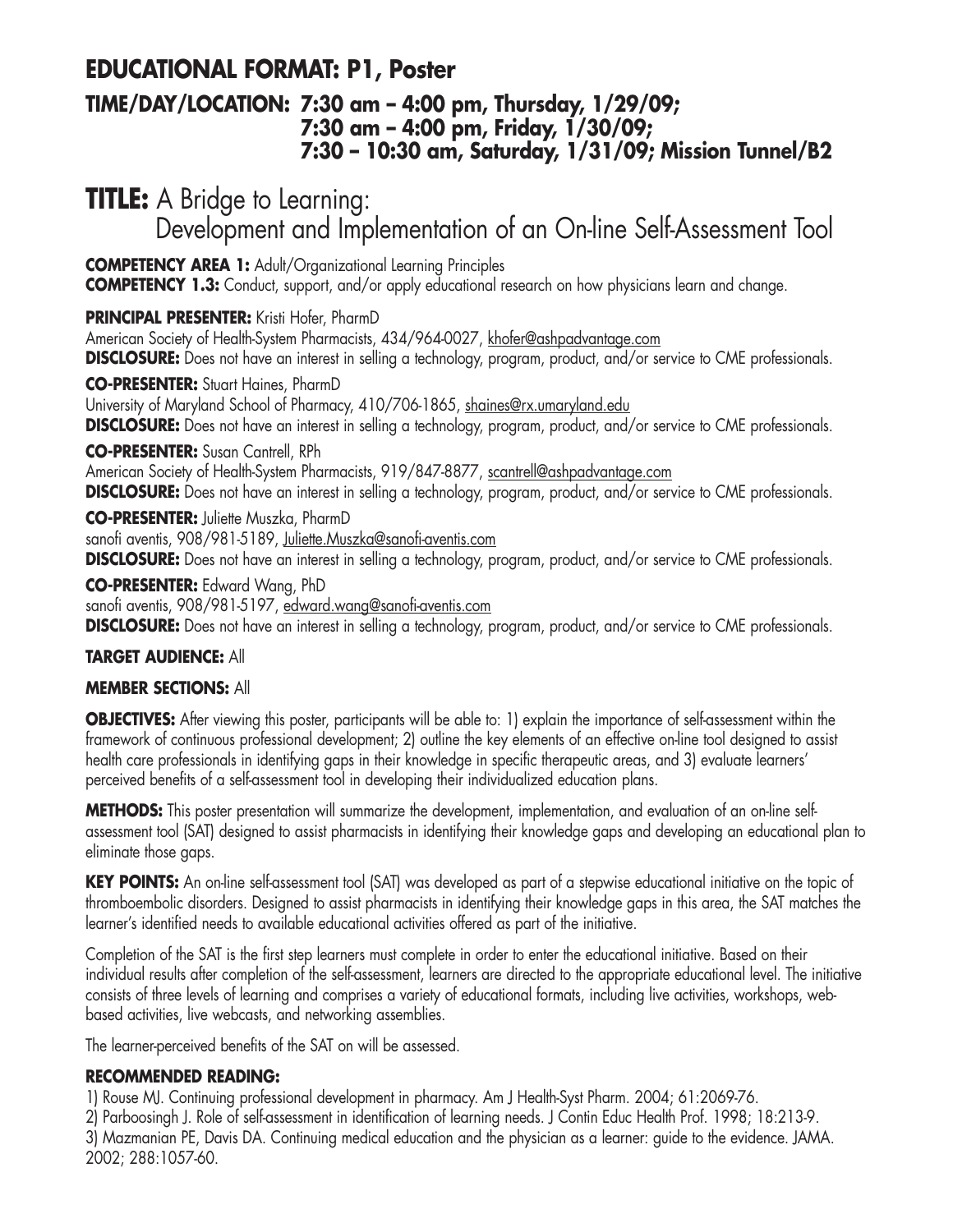# **EDUCATIONAL FORMAT: P2, Poster**

### **TIME/DAY/LOCATION: 7:30 am – 4:00 pm, Thursday, 1/29/09; 7:30 am – 4:00 pm, Friday, 1/30/09; 7:30 – 10:30 am, Saturday, 1/31/09; Mission Tunnel/B2**

# **TITLE:** Teaching with Simulation: Improving Faculty Teaching Skills

**COMPETENCY AREA 1:** Adult/Organizational Learning Principles **COMPETENCY 1.1:** Maintain awareness of current evidence-based adult learning principles.

**PRINCIPAL PRESENTER:** Tracy Allgier-Baker

Penn State College of Medicine, 717/531-6483, tallgierbaker@hmc.psu.edu **DISCLOSURE:** Does not have an interest in selling a technology, program, product, and/or service to CME professionals.

**CO-PRESENTER:** Bonnie Bixler, MEd Penn State College of Medicine, 717/531-6483, bbixler1@hmc.psu.edu **DISCLOSURE:** Does not have an interest in selling a technology, program, product, and/or service to CME professionals.

### **CO-PRESENTER:** Margaret Clanagan

Penn State College of Medicine, 717/531-6483, mclanagan@hmc.psu.edu **DISCLOSURE:** Does not have an interest in selling a technology, program, product, and/or service to CME professionals.

### **TARGET AUDIENCE:** All

### **MEMBER SECTIONS:** All

**OBJECTIVES:** After reviewing and discussing this poster, participants should be able to: 1) recognize the importance of helping faculty to effectively incorporate new technology into their teaching; 2) describe components of an effective instructor training course, and 3) explore ways to support the CME mission by developing faculty teaching skills

**METHODS:** This poster highlights a course which allows an interdisciplinary group of faculty to learn about simulation, practice teaching skills, and participate as instructors in a simulation session. This lays the groundwork for the evolutionary process by which educators use simulation appropriately and effectively in their teaching.

**KEY POINTS:** Because of simulation's expanding role in medical, nursing, and continuing education, Penn State College of Medicine designed an instructor course to develop professional staff in the art, science, and technology of teaching with simulation. Participants completed four days of instruction comprising lecture, video, demonstrations, individual and group study assignments, and simulation activities. Participants and course directors completed a reflective evaluation each day to provide feedback about the learning process. The instructor course continues to evolve as recommendations are incorporated into the curriculum. Course graduates continue to learn as they develop educational activities incorporating simulation.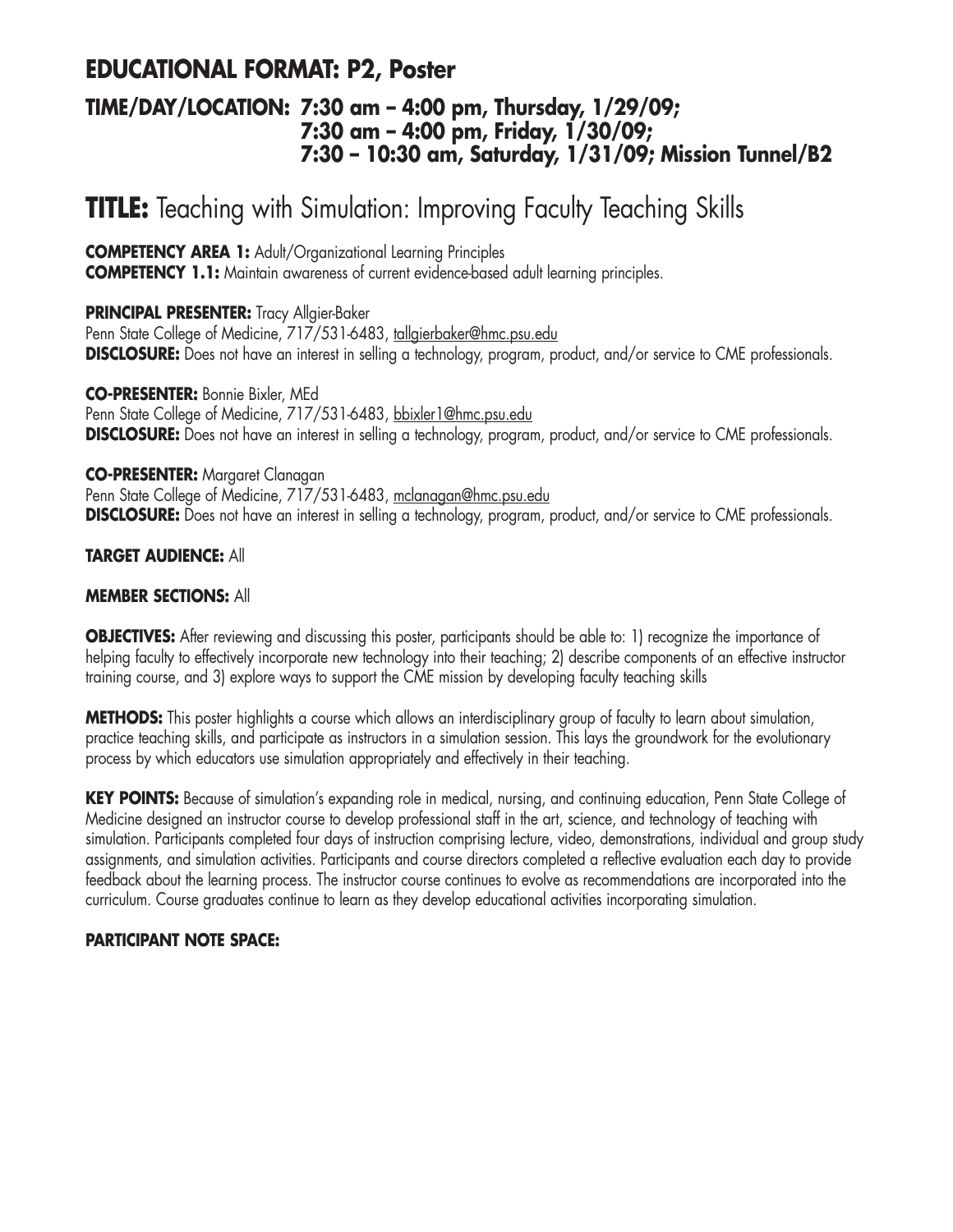# **EDUCATIONAL FORMAT: P3, Poster**

### **TIME/DAY/LOCATION: 7:30 am – 4:00 pm, Thursday, 1/29/09; 7:30 am – 4:00 pm, Friday, 1/30/09; 7:30 – 10:30 am, Saturday, 1/31/09; Mission Tunnel/B2**

# **TITLE:** How to Develop a Self-Assessment for Your Physician Members

**COMPETENCY AREA 2:** Educational Interventions

**COMPETENCY 2.3:** Facilitate physician self-assessment, self-directed learning and evaluation using appropriate data.

**PRINCIPAL PRESENTER:** Michelle Adams

American Academy of Dermatology, 847/240-1693, madams@aad.org **DISCLOSURE:** Does not have an interest in selling a technology, program, product, and/or service to CME professionals.

**TARGET AUDIENCE:** Intermediate

**MEMBER SECTIONS:** Medical specialty societies

**OBJECTIVES:** After viewing this poster, participants should be able to: 1) set up a plan to develop a self-assessment; 2) identify which type of self-assessment works best for their particular physician learners, and 3) create a content development and production schedule.

**METHODS:** Participants will be provided with guidelines and production schedules.

**KEY POINTS:** Medical Specialty Providers are often called upon to assist their physician members in meeting Maintenance of Certification (MOC) Requirements. This session will share practical information on how to develop a self-assessment activity to meet Part II: Lifelong Learning and Periodic Self-Assessment of MOC. This session is based on one professional's 11 years of experience developing self-assessments for three different specialty societies. Specific areas covered will include utilizing volunteers for content development, deciding what type of format to offer your members, and the nuts and bolts of producing a self-assessment in an enduring material format.

### **RECOMMENDED READING:**

http://www.nbme.org/publications/item-writing-manual-download.html http://jama.ama-assn.org/cgi/content/full/296/9/1137 http://content.nejm.org/cgi/content/full/356/4/387 Journal of Continuing Education in the Health Professions, Volume 25, Issue 3 (p 151-156) PEDIATRICS Vol. 110 No. 1 July 2002, pp. 152-156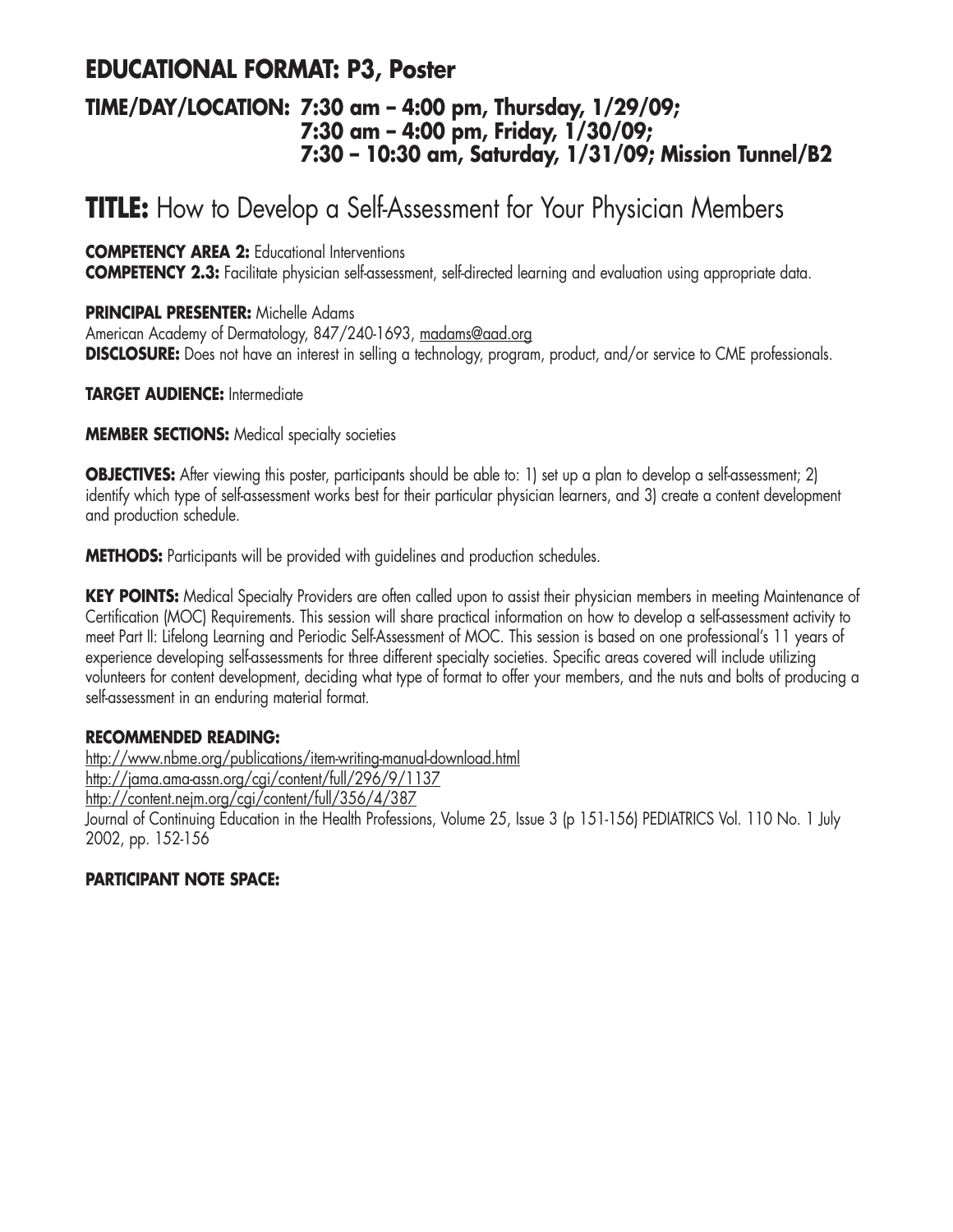## **EDUCATIONAL FORMAT: P4, Poster**

### **TIME/DAY/LOCATION: 7:30 am – 4:00 pm, Thursday, 1/29/09; 7:30 am – 4:00 pm, Friday, 1/30/09; 7:30 – 10:30 am, Saturday, 1/31/09; Mission Tunnel/B2**

# **TITLE:** Use of Internet Searches for Physician Learning

### **COMPETENCY AREA 2:** Educational Interventions

**COMPETENCY 2.6:** Consider the learning environment, select and apply learning formats that are effective for physician learning and meeting the expected outcome.

**PRINCIPAL PRESENTER:** Jack Dolcourt, MD University of Utah School of Medicine, 801/587-7510, jack.dolcourt@hsc.utah.edu **DISCLOSURE:** Does not have an interest in selling a technology, program, product, and/or service to CME professionals.

**CO-PRESENTER:** Joseph Hales, PhD Primary Children's Medical Center, 801/662-6166, joe.hales@imail.org **DISCLOSURE:** Does not have an interest in selling a technology, program, product, and/or service to CME professionals.

**CO-PRESENTER:** Jonell Murray, MA Primary Children's Medical Center, 801/662-3511, jonell.murray@imail.org **DISCLOSURE:** Does not have an interest in selling a technology, program, product, and/or service to CME professionals.

**CO-PRESENTER:** Kevin Stambaugh, BA Intermountain Healthcare, 801/442-3214, kevin.stambaugh@imail.org **DISCLOSURE:** Does not have an interest in selling a technology, program, product, and/or service to CME professionals.

### **TARGET AUDIENCE:** Intermediate

### **MEMBER SECTIONS:** All

**OBJECTIVES:** 1) Be aware of the data concerning search engines, types of informational sources and quality of evidence used for Internet Point of Care searches performed by physicians at a children's hospital that is part of an academic medical center; 2) be aware of some of the barriers encountered in launching an Internet Point of Care educational activity, and 3) identify opportunities for increasing the effectiveness of physicians accessing authoritative knowledge that can be applied to patient care.

**METHODS:** Use a poster presentation to describe the process of establishing Internet Point of Care searches as a CME activity then report the data from more than 1 1/2 years of data gathered from these searches, and demonstrate how these searches can function as a tool for identifying physician's knowledge and informational needs.

KEY POINTS: 1) Despite the availability of CME credit, a small fraction of eligible physicians have participated in Internet Point of Care searches; 2) a limited number of Internet searching tools were used; and 3) searches were nearly always was directly applied.

### **RECOMMENDED READING:**

- 1) Bennett NL, Casebeer LI, Kristofco RE, Strasser SM. Physicians' Internet information seeking behaviors. J Contin Educ Health Prof 2004; 24(1):31-38.
- 2) Hwon IW, Xie HW. Internet use by physicians and its impact on medical practice-an exploratory study. Health Mark Q 2003;21(1-2):5-27.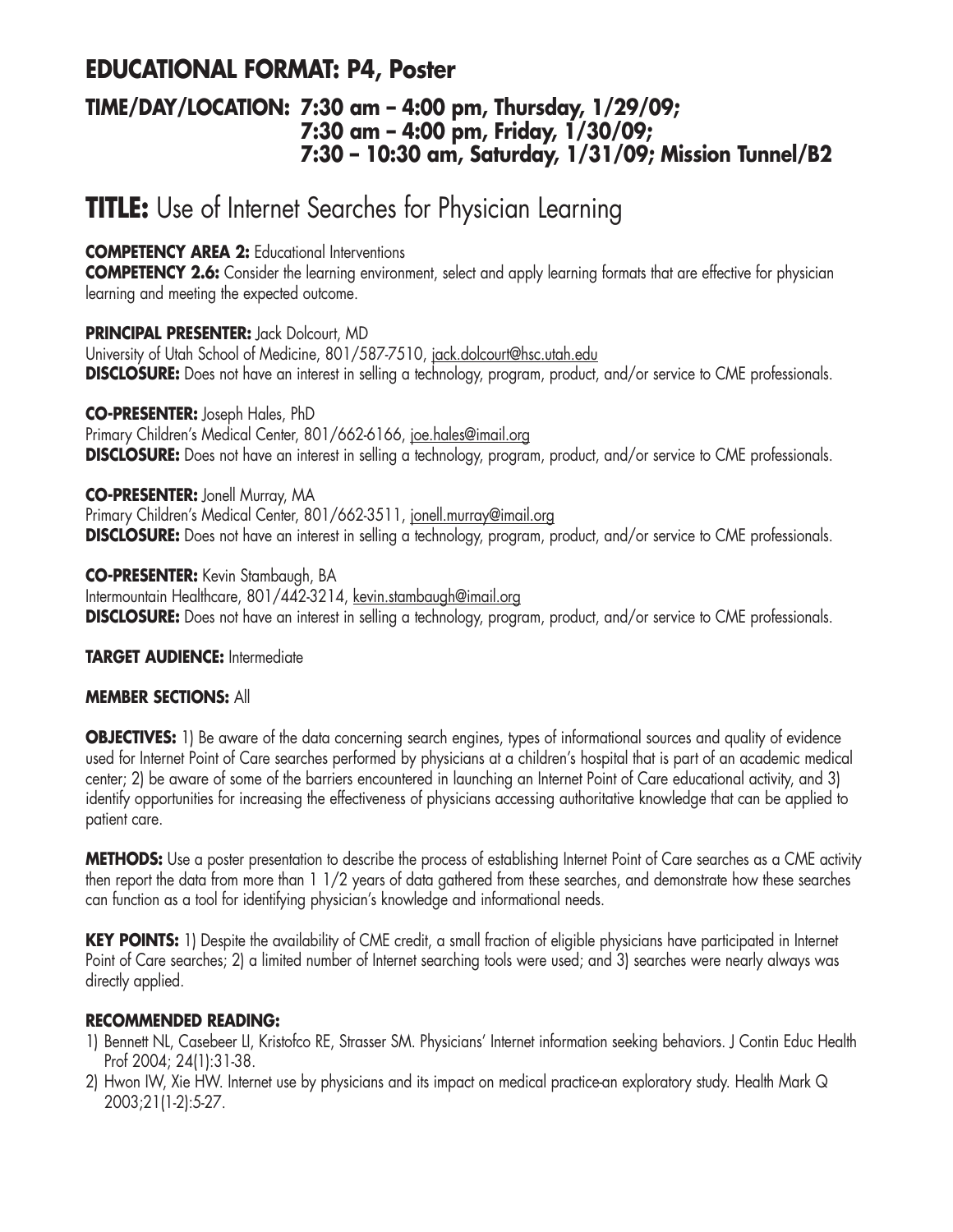## **EDUCATIONAL FORMAT: P5, Poster**

### **TIME/DAY/LOCATION: 7:30 am – 4:00 pm, Thursday, 1/29/09; 7:30 am – 4:00 pm, Friday, 1/30/09; 7:30 – 10:30 am, Saturday, 1/31/09; Mission Tunnel/B2**

**TITLE:** 21-PREP: 21st Century Professionalism Remediation & Ethics Program of Wisconsin

**COMPETENCY AREA 2:** Educational Interventions

### **PRINCIPAL PRESENTER:** Hugh Johnston, MD

University of Wisconsin School of Medicine and Public Health, 608/262-5903, hfjohnst@wisc.edu **DISCLOSURE:** Does not have an interest in selling a technology, program, product, and/or service to CME professionals.

### **CO-PRESENTER:** Cathy Means, MS

University of Wisconsin School of Medicine and Public Health, 608/263-6637, cimeans@wisc.edu **DISCLOSURE:** Does not have an interest in selling a technology, program, product, and/or service to CME professionals.

#### **CO-PRESENTER:** Jay Fruehling, MA

University of Wisconsin Mental Health & Education Resource Center, 608/890-1535, jjfruehl@wisc.edu **DISCLOSURE:** Does not have an interest in selling a technology, program, product, and/or service to CME professionals.

### **TARGET AUDIENCE:** All

#### **MEMBER SECTIONS:** All

**OBJECTIVES:** This poster is intended to provide a brief introduction to 21-PREP-WI, the 21st Century Professionalism Remediation & Individualized Ethics Program of Wisconsin, a new initiative developed by the Office of Continuing Professional Development at the University of Wisconsin School of Medicine and Public Health.

**METHODS:** Use poster-presentation format to: 1) provide an up-to-date overview of the evidence-based literature regarding the efficacy of professionalism and ethics remediation; 2) provide a description of our program's didactic content; 3) describe our program's experiential content, and 4) detail our strategy to measure outcomes.

**KEY POINTS:** In recent years many leadership organizations have called for an increased emphasis on education in professionalism and ethics. This is driven by a complex constellation of factors, including consumer complaints, malpractice insurance costs, high rates of medical errors, etc. The assumption is that increased education will result in a decrease in the frequency of unprofessional behaviors. However, there is a striking lack of evidence that such programming has any impact on behavior. We present a model program that 1) specifically targets participant behavior, 2) uses an individualized approach, 3) combines the pedagogical techniques of self-study, lecture, and social learning, and 4) includes longitudinal outcome tracking.

RECOMMENDED READING: Gross ML. Medical ethics education: to what ends? J Eval Clin Pract 2001; 7(4):387-397.

ACKNOWLEDGEMENTS: This initiative was supported by the Office of Continuing Professional Development at the University of Wisconsin School of Medicine and Public Health.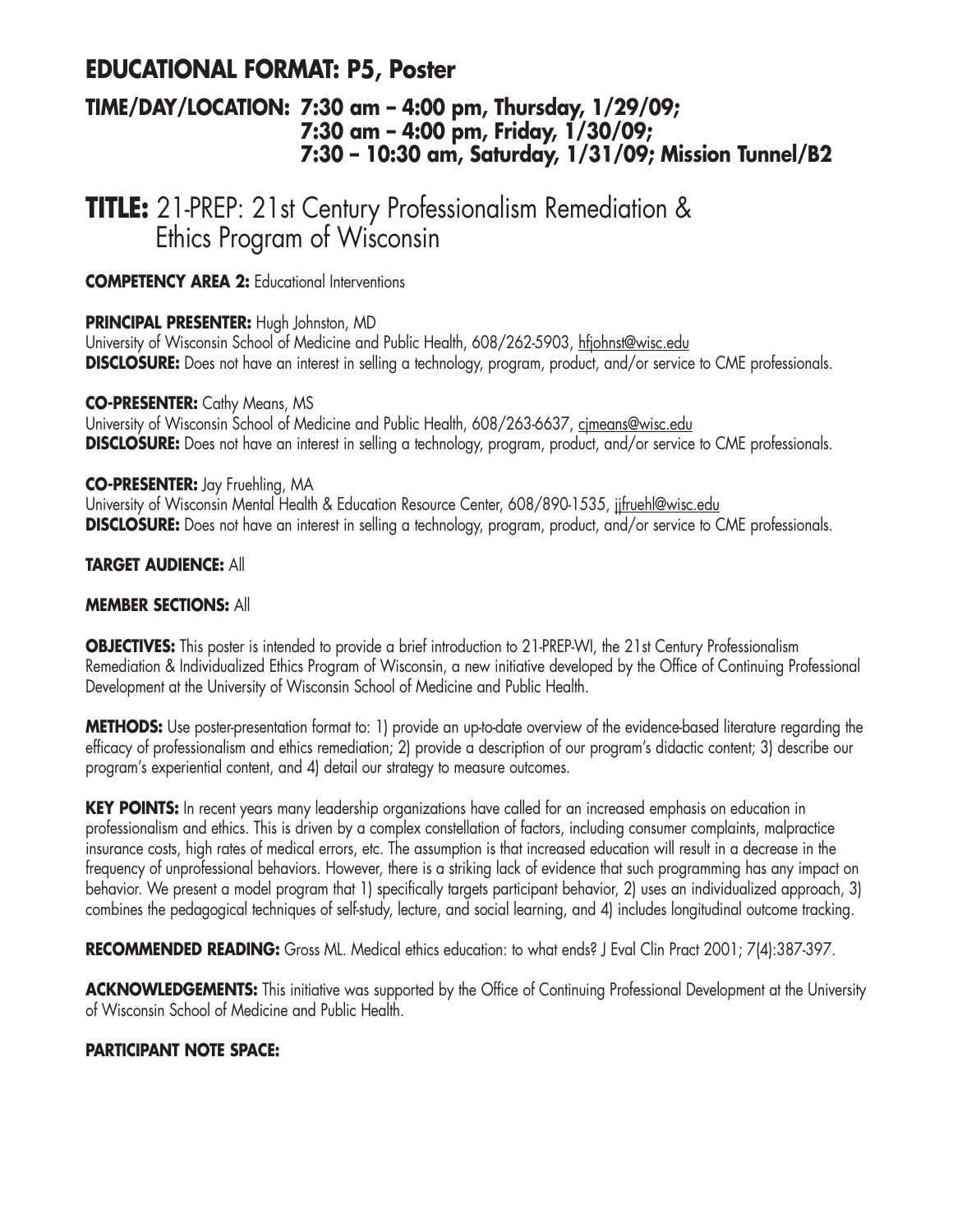## **EDUCATIONAL FORMAT: P6, Poster**

### **TIME/DAY/LOCATION: 7:30 am – 4:00 pm, Thursday, 1/29/09; 7:30 am – 4:00 pm, Friday, 1/30/09; 7:30 – 10:30 am, Saturday, 1/31/09; Mission Tunnel/B2**

**TITLE:** CME for Pathologists: Linking Motivation for Participation, Commitment to Change and Practice Change

**COMPETENCY AREA 2:** Educational Interventions

**COMPETENCY 2.9:** Provide interactive learning and opportunities to practice skills that lead to change in physician performance.

**PRINCIPAL PRESENTER:** Jean Taylor, MSEd University at Albany, 518/258-1666, taylorjó294@yahoo.com **DISCLOSURE:** Does not have an interest in selling a technology, program, product, and/or service to CME professionals.

**CO-PRESENTER:** Kristina Mycek, MS University at Albany, 585/313-8855, km1042@albany.edu **DISCLOSURE:** Does not have an interest in selling a technology, program, product, and/or service to CME professionals.

### **TARGET AUDIENCE:** All

### **MEMBER SECTIONS:** All

**OBJECTIVES:** After viewing this poster, participants should: 1) have a better appreciation of the unique nature of pathology CME events and apply this to other specialties; 2) identify the relationship between attendance motivators and participation in commitment to change; 3) be more aware of the quality issues related to Commitment to Change (CTC) statements; 4) develop simple self reporting systems to follow up on practice change linked to CME participation, and 5) link attendance motivators to practice change.

**METHODS:** Use poster format to report results from a study focused on pathologists attending a weekend of pathology updates CME event in July 2007. The data collection tools included: 1) demographic questionnaire on the individual participant and their practice; 2) The Participation Reasons Scale (PRS) developed by Grotelueschen in 1979, and modified slightly for these participants; 3) Commitment To Change (CTC) forms developed by Purkis (1982), and 4) follow-up e-mail questionnaires and/or telephone interviews.

**KEY POINTS:** The challenges facing CME providers are many; the current research on connecting the participation in CME with positive changes in patient care or health outcomes is limited. Practitioners of pathology and laboratory medicine have several unique features of their daily work environment that they share with few other specialty groups. Perhaps only radiology has a similar work environment. Pathologists and radiologists rarely see the whole patient; they are not the initial contact for patients, but offer a service which is based on other clinicians referring the patient for specific testing procedures. Often times the pathologist's only contact with a patient is to examine minute cellular samples from the patient under the microscope to render a diagnosis. This working environment will create both challenges and opportunities that are unique for CME educators.

### **RECOMMENDED READING:**

- 1) Cervero, R. M. (2003). Place matters in physician practice and learning; The Journal of Continuing Education in the Health Professions 23: S10-S18.
- 2) Cividin, T. M., Ottoson, J.M. (1997). Linking reasons for continuing professional education participation with post-program application; The Journal of Continuing Education in the Health Professions 17: 46-55.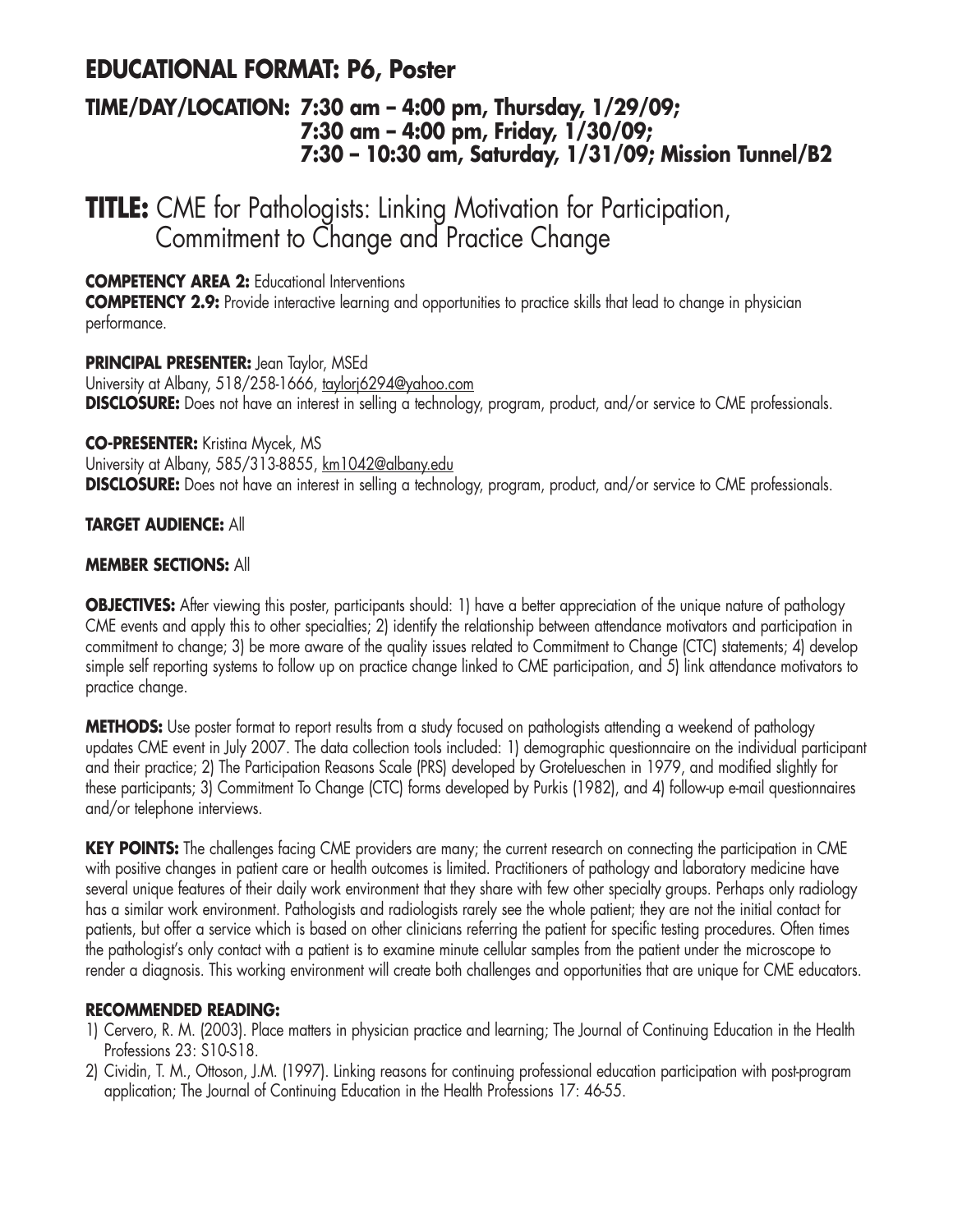# **EDUCATIONAL FORMAT: P7, Poster**

### **TIME/DAY/LOCATION: 7:30 am – 4:00 pm, Thursday, 1/29/09; 7:30 am – 4:00 pm, Friday, 1/30/09; 7:30 – 10:30 am, Saturday, 1/31/09; Mission Tunnel/B2**

**TITLE:** Interactive Spaced Education to Assess and Improve Knowledge of Clinical Practice Guidelines: A Randomized Controlled Trial

**COMPETENCY AREA 2:** Educational Interventions

**COMPETENCY 2.6:** Consider the learning environment, select and apply learning formats that are effective for physician learning and meeting the expected outcome.

**PRINCIPAL PRESENTER:** Donna Connelly, BS American Urological Association (AUA), 925/964-9419, connelly@auanet.org **DISCLOSURE:** Does not have an interest in selling a technology, program, product, and/or service to CME professionals.

**CO-PRESENTER:** Price Kerfoot, MD

Harvard Medical School, 774/286-9230, price.kerfoot@gmail.com **DISCLOSURE:** Does not have an interest in selling a technology, program, product, and/or service to CME professionals.

### **TARGET AUDIENCE:** All

### **MEMBER SECTIONS:** All

**OBJECTIVES:** Upon reading this poster, participants should be able to: 1) define interactive spaced education [ISE]; 2) understand the psychological research findings upon which ISE is based; 3) understand the results of our 2007 randomized trial of 480 urologists and urology residents; 4) appreciate that ISE is a highly-effective and well-accepted new form of online education, and 5) appreciate that ISE has wide applications to multiple content-domains within CME.

**METHODS:** Use this poster to: 1) define the 'spacing effect' and 'testing effect'; 2) explain how ISE is structured to harness the pedagogical merits of these effects; 3) describe the methodology and results of our 2007 randomized ISE trial, and 4) summarize the implications of ISE on other CME content-domains.

KEY POINTS: In our randomized trial of 480 urologists and urology residents, ISE generated significant gains in knowledge of the AUA clinical practice guidelines among both urologists and urology residents, corresponding to an average Cohen effect size of 1.15 (>0.8 is considered a large effect; p<0.001 in intention-to-treat analysis). When asked whether they would like to participate in further ISE courses, 98% of 412 respondents (84% of all participants) answered 'Yes'. The acceptability of ISE was rated as a median 5 (IQR 4-5) on a 5-point Likert-type scale (1 - not at all acceptable, 5 - extremely acceptable).

**RECOMMENDED READING:** Journal of Urology, Apr 2007;177(4):1481-1487.

ACKNOWLEDGEMENTS: Support from the American Urological Association, the Research Career Development Award Program of the Veterans Affairs Health Services Research & Development Service, the American Urological Association Foundation, Astellas Pharma US, Inc., and Harvard Medical School's Center for Educational Technology.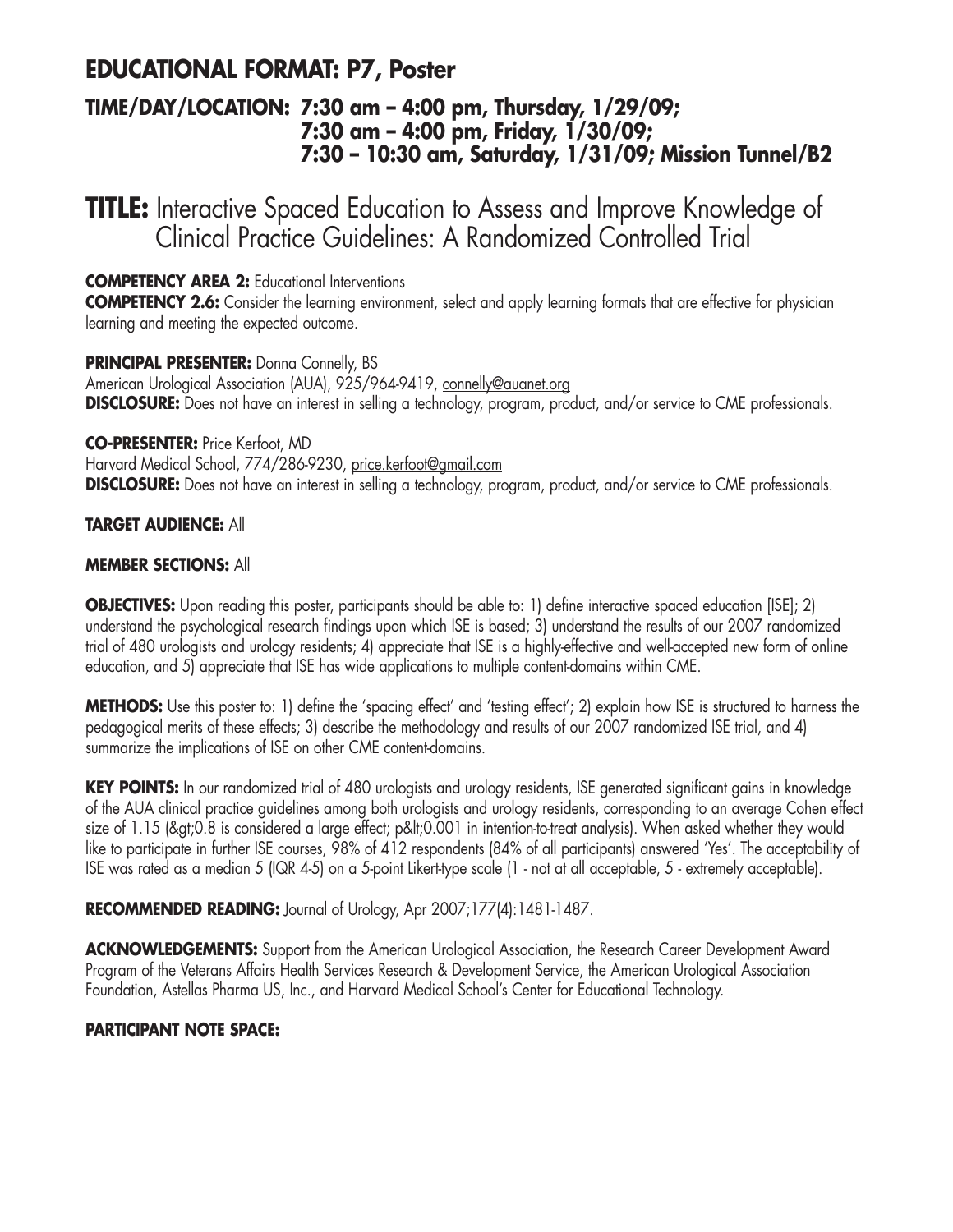## **EDUCATIONAL FORMAT: P8, Poster**

### **TIME/DAY/LOCATION: 7:30 am – 4:00 pm, Thursday, 1/29/09; 7:30 am – 4:00 pm, Friday, 1/30/09; 7:30 – 10:30 am, Saturday, 1/31/09; Mission Tunnel/B2**

# **TITLE:** The Scientific Rally: An Innovative Learning Game

### **COMPETENCY AREA 2:** Educational Interventions

**COMPETENCY 2.3:** Facilitate physician self-assessment, self-directed learning and evaluation using appropriate data.

### **PRINCIPAL PRESENTER:** Réjean Laprise, PhD

Fédération des médecins spécialistes du Québec, 514/350-5176, rlaprise@fmsq.org **DISCLOSURE:** Does not have an interest in selling a technology, program, product, and/or service to CME professionals.

**CO-PRESENTER:** Mario Ducharme, FRCPC Association des neurologues du Québec, 514/350-5122, anq@fmsq.org **DISCLOSURE:** Does not have an interest in selling a technology, program, product, and/or service to CME professionals.

### **CO-PRESENTER:** Ginette Guilbeault

Association des neurologues du Québec, 514/350-5122, anq@fmsq.org **DISCLOSURE:** Does not have an interest in selling a technology, program, product, and/or service to CME professionals.

### **TARGET AUDIENCE:** All

### **MEMBER SECTIONS:** All

**OBJECTIVES:** After viewing this poster, CPD professionals should be able to describe a learning game that can be used in educational meetings to: 1) facilitate participants' self-assessment; 2) encourage self-directed learning; 3) provide participants with an opportunity to interact with each other and with experts, and 4) collect demonstrated learning needs data.

**METHODS:** Complete step-by-step description of the learning game. Presentation of the results from a survey of 37 participants. Illustration of the method used to collect participants' learning needs.

**KEY POINTS:** The scientific rally has many educational components. Immediate feedback is provided to participants, enabling self-assessment, which in turn fosters self-directed learning. It is highly interactive and facilitates knowledge exchange between participants in a fun and friendly environment. In addition, providers may use the method to collect data on target audience's demonstrated needs. The method can easily be adapted to various meeting situations.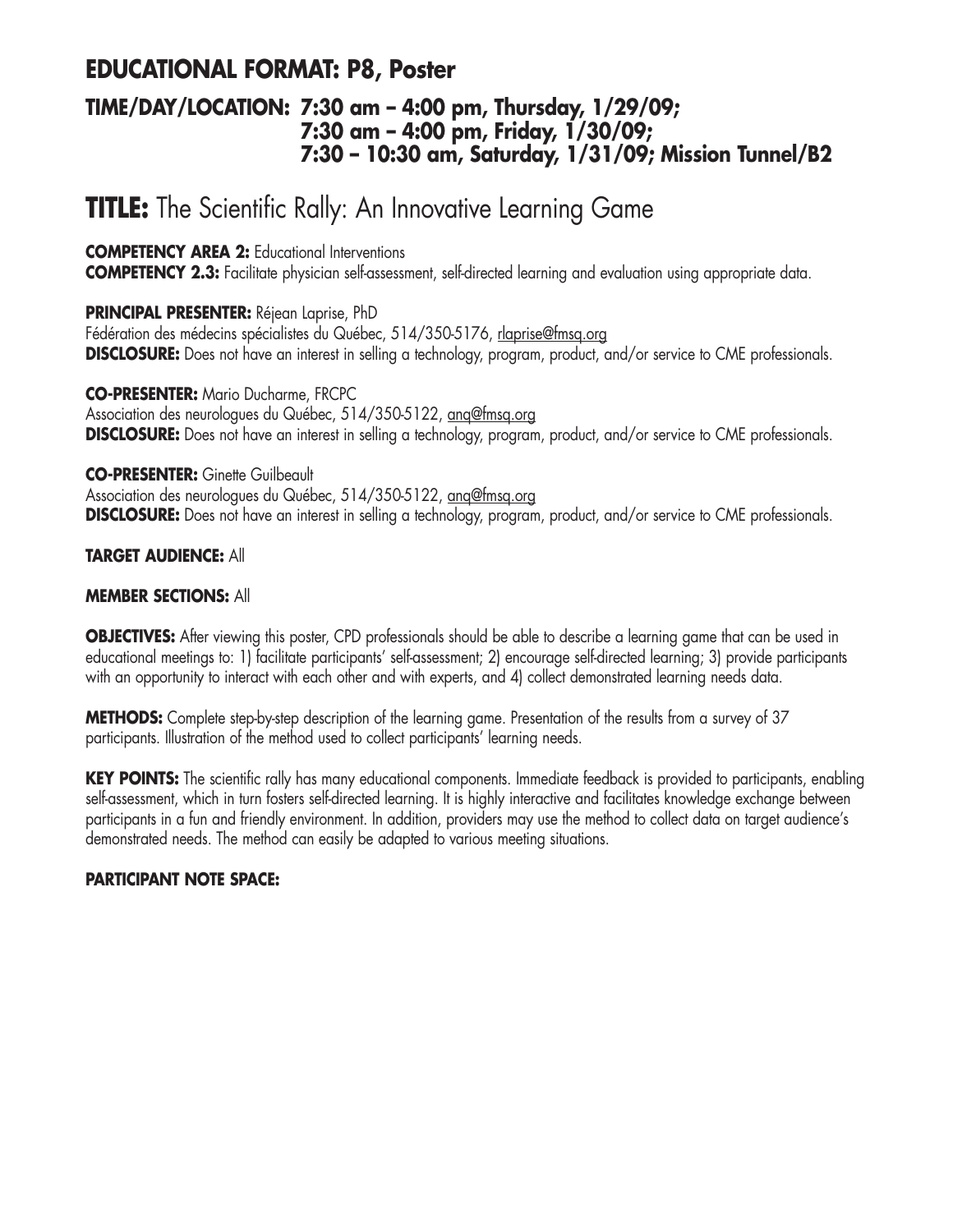# **EDUCATIONAL FORMAT: P9, Poster**

### **TIME/DAY/LOCATION: 7:30 am – 4:00 pm, Thursday, 1/29/09; 7:30 am – 4:00 pm, Friday, 1/30/09; 7:30 – 10:30 am, Saturday, 1/31/09; Mission Tunnel/B2**

# **TITLE:** Assessing Indiana's Evolving Continuing Medical Education Needs

**COMPETENCY AREA 2:** Educational Interventions

### **PRINCIPAL PRESENTER:** Charles Clark Jr., MD

Indiana University School of Medicine, 317/274-0104, chclark@iupui.edu **DISCLOSURE:** Does not have an interest in selling a technology, program, product, and/or service to CME professionals.

**CO-PRESENTER:** Hassan Danesh, PhD

Indiana University School of Medicine, 317/274-0104, hdanesh@iupui.edu **DISCLOSURE:** Does not have an interest in selling a technology, program, product, and/or service to CME professionals.

### **CO-PRESENTER:** Aleta Hodge, MS

Indiana University School of Medicine, 317/274-0104, ashodge@iupui.edu **DISCLOSURE:** Does not have an interest in selling a technology, program, product, and/or service to CME professionals.

### **TARGET AUDIENCE:** All

### **MEMBER SECTIONS:** All

**OBJECTIVES:** Upon reviewing data presented on this poster, participants will have a better understanding of physician's preferences for CME formats, modalities, and their involvement in quality improvement programs. These results can be incorporated into their CME planning.

### **METHODS:**

- 1) Identify the practice base of physicians attending IUSM's CME events.
- 2) Identify physician preferences for format and modality.
- 3) Identify CME learning effectiveness and transfer of transfer of knowledge to practice.
- 4) Identify involvement in current quality improvement programs.
- 5) Recommend changes in CME formats, modalities, and quality improvements.

**KEY POINTS:** In the evolving world of information technology, it is important to keep abreast of physicians' preferred learning formats and modalities. The Division of CME at Indiana University (IU-CME) routinely conducts needs assessments to identify new educational needs. Results are used to plan programs that are learner-driven and more responsive to participants' needs. As the only school of medicine in Indiana, the mission of the IU-CME is to provide a variety of learning opportunities for physicians to enhance performance in practice and improve healthcare outcomes.

**RECOMMENDED READING:** Davis, NL. Integrating performance improvement and CME. ACME Almanac. 2007;29(6):1-3.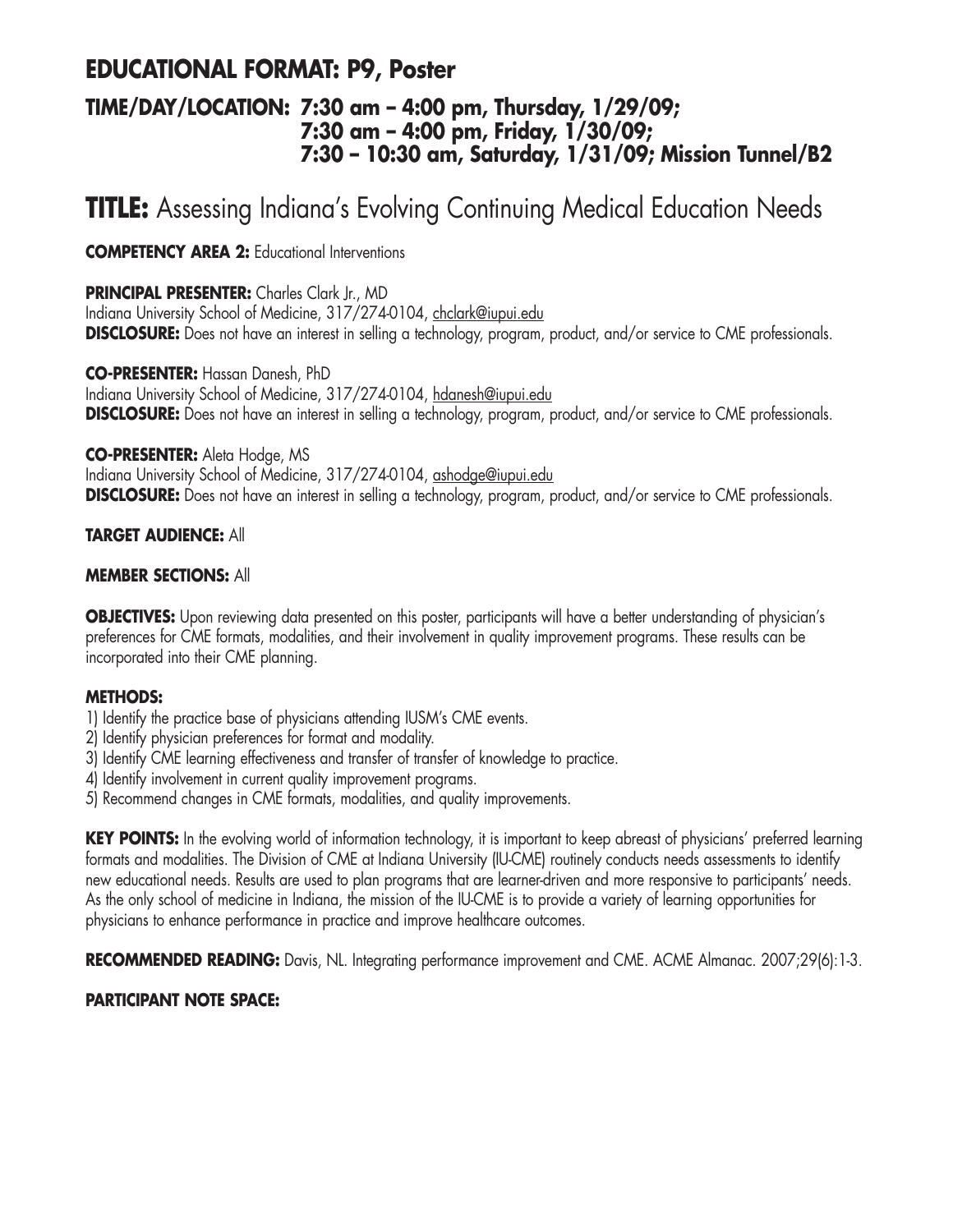## **EDUCATIONAL FORMAT: P10, Poster**

### **TIME/DAY/LOCATION: 7:30 am – 4:00 pm, Thursday, 1/29/09; 7:30 am – 4:00 pm, Friday, 1/30/09; 7:30 – 10:30 am, Saturday, 1/31/09; Mission Tunnel/B2**

**TITLE:** Effectiveness of an Educational Intervention on Frequent Attendance in Primary Care

**COMPETENCY AREA 2:** Educational Interventions

**PRINCIPAL PRESENTER:** Alex Ramos, MD

College of Physicians of Barcelona, +34 935 678 858, aramos@comb.es **DISCLOSURE:** Does not have an interest in selling a technology, program, product, and/or service to CME professionals.

**CO-PRESENTER:** Raquel Dolado, Bsc

College of Physicians of Barcelona, +34 935 678 858, rdolado@comb.es **DISCLOSURE:** Does not have an interest in selling a technology, program, product, and/or service to CME professionals.

#### **CO-PRESENTER:** Albert Cobos, MD

College of Physicians of Barcelona, +34 935 678 858, cec@comb.es **DISCLOSURE:** Does not have an interest in selling a technology, program, product, and/or service to CME professionals.

**CO-PRESENTER:** Xavier Joaniquet, MD Dreta Eixample Primary Care Centre, +34 935 678 858, cec@comb.es **DISCLOSURE:** Does not have an interest in selling a technology, program, product, and/or service to CME professionals.

**CO-PRESENTER:** Leonor Ancochea, MD Dreta Eixample Primary Care Centre, +34 935 678 858, cec@comb.es **DISCLOSURE:** Does not have an interest in selling a technology, program, product, and/or service to CME professionals.

**TARGET AUDIENCE:** All

### **MEMBER SECTIONS:** All

**OBJECTIVES:** To evaluate the effectiveness of a course on how to manage and prevent frequent attendance in primary care.

**METHODS:** A course on the management of frequent attendance was designed and delivered to 22 doctors in 3 primary care centers (duration: 16 hours over two days). Changes in indicators of attendance frequency before and after the educational intervention were used in a preliminary evaluation of effectiveness (AVPP: average visits per patient; PPV10: percentage of patients attending more than 10 times per year). Pre and Post Data were analyzed using analysis of co-variance.

**KEY POINTS:** Two doctors were excluded from the analysis due to lack of data. Adjusted mean values of indicators are shown below. The AVPP for doctors who attended the course (95% CI: 0.26 to 1.83) was 1.04 points lower than for doctors who had not attended (p=0.0121). PPV10 was also 3.2% lower for attending doctors but this did not reach statistical significance.

Indicator Non-attendance Attendance p Adjusted Difference (IC95%) AVPP 4.68 3.64 0.0121 1.04 (0.26-1.83) PPV10 11.6 % 8.3 % 0.1168 3.2 (0.8 -7.4)

**RECOMMENDED READING:** Baez, K, Airzaguena, JM, Grandes, G, Pedrero, E, Aranguren, J, and Retolaza, A. Understanding patient-initiated frequent attendance in primary care: a case-control study. British Journal of General Practice.1998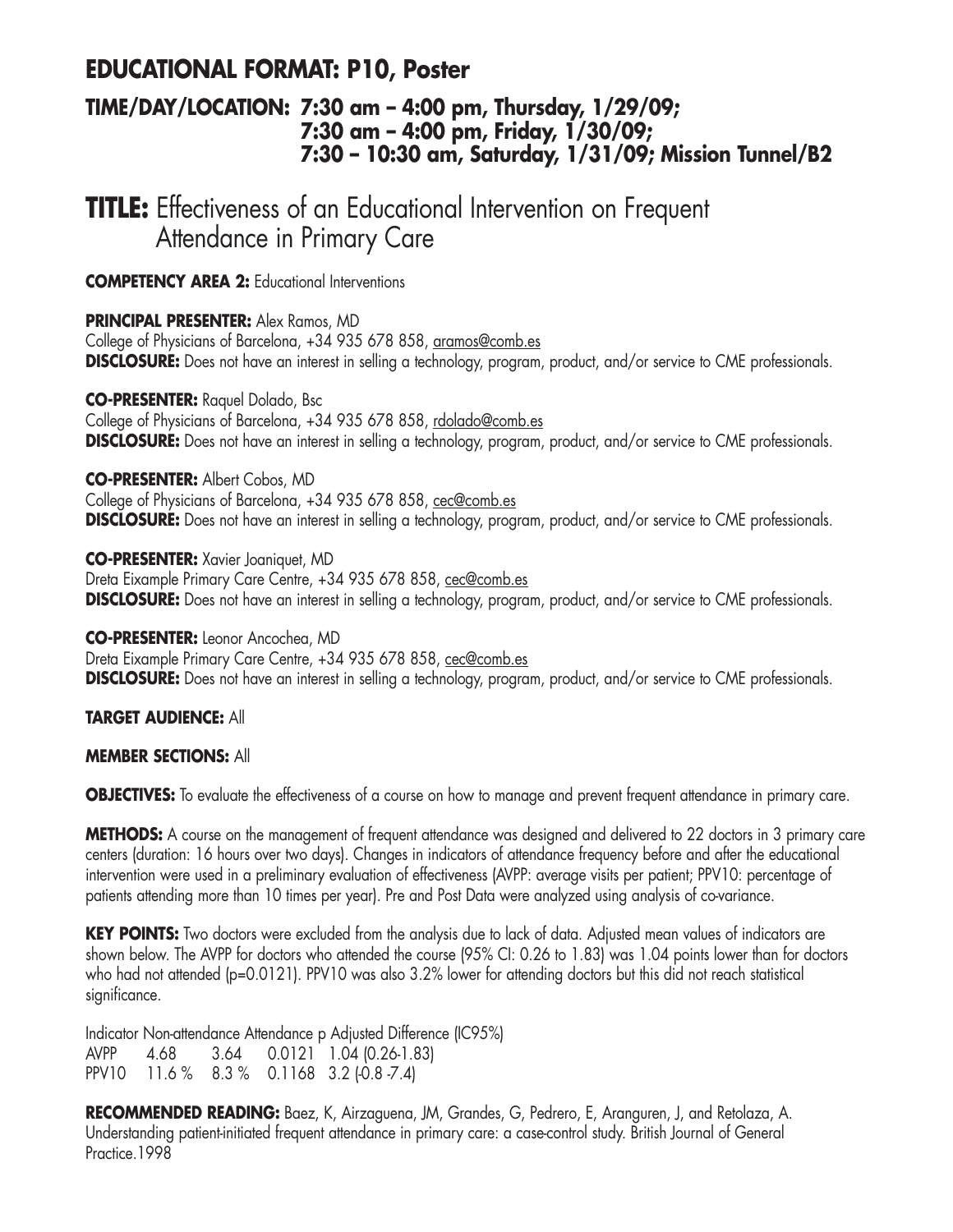# **EDUCATIONAL FORMAT: P11, Poster**

### **TIME/DAY/LOCATION: 7:30 am – 4:00 pm, Thursday, 1/29/09; 7:30 am – 4:00 pm, Friday, 1/30/09; 7:30 – 10:30 am, Saturday, 1/31/09; Mission Tunnel/B2**

# **TITLE:** Innovative Methods in Measuring Education Outcomes

**COMPETENCY AREA 3:** Performance Measurement

**COMPETENCY 3.4:** Promote continuous improvement and performance measurement as skills for physicians during educational interventions.

**PRINCIPAL PRESENTER:** Sam Bishop Pri-Med, 617/488-4527, sbishop@pri-med.com **DISCLOSURE:** Does not have an interest in selling a technology, program, product, and/or service to CME professionals.

**CO-PRESENTER:** Marissa Seligman, PharmD Pri-Med Institute, 617/406-4288, mseligman@pri-medinstitute.org **DISCLOSURE:** Does not have an interest in selling a technology, program, product, and/or service to CME professionals.

### **TARGET AUDIENCE:** All

### **MEMBER SECTIONS:** All

**OBJECTIVES:** After viewing this poster, participants should be able to: 1) pinpoint innovative research methods that can be utilized to measure educational outcomes, both physician and patient level; 2) understand the key variables to consider when designing a patient level outcomes assessment (level 5), and 3) learn how to translate patient level data to gauge the education's effectiveness in its ability to facilitate positive changes in practice performance and patient outcomes.

**METHODS:** Poster will outline and summarize in detail the latest qualitative, quantitative and patient care impact measurement strategies being utilized today in CME outcomes. Outcomes data methodologies, results, and trends will also be presented.

**KEY POINTS:** In the new CME environment the importance of conducting meaningful educational outcomes assessments has never been greater. Measuring Level 4 outcomes and testing ways to measure beyond is fast becoming a standard practice by leading CME providers. For many grant reviewers, heavy interest lies with supporting CME that will deliver robust data on patient care impact. The question remains: what innovative outcomes designs are being tested today and what are those studies uncovering about changes in patient health status resulting from changes in practice behaviors?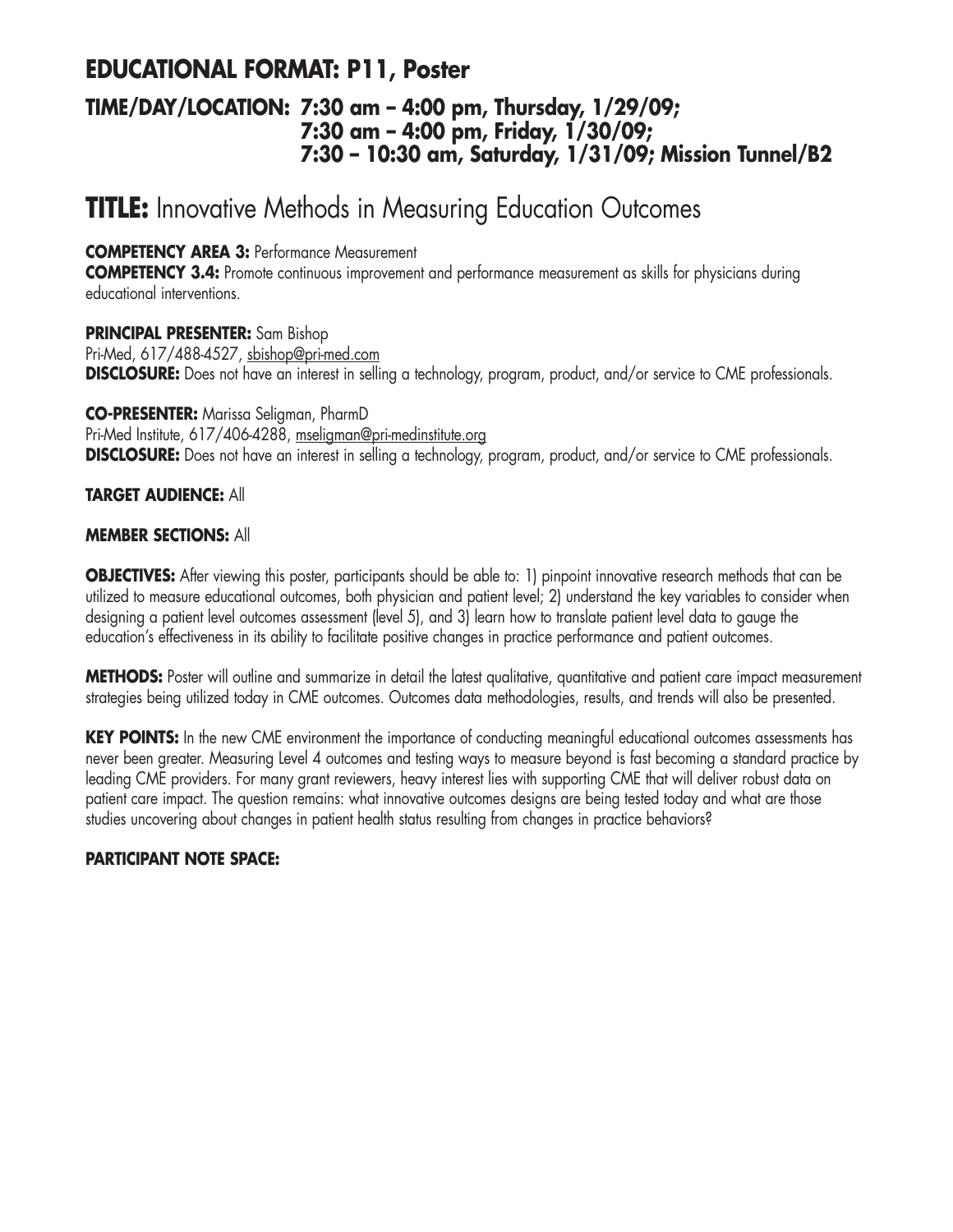# **EDUCATIONAL FORMAT: P12, Poster**

### **TIME/DAY/LOCATION: 7:30 am – 4:00 pm, Thursday, 1/29/09; 7:30 am – 4:00 pm, Friday, 1/30/09; 7:30 – 10:30 am, Saturday, 1/31/09; Mission Tunnel/B2**

**TITLE:** Launch Performance Improvement in Heart Failure . . . Are You Ready for Blast Off?

### **COMPETENCY AREA 3:** Performance Measurement

**COMPETENCY 3.2:** Use measurement data to assess outcomes/results of the learning intervention as a basis for determining future learning needs and for determining the application of the educational knowledge and skills.

### **PRINCIPAL PRESENTER:** Nancy DeRita

St. John Hospital and Medical Center, 313/343-3877, nancy.derita@stjohn.org **DISCLOSURE:** Does not have an interest in selling a technology, program, product, and/or service to CME professionals.

### **CO-PRESENTER:** Steven Minnick, MD

St. John Hospital and Medical Center, 313/343-3877, steven.minnick@stjohn.org **DISCLOSURE:** Does not have an interest in selling a technology, program, product, and/or service to CME professionals.

### **CO-PRESENTER:** Kandace Fitzpatrick, RHIT

St. John Hospital and Medical Center, 313/343-3877, Kandace.Fitzpatrick@stjohn.org **DISCLOSURE:** Does not have an interest in selling a technology, program, product, and/or service to CME professionals.

### **TARGET AUDIENCE:** All

### **MEMBER SECTIONS:** All

### **OBJECTIVES:**

- 1) Understand physician practice guidelines specific to Heart Failure.
- 2) Identify methods that will assess current physician practice.
- 3) Determine physician practice changes that will ensure compliance with established Heart Failure measures.

### **METHODS:**

- 1) Educate physicians about Heart Failure specific performance measures.
- 2) Assess individual physician practice and implement intervention based on actual performance measures.
- 3) Award AMA PRA Category 1 credit for Performance Improvement.

### **KEY POINTS:**

- 1) Heart Failure affects nearly 5 million patients in the United States. There are 550,000 new cases diagnosed each year.
- 2) The national hospital quality initiative, Center's for Medicare and Medicaid Services (CMS) and the Joint Commission identify heart failure as a focus area for process improvement.
- 3) Compliance with heart failure measures will ensure the highest quality of life for the person living with heart failure.

### **RECOMMENDED READING:** AMA/PRA Booklet http://www.ama-assn.org/go/pra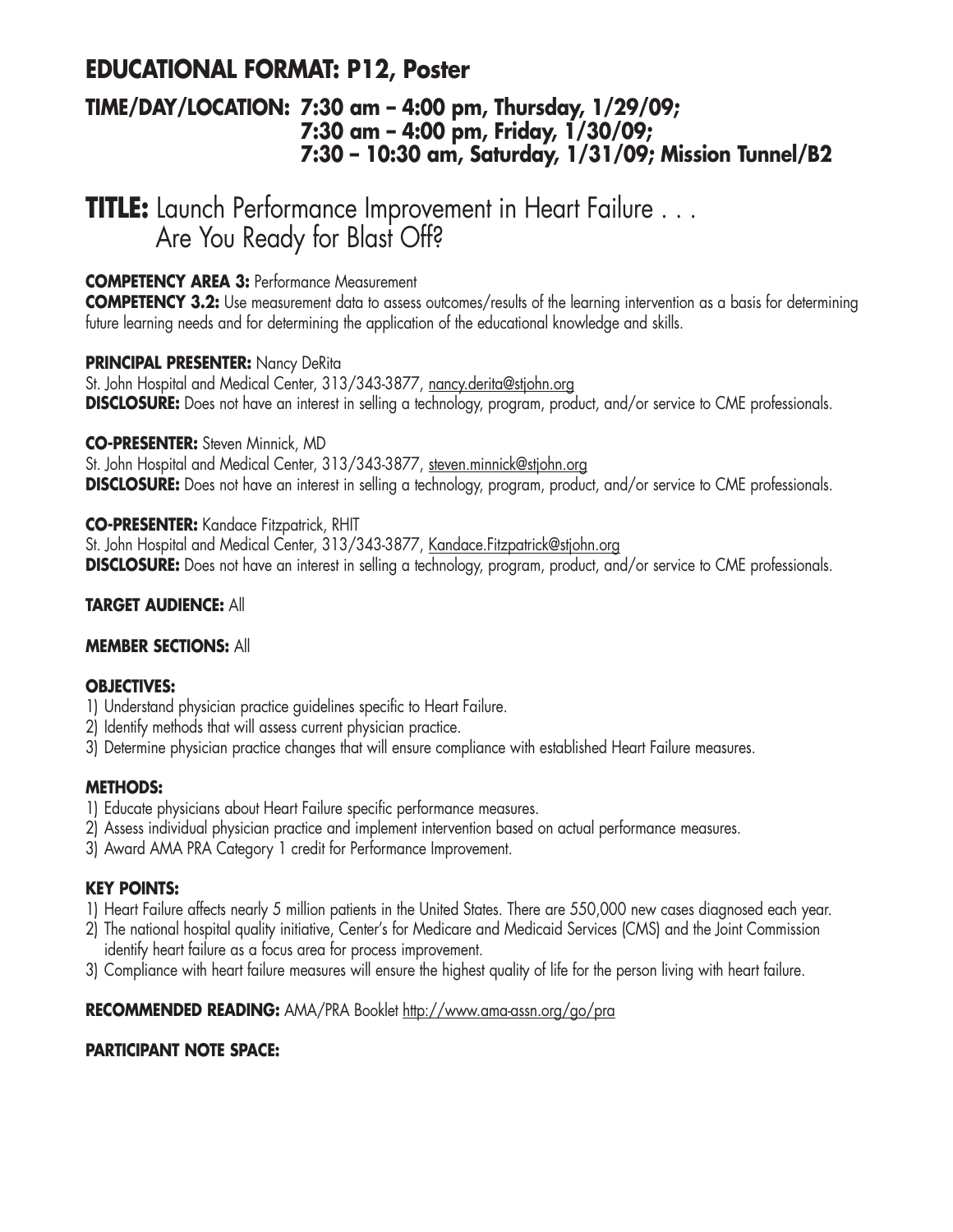## **EDUCATIONAL FORMAT: P13, Poster**

### **TIME/DAY/LOCATION: 7:30 am – 4:00 pm, Thursday, 1/29/09; 7:30 am – 4:00 pm, Friday, 1/30/09; 7:30 – 10:30 am, Saturday, 1/31/09; Mission Tunnel/B2**

# **TITLE:** Controlling Asthma: Educational Interventions and Performance Measurement

### **COMPETENCY AREA 3:** Performance Measurement

**COMPETENCY 3.4:** Promote continuous improvement and performance measurement as skills for physicians during educational interventions.

### **PRINCIPAL PRESENTER:** Jane Darrish, MSN

Children's Healthcare of Atlanta, 404/785-7842, jane.darrish@choa.org **DISCLOSURE:** Does not have an interest in selling a technology, program, product, and/or service to CME professionals.

### **TARGET AUDIENCE:** Intermediate

### **MEMBER SECTIONS:** All

**OBJECTIVES:** After reviewing this poster, the participant will:

- 1) identify gap in physician knowledge and performance;
- 2) construct a multi faceted educational intervention designed to improve physician performance, and
- 3) review methods for measuring outcomes of the intervention including change in knowledge base, self-reported change in behavior, and documentation by chart audit.

**METHODS:** The project presented was designed specifically to measure outcomes of educational interventions to improve care of asthma patients. The educational interventions included a lecture with case scenarios, pre and post test, and audience interaction through use of an ARS. A PI project was also offered to participants.

KEY POINTS: Our results, while reflecting a small sample size, demonstrate that our educational intervention was successful in changing physician knowledge and behavior. This was measured by a pre-test, post-test, and 6 month follow up survey which showed a sequential increase in basic knowledge scores, self reported change in management of patients, and documentation by chart review of change in performance.

A key feature of the project was the successful collaboration of Children's Healthcare of Atlanta and DeKalb Medical Center and also the inter-departmental collaboration with QI and PHO departments. This collaboration proved to be a significant enhancement to the project.

**RECOMMENDED READING:** Janson, S. Weiss, K. A National Survey of Asthma Knowledge and Practices Among Specialists and Primary Care Physicians. Journal of Asthma 2004; 41 (3) 343-348

**ACKNOWLEDGEMENTS:** Educational grant from the MAG Institute for Excellence in Medicine and the Physician's Foundation for Health Systems Excellence.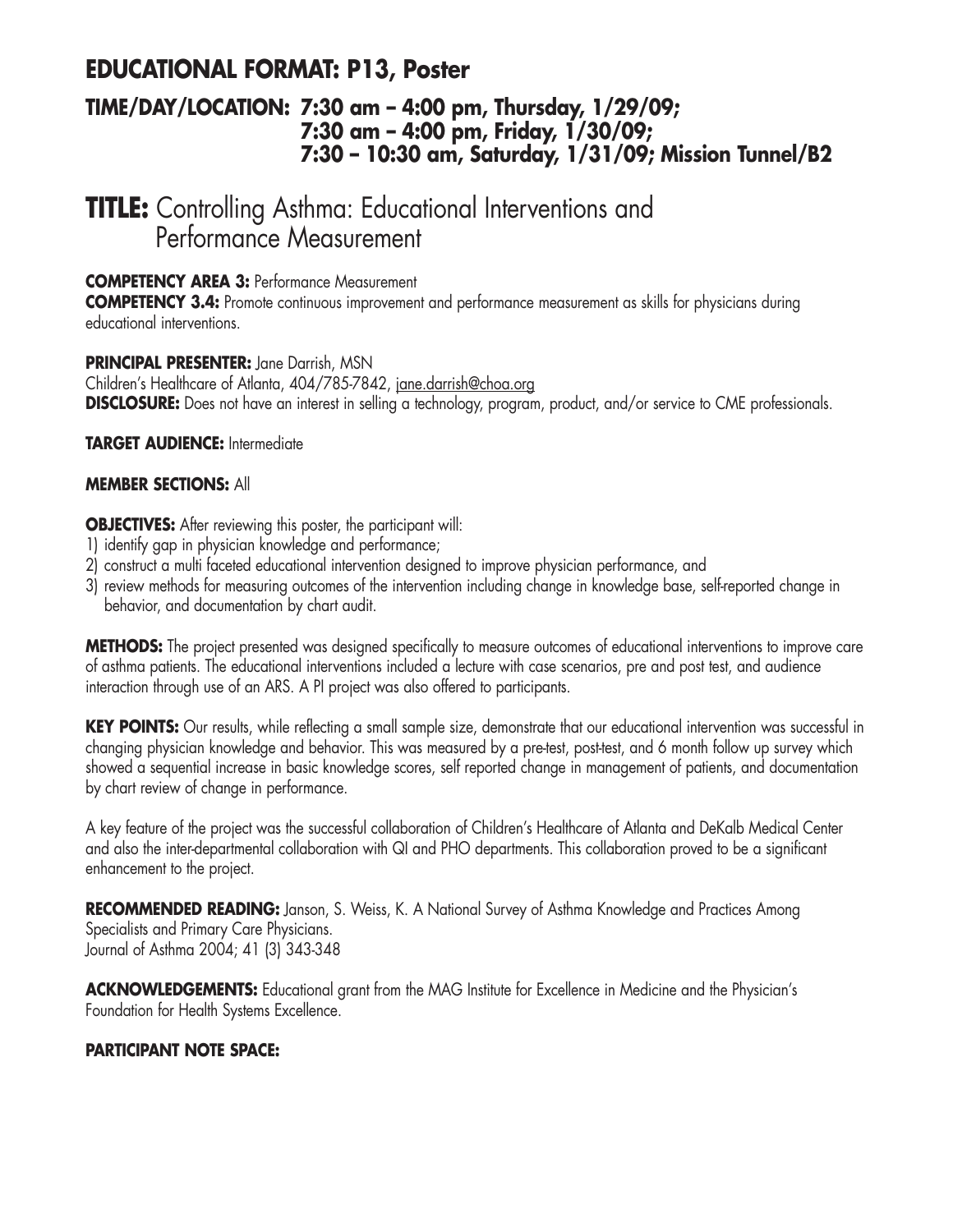## **EDUCATIONAL FORMAT: P14, Poster**

### **TIME/DAY/LOCATION: 7:30 am – 4:00 pm, Thursday, 1/29/09; 7:30 am – 4:00 pm, Friday, 1/30/09; 7:30 – 10:30 am, Saturday, 1/31/09; Mission Tunnel/B2**

# **TITLE:** Rating Live CME: Evaluation through a Quality Measurement Instrument

### **COMPETENCY AREA 3:** Performance Measurement

**COMPETENCY 3.1:** Develop, use and support an effective data management system for educational and administrative purposes.

### **PRINCIPAL PRESENTER:** Steven Kawczak, MA

Cleveland Clinic Center for Continuing Education, 216/444-2572, kawczas@ccf.org **DISCLOSURE:** Does not have an interest in selling a technology, program, product, and/or service to CME professionals.

### **CO-PRESENTER:** William Carey, MD

Cleveland Clinic Center for Continuing Education, 216/444-9990, careyw@ccf.org **DISCLOSURE:** Does not have an interest in selling a technology, program, product, and/or service to CME professionals.

### **TARGET AUDIENCE:** All

### **MEMBER SECTIONS:** All

**OBJECTIVES:** Following review of this poster, participants should be able to: 1) recognize the relativity and variability of defining and assessing quality in live CME courses; 2) identify an instrument for measuring quality contextualized in an institutional definition, and 3) describe the benefits of monitoring quality on a program and activity based level.

**METHODS:** This poster will detail the development of a live CME quality measurement instrument that normalizes various quality measures. The steps were consensus panel defining quality measures, normalizing scores for each measure, benchmarks of quality are correlated on a uniform scale, comparisons were conducted, and use of results for future educational planning.

**KEY POINTS:** CME providers share a general mission to ensure that quality CME activities are developed and produced. Since value and quality are relative terms, an organization should measure a broader array of quality indicators that match their definition of value of CME. This poster demonstrates how a quality assessment program can be organized. It shows that: 1) a simple process for measuring quality in live CME courses is available, which 2) can be individualized by provider; 3) benchmarking of quality measures is a straightforward, reproducible process, and 4) allows for measurement and trending at a program and activity level, which is useful for accountability and monitoring improvement.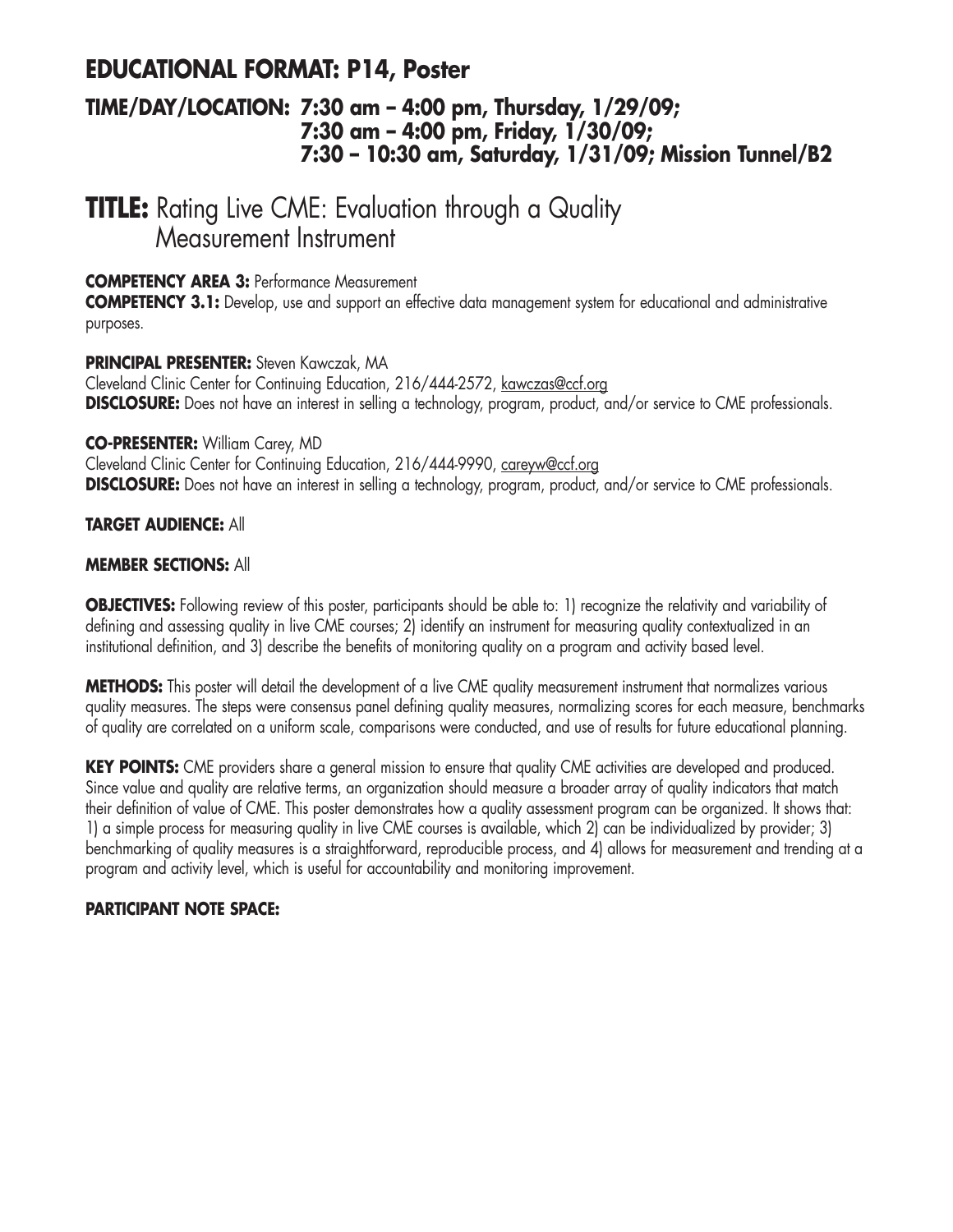## **EDUCATIONAL FORMAT: P15, Poster**

### **TIME/DAY/LOCATION: 7:30 am – 4:00 pm, Thursday, 1/29/09; 7:30 am – 4:00 pm, Friday, 1/30/09; 7:30 – 10:30 am, Saturday, 1/31/09; Mission Tunnel/B2**

# **TITLE:** Point-of-Care Clinical Decision Support

**COMPETENCY AREA 4:** Systems Thinking

### **PRINCIPAL PRESENTER:** Jason Olivieri, MPH

Nemours Children's Clinic, 904/858-3877, jolivier@nemours.org **DISCLOSURE:** Does not have an interest in selling a technology, program, product, and/or service to CME professionals.

### **CO-PRESENTER:** Devendra Mehta, MD

Nemours Clinical Management Program, 407/650-7041, dmehta@nemours.org **DISCLOSURE:** Does not have an interest in selling a technology, program, product, and/or service to CME professionals.

### **CO-PRESENTER:** Pamela Arn, MD

Nemours Children's Clinic, 904/390-3586, parn@nemours.org **DISCLOSURE:** Does not have an interest in selling a technology, program, product, and/or service to CME professionals.

### **TARGET AUDIENCE:** All

### **MEMBER SECTIONS:** All

**OBJECTIVES:** To describe the partnership between Nemours, one of the nation's largest pediatric health systems, and the Center for Health Evidence (University of Alberta) to enhance the quality of patient care through 1) a point-of-care clinical decision support (CDS) tool (InfoLink) offering simultaneous access to Electronic Medical Records and knowledge-based resources (e.g. journals, algorithms, syntheses, practitioner forums), and 2) teaching an approach to clinical decision-making that utilizes best evidence.

**METHODS:** Present 1) objective knowledge- and practice-based data used to develop CME curriculum in evidence-based medicine, and 2) InfoLink utilization patterns among Nemours' approximately 400 specialty and subspecialty physicians.

**KEY POINTS:** Evidence supports the use of CDS tools for practice improvement; however, the practical issues associated with educating physicians to effectively utilize such tools are not understood. Education outcomes of a 12-month pilot program to develop a CME curriculum for a point-of-care CDS tool for pediatricians and pediatric sub-specialists will be presented.

**RECOMMENDED READING:** Hayward RS, El-Hajj M, Voth TK, Deis K. Patterns of use of decision support tools by clinicians. AMIA Annu Symp Proc 2006; 329-33.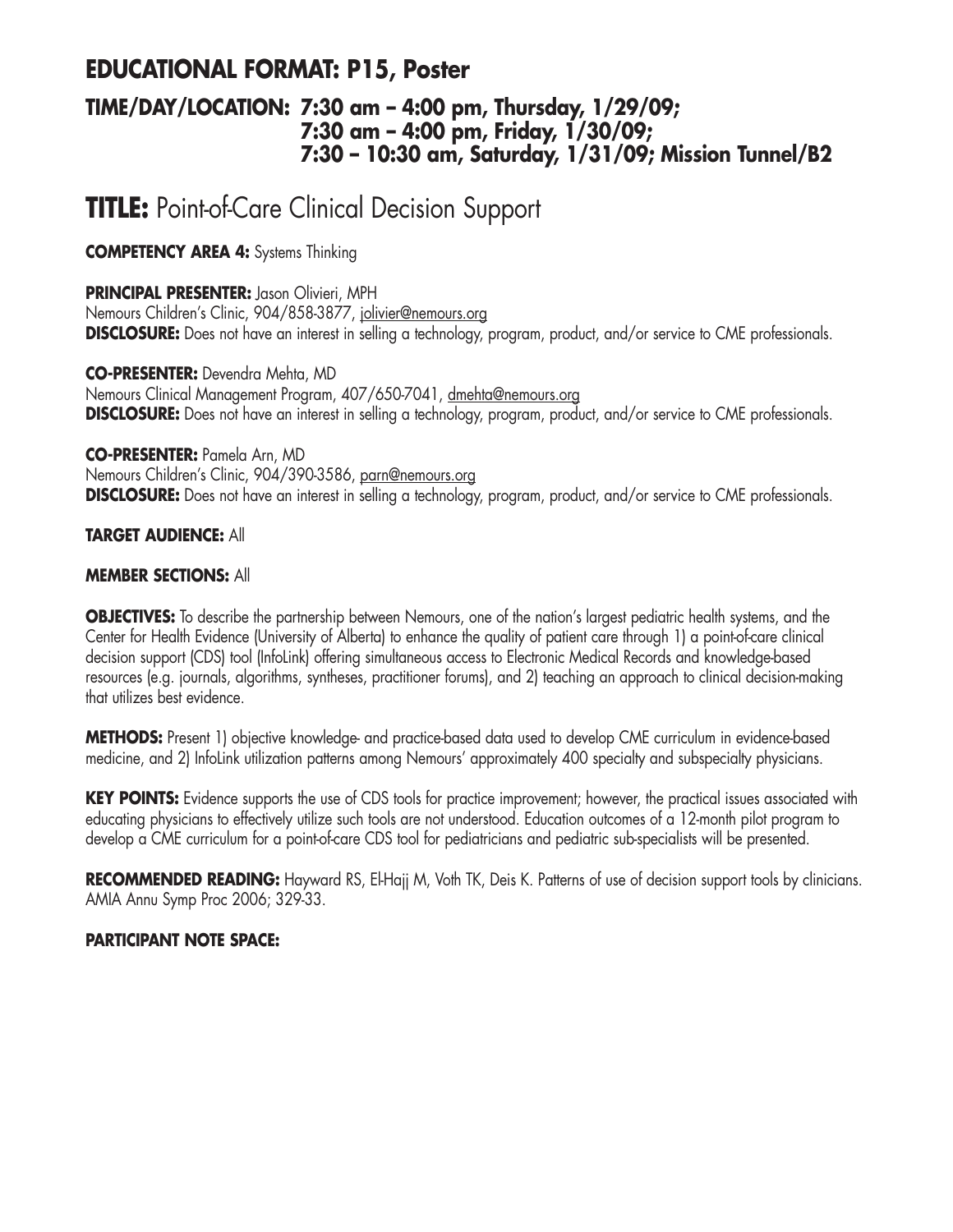## **EDUCATIONAL FORMAT: P16, Poster**

### **TIME/DAY/LOCATION: 7:30 am – 4:00 pm, Thursday, 1/29/09; 7:30 am – 4:00 pm, Friday, 1/30/09; 7:30 – 10:30 am, Saturday, 1/31/09; Mission Tunnel/B2**

**TITLE:** Using Expert Consensus to Create a Multi-Level Competence-Based Educational Program

**COMPETENCY AREA 5:** Partnering

**PRINCIPAL PRESENTER:** Frank Urbano, MD PRIME, Inc., 954/718-6055, F.urbano@primeinc.org **DISCLOSURE:** Does not have an interest in selling a technology, program, product, and/or service to CME professionals.

**CO-PRESENTER:** Kathleen Moreo, RN PRIME, Inc., 954/718-6055, k.moreo@primeinc.org **DISCLOSURE:** Does not have an interest in selling a technology, program, product, and/or service to CME professionals.

### **TARGET AUDIENCE:** All

### **MEMBER SECTIONS:** All

**OBJECTIVES:** After reviewing this poster, participants should be able to: 1) describe how an expert consensus panel can be identified and utilized to create a competence-based educational program; 2) assess methods to design multi-level activities that are competence-centered using a panel of experts, and 3) identify how to implement and evaluate a multi-level program using a panel of experts

**METHODS:** This poster will describe how the presenting organization designed, developed, implemented, and evaluated a competence-based multifaceted CME program using a consensus of experts.

**KEY POINTS:** Highly effective CME programs must be developed independent from commercial support and must use innovative and varying methods to achieve measurable educational outcomes. The use of key opinion leader consensus is one way to create an effective, competence-based educational program which can result in the development of high-level multifaceted programs. Such a format can also be conducive to the development of an educational program which has the potential to result in a positive impact on practitioner performance and patient outcomes.

**RECOMMENDED READING:** Urbano FL. Review of the NAEPP 2007 Expert Panel Report (EPR-3)on Asthma Diagnosis and Treatment Guidelines. J Manag Care Pharm 2008;14(1):41-49.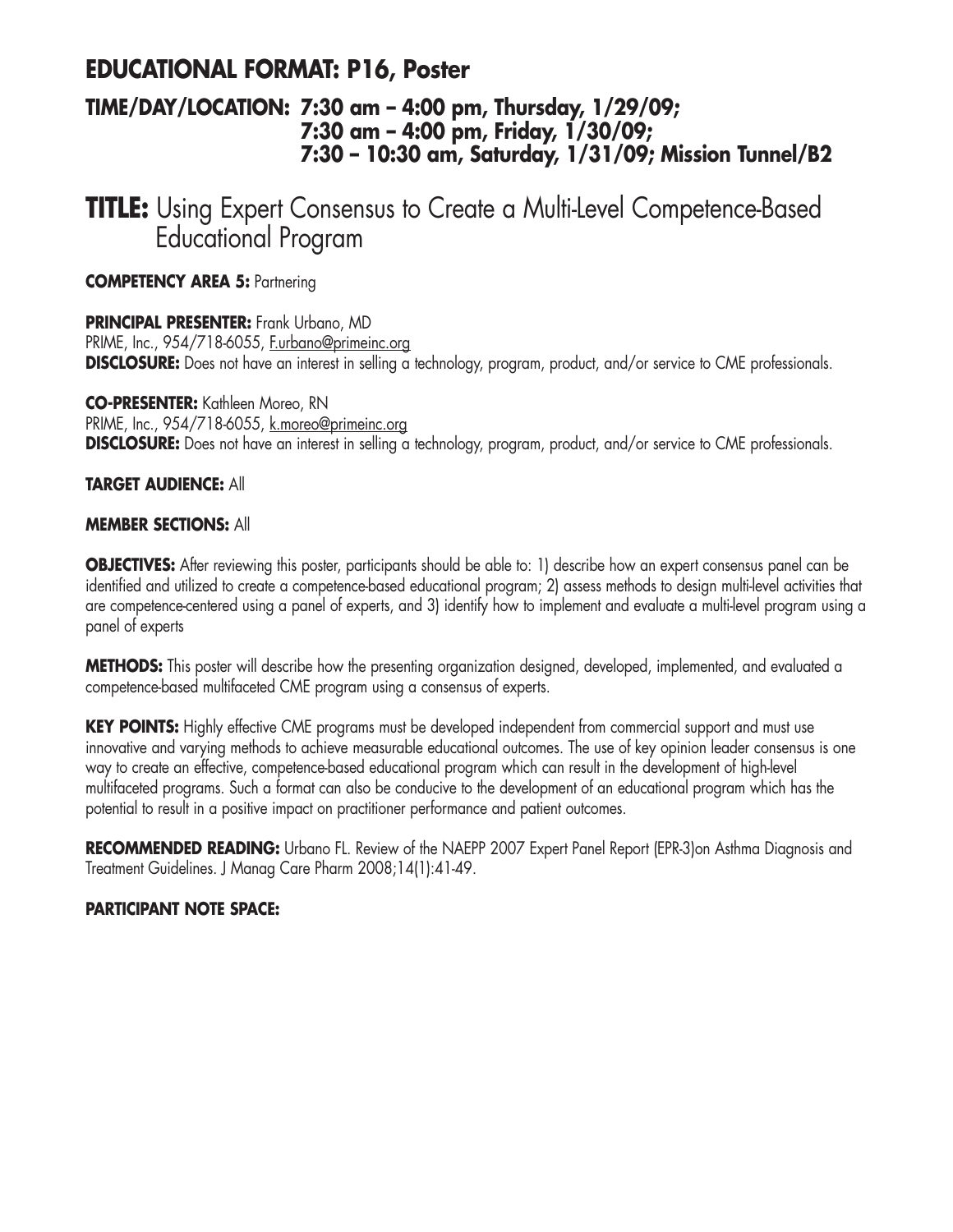# **EDUCATIONAL FORMAT: P17, Poster**

### **TIME/DAY/LOCATION: 7:30 am – 4:00 pm, Thursday, 1/29/09; 7:30 am – 4:00 pm, Friday, 1/30/09; 7:30 – 10:30 am, Saturday, 1/31/09; Mission Tunnel/B2**

# **TITLE:** Partnering to Educate a Community of Learners: A Case Study

**COMPETENCY AREA 5:** Partnering

**COMPETENCY 5.2:** Identify and collaborate with external partners that enhance effective CME activities.

**PRINCIPAL PRESENTER:** Sherry Layton

Duke University School of Medicine, 919/401-1217, Sherry.Layton@duke.edu **DISCLOSURE:** Does not have an interest in selling a technology, program, product, and/or service to CME professionals.

**CO-PRESENTER:** Brooke Taylor, MPH Duke University School of Medicine, 919/401-1205, Brooke.Taylor@duke.edu **DISCLOSURE:** Does not have an interest in selling a technology, program, product, and/or service to CME professionals.

### **CO-PRESENTER:** Tanya Jisa, MSW

Duke University School of Medicine, 919/401-1208, Tanya.Jisa@duke.edu **DISCLOSURE:** Does not have an interest in selling a technology, program, product, and/or service to CME professionals.

### **TARGET AUDIENCE:** All

### **MEMBER SECTIONS:** All

**OBJECTIVES:** 1) Integrate a planning structure that emphasizes use of local, regional and state-wide education agencies to greater impact learning. 2) Construct an educational design framework in which physician/allied health professionals learn alongside their patient population. 3) Evaluate the efficacy and impact of multiple and varied partnerships on learners. 4) Promote greater resource sharing among educational partners. 5) Promote a multi-pronged educational, community-centered approach among CME providers when planning and certifying activities.

**METHODS:** The poster describes a case study where multiple local, regional and state-wide academic institutions and community health education agencies partnered to serve a community-wide need: the interprofessional medical education of community-based healthcare providers, along with the targeted patient population of African-American women infected with HIV/AIDs.

**KEY POINTS:** Using the model illustrated in this case study, CME providers can exercise a greater impact on physician learners and their patient populations. Multiple partnerships encourage greater interprofessional participation within and outside their institutions and brings them closer to the community patient population(s) they serve. It also serves to lessen the CME provider's expenditures of staff time, budgeting and other resources because multiple partners learn to share and pool these resources.

**RECOMMENDED READING:** Zwarenstein M, Reeves S. Knowledge translation and interprofessional collaboration: Where the rubber of evidence-based care hits the road of teamwork. J Contin Educ Health Prof 2006; 26(1):46.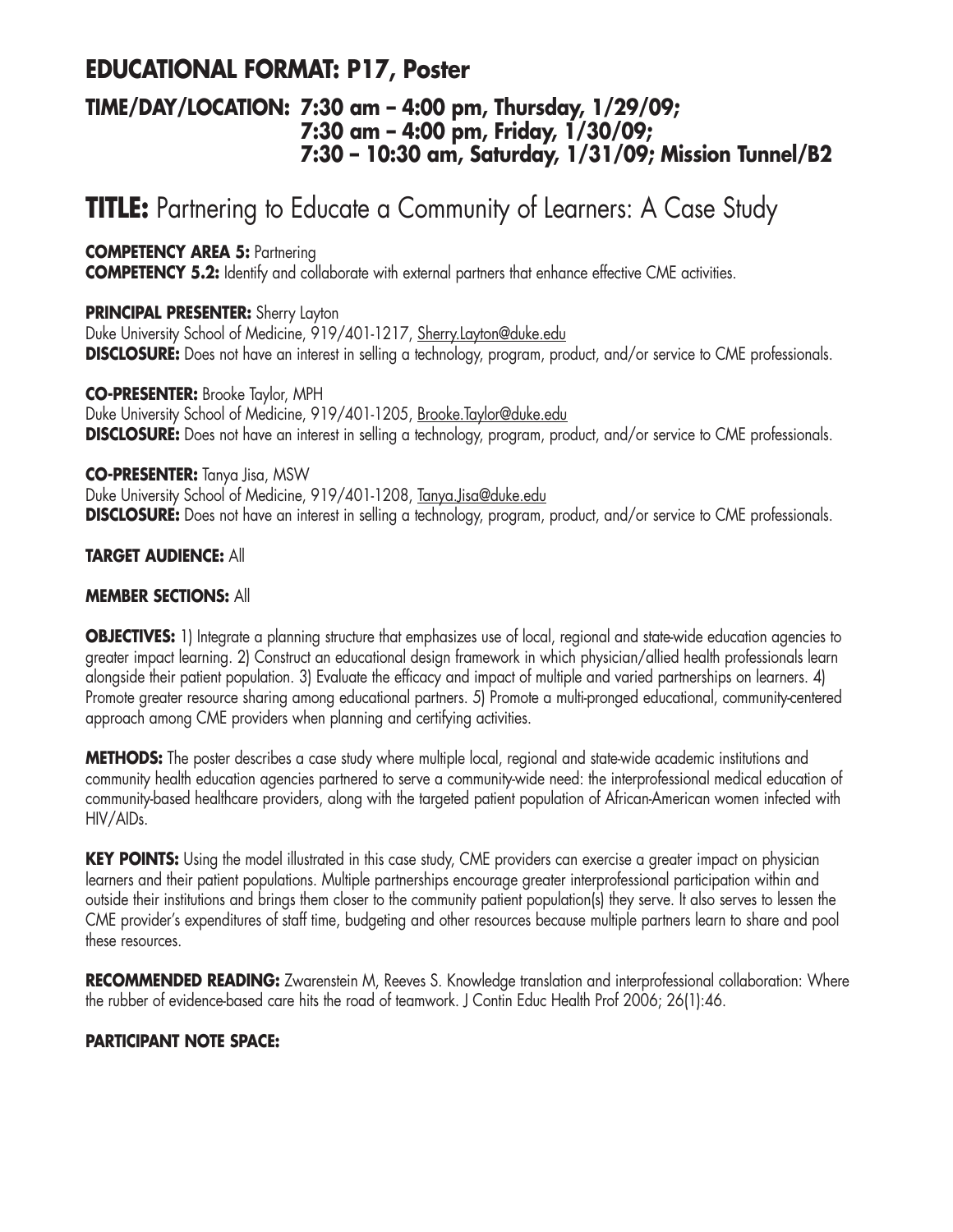# **EDUCATIONAL FORMAT: P18, Poster**

### **TIME/DAY/LOCATION: 7:30 am – 4:00 pm, Thursday, 1/29/09; 7:30 am – 4:00 pm, Friday, 1/30/09; 7:30 – 10:30 am, Saturday, 1/31/09; Mission Tunnel/B2**

# **TITLE:** Ten Years' Experience of CME/CPD Accreditation in Catalonia, Spain

**COMPETENCY AREA 7:** Administrative/Management

**COMPETENCY 7.6:** Assure that the CME program is in compliance with the Accreditation Essentials, Elements, and Policies and other regulatory requirements.

**PRINCIPAL PRESENTER:** Helios Pardell, MD Catalan Council for CME, +34-93-2183665, hpardell@comb.es **DISCLOSURE:** Does not have an interest in selling a technology, program, product, and/or service to CME professionals.

**CO-PRESENTER:** Helena Segura, MEd Catalan Council for CME, +34-93-2183665, hsegurabadia@comb.es **DISCLOSURE:** Does not have an interest in selling a technology, program, product, and/or service to CME professionals.

**CO-PRESENTER:** Arcadi Gual, MD Catalan Council for CME, +34-93-2183665, ccfmc@comb.es **DISCLOSURE:** Does not have an interest in selling a technology, program, product, and/or service to CME professionals.

### **TARGET AUDIENCE:** All

### **MEMBER SECTIONS:** All

**OBJECTIVES:** To describe the main traits of the Catalan Council for CME (CCCME), in terms of providing institutions accreditation and CME/CPD activities accreditation

### **METHODS:** Quantitative analysis of trends in:

- Profile of providing institutions accreditation
- Amount of CME/CPD activities accreditation
- Typology of CME/CPD events
- Kind of professional target audiences

**KEY POINTS:** After the 10 years' experience, these are the hallmarks of the CCCME:

- It is definitely consolidated and fairly accepted by the CME/CPD providers.
- It has decisively contributed to the improvement of CME/CPD quality.
- It has served as model for the implementation of the Spanish accreditation system as a whole.

### **RECOMMENDED READING:**

- 1) Pardell H, Sierra G. Continuing medical education and continuing medical education accreditation in Spain. JCEHP. 2003; 23: 244-6.
- 2) Pardell H, Segura H, Motllo M. Seven years' experience of the CME accreditation system of the Catalan Council of CME. 29th Annual Conference of the ACME. Atlanta, GA. January 21-24, 2004.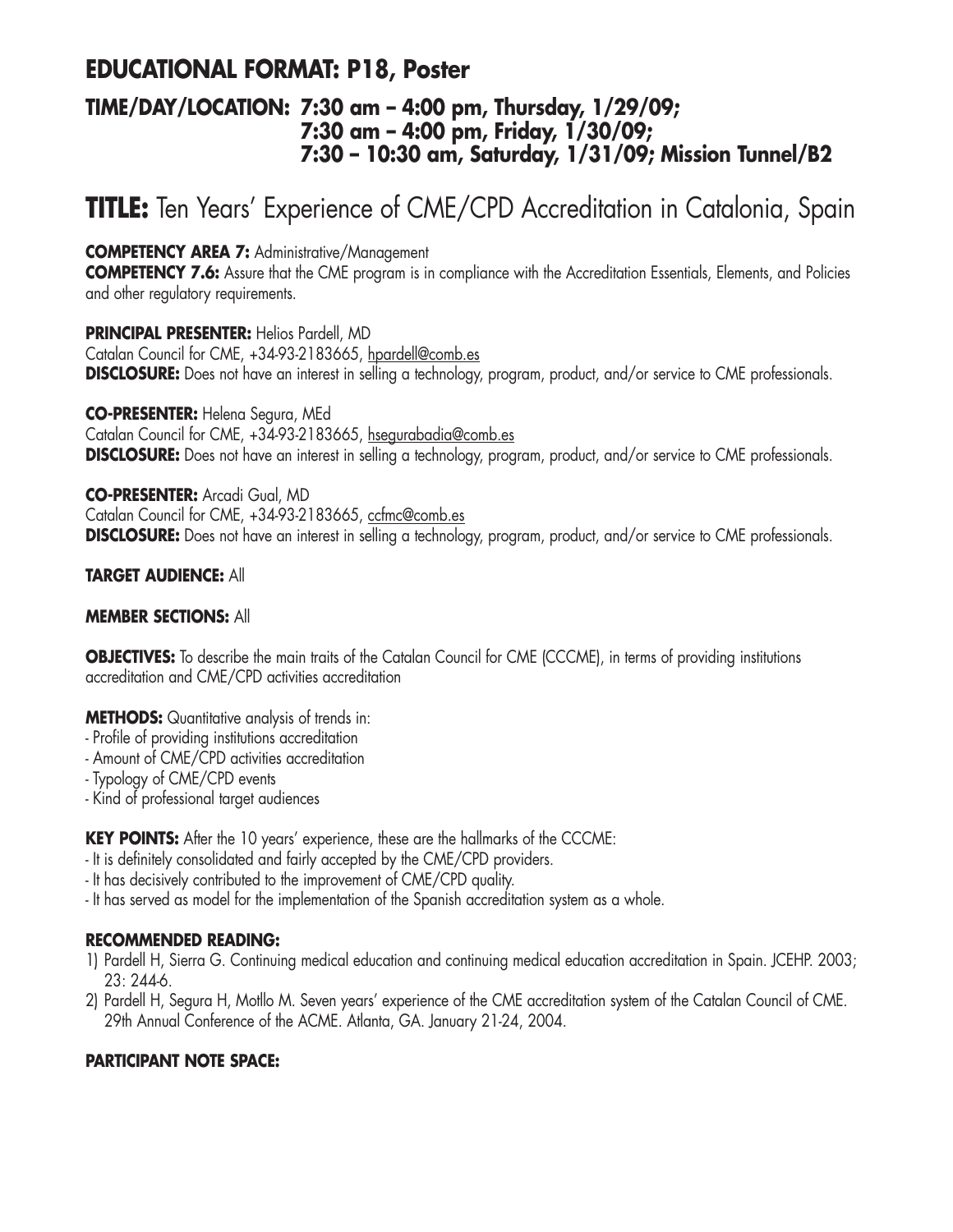# **EDUCATIONAL FORMAT: P19, Poster**

### **TIME/DAY/LOCATION: 7:30 am – 4:00 pm, Thursday, 1/29/09; 7:30 am – 4:00 pm, Friday, 1/30/09; 7:30 – 10:30 am, Saturday, 1/31/09; Mission Tunnel/B2**

# **TITLE:** Increasing Mentoring Opportunities: A Group Mentoring Pilot Program Experience

**COMPETENCY AREA 8:** Self-Assessment and Life-Long Learning

### **PRINCIPAL PRESENTER:** Elizabeth Stueck, BA

Medical Education Trust, 973/509-6701, Liz.Stueck@MedEdTrust.org **DISCLOSURE:** Does not have an interest in selling a technology, program, product, and/or service to CME professionals.

### **CO-PRESENTER:** Laurie Myers, PhD

Regan Campbell Ward-McCann, 646/742-2245, Laurie.Myers@rcw.com **DISCLOSURE:** Does not have an interest in selling a technology, program, product, and/or service to CME professionals.

### **TARGET AUDIENCE:** All

### **MEMBER SECTIONS:** All

**OBJECTIVES:** After reviewing this poster, participants should be able to: 1) recognize the value of mentoring in the growth and development of CME professionals; 2) describe the structure and elements of this group mentoring pilot program; 3) identify the methods by which data were obtained for both CQI (continuous quality improvement) efforts and to inform the launch of future mentoring initiatives, and 4) discuss application of an outcomes-oriented approach to a group mentoring program.

**METHODS:** This poster describes the design, development, implementation, and results of a group mentoring pilot program fielded by the Metro Chapter of the Healthcare Businesswomen's Association.

**KEY POINTS:** One of CME's most honored women, Frances Maitland, was also its best known Mentor. A mentoring relationship "is the crucial key to success in the business world"; yet, according to Catalyst, it is "the single advantage that women usually do not have". Skills that CME professionals routinely employ (needs assessment; resource identification, acquisition, and management; instructional design; and outcomes measurement) can be applied to professional development programming. Mentoring can be structured to take place in small groups. In addition to Mentors mentoring Mentees, peer mentoring (ie, Mentees mentoring other Mentees) enriches the process and expands the circle of mentoring relationships.

**RECOMMENDED READING:** Johnson WB, Ridley CR. The Elements of Mentoring. New York, NY: Palgrave Macmillan, 2004.

**ACKNOWLEDGEMENTS:** Grants provided by Advanced Clinical Concepts and SARGA Associates.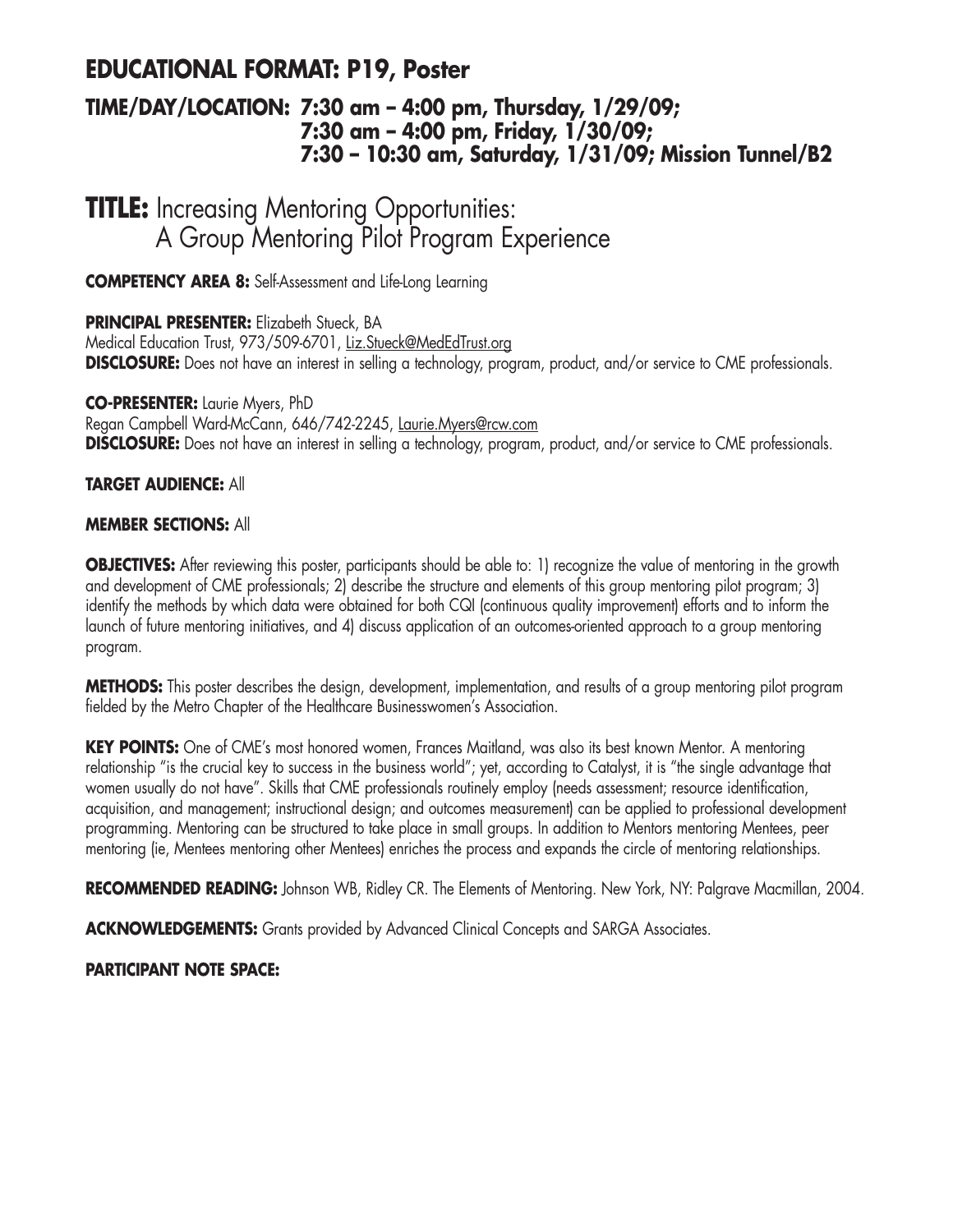# **EDUCATIONAL FORMAT: T1, Opening Plenary TIME/DAY/LOCATION: 8:30 – 10:00 am, Thursday, 1/29/09, Yerba Buena 7-9/Lower B2**

**TITLE:** Professional Development of Physicians and the Future of Medical Education: What Would Flexner Think? **(Invited Abstract)**

**COMPETENCY AREA 6:** Leadership

### **PRINCIPAL PRESENTER:** David Irby, PhD

University of California San Francisco, 415/502-1633, irbyd@ucsf.edu **DISCLOSURE:** Does not have an interest in selling a technology, program, product, and/or service to CME professionals.

### **TARGET AUDIENCE:** All

### **MEMBER SECTIONS:** All

**OBJECTIVES:** At the completion of this plenary session, participants will be able to: 1) explain how the current medical education paradigm emerged over 100 years ago; 2) describe the conceptual framework for a new model of medical education that is rooted in the learning sciences, and 3) explore the potential implications of this model for the continuum of medical education, with special emphasis on continuing medical education.

**METHODS:** Doctor Irby will present some of the work that he and his colleagues are doing at The Carnegie Foundation for the Advancement of Teaching related to medical education. After discussing the professional challenges and future directions of medical education, he will consider the impact that these challenges and directions will have on continuing medical education. The session will conclude with an opportunity to field questions from the audience.

**KEY POINTS:** To a large degree, the medical education paradigm that currently exists was created at the beginning of the 20<sup>th</sup> century. The Carnegie Foundation for the Advancement of Teaching commissioned Abraham Flexner to examine the state of medical education across the United States. The impetus for Flexner's study included persistent and strong criticism of the state of medical practice, including the process by which an individual became a practicing doctor. After the report was released, tremendous reforms occurred in medical education and the current system that exists today is largely due to the forces set in motion by Flexner. One hundred years later, powerful stakeholders are again clamoring for reform. Academic medical centers, teaching hospitals, medical specialty societies, and the pharmaceutical industry are being criticized for a variety of reasons, including medical errors, soaring healthcare costs, and the erosion of professional standards. The profession itself is seemingly at a crossroads and medical educators are being challenged to adapt to rapid changes in modern society. Thus, it is fitting that a research team, headed by Drs. David Irby and Molly Cooke, from The Carnegie Foundation for the Advancement of Teaching, are once again examining medical education. The report from these scholars will be released by Jossey Bass Publishers in 2009 and may trigger significant changes in undergraduate, graduate, and continuing medical education. Will the CME Community be ready for these reforms? How will changes in undergraduate and graduate medical education impact continuing medical education? How will the practicing community react to physicians with a moral commitment to continuous learning, inquiry and innovation? These and other questions will be explored during the plenary session.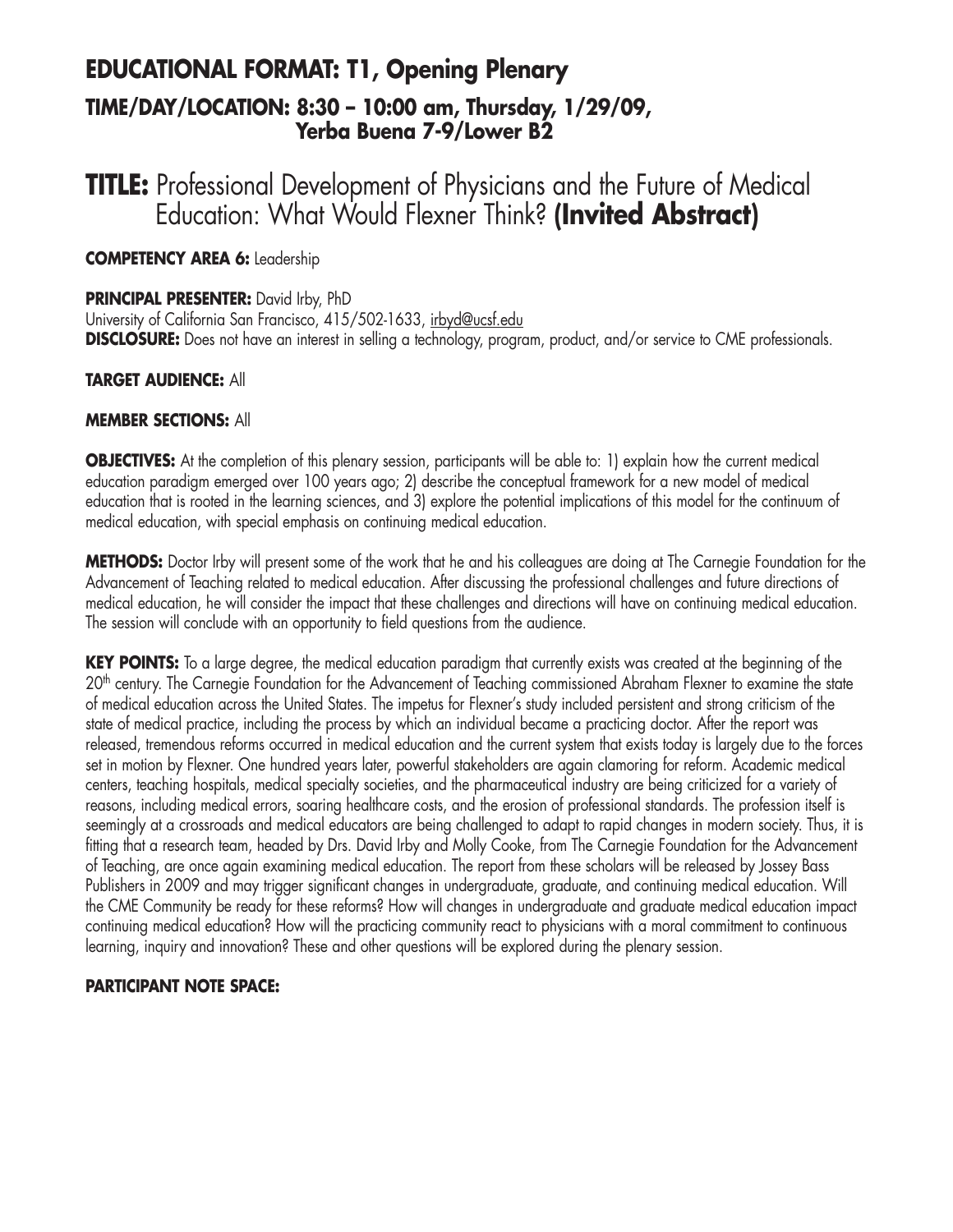# **EDUCATIONAL FORMAT: T2, Intensive TIME/DAY/LOCATION: 10:30 – 11:30 am, Thursday, 1/29/09, Club/Atrium**

# **TITLE:** Continuous Assessment in CME **(Part 1)**

**COMPETENCY AREA 1:** Adult/Organizational Learning Principles **COMPETENCY 1.1:** Maintain awareness of current evidence-based adult learning principles.

**PRINCIPAL PRESENTER:** Donald Moore, Jr, PhD

Vanderbilt University School of Medicine, 615/322-4801, Don.Moore@vanderbilt.edu **DISCLOSURE:** Does have an interest in selling a service to CME professionals.

**CO-PRESENTER:** Joseph Green, PhD American College of Cardiology, 202/375-6692, jgreen@acc.org **DISCLOSURE:** Does have an interest in selling a service to CME professionals.

**CO-PRESENTER:** Harry Gallis, MD Carolinas HealthCare System, 704/512-6516, harry.gallis@carolinashealthcare.org **DISCLOSURE:** Does have an interest in selling a service to CME professionals.

**TARGET AUDIENCE:** Intermediate

### **MEMBER SECTIONS:** All

**OBJECTIVES:** Presenters will discuss a conceptual model combining planning and continuous assessment to obtain desired results and improved outcomes from CME activities. Participants will be introduced to a logic model to demonstrate how this approach works.

**METHODS:** Participants will discuss new approaches to CME planning in small groups to understand and use Miller's framework to take advantage of physicians' readiness to learn and instructional design that provides opportunities for practice and feedback, and develop a plan to re-order selected activities to improve physician competence and performance using case scenarios.

### **KEY POINTS:**

- 1) Obtaining desired results requires more than measuring outcomes before and after a CME intervention.
- 2) Obtaining desired results requires learning activities that provide opportunities for practice of the desired results and feedback.
- 3) Viewing planning and assessment as a dynamic, interactive process will improve both planning and assessment.

**RECOMMENDED READING:** Miller GE, Acad. Med. 1990:65(9 Suppl):S63-S67 Bickman L, ed. Jossey-Bass, 1987. New Directions for Program Evaluation Mazmanian PE, Davis DA JAMA 2002:99, 1057-1060 Moore DE, Jr, Cervero RM, Fox RD JCEHP 2007;27(Suppl1): S40-S54.

**ACKNOWLEDGEMENTS:** Educational grant from Takeda Pharmaceuticals NA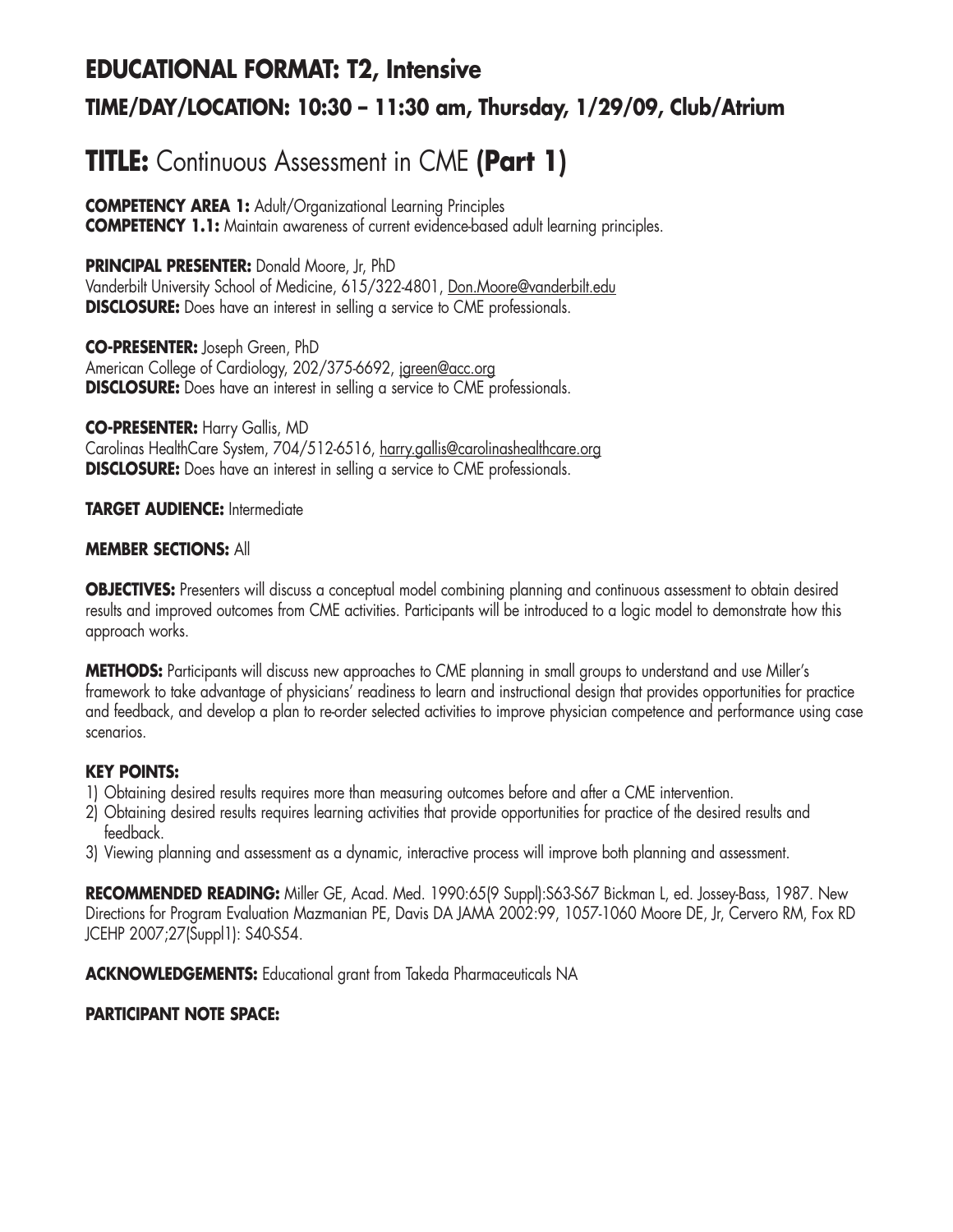# **EDUCATIONAL FORMAT: T3, Breakout TIME/DAY/LOCATION: 10:30 – 11:30 am, Thursday, 1/29/09, Pacific A/4th**

# **TITLE:** Considering Physicians' Age and Generation in CME Design and Deployment

**COMPETENCY AREA 1:** Adult/Organizational Learning Principles **COMPETENCY 1.1:** Maintain awareness of current evidence-based adult learning principles.

**PRINCIPAL PRESENTER:** Sean Hayes, PsyD AXDEV Group, 888/282-9338, hayess@axdevgroup.com **DISCLOSURE:** Does not have an interest in selling a technology, program, product, and/or service to CME professionals.

**CO-PRESENTER:** Ron Murray, EdD University of Virginia School of Medicine, 434/982-3687, rtm7a@virginia.edu **DISCLOSURE:** Does not have an interest in selling a technology, program, product, and/or service to CME professionals.

**CO-PRESENTER:** Jann Balmer, PhD University of Virginia School of Medicine, 434/982-3687, *itb9s@virginia.edu@virginia.edu* **DISCLOSURE:** Does not have an interest in selling a technology, program, product, and/or service to CME professionals.

**CO-PRESENTER:** Geneviève Myhal, PhD AXDEV Group, 888/282-9338, myhalg@axdevgroup.com **DISCLOSURE:** Does not have an interest in selling a technology, program, product, and/or service to CME professionals.

**CO-PRESENTER:** Suzanne Murray AXDEV Group, 888/282-9338, murrays@axdevgroup.com **DISCLOSURE:** Does not have an interest in selling a technology, program, product, and/or service to CME professionals.

### **TARGET AUDIENCE:** All

### **MEMBER SECTIONS:** All

**OBJECTIVES:** At the completion of this session, participants should be able to: 1) describe the impact of physician age/ generation on learning styles and preferences, and 2) consider the implications of these learning styles and preferences on the design and deployment of CME.

**METHODS:** Following the introduction of a needs assessment that was designed to investigate the impact of generational variables, the participants will explore the impact of the impact of physician age/generation on learning styles and preferences, and the impact upon CME design through a guided group reflection exercise.

**KEY POINTS:** Research in education has long established different styles for different groups of learners, and age constitutes a recognized variable affecting learning style. Awareness of the impact of physician age / generation on learning styles and preferences will enable providers, planners, educators and learners to enhance the efficacy of learning interventions and adapt it to the needs of learners.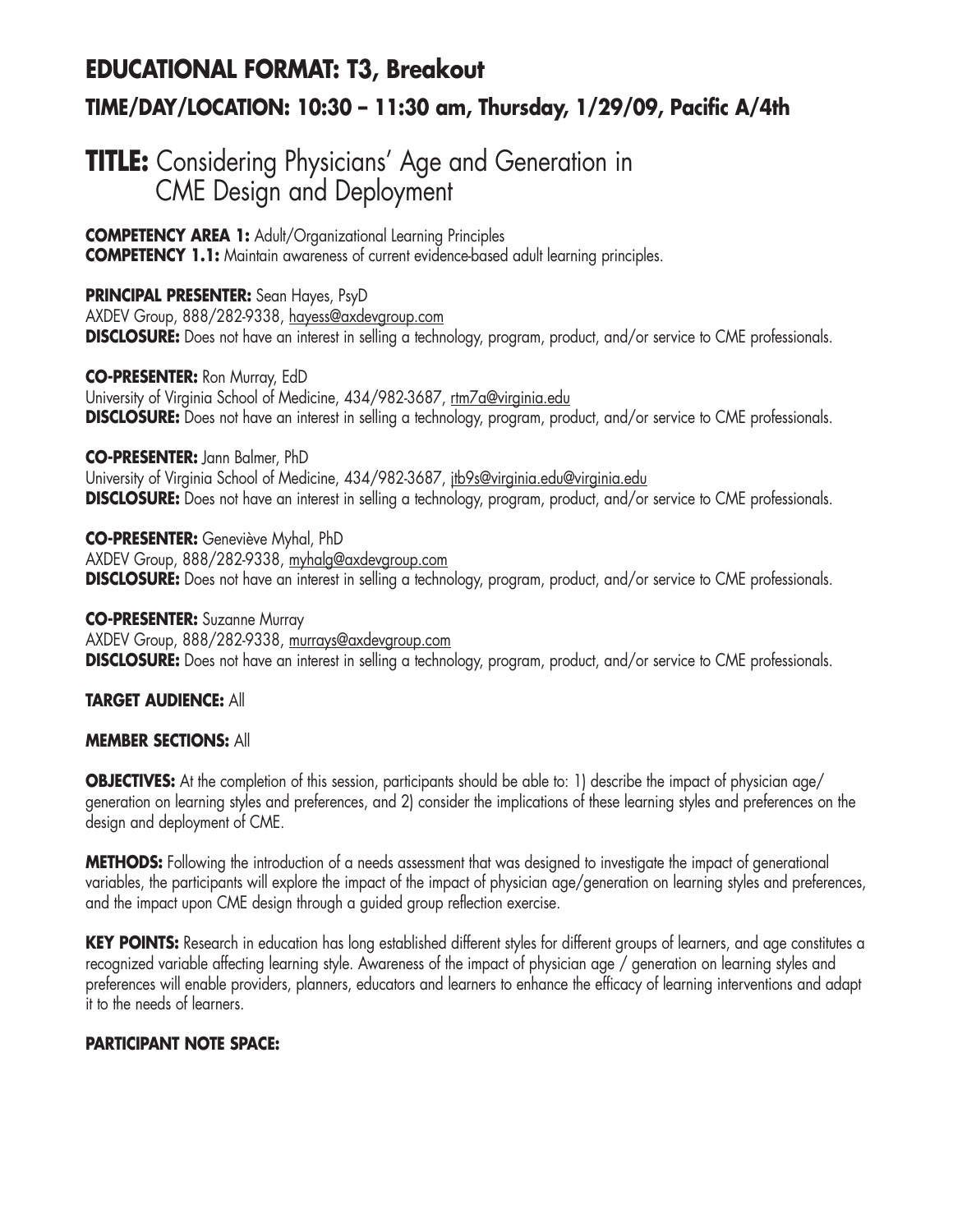# **EDUCATIONAL FORMAT: T4, Breakout TIME/DAY/LOCATION: 10:30 – 11:30 am, Thursday, 1/29/09, Pacific B/4th**

# **TITLE:** Examining Physicians' Perspective on CME: Results from a Survey

### **COMPETENCY AREA 2:** Educational Interventions

**COMPETENCY 2.4:** Assist physician-learners to reflect upon present and desired levels of performance and plan the next steps in their personal education.

### **PRINCIPAL PRESENTER:** Maurizio Mazzi

The Center for Medical Knowledge, LLC, 866/482-4263, ext. 316, mmazzi@chesteredgroup.com **DISCLOSURE:** Does not have an interest in selling a technology, program, product, and/or service to CME professionals.

### **CO-PRESENTER:** Jennifer Green

The Center for Health Care Education, LLC, 866/482-4263, ext. 186, jareen@chesteredgroup.com **DISCLOSURE:** Does not have an interest in selling a technology, program, product, and/or service to CME professionals.

### **TARGET AUDIENCE:** All

### **MEMBER SECTIONS:** All

**OBJECTIVES:** Following this session, participants should be able to: 1) better understand physicians' perspective on CME with regard to their professional development; 2) create activities that impact physician behavior based on survey insights, and 3) identify systems and areas of improvement within CME organizations to better meet physician's educational and professional needs.

**METHODS:** The presenters will review results from a longitudinal survey on the way physicians perceive CME. A survey was sent out to primary care providers nationwide and was designed to retrieve specific information on how physicians perceive bias in CME, how they prefer receiving their CME, and improvements they would like to see made in how CME activities are created and implemented.

**KEY POINTS:** The healthcare industry's role in funding CME is under increasing scrutiny. However, debate still exists on whether physicians' truly perceive bias in CME activities. This survey was meant to shed additional light on a small subsection of primary care providers on the importance of CME in their daily practice and their perceptions on commercial bias.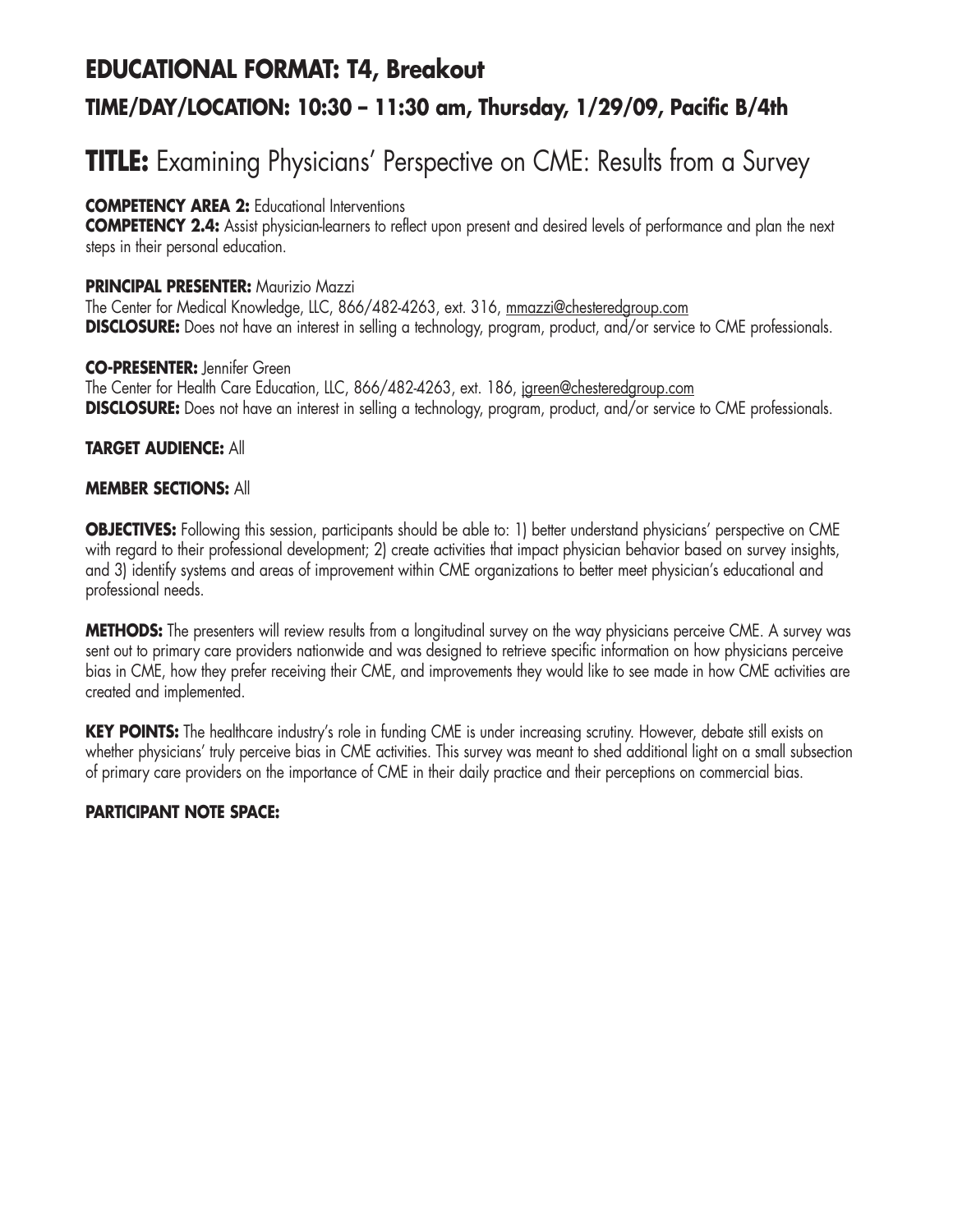# **EDUCATIONAL FORMAT: T5, Breakout TIME/DAY/LOCATION: 10:30 – 11:30 am, Thursday, 1/29/09, Sierra A/5th**

# **TITLE:** Building Educational Programs from Comprehensive Needs Assessments

### **COMPETENCY AREA 2:** Educational Interventions

**COMPETENCY 2.6:** Consider the learning environment, select and apply learning formats that are effective for physician learning and meeting the expected outcome.

### **PRINCIPAL PRESENTER:** Jack Kues, PhD

University of Cincinnati Academic Health Center, 513/558-1425, kuesjr@uc.edu **DISCLOSURE:** Does not have an interest in selling a technology, program, product, and/or service to CME professionals.

**CO-PRESENTER:** Chris Larrison, BA Healthcare Performance Consulting, 317/733-9816, larrison@changingperformance.com **DISCLOSURE:** Does have an interest in selling a service to CME professionals.

### **CO-PRESENTER:** Mary Ales, BA

Interstate Postgraduate Medical Association, 608/231-9045, males@ipmameded.org **DISCLOSURE:** Does not have an interest in selling a technology, program, product, and/or service to CME professionals.

### **TARGET AUDIENCE:** All

### **MEMBER SECTIONS:** All

### **OBJECTIVES:**

- 1) Evaluate the components in a multifaceted needs assessment.
- 2) Develop educational interventions for OAB to address known gaps.
- 3) Link needs to outcomes through appropriate educational interventions.

**METHODS:** During this session learners will evaluate a needs assessment summary on OAB and will be challenged to develop appropriate interventions that address the stated gap using ACGME competencies.

**KEY POINTS:** Criteria C2 through C6 require providers to address professional practice gaps through educational interventions that change competence, performance or patient outcomes. A multifaceted needs assessment provides the foundation necessary to address specific gaps in knowledge and behavior as defined by ACGME competencies. Linking the needs and educational interventions requires creativity, use of adult learning principles, and application to practice. Through a validated needs assessment, learners will concentrate on developing appropriate educational interventions through collaboration with peers.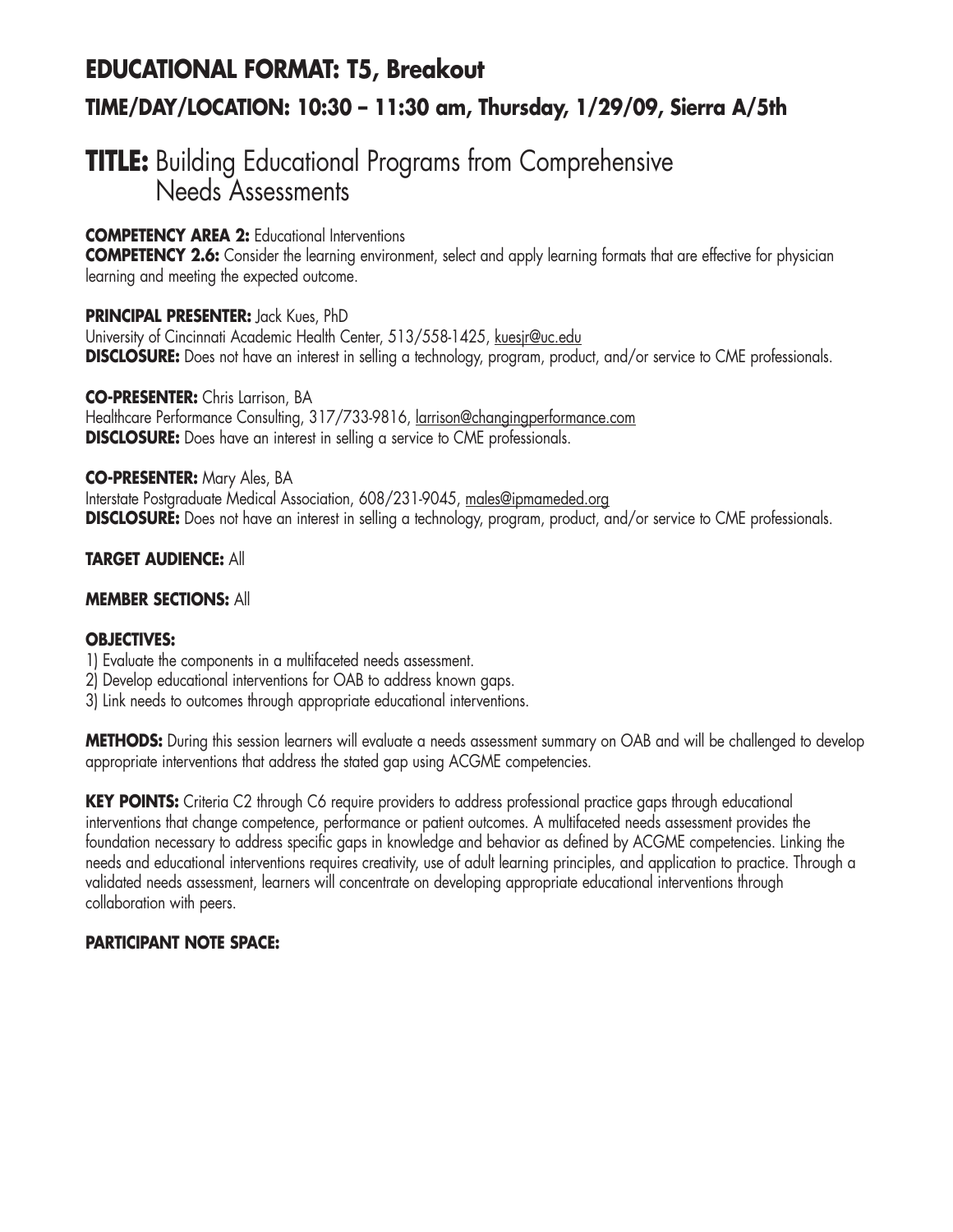# **EDUCATIONAL FORMAT: T6, Breakout TIME/DAY/LOCATION: 10:30 – 11:30 am, Thursday, 1/29/09, Pacific I/4th**

# **TITLE:** Case-based CME

#### **COMPETENCY AREA 2:** Educational Interventions **COMPETENCY 2.1:** Use evidence based adult learning principles to guide the practice of CME.

# **PRINCIPAL PRESENTER:** Kate Hodgson, DVM

University of Toronto, 416/978-4957, kd.hodgson@utoronto.ca **DISCLOSURE:** Does not have an interest in selling a technology, program, product, and/or service to CME professionals.

# **TARGET AUDIENCE:** All

## **MEMBER SECTIONS:** All

**OBJECTIVES:** At the completion of this session, participants should be able to: 1) assess the distinctions, advantages, and challenges of Case-based CME; 2) develop an approach to work with faculty to create Case-based CME, and 3) write, in collaboration with colleagues, an example of a patient Case-based CME.

**METHODS:** Use of interactive discussion to explore the definition and application of Case-based CME. Reflective exercises individually, with a partner, and in small groups to assess the advantages and challenges in Case-based CME. The group will then develop a learning module in Case-based CME to experience this approach to content development.

KEY POINTS: In Case-based CME, a patient case history is the stimulus for learning. Case-based CME allows for more interactions and peer discussion, development of clinical reasoning and not just knowledge transfer, and creates an opportunity for the faculty/content expert to share relevant insights and expertise. Compared to traditional CME, there is greater learner satisfaction and increased perceived educational value. Case-based CME moves beyond undergraduate medical education problem-based learning. Development of Case-based CME content with faculty follows a systematic approach.

**RECOMMENDED READING:** JCEPH 2004 (24): 112-118.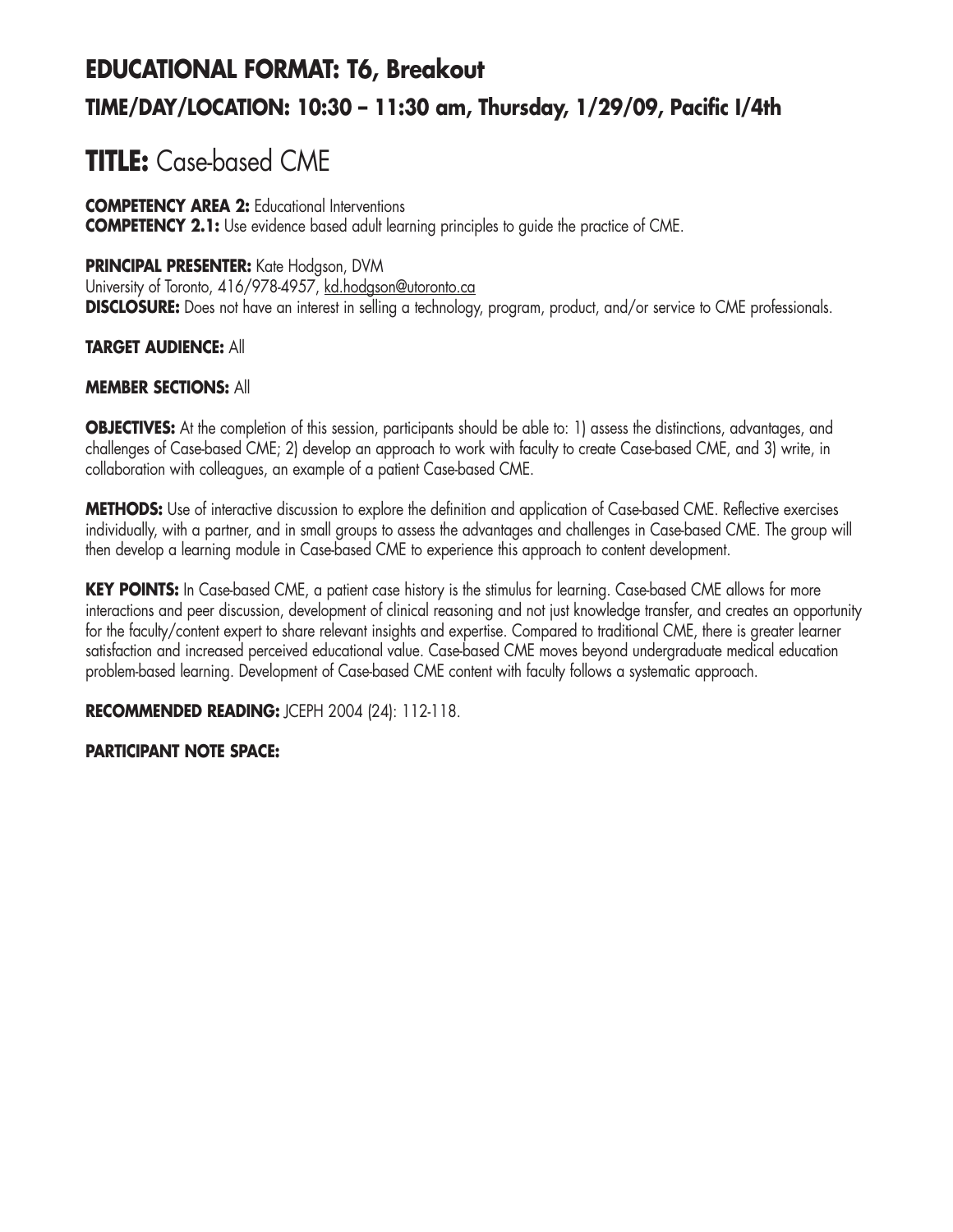# **EDUCATIONAL FORMAT: T7, Breakout TIME/DAY/LOCATION: 10:30 – 11:30 am, Thursday, 1/29/09, Sierra B/5th**

# **TITLE:** Expand Existing CME Activities into Performance Improvement Initiatives

## **COMPETENCY AREA 2:** Educational Interventions

**COMPETENCY 2.4:** Assist physician-learners to reflect upon present and desired levels of performance and plan the next steps in their personal education.

**PRINCIPAL PRESENTER:** Julie White, MS Boston University School of Medicine, 617/638-4605, jlwhite@bu.edu **DISCLOSURE:** Does not have an interest in selling a technology, program, product, and/or service to CME professionals.

#### **CO-PRESENTER:** Lara Zisblatt, MA

Boston University School of Medicine, 617/638-4605, laraz@bu.edu **DISCLOSURE:** Does not have an interest in selling a technology, program, product, and/or service to CME professionals.

#### **TARGET AUDIENCE:** All

#### **MEMBER SECTIONS:** All

**OBJECTIVES:** Following this session, participants should be able to: 1) describe a variety of methods of incorporating performance improvement (P.I.) initiatives into existing CME activities; 2) expand at least one existing CME activity into a performance improvement initiative over the next year, and 3) list at least three quality improvement strategies that may be implemented in the practice setting.

**METHODS:** Presentation of case studies and tools for practice.

**KEY POINTS:** Maintenance of Certification, Pay for Performance, and national healthcare initiatives such as the Institute for Healthcare Improvement's 5 Million Lives Campaign require the integration of quality and performance improvement processes into the practice. CME providers can assist physicians with the tools and support to conduct performance improvement in their workplace. This presentation 1) offers methods for integrating performance improvement components into activities such as conferences, and 2) outlines the outcome levels that performance improvement activities can achieve. Lessons learned from conducting a number of local, regional, and national PI activities will be shared.

**RECOMMENDED READING:** Agency for Healthcare Research and Quality Fact Sheet - Closing the Quality Gap: A Critical Analysis of Quality Improvement Strategies. http://www.ahrq.gov/clinic/epc/qgapfact.pdf.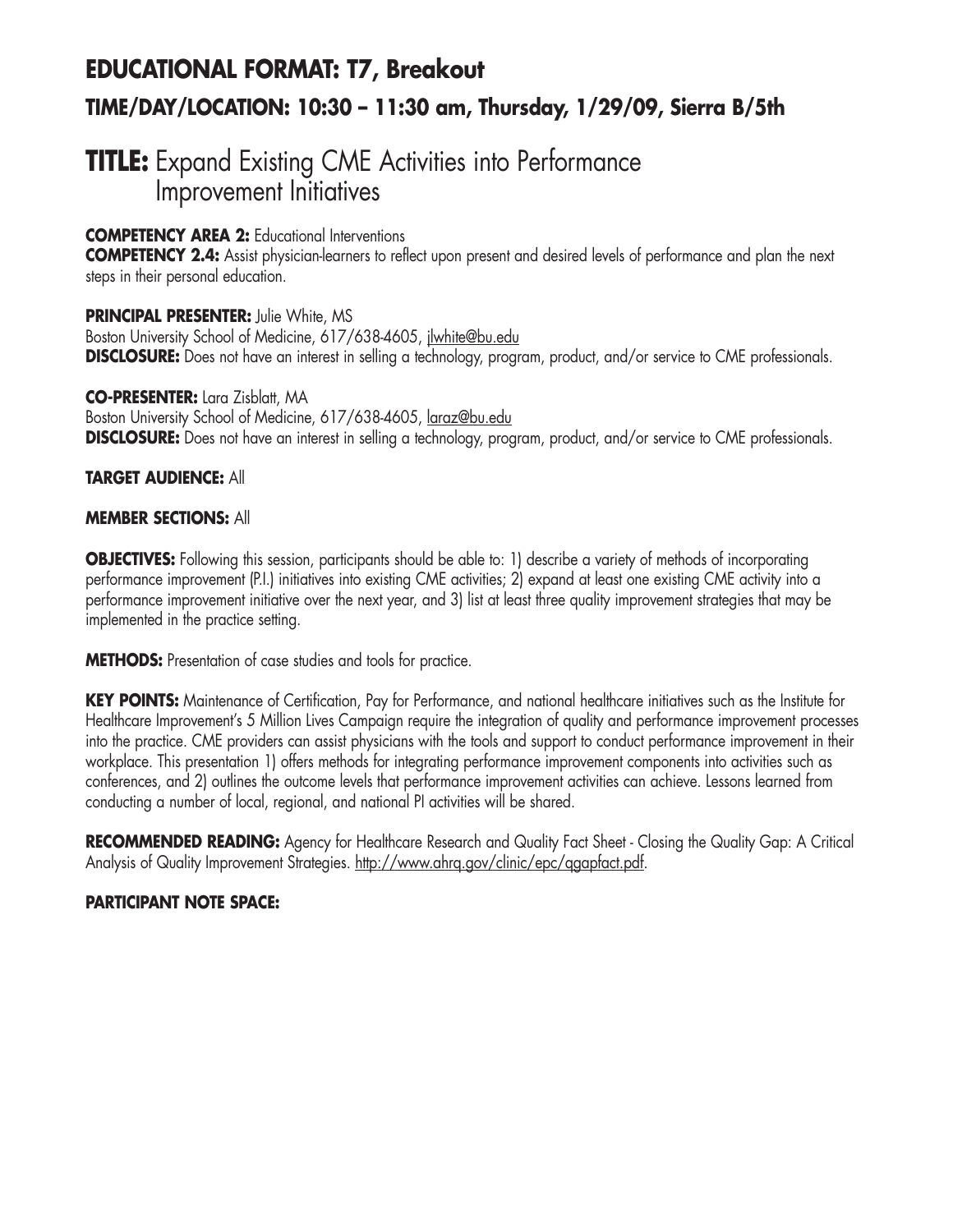# **EDUCATIONAL FORMAT: T8, Breakout TIME/DAY/LOCATION: 10:30 – 11:30 am, Thursday, 1/29/09, Yerba Buena 1-3/Lower B2**

# **TITLE:** Elements of a Quality Grant Application: An Industry Perspective

**COMPETENCY AREA 2:** Educational Interventions

#### **PRINCIPAL PRESENTER:** Jacqueline Mayhew

Pfizer, Inc., 212/733-7254, jacqueline.mayhew@pfizer.com **DISCLOSURE:** Does not have an interest in selling a technology, program, product, and/or service to CME professionals.

**CO-PRESENTER:** Christine Beebe Takeda Pharmaceuticals, 224/554-6035, cbeebe@tpna.com **DISCLOSURE:** Does not have an interest in selling a technology, program, product, and/or service to CME professionals.

**CO-PRESENTER:** Kristin Rand, JD Genentech, Tel: 650/225-8333, rand.kristin@gene.com **DISCLOSURE:** Does not have an interest in selling a technology, program, product, and/or service to CME professionals.

#### **TARGET AUDIENCE:** All

#### **MEMBER SECTIONS:** All

**OBJECTIVES:** 1) Articulate the necessary quality requirements to apply for an educational grant from industry. 2) Recognize the importance of a valid needs assessment to identify meaningful gaps in health care provider performance that improves quality of healthcare and health systems. 3) Explain the linkage between needs assessment, learning objectives, educational design, and evaluation and outcomes. 4) Identify alternative resources and innovative approaches to partnerships and educational grant design.

**METHODS:** This session will present an update from several pharmaceutical company education departments, the criteria that are being applied to grant applications today, as well as plans for the future. The session will be practical, and, utilize industry received grants as examples and provide the participants opportunity for small group discussion and interaction.

KEY POINTS: Grant applications to commercial supporters are being evaluated against increasing standards of quality. The traditional elements of educational planning and design are the benchmarks as well as other factors such as potential impact of the educational intervention on closing a gap in healthcare quality, and potential influence of the results of the activity on future educational needs in the therapeutic area.

Attendees at this session will learn how pharmaceutical support for CME is evolving from traditional support of CME that:

- 1) Relies on didactic, large or small audience lectures.
- 2) Emphasizes knowledge transfer with little focus on implementation.
- 3) Utilizes gratuitous case studies.
- 4) Measures effectiveness by attendance and satisfaction to Continuing Professional Development/Performance Improvement CME that:
	- \* Emphasizes knowledge transfer incorporating Evidence Based Medicine to guide competency development on emerging science, and to narrow existing knowledge gaps.
	- \* Includes Performance Improvement (PI) components to facilitate the translation of knowledge in the practice setting to improve patient outcomes.
	- \* Focuses on the learner and innovative learning designs at the learner level (e.g., small group activities, practice and systems barriers etc.).
	- \* Considers pilot programs grounded in education research for both learner needs and designs.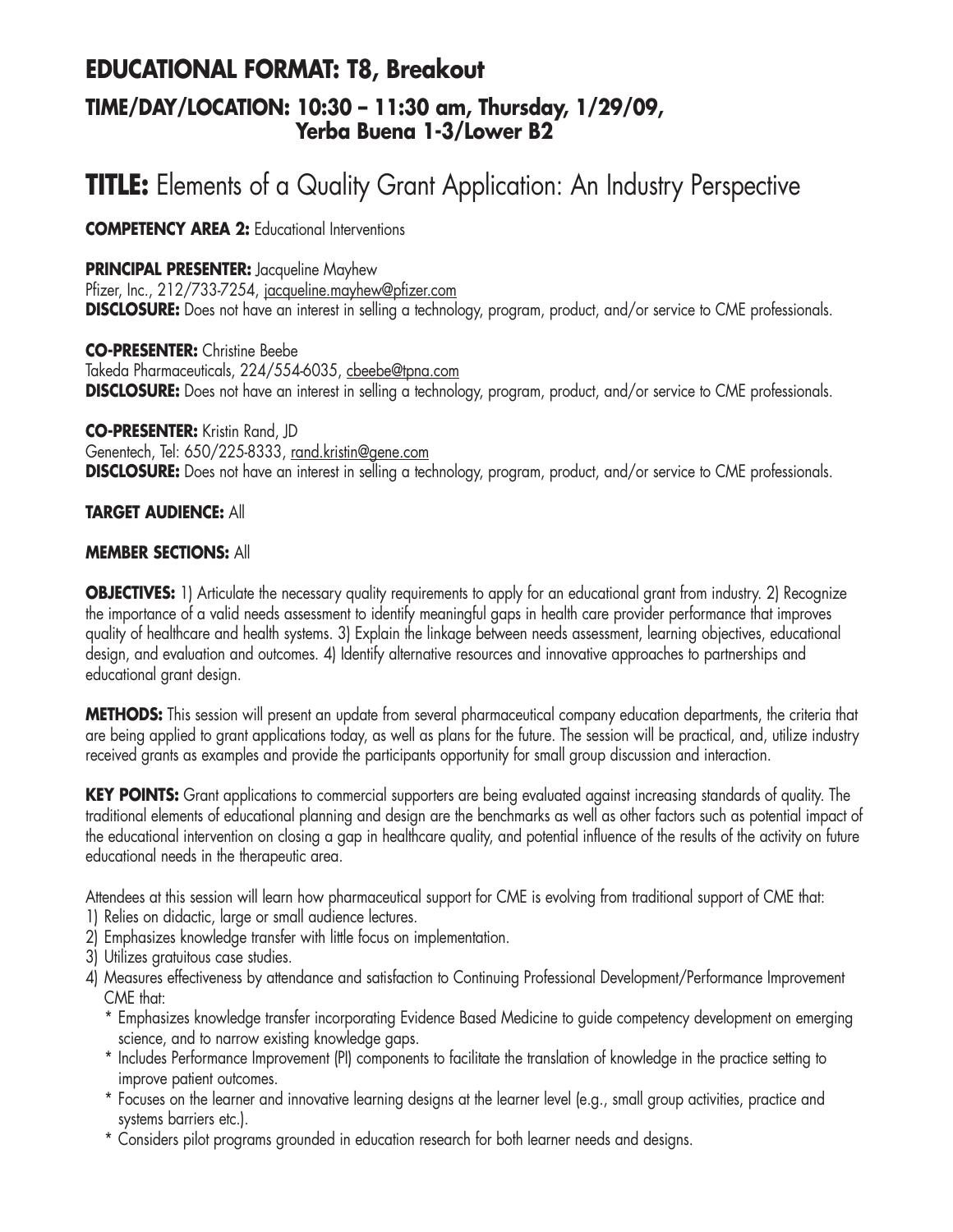**EDUCATIONAL FORMAT: T9, Breakout (CANCELLED)**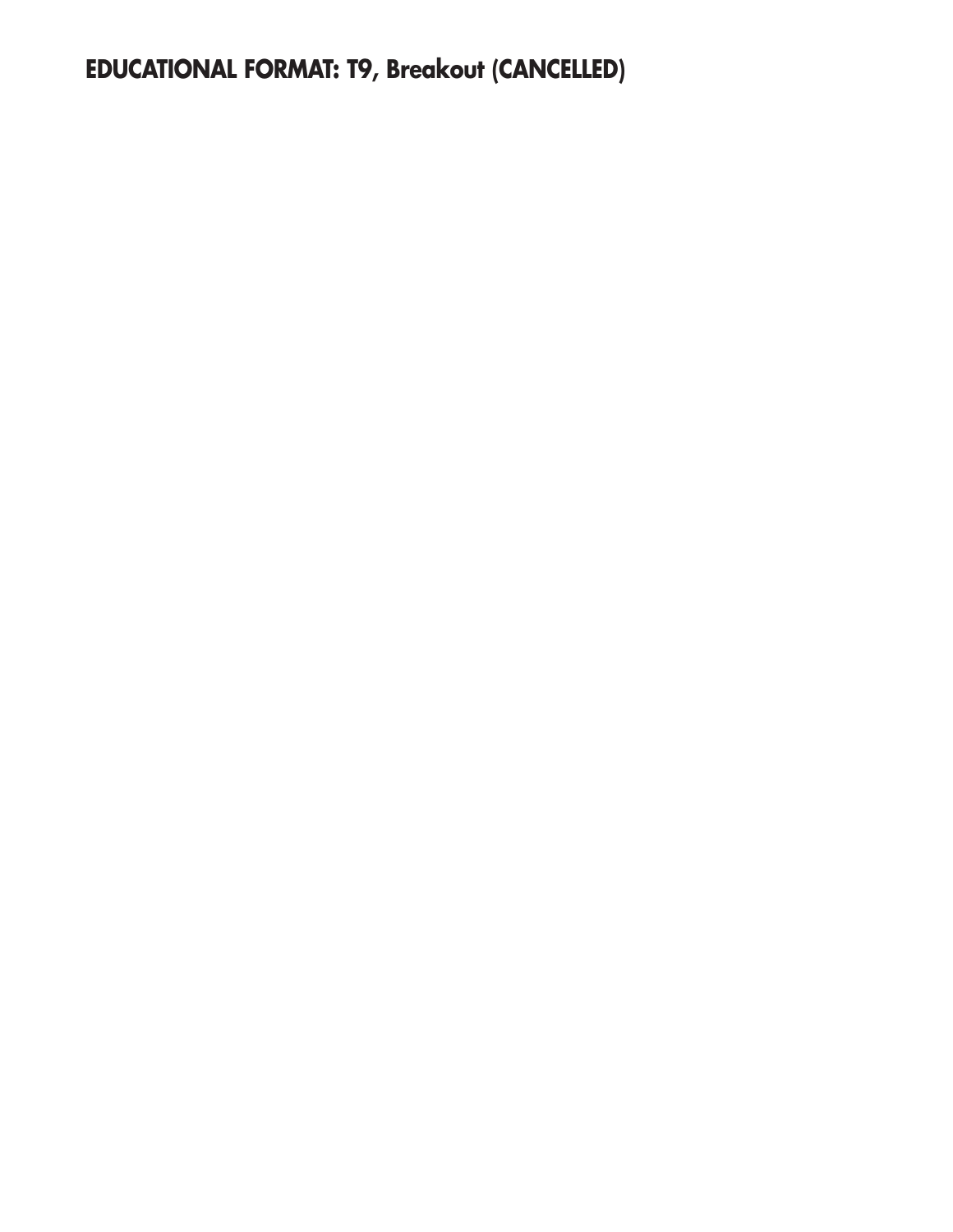# **EDUCATIONAL FORMAT: T10, Breakout TIME/DAY/LOCATION: 10:30 – 11:30 am, Thursday, 1/29/09,**

# **Yerba Buena 10-12/Lower B2**

# **TITLE:** First Steps: Integrating Quality Improvement, Performance Improvement, and CME

#### **COMPETENCY AREA 3:** Performance Measurement

**COMPETENCY 3.3:** Use data to assess the performance of the CME office in meeting its mission and organizational goals.

#### **PRINCIPAL PRESENTER:** Brian McGowan, PhD

FCG Institute for Continuing Education, 215/353-3750, bmcgowan@fcgint.com **DISCLOSURE:** Does not have an interest in selling a technology, program, product, and/or service to CME professionals.

#### **CO-PRESENTER:** Jonathan Sackier, MB

University of Virginia, 434/566-3061, sackier@aol.com **DISCLOSURE:** Does not have an interest in selling a technology, program, product, and/or service to CME professionals.

#### **CO-PRESENTER:** Timothy Palmer, CRNA

William Beaumont Hospital, 248/898-1892, tpalmer@beaumonthospitals.com **DISCLOSURE:** Does not have an interest in selling a technology, program, product, and/or service to CME professionals.

#### **TARGET AUDIENCE:** Beginner

## **MEMBER SECTIONS:** All

**OBJECTIVES:** At the completion of this session, participants should be able to: 1) define quality improvement (QI) and performance improvement (PI); 2) identify the public, private, and academic organizations that are leading the national QI and PI movements, 3) describe how QI and PI affect the context of clinical practice (our learners), and 4) establish a goal-oriented, strategic learning plan that will ensure CME professionals may effectively integrate QI and PI into their programs.

**METHODS:** Presenters will provide an overview of QI and PI (2 x15 mins). Case-studies will enable CME professionals to begin to integrate QI and PI into their programs (10 minutes). Presenters and attendees will create a list of QI and PI resources available to CME professionals (15 minutes).

**KEY POINTS:** The updated ACCME criteria (C3, C16, C17, C21, etc.) direct CME professionals to understand QI and PI, and to integrate components of QI and PI into their programs. The ACCME states, "Level 3 criteria reward the provider for engaging in the system… as a strategic asset to quality and safety initiative."1 The practice of the clinicians that we intend to support is increasingly affected by QI and PI projects. As such, CME professionals must develop a goal-oriented, strategic learning plan to enable their own development and the development of their staff and programs.

## **RECOMMENDED READING:** 1 Letter from the Chairs.

http://www.accme.org/dir\_docs/doc\_upload/7ac66e27-3ed0-4b83-854d-ce5a8ed82099\_uploaddocument.pdf; accessed March 18, 2008.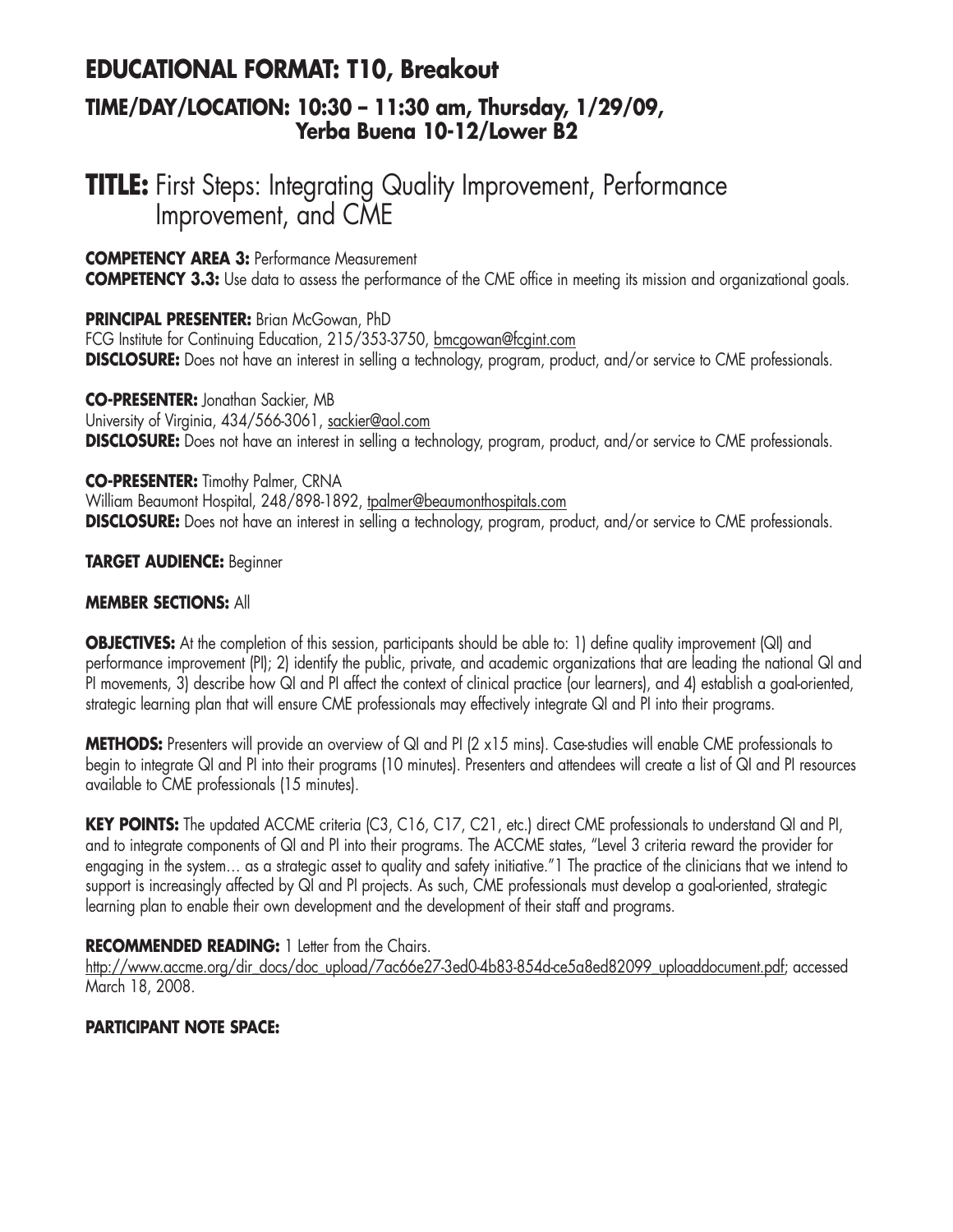# **EDUCATIONAL FORMAT: T11, Breakout TIME/DAY/LOCATION: 10:30 – 11:30 am, Thursday, 1/29/09, Yerba Buena 13-15/Lower B2**

# **TITLE:** Using Healthcare Performance Measures and Multiple Interventions to Develop PI CME

#### **COMPETENCY AREA 3:** Performance Measurement

**COMPETENCY 3.4:** Promote continuous improvement and performance measurement as skills for physicians during educational interventions.

#### **PRINCIPAL PRESENTER:** Nancy Davis, PhD

National Institute for Quality Improvement and Education (NIQIE), 412/205-5368, ndavis@niqie.org **DISCLOSURE:** Does have an interest in selling a service to CME professionals.

#### **TARGET AUDIENCE:** All

#### **MEMBER SECTIONS:** All

**OBJECTIVES:** 1) Define healthcare performance measures including sources and how they're developed. 2) Describe the three stages of CME credit for Performance Improvement (PI) CME activities. 3) Utilize non-educational interventions in PI CME. 4) Design a PI CME activity.

**METHODS:** Didactic lecture will be used to introduce concepts of healthcare performance measures and integrating performance improvement principles into CME development. Participants will have the opportunity to contribute to the real-time development of a PI CME activity using concepts they've just learned or experienced in their own practice.

**KEY POINTS:** CME providers are being encouraged to develop PI CME activities to ensure practice improvement. Healthcare performance measures are the foundation for designing such educational activities. In addition to education, PI CME should include non-educational interventions for improvement. Measures should be used to identify educational needs, develop learning objectives and assess outcomes. Identifying and accessing measures and interventions are essential skill sets for CME providers which will be developed during this session.

**RECOMMENDED READING:** Mazmanian, PE. Advancing the body of knowledge: evidence and study design for quality improvement. In: Davis D, Barnes BE, Fox R, eds. The Continuing Professional Development of Physicians: From Research to Practice. Chicago, Ill: AMA Press; 2003.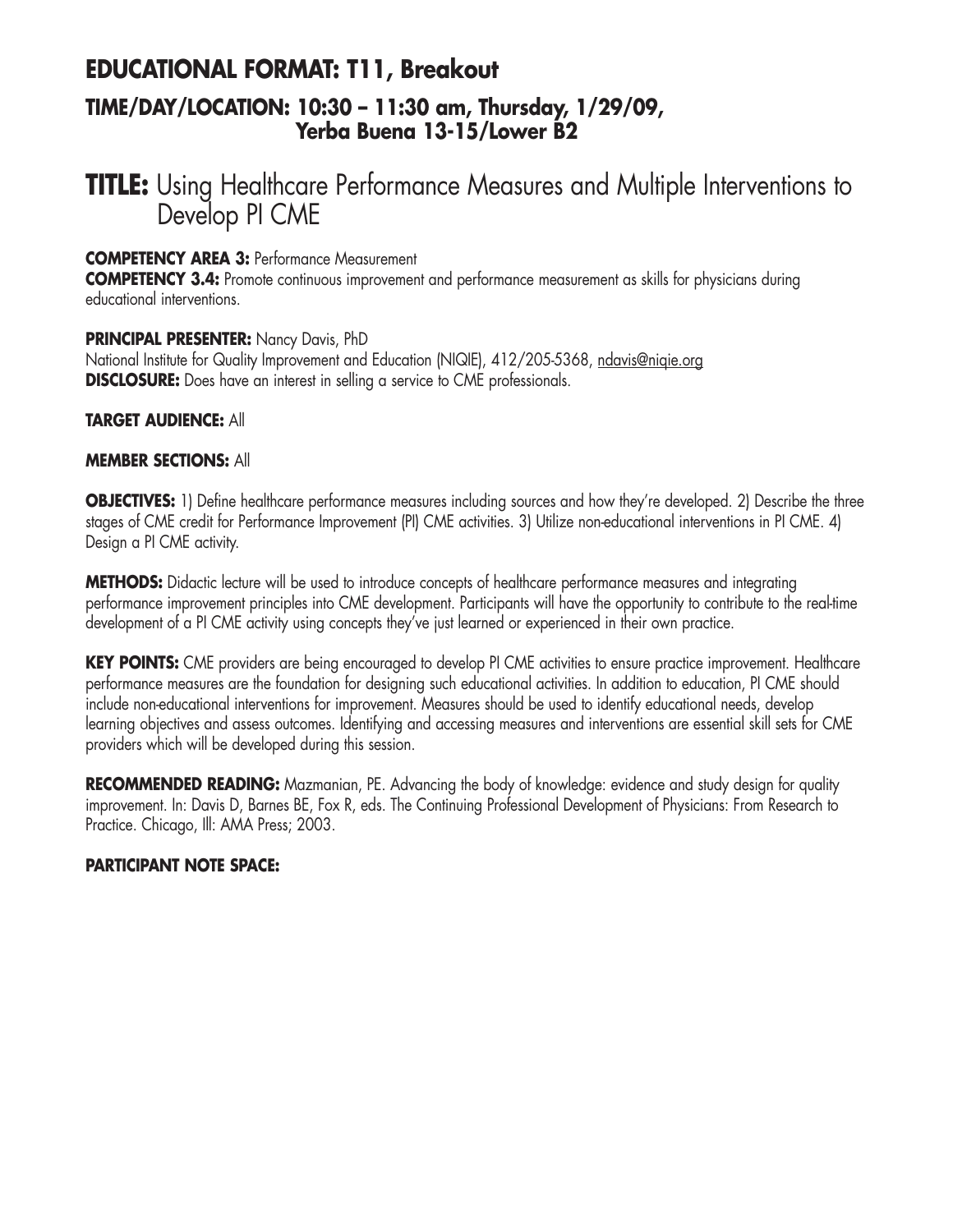# **EDUCATIONAL FORMAT: T12, Breakout TIME/DAY/LOCATION: 10:30 – 11:30 am, Thursday, 1/29/09, Pacific H/4th**

# **TITLE:** Practical Outcomes Strategies: A How-to Guide to Effective Outcomes Assessment

# **COMPETENCY AREA 3:** Performance Measurement

**COMPTENCY 3.2:** Use measurement data to assess outcomes/results of the learning intervention as a basis for determining future learning needs and for determining the application of the educational knowledge and skills.

**PRINCIPAL PRESENTER:** William Mencia, MD Med-IQ, LLC, 443/543-5135, wmencia@med-iq.com **DISCLOSURE:** Does not have an interest in selling a technology, program, product, and/or service to CME professionals.

**CO-PRESENTER:** Zelda Gilliam

Med-IQ, LLC, 443/543-5231, zgilliam@med-iq.com **DISCLOSURE:** Does not have an interest in selling a technology, program, product, and/or service to CME professionals.

#### **TARGET AUDIENCE:** Beginner

#### **MEMBER SECTIONS:** All

**OBJECTIVES:** At the conclusion of this breakout session, participants should be able to: 1) define the importance of outcomes measurements within the scope of the evolution of CME; 2) establish practical measurement tools that can capture relevant outcomes data in a cost-effective manner; 3) implement processes to collect, process, sort, analyze, and report outcomes data, and 4) identify ways to incorporate outcomes data as a component of a comprehensive needs assessment when planning new CME activities.

**METHODS:** Interactive, lecture-based presentations in conjunction with small-group discussions to present practical outcomes data management strategies.

**KEY POINTS:** Development and implementation of outcomes measurement tools will be discussed, focusing on strategies that are practical and cost-effective. Participants will examine various ways to measure the impact of CME activities on physician behavior and healthcare practice, and will be able to design a plan that is appropriate to their CME environment. In addition, the session will explore effective analysis, interpretation, and reporting of outcomes data to show the results of a CME activity, and linking these results to improved practice performance. Incorporating outcomes data into a needs assessment strategy, as well as the impact of outcomes measures on commercial support will also be discussed.

#### **RECOMMENDED READING:**

- 1) The Continuing Professional Development of Physicians: From Research to Practice. Davis D, Barnes B, Fox R, Eds. American Medical Association (AMA) Press, 2003.
- 2) Evaluation for Continuing Education: A Comprehensive Guide to Success. Knox AB, Editor. Jossey-Bass Publishing; John Wiley & Sons, Inc. 2002.

**ACKNOWLEDGEMENTS:** Audience response technology provided by VisionTree Software.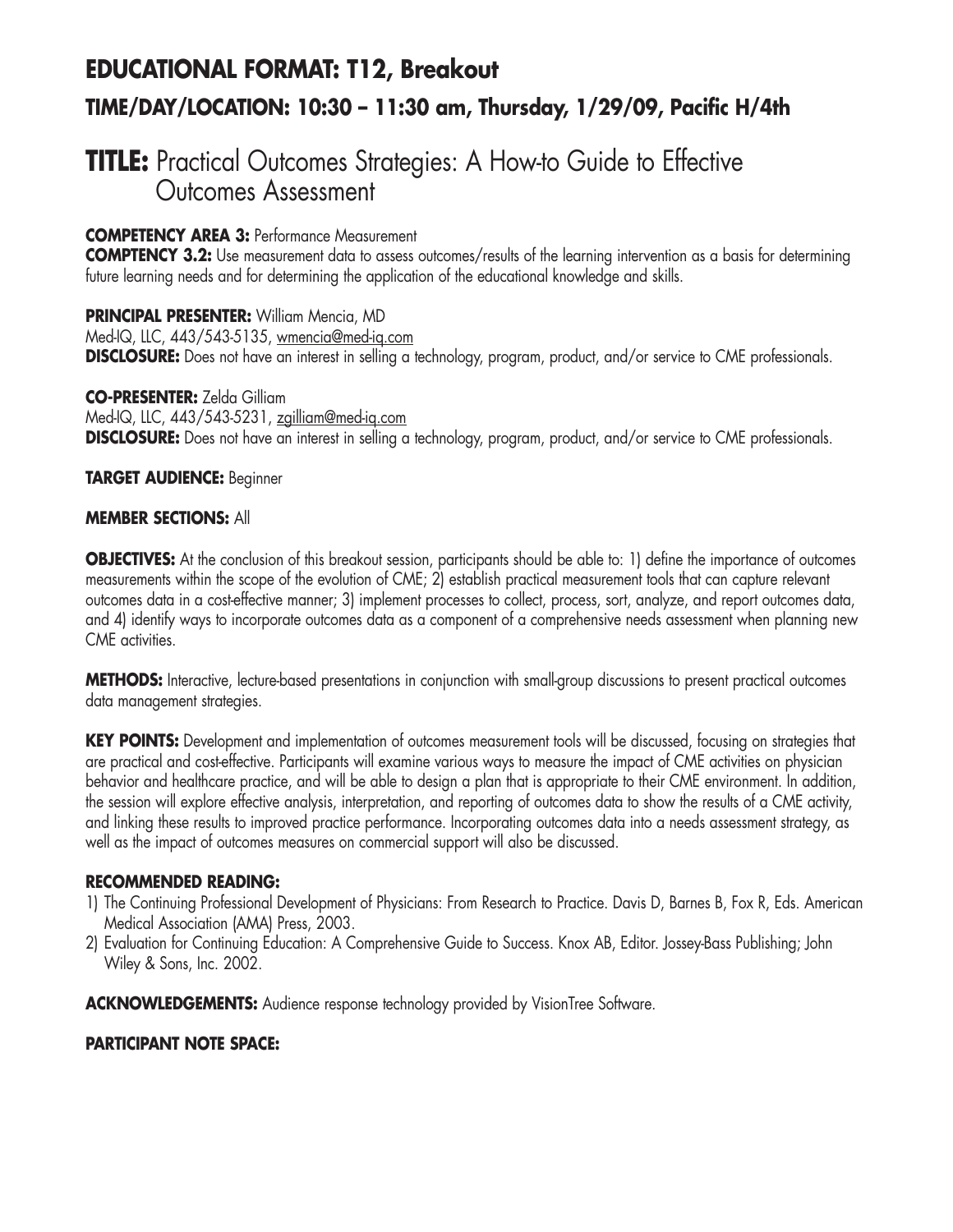# **EDUCATIONAL FORMAT: T13, Breakout TIME/DAY/LOCATION: 10:30 – 11:30 am, Thursday, 1/29/09, Sierra I/5th**

# **TITLE:** Coping with Global Change in CPD: Experiences in Europe and Elsewhere

# **COMPETENCY AREA 4:** Systems Thinking

**COMPETENCY 4.6:** Identify and help modify processes that are barriers to change and the implementation of new knowledge.

**PRINCIPAL PRESENTER:** Lewis Miller, MS WentzMiller & Associates, 203/662-9690, lew@wentzmiller.org **DISCLOSURE:** Does have an interest in selling a service to CME professionals.

**CO-PRESENTER:** Hervé Maisonneuve, MD Pfizer, Inc., +33 1 58 07 35 80, herve.maisonneuve@pfizer.com **DISCLOSURE:** Does not have an interest in selling a technology, program, product, and/or service to CME professionals.

**CO-PRESENTER:** Barbara Pritchard, MA InterAlliance, 203/869-2717, bpritch887@aol.com **DISCLOSURE:** Does have an interest in selling a service to CME professionals.

#### **TARGET AUDIENCE:** Advanced

#### **MEMBER SECTIONS:** All

**OBJECTIVES:** Regulatory forces and mandated changes to CME are affecting the continuing professional development of physicians globally. Many of these echo the US experience but may go beyond. Often, governments & health ministries have taken the lead rather than the profession. Industry funding practices are being closely examined everywhere. Specialty Societies, who provide the majority of CME globally, have conducted analyses of the situation and formulated various coping strategies to keep CME available for their members and other physicians.

**METHODS:** Use didactic presentations to define the forces for change in CME at work across the globe but especially in Europe. List suggestions and practical ideas for coping with these changes. Use small & heterogeneous groups to discuss and compare the situations in their individual countries, and ask these groups to report their experiences and methods that have worked.

**KEY POINTS:** Physicians are members of a global profession, and are united in their desire to stay current, competent, and to provide the very best patient care possible. Regulatory forces and other changes may change the way they obtain CME for their personal continuing professional development. The challenges for doctors globally to obtain CME of the highest quality are considerable, and these changing forces, pro and con, will be analyzed.

**RECOMMENDED READING:** The Global CME Newsletter, http://www.wentzmiller.org, 2007-2008.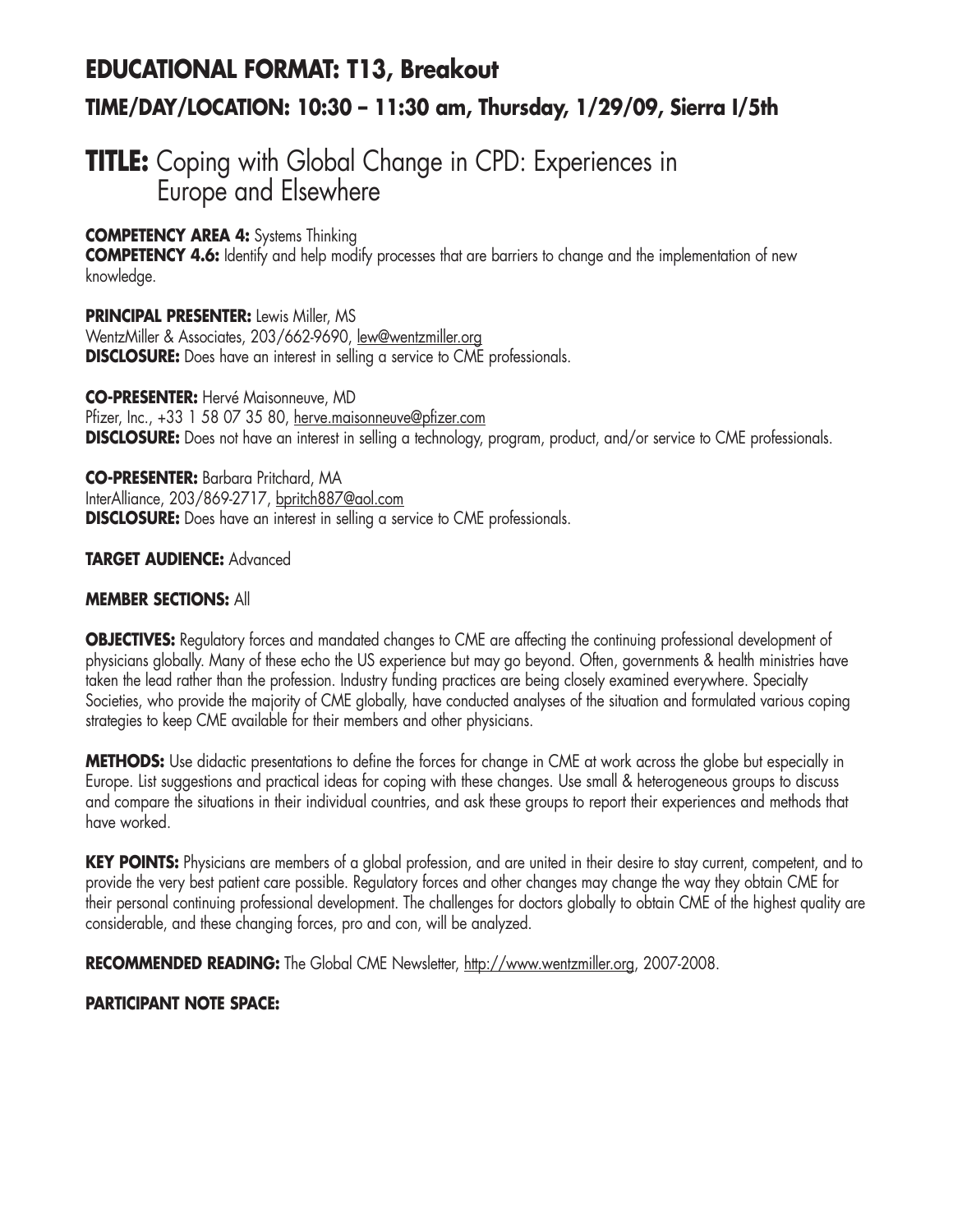# **EDUCATIONAL FORMAT: T14, Breakout TIME/DAY/LOCATION: 10:30 – 11:30 am, Thursday, 1/29/09, Pacific J/4th**

# **TITLE:** CME Must Become a Stakeholder in the Government's Quest to Improve Healthcare

**COMPETENCY AREA 4:** Systems Thinking

#### **PRINCIPAL PRESENTER:** Bob Meinzer, BS

New Jersey Academy of Family Physicians, 651/636-2729, rlmeinz@visi.com **DISCLOSURE:** Does not have an interest in selling a technology, program, product, and/or service to CME professionals.

#### **TARGET AUDIENCE:** All

#### **MEMBER SECTIONS:** All

**OBJECTIVES:** Develop educational interventions that compliment the government's healthcare improvement programs. List the government's top healthcare priorities targeted for improvement. Identify states with the greatest need for improving targeted priorities. Design CME that meets the unique needs of the learners and patients in targeted areas.

**METHODS:** Lecture and handout material. Much of this material will be new information that will require the attendees to follow up after the meeting. The handout will provide the resources necessary to meet the objectives

**KEY POINTS:** The US government is covering an increasing share of healthcare costs and is focusing on improving the quality of care. Currently the CME community and the government are in an adversarial relationship. The CME community must become a stakeholder in the government's quest to improve the quality of care and reduce costs. CME has the potential to be a strong partner in improving the quality of care, but we need to raise our awareness of what the government has targeted for improvement and where the interventions are most needed. One size fits all education will no longer work. Designing interventions that meet a well defined need, taking into consideration ethnic, race and cultural issues will be the future. Placing these interventions in the areas of greatest need will be equally important.

**RECOMMENDED READING:** CDC National Center for Health Statistics (NCHS); Health, United States 2007 with Chartbook on Trends in the Health of Americans; U.S. Dept of HHS; The State of Health Care Quality 2007; NCQA; Knowing What Works in Health Care: A Road Map for the Nation; Institute of Medicine.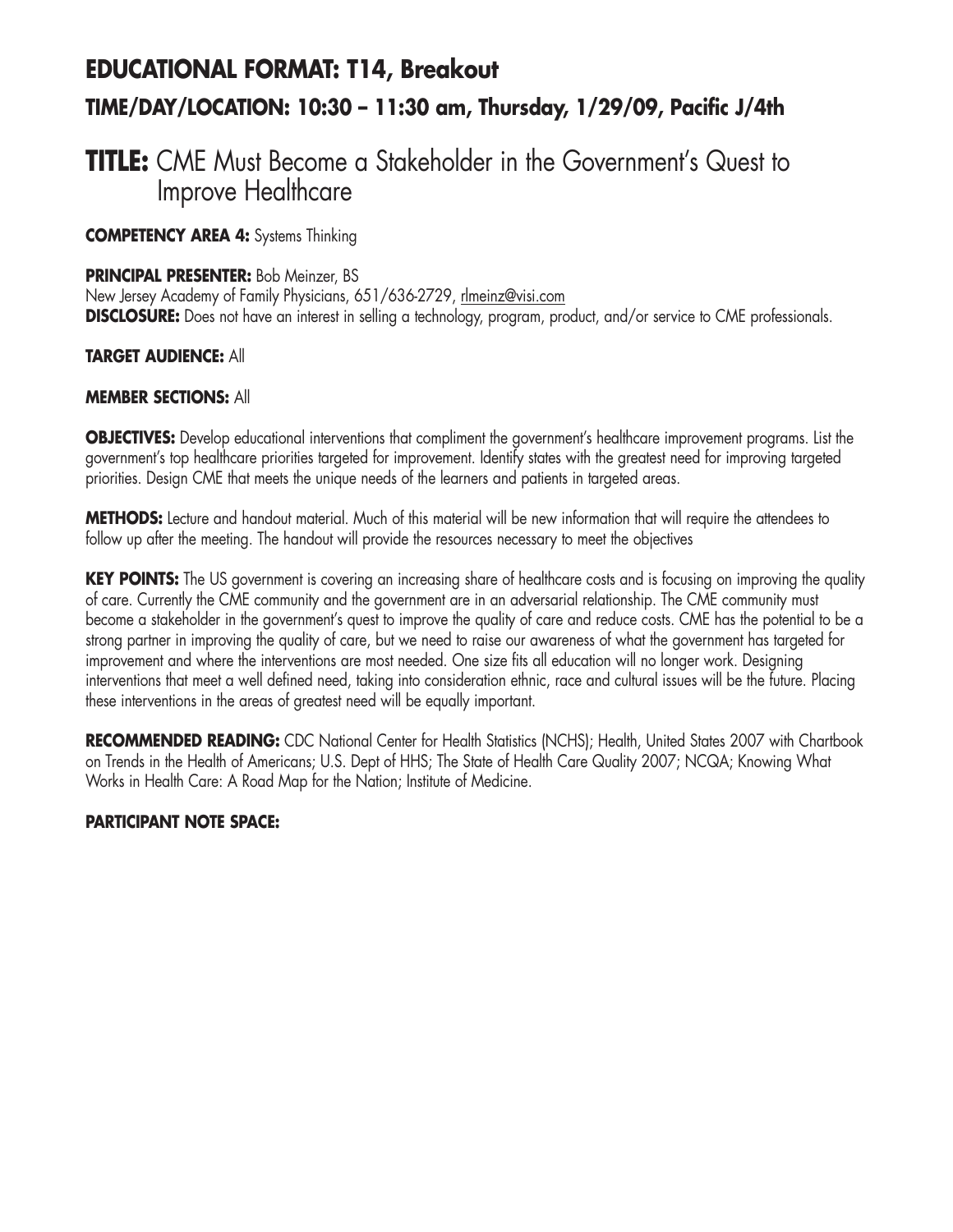# **EDUCATIONAL FORMAT: T15, Breakout TIME/DAY/LOCATION: 10:30 – 11:30 am, Thursday, 1/29/09, Sierra H/5th**

# **TITLE:** Leading Transformational Change in CME: A Model for Success

**COMPETENCY AREA 6:** Leadership **COMPETENCY 6.4:** Promote and support appropriate change as an essential component of an effective CME program.

# **PRINCIPAL PRESENTER:** Maureen Doyle-Scharff, MBA

Pfizer, Inc, 212/733-6360, maureen.doyle-scharff@pfizer.com **DISCLOSURE:** Does not have an interest in selling a technology, program, product, and/or service to CME professionals.

**CO-PRESENTER:** James Leist, EdD Alliance for Continuing Medical Education, 704/394-6294, ileist@carolina.rr.com **DISCLOSURE:** Does have an interest in selling a service to CME professionals.

**TARGET AUDIENCE:** All

## **MEMBER SECTIONS:** All

**OBJECTIVES:** Participants should be able to: 1) explain the need and process for leading transformational change in CME; 2) identify a "BIG IDEA" that describes a need to change in their unit, or organization; 3) outline a plan of action for implementation of the "BIG IDEA" using the "Key Steps for Leading Transformational Change Worksheet", and 4) participate in an ongoing electronic discussion with faculty and colleagues for a year to monitor progress in making the change

**METHODS:** Use an interactive lecture/discussion about the transformational change process and implementation of a "BIG IDEA". Discuss a process for maintaining contact about progress for one year.

**KEY POINTS:** The culture of CME must change in order for CME to continue as a valued service in healthcare. To change the culture, effective leadership is necessary. Leading change requires key leadership skills including a vision for change that is made visible and adds value to the organization and CME Profession. Change may require some risks, but that is a responsibility of an effective leader. Key steps in the process (BIG IDEA, urgency, teamwork, vision, resources, barriers, short term wins and anchoring change) based upon John Kotter's Leading Change text are critical for Leading Transformational Change and shaping the future for CME.

**RECOMMENDED READING:** Harvard Business Review 2007; 85:1:96-103.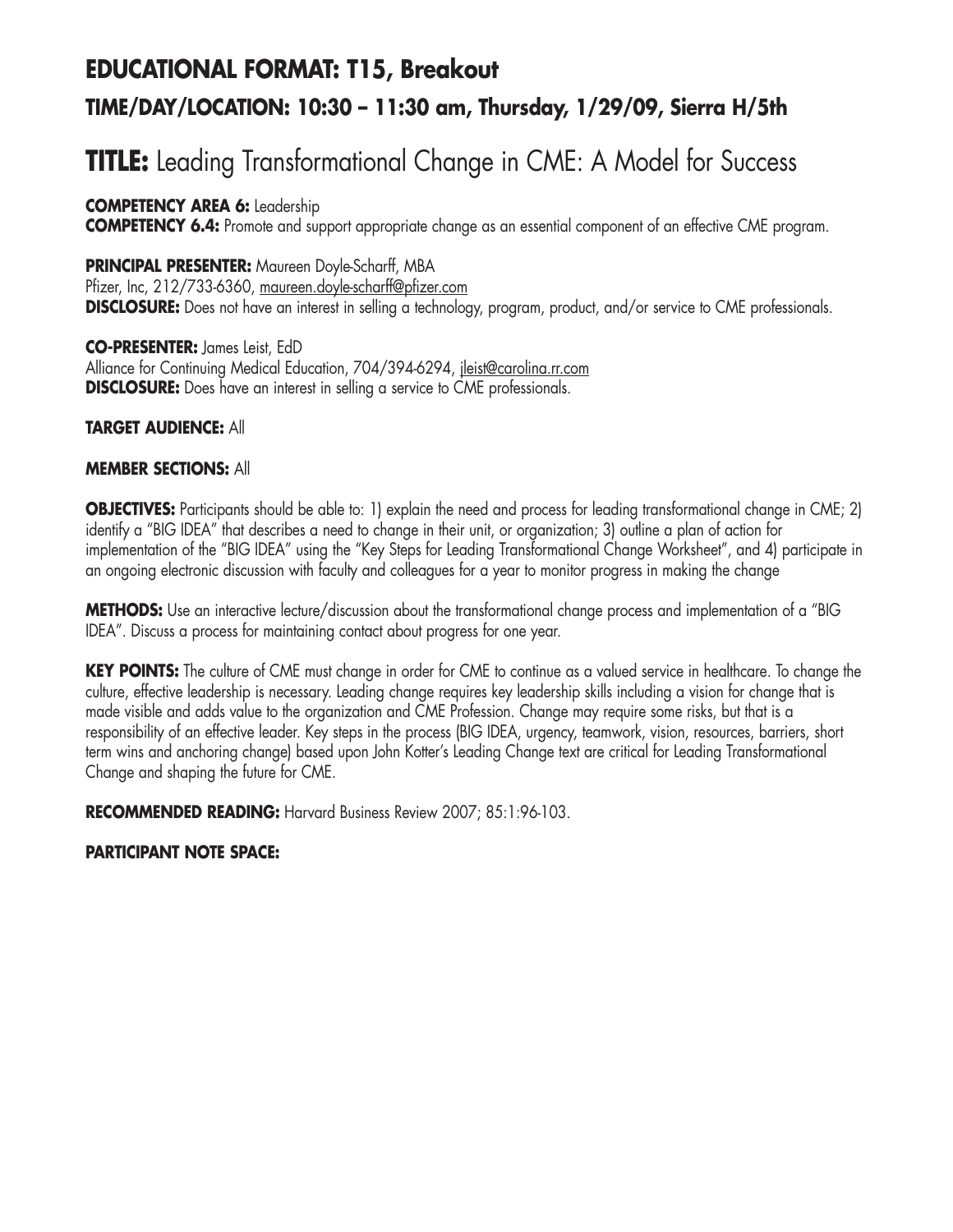# **EDUCATIONAL FORMAT: T16, Breakout**

# **TIME/DAY/LOCATION: 10:30 – 11:30 am, Thursday, 1/29/09, Yerba Buena 4-6/Lower B2**

# **TITLE:** The Odd Couple: Finding the Ideal Educational (Collaborative) Roommate

#### **COMPETENCY AREA 5:** Partnering

**COMPETENCY 5.2:** Identify and collaborate with external partners that enhance effective CME activities.

#### **PRINCIPAL PRESENTER:** Lawrence Sherman, FACME

Physicians Academy, 212/897-4911, LS@physacad.com **DISCLOSURE:** Does not have an interest in selling a technology, program, product, and/or service to CME professionals.

#### **CO-PRESENTER:** Melinda Steele, MEd

Texas Tech University Health Sciences Center, 806/743-2226, melinda.steele@ttuhsc.edu **DISCLOSURE:** Does not have an interest in selling a technology, program, product, and/or service to CME professionals.

## **TARGET AUDIENCE:** All

#### **MEMBER SECTIONS:** All

**OBJECTIVES:** At the completion of the session, participants will be able to: 1) describe specific criteria necessary for identifying a compatible educational partner; 2) define strategies for optimizing educational partnerships, and 3) outline best practices in partnering.

**METHODS:** A moderated SWOT session aimed at identifying best practices in CME collaboration.

**KEY POINTS:** CME continues to evolve as a profession, and the need for collaboration by accredited and non-accredited providers continues to be a critical component in the overall success of CME. Simply forming joint sponsorship relationships is not enough to outline best practices in collaboration. Selection of educational "roommates" based on strengths, skill sets, compatibility, and specialization is necessary, and the ideal number and types of partners is an evolving art. Mitigation of the current challenges in CME, including potential conflicts of interest and bias may be a benefit of appropriate collaboration.

**RECOMMENDED READING:** JAMA 2008; 299:1060-1061, JAMA 2008; 299:1003-1004.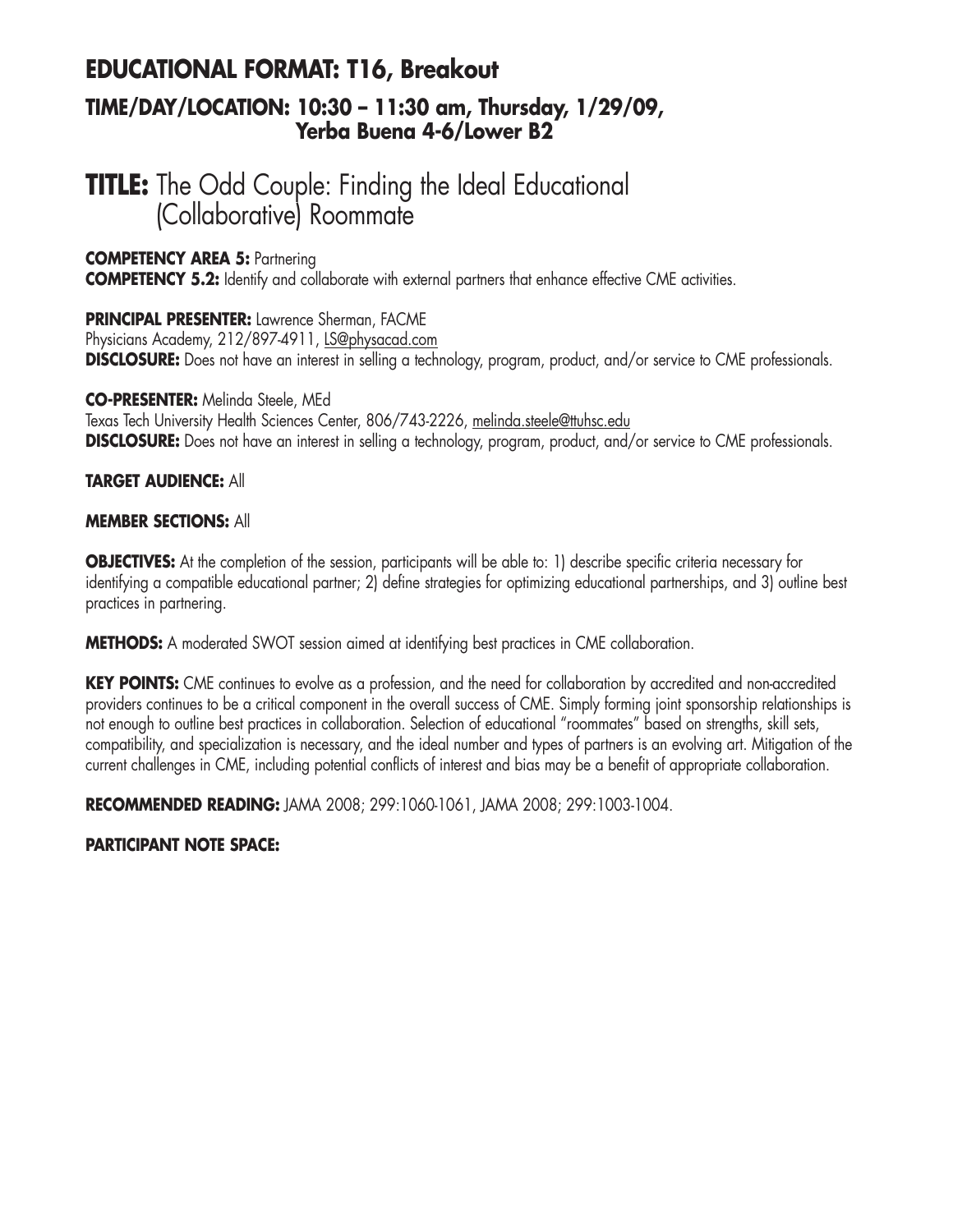# **EDUCATIONAL FORMAT: T17, Breakout TIME/DAY/LOCATION: 10:30 – 11:30 am, Thursday, 1/29/09, Sierra K/5th**

# **TITLE:** Bringing the Library to the Bedside: A Study in Point of Care Learning

# **COMPETENCY AREA 5:** Partnering

**COMPETENCY 5.1:** Identify and collaborate with critical internal partners, including the quality improvement unit, performance improvement unit, the library, patients, and other related units, to accomplish the CME mission.

**PRINCIPAL PRESENTER: Heather Holmes, MLIS** Summa Health System, 330/375-6770, holmesh@summa-health.org **DISCLOSURE:** Does not have an interest in selling a technology, program, product, and/or service to CME professionals.

**CO-PRESENTER:** Mary Starbuck, BA Summa Health System, 330/375-3234, starbucm@summa-health.org **DISCLOSURE:** Does not have an interest in selling a technology, program, product, and/or service to CME professionals.

#### **CO-PRESENTER:** Sally Missimi, PhD

Summa Health System, 330/375-3220, missimis@summa-health.org **DISCLOSURE:** Does not have an interest in selling a technology, program, product, and/or service to CME professionals.

## **TARGET AUDIENCE:** All

#### **MEMBER SECTIONS:** All

**OBJECTIVES:** At the completion of this session, participants should be able to: 1) understand what Point of Care Learning is; 2) appreciate why it is important for CME professionals, physicians and patients; 3) learn ways to incorporate a Librarian into the clinical setting, and 4) encourage others in the health care realm to take part in CME with improved patient outcomes as a final measure.

**METHODS:** Use a combination of lecture and discussion to: 1) review the study done by the presenters as well as discuss projects done elsewhere that are referenced in the literature; 2) demonstrate the benefits of Point of Care Learning to CME, and 3) summarize suggested ways to incorporate Point of Care Learning into organizations.

KEY POINTS: Point of Care Learning is a developing trend in CME. Having the benefit of a Librarian at the bedside would be a fantastic way to maximize the educational experience. It would likely enhance the physician's knowledge by having the librarian introducing or suggesting new resources, as well as save the physician time of searching the literature.

**RECOMMENDED READING:** Med Ref Serv Q 2005; 24(1):29-39.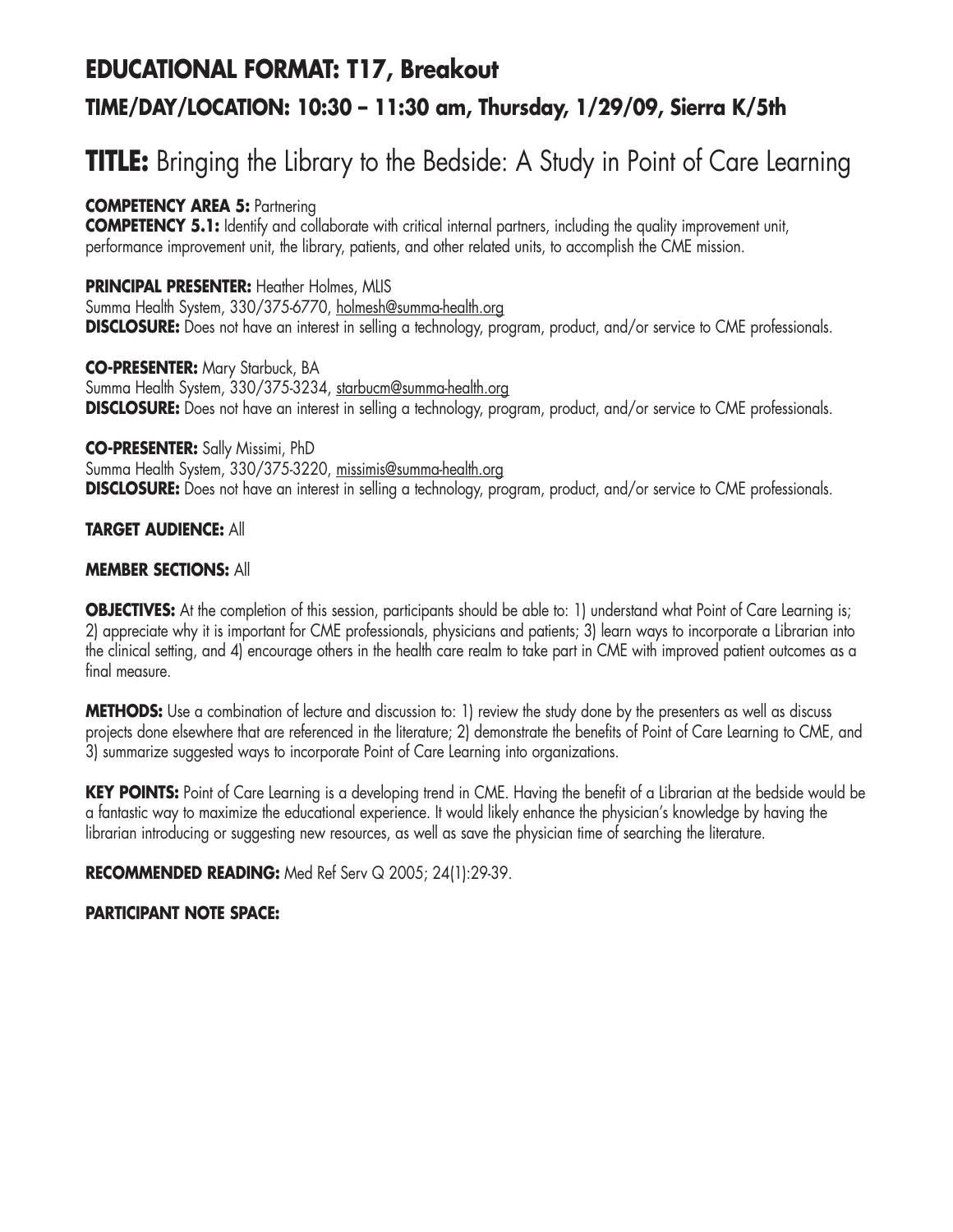# **EDUCATIONAL FORMAT: T18, Breakout**

# **TIME/DAY/LOCATION: 10:30 – 11:30 am, Thursday, 1/29/09, Nob Hill A-D/Lower B2**

# **TITLE:** AMA Update 2009

## **COMPETENCY AREA 6:** Leadership

**COMPETENCY 6.4:** Promote and support appropriate change as an essential component of an effective CME program.

## **PRINCIPAL PRESENTER:** Kevin Heffernan

American Medical Association, 312/464-4637, kevin.heffernan@ama-assn.org **DISCLOSURE:** Does not have an interest in selling a technology, program, product, and/or service to CME professionals.

#### **CO-PRESENTER:** Alejandro Aparicio, MD

American Medical Association, 312/464-5531, alejandro.aparicio@ama-assn.org **DISCLOSURE:** Does not have an interest in selling a technology, program, product, and/or service to CME professionals.

## **TARGET AUDIENCE:** All

## **MEMBER SECTIONS:** All

**OBJECTIVES:** At the conclusion of this session, participants should be able to: 1) review changes and updates to the AMA PRA credit system; 2) discuss various AMA educational initiatives related to CME/CPPD; 3) discuss and provide specific examples of educational formats that may be designated for AMA PRA Category 1 Credit™, and 4) identify resources for further information related to the AMA PRA credit system.

**METHODS:** The session will consist of didactic presentations, after which the panel will discuss participants' questions.

**KEY POINTS:** The AMA will share updates on current initiatives related to continuing physician professional development.

**RECOMMENDED READING:** The Physician's Recognition Award and Credit System: Information for Accredited Providers and Physicians. 2006 Revision (http://www.ama-assn.org/go/prabooklet).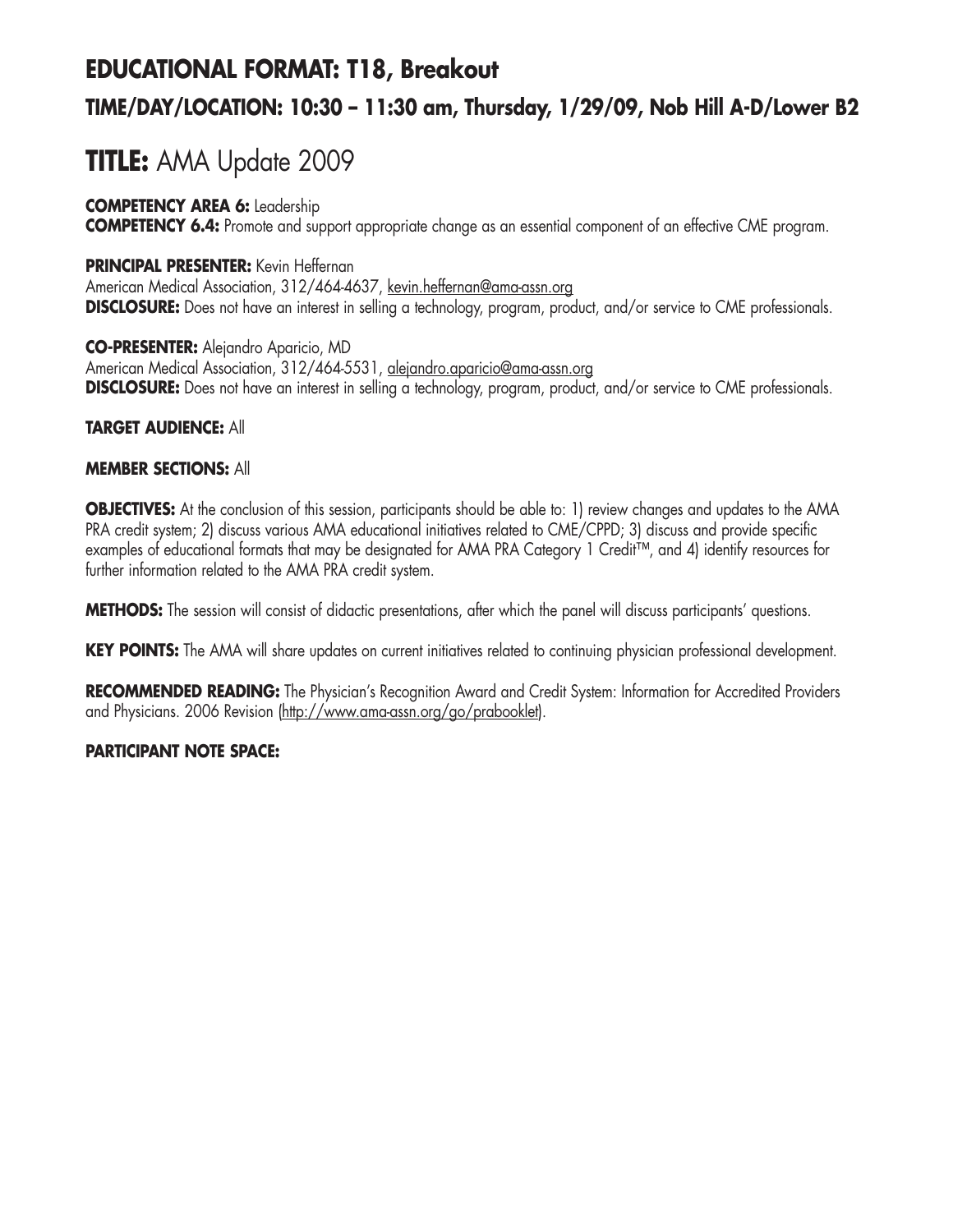# **EDUCATIONAL FORMAT: T19, Breakout TIME/DAY/LOCATION: 10:30 – 11:30 am, Thursday, 1/29/09, Yerba Buena 7-9/Lower B2**

# **TITLE:** ACCME's Accreditation Process – Tools and Tips

## **COMPETENCY AREA 7:** Administrative/Management

**COMPETENCY 7.6:** Assure that the CME program is in compliance with the Accreditation Essentials, Elements, and Policies and other regulatory requirements.

#### **PRINCIPAL PRESENTER:** David Baldwin, MPA

ACCME, 312/527-9200, dbaldwin@accme.org **DISCLOSURE:** Does not have an interest in selling a technology, program, product, and/or service to CME professionals.

**CO-PRESENTER:** Heidi Richgruber ACCME, 312/527-9200, hrichgruber@accme.org **DISCLOSURE:** Does not have an interest in selling a technology, program, product, and/or service to CME professionals.

#### **TARGET AUDIENCE:** All

#### **MEMBER SECTIONS:** All

**OBJECTIVES:** After this session, participants should be able to: 1) discuss the various components of the ACCME accreditation process; 2) outline strategies for the ACCME self study process for accreditation, and 3) identify available ACCME accreditation tools and resources to aid in the ACCME accreditation process.

**METHODS:** Instructors will present a brief informational presentation outlining the ACCME accreditation process and provide an opportunity for questions and answers related to the process.

**KEY POINTS:** The ACCME's self study process for accreditation can be an opportunity for collaboration by multiple stakeholders of a CME program. Understanding ACCME accreditation process requirements and identifying strategies for completing the process will assist CME professionals in facilitating their organization's self study process. Please note that this breakout session will not explore the content of the Updated Accreditation Criteria, self study application or the accreditation interview.

**RECOMMENDED READING:** See http://www.accme.org for information and documents related to ACCME's "Accreditation Process".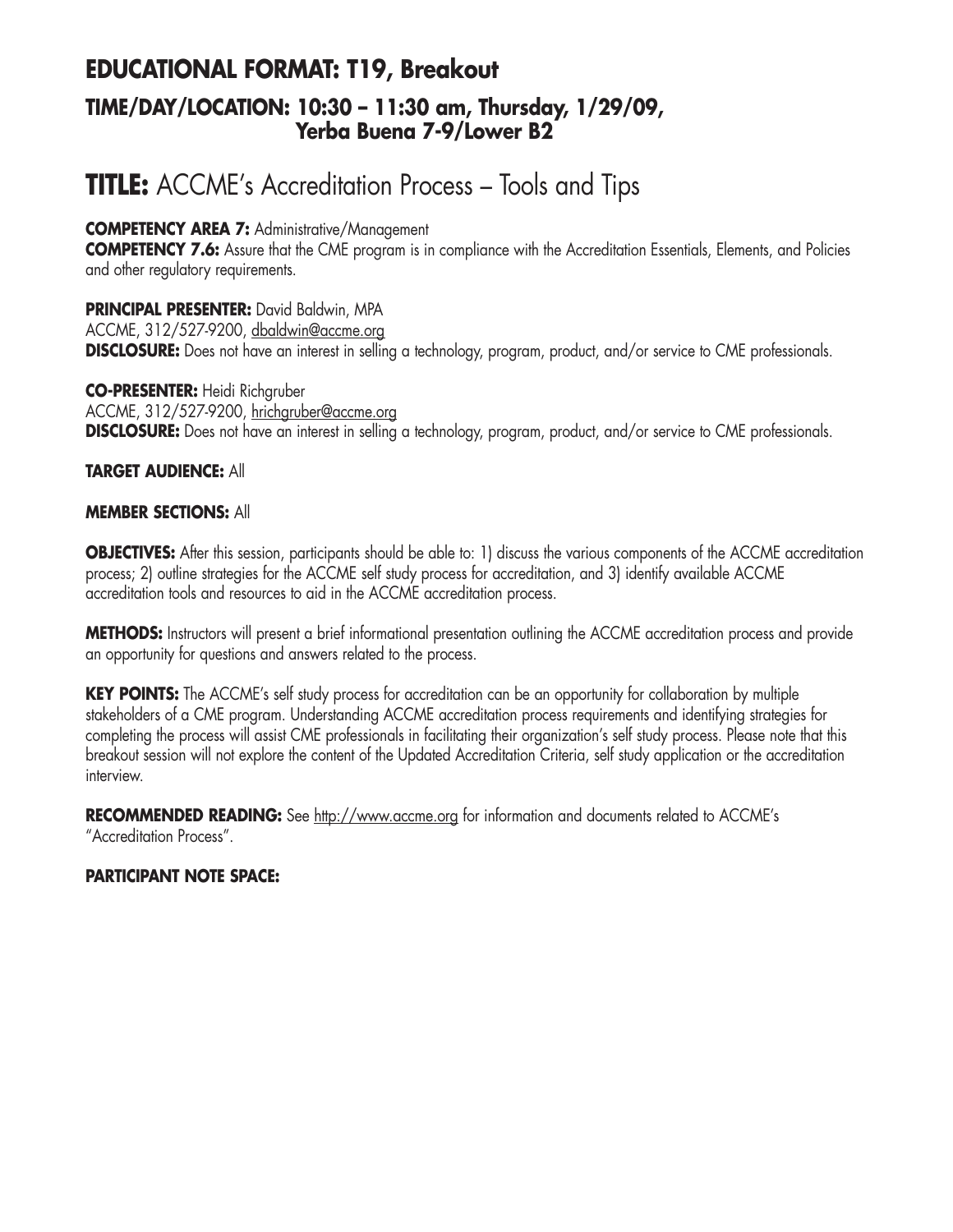# **EDUCATIONAL FORMAT: T20, Breakout TIME/DAY/LOCATION: 10:30 – 11:30 am, Thursday, 1/29/09, Pacific C/4th**

# **TITLE:** Practicing Physicians' Points of View on Modern CME

**COMPETENCY AREA 7:** Administrative/Management

**COMPETENCY 7.1:** Document the value of the CME program to its own organization and to the physicians that it serves.

#### **PRINCIPAL PRESENTER:** Marvin Dewar, MD

University of Florida College of Medicine, 352/338-2195, dewarm@shands.ufl.edu **DISCLOSURE:** Does not have an interest in selling a technology, program, product, and/or service to CME professionals.

**CO-PRESENTER:** Laura Gruber University of Florida College of Medicine, 352/733-0064, grubel@shands.ufl.edu

**DISCLOSURE:** Does not have an interest in selling a technology, program, product, and/or service to CME professionals.

**CO-PRESENTER:** Corrie Wells

PVI, PeerView Institute for Medical Education, 212/683-0636, corrie.wells@peerviewnetwork.com **DISCLOSURE:** Does have an interest in selling a program to CME professionals.

**CO-PRESENTER:** Christopher Kriz, MHSA PVI, PeerView Institute for Medical Education, 203/344-1012, chris.kriz@peerviewnetwork.com **DISCLOSURE:** Does have an interest in selling a program to CME professionals.

**CO-PRESENTER:** Ted Singer PVI, PeerView Institute for Medical Education, 914/864-1794, ted.singer@peerviewnetwork.com **DISCLOSURE:** Does have an interest in selling a program to CME professionals.

## **TARGET AUDIENCE:** All

## **MEMBER SECTIONS:** All

**OBJECTIVES:** Following this session, participants should be able to: articulate the perspectives of practicing US physicians related to CME, including the value of CME toward improving their knowledge, skills, and confidence; the impact of CME on patient care; bias in CME; the role of CME as it relates to quality improvement and performance improvement, and specific characteristics of CME programs that lead to the best chance of improving actual clinical outcomes.

**METHODS:** This session will feature an independent research study that uses quantitative and qualitative survey methods to identify opinions of practicing US physicians regarding the effectiveness of CME in improving clinical care outcomes and promoting evidence based medicine practice. Results will analyzed by physician practice specialty and practice type.

**KEY POINTS:** The practicing physician, as the primary customer of CME, has played a less prominent role in the recent debate around CME, which has instead largely been driven by lawmakers, attorneys, major medical centers, and commercial entities. Independent qualitative and quantitative research will be conducted to reveal the practicing physician perspective on CME in the context of current debates including the roles of academic providers, commercial supporters, and MECCs, and the identification of effective strategies to effectively integrate CME with quality and performance improvement initiatives, including P4P and MOC.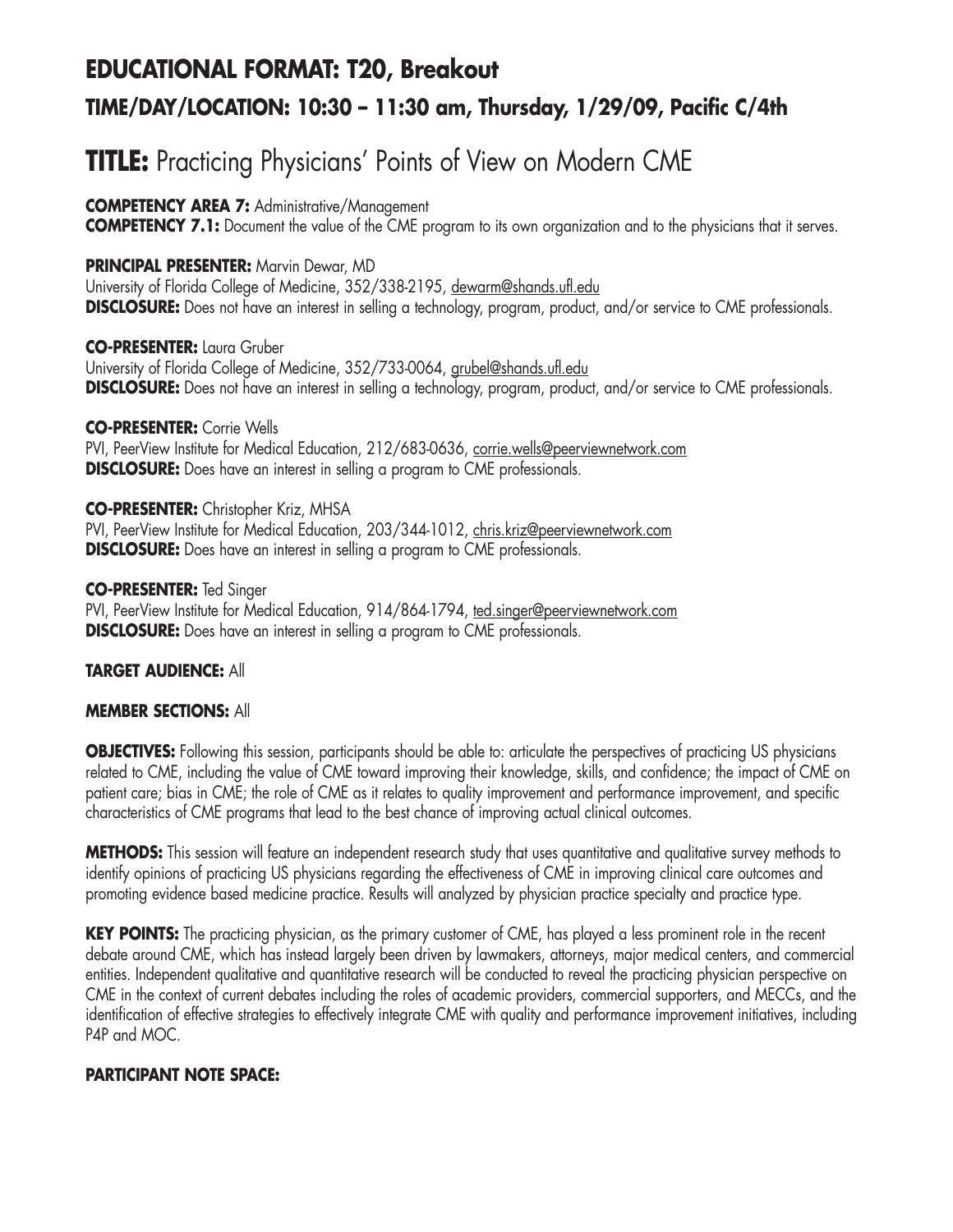# **EDUCATIONAL FORMAT: T21, Breakout TIME/DAY/LOCATION: 10:30 – 11:30 am, Thursday, 1/29/09, Sierra E/5th**

# **TITLE:** What You Always Wanted to Know About Professional Development Models

**COMPETENCY AREA 8:** Self-Assessment and Life-Long Learning **COMPETENCY 8.2:** Continually improve educational performance of the CME program through professional development.

**PRINCIPAL PRESENTER:** Barbara Fuchs, CCMEP EPIQ Services, 610/392-7155, bfuchs.EPIQSvc@comcast.net **DISCLOSURE:** Does have an interest in selling a service to CME professionals.

**CO-PRESENTER:** Debra Gist, MPH Consultant, 760/331-7775, dgist@debragist.com **DISCLOSURE:** Does have an interest in selling a service to CME professionals.

#### **TARGET AUDIENCE:** All

#### **MEMBER SECTIONS:** All

**OBJECTIVES:** Following this session, participants should be able to: 1) describe the common models of professional development; 2) delineate the key components of planning professional development; 3) critically evaluate a professional development plan; 4) access professional development resources, and 5) outline a personal professional development plan.

**METHODS:** Didactic presentation followed by small group process with time allotted for Q&A

**KEY POINTS:** Professional development is an essential part of maintaining a quality program and quality professionals. In order to maintain competence, the CME professional should design and implement a personal cost effective development plan. This session will explore practical methods of plan design; strategies to assist others in plan development; and demonstrate the parallel between a professional development plan for a CME professional and the tenets of CME activity planning.

**RECOMMENDED READING:** Kelleher J. Professional Development that Works: A Model for Assessment-Driven Professional Development. An article from: Phi Delta Kappan [HTML] (Digital).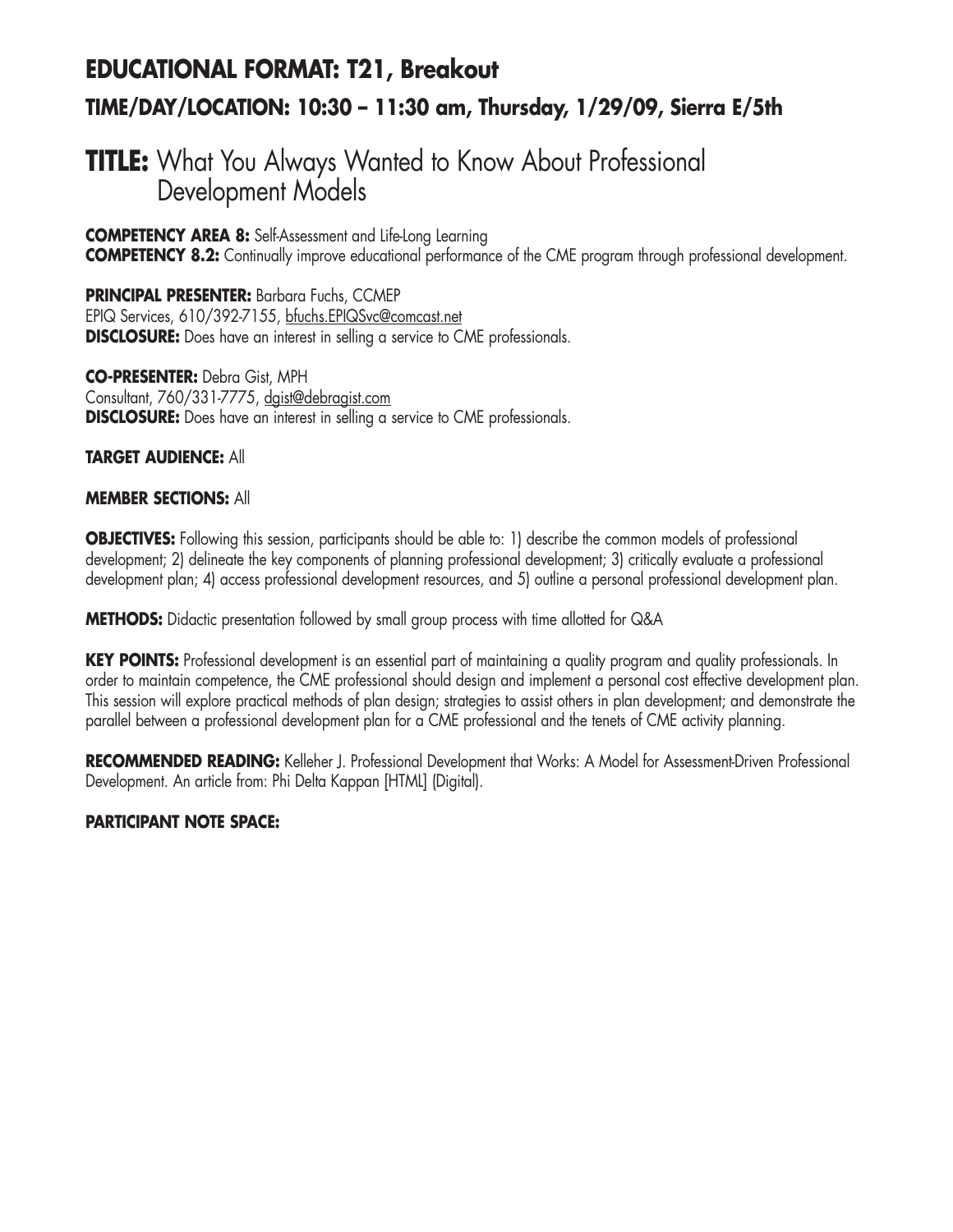# **EDUCATIONAL FORMAT: T22, Breakout TIME/DAY/LOCATION: 10:30 – 11:30 am, Thursday, 1/29/09, Sierra C/5th**

# **TITLE:** A Lifelong Learning Initiative

## **COMPETENCY AREA 8:** Self-Assessment and Life-Long Learning

**COMPETENCY 8.1:** Engage in self-assessment, identify gaps in knowledge/practice and design an individual learning plan for ongoing improvement.

## **PRINCIPAL PRESENTER:** Charles Willis, MBA

American Gastroenterological Association (AGA) Institute, 301/941-2604, cwillis@gastro.org **DISCLOSURE:** Does not have an interest in selling a technology, program, product, and/or service to CME professionals.

**CO-PRESENTER:** Ashley Mees, BS AGA Institute, 301/941-9786, amees@gastro.org **DISCLOSURE:** Does not have an interest in selling a technology, program, product, and/or service to CME professionals.

# **TARGET AUDIENCE:** All

## **MEMBER SECTIONS:** All

**OBJECTIVES:** Upon completion of this session, the successful learner should: 1) identify planning elements associated with the development and delivery of an online portfolio, 2) recognize the value of delivering a member-driver learning platform, and 3) identify common challenges.

**METHODS:** This session will include presentation and discussion of one specialty society's journey through the discovery, development and implementation processes to launch a Lifelong Learning Initiative. Lessons learned and suggested approaches for interested parties, depending on specific attributes of a given organization, will be shared.

**KEY POINTS:** The AGA Institute, faced with the dual obligations of defining subspecialty core content and disseminating this information among the membership, has launched a digital overhaul of its educational platforms. The Lifelong Learning Initiative provides AGA members with an online home for achieving their educational goals through the use of a robust searching capability, targeted, needs-based education and self-assessment, and personalized record-keeping of educational accomplishments and acquired learning.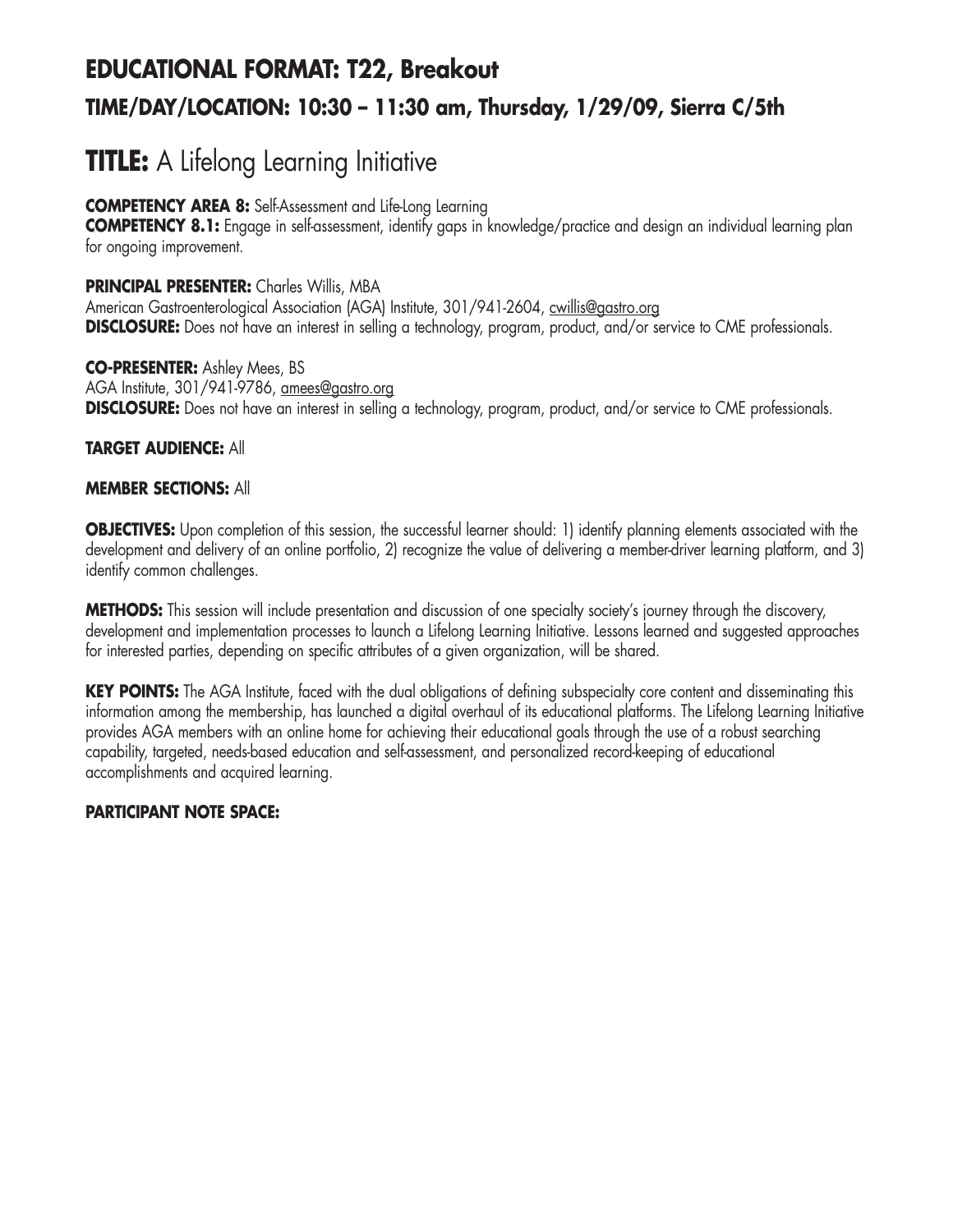# **EDUCATIONAL FORMAT: T23, Plenary TIME/DAY/LOCATION: 1:15 – 2:15 pm, Thursday, 1/29/09, Yerba Buena 7-9/Lower B2**

# **TITLE:** Overview of Competency Areas 1 and 2 **(Invited Abstract)**

**COMPETENCY AREA 1:** Adult/Organizational Learning Principles

#### **PRINCIPAL PRESENTER:** Curtis Olson, PhD

University of Wisconsin School of Medicine, 608/265-8025, caolson2@wisc.edu **DISCLOSURE:** Does not have an interest in selling a technology, program, product, and/or service to CME professionals.

#### **COMPETENCY AREA 2:** Educational Interventions

**PRINCIPAL PRESENTER:** Carol Havens, MD Kaiser Permanente, 510/625-3317, carol.havens@kp.org **DISCLOSURE:** Does not have an interest in selling a technology, program, product, and/or service to CME professionals.

#### **TARGET AUDIENCE:** All

#### **MEMBER SECTIONS:** All

In 2003, the Alliance for Continuing Medical Education developed a set of forty-eight individual competencies for persons working in the field of continuing medical education (CME). These competencies all fall under one of eight general competency areas, as follows:

- 1) Adult/Organizational Learning Principles
- 2) Educational Interventions
- 3) Performance Measurement
- 4) Systems Thinking
- 5) Partnering
- 6) Leadership
- 7) Administrative/Management
- 8) Self-assessment and Life-long Learning

Despite the importance of these competency areas and competencies, many CME professionals are unaware of their existence and/or their relevance in day-to-day practice. As such, the Annual Conference Committee has invited eight distinguished faculty to provide a short overview of one of the competency areas. For this plenary, Curtis Olson, PhD will provide an overview of the competency area on Adult/Organizational Learning Principles, and Carol Havens, MD will provide an overview of the competency area on Educational Interventions.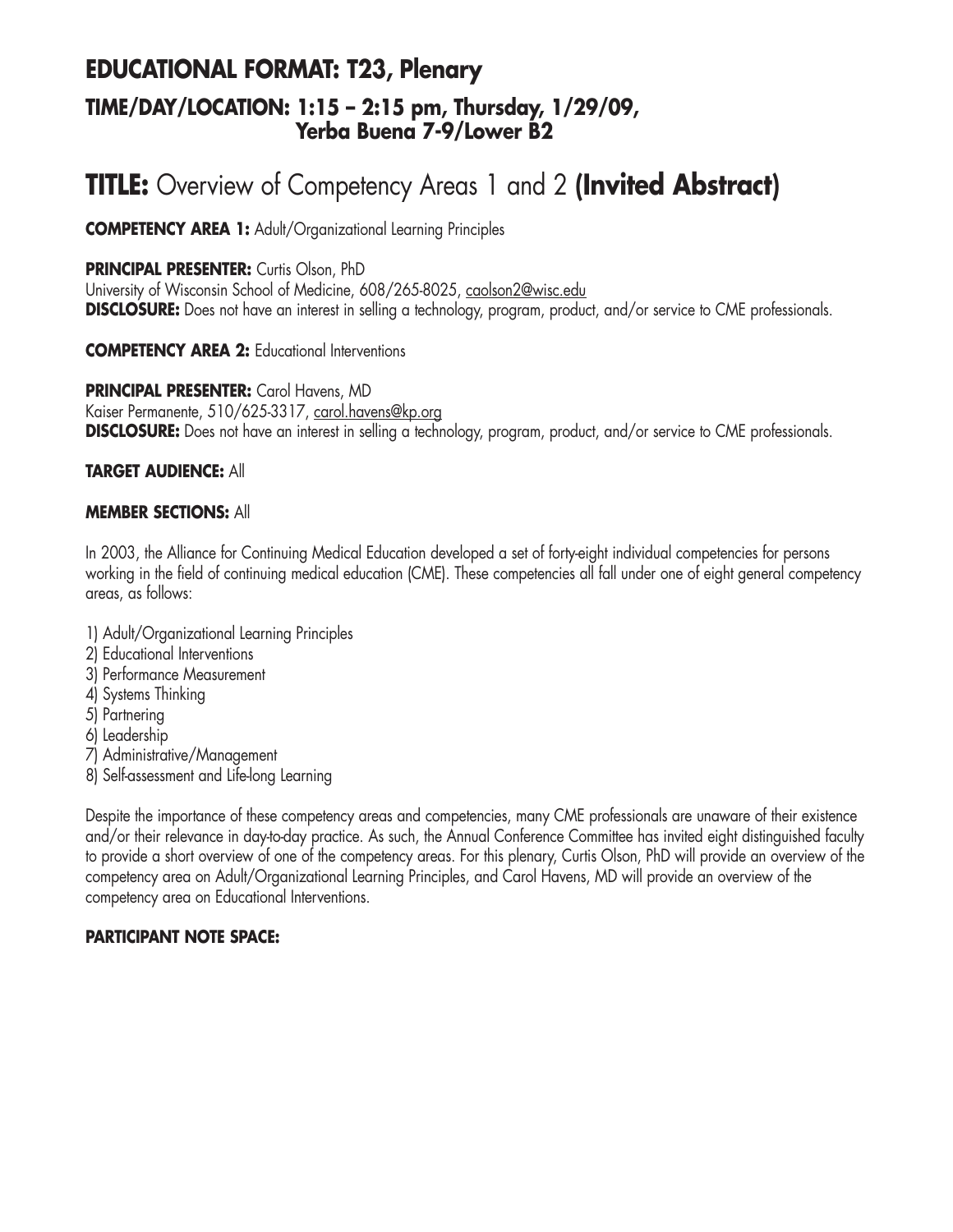# **EDUCATIONAL FORMAT: T24, Intensive TIME/DAY/LOCATION: 1:15 – 2:15 pm, Thursday, 1/29/09, Club/Atrium**

# **TITLE:** Continuous Assessment in CME **(Part 2)**

**COMPETENCY AREA 1:** Adult/Organizational Learning Principles **COMPETENCY 1.1:** Maintain awareness of current evidence-based adult learning principles.

**PRINCIPAL PRESENTER:** Donald Moore, Jr, PhD

Vanderbilt University School of Medicine, 615/322-4801, Don.Moore@vanderbilt.edu **DISCLOSURE:** Does have an interest in selling a service to CME professionals.

**CO-PRESENTER:** Joseph Green, PhD American College of Cardiology, 202/375-6692, jgreen@acc.org **DISCLOSURE:** Does have an interest in selling a service to CME professionals.

**CO-PRESENTER:** Harry Gallis, MD Carolinas HealthCare System, 704/512-6516, harry.gallis@carolinashealthcare.org **DISCLOSURE:** Does have an interest in selling a service to CME professionals.

**TARGET AUDIENCE:** Intermediate

## **MEMBER SECTIONS:** All

**OBJECTIVES:** Presenters will discuss a conceptual model combining planning and continuous assessment to obtain desired results and improved outcomes from CME activities. Participants will be introduced to a logic model to demonstrate how this approach works.

**METHODS:** Participants will discuss new approaches to CME planning in small groups to understand and use Miller's framework to take advantage of physicians' readiness to learn and instructional design that provides opportunities for practice and feedback, and develop a plan to re-order selected activities to improve physician competence and performance using case scenarios.

## **KEY POINTS:**

- 1) Obtaining desired results requires more than measuring outcomes before and after a CME intervention.
- 2) Obtaining desired results requires learning activities that provide opportunities for practice of the desired results and feedback.
- 3) Viewing planning and assessment as a dynamic, interactive process will improve both planning and assessment.

**RECOMMENDED READING:** Miller GE, Acad. Med. 1990:65(9 Suppl):S63-S67 Bickman L, ed. Jossey-Bass, 1987. New Directions for Program Evaluation Mazmanian PE, Davis DA JAMA 2002:99, 1057-1060 Moore DE, Jr, Cervero RM, Fox RD JCEHP 2007;27(Suppl1): S40-S54.

**ACKNOWLEDGEMENTS:** Educational grant from Takeda Pharmaceuticals NA.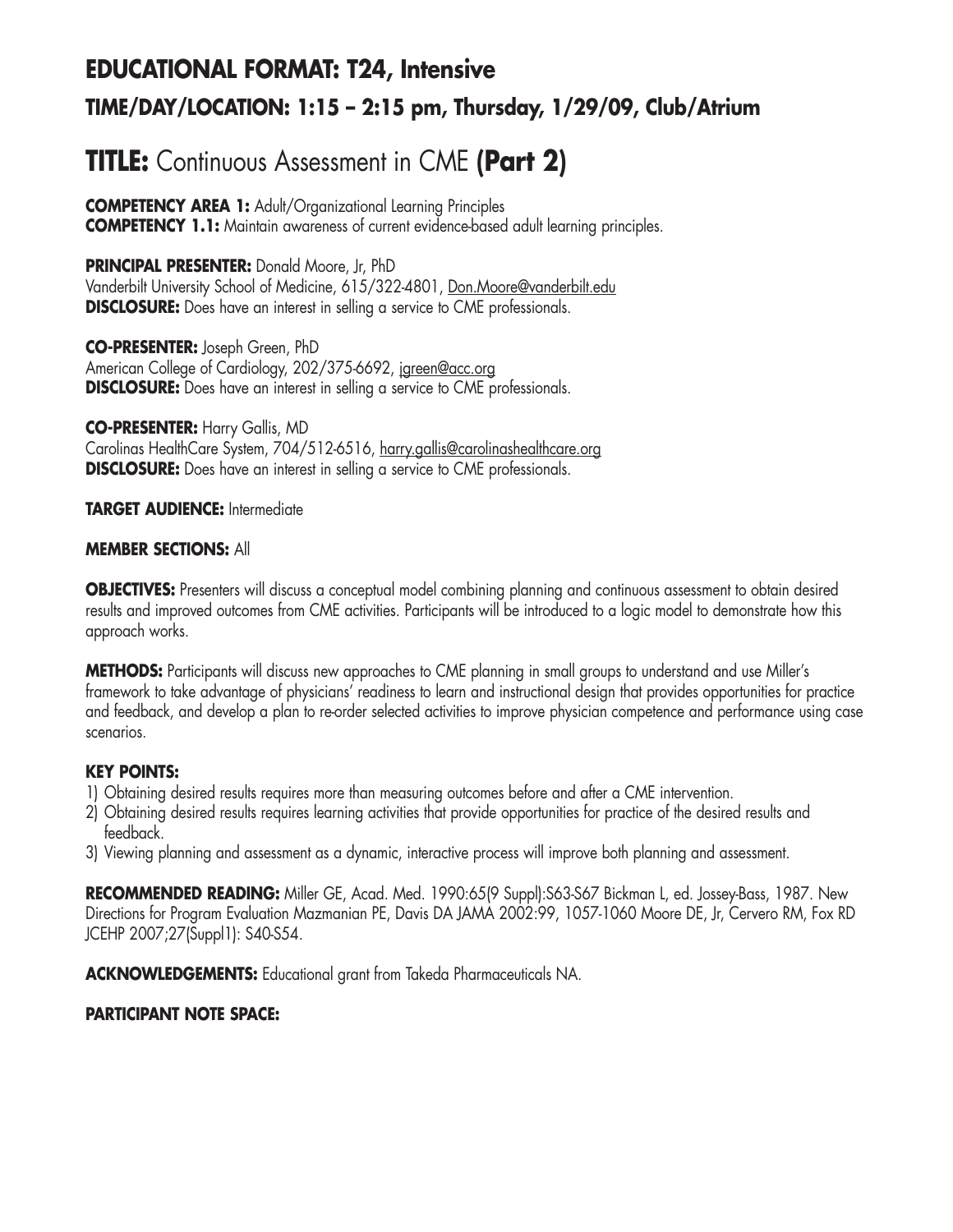# **EDUCATONAL FORMAT: T25, Mini-Plenary TIME/DAY/LOCATION: 2:45 – 3:45 pm, Thursday, 1/29/09, Yerba Buena 7-9/Lower B2**

# **TITLE:** Hot Topics in CME: An Update on Maintenance of Certification (ABMS-MOC) **(Invited Abstract)**

**COMPETENCY AREA 8:** Self-Assessment and Life-Long Learning

#### **PRINCIPAL PRESENTER:** Kevin Weiss, MD

American Board of Medical Specialties, 847/563-4539, kweiss@abms.org **DISCLOSURE:** Does not have an interest in selling a technology, program, product, and/or service to CME professionals.

#### **TARGET AUDIENCE:** All

#### **MEMBER SECTIONS:** All

**OBJECTIVES:** At the completion of this session, participants should be able to: 1) understand the basic elements of MOC; 2) understand the changes at ABMS related to the Public Trust Initiative; 3) know the recent changes that are planned for MOC in 2009 and beyond, and 4) consider the impact of the MOC changes on CME environment.

**METHODS:** Use of an interactive lecture format to define the elements of MOC. Describe recent changes in the MOC program. Focus on issues that create alignment between the MOC and CME environments.

**KEY POINTS:** MOC currently has four components to measure 6 competencies. There are new changes in MOC that will lead to new opportunities for CME.

**RECOMMENDED READING:** SPECIAL ARTICLE: PROFESSIONALISM: Sheldon D. Horowitz Invited Article: Maintenance of certification: The next phase in assessing and improving physician performance. Neurology, Aug 2008; 71: 605 - 609.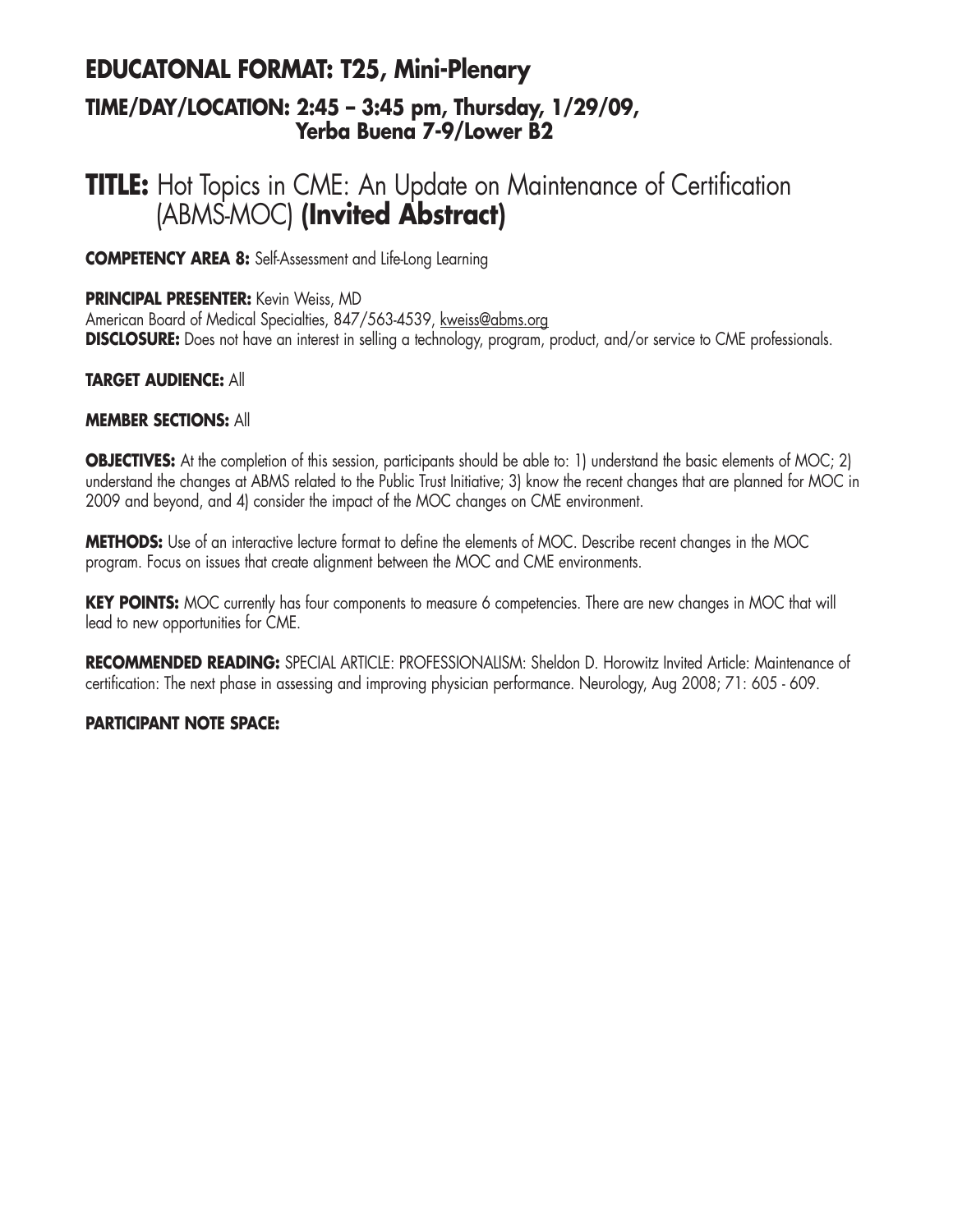# **EDUCATIONAL FORMAT: T26, Intensive TIME/DAY/LOCATION: 2:45 – 3:45 pm, Thursday, 1/29/09, Club/Atrium**

# **TITLE:** Continuous Assessment in CME **(Part 3)**

**COMPETENCY AREA 1:** Adult/Organizational Learning Principles **COMPETENCY 1.1:** Maintain awareness of current evidence-based adult learning principles.

**PRINCIPAL PRESENTER:** Donald Moore, Jr, PhD

Vanderbilt University School of Medicine, 615/322-4801, Don.Moore@vanderbilt.edu **DISCLOSURE:** Does have an interest in selling a service to CME professionals.

**CO-PRESENTER:** Joseph Green, PhD American College of Cardiology, 202/375-6692, jgreen@acc.org **DISCLOSURE:** Does have an interest in selling a service to CME professionals.

**CO-PRESENTER:** Harry Gallis, MD Carolinas HealthCare System, 704/512-6516, harry.gallis@carolinashealthcare.org **DISCLOSURE:** Does have an interest in selling a service to CME professionals.

**TARGET AUDIENCE:** Intermediate

#### **MEMBER SECTIONS:** All

**OBJECTIVES:** Presenters will discuss a conceptual model combining planning and continuous assessment to obtain desired results and improved outcomes from CME activities. Participants will be introduced to a logic model to demonstrate how this approach works.

**METHODS:** Participants will discuss new approaches to CME planning in small groups to understand and use Miller's framework to take advantage of physicians' readiness to learn and instructional design that provides opportunities for practice and feedback, and develop a plan to re-order selected activities to improve physician competence and performance using case scenarios.

## **KEY POINTS:**

- 1) Obtaining desired results requires more than measuring outcomes before and after a CME intervention.
- 2) Obtaining desired results requires learning activities that provide opportunities for practice of the desired results and feedback.
- 3) Viewing planning and assessment as a dynamic, interactive process will improve both planning and assessment.

**RECOMMENDED READING:** Miller GE, Acad. Med. 1990:65(9 Suppl):S63-S67 Bickman L, ed. Jossey-Bass, 1987. New Directions for Program Evaluation Mazmanian PE, Davis DA JAMA 2002:99, 1057-1060 Moore DE, Jr, Cervero RM, Fox RD JCEHP 2007;27(Suppl1): S40-S54.

**ACKNOWLEDGEMENTS:** Educational grant from Takeda Pharmaceuticals NA.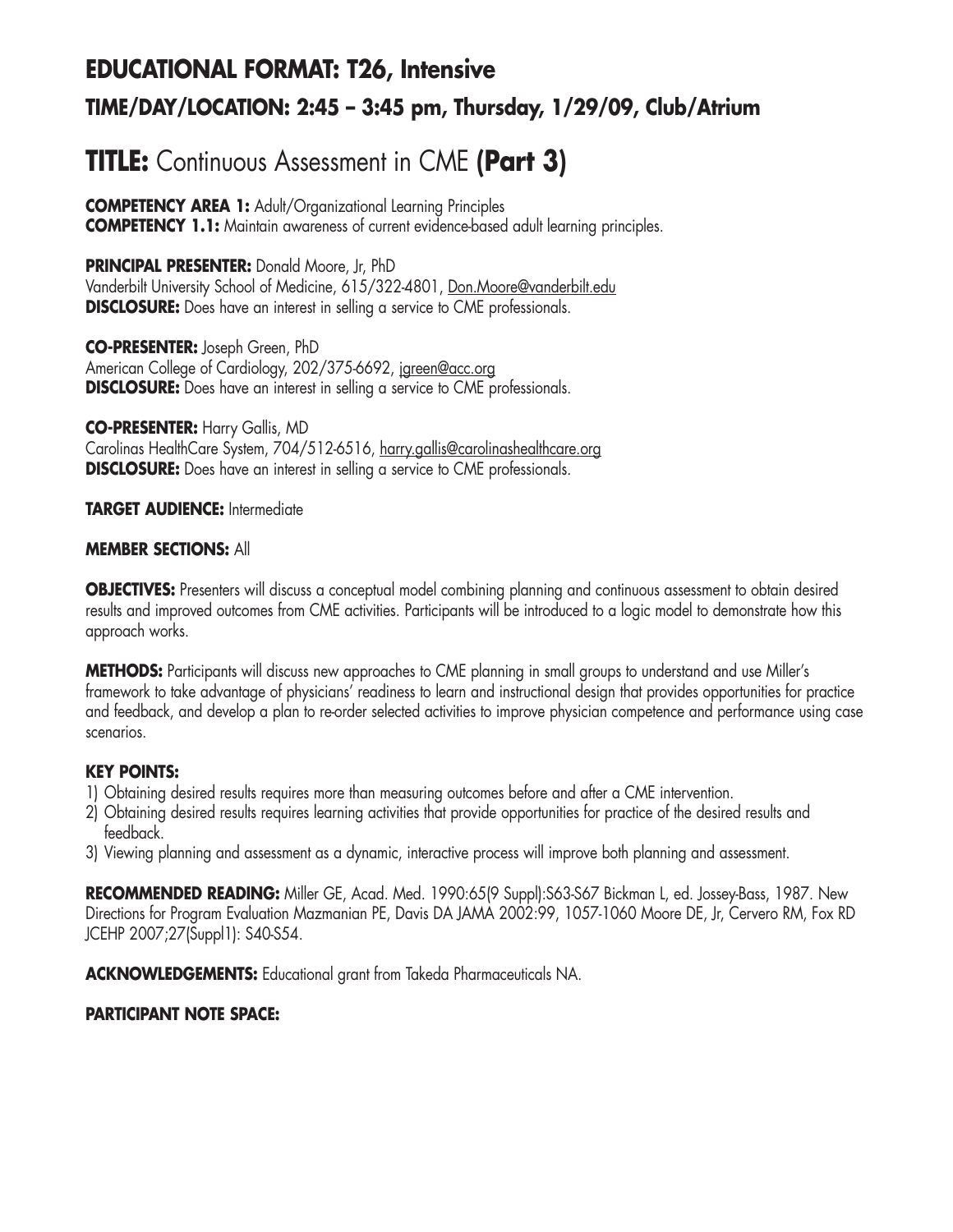# **EDUCATIONAL FORMAT: T27, Breakout TIME/DAY/LOCATION: 2:45 – 3:45 pm, Thursday, 1/29/09, Pacific A/4th**

# **TITLE:** Improving Holistic Patient Care through Integrated Physician-Patient Education

**COMPETENCY AREA 1:** Adult/Organizational Learning Principles **COMPETENCY 1.1:** Maintain awareness of current evidence-based adult learning principles.

**PRINCIPAL PRESENTER:** Sherlyn Celone-Arnold, BA

Boehringer Ingelheim Pharmceuticals Inc., 203/788-4339, sherlyn.celone@boehringer-ingelheim.com **DISCLOSURE:** Does not have an interest in selling a technology, program, product, and/or service to CME professionals.

**CO-PRESENTER:** Sanjay Virmani, MBA Medcases, LLC, 609/273-4174, sanjay.virmani@medcases.com **DISCLOSURE:** Does have an interest in selling a program to CME professionals.

## **TARGET AUDIENCE:** All

## **MEMBER SECTIONS:** All

**OBJECTIVES:** Following this session individuals should be able to:

- 1) Define integrated learning and the importance of strategically educating both clinicians and their patients.
- 2) Describe the impact integrated learning can have on holistic patient care.
- 3) Develop integrated learning models that measure learners' knowledge, skills and behaviors.
- 4) Discuss how to design and execute educational interventions based on integrated learning models.

**METHODS:** Through dialoguing participants will 1) gain a better understanding of integrated learning and how it impacts clinicians' and patients' knowledge, attitudes, and behaviors, and 2) discuss how to design integrated learning educational interventions, outcomes measurements, and faculty training. Use discussion to address learners' questions.

**KEY POINTS:** This educational session will review integrated learning models and explore opportunities to improve the quality of educational intervention and outcomes. Educators will discuss integrated learning models and methodologies. Participants will construct high-level integrated learning models.

**RECOMMENDED READING:** Learning to Listen, Learning to Teach, J.Vella, 1995 Teaching & Learning in Medicine; Summer2002, Vol. 14 Issue 3, p189-193, 5p Medical Education; Apr 2002, Vol. 36 Issue 4, p345-352, 8p Nurse Educ Today. 1998 Aug;18(6):455-61.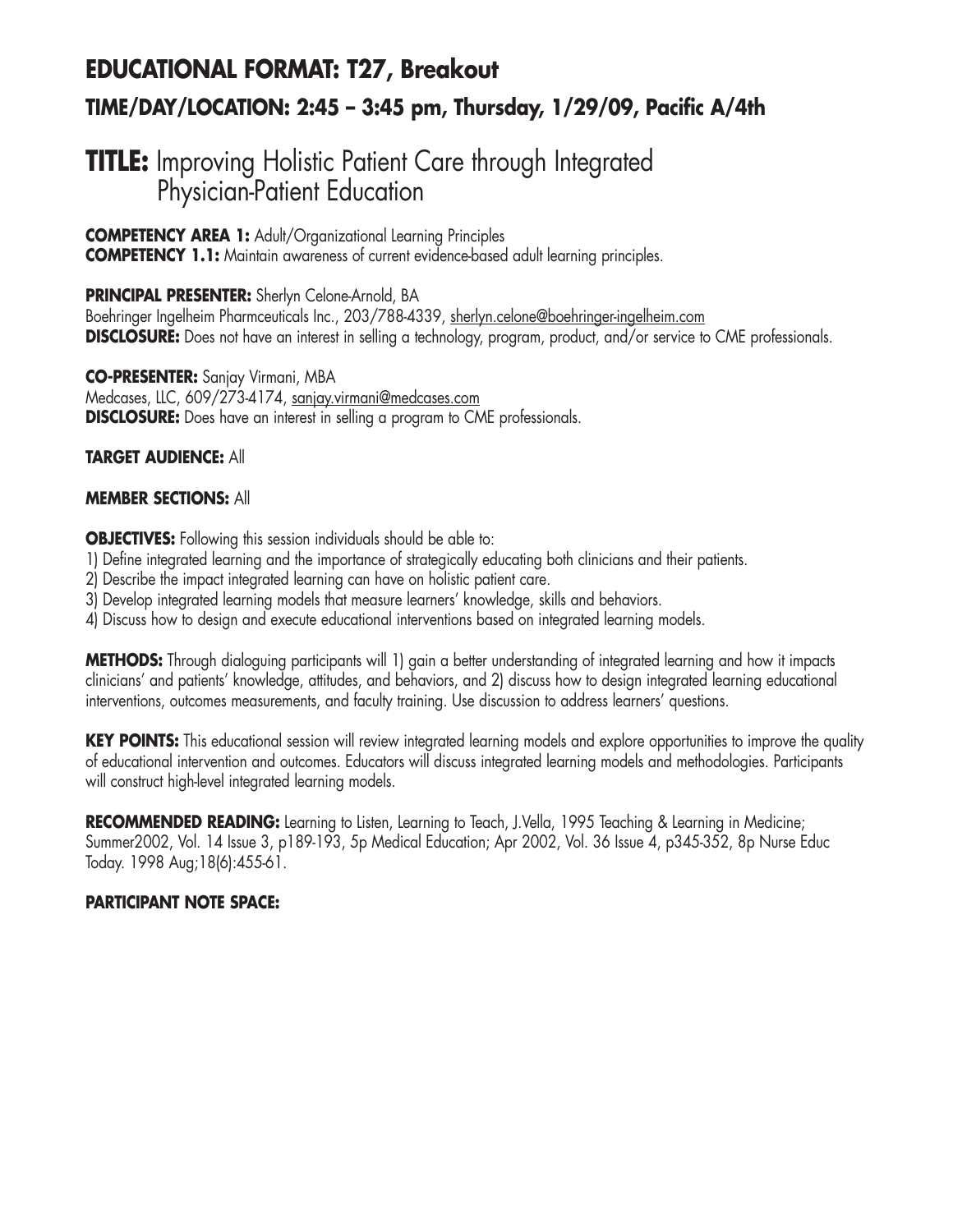# **EDUCATIONAL FORMAT: T28, Breakout TIME/DAY/LOCATION: 2:45 – 3:45 pm, Thursday, 1/29/09, Pacific H/4th**

# **TITLE:** Making a U-Turn: Redirecting CME Planners

## **COMPETENCY AREA 2:** Educational Interventions

**COMPETENCY 2.2:** Identify physician learning needs using data, especially clinical practice data.

# **PRINCIPAL PRESENTER:** Jennifer French, MAE

Kaiser Permanente, 510/625-6163, Jennifer.French@kp.org **DISCLOSURE:** Does not have an interest in selling a technology, program, product, and/or service to CME professionals.

**CO-PRESENTER:** Linda Patch, MPH Kaiser Permanente, 510/625-6537, Linda.A.Patch@kp.org **DISCLOSURE:** Does not have an interest in selling a technology, program, product, and/or service to CME professionals.

## **TARGET AUDIENCE:** All

## **MEMBER SECTIONS:** All

**OBJECTIVES:** This session will provide tools to engage and redirect CME planners who have historically designed educational events without first determining participant, departmental or organizational needs. At the completion of the session, participants will be able to: 1) identify "red flags" in planning and redirect planners to successfully meet the new criteria; 2) engage planners in identifying needs and creating successful multi-interventional educational activities, and 3) design, implement, and evaluate educational programs.

**METHODS:** This session will provide a variety of techniques, tools and strategies to redirect planners towards a process of identifying needs and implementing multi-interventional programs. The presentation will be based on case studies, and the format will be interactive and incorporate both group work and large group discussion.

**KEY POINTS:** CME planners must first conduct a gap analysis to determine provider, departmental and organizational needs. This practice will result in: 1) correct identification and engagement of the learner target audience; 2) development of applicable content; 3) utilization of the best instructional design to achieve desired outcomes for a particular activity; 4) focusing resources and demonstration of ROI, and 5) meeting the new CME criteria. Together, a thorough needs assessment and designing and implementing multi-interventional educational strategies, moves your organization toward improved patient outcomes.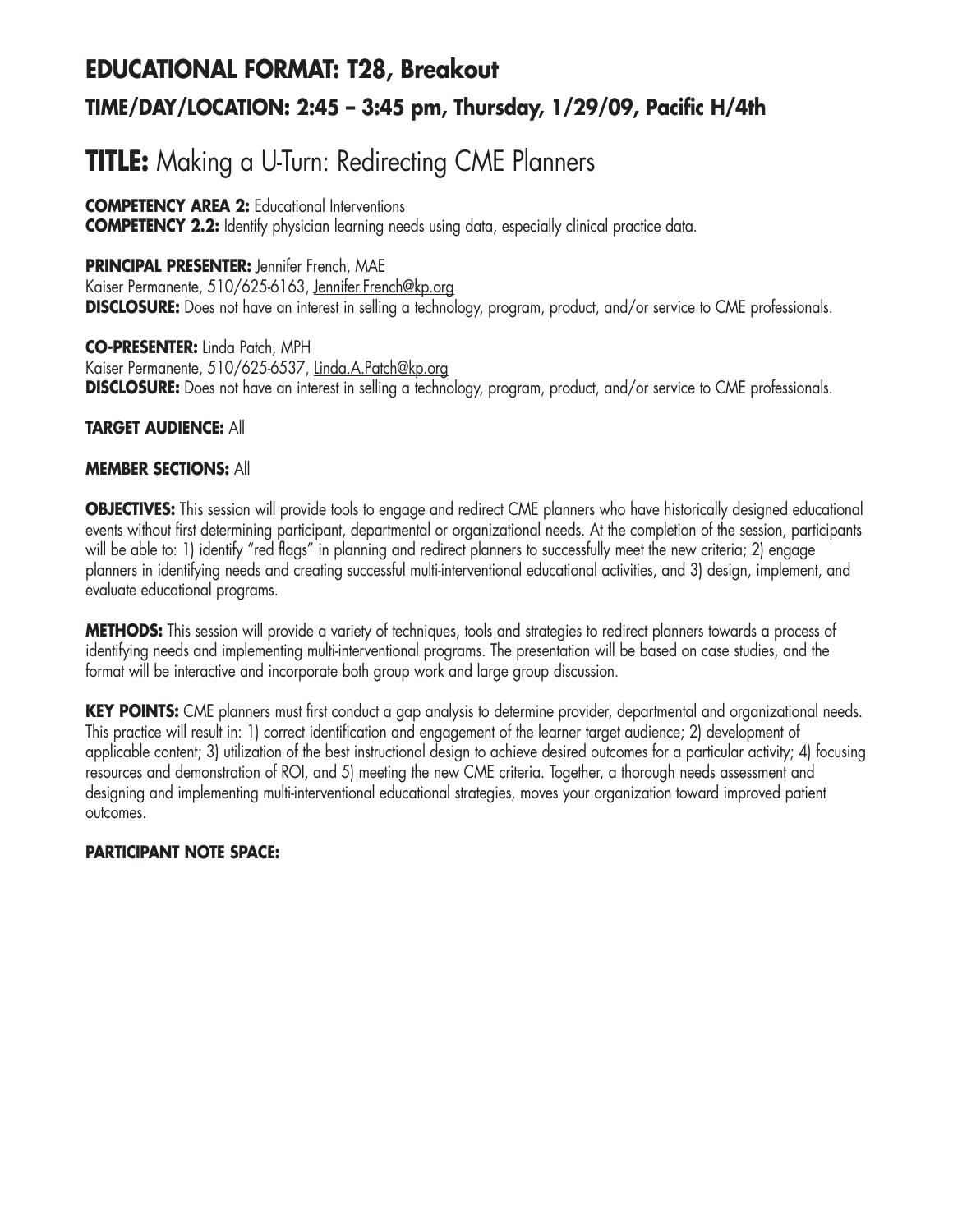# **EDUCATIONAL FORMAT: T29, Breakout TIME/DAY/LOCATION: 2:45 – 3:45 pm, Thursday, 1/29/09, Pacific B/4th**

# **TITLE:** The Use of Qualitative and Quantitative Methods in Needs Assessment

**COMPETENCY AREA 2:** Educational Interventions **COMPETENCY 2.2:** Identify physician learning needs using data, especially clinical practice data.

## **PRINCIPAL PRESENTER:** Christopher Larrison, BA

Healthcare Performance Consulting, 317/733-9816, larrison@changingperformance.com **DISCLOSURE:** Does have an interest in selling a service to CME professionals.

#### **CO-PRESENTER:** Thomas McKeithen, MBA Healthcare Performance Consulting, 904/529-6571, mckeithen@changingperformance.com **DISCLOSURE:** Does have an interest in selling a service to CME professionals.

## **TARGET AUDIENCE:** All

# **MEMBER SECTIONS:** All

**OBJECTIVES:** At the completion of this session, participants should be able to: 1) identify various methods to gather information for a needs assessment; 2) contrast qualitative and quantitative methods for identifying needs and barriers to change, and 3) develop a strategy for data collection identifying various stakeholders to include knowledge gaps as well as, system and personal barriers to change.

**METHODS:** A brief didactic lecture will focus on the benefits and disadvantages of qualitative and quantitative data collection followed by a group discussion on the need for triangulation in gathering data from various stakeholders. An exercise will allow teaming participants to develop a strategy for data collection. A practical example will be provided.

**KEY POINTS:** Simply combing literature for a needs assessment is ineffective for developing strategies to change physician behavior. It is important to realize not only where practice strays from best evidence but also why these variances exist. Only by taking into account the system in which healthcare providers practice is effective educational programming developed.

**RECOMMENDED READING:** Davis DA, Barnes BE, Fox RD, eds. The continuing professional development of physicians. Chicago: American Medical Association, 2003.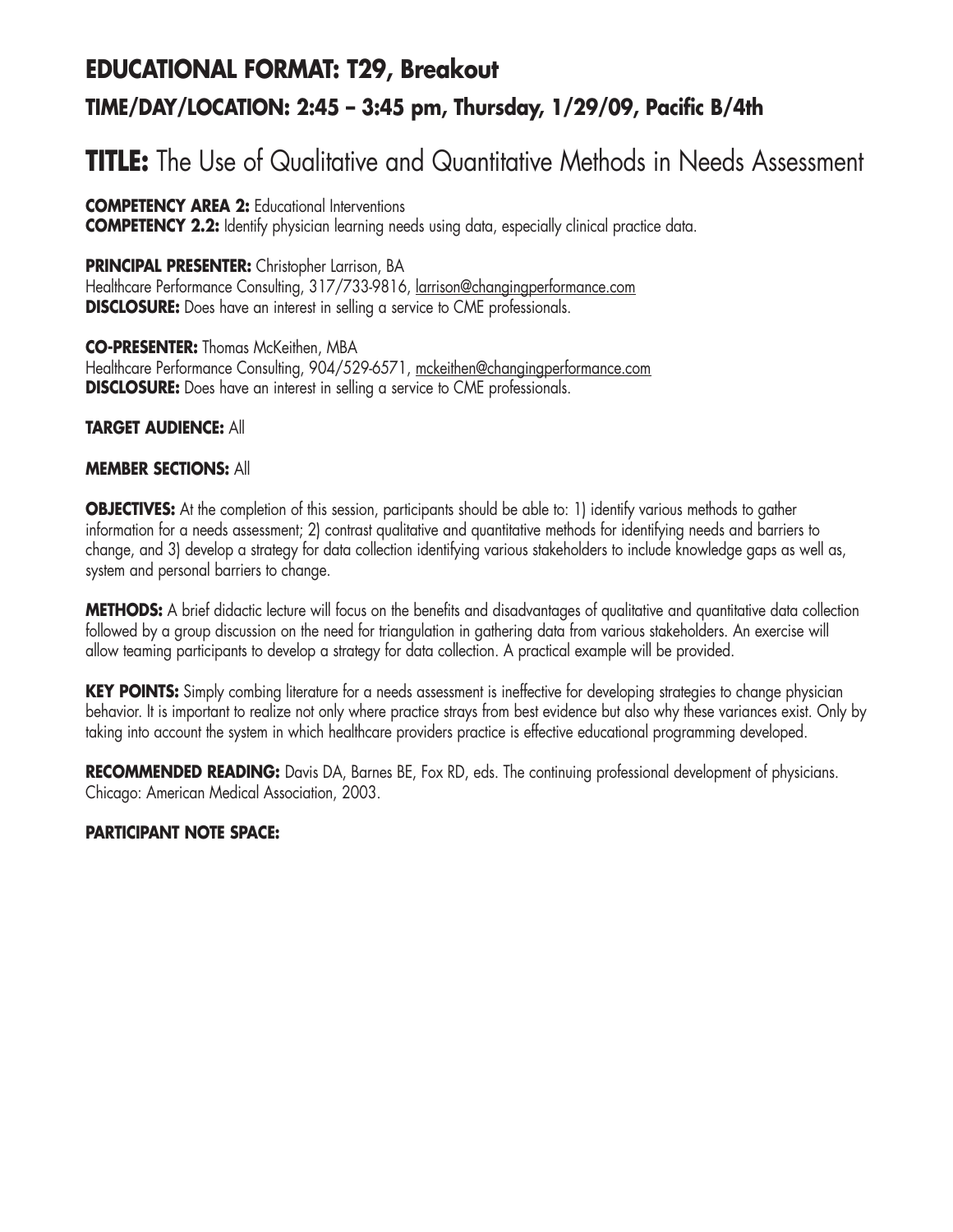# **EDUCATIONAL FORMAT: T30, Breakout TIME/DAY/LOCATION: 2:45 – 3:45 pm, Thursday, 1/29/09, Sierra A/5th**

# **TITLE:** Integrating Evidence-based Medicine Principles into CME Content Design

## **COMPETENCY AREA 2:** Educational Interventions

**COMPETENCY 2.1:** Use evidence based adult learning principles to guide the practice of CME.

#### **PRINCIPAL PRESENTER:** Mindi McKenna, PhD

American Academy of Family Physicians, 913/906-6000, ext. 6510, mmckenna@aafp.org **DISCLOSURE:** Does not have an interest in selling a technology, program, product, and/or service to CME professionals.

## **TARGET AUDIENCE:** All

## **MEMBER SECTIONS:** All

**OBJECTIVES:** At the conclusion of this session, participants should be able to: define evidence-based medicine; describe grading and strength of evidence; use EBM databases for CME development; describe a process for using evidence to guide CME activity development; identify clinical topics that are appropriate for evidence-based CME; discuss the pros and cons of evidence-based CME; measure the impact of EB CME; describe how EB CME can ensure content validity and non-biased content, and review the EB CME documentation requirements for AAFP credit.

**METHODS:** This presentation will provide an overview of EBM principles and how to compile documentation for applying for AAFP EB CME credit. Participants will discuss how to design EB CME presentations and how to present clinical practice recommendations to learners. Example documents will be provided, and time will be allowed to question and discuss.

**KEY POINTS:** Evidence-based medical content is a key component of medical education, continuing medical education, and clinical practice. Recommendations based on systematically reviewed and graded scientific evidence will ensure validity and non-bias of content. Learning objectives that are linked to evidence-based practice recommendations are an excellent method for ensuring outcomes based on the best available evidence.

RECOMMENDED READING: Go to the AAFP Website, http://www.aafp.org, and search "Evidence-Based Medicine" for helpful articles. See "Evidence-Based Medicine: How to Practice and Teach EBM", David Sackett, MD, et al, Churchill Livingston, 1997, for more information about how to critically review the medical and scientific literature.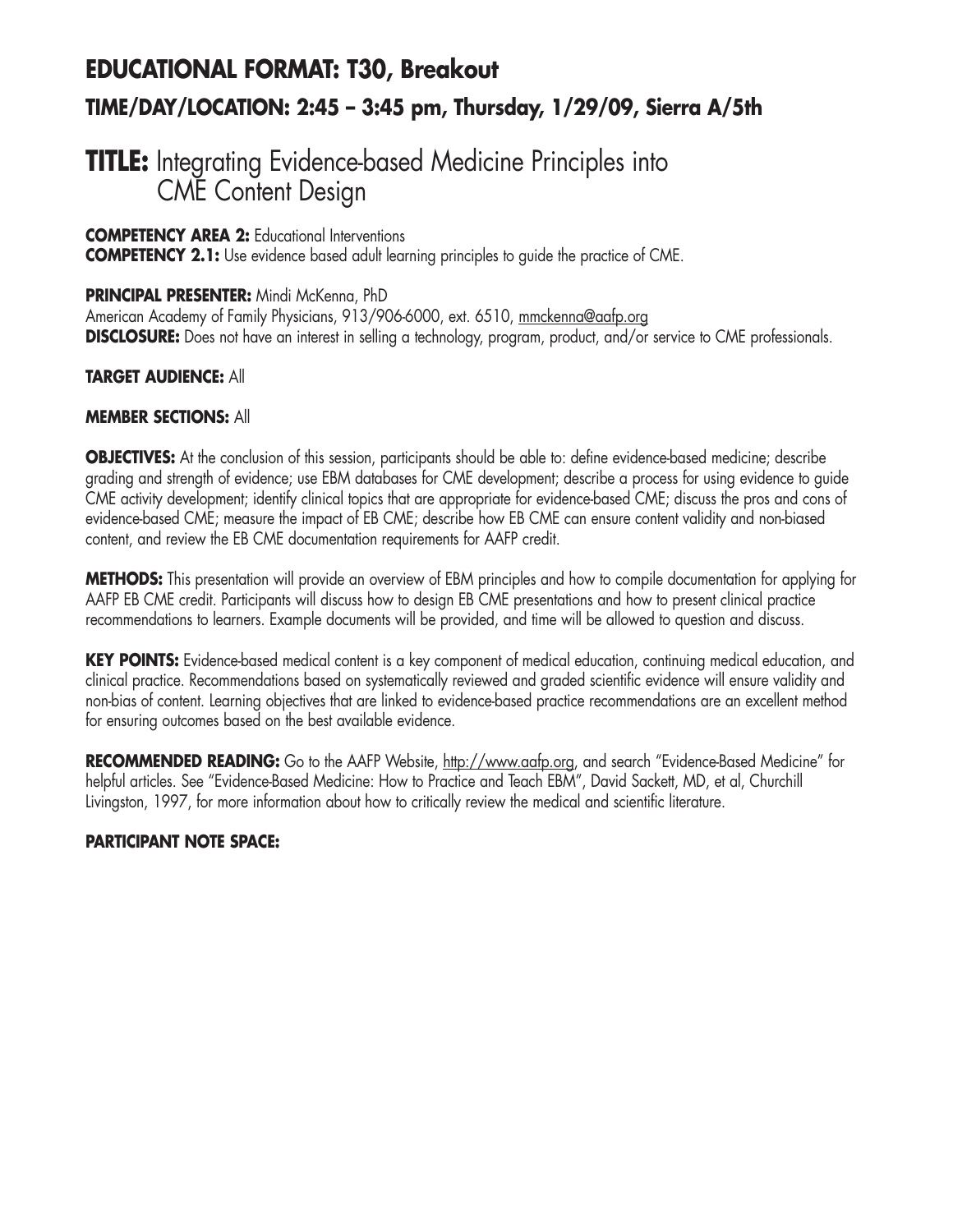# **EDUCATIONAL FORMAT: T31, Breakout TIME/DAY/LOCATION: 2:45 – 3:45 pm, Thursday, 1/29/09, Sierra B/5th**

# **TITLE:** The Role of Interactivity and Format in Learning and Retention

# **COMPETENCY AREA 2:** Educational Interventions

**COMPETENCY 2.9:** Provide interactive learning and opportunities to practice skills that lead to change in physician performance.

#### **PRINCIPAL PRESENTER:** Gordon West, PhD

Annenberg Center for Health Sciences at Eisenhower, 760/773-4294, gwest@annenberg.net **DISCLOSURE:** Does not have an interest in selling a technology, program, product, and/or service to CME professionals.

#### **CO-PRESENTER:** Philip Dombrowski, MBA

Annenberg Center for Health Sciences at Eisenhower, 760/773-4533, pdombrowski@annenberg.net **DISCLOSURE:** Does not have an interest in selling a technology, program, product, and/or service to CME professionals.

## **TARGET AUDIENCE:** All

## **MEMBER SECTIONS:** All

**OBJECTIVES:** Following this activity, participants should be better able to:

- 1) Describe the impact of interactivity and format on learning and retention.
- 2) Incorporate these findings and their own experiences into the design of educational offerings.
- 3) Create educational offerings designed to maximize participant learning.

**METHODS:** Didactic discussion will present research findings on learning and retention by format and level of interactivity. Interactive discussion will explore the implications of these findings for CME professionals.

**KEY POINTS:** CME providers are challenged to optimize the learning and retention of educational material by learners who will then implement the educational message they received. This requires a basic understanding of the role of educational format and level of interactivity in both initial learning and in retention. The final statistical analysis of a three year research project in this field will be discussed.

**RECOMMENDED READING:** Roy MJ, Sticha DL, Kraus PL, Olsen DE. Simulation and virtual reality in medical education and therapy: a protocol. Cyberpsychol Behav. 2006 Apr;9(2):245-7.

**ACKNOWLEDGEMENTS:** Research grant from Department of Defense.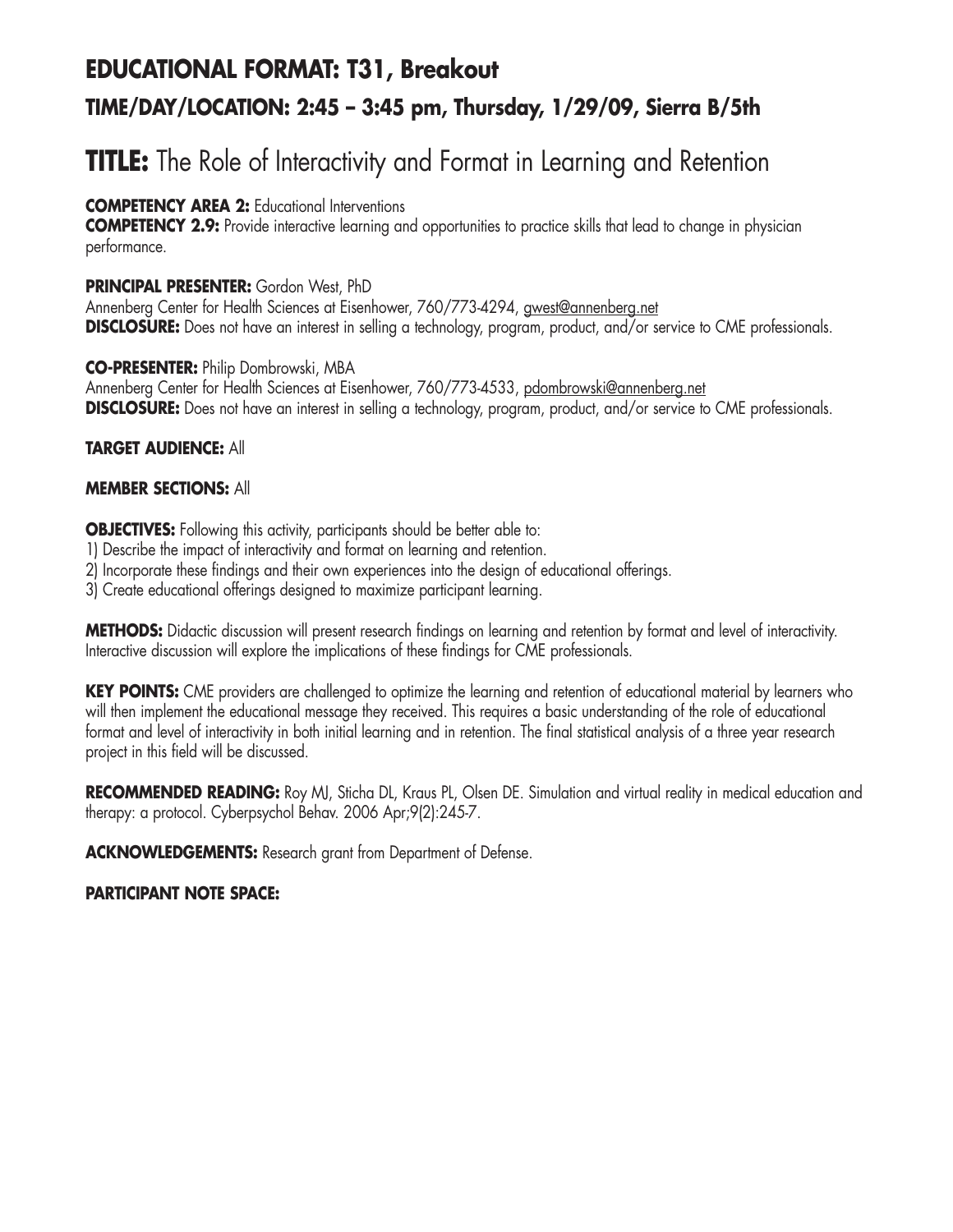# **EDUCATIONAL FORMAT: T32, Breakout TIME/DAY/LOCATION: 2:45 – 3:45 pm, Thursday, 1/29/09, Sierra C/5th**

# **TITLE:** Using Technology and the Web to Enhance, Support, and Deliver CME

**COMPETENCY AREA 2:** Educational Interventions

**COMPETENCY 2.6:** Consider the learning environment, select and apply learning formats that are effective for physician learning and meeting the expected outcome.

**PRINCIPAL PRESENTER:** Scott Bradbury, MS

American Academy of Pediatrics, 847/434-7147, sbradbury@aap.org **DISCLOSURE:** Does not have an interest in selling a technology, program, product, and/or service to CME professionals.

## **TARGET AUDIENCE:** All

#### **MEMBER SECTIONS:** All

**OBJECTIVES:** At the completion of this session, participants should be able to: 1) list many of the ways a medical specialty society or CME provider can use the Web to support and deliver learning; 2) define the features and design of how the American Academy of Pediatrics has implemented various technologies; 3) describe the advantages and disadvantages of various implementations and technologies, and 4) recognize different methods and strategies that might be a good fit for doing e-learning at their organization.

**METHODS:** Use didactic lecture and Web-based demonstrations to: 1) present and describe various e-learning technologies and methodologies that support CME and are in-use at the American Academy of Pediatrics (AAP); 2) discuss what has worked well and not worked well at AAP, and 3) share our experience in this area with other providers so they can make informed decisions on the use of e-learning at their own organizations.

**KEY POINTS:** The World Wide Web offers up a wide range of possibilities for medical specialty societies looking to expand, enhance, and further support their CME offerings. The list is seemingly endless: from things that support learning like Webbased CME search tools, discussion boards, online registration, CME transcript services, and interactive learning plan portfolios; to online CME and e-learning itself via Web-based educational courses, Internet Point-of Care activities, Web-based quality-improvement courses, webinars, podcasts, and wiki's. CME providers can learn from what has worked and what has not for AAP, and use that knowledge to make smart decisions about what methods and modalities might fit the best into their own efforts to use the Web to enhance and support their CME offerings.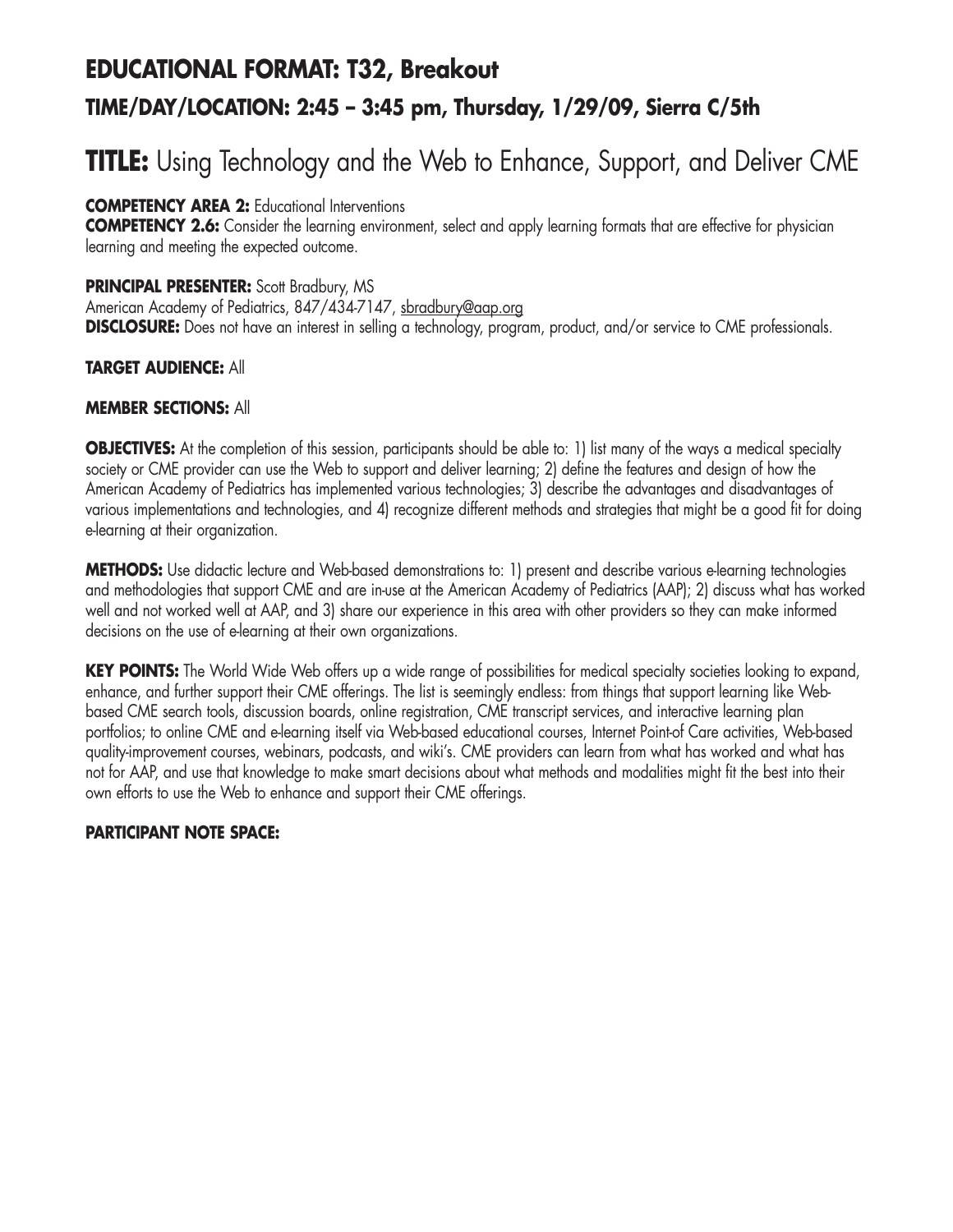# **EDUCATIONAL FORMAT: T33, Breakout TIME/DAY/LOCATION: 2:45 – 3:45 pm, Thursday, 1/29/09,**

# **Yerba Buena 13-15/Lower B2**

# **TITLE:** Opportunities for Improving the Effectiveness of Grand Rounds: A Case Study

**COMPETENCY AREA 2:** Educational Interventions

**COMPETENCY 2.1:** Use evidence based adult learning principles to quide the practice of CME.

#### **PRINCIPAL PRESENTER:** Dan Henry, MD

University of Connecticut School of Medicine, 860/679-3821, henry@nso.uchc.edu **DISCLOSURE:** Does not have an interest in selling a technology, program, product, and/or service to CME professionals.

#### **CO-PRESENTER:** Thomas Van Hoof, MD

University of Connecticut School of Nursing, 860/679-4576, tom.vanhoof@uconn.edu **DISCLOSURE:** Does not have an interest in selling a technology, program, product, and/or service to CME professionals.

#### **TARGET AUDIENCE:** Intermediate

#### **MEMBER SECTIONS:** Medical schools

**OBJECTIVES:** 1) Describe five evidence-based principles and practices of CME those are associated with changes in provider behavior and improvements in patient outcomes. 2) Consider the findings from a case study of a medical grand rounds program with respect to five evidence-based principles and practices of effective CME. 3) Discuss recommendations to improve the effectiveness of grand rounds as a strategy to change provider behavior and improve patient outcomes.

**METHODS:** Use didactic lecture to 1) describe principles and practices of effective CME, and 2) highlight major findings of a case study of one grand rounds program. Facilitate a discussion of the recommendations emerging from this study to improve the effectiveness of grand rounds as a strategy to change provider behavior and improve patient outcomes.

**KEY POINTS:** Grand rounds is a common, traditional CME activity in teaching hospitals and academic medical centers. By considering the evidence of CME effectiveness, individuals planning, presenting, and participating in grand rounds all have a role in improving grand rounds as a vehicle for improving the quality of patient care.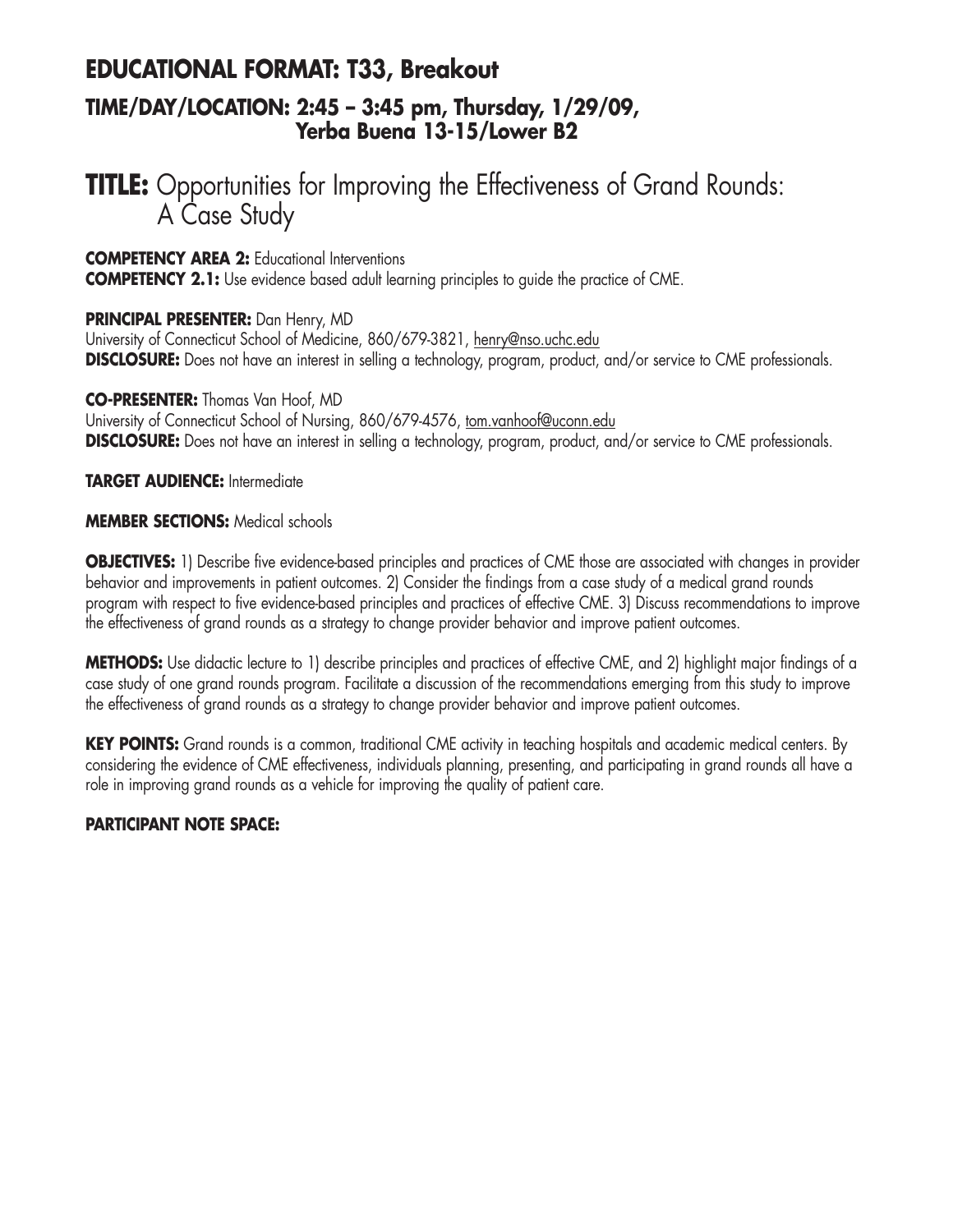# **EDUCATIONAL FORMAT: T34, Breakout TIME/DAY/LOCATION: 2:45 – 3:45 pm, Thursday, 1/29/09, Yerba Buena 4-6/Lower B2**

# **TITLE:** Performance Improvement (Level 3) Challenges for the CME Office

#### **COMPETENCY AREA 3:** Performance Measurement

**COMPETENCY 3.5:** Promote continuous improvement as an administrative skill for the staff of the CME office.

**PRINCIPAL PRESENTER:** Sheldon Putterman, MD CME LLC, 201/984-6218, sheldon.putterman@cmpmedica.com **DISCLOSURE:** Does not have an interest in selling a technology, program, product, and/or service to CME professionals.

**CO-PRESENTER:** Marsha Peruo, MFA CME LLC, 201/984-6216, marsha.peruo@cmpmedica.com **DISCLOSURE:** Does not have an interest in selling a technology, program, product, and/or service to CME professionals.

#### **TARGET AUDIENCE:** Intermediate

#### **MEMBER SECTIONS:** All

**OBJECTIVES:** At the completion of this session, participants should be able to: 1) appreciate what the AMA's three-stage Performance Improvement (PI) CME opportunity offers physicians and CME professionals; 2) adapt tools and methods to the production of their own PI activities, and 3) implement solutions for overcoming barriers to PI activities in their own workplace.

**METHODS:** We will discuss our experience as a MECC CME provider who educates physicians by integrating enduring materials, live events and Internet activities. We will use slide presentations and group discussions to meet the objectives of this session.

**KEY POINTS:** 1) In order for physicians to recognize a gap in performance and institute a change in practice for better patient care, other health care providers, CME professionals, administrators and IT experts need to be part of the CME activity. 2) Initial participation in conventional CME activities can lead to the PI activity. 3) The PI activity can be automated using an online database and an e-mail communication system to monitor progress and provide participants with a personal, permanent record, which can then be used to meet the requirements for recredentialing, recertifying, relicensure or pay for performance. 4) Discussion will be focused on ways of increasing participation in the PI activity.

**RECOMMENDED READING:** (1) AMA CPPD Report: Fall 2004 No. 15, Summer 2006 No. 20, and Winter 2008 No. 24. Found at http://www.ama-assn.org/ama/pub/category/2572.html (2) ACCME Essential Areas & Elements (with 2006 Updated Decision-Making Criteria). Found at http://www.accme.org.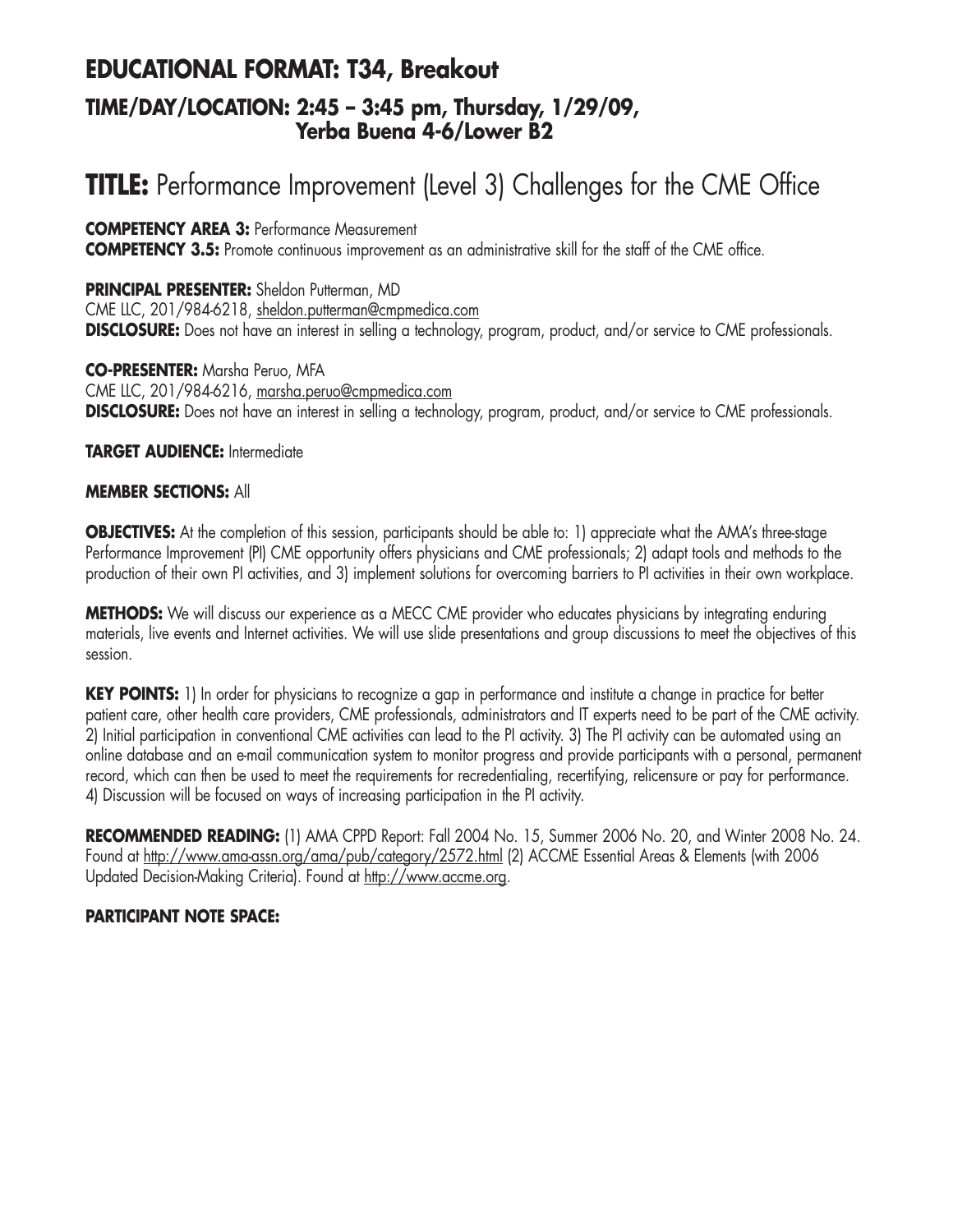# **EDUCATIONAL FORMAT: T35, Breakout TIME/DAY/LOCATION: 2:45 – 3:45 pm, Thursday, 1/29/09, Pacific I/4th**

# **TITLE:** Mission Metrics: Utilizing Pooled Outcomes Data from Multiple CME Activities to Measure Success

**COMPETENCY AREA 3:** Performance Measurement

**COMPETENCY 3.3:** Use data to assess the performance of the CME office in meeting its mission and organizational goals.

**PRINCIPAL PRESENTER:** Monique Johnson, MD Scienta Healthcare Education, 919/544-0052, moniquej@scienta-edu.com **DISCLOSURE:** Does not have an interest in selling a technology, program, product, and/or service to CME professionals.

**CO-PRESENTER:** Derek Dietze, MA Improve CME, LLC, 480/888-9195, derek.dietze@improvecme.com **DISCLOSURE:** Does have an interest in selling a product and/or service to CME professionals.

**TARGET AUDIENCE:** Intermediate

#### **MEMBER SECTIONS:** All

**OBJECTIVES:** Participants will be able to 1) implement a strategy that facilitates effective pooling of outcomes data from numerous CME activities, and 2) use pooled outcomes data as part of a continuous quality improvement process to enhance future CME activities and an overall CME program.

**METHODS:** Session will begin with an interactive discussion of participants' challenges to comply with ACCME criteria 11 and 12. A real case study will be presented in didactic format, with opportunities for questioning throughout. Participants will then document and share their plans for action based on session learnings.

**KEY POINTS:** A simple—but well-designed—outcomes analysis strategy can be inexpensively implemented to meet requirements of the updated ACCME criteria C11 and C12 regarding activity and program evaluation, respectively. Use of such a strategy allows CME providers to look at the impact of learner change for an individual activity, for a group of activities in a specific therapeutic area, or for all activities occurring in a given time frame. As a result, areas for activity-based and program-based improvements can be more explicitly identified, and success in meeting CME mission goals pertaining to changes in learner competence and performance can be measured.

**RECOMMENDED READING:** Updated ACCME Criteria. Available at http://www.accme.org/dir\_docs/doc\_upload/b03aa5cc-b017-4395-a41f-8d5d89ac31ca\_uploaddocument.pdf.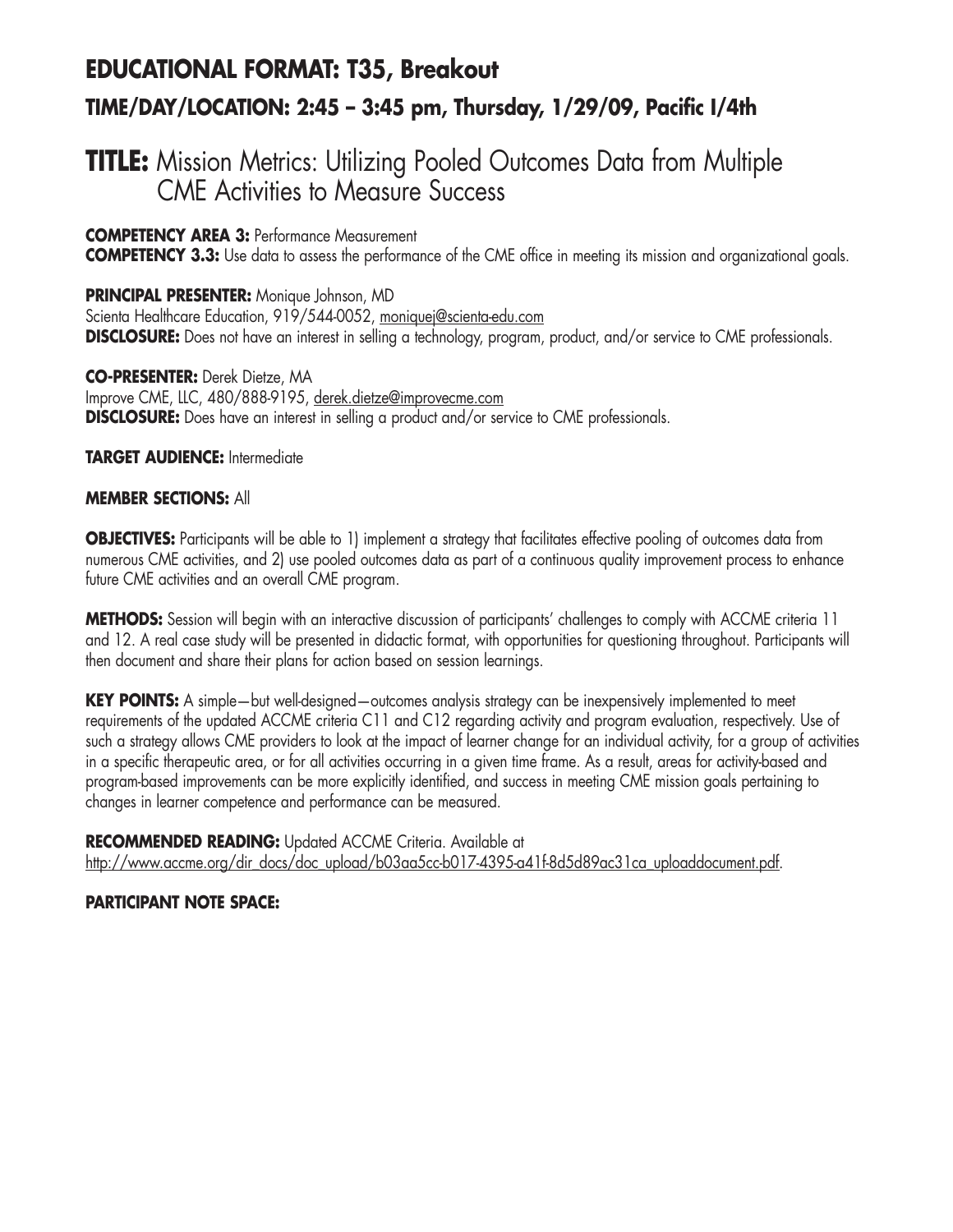# **EDUCATIONAL FORMAT: T36, Breakout TIME/DAY/LOCATION: 2:45 – 3:45 pm, Thursday, 1/29/09, Yerba Buena 1-3/Lower B2**

# **TITLE:** Achieving Patient Outcome Measurement: Get With the Guidelines (GWTG) Stroke

## **COMPETENCY AREA 3:** Performance Measurement

**COMPETENCY 3.1:** Develop, use and support an effective data management system for educational and administrative purposes.

#### **PRINCIPAL PRESENTER:** Louise Morgan, MS

American Heart Association, 302/286-5701, Louise.Morgan@heart.org **DISCLOSURE:** Does not have an interest in selling a technology, program, product, and/or service to CME professionals.

#### **CO-PRESENTER:** Lee Schwamm, MD

Harvard Medical School, 617/724-1597, ccohen3@partners.org **DISCLOSURE:** Does not have an interest in selling a technology, program, product, and/or service to CME professionals.

## **TARGET AUDIENCE:** All

#### **MEMBER SECTIONS:** All

**OBJECTIVES:** 1) Differentiate between a Quality Measure and a Performance Measure. 2) Describe Stroke Performance Measures. 3) Explain how GWTG enables an institution to track adherence to guidelines individually and against national benchmarks. 4) Describe functionality to benchmark and track data by patient, physician or department. 5) Describe how achievement of GWTG measures improves patient outcomes related to stroke.

**METHODS:** Get With The Guideline team members guide learners through this national quality system. A combination of presentation, discussion and case studies is used to demonstrate program effectiveness.

**KEY POINTS:** More than 1450 U.S. hospitals have implemented GWTG and in 2007, the millionth patient was enrolled. GWTG– Stroke was created to help hospitals improve the quality of care they provide by aligning treatment with current scientific guidelines. The program provides hospitals with a robust database and real-time benchmarking capabilities toward the goal of enhancing patient outcomes and saving lives. The science behind GWTG-recommended treatments and therapies is scrutinized to determine the impact on patient outcomes, including recurring events, complications and morbidity. Join us to learn more about data capture that demonstrates true change in patient outcomes.

**RECOMMENDED READING:** Sacco, R., Adams, R., Albers, G., Alberts, M.J., Benavente, O., Furie, K., Goldstein, L., Gorelick, Pl, Halperin, J., Harbaugh, R., Johnsston, S.C., Katzan, I., Kelly-Hayes, M., Kenton, E.J., Marks, M., Schwamm, L., & Tomsick, T., Guidelines for Prevention of Stroke in Patients With Ischemic Stroke or Transient Ischemic Attack. A Statement for Healthcare Professionals from the American Heart Association/American Stroke Association Council on Stroke: Co-Sponsored by the Council on Cardiovascular Radiology and Intervention: The American Academy of Neurology affirms the value of this guideline, 2006.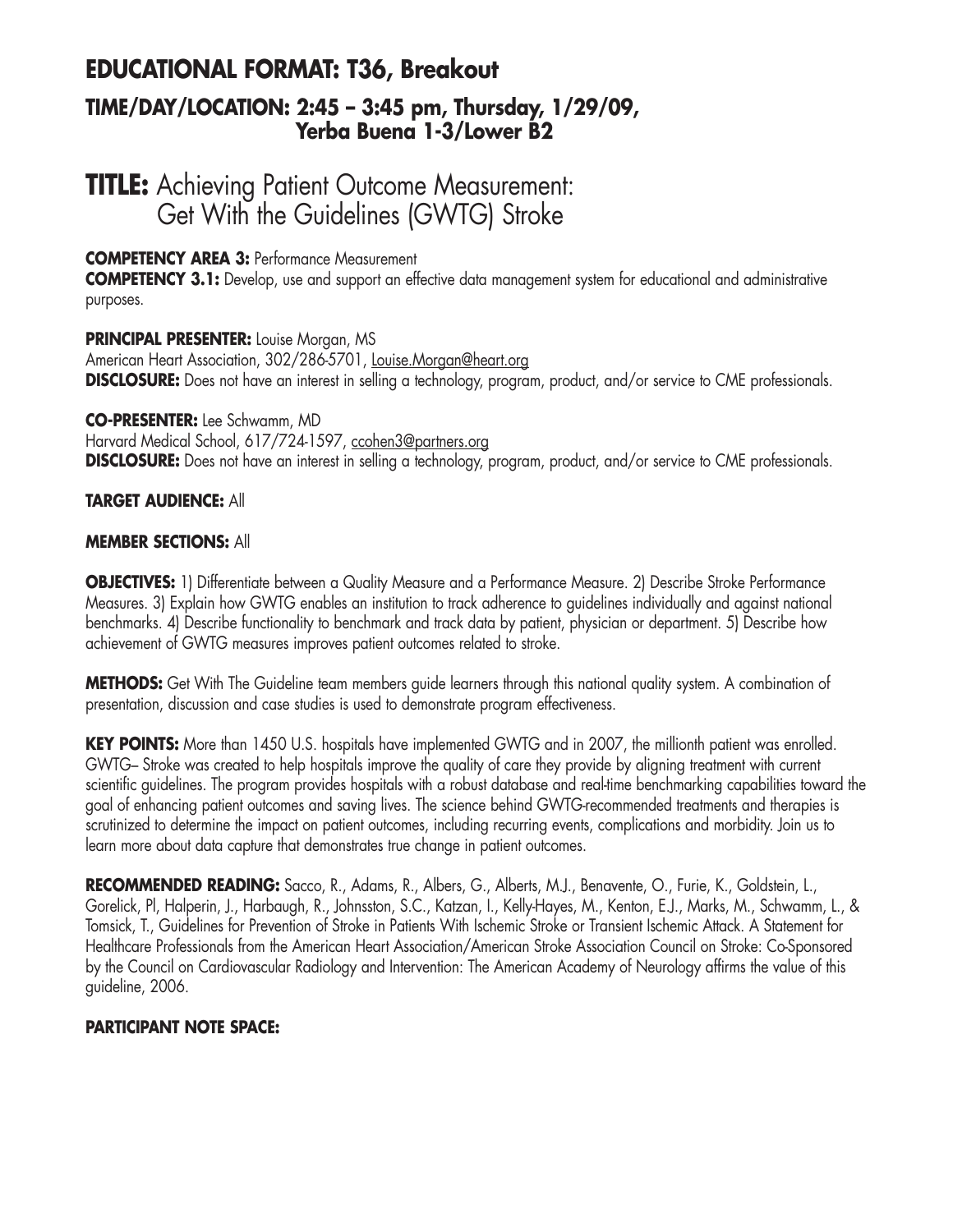# **EDUCATIONAL FORMAT: T37, Breakout TIME/DAY/LOCATION: 2:45 – 3:45 pm, Thursday, 1/29/09, Pacific C/4th**

# **TITLE:** Translating Learning into Care: Implementation of a Practical Level 4 Outcomes Activity

# **COMPETENCY AREA 3:** Performance Measurement

**COMPETENCY 3.6:** Provide measurement tools and utilize reliable data to enable physician-learners to compare present levels of performance with optimum performance.

**PRINCIPAL PRESENTER: Michael Reilly, BS** QuestMedEd, LLC, 215/896-8451, michaelreilly1@verizon.net **DISCLOSURE:** Does not have an interest in selling a technology, program, product, and/or service to CME professionals.

**CO-PRESENTER:** Janet Cline, RPh Creative Educational Concepts, Inc., 859/260-1717, jcline@ceconcepts.net **DISCLOSURE:** Does not have an interest in selling a technology, program, product, and/or service to CME professionals.

#### **CO-PRESENTER:** Nancy Davis, PhD

National Institute for Quality Improvement and Education, 412/205-5368, ndavis@niqie.org **DISCLOSURE:** Does have an interest in selling a service to CME professionals.

# **TARGET AUDIENCE:** All

## **MEMBER SECTIONS:** All

**OBJECTIVES:** At the completion of this session, participants should be able to: 1) identify and resolve the real-world challenges of implementing an advanced outcomes educational activity; 2) understand the importance of developing practical practiceperformance improvement mechanisms and measures, and 3) formulate strategies to address the need for advanced outcomes educational activities.

**METHODS:** A combination of didactic lecture and interactive discussion will be used to review the educational design and preliminary results of level 4 outcomes eCME activities. Participants will discuss the applicability of inter-related sequential teaching events that act to instruct, apply, and reinforce key concepts identified as educational gaps.

KEY POINTS: Despite an increasing call for performance improvement activities, very few have been developed that address implementation of new knowledge across the interdisciplinary care team (physician, nursing, and pharmacy) level with measurable outcomes. This session will provide insights into the design, implementation, and preliminary results of a multiorganization collaborative project to address identified gaps in knowledge and practice within oncology care as an example. Participants will explore the process of the carefully designed educational initiative which will assist them in the development of their own performance-based education that is based on "best evidence" and translates data and advances into practical, measurable performance goals.

**RECOMMENDED READING:** Davis DA, Barnes BE, Fox RD, eds. The Continuing Professional Development of Physicians: From Research to Practice. Chicago, IL: American Medical Association; 2003.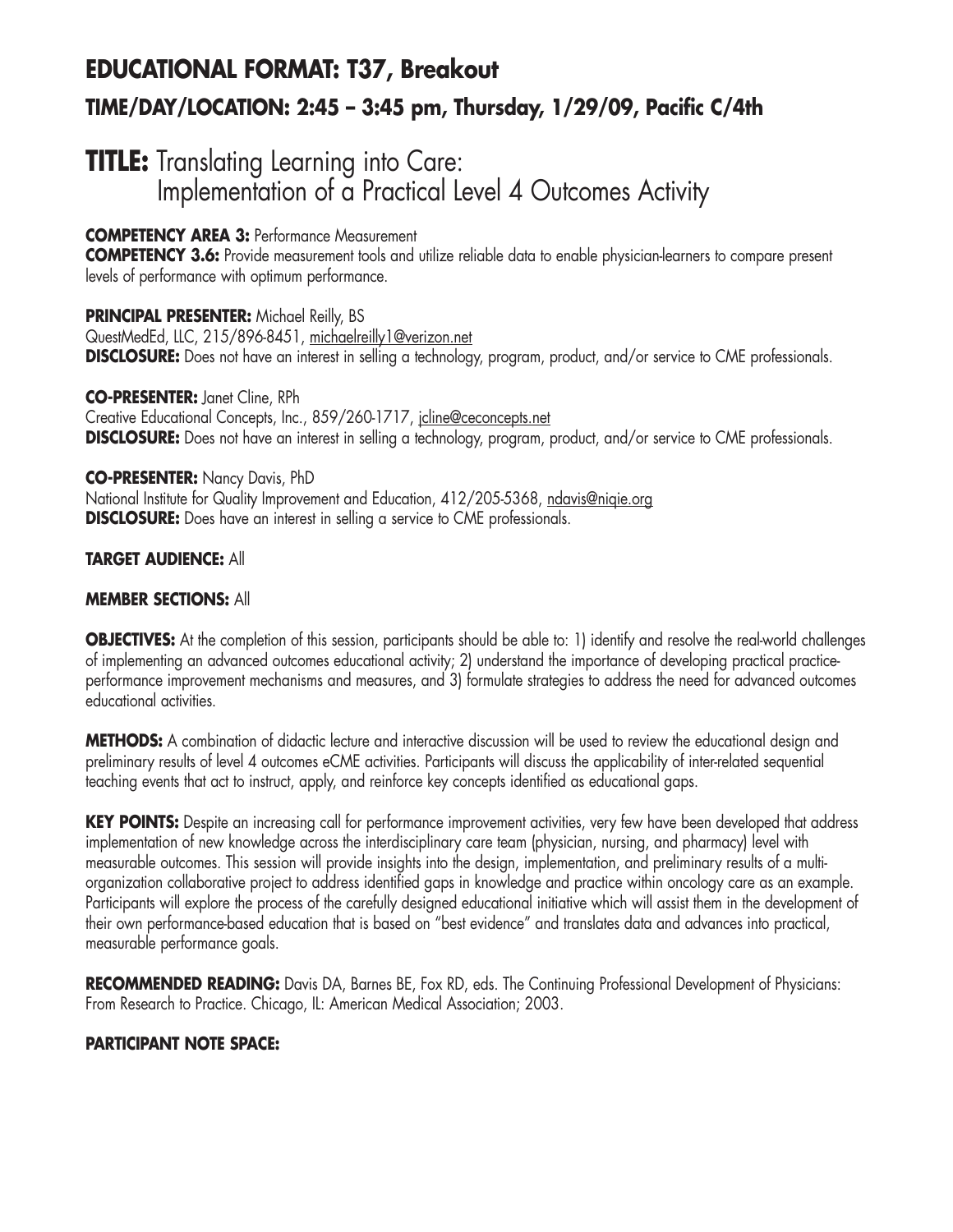# **EDUCATIONAL FORMAT: T38, Breakout TIME/DAY/LOCATION: 2:45 – 3:45 pm, Thursday, 1/29/09, Pacific E/4th**

# **TITLE:** Do We Really Know and Understand the Needs of International CME Professionals?

## **COMPETENCY AREA 4:** Systems Thinking

**COMPETENCY 4.6:** Identify and help modify processes that are barriers to change and the implementation of new knowledge.

**PRINCIPAL PRESENTER:** Suzanne Murray AXDEV Group, 888/282-9338, murrays@axdevgroup.com **DISCLOSURE:** Does not have an interest in selling a technology, program, product, and/or service to CME professionals.

**CO-PRESENTER:** Sylvie Moisan, MA AXDEV Group, 888/282-9338, moisans@axdevgroup.com **DISCLOSURE:** Does not have an interest in selling a technology, program, product, and/or service to CME professionals.

#### **CO-PRESENTER:** Abi Sriharan, MSc

University of Toronto, 416/586-5964, asriharan@mtsinai.on.ca **DISCLOSURE:** Does not have an interest in selling a technology, program, product, and/or service to CME professionals.

**CO-PRESENTER:** Linda Raichle, PhD Spectrum Medical Education, 610/727-3940, linda\_raichle@spectrummeded.com **DISCLOSURE:** Does not have an interest in selling a technology, program, product, and/or service to CME professionals.

## **TARGET AUDIENCE:** All

## **MEMBER SECTIONS:** All

**OBJECTIVES:** The objective of the session is to better understand the needs of members and non-members of the Alliance for CME, at the international level, and to provide evidence that will guide the Alliance for CME in decision making and planning to optimize the CME solutions for an international membership.

**METHODS:** Key findings of the exploratory qualitative needs assessment of international members and non-members of the Alliance for CME will be presented, followed by an interactive group discussion to explore the implications of this study and potential interventions.

KEY POINTS: The session will focus on: 1) presenting contextual issues and current trends relating to international CME groups; 2) presenting key findings from the needs assessment, such as rational for being or not being a member, challenges in applying knowledge and skills in CME, and challenges for Alliance for CME in responding to international needs, and 3) suggesting directions for consideration to the Alliance for CME on the international level.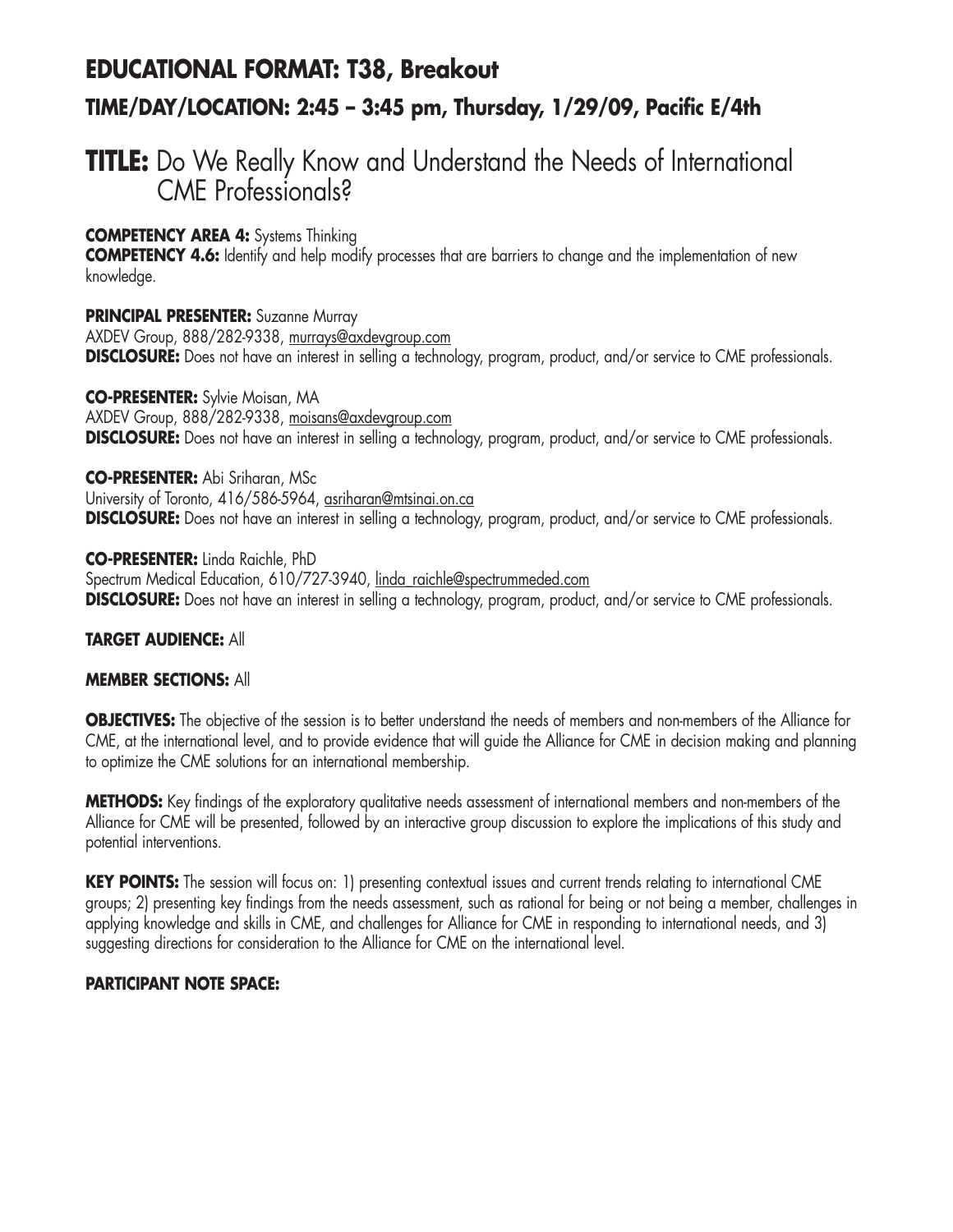**EDUCATIONAL FORMAT: T39, Breakout (CANCELLED)**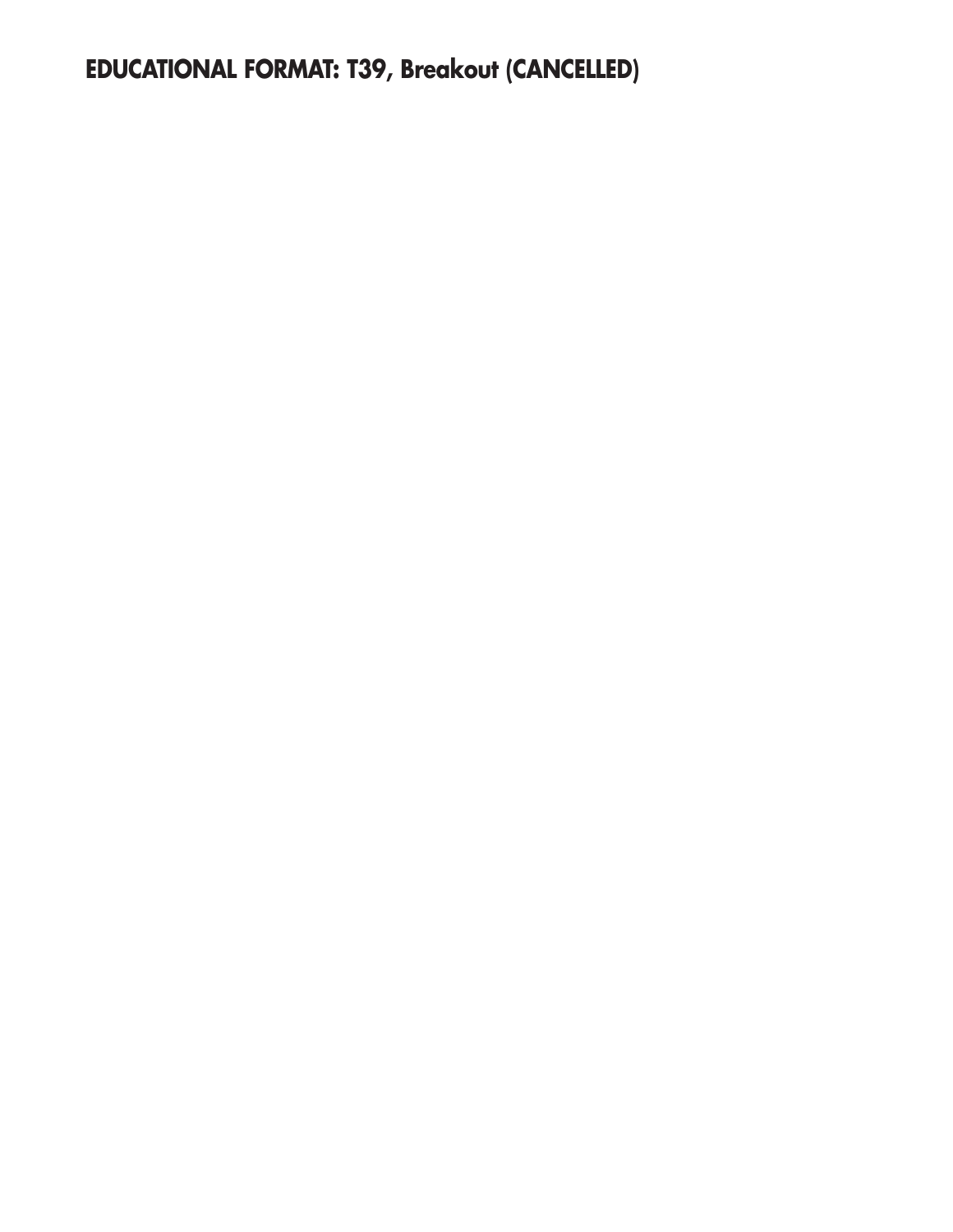# **EDUCATIONAL FORMAT: T40, Breakout TIME/DAY/LOCATION: 2:45 – 3:45 pm, Thursday, 1/29/09, Sierra H/5th**

# **TITLE:** The Road Less Traveled: Inspiring Partnerships

# **COMPETENCY AREA 5: Partnering**

**COMPETENCY 5.2:** Identify and collaborate with external partners that enhance effective CME activities.

# **PRINCIPAL PRESENTER:** Olivia Purchase

Saint Vincent Health Center, 814/452-5717, olivia.purchase@svhs.org **DISCLOSURE:** Does not have an interest in selling a technology, program, product, and/or service to CME professionals.

**CO-PRESENTER:** Linda Carpenter Hamot Medical Center, 814/877-5690, linda.carpenter@hamot.org **DISCLOSURE:** Does not have an interest in selling a technology, program, product, and/or service to CME professionals.

# **TARGET AUDIENCE:** All

## **MEMBER SECTIONS:** Hospitals and health systems

**OBJECTIVES:** At the completion of this educational activity, participants should be able to: 1) list possible partners, both internal and external, based on the institution's CME Mission Statement; 2) define criteria for determining when it's appropriate to partner with community organizations, and 3) assess the potential impact of partnering with entities or organizations from the local/regional community.

**METHODS:** Didactic presentation with case examples will demonstrate the importance of partnerships. Actual partnership experiences will be shared to illustrate several success stories. Questions and discussion from the audience with be encouraged.

**KEY POINTS:** Quality data lines the road to improving patient care, and is reflective of the educational needs of the Hospitals/Health Systems physician community. In a CME-provider world seemingly dominated by Medical Schools, Universities and Medical Education Communication Companies, Hospitals/Health Systems providers must rise above the mediocrity to excel. Using the quality data that is readily available to them, they can plan and implement CME activities that will have a direct impact on patient care in their region. Community partnering will lead Hospital/Health System CME providers to the "road less traveled" where they will have the greatest impact.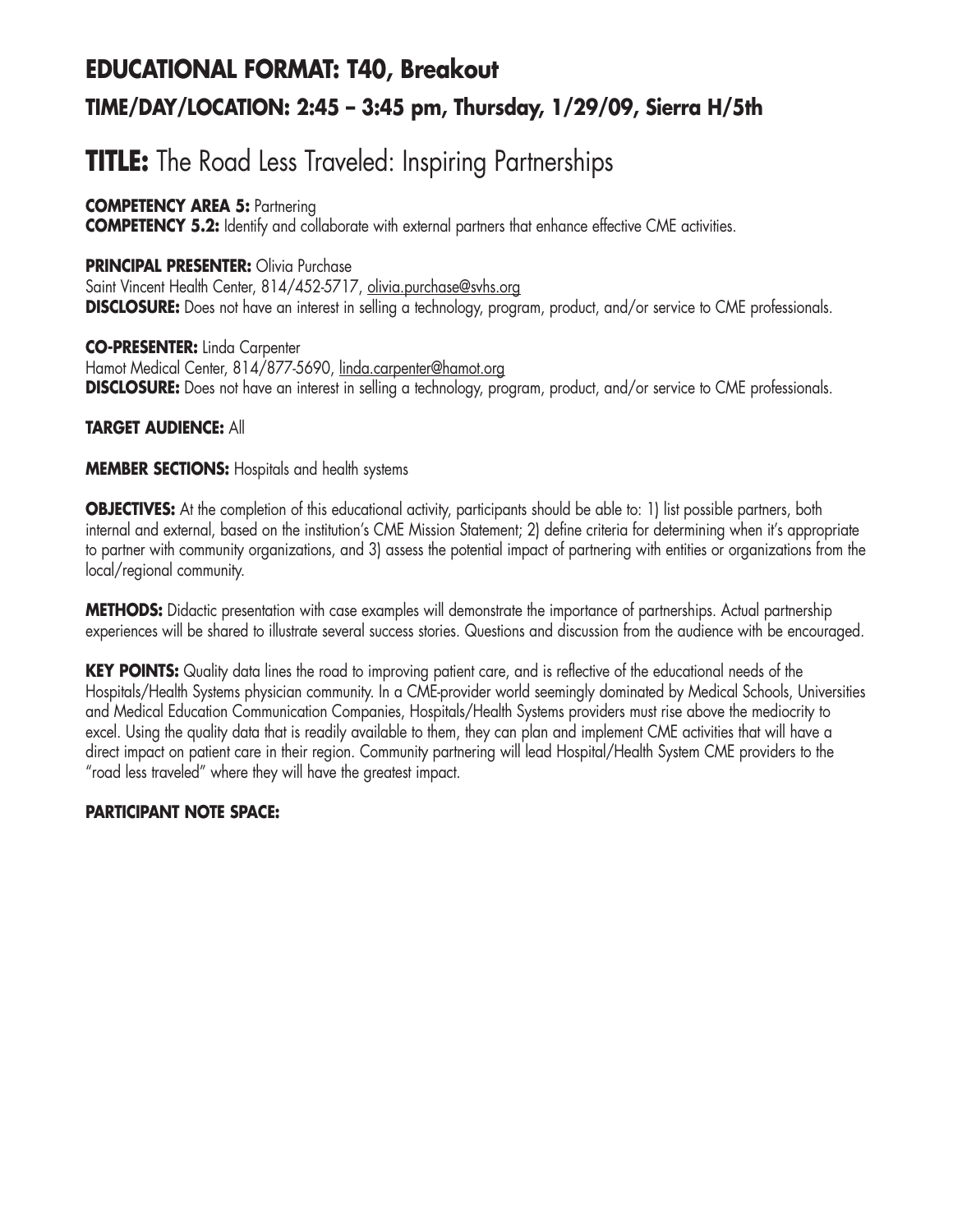# **EDUCATIONAL FORMAT: T41, Breakout TIME/DAY/LOCATION: 2:45 – 3:45 pm, Thursday, 1/29/09, Sierra E/5th**

# **TITLE:** Building Staff Competence & Confidence: From Planning Meetings to Planning Learning

# **COMPETENCY AREA 6:** Leadership

**COMPETENCY 6.3:** Provide and support an environment for continuous improvement in educational practice and office operations.

## **PRINCIPAL PRESENTER:** Dan Johnson, MA

HealthPartners Institute for Medical Education, 952/883-7197, an.a.johnson3@healthpartners.com **DISCLOSURE:** Does not have an interest in selling a technology, program, product, and/or service to CME professionals.

## **CO-PRESENTER:** Debra Curran, MA

HealthPartners Institute for Medical Education, 952/883-6221, era.m.curran@healthpartners.com **DISCLOSURE:** Does not have an interest in selling a technology, program, product, and/or service to CME professionals.

# **TARGET AUDIENCE:** Advanced

## **MEMBER SECTIONS:** All

**OBJECTIVES:** At the close of this presentation, participants will:

- 1) Outline elements of a staff development strategy to support implementing the new ACCME guidelines.
- 2) Recognize the need for building standardized processes of instructional design and measurement with staff as a strategy for their professional development.
- 3) Identify one or more basic principles of mentoring/coaching for use in helping staff meet current and emerging professional expectations.

**METHODS:** Presentation with small group discussion.

**KEY POINTS:** The revised ACCME guidelines finds many providers needing to implement new levels of instructional design and outcomes measurement with staff who have been primarily focused on planning meetings. They are often not fully prepared to meet this challenge. Needed is a model of concurrent staff development to accompany the renovation of the CME delivery platform. This presents one provider's approach. Key elements include adoption of a conceptual framework, use of standardized tools for instructional design and outcomes assessment, approaches to coaching and mentoring and use of improvement processes.

**RECOMMENDED READING:** Coaching and Mentoring: how to develop top talent and achieve stronger performance. Harvard Business School Publishing, 2004.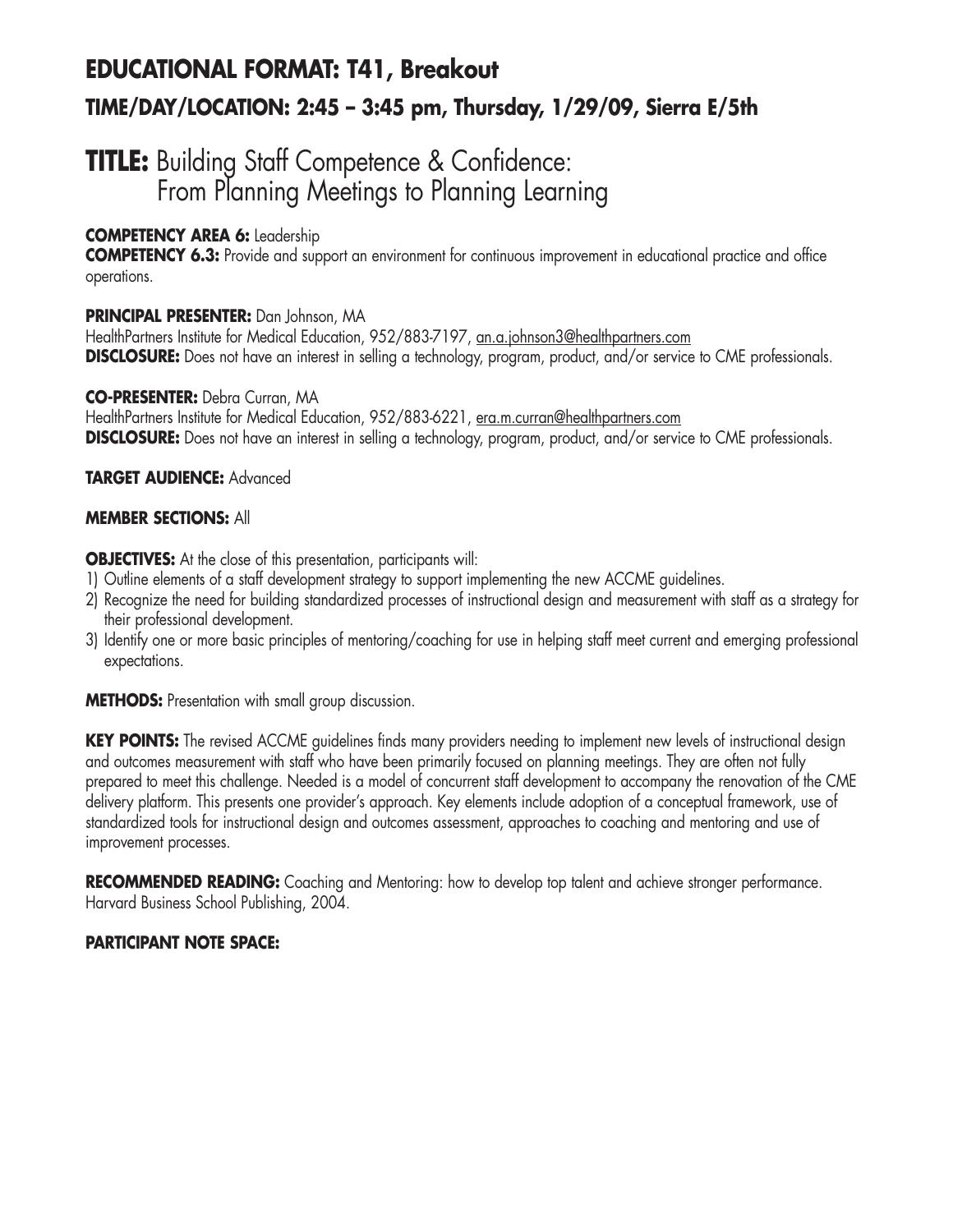## **EDUCATIONAL FORMAT: T42, Breakout**

## **TIME/DAY/LOCATION: 2:45 – 3:45 pm, Thursday, 1/29/09, Nob Hill A-D/Lower B2**

## **TITLE:** AMA PRA Credit System Basics

### **COMPETENCY AREA 7:** Administrative/Management

**COMPETENCY 7.6:** Assure that the CME program is in compliance with the Accreditation Essentials, Elements, and Policies and other regulatory requirements.

### **PRINCIPAL PRESENTER:** Jeanette Harmon, MBA

American Medical Association, 312/464-4667, jeanette.harmon@ama-assn.org **DISCLOSURE:** Does not have an interest in selling a technology, program, product, and/or service to CME professionals.

### **CO-PRESENTER:** Mary Kelly American Medical Association, 312/464-4668, mary.kelly@ama-assn.org **DISCLOSURE:** Does not have an interest in selling a technology, program, product, and/or service to CME professionals.

### **CO-PRESENTER:** Mindi Daiga

American Medical Association, 312/464-5196, mindi.daiga@ama-assn.org **DISCLOSURE:** Does not have an interest in selling a technology, program, product, and/or service to CME professionals.

### **TARGET AUDIENCE:** Beginner

### **MEMBER SECTIONS:** All

**OBJECTIVES:** At the conclusion of this session, participants should be able to: 1) discuss the AMA PRA credit system; 2) identify and compare the requirements for designating and awarding AMA PRA Category 1 Credit™ for each approved educational format, and 3) cite resources for further information related to the AMA PRA credit system.

**METHODS:** The session will consist of a didactic presentation, after which the panel will discuss participants' questions regarding the AMA PRA credit system.

**KEY POINTS:** This presentation is designed to give an overview of the AMA PRA credit system and its application in an accredited CME providers' CME program. The session will highlight and clarify policies and issues that are frequently asked by providers.

**RECOMMENDED READING:** The Physician's Recognition Award and Credit System: Information for Accredited Providers and Physicians. 2006 Revision (http://www.ama-assn.org/go/prabooklet).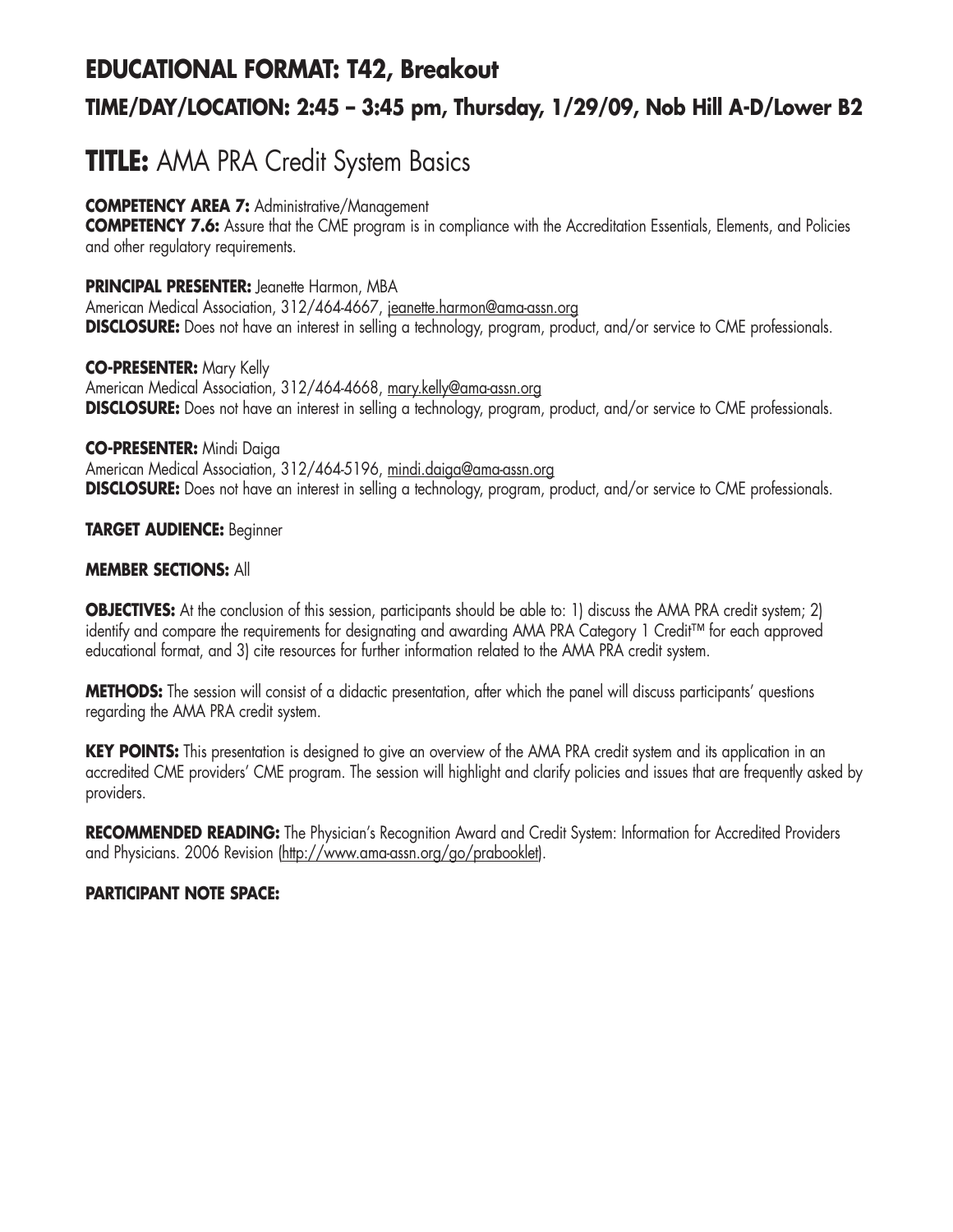# **EDUCATIONAL FORMAT: T43, Breakout TIME/DAY/LOCATION: 2:45 – 3:45 pm, Thursday, 1/29/09, Sierra K/5th**

## **TITLE:** Improving CME Professionals and Practices through a CME Performance Improvement Workgroup

### **COMPETENCY AREA 7:** Administrative/Management

**COMPETENCY 7.7:** Apply effective management skills including problem solving, communication and interpersonal skills, performance management, delegation and supervision, and organizational development.

### **PRINCIPAL PRESENTER:** Marilyn Peterson, MA

The Research and Education Institute for Texas Health Resources, 817/462-6744, MarilynPeterson@texashealth.org **DISCLOSURE:** Does not have an interest in selling a technology, program, product, and/or service to CME professionals.

### **CO-PRESENTER:** Carrie Cantrell, MS

The Research and Education Institute for Texas Health Resources, 214/345-5383, CarrieCantrell@texashealth.org **DISCLOSURE:** Does not have an interest in selling a technology, program, product, and/or service to CME professionals.

### **CO-PRESENTER:** Ellen Hobbs, BA

The Research and Education Institute for Texas Health Resources, 817/462-6674, EllenHobbs@texashealth.org **DISCLOSURE:** Does not have an interest in selling a technology, program, product, and/or service to CME professionals.

### **TARGET AUDIENCE:** All

### **MEMBER SECTIONS:** All

**OBJECTIVES:** Following the session, participants should be able to: 1) list the benefits of structuring a CME Performance Workgroup for a CME office; 2) describe how a CME Performance Workgroup can assist in meeting criteria for compliance for ACCME Essential 2.5; 3) identify potential agenda items for a CME Performance Workgroup meeting, and 4) describe lessons learned from an organization that has utilized a CME Performance Workgroup for over six years.

**METHODS:** Use didactic lecture to focus on the characteristics, benefits, potential structure and implementation strategies for a CME Performance Workgroup. Use discussion to address questions and generate additional suggestions from breakout participants.

**KEY POINTS:** Utilizing the premise that there is always opportunity for performance improvement (reference below), every CME staff member in our large and geographically dispersed health care system makes performance improvement recommendations. A monthly CME Performance Improvement Workgroup meeting provides a setting to: emphasize continuous improvement, create consistency in operations/documentation, share best practices, interact/work together to solve problems, build staff competencies, keep staff up to date on accreditation/CME issues, and allow mentoring opportunities.

**RECOMMENDED READING:** Fishman, C. No Satisfaction at Toyota, Fast Company, Dec 2006, 111:82 Article location: http://www.fastcompany.com/magazine/111/open\_no-satisfaction.html.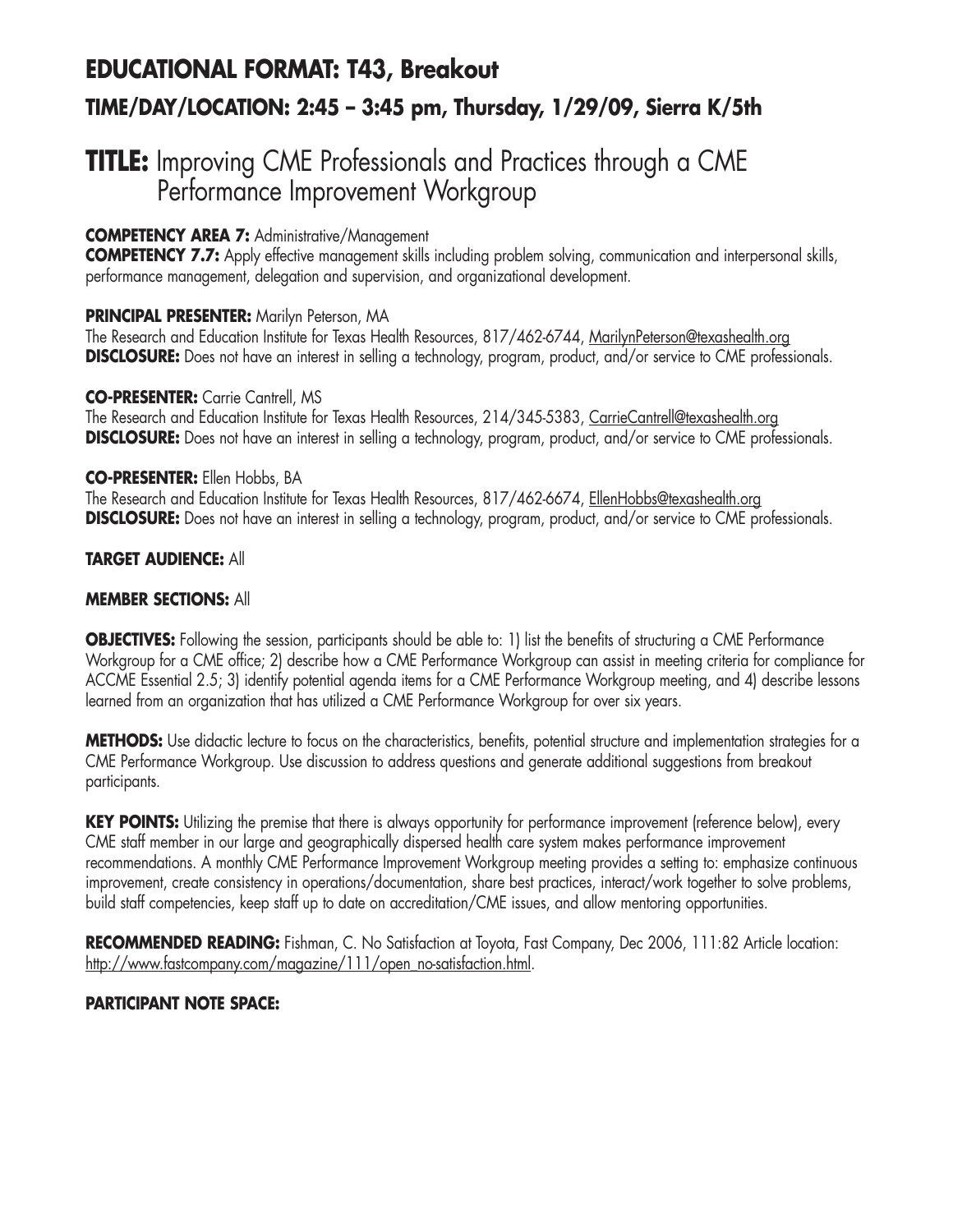## **EDUCATIONAL FORMAT: T44, Breakout**

### **TIME/DAY/LOCATION: 2:45 – 3:45 pm, Thursday, 1/29/09, Sierra I/5th**

## **TITLE:** Got Staff Training? Strategies to Increase CME Staff Competency and Performance for Improved CME Unit Outcomes

**COMPETENCY AREA 8:** Self-Assessment and Life-Long Learning **COMPETENCY 8.3:** Promote professional development for self and staff.

**PRINCIPAL PRESENTER:** Pesha Rubinstein, BA education | outcomes | science, 212/849-7822, prubinstein@health-ny.com **DISCLOSURE:** Does not have an interest in selling a technology, program, product, and/or service to CME professionals.

**CO-PRESENTER:** Brooke Taylor, MPH Duke University School of Medicine, 919/401-1205, brooke.taylor@duke.edu **DISCLOSURE:** Does not have an interest in selling a technology, program, product, and/or service to CME professionals.

**CO-PRESENTER:** Wanda Johnson, BS Endocrinology Society, 301/941-0222, wjohnson@endo-society.org **DISCLOSURE:** Does not have an interest in selling a technology, program, product, and/or service to CME professionals.

**CO-PRESENTER:** Jeff Forster, BA Haymarket Medical Education, 201/799-4850, Jeff.Forster@HaymarketMedical.com **DISCLOSURE:** Does not have an interest in selling a technology, program, product, and/or service to CME professionals.

### **TARGET AUDIENCE:** All

### **MEMBER SECTIONS:** All

### **OBJECTIVES:**

- 1) Reflect on internal CME training programs used by the presenters in their organizations, which represent four different provider types.
- 2) Identify various components that are critical to a CME training program.
- 3) List criteria that contribute to a successful internal CME training program.

**METHODS:** Each presenter will share with the group strategies used to train internal staff, identifying critical components to the training program, strategies used, and the evaluation process. During an interactive session, all will discuss criteria for an internal CME training initiative, and the resulting document listing these criteria, which will be sent to any ACME member upon request.

**KEY POINTS:** The CME environment is more dynamic today than it has ever been. CME professionals in all provider types must keep up with interpretations of the updated accreditation criteria and SCS, ACCME FAQs, and innovations that promote effective education. With the OIG guidance and the Senate Finance Committee's interest in commercially supported CME, the CME environment has entered a greater regulatory realm. In addition, CME departments change their own internal policies, often against a backdrop of staff who come and go. To reduce risk of noncompliance with ACCME policies as well with regulatory bodies, staff with organizations that provide CME must stay current with this environment.

### **RECOMMENDED READING:**

- 1) ACME. Competency Areas for CME Professionals.
- 2) ACME. CME Professional Competencies Self Assessment.
- 3) Dannefer EF, and Lindsey C. Henson LC. The portfolio approach to competency-based assessment at the Cleveland Clinic Lerner College of Medicine. Acad Med. 2007; 82:493–502.

**ACKNOWLEDGEMENTS:** Audience response technology provided by VisionTree Software.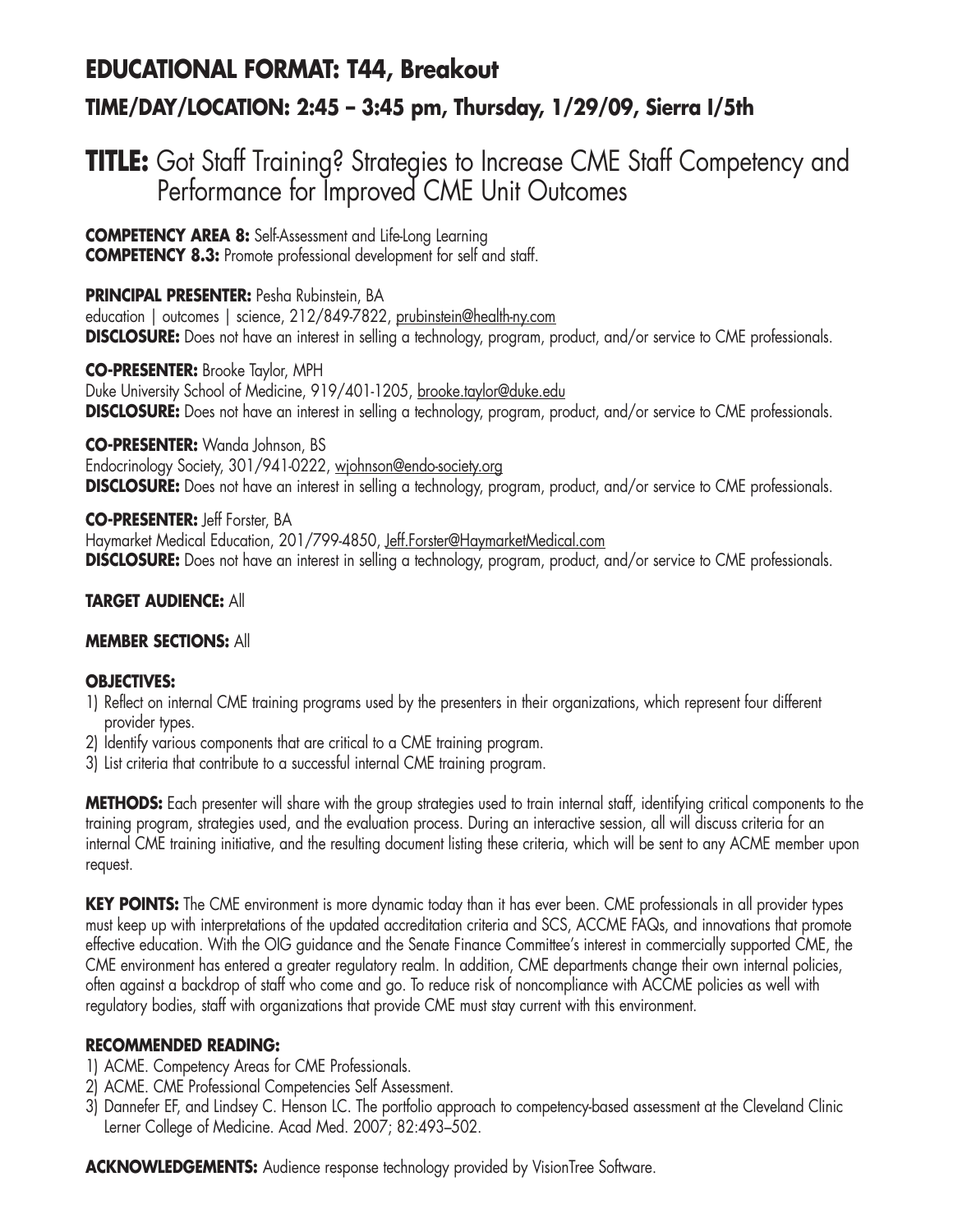### **EDUCATIONAL FORMAT: T45, Breakout TIME/DAY/LOCATION: 2:45 – 3:45 pm, Thursday, 1/29/09, Yerba Buena 10-12/Lower B2**

## **TITLE:** The Process of Developing a Core Curriculum in a Medical Specialty Society

**COMPETENCY AREA 8:** Self-Assessment and Life-Long Learning

### **PRINCIPAL PRESENTER:** Michelle Adams

American Academy of Dermatology, 847/240-1693, madams@aad.org **DISCLOSURE:** Does not have an interest in selling a technology, program, product, and/or service to CME professionals.

### **TARGET AUDIENCE:** Intermediate

**MEMBER SECTIONS:** Medical specialty societies

**OBJECTIVES:** Following this session, participants should be able to: 1) develop a plan to create a curriculum; 2) utilize a core curriculum to develop educational content, and 3) use the core curriculum as a needs assessment tool for content development.

**METHODS:** Case presentation with opportunities for interactive discussion.

**KEY POINTS:** In 2005, the American Academy of Dermatology's Core Curriculum Task Force formed a work group to create an online core curriculum to use for content development and needs assessment. This breakout will discuss the process used to develop that core curriculum and explain how it is used in planning educational activities.

**RECOMMENDED READING:** http://www.im.org/AAIM/PublicPolicy/FINALCoreCompetenciesandCoreContent.pdf, Journal of Continuing Education in the Health Professions, Volume 27, Issue 2 (p 124-128).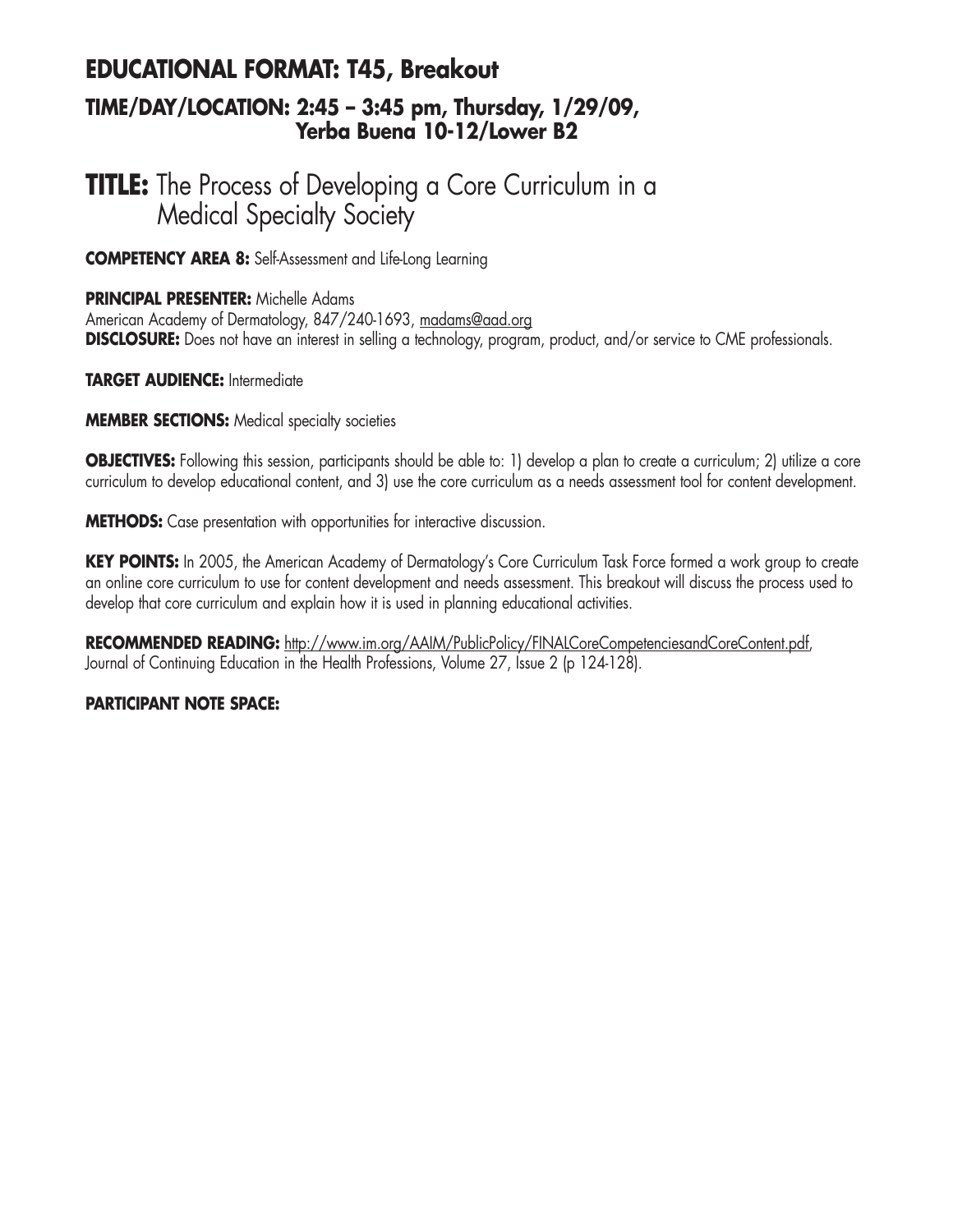# **EDUCATIONAL FORMAT: F1, Plenary TIME/DAY/LOCATION: 8:30 – 9:30 am, Friday, 1/30/09, Yerba Buena 7-9/Lower B2**

# **TITLE:** Overview of Competency Areas 3 and 4 **(Invited Abstract)**

**COMPETENCY AREA 3:** Performance Measurement

### **PRINCIPAL PRESENTER:** Nancy Davis, PhD

National Institute for Quality Improvement & Education, 412/205-5368, ndavis@niqie.org **DISCLOSURE:** Does have an interest in selling a service to CME professionals.

### **COMPETENCY AREA 4:** Systems Thinking

### **PRINCIPAL PRESENTER:** Jann Balmer, PhD

University of Virginia School of Medicine, 434/924-5950, jbalmer@virginia.edu **DISCLOSURE:** Does not have an interest in selling a technology, program, product, and/or service to CME professionals.

### **TARGET AUDIENCE:** All

### **MEMBER SECTIONS:** All

In 2003, the Alliance for Continuing Medical Education developed a set of forty-eight individual competencies for persons working in the field of continuing medical education (CME). These competencies all fall under one of eight general competency areas, as follows:

- 1) Adult/Organizational Learning Principles
- 2) Educational Interventions
- 3) Performance Measurement
- 4) Systems Thinking
- 5) Partnering
- 6) Leadership
- 7) Administrative/Management
- 8) Self-assessment and Life-long Learning

Despite the importance of these competency areas and competencies, many CME professionals are unaware of their existence and/or their relevance in day-to-day practice. As such, the Annual Conference Committee has invited eight distinguished faculty to provide a short overview of one of the competency areas. For this plenary, Nancy Davis, PhD will provide an overview of the competency area on Performance Measurement, and Jann Balmer, PhD will provide an overview of the competency area on Systems Thinking.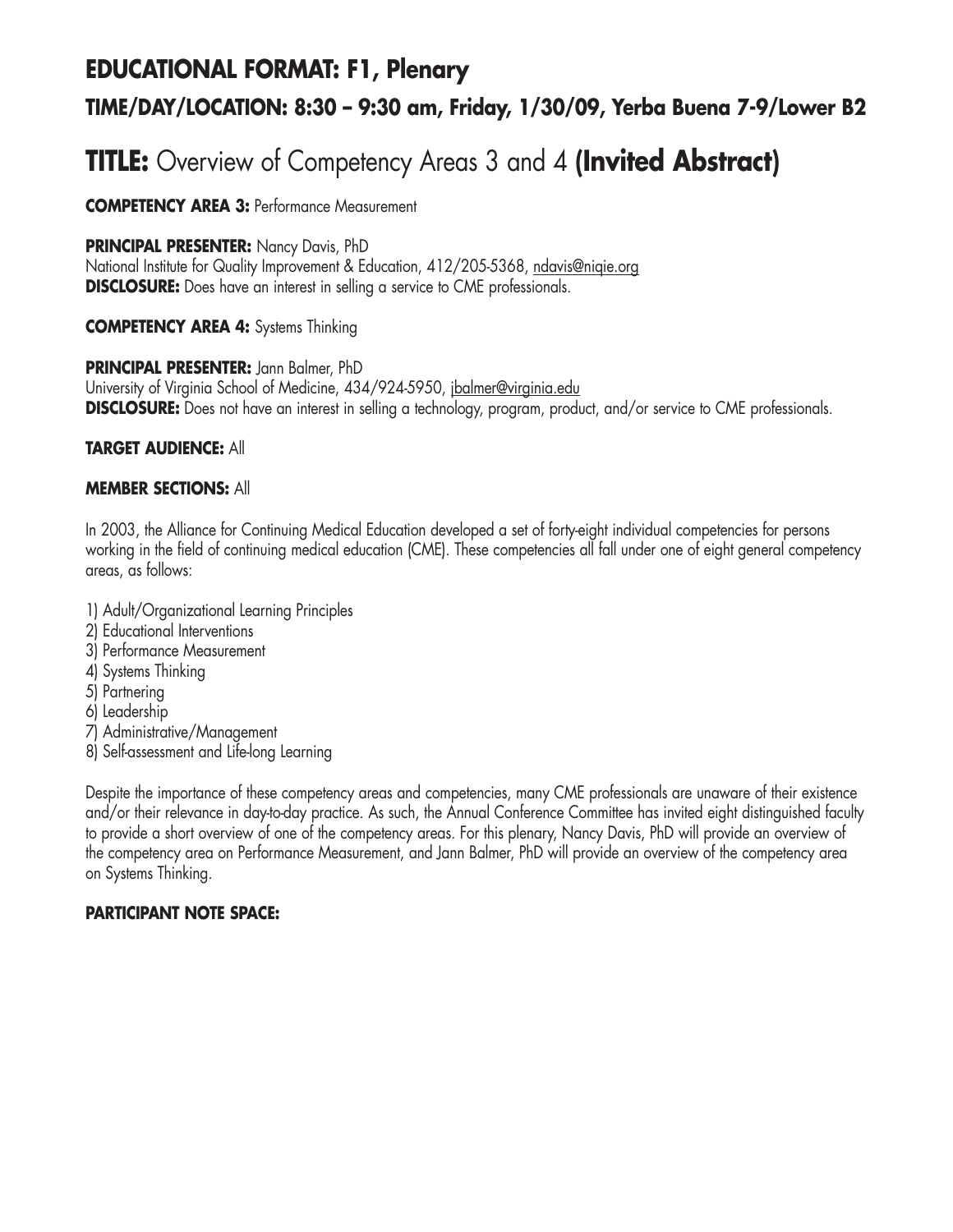## **EDUCATIONAL FORMAT: F2, Intensive TIME/DAY/LOCATION: 8:30 – 9:30 am, Friday, 1/30/09, Club/Atrium**

## **TITLE:** Advanced Seminar: CME 2.0 - An Expert Panel Analyzes Critical Issues and a New Paradigm **(Part 1)**

### **COMPETENCY AREA 6:** Leadership

**COMPETENCY 6.1:** Provide a vision of present role and future direction for CME and physician role and responsibilities in continued learning.

### **PRINCIPAL PRESENTER:** Stephen Lewis, MA (Moderator)

Global Education Group, 303/395-1782, ext. 71, slewis@globaleducationgroup.com **DISCLOSURE:** Does not have an interest in selling a technology, program, product, and/or service to CME professionals.

**CO-PRESENTER:** Melinda Steele, MEd Texas Tech University Health Sciences Center, 806/743-2226, melinda.steele@ttuhsc.edu **DISCLOSURE:** Does not have an interest in selling a technology, program, product, and/or service to CME professionals.

**CO-PRESENTER:** Gisela Paulsen, MPharm Genentech, 650/467-2300, paulsen.gisela@gene.com **DISCLOSURE:** Does not have an interest in selling a technology, program, product, and/or service to CME professionals.

**CO-PRESENTER:** Jason Singer, PharmD Eli Lilly & Company, 317/277-8333, singer\_jason@lilly.com **DISCLOSURE:** Does not have an interest in selling a technology, program, product, and/or service to CME professionals.

**CO-PRESENTER:** Pippa Stewart, MSN Amgen, 805/313-2538, pippas@amgen.com **DISCLOSURE:** Does not have an interest in selling a technology, program, product, and/or service to CME professionals.

### **TARGET AUDIENCE:** Advanced

### **MEMBER SECTIONS:** All

**OBJECTIVES:** At the completion of this session, participants should be able to: 1) articulate and evaluate the needed enhancements to CME planning, management, funding, certification, and regulatory oversight; 2) identify specific ways in which CME professionals can analyze and adjust their own operations, programs, and processes to elevate professionalism and CME effectiveness, and 3) develop a plan of action to address the professional challenges facing the future of CME.

**METHODS:** Use didactic lecture to analyze critical CME developments, evidence and perceptions that affect CME and its stakeholders. Use panel reports and facilitated Q&A to stimulate debate and reach consensus on key points (below). Use audience Q&A to increase participation and reduce learning erosion over time.

KEY POINTS: Panelists will discuss, analyze, and debate critical issues affecting CME, including: 1) transparency regarding CME providers; 2) institutional conflicts of interest that affect content validity and/or "face validity"; 3) CME organizational/business structure – beyond grant review systems, firewalls, and guidelines; 4) defining and addressing/eliminating bias, and 5) the CME funding conundrum, and 6) role of the accreditation system.

Draft Agenda: 1) moderator presentation (30 minutes); 2) panelist presentations (12 minutes  $x 5 = 60$  minutes); 3) facilitated panel discussion — Q&A, analysis and suggestions for improvement (60 minutes), and 4) audience Q&A and suggestions for next steps (30 minutes).

**RECOMMENDED READING:** Bennett, Nigel. Effective Educational Leadership. Paul Chapman Publishing/Sage Publications, 2003.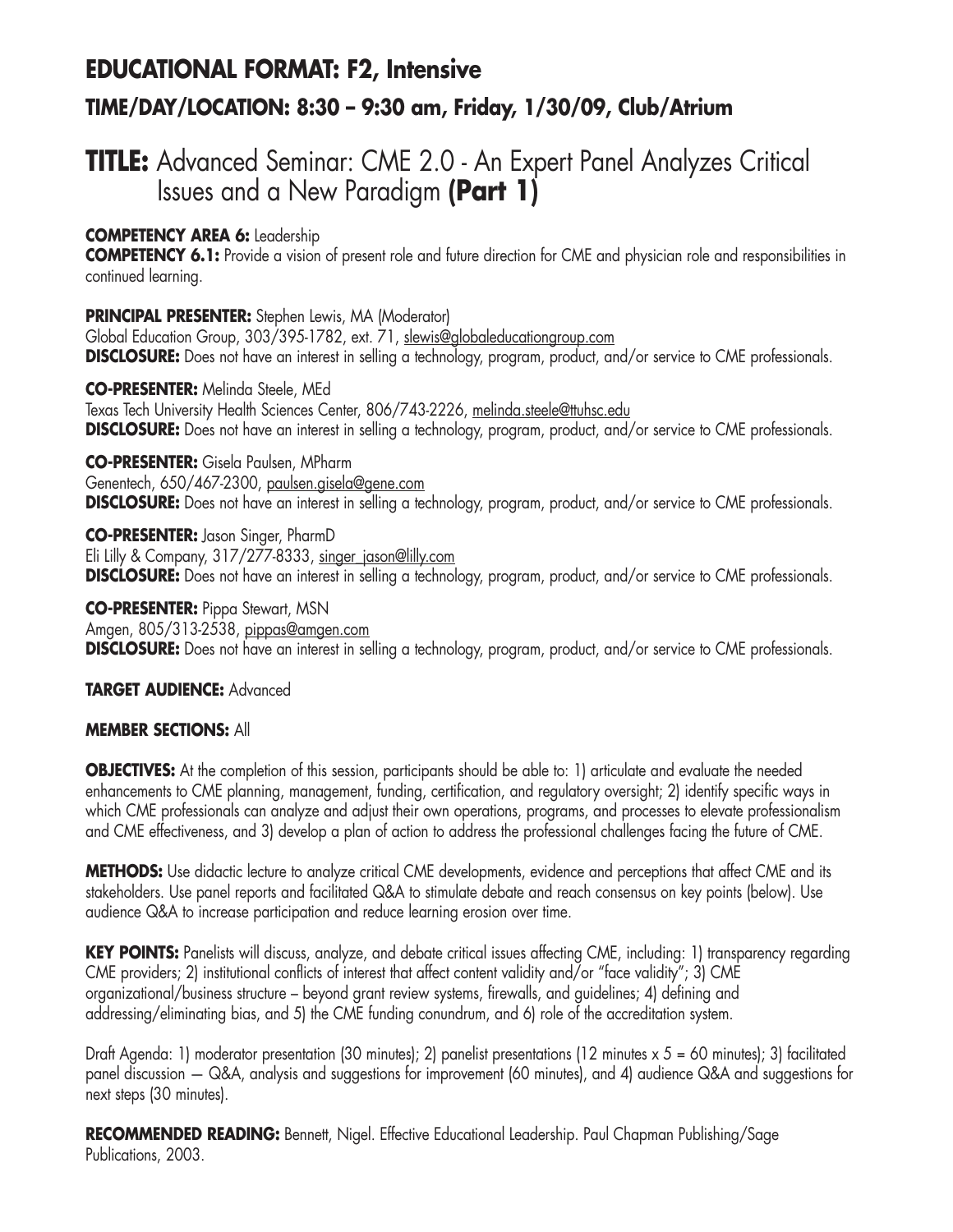## **EDUCATIONAL FORMAT: F3, Intensive TIME/DAY/LOCATION: 10:00 – 11:00 am, Friday, 1/30/09, Club/Atrium**

## **TITLE:** Advanced Seminar: CME 2.0 - An Expert Panel Analyzes Critical Issues and a New Paradigm **(Part 2)**

### **COMPETENCY AREA 6:** Leadership

**COMPETENCY 6.1:** Provide a vision of present role and future direction for CME and physician role and responsibilities in continued learning.

### **PRINCIPAL PRESENTER:** Stephen Lewis, MA (Moderator)

Global Education Group, 303/395-1782, ext. 71, slewis@globaleducationgroup.com **DISCLOSURE:** Does not have an interest in selling a technology, program, product, and/or service to CME professionals.

**CO-PRESENTER:** Melinda Steele, MEd Texas Tech University Health Sciences Center, 806/743-2226, melinda.steele@ttuhsc.edu **DISCLOSURE:** Does not have an interest in selling a technology, program, product, and/or service to CME professionals.

**CO-PRESENTER:** Gisela Paulsen, MPharm Genentech, 650/467-2300, paulsen.gisela@gene.com **DISCLOSURE:** Does not have an interest in selling a technology, program, product, and/or service to CME professionals.

**CO-PRESENTER:** Jason Singer, PharmD Eli Lilly & Company, 317/277-8333, singer\_jason@lilly.com **DISCLOSURE:** Does not have an interest in selling a technology, program, product, and/or service to CME professionals.

**CO-PRESENTER:** Pippa Stewart, MSN Amgen, 805/313-2538, pippas@amgen.com **DISCLOSURE:** Does not have an interest in selling a technology, program, product, and/or service to CME professionals.

### **TARGET AUDIENCE:** Advanced

### **MEMBER SECTIONS:** All

**OBJECTIVES:** At the completion of this session, participants should be able to: 1) articulate and evaluate the needed enhancements to CME planning, management, funding, certification, and regulatory oversight; 2) identify specific ways in which CME professionals can analyze and adjust their own operations, programs, and processes to elevate professionalism and CME effectiveness, and 3) develop a plan of action to address the professional challenges facing the future of CME.

**METHODS:** Use didactic lecture to analyze critical CME developments, evidence and perceptions that affect CME and its stakeholders. Use panel reports and facilitated Q&A to stimulate debate and reach consensus on key points (below). Use audience Q&A to increase participation and reduce learning erosion over time.

KEY POINTS: Panelists will discuss, analyze, and debate critical issues affecting CME, including: 1) transparency regarding CME providers; 2) institutional conflicts of interest that affect content validity and/or "face validity"; 3) CME organizational/business structure – beyond grant review systems, firewalls, and guidelines; 4) defining and addressing/eliminating bias, and 5) the CME funding conundrum, and 6) role of the accreditation system.

Draft Agenda: 1) moderator presentation (30 minutes); 2) panelist presentations (12 minutes  $x 5 = 60$  minutes); 3) facilitated panel discussion — Q&A, analysis and suggestions for improvement (60 minutes), and 4) audience Q&A and suggestions for next steps (30 minutes).

**RECOMMENDED READING:** Bennett, Nigel. Effective Educational Leadership. Paul Chapman Publishing/Sage Publications, 2003.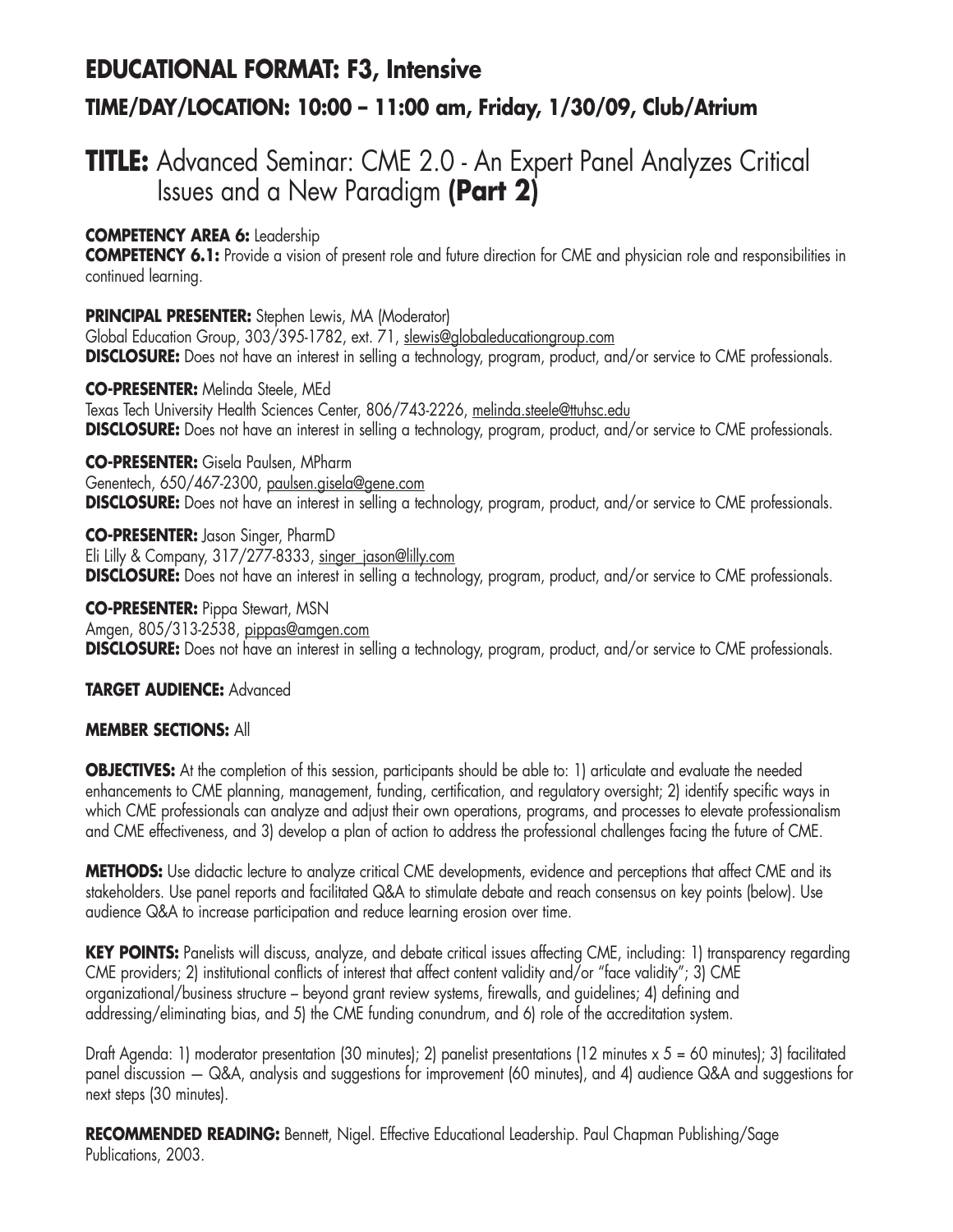## **EDUCATIONAL FORMAT: F4, Breakout**

## **TIME/DAY/LOCATION: 10:00 – 11:00 am, Friday, 1/30/09, Nob Hill A-D/Lower B2**

# **TITLE:** Physician Learning Preferences: Trends & Implications

**COMPETENCY AREA 1:** Adult/Organizational Learning Principles

**COMPETENCY 1.3:** Conduct, support and/or apply educational research on how physicians learn and change.

### **PRINCIPAL PRESENTER:** Carol Havens, MD

Kaiser Permanente, 510/625-3317, carol.havens@kp.org **DISCLOSURE:** Does not have an interest in selling a technology, program, product, and/or service to CME professionals.

**CO-PRESENTER:** Philip Bellman, MPH Kaiser Permanente, 510/625-2425, philip.bellman@kp.org **DISCLOSURE:** Does not have an interest in selling a technology, program, product, and/or service to CME professionals.

**CO-PRESENTER:** Jennifer French, MAE Kaiser Permanente, 510/625-6163, jennifer.french@kp.org **DISCLOSURE:** Does not have an interest in selling a technology, program, product, and/or service to CME professionals.

### **TARGET AUDIENCE:** All

### **MEMBER SECTIONS:** All

**OBJECTIVES:** Participants in this session will be able to: 1) describe current trends in physician demographics and learning preferences; 2) employ more effective instructional strategies and methods; 3) leverage appropriate new learning technologies, and 4) tailor CME activities to match the diverse needs of learners.

**METHODS:** This interactive session examines the implications of changes in physician demographics, career expectations, lifestyle, and learning preferences. Participants will explore ways they can create CME interventions and instructional design that align better with the profiles and specific needs of their physician learners.

KEY POINTS: It is critical that CME demonstrates an impact on physician effectiveness, patient care, and patient outcomes. The context of physician learning has shifted dramatically in recent years as a more diverse workforce enters medicine, one with different lifestyle expectations, different learning experiences, and more accustomed to using new technologies. The need for increased rigor in CME and the change in preferences of younger physicians demand that CME break out of traditional didactic teaching modes. CME must provide a broader range of sharply-focused, interactive educational activities in convenient venues using evidence-based methods.

**RECOMMENDED READING:** Mazmanian PE, Davis DA. Continuing medical education and the physician as a learner: guide to the evidence. JAMA. 2002 Sep 4;288(9):1057-60.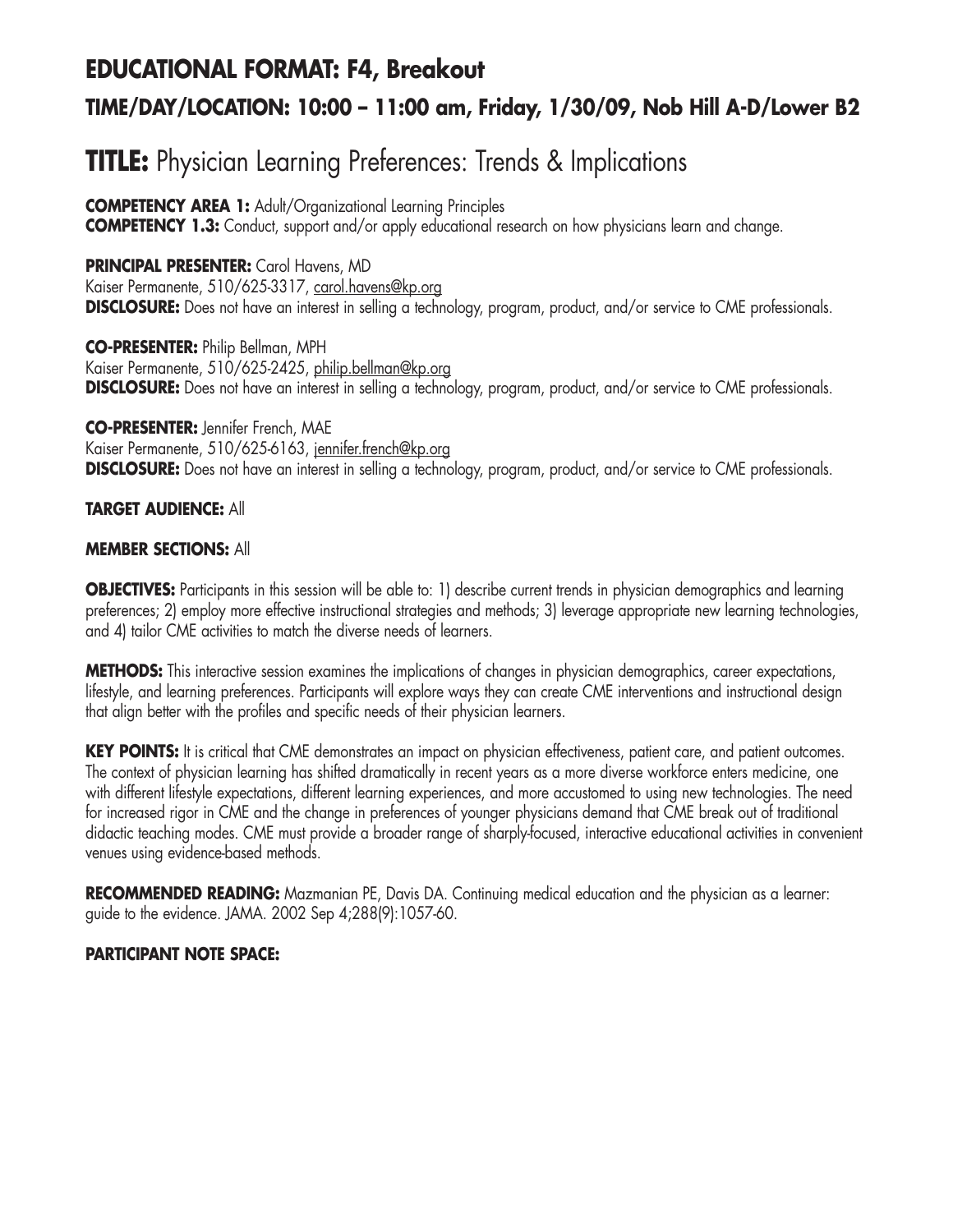## **EDUCATIONAL FORMAT: F5, Breakout TIME/DAY/LOCATION: 10:00 – 11:00 am, Friday, 1/30/09, Sierra H/5th**

## **TITLE:** Impact Learners' Performance Through the Use of Systematic Instructional Design

### **COMPETENCY AREA 1:** Adult/Organizational Learning Principles

**COMPETENCY 1.3:** Conduct, support, and/or apply educational research on how physicians learn and change.

**PRINCIPAL PRESENTER:** Eileen Raher, MS American Heart Association, 214/706-1595, eileen.raher@heart.org **DISCLOSURE:** Does not have an interest in selling a technology, program, product, and/or service to CME professionals.

### **CO-PRESENTER:** Christine Morales, MEd

American Heart Association, 214/706-1681, christine.morales@heart.org **DISCLOSURE:** Does not have an interest in selling a technology, program, product, and/or service to CME professionals.

### **TARGET AUDIENCE:** All

### **MEMBER SECTIONS:** All

**OBJECTIVES:** At the completion of this session, participants should be able to: 1) explain a systematic approach to designing instruction – the ADDIE Model; 2) list the seven key issues a needs assessment plan should address; 3) discuss assessment of learner and work setting characteristics; 4) evaluate performance based objectives; 5) describe events of instruction used to enrich educational activities, and 6) differentiate between formative and summative evaluations.

**METHODS:** Presenters use didactic lecture to take learners through the ADDIE model. The presentation also includes case studies and examples that encourage learner participation in the use of an instructional design model.

**KEY POINTS:** CME professionals are tasked with ensuring the educational activities they develop are based on sound principles of instructional design. This aligns with our need to create education that fills educational gaps and provides results that show a change in competence, performance or patient outcomes. This activity explores the ADDIE model of Instructional design. ADDIE consists of Analysis, Design, Development, Implementation, and Evaluation. Emphasis will be placed on events of instruction that should be considered for inclusion in all educational activities to close the gap identified in your needs assessment.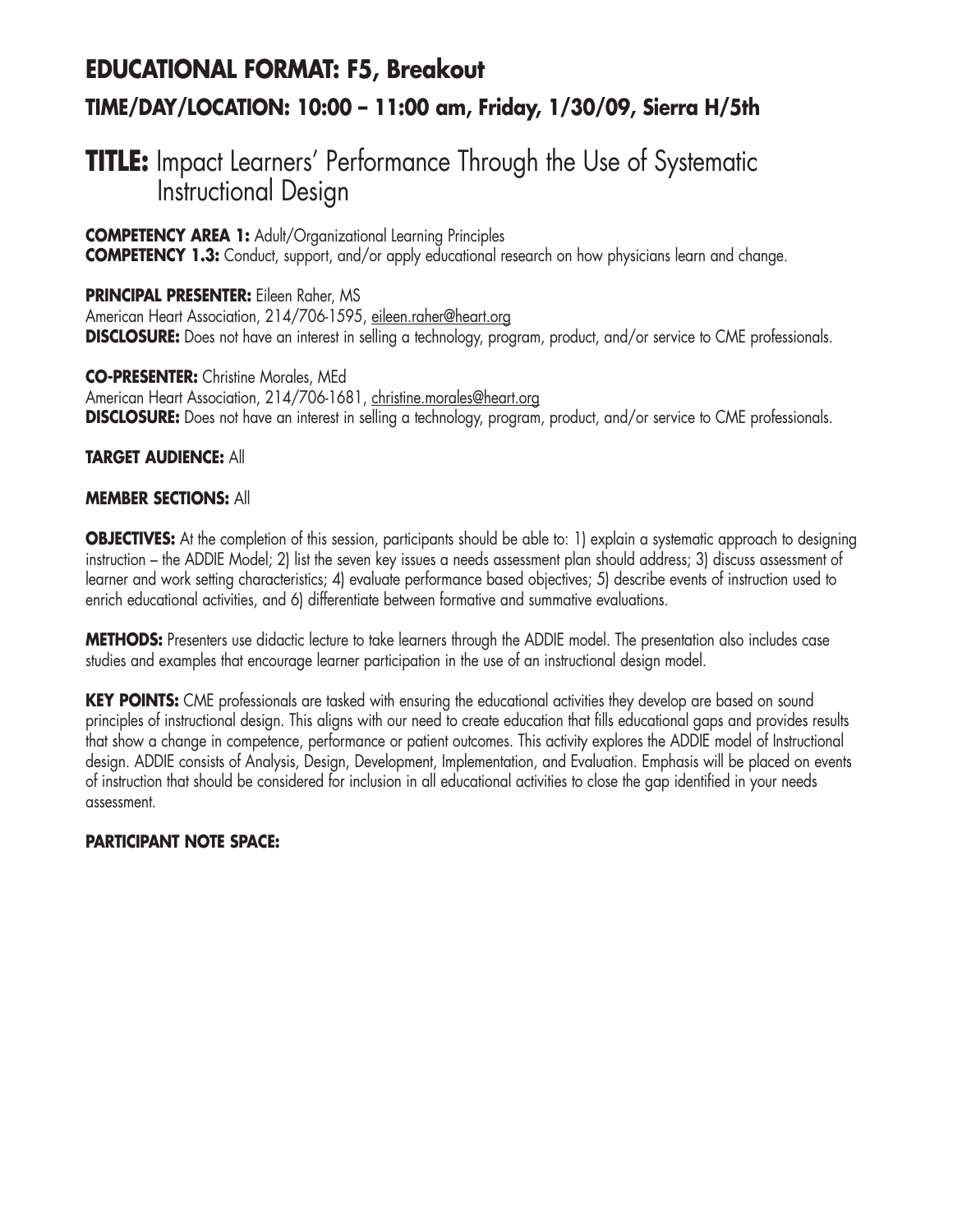## **EDUCATIONAL FORMAT: F6, Breakout TIME/DAY/LOCATION: 10:00 – 11:00 am, Friday, 1/30/09,**

### **Yerba Buena 7-9/Lower B2**

## **TITLE:** Closing Quality Gaps using the ACCME Updated Accreditation Criteria **(Part 1)**

**COMPETENCY AREA 2:** Educational Interventions

**COMPETENCY 2.6:** Consider the learning environment, select and apply learning formats that are effective for physician learning and meeting the expected outcome.

**PRINCIPAL PRESENTER:** Steve Singer, PhD ACCME, 312/527-9200, ssinger@accme.org **DISCLOSURE:** Does not have an interest in selling a technology, program, product, and/or service to CME professionals.

**CO-PRESENTER:** Marcia Martin ACCME, 312/527-9200, mmartin@accme.org **DISCLOSURE:** Does not have an interest in selling a technology, program, product, and/or service to CME professionals.

### **TARGET AUDIENCE:** All

### **MEMBER SECTIONS:** All

**OBJECTIVES:** After this session, participants should be able to 1) discuss recent issues and developments within ACCME's system of accreditation that support CME as a bridge to quality, and 2) apply principles from the ACCME's Updated Accreditation Criteria to the development of educational interventions intended to improve patient care.

**METHODS:** This session will include presentations by ACCME staff, interactive small group work, and large group discussion.

**KEY POINTS:** In this session, participants will examine how steps in the planning process of educational interventions are supported by the ACCME's Updated Accreditation Criteria, as well as tools/resources that will help providers implement ACCME requirements in their day-to-day practice of CME. Discussion in this session will focus on the improvement needs of ACCME-accredited providers, as identified from ACCME accreditation compliance data.

**RECOMMENDED READING:** See http://www.accme.org for more information on the ACCME's Updated Accreditation Criteria.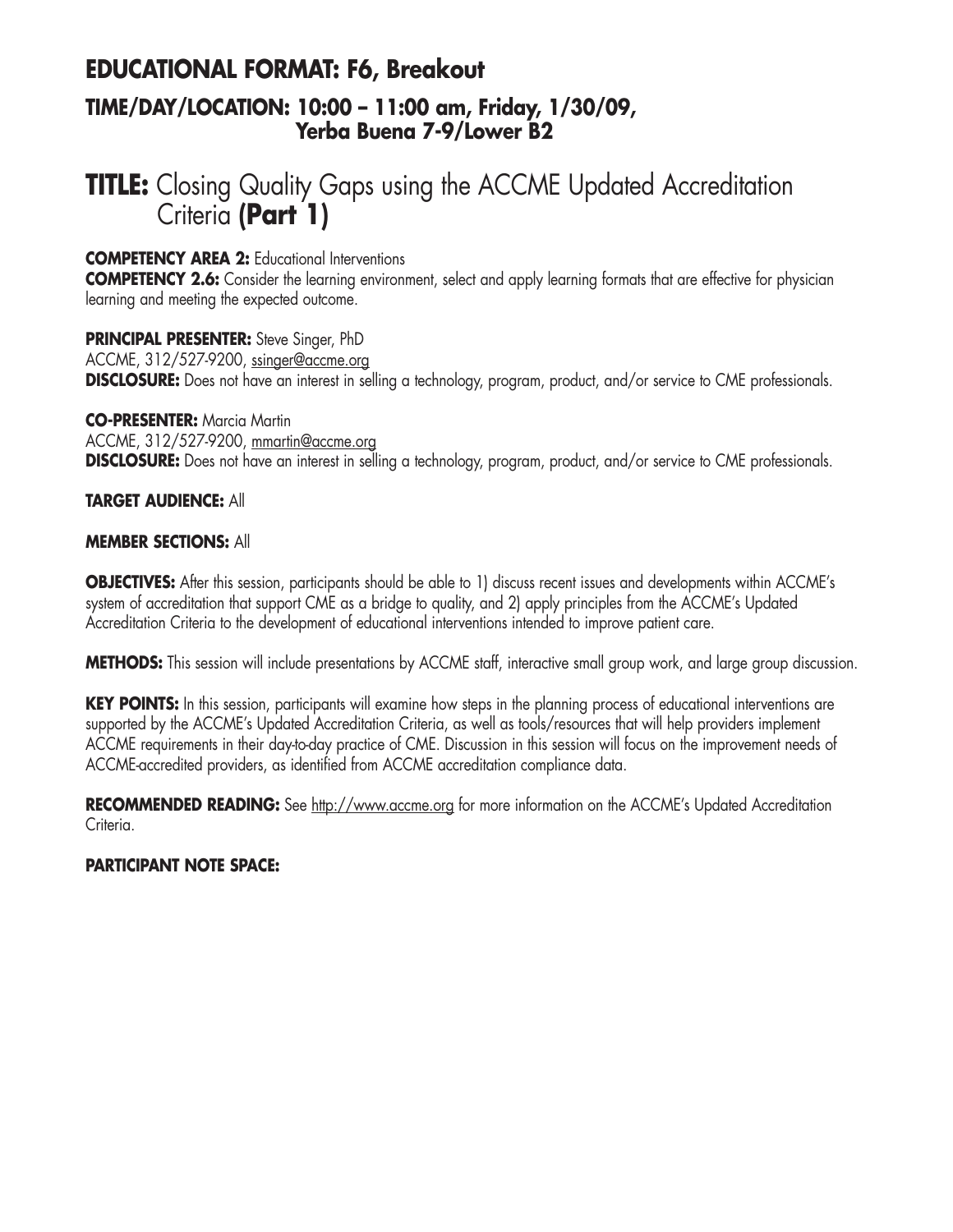# **EDUCATIONAL FORMAT: F7, Breakout TIME/DAY/LOCATION: 10:00 – 11:00 am, Friday, 1/30/09, Sierra C/5th**

# **TITLE:** The National Physicians Survey: Lessons Learned for CHE Providers

### **COMPETENCY AREA 2:** Educational Interventions

**COMPETENCY 2.1:** Use evidence based adult learning principles to guide the practice of CME.

### **PRINCIPAL PRESENTER:** Bernard Marlow, MD

College of Family Physicians of Canada, 905/629-0900, ext. 304, bmarlow@cfpc.ca **DISCLOSURE:** Does not have an interest in selling a technology, program, product, and/or service to CME professionals.

### **CO-PRESENTER:** Sarah Scott, MHSc

College of Family Physicians of Canada, 905/629-0900, ext. 289, sscott@cfpc.ca **DISCLOSURE:** Does not have an interest in selling a technology, program, product, and/or service to CME professionals.

### **TARGET AUDIENCE:** All

### **MEMBER SECTIONS:** All

**OBJECTIVES:** At the end of this session, attendees will be able to apply key findings from a large Canadian physician survey (nearly 20,000 responses) to their CME planning. The data include perceived availability and effectiveness of various CME formats, such as courses (accredited and unaccredited), rounds, simulators, enduring materials and online CME, and is broken down by gender, age and specialty.

**METHODS:** The data will be presented by themes using PowerPoint, with suggested interpretations and group discussion of implications to their CME planning.

**KEY POINTS:** Large national surveys can inform planners about preferred formats for learning by physicians and trends for future use and can be used for targeted interventions to key demographic groups. For example a key question we are asking is "What is the predicted growth for online CME - has it reached saturation point, and what groups are most likely to participate?" We will attempt to answer this question using the data from the NPS.

RECOMMENDED READING: http://www.nationalphysiciansurvey.ca/nps/2007 Survey/Results/physician1-e.asp.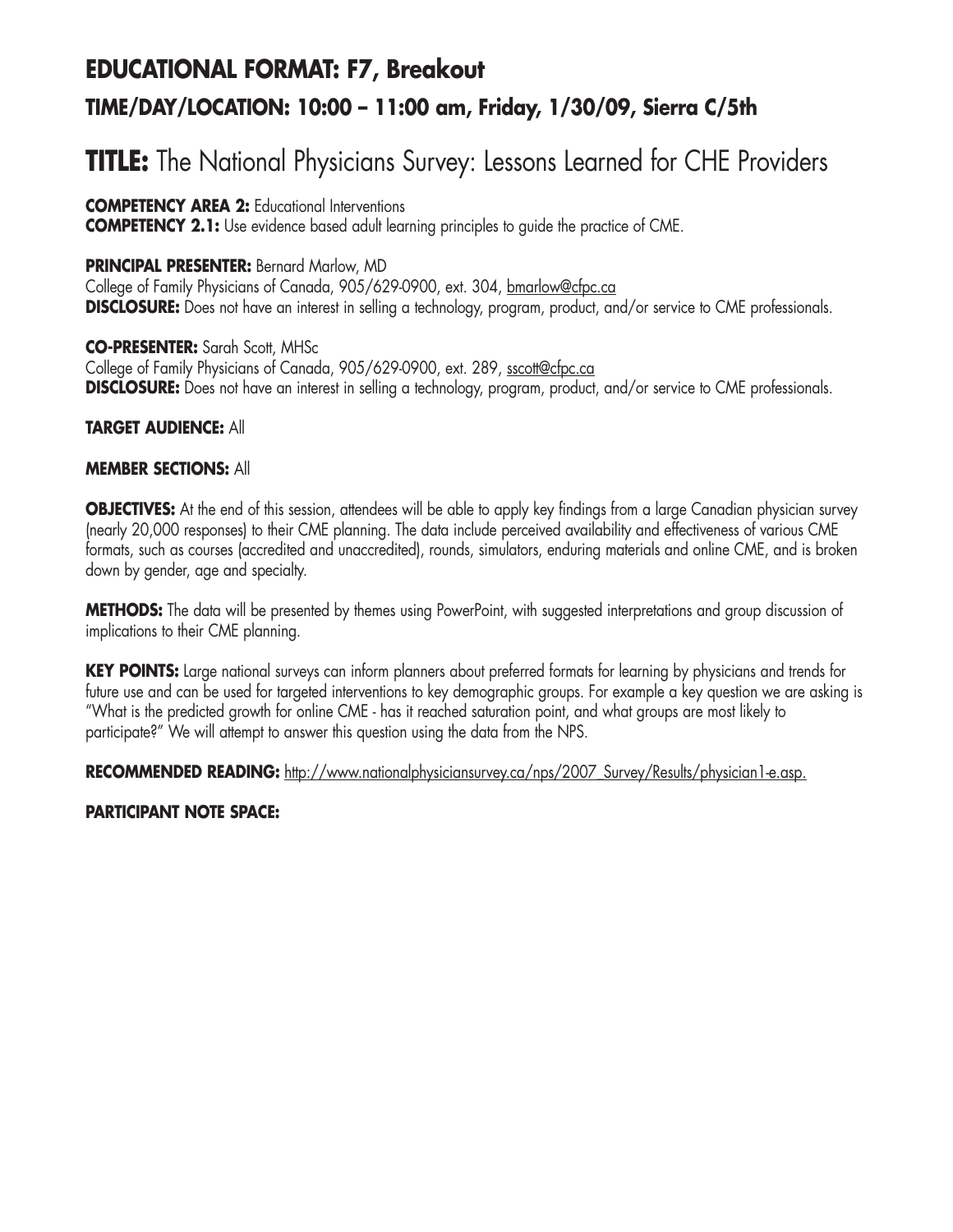### **EDUCATIONAL FORMAT: F8, Breakout TIME/DAY/LOCATION: 10:00 – 11:00 am, Friday, 1/30/09, Yerba Buena 1-3/Lower B2**

# **TITLE:** Key Strategies for Effective Educational Grant Writing

**COMPETENCY AREA 2:** Educational Interventions

### **PRINCIPAL PRESENTER:** Neil Goldfarb

Thomas Jefferson University, 215/955-0427, Neil.Goldfarb@jefferson.edu **DISCLOSURE:** Does not have an interest in selling a technology, program, product, and/or service to CME professionals.

**CO-PRESENTER:** Jeanne Cole, MS Thomas Jefferson University, 215/955-8411, Jeanne.Cole@jefferson.edu **DISCLOSURE:** Does not have an interest in selling a technology, program, product, and/or service to CME professionals.

**CO-PRESENTER:** Erin Whitesell, MPH Thomas Jefferson University, 215/955-3888, Erin. Whitesell@jefferson.edu **DISCLOSURE:** Does not have an interest in selling a technology, program, product, and/or service to CME professionals.

### **TARGET AUDIENCE:** All

### **MEMBER SECTIONS:** All

**OBJECTIVES:** Participants will gain new knowledge regarding: 1) demonstrating the value of the proposed educational activity; 2) specifying appropriate educational goals and objectives; 3) selecting the best methods for achieving these goals; 4) developing a feasible evaluation plan; 5) presenting realistic administrative plans and budget, and 6) packaging the grant proposal into what reviewers are looking for.

**METHODS:** Informational presentation using examples followed by an interactive question and answer period.

**KEY POINTS:** While preparing grant applications is one of the most exasperating tasks CME providers are faced with, it is essential to the delivery of educational content. CME providers must be adequately informed of the educational needs of individual physician and healthcare groups, the expectations of funding sources, and procedures to measure the effectiveness of an educational activity. The most efficient way for providers to approach the application process is to address each element individually, while remembering that each piece will need to merge into a unified document for submission.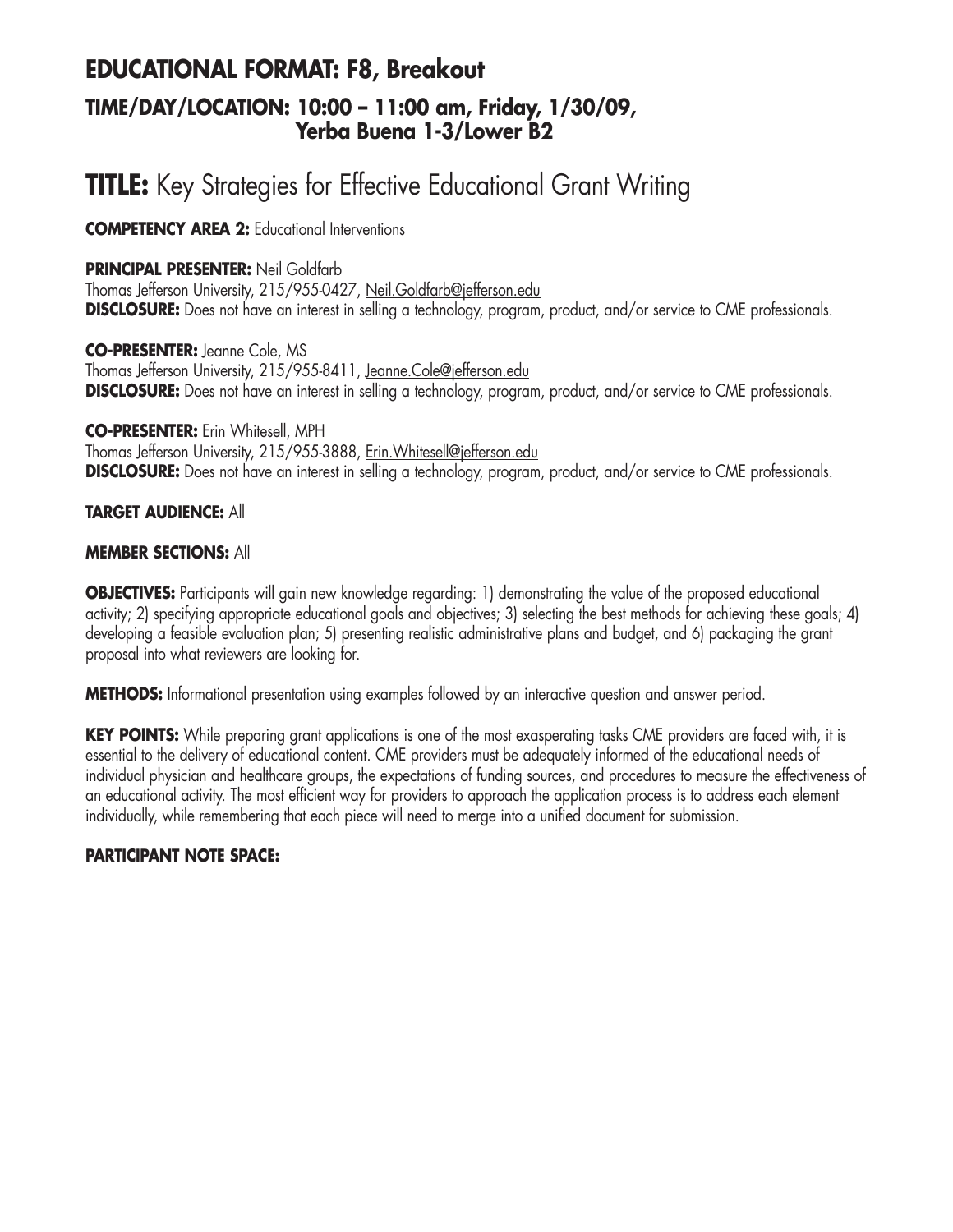# **EDUCATIONAL FORMAT: F9, Breakout TIME/DAY/LOCATION: 10:00 – 11:00 am, Friday, 1/30/09, Pacific H/4th**

## **TITLE:** Beyond Knowledge Education -Focusing on Competency Based Education

**COMPETENCY AREA 2:** Educational Interventions

### **PRINCIPAL PRESENTER:** Jann Balmer, PhD

University of Virginia School of Medicine, 434/924-5950, jbalmer@virginia.edu **DISCLOSURE:** Does not have an interest in selling a technology, program, product, and/or service to CME professionals.

**CO-PRESENTER:** Jack Kues, PhD University of Cincinnati Academic Health Center, 513/558-1425, kuesjr@uc.edu **DISCLOSURE:** Does not have an interest in selling a technology, program, product, and/or service to CME professionals.

**CO-PRESENTER:** Tom McKeithen, MBA Healthcare Performance Consulting, 904/529-6571, mckeithen@changingperformance.com **DISCLOSURE:** Does have an interest in selling a service to CME professionals.

### **CO-PRESENTER:** Mary Ales, BA

Interstate Postgraduate Medical Association, 608/231-9045, males@ipmameded.org **DISCLOSURE:** Does not have an interest in selling a technology, program, product, and/or service to CME professionals.

### **TARGET AUDIENCE:** All

### **MEMBER SECTIONS:** All

### **OBJECTIVES:**

- 1) Incorporate adherence into knowledge based education.
- 2) Address ACGME competencies of patient care, interpersonal and communication skills, professionalism, and systems based practice through the design of educational interventions.
- 3) Develop chronic care clinician education that addresses system barriers.

**METHODS:** After reviewing the ACGME competencies and their application to educational design, learners will develop cases to address patient adherence within the educational programs for chronic care diseases.

**KEY POINTS:** CME has traditionally focused on physician knowledge, excluding patient care, interpersonal and communication skills, professionalism, and systems based practice. Activities must address these competencies, as well as appropriate gaps in knowledge. Learners will develop cases that combine gaps in knowledge with other ACGME competencies to address patient adherence in chronic care disease management.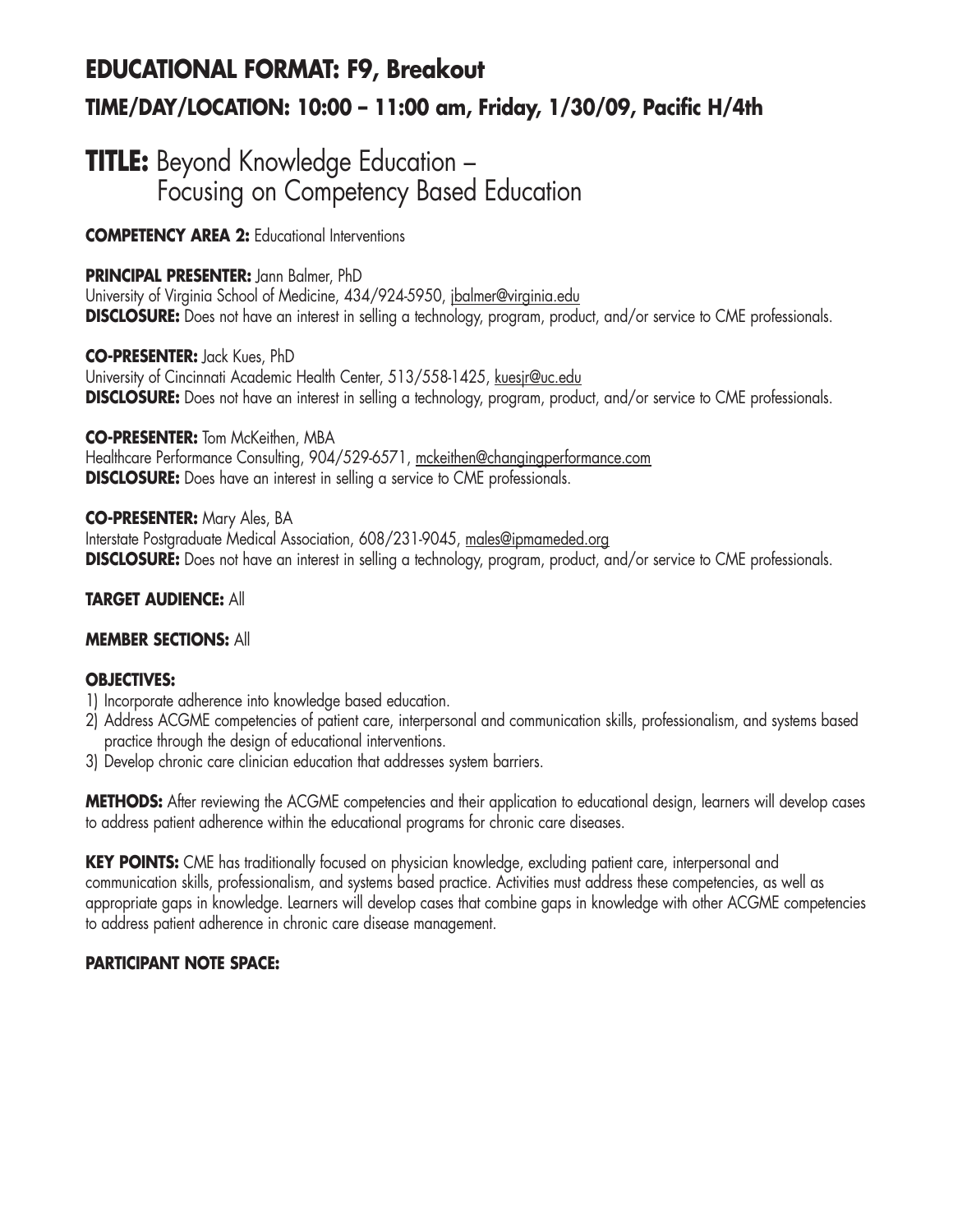# **EDUCATIONAL FORMAT: F10, Breakout TIME/DAY/LOCATION: 10:00 – 11:00 am, Friday, 1/30/09, Sierra A/5th**

# **TITLE:** A Social Psychological Model for Measuring Outcomes

**COMPETENCY AREA 3:** Performance Measurement

**COMPETENCY 3.6:** Provide measurement tools and utilize reliable data to enable physician-learners to compare present levels of performance to optimum performance.

**PRINCIPAL PRESENTER:** Kathleen Geissel, PharmD Medscape LLC, 609/371-8101, kgeissel@medscape.net **DISCLOSURE:** Does have an interest in selling a technology, program and/or product to CME professionals.

**CO-PRESENTER:** Destry Sulkes, MD Medscape LLC, 917/747-7516, dsulkes@medscape.net **DISCLOSURE:** Does have an interest in selling a technology, program and/or product to CME professionals.

**TARGET AUDIENCE:** All

### **MEMBER SECTIONS:** All

### **OBJECTIVES:**

- 1) Describe the commonly accepted theories and models utilized to access learners' baseline knowledge levels and behaviors to effective clinical care.
- 2) Recognize the benefit health communication theories have in determining learner competencies and for the targeting of CME programs.
- 3) Develop CME strategies that address knowledge gaps at an individual learner level to maximize educational impact.

**METHODS:** The Transtheoretical Model of Change (i.e. Stages of Change) was applied as the framework for detailed outcomes research that measured the effectiveness and impact an online curriculum of CME activities had in the area of rheumatoid arthritis.

**KEY POINTS:** CME professionals must develop interventions focused on learner competencies/performance and patient outcomes, which requires a basic proficiency of applying learning and health communications theories to CME strategies. The future success of CME interventions requires that the outcome standards in place today be challenged by new, more strategic/broader reaching methods. This session reviews a large CME initiative encompassing multiple CME interventions where a new approach, utilizing a social psychological model as the framework for identifying educational needs and the targeting and recruitment efforts for those needs, brought about positive changes in the competence and performance of physicians.

### **RECOMMENDED READING:**

1) Prochaska JO. The transtheoretical model of health behavior change. Am J Health Promot. 1997; 12(1): 38-48.

2) Prochaska JO. The transtheoretical model of change and HIV prevention: a review. Health Educ Q. 1994; 21(4): 471-86.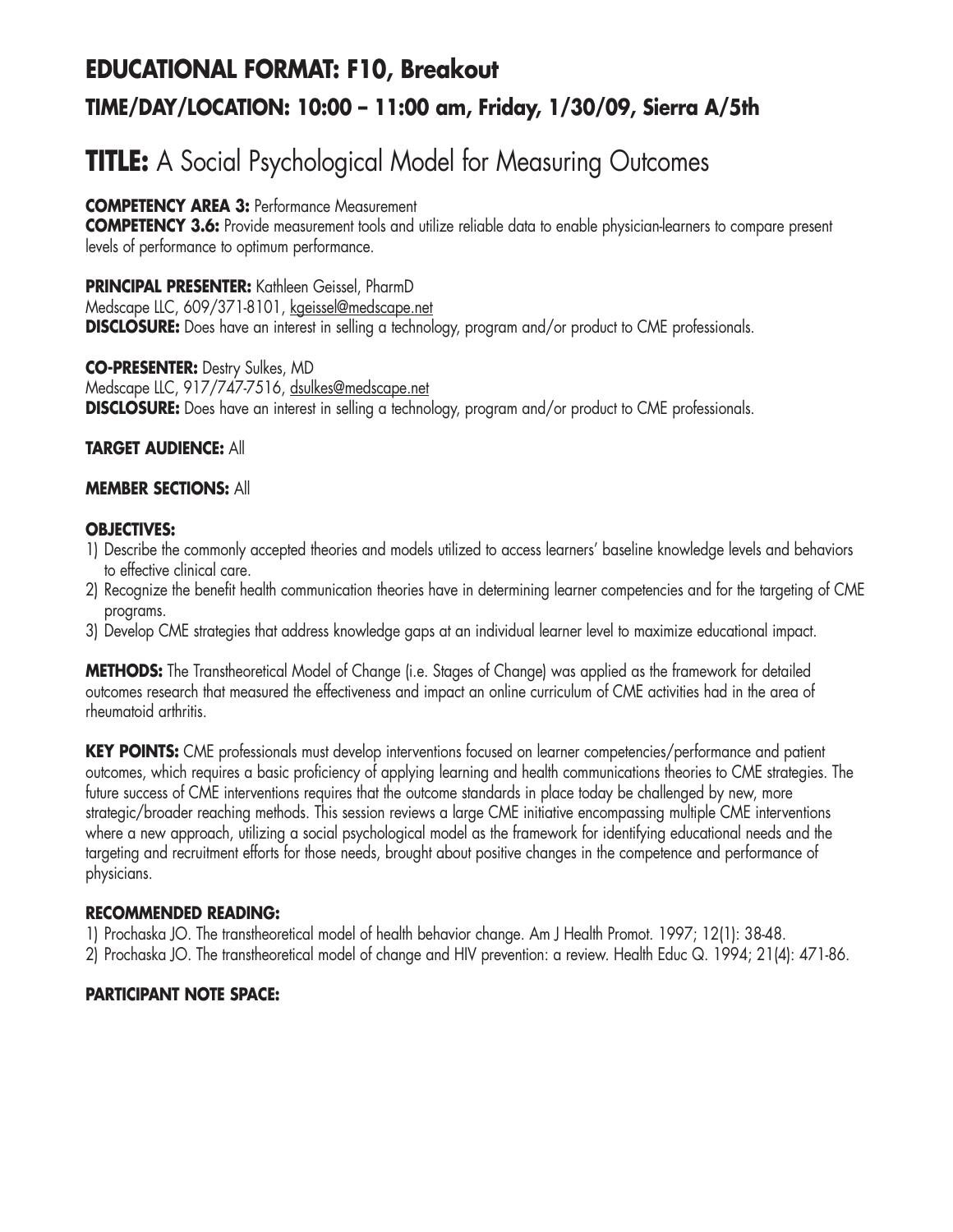# **EDUCATIONAL FORMAT: F11, Breakout TIME/DAY/LOCATION: 10:00 – 11:00 am, Friday, 1/30/09, Sierra B/5th**

## **TITLE:** Developing a Clear Line of Sight: Instructional Design for Learner Centered Outcomes Based CME

**COMPETENCY AREA 2:** Educational Interventions

### **PRINCIPAL PRESENTER:** Chitra Subramaniam

American Society for Clinical Pathology, 312/541-4757, chitra.subramaniam@ascp.org **DISCLOSURE:** Does not have an interest in selling a technology, program, product, and/or service to CME professionals.

### **TARGET AUDIENCE:** Intermediate

### **MEMBER SECTIONS:** All

**OBJECTIVES:** At the completion of the session participants should be able to: 1) describe a learner centered approach to CME; 2) identify distinct educational goals based on ACCME criteria; 3) apply appropriate instructional design approaches; 4) recognize instructional strategies that map to the goals and the learner needs, and 5) evaluate the education being provided appropriately.

**METHODS:** The updated ACCME criteria require CME providers to focus on outcomes and provide education that is applicable to practice and can effectively measure changes in competence, performance or patient outcomes. The session will describe ways to design learner centered, outcomes-based instructional systems where there is a clear line of sight of the outcomes transcending into all elements, such as goals, instructional design, teaching methods and assessments within such systems. The session will discuss tools that can be used to achieve this. Evaluation and assessment methods that allow for an iterative approach to instructional systems design will be described.

**KEY POINTS:** Outcomes-based education is learner-centered and facilitates effective transfer of learning. This requires an understanding of how instructional design systems and models can be developed to map goals and outcomes with the content and hence the evaluation. In order to provide quality continuing medical education and differentiate products that offer the best value to the physician learner, application of evidence-based, androgogical principles and understanding the value and role of instructional design/strategies and evaluation are key.

### **RECOMMENDED READING:**

- 1) Dolcourt, L.J., Commitment to change: A strategy for promoting educational effectiveness, Journal of Continuing Education in the Health Professions, V20, 3:156-163.
- 2) Harden M.R., A new vision for distance learning and continuing medical education, Journal of Continuing Education in the Health Professions, V25, 1:43-51.
- 3) Steven M. P, Sweetnam, J.M., The Critical Role of Evaluation and Improvement in the Updated ACCME Criteria for Accreditation, CE Measure. 2008; 2:29-34.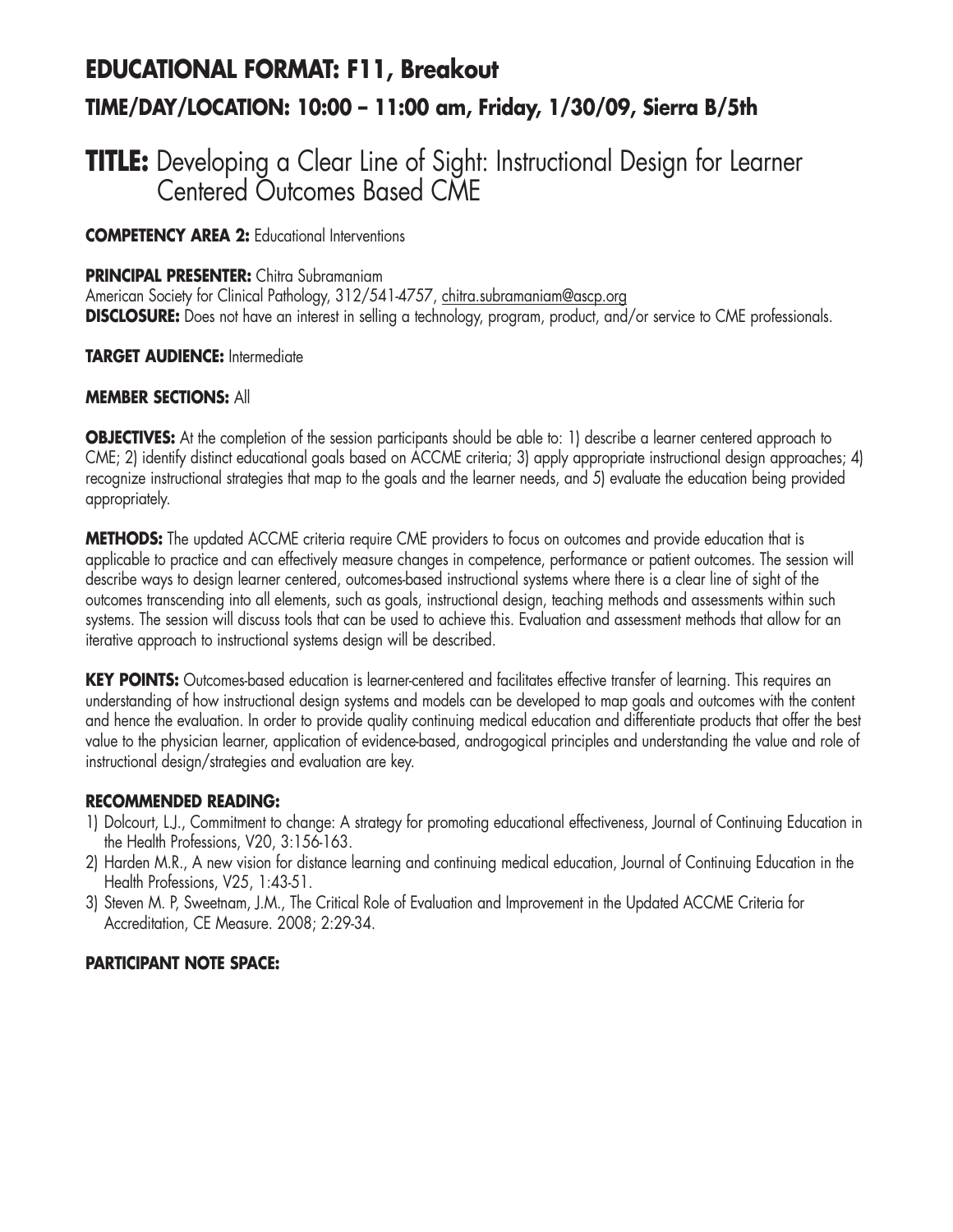# **EDUCATIONAL FORMAT: F12, Breakout TIME/DAY/LOCATION: 10:00 – 11:00 am, Friday, 1/30/09, Pacific I/4th**

## **TITLE:** Practical Collaboration Strategies to Enable CME as an Intervention for Quality and Performance Improvement

### **COMPETENCY AREA 3:** Performance Measurement

**COMPETENCY 3.1:** Develop, use and support an effective data management system for educational and administrative purposes.

**PRINCIPAL PRESENTER:** Simone Karp, RPh CECity, 412/338-0366, ext. 311, skarp@cecity.com **DISCLOSURE:** Does have an interest in selling a technology to CME professionals.

#### **CO-PRESENTER:** Claire Scott

Genentech, 650/225-8722, scott.claire@gene.com **DISCLOSURE:** Does not have an interest in selling a technology, program, product, and/or service to CME professionals.

#### **CO-PRESENTER:** Nancy Davis, PhD

National Institute for Quality Improvement and Education, 412/205-5368, ndavis@niqie.org **DISCLOSURE:** Does have an interest in selling a service to CME professionals.

### **TARGET AUDIENCE:** All

### **MEMBER SECTIONS:** All

**OBJECTIVES:** After participating in this breakout, attendees will be able to: 1) list and define appropriate methods for enabling CME to be accessed as an intervention for Quality and Performance Improvement; 2) identify and discuss strengths and limitations of various tools for increasing access to CME as an intervention for QI/PI, and 3) describe how technology can support the new criteria and enable collaboration bridges between all types of CME providers

**METHODS:** This session will include brief presentations, panel discussion and demonstrations. Participants will be encouraged throughout the session to ask questions and share comments and experiences.

**KEY POINTS:** Using CME as an intervention for quality and performance improvement has increased significantly since the release of the ACCME's new criteria requiring CME to link to external QI frameworks and encourage collaboration amongst multiple stakeholders. Many grantors are committed to supporting such outcomes-based CME. Providers often have difficulty cataloguing and indexing their content for easy access when needed to be "plugged into" QI/PI initiatives as interventions for improvement. This session will offer experiences from the development and grantor perspectives for using technology to enable CME to be accessed as interventions for QI/PI and knowledge improvement initiatives.

**RECOMMENDED READING:** Mazmanian, PE. Advancing the body of knowledge: evidence and study design for quality improvement. In: Davis D, Barnes BE, Fox R, eds. The Continuing Professional Development of Physicians: From Research to Practice. Chicago, Ill: AMA Press; 2003.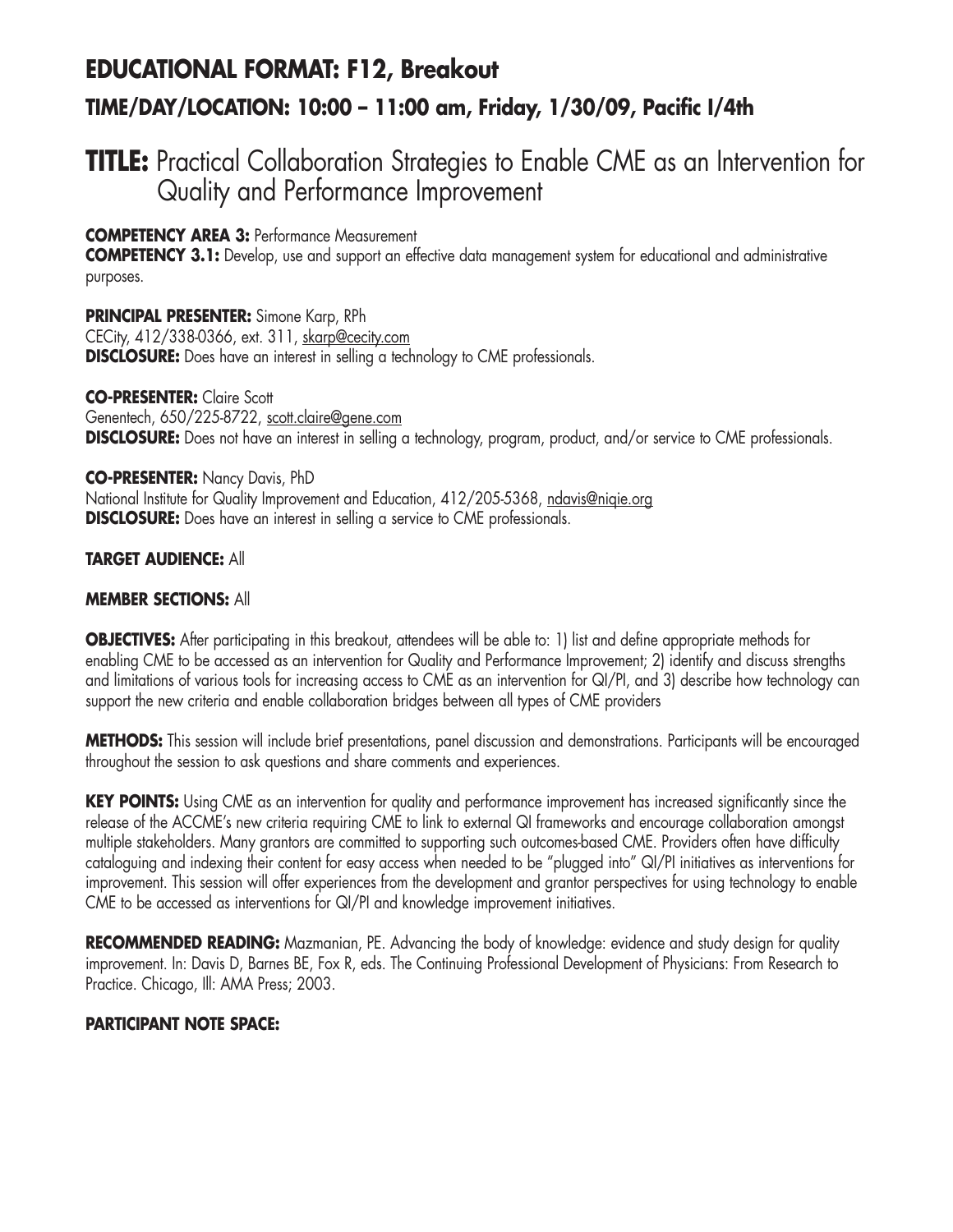## **EDUCATIONAL FORMAT: F13, Breakout TIME/DAY/LOCATION: 10:00 – 11:00 am, Friday, 1/30/09, Yerba Buena 4-6/Lower B2**

# **TITLE:** No Staff, No Money, No Time - CME Activity Evaluations

### **COMPETENCY AREA 3:** Performance Measurement

**COMPETENCY 3.3:** Use data to assess the performance of the CME office in meeting its mission and organizational goals.

### **PRINCIPAL PRESENTER:** Alice Henderson, MSEd

Flying Physicians Association, Inc., 936/588-6505, ahenderson@fpadrs.org **DISCLOSURE:** Does not have an interest in selling a technology, program, product, and/or service to CME professionals.

### **TARGET AUDIENCE:** Beginner

### **MEMBER SECTIONS:** All

**OBJECTIVES:** After participating in this breakout, attendees will be prepared to: 1) implement practical strategies in developing and using activity evaluations; 2) establish direction for improvement and change in future planning, and 3) create an interactive environment between their CME planning committee and CME administration in processing evaluations.

**METHODS:** Delivery of feedback gathered electronically from 2007 course attendees sharing ideas implemented throughout the year since the course; audience exchanges in question and answer, and handout via email and sample forms on request.

**KEY POINTS:** CME providers need the most effective tools to evaluate activities. With less time, fewer resources and staff available — the challenge is to not only evaluate the activity but to meet requirements for establishing needs, design future activities, and accomplish these goals within a short time frame. This breakout is designed for practical "take-home and implement" ideas for the attendee. Feedback from the 2007 session will reinforce practical uses and introduce adaptations, success and failures cases, and provide a channel for continuing dialogue in 2009.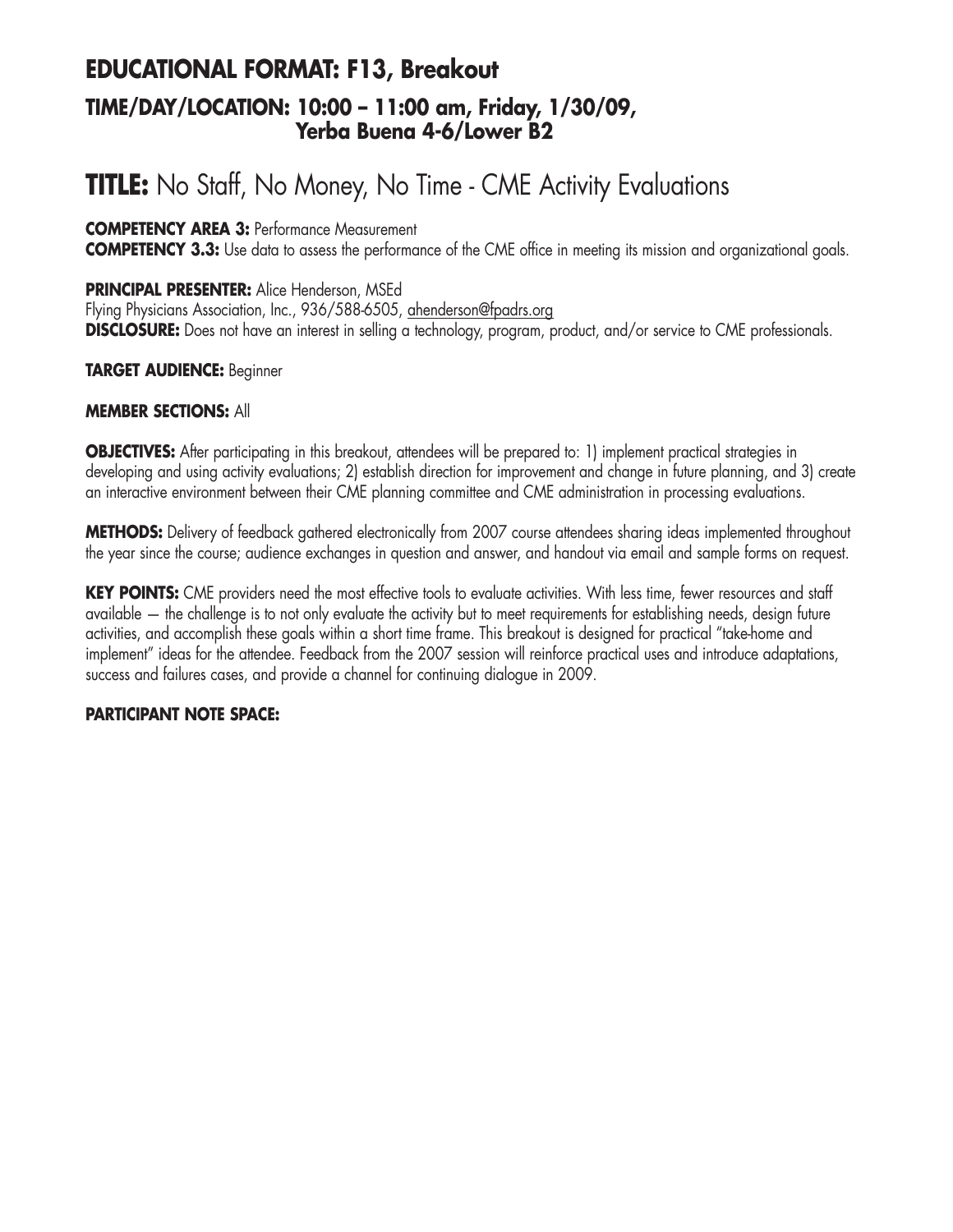## **EDUCATIONAL FORMAT: F14, Breakout TIME/DAY/LOCATION: 10:00 – 11:00 am, Friday, 1/30/09, Pacific A/4th**

## **TITLE:** Developing CME Staff Competence with Baseline Education and Regular Assessment of CME Knowledge

### **COMPETENCY AREA 3:** Performance Measurement

**COMPETENCY 3.5:** Promote continuous improvement as an administrative skill for the staff of the CME office.

### **PRINCIPAL PRESENTER:** Steve Weinman, RN

Institute for Medical & Nursing Education, 609/936-7015, steve.weinman@imne.com **DISCLOSURE:** Does not have an interest in selling a technology, program, product, and/or service to CME professionals.

### **CO-PRESENTER:** Anne Perch, MBA

The Methodist Hospital System, 713/397-8032, anneperch@gmail.com **DISCLOSURE:** Does not have an interest in selling a technology, program, product, and/or service to CME professionals.

### **TARGET AUDIENCE:** All

### **MEMBER SECTIONS:** All

**OBJECTIVES:** Upon completion of this session participants will be able to: 1) state the various staff development initiatives currently used by other CME providers; 2) discuss methods to determine the educational needs of CME partner staff; 3) discuss examples of the implementation of a "CME 101" curriculum at a medical education company-based provider and a hospitalbased provider, and 4) through post-education metrics report on uptake of the "CME 101" in both provider units.

**METHODS:** Discuss staff development educational initiative of two ACCME-accredited CME providers comparing education strategies with that of session participants. A case-based approach using the presenters "CME 101" curriculum will review the manner in which CME related education is presented, pre and post-curriculum knowledge assessment, and short/long retention. The CME 101 curriculum is a 4-6 hour workshop covering the basic tenants of US-based CME, the ACCME Essential Areas, and the OIG/PhRMA guidelines.

**KEY POINTS:** Baseline CME knowledge is critical for all CME provider staff and provider educational partner staff. Acquisition of baseline knowledge using a standard curriculum is fundamental to a successful CME provider unit and measurement of the retention of that knowledge allows provider unit leadership to plan for ongoing staff development.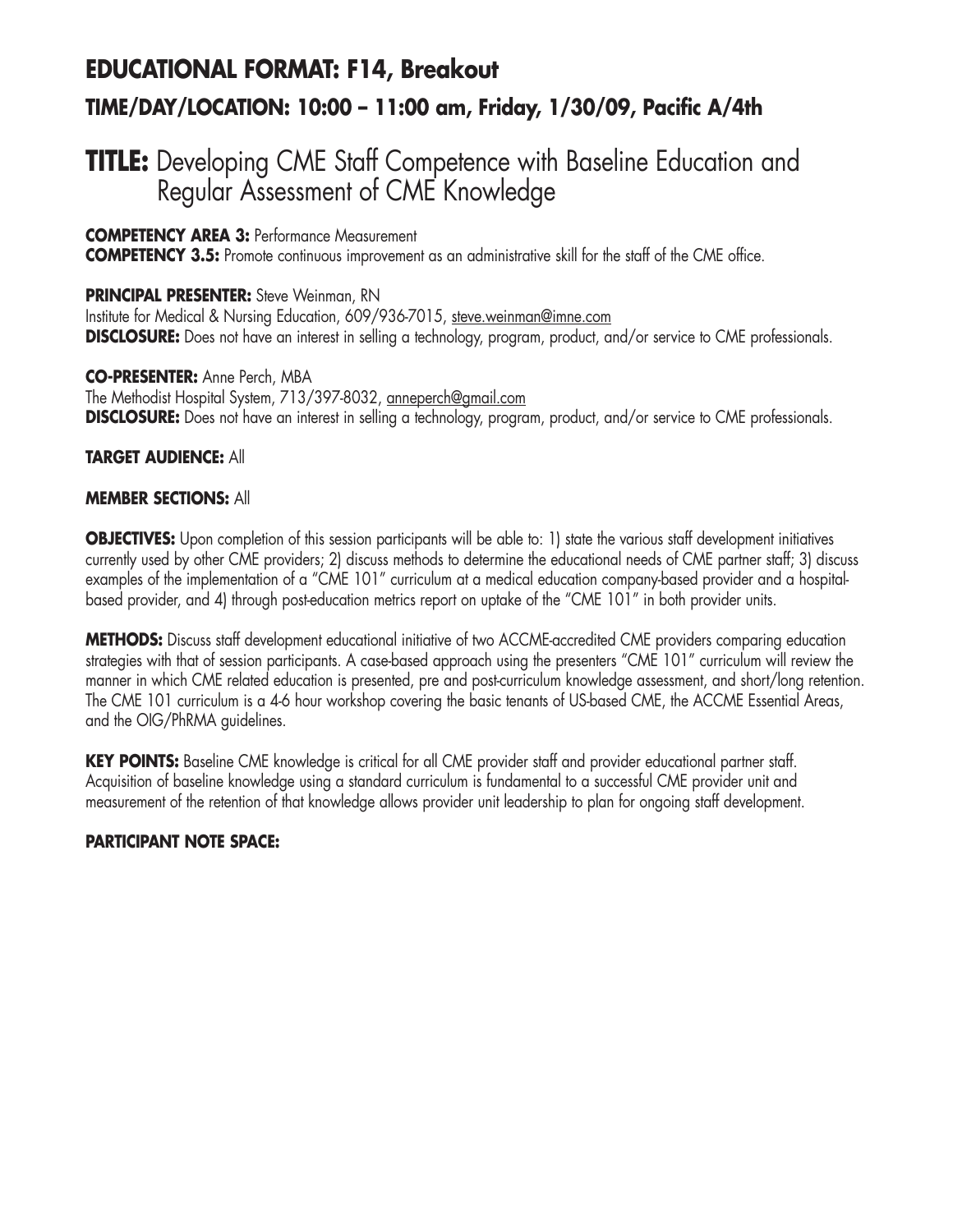# **EDUCATIONAL FORMAT: F15, Breakout TIME/DAY/LOCATION: 10:00 – 11:00 am, Friday, 1/30/09, Pacific B/4th**

## **TITLE:** Incorporating the Patient: A Systems Thinking Approach to Identifying Needs and Developing Learning Interventions

**COMPETENCY AREA 4:** Systems Thinking

### **PRINCIPAL PRESENTER: Brian Moss, MBA**

Research To Practice, 305/377-4448, bmoss@researchtopractice.com **DISCLOSURE:** Does not have an interest in selling a technology, program, product, and/or service to CME professionals.

**CO-PRESENTER:** Isabelle Tate, MEd Research To Practice, 305/400-7334, itate@researchtopractice.com **DISCLOSURE:** Does not have an interest in selling a technology, program, product, and/or service to CME professionals.

**CO-PRESENTER:** Thomas Woodworth sanofi-aventis, 908/981-5173, Thomas.Woodworth@sanofi-aventis.com **DISCLOSURE:** Does not have an interest in selling a technology, program, product, and/or service to CME professionals.

### **TARGET AUDIENCE:** All

### **MEMBER SECTIONS:** All

**OBJECTIVES:** 1) Describe how patient-generated data enhances traditional approaches to the gap analysis/needs assessment process and contributes to a systems thinking approach to CME/CPD. 2) Design strategies for collecting and evaluating patientgenerated data for the gap analysis/needs assessment process. 3) Utilize patient-generated data to develop CME activities, patient education interventions, and tools for physician learners. 4) Explain how patient-generated data augments efforts to align activities with desired physician attributes and improve clinical outcomes.

**METHODS:** Use didactic lecture and group discussion to illustrate how patient-generated data gathered via surveys and other related mechanisms can play an integral role in CME; demonstrate strategies for applying this information to practice, using multiple examples, and provide grantor's rationale for supporting activities focused on obtaining patient perspectives.

**KEY POINTS:** As part of systems thinking, CME/CPD professionals should recognize that physicians are part of a complex health care system with processes, other health providers, and patients that must be considered in providing learning interventions. This session will illustrate how patient perspectives can be elucidated through subjective research and applied to the CME gap analysis/needs assessment and activity planning process, resulting in a systems thinking approach to primary learning interventions and supplementary education that can improve physician performance and patient outcomes. This session will also include the grantor's rationale for supporting activities that incorporate the patient perspective.

**RECOMMENDED READING:** Harrison, R V. A Systems Framework in CME Planning. Available at http://www.acme-assn.org/home/plen06.pdf.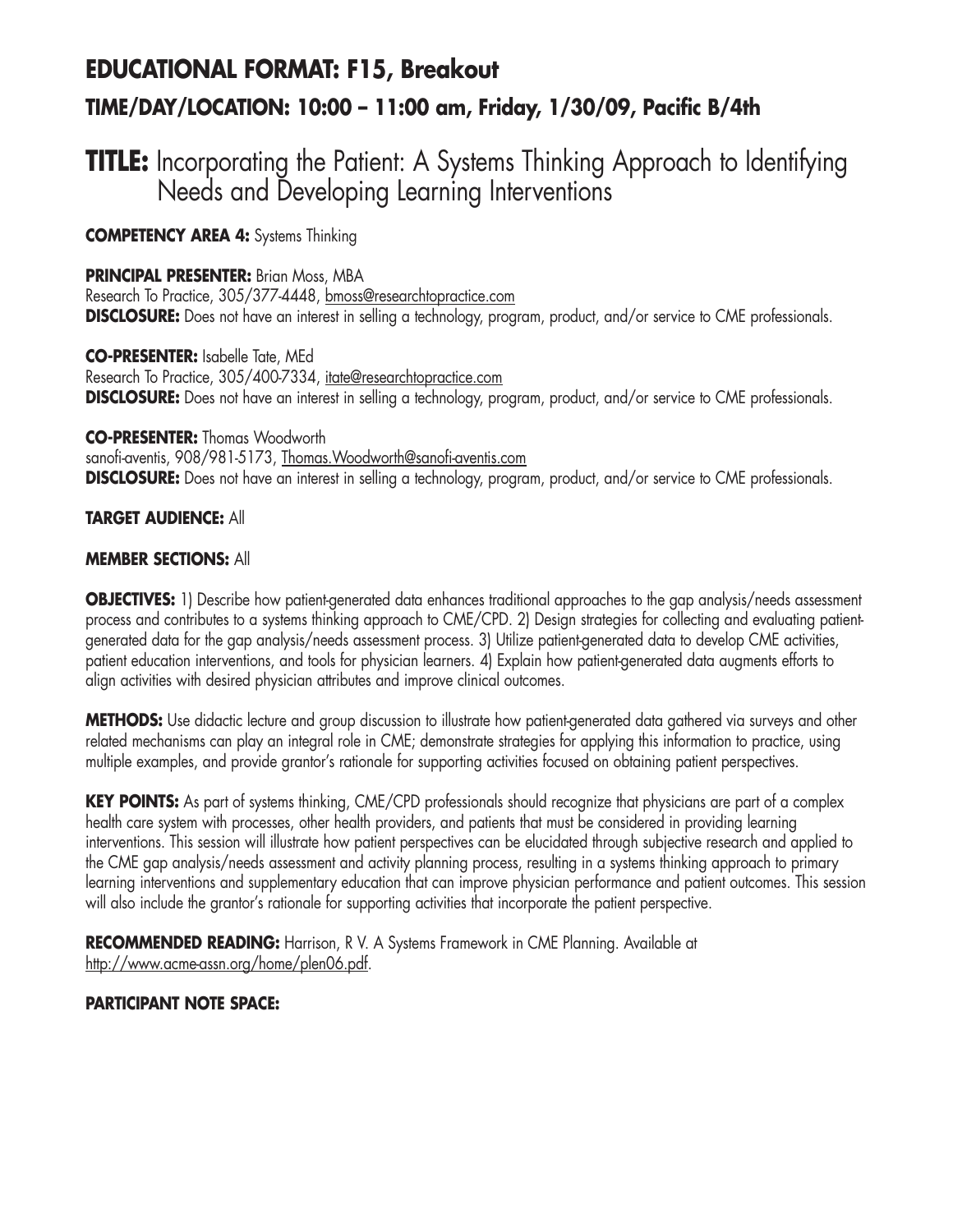# **EDUCATIONAL FORMAT: F16, Breakout TIME/DAY/LOCATION: 10:00 – 11:00 am, Friday, 1/30/09, Pacific E/4th**

# **TITLE:** A Model for a Multidisciplinary and Multilevel Collaboration

### **COMPETENCY AREA 4:** Systems Thinking

**COMPETENCY 4.2:** Consider a Multi-disciplinary focus for needs assessment, educational design, and evaluation, as appropriate.

### **PRINCIPAL PRESENTER:** Theodore Bruno, MD

The France Foundation, 860/598-2274, tbruno@francefoundation.com **DISCLOSURE:** Does not have an interest in selling a technology, program, product, and/or service to CME professionals.

### **CO-PRESENTER:** Sean Conlan, BA

The France Foundation, 860/598-2314, sean@francefoundation.com **DISCLOSURE:** Does not have an interest in selling a technology, program, product, and/or service to CME professionals.

### **TARGET AUDIENCE:** All

### **MEMBER SECTIONS:** All

**OBJECTIVES:** After attending this session, participants should be able to: 1) design a model for effective collaborations in terms of the Institute of Medicine care coordination and ACGME core competencies; 2) create a multidisciplinary faculty and audience, including patients in a continuing education activity, and 3) describe the educational outcomes of such an activity.

**METHODS:** This session will consist of presentations to outline a model of the multiple levels of collaboration that are needed to plan and execute a multidisciplinary educational activity, as well as an overview of the educational outcomes achieved and time for an interactive question and answer session.

**KEY POINTS:** The Institute of Medicine has outlined that multidisciplinary care is needed to improve quality of care. A multilevel and multidisciplinary collaboration model that goes beyond traditional health care education and includes nontraditional stakeholders, such as support groups, public policy makers, and patients, can address often overlooked issues and barriers that health care providers face when implementing disease management plans. Educational activities that include the many stakeholders involved in the care of patients with chronic disease can help to better achieve improvements in patient outcomes.

**RECOMMENDED READING:** Institute of Medicine. Priority Areas for National Action: Transforming Health Care Quality. 2003. http://books.nap.edu/openbook.php?record\_id=10593&page=R1.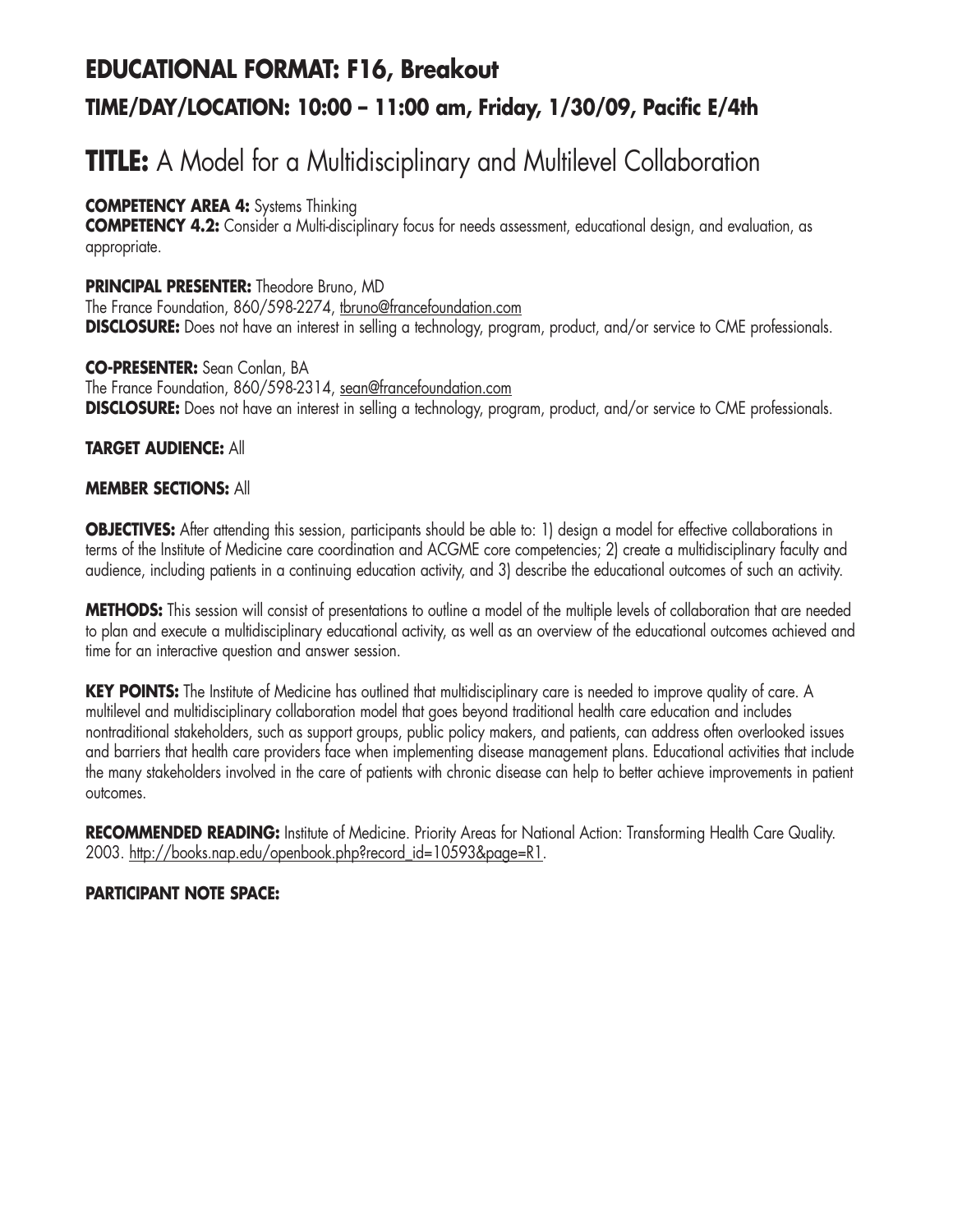# **EDUCATIONAL FORMAT: F17, Breakout TIME/DAY/LOCATION: 10:00 – 11:00 am, Friday, 1/30/09, Pacific C/4th**

# **TITLE:** Why Non-Profits are Profitable Partners

### **COMPETENCY AREA 5: Partnering**

**COMPETENCY 5.2:** Identify and collaborate with external partners that enhance effective CME activities.

### **PRINCIPAL PRESENTER:** Cynthia Kear

California Academy of Family Physicians, 415/586-6660, ckear@aol.com **DISCLOSURE:** Does not have an interest in selling a technology, program, product, and/or service to CME professionals.

### **CO-PRESENTER:** Pam McFadden

University of North Texas Health Science Center, 817/735-2581, mcfadden@hsc.unt.edu **DISCLOSURE:** Does not have an interest in selling a technology, program, product, and/or service to CME professionals.

### **TARGET AUDIENCE:** All

### **MEMBER SECTIONS:** All

### **OBJECTIVES:**

- 1) Understand functional organization of state membership associations and health science centers.
- 2) Recognize unique perspective and synergies these organizations bring to bear on developing, delivering and evaluating CME.
- 3) Identify benefits of partnering with a state membership society or health science or center.
- 4) Assess whether partnering with a non-profit organization is appropriate for your project.

**METHODS:** State membership organizations and health science centers will be broadly described and segmented. CAFP and North Texas will be used as specific models for detailed description and analysis. Three to four actual cases, i.e., CME programs, from development through outcomes measurement, will be detailed. Lessons learned and best practices will also be covered.

**KEY POINTS:** State membership organizations & health science centers offer a unique perspective on the development, delivery and evaluation of quality CME. Their direct and daily communication with health care professionals, in practice and in clinical settings, can positively shape, define and influence effective CME.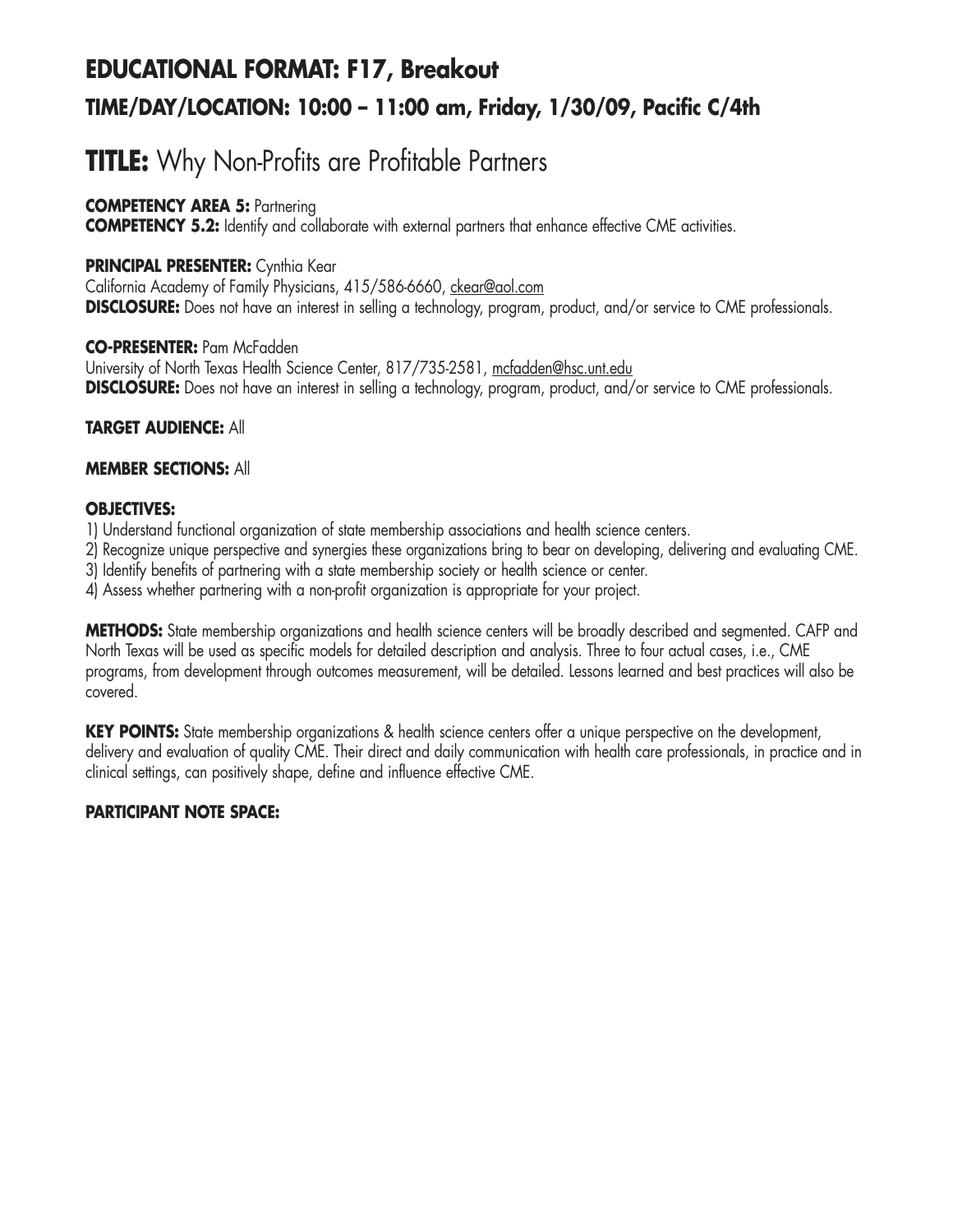## **EDUCATIONAL FORMAT: F18, Breakout**

### **TIME/DAY/LOCATION: 10:00 – 11:00 am, Friday, 1/30/09, Yerba Buena 10-12/Lower B2**

## **TITLE:** Facilitating the Work of the CME Committee to Achieve Your CME Program Goals **(Invited Abstract)**

### **COMPETENCY AREA 7:** Administrative/Management

**COMPETENCY 7.4:** Facilitate the work of educational committees to achieve CME program goals.

### **PRINCIPAL PRESENTER:** Sue Ann Capizzi, MBA

American Medical Association, 312/464-4230, Sue.Ann.Capizzi@ama-assn.org **DISCLOSURE:** Does not have an interest in selling a technology, program, product, and/or service to CME professionals.

### **CO-PRESENTER:** Suzanne Ziemnik, MEd

American Society for Clinical Pathology, 312/541-4744, Suzanne.Ziemnik@ascp.org **DISCLOSURE:** Does not have an interest in selling a technology, program, product, and/or service to CME professionals.

### **TARGET AUDIENCE:** All

### **MEMBER SECTIONS:** All

**OBJECTIVES:** At the completion of this session, participants should be able to: 1) apply effective committee management and facilitation skills to enhance the success of the CME Committee; 2) facilitate committee strategic discussions to evaluate the effectiveness of the overall CME program and make improvements to the program; 3) provide effective committee orientation, and 4) employ strategies to make the volunteer experience worthwhile (and enjoyable) and ensure committee members' contributions are recognized.

**METHODS:** A combination of short lecture and interactive discussion groups, utilizing methodologies such as role playing and case studies, will be employed to present key concepts and highlight successful practices based on the Alliance competency 7.4: Facilitate the work of educational committees to achieve CME program goals.

**KEY POINTS:** Facilitating the work of committees tends to be a set of skills often overlooked by leaders and managers. It requires myriad skills for which many CME practitioners have not received adequate training. The ACCME Updated Criteria include added criteria (C13 – C15) for compliance with Element 2.5: Evaluate the effectiveness of its overall CME program and make improvements to the CME program. The ability of CME practitioners to effectively and efficiently facilitate the work of their CME committees is now even more critical to ensure the overall CME program is continuously evaluated and improved to meet the CME mission.

### **RECOMMENDED READING:**

- 1) Bobowick, M.J., Hughes, S.R., and Lakey, B.M. Transforming Board Structure: Strategies for Committees and Task Forces. National Center for Nonprofit Boards 2001.
- 2) DeLizia, J.S. and Siegel, P.A. Get Them Active! Using Icebreakers, Energizers, and Summarizers to Enhance Group Productivity. Center for Excellence in Association Leadership 1999.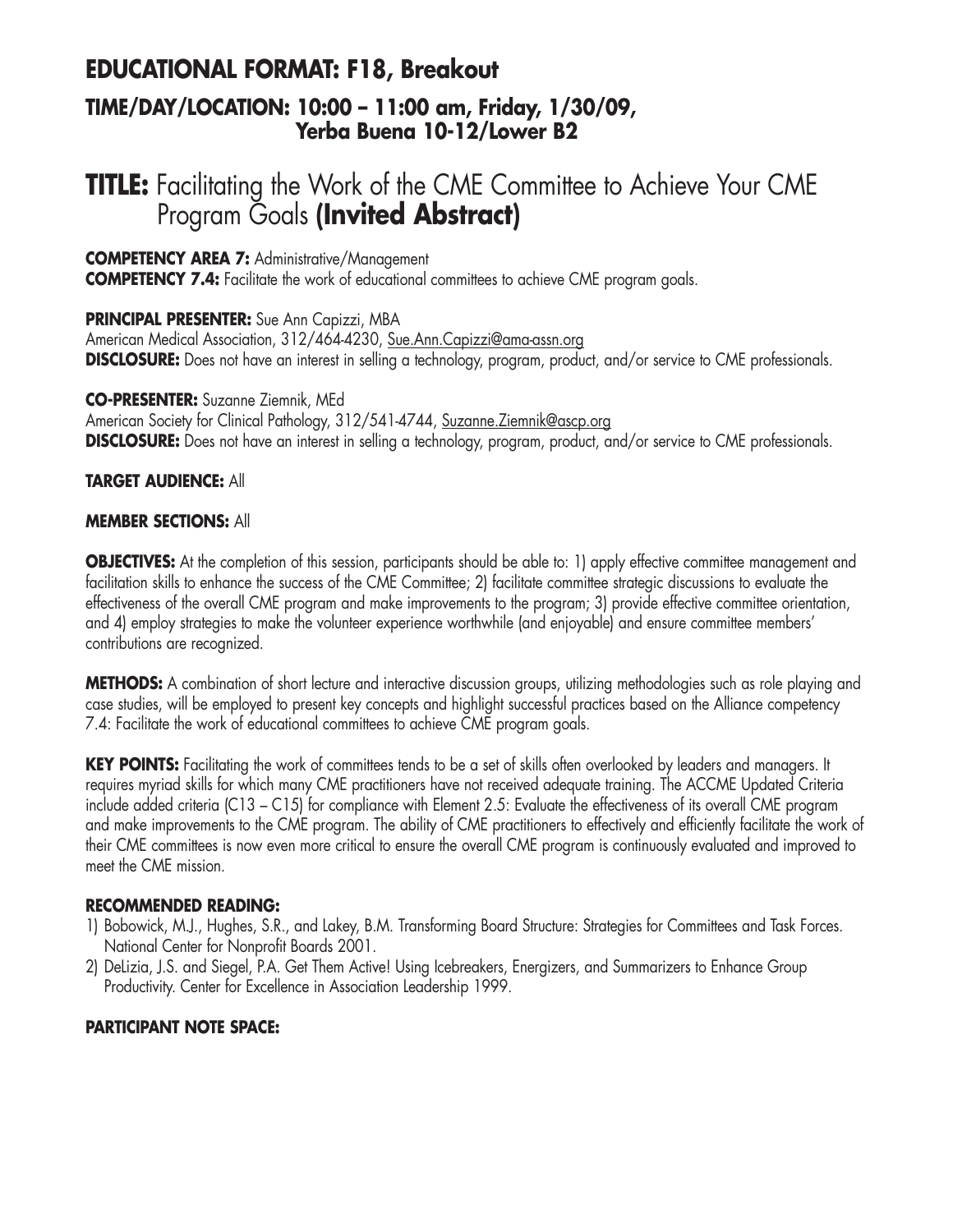# **EDUCATIONAL FORMAT: F19, Breakout TIME/DAY/LOCATION: 10:00 – 11:00 am, Friday, 1/30/09, Sierra I/5th**

# **TITLE:** Medical Terminology 101: Enhancing the Content Review Process

### **COMPETENCY AREA 7:** Administrative/Management

**COMPETENCY 7.5:** Develop a management culture of the office that will reflect a collaborative, service oriented, continuous improvement system that meets the needs of the physicians served, the organization of the CME program and the accreditation standards.

### **PRINCIPAL PRESENTER:** Karen Thomas, BSBA

Institute for Continuing Healthcare Education, 215/446-8088, ext. 1104, kthomas@iche.edu **DISCLOSURE:** Does not have an interest in selling a technology, program, product, and/or service to CME professionals.

### **CO-PRESENTER:** Elizabeth Paczolt, MD

Institute for Continuing Healthcare Education, 215/446-8088, ext. 1170, epaczolt@iche.edu **DISCLOSURE:** Does not have an interest in selling a technology, program, product, and/or service to CME professionals.

### **TARGET AUDIENCE:** Beginner

### **MEMBER SECTIONS:** All

**OBJECTIVES:** At the completion of this session, participants should be able to: 1) identify updated medical terminology and recognize appropriate and error-prone abbreviations to improve content reviews; 2) establish or assess content review process with the goal of perform better content evaluation reviews, and 3) demonstrate confidence when reviewing medical education content and interacting with faculty members.

**METHODS:** This session will offer a basic review of medical terminology and provide information on resources that can assist the CME professional that does not have a medical background in understanding medical terminology. Commonly used, error prone, and newly developed medical abbreviations will be identified during the session; and content review techniques will also be shared with attendees as suggestions on how to involve the team and alleviate some of the burden of completing this important and necessary task. Content review process steps will be reviewed that include team collaboration that demonstrates keys to success in the validation process.

**KEY POINTS:** Content review is a necessary and important step in validating data and ensuring that presentations contain complete and accurate information that does not look more like a commercial than education. As the professional who knows more about the guidelines and educates faculty on the expectations, it is very much in our best interest to conduct content reviews to ensure that basic steps like trade names and/or commercial logos are not incorporated into presentations. Sometimes content reviews may look like a foreign language and be viewed more like an uncomfortable experience. Content reviews can be done quickly and easily by knowing a little of the basics and utilizing the team approach a lot!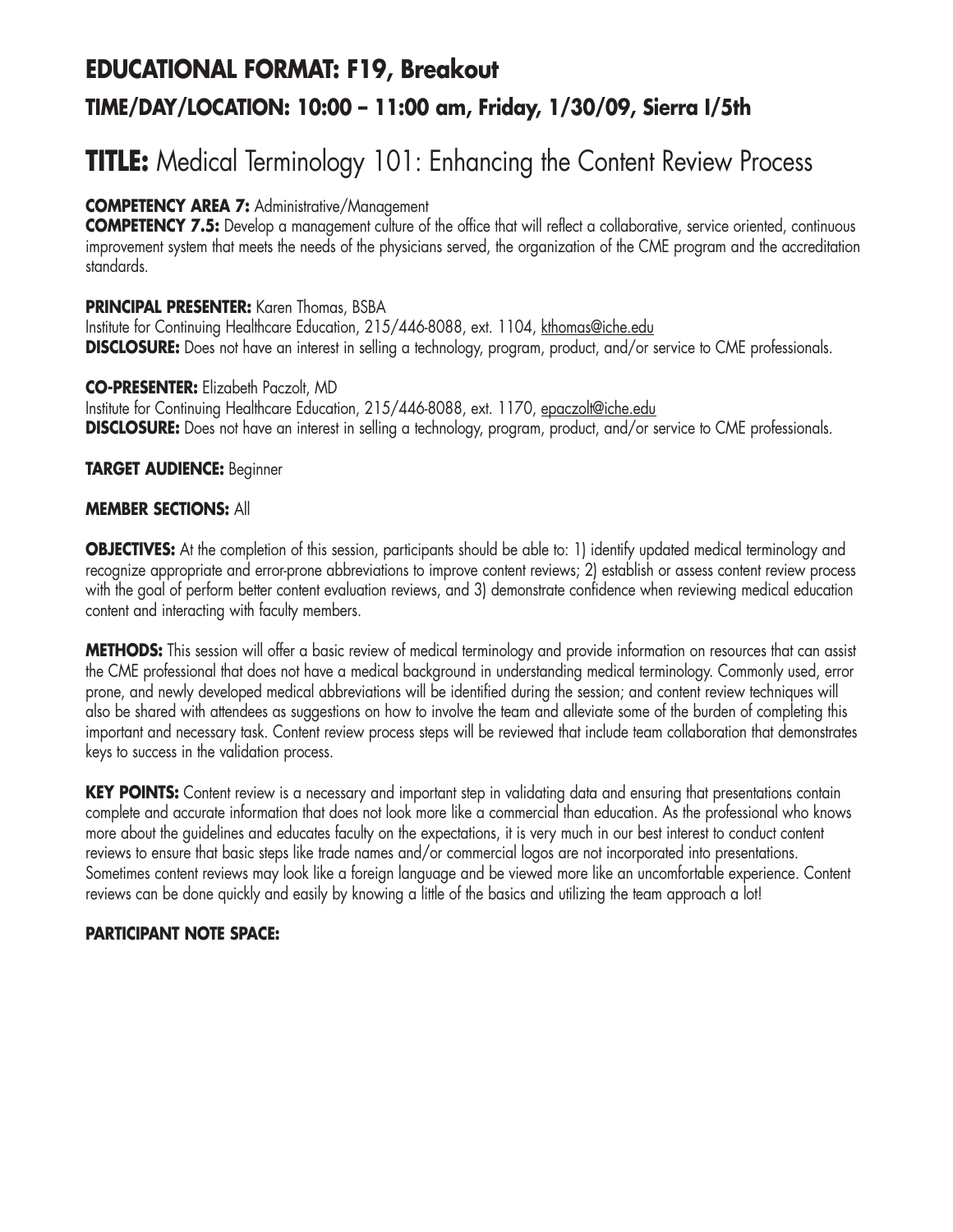# **EDUCATIONAL FORMAT: F20, Breakout TIME/DAY/LOCATION: 10:00 – 11:00 am, Friday, 1/30/09, Sierra E/5th**

## **TITLE:** Follow the Leader: Knowing Your Style – It's No Game

**COMPETENCY AREA 6:** Leadership

### **PRINCIPAL PRESENTER:** Jacqueline Parochka, EdD

Excellence in Continuing Education, Ltd, 847/710/9626, jacquelineparochka@msn.com **DISCLOSURE:** Does have an interest in selling a service to CME professionals.

### **TARGET AUDIENCE:** All

### **MEMBER SECTIONS:** All

**OBJECTIVES:** At the completion of this session, participants should be able to: 1) complete the 18-item leadership questionnaire; 2) calculate their total scores based on people versus task related questions; 3) plot their final scores on the Managerial Grid Model; 4) identify their leadership style based on intersecting axes, and 5) compare their leadership style to the model developed by Robert Blake and Jane Mouton.

**METHODS:** Participants will complete the Leadership Questionnaire and plot their scores on the Blake and Mouton Managerial Grid. A brief lecture will follow that will summarize the five main leadership styles based on the concern for people and the concern for production. Individuals will share their leadership style findings with the group and will discuss the implications of their leadership style in the work place.

**KEY POINTS:** All too often CME professionals are not aware of their individual leadership style and the ramifications of their style in the work place. Participants will be able to complete the Leadership Questionnaire, calculate their scores for two dimensions: concern for production versus concern for people and plot the two axes using Blake and Mouton's Managerial Grid. Identifying their leadership style will enable participants to keep the style in mind when working with others and when trying to achieve organizational goals.

**RECOMMENDED READING:** Blake, RR. and Mouton, JS. The Managerial Grid, Gulf Publishing Company, 1994.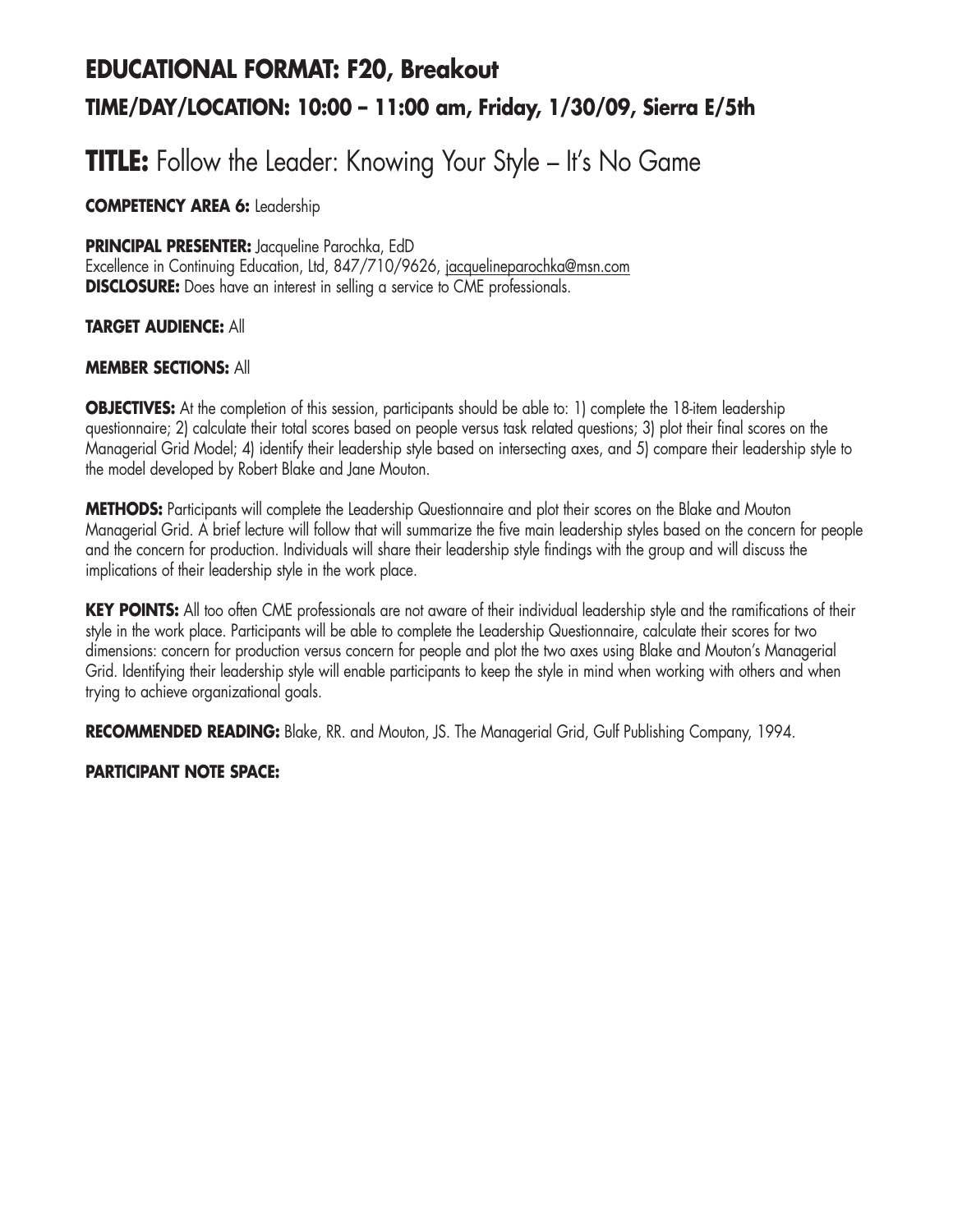### **EDUCATIONAL FORMAT: F21, Breakout TIME/DAY/LOCATION: 10:00 – 11:00 am, Friday, 1/30/09, Yerba Buena 13-15/Lower B2**

# **TITLE:** AAFP Prescribed Credit: Basics of the AAFP Accreditation System

### **COMPETENCY AREA 7:** Administrative/Management

**COMPETENCY 7.6:** Assure that the CME program is in compliance with the Accreditation Essentials, Elements, and Policies and other regulatory requirements.

### **PRINCIPAL PRESENTER:** Mindi McKenna, PhD

American Academy of Family Physicians, 913/906-6000, ext. 6510, mmckenna@aafp.org **DISCLOSURE:** Does not have an interest in selling a technology, program, product, and/or service to CME professionals.

### **TARGET AUDIENCE:** All

### **MEMBER SECTIONS:** All

**OBJECTIVES:** Upon completion of this session, participants should be able to: identify CME requirements for AAFP members; define eligibility criteria for AAFP Prescribed credit; distinguish between AAFP and ACCME accreditation, and AAFP and AMA credit; review application procedures; and describe changes made to coordinate AAFP planning process requirements with the ACCME's Updated Accreditation Criteria.

**METHODS:** This presentation will provide an explanation of the benefits of providing CME credit for family physician audiences, description of AAFP credit categories, and instruction about applying for AAFP CME credit. The presenter will provide information through lecture and review of sample forms, with opportunities for questions and small group discussion.

**KEY POINTS:** The American Academy of Family Physicians has 94,500 members in 50 states, the District of Columbia, Uniformed Services, Puerto Rico, the Virgin Islands, and Guam. The members must accrue 150 CME credits in a 3-year period, 75 of which must be AAFP Prescribed credits. AAFP credit is also required for family physicians' Maintenance of Certification. AAFP credit approval requires input from an Active or Life member of the AAFP to the CME activity planning process. The simple application process informs the planner of all components of basic CME activity planning. AAFP CME accreditation is based on a system of reviewing the content of individual activities based on applications submitted by CME providers.

RECOMMENDED READING: Visit the AAFP CME Accreditation web site at http://www.aafp.org/cmea to review online information and instructions about AAFP CME credit and applications. Look at "Applying for CME Credit" and "Producing Quality CME Activities".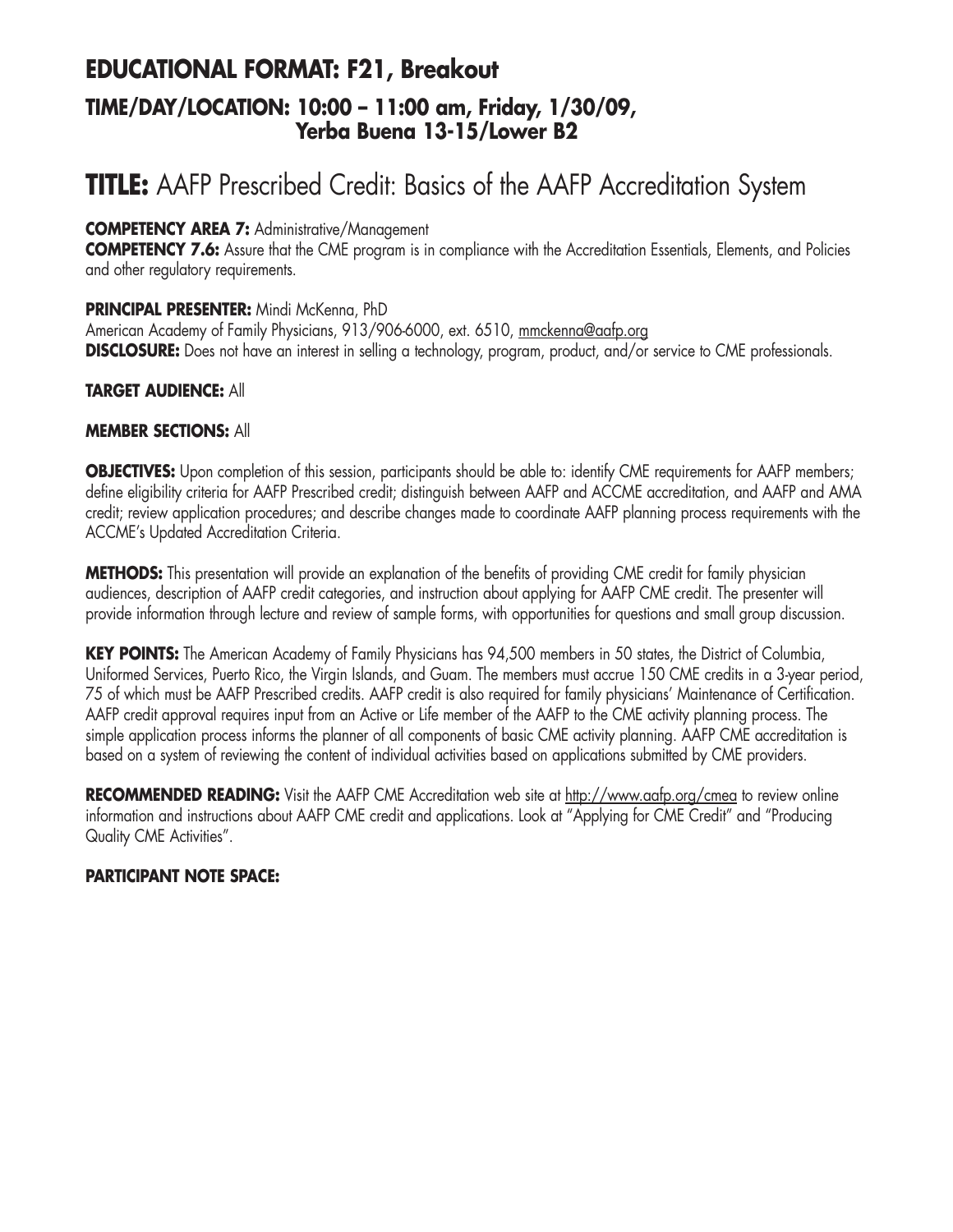# **EDUCATIONAL FORMAT: F22, Breakout TIME/DAY/LOCATION: 10:00 – 11:00 am, Friday, 1/30/09, Sierra K/5th**

## **TITLE:** Establishing Self-assessment at Multiple Milestones in Medical Education

**COMPETENCY AREA 8:** Self-Assessment and Life-Long Learning

### **PRINCIPAL PRESENTER:** Robert Bartel, MS

The Endocrine Society, 301/951-2606, rbartel@endo-society.org **DISCLOSURE:** Does not have an interest in selling a technology, program, product, and/or service to CME professionals.

**CO-PRESENTER:** Veronica Parcan The Endocrine Society, 301/951-2601, vparcan@endo-society.org **DISCLOSURE:** Does not have an interest in selling a technology, program, product, and/or service to CME professionals.

**CO-PRESENTER:** Allison McElvaine, PhD The Endocrine Society, 240/482-1385, amcelvaine@endo-society.org **DISCLOSURE:** Does not have an interest in selling a technology, program, product, and/or service to CME professionals.

**CO-PRESENTER:** John Kriak, PharmD Conference Archives, Inc., 814/536-3356, *jkriak@conferencearchives.com* **DISCLOSURE:** Does have an interest in selling a technology, program, product and/or service to CME professionals.

### **TARGET AUDIENCE:** All

### **MEMBER SECTIONS:** All

**OBJECTIVES:** At the completion of this session, attendees should be able to: describe how technology may be employed to identify gaps in graduate and post-graduate medical education; describe how self-assessment data allow CME professionals to design activities based on measured gaps in physician competencies; identify ways to efficiently and cost-effectively provide learners and program directors with individualized feedback on learner competencies, and outline ways to increase the impact of CME interventions with strategic business partnerships.

**METHODS:** Presenters will use case studies to illustrate how a medical specialty society expanded the usability and functionality of a board review self-assessment tool into an MOC module, an in-service exam, and a quantitative needs assessment to help fulfill the society's CME mission. Attendees will contribute examples of their self-assessment activities and describe how these may be evolving.

**KEY POINTS:** This session is intended to serve as a nuts and bolts review of how a self-assessment activity can be enhanced through appropriate partnerships. Question writing methodologies and validation are critical elements that ensure the integrity of the activities and the data derived from them. Assessments that provide physicians with self-awareness of their own gaps in competence and knowledge may have a greater impact on their personal learning behaviors.

### **RECOMMENDED READING:**

- 1) Davis DA, Mazmanian PE, Fordis M, et al. Accuracy of physician self-assessment compared with observed measures of competence: a systematic review. JAMA. 2006 Sep 6;296(9):1094-102.
- 2) Hays RB, Jolly BC, Caldon LJ, et al. Is insight important? Measuring capacity to change performance. Med Educ. 2002 Oct;36(10):965-71.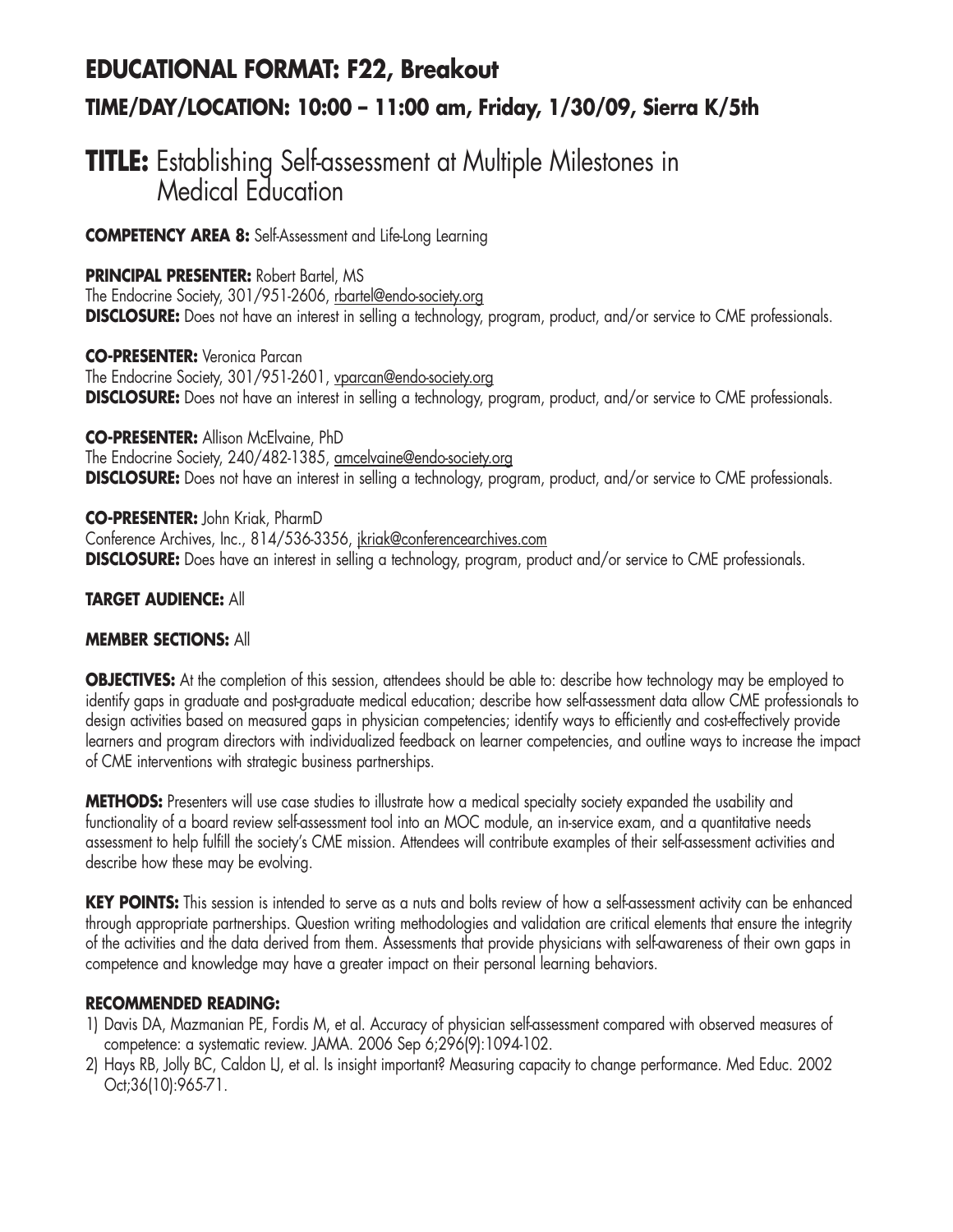# **EDUCATIONAL FORMAT: F23, Breakout TIME/DAY/LOCATION: 10:00 – 11:00 am, Friday, 1/30/09, Pacific J/4th**

## **TITLE:** Setting the Stage for CME: Introducing and Supporting Life-Long Learning in Residency

**COMPETENCY AREA 8:** Self-Assessment and Life-Long Learning

### **PRINCIPAL PRESENTER:** Scott Bradbury, MS

American Academy of Pediatrics, 847/434-7147, sbradbury@aap.org **DISCLOSURE:** Does not have an interest in selling a technology, program, product, and/or service to CME professionals.

**CO-PRESENTER:** Charlette Nunnery American Academy of Pediatrics, 847/434-4981, cnunnery@aap.org **DISCLOSURE:** Does not have an interest in selling a technology, program, product, and/or service to CME professionals.

### **TARGET AUDIENCE:** All

### **MEMBER SECTIONS:** All

**OBJECTIVES:** At the completion of this session, participants should be able to: 1) understand elements of life-long learning that occur in a physician's residency; 2) identify opportunities and methods they can use to introduce the concept and importance of CME to residents, and 3) determine how they can implement and engage residents in CME.

**METHODS:** Use didactic lecture and interactive discussion to 1) highlight examples of how the American Academy of Pediatrics has supported the learning and education of pediatricians in residency, and 2) illustrate how to establish linkages between residency and CME.

**KEY POINTS:** Although physicians in residency are not always required to complete or participate in CME activities, CME providers should realize the advantages to reaching out to this audience in order to "set the stage" for CME. Residents are surrounded by a host of unique educational requirements and demands: from adherence to ACGME competencies, to development of individual learning plans, to preparation for board certification and licensure. While this all may seem like foreign concepts to CME providers, it's really to their benefit to recognize and support these realities in order to build a bridge of life-long learning that will ease residents' transition from residency to the world of CME.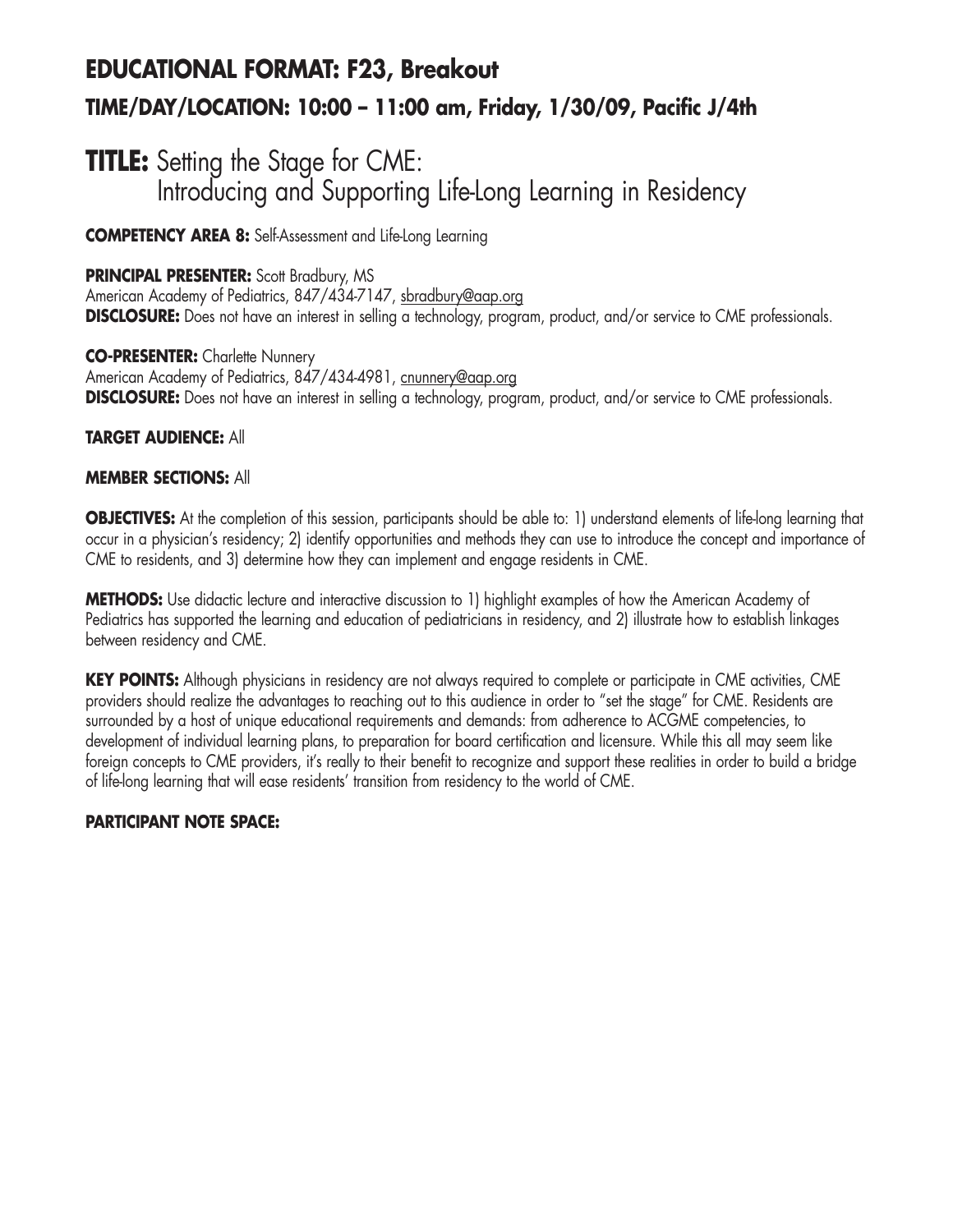## **EDUCATIONAL FORMAT: F24, Intensive**

### **TIME/DAY/LOCATION: 11:15 am – 12:15 pm, Friday, 1/30/09, Club/Atrium**

## **TITLE:** Advanced Seminar: CME 2.0 - An Expert Panel Analyzes Critical Issues and a New Paradigm **(Part 3)**

### **COMPETENCY AREA 6:** Leadership

**COMPETENCY 6.1:** Provide a vision of present role and future direction for CME and physician role and responsibilities in continued learning.

### **PRINCIPAL PRESENTER:** Stephen Lewis, MA (Moderator)

Global Education Group, 303/395-1782, ext. 71, slewis@globaleducationgroup.com **DISCLOSURE:** Does not have an interest in selling a technology, program, product, and/or service to CME professionals.

**CO-PRESENTER:** Melinda Steele, MEd Texas Tech University Health Sciences Center, 806/743-2226, melinda.steele@ttuhsc.edu **DISCLOSURE:** Does not have an interest in selling a technology, program, product, and/or service to CME professionals.

**CO-PRESENTER:** Gisela Paulsen, MPharm Genentech, 650/467-2300, paulsen.gisela@gene.com **DISCLOSURE:** Does not have an interest in selling a technology, program, product, and/or service to CME professionals.

**CO-PRESENTER:** Jason Singer, PharmD Eli Lilly & Company, 317/277-8333, singer\_jason@lilly.com **DISCLOSURE:** Does not have an interest in selling a technology, program, product, and/or service to CME professionals.

**CO-PRESENTER:** Pippa Stewart, MSN Amgen, 805/313-2538, pippas@amgen.com **DISCLOSURE:** Does not have an interest in selling a technology, program, product, and/or service to CME professionals.

### **TARGET AUDIENCE:** Advanced

### **MEMBER SECTIONS:** All

**OBJECTIVES:** At the completion of this session, participants should be able to: 1) articulate and evaluate the needed enhancements to CME planning, management, funding, certification, and regulatory oversight; 2) identify specific ways in which CME professionals can analyze and adjust their own operations, programs, and processes to elevate professionalism and CME effectiveness, and 3) develop a plan of action to address the professional challenges facing the future of CME.

**METHODS:** Use didactic lecture to analyze critical CME developments, evidence and perceptions that affect CME and its stakeholders. Use panel reports and facilitated Q&A to stimulate debate and reach consensus on key points (below). Use audience Q&A to increase participation and reduce learning erosion over time.

KEY POINTS: Panelists will discuss, analyze, and debate critical issues affecting CME, including: 1) transparency regarding CME providers; 2) institutional conflicts of interest that affect content validity and/or "face validity"; 3) CME organizational/business structure – beyond grant review systems, firewalls, and guidelines; 4) defining and addressing/eliminating bias, and 5) the CME funding conundrum, and 6) role of the accreditation system.

Draft Agenda: 1) moderator presentation (30 minutes); 2) panelist presentations (12 minutes  $x 5 = 60$  minutes); 3) facilitated panel discussion — Q&A, analysis and suggestions for improvement (60 minutes), and 4) audience Q&A and suggestions for next steps (30 minutes).

**RECOMMENDED READING:** Bennett, Nigel. Effective Educational Leadership. Paul Chapman Publishing/Sage Publications, 2003.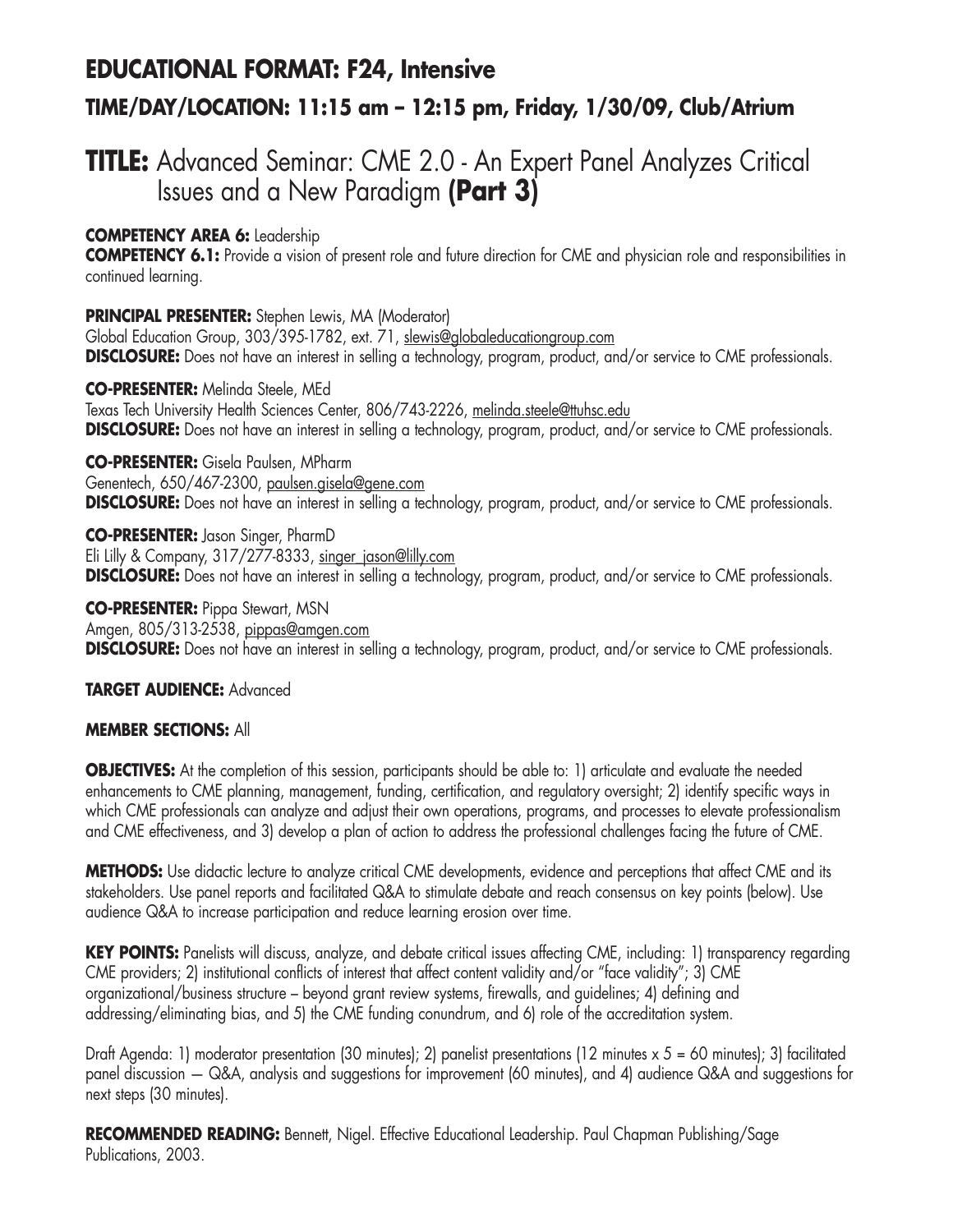# **EDUCATIONAL FORMAT: F25, Breakout TIME/DAY/LOCATION: 11:15 am – 12:15 pm, Friday, 1/30/09, Pacific B/4th**

## **TITLE:** Physician as Learner

**COMPETENCY AREA 1:** Adult/Organizational Learning Principles **COMPETENCY 1.3:** Conduct, support, and/or apply educational research on how physicians learn and change.

### **PRINCIPAL PRESENTER:** Kate Hodgson, DVM

University of Toronto, 416/978-4957, kd.hodgson@utoronto.ca **DISCLOSURE:** Does not have an interest in selling a technology, program, product, and/or service to CME professionals.

### **TARGET AUDIENCE:** Beginner

### **MEMBER SECTIONS:** All

**OBJECTIVES:** At the completion of this session, participants should be able to: 1) apply Malcolm Knowles' principles of Adult Learning to Physicians as Learners; 2) use the Physician as Learner approach to develop CME content, and 3) choose Medical Interactivity based on the Physician as Learner framework to make CME more effective.

**METHODS:** Use of interactive discussion to apply adult learning principles to the Physician as Learner. Participants will work in small groups to develop CME content based on the needs of physician as learner. Experiential exercises will explore the choice of medical interactivity, which meets the needs of physician as learner to make CME more effective.

KEY POINTS: Physicians are a specific subset of adult learners. Understanding the specific needs of the Physician as Learner creates a theoretical approach to CME content development and assessment and refinement of existing content. Meeting the needs of Physician as Learner also provides a framework to choose appropriate medical interactivity to make CME more effective.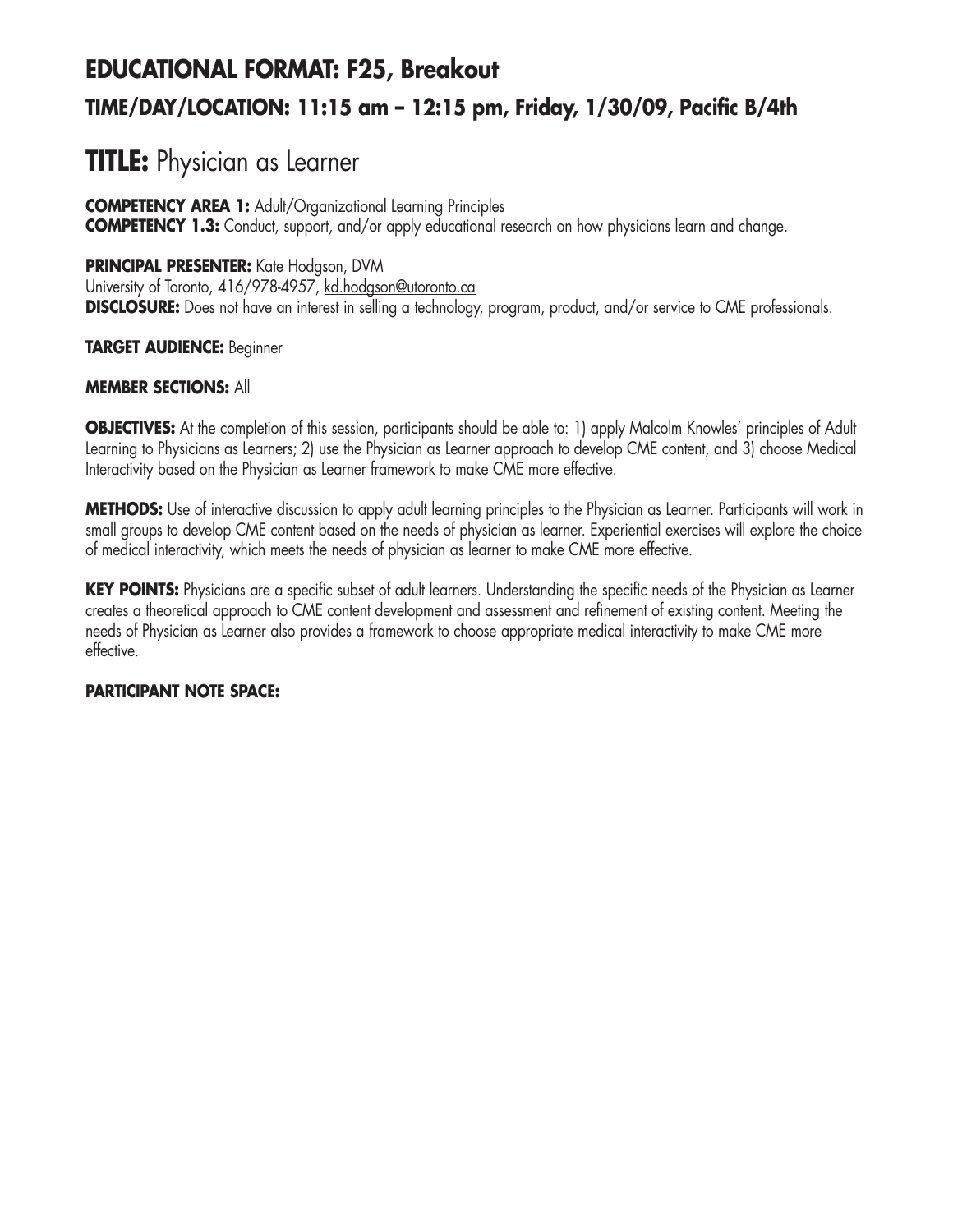### **EDUCATIONAL FORMAT: F26, Breakout TIME/DAY/LOCATION: 11:15 am – 12:15 pm, Friday, 1/30/09, Yerba Buena 7-9/Lower B2**

## **TITLE:** Closing Quality Gaps using the ACCME Updated Accreditation Criteria **(Part 2)**

**COMPETENCY AREA 2:** Educational Interventions

**COMPETENCY 2.6:** Consider the learning environment, select and apply learning formats that are effective for physician learning and meeting the expected outcome.

**PRINCIPAL PRESENTER:** Steve Singer, PhD ACCME, 312/527-9200, ssinger@accme.org **DISCLOSURE:** Does not have an interest in selling a technology, program, product, and/or service to CME professionals.

**CO-PRESENTER:** Marcia Martin ACCME, 312/527-9200, mmartin@accme.org **DISCLOSURE:** Does not have an interest in selling a technology, program, product, and/or service to CME professionals.

### **TARGET AUDIENCE:** All

### **MEMBER SECTIONS:** All

**OBJECTIVES:** After this session, participants should be able to 1) discuss recent issues and developments within ACCME's system of accreditation that support CME as a bridge to quality, and 2) apply principles from the ACCME's Updated Accreditation Criteria to the development of educational interventions intended to improve patient care.

**METHODS:** This session will include presentations by ACCME staff, interactive small group work, and large group discussion.

**KEY POINTS:** In this session, participants will examine how steps in the planning process of educational interventions are supported by the ACCME's Updated Accreditation Criteria, as well as tools/resources that will help providers implement ACCME requirements in their day-to-day practice of CME. Discussion in this session will focus on the improvement needs of ACCME-accredited providers, as identified from ACCME accreditation compliance data.

**RECOMMENDED READING:** See http://www.accme.org for more information on the ACCME's Updated Accreditation Criteria.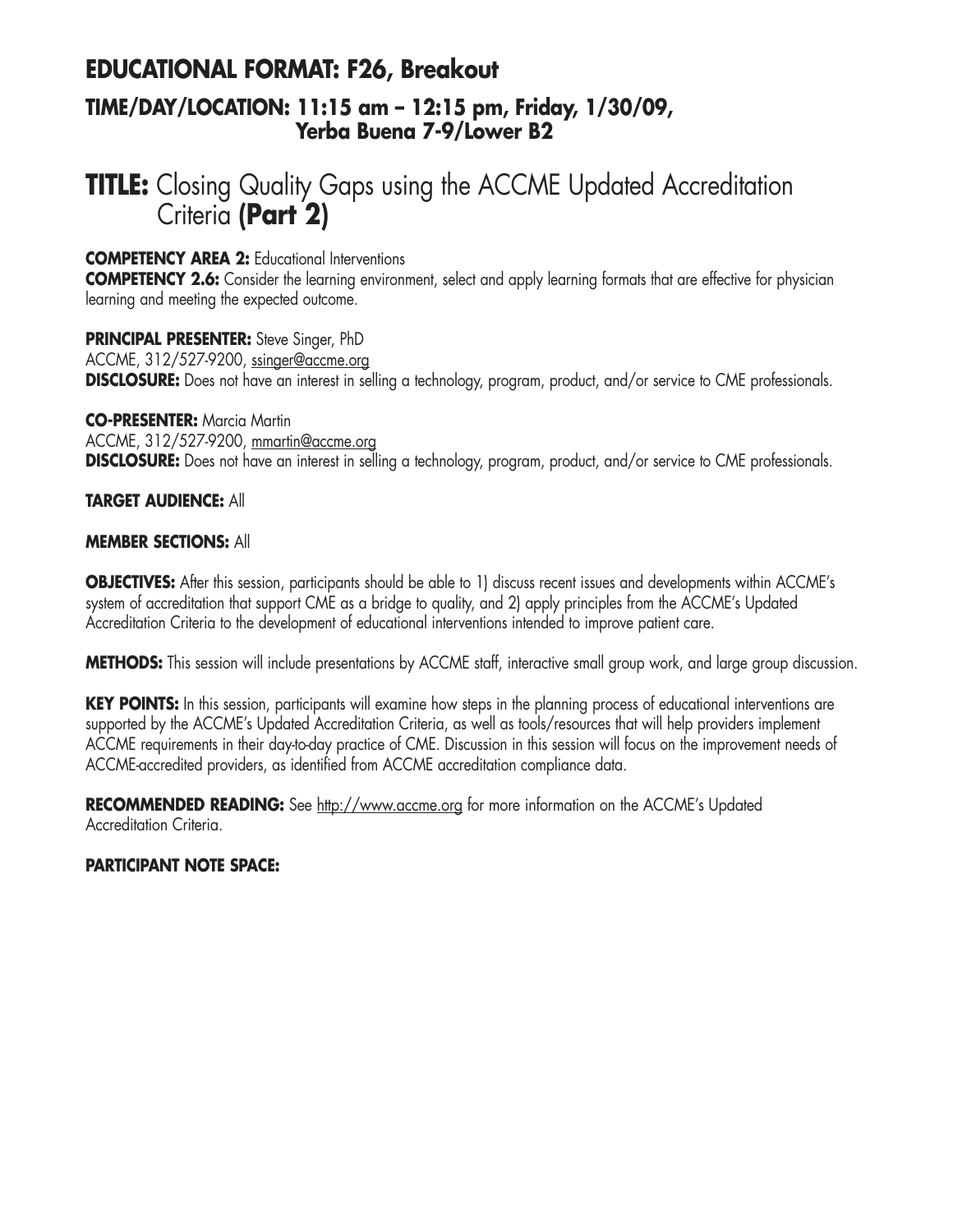# **EDUCATIONAL FORMAT: F27, Breakout TIME/DAY/LOCATION: 11:15 am – 12:15 pm, Friday, 1/30/09, Pacific C/4th**

# **TITLE:** Gap Analysis: What Is It (Really) Good For?

**COMPETENCY AREA 2:** Educational Interventions **COMPETENCY 2.5:** Translate physician needs into measurable objectives.

**PRINCIPAL PRESENTER:** Anu Hosangadi, MS

IME, LLC, 215/412-5927, Anu.Hosangadi@ime-edu.com **DISCLOSURE:** Does not have an interest in selling a technology, program, product, and/or service to CME professionals.

**CO-PRESENTER:** Jeffrey Palmer, PhD The FCG Institute for Continuing Education, 215/412-4526, jpalmer@fcgint.com **DISCLOSURE:** Does not have an interest in selling a technology, program, product, and/or service to CME professionals.

**CO-PRESENTER:** Lynn Sample, BS The FCG Institute for Continuing Education, 215/412-5923, Isample@fcgint.com **DISCLOSURE:** Does not have an interest in selling a technology, program, product, and/or service to CME professionals.

### **TARGET AUDIENCE:** All

### **MEMBER SECTIONS:** All

**OBJECTIVES:** At the conclusion of this breakout session, participants will be able to: 1) design an effective gap analysis survey that identifies knowledge gaps and barriers to best practice; 2) describe how gap analysis results should be used to enhance the development of educational objectives and content, and 3) describe how gap analysis results may be linked effectively to outcomes measurements.

**METHODS:** The presenters will describe collaborative efforts between educational partners in which implementation of gap analysis surveys may be used to identify knowledge gaps and practice barriers, help tailor content of activities to meet educational needs, serve as a "pretest", and assist in determining knowledge gain and outcomes measurements.

**KEY POINTS:** Attendees will gain new insights with respect to: 1) the design and use of preprogram gap analysis surveys in the development of the needs assessment, educational objectives, and content of live and online activities; 2) the use of the survey to determine pre-activity knowledge level and practice behavior, and 3) the use of preprogram survey results as part of effective outcomes measurements for educational activities. The preprogram gap analysis survey is a highly effective tool for enhancing the value of educational activities.

**RECOMMENDED READING:** Davis D, Barnes BE, Fox R. The Continuing Professional Development of Physicians, From Research to Practice. Chicago, IL: AMA Press; 2003: 260-266 (Chapter 13).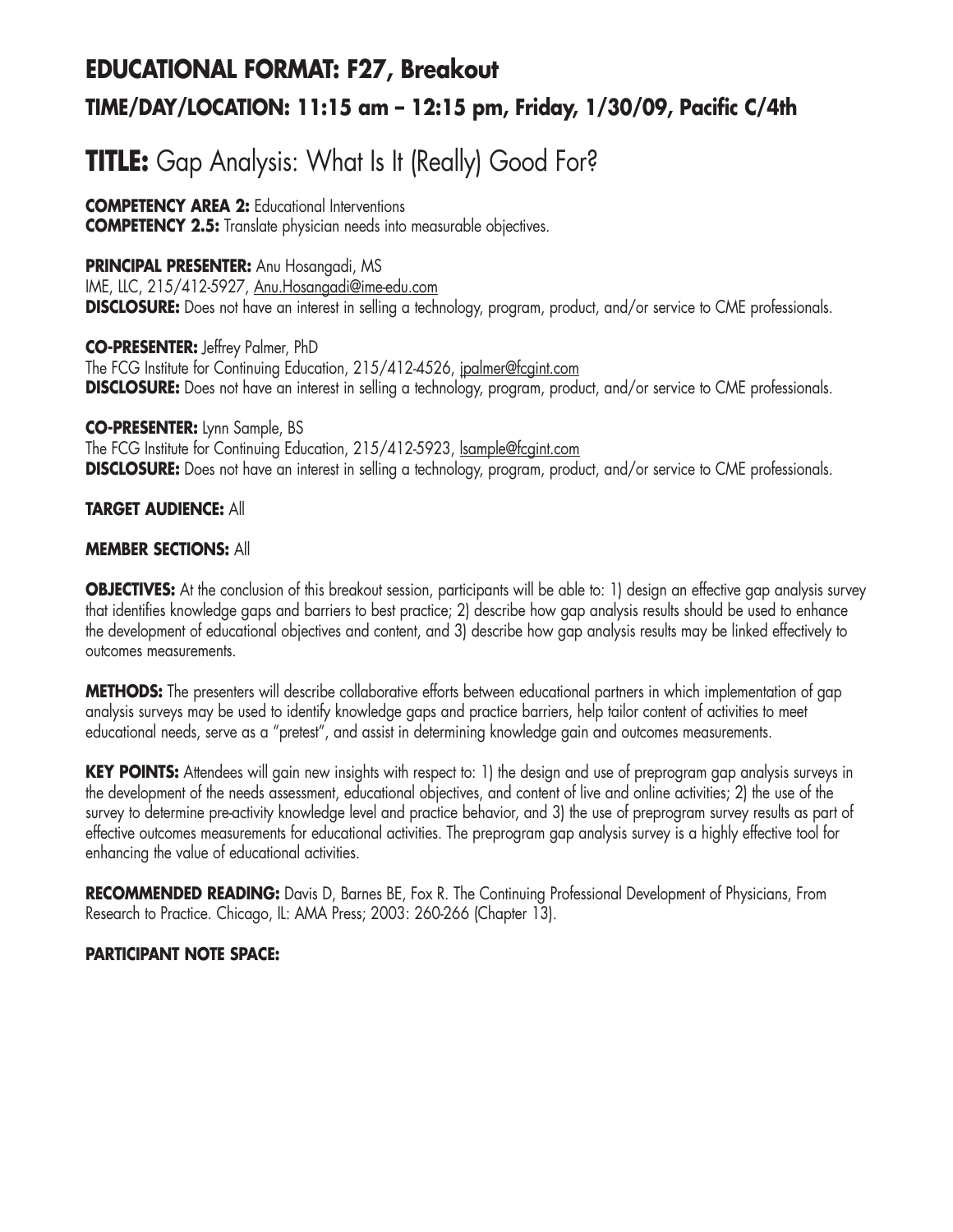## **EDUCATIONAL FORMAT: F28, Breakout TIME/DAY/LOCATION: 11:15 am – 12:15 pm, Friday, 1/30/09, Yerba Buena 1-3/Lower B2**

# **TITLE:** Learning that will Stick! Why Activity is in the Learning Equation

### **COMPETENCY AREA 2:** Educational Interventions

**COMPETENCY 2.6:** Consider the learning environment, select and apply learning formats that are effective for physician learning and meeting the expected outcome.

### **PRINCIPAL PRESENTER:** Beverly Wood, MD

University of Southern California Keck School of Medicine, 323/442-2377, bwood@usc.edu **DISCLOSURE:** Does not have an interest in selling a technology, program, product, and/or service to CME professionals.

### **CO-PRESENTER:** Dixie Fisher, PhD

University of Southern California Keck School of Medicine, 323/442-1600, dfisher@usc.edu **DISCLOSURE:** Does not have an interest in selling a technology, program, product, and/or service to CME professionals.

### **TARGET AUDIENCE:** All

### **MEMBER SECTIONS:** All

**OBJECTIVES:** At the completion of the sessions, participants should be able to:

- 1) Design memorable opening and closing activity to focus learners on content.
- 2) Create activities to turn your listeners into deep learners during a lecture.
- 3) Apply basic principles of learning to any planned activity.
- 4) Use collaboration to connect with others and learn deeply.

**METHODS:** 1) By adding learner involvement we are changing the learning dynamic making listeners into participants with the content. They will try out their concepts, hear the ideas of others, and use the content in meaningful ways. Activities will involve learners in defining how CME participants can enhance their learning by participation, reflection, and sharing ideas. 2) Participatory activities as openings, closings and interim learning. 3) Brief presentation of didactic content. 4) Participant development of a lecture plan to incorporate learning activities will constitute this Intensive session.

KEY POINTS: By enabling learners to interact with the content and each other during a learning session, you are giving them the opportunity to grow as collaborators and learners while recognizing that how they plan to use their knowledge matters.

**RECOMMENDED READING:** Bowman SL. The Ten-Minute Trainer. 2005 Pfeiffer, San Francisco Cooper JL, Robinson P, Ball D. Small Group Instruction in Higher Education. 2003 New Forums Press, Stillwater.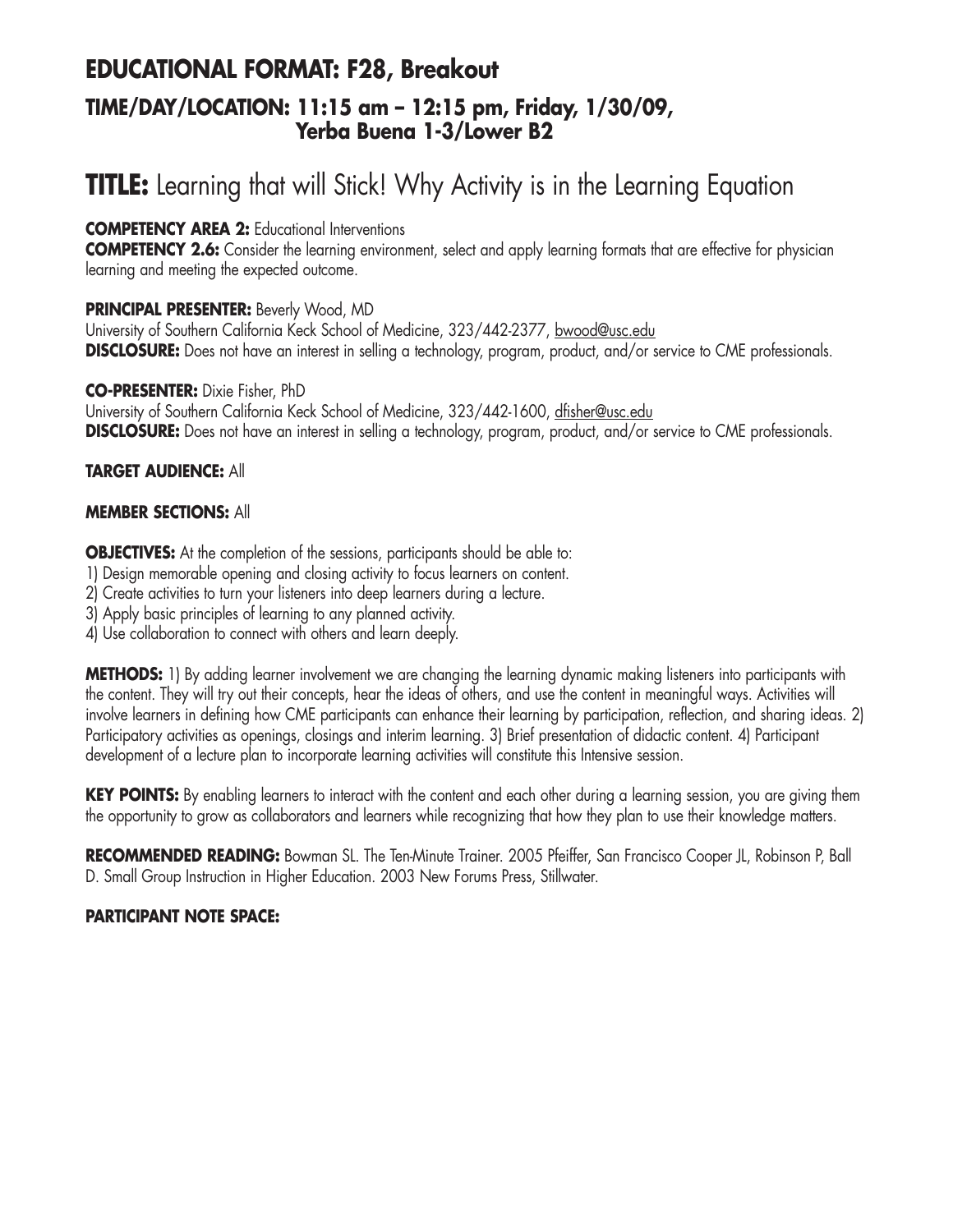## **EDUCATIONAL FORMAT: F29, Breakout**

### **TIME/DAY/LOCATION: 11:15 am – 12:15 pm, Friday, 1/30/09, Pacific E/4th**

## **TITLE:** Educational Speed Dating Sessions to Foster Knowledge Exchange and Collaboration

**COMPETENCY AREA 2:** Educational Interventions

**COMPETENCY 2.7:** Consider multi-disciplinary educational interventions when appropriate.

### **PRINCIPAL PRESENTER:** Réjean Laprise, PhD

Fédération des médecins spécialistes du Québec, 514/350-5176, rlaprise@fmsq.org **DISCLOSURE:** Does not have an interest in selling a technology, program, product, and/or service to CME professionals.

**CO-PRESENTER:** Robert Thivierge, FRCPC Université de Montréal, 514/343-6367, robert.thivierge@umontreal.ca **DISCLOSURE:** Does not have an interest in selling a technology, program, product, and/or service to CME professionals.

### **TARGET AUDIENCE:** All

### **MEMBER SECTIONS:** All

**OBJECTIVES:** At the end of this session, participants should be able to: 1) explain the value and use of educational speed dating sessions (ESDS), an innovative method of interaction to facilitate knowledge exchange, collaboration, and the creation of new partnerships between participants of different disciplines or organizations, and 2) prepare and carry out ESDS in their CME activities.

**METHODS:** We use didactic lecture to describe ESDS and the results of a study aimed at increasing collaboration between CPD directors of 35 specialists' associations. ESDS to provide an opportunity to experience the method, and plenary discussion to summarize key messages for CME practice.

**KEY POINTS:** Several problems in the healthcare system could be resolved by breaking up professional silos and adopting more collaborative and holistic approaches to patient care. Educational speed dating sessions provide meeting participants with a quick and formal opportunity to share common problems and goals in a stimulating and efficient way, to meet new colleagues, to learn about unexpected but important issues, and to identify opportunities for collaboration or innovative solutions. ESDS increase the likelihood that these outcomes happen at the end of any meeting.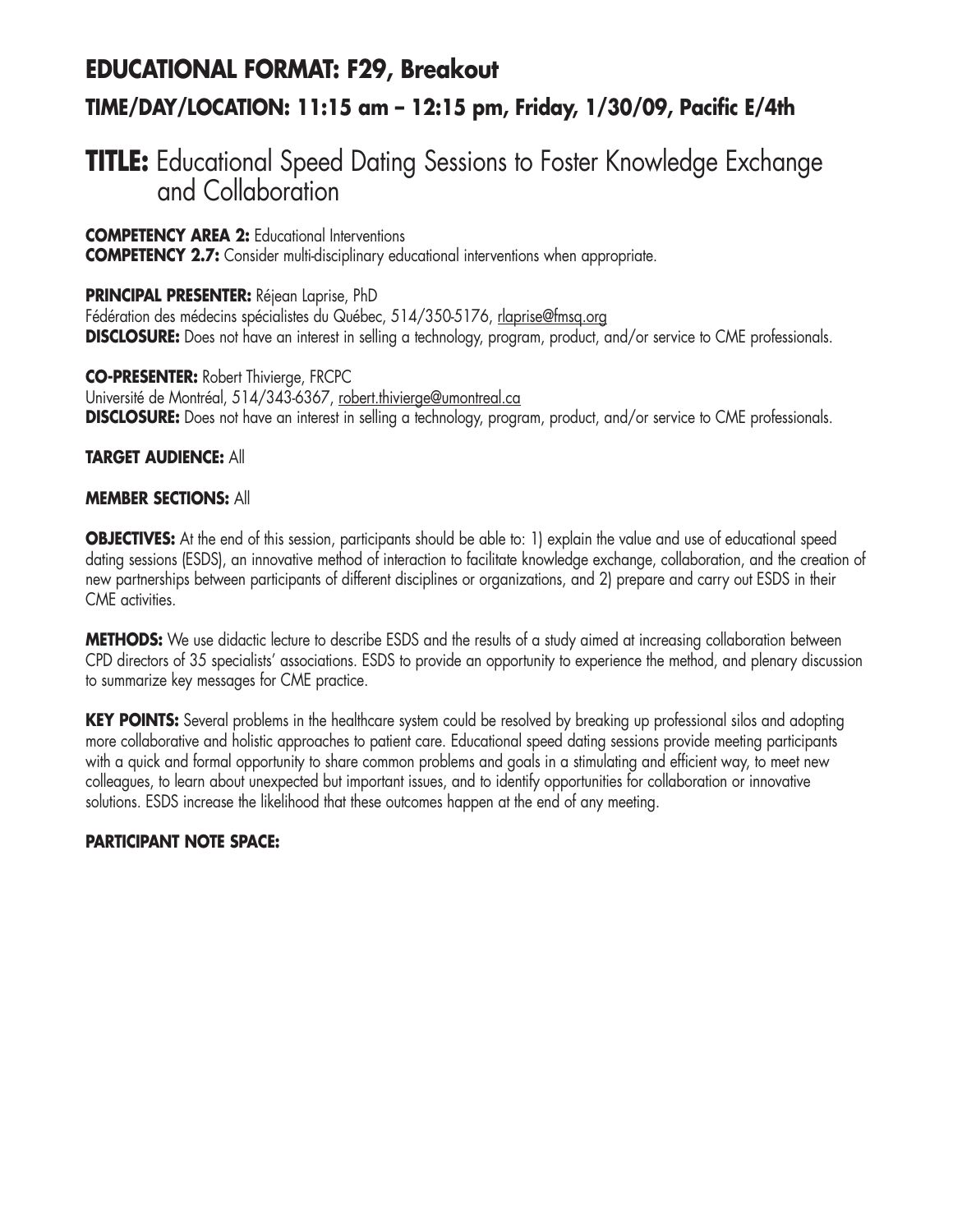# **EDUCATIONAL FORMAT: F30, Breakout TIME/DAY/LOCATION: 11:15 am – 12:15 pm, Friday, 1/30/09, Sierra A/5th**

# **TITLE:** Tracking Learning in Real Time: Designing CME for Immediate Results

### **COMPETENCY AREA 2:** Educational Interventions

**COMPETENCY 2.9:** Provide interactive learning and opportunities to practice skills that lead to change in physician performance.

**PRINCIPAL PRESENTER:** Scott Weber Med-IQ, LLC, 203/762-0588, sweber@med-iq.com **DISCLOSURE:** Does not have an interest in selling a technology, program, product, and/or service to CME professionals.

**CO-PRESENTER:** Edward Wang, PhD sanofi-aventis, 908/981-5197, Edward.wang@sanofi-aventis.com **DISCLOSURE:** Does not have an interest in selling a technology, program, product, and/or service to CME professionals.

### **CO-PRESENTER:** Carolyn Berry, PhD

NYU Center for Health and Public Service Research, 212/998-7465, cb79@nyu.edu **DISCLOSURE:** Does not have an interest in selling a technology, program, product, and/or service to CME professionals.

**CO-PRESENTER:** William Mencia, MD Med-IQ, LLC, 443/543-5135, wmencia@med-iq.com **DISCLOSURE:** Does not have an interest in selling a technology, program, product, and/or service to CME professionals.

### **TARGET AUDIENCE:** All

### **MEMBER SECTIONS:** All

**OBJECTIVES:** At the completion of this session, participants should be able to 1) recognize the value of immediate learning in CME; 2) develop educational strategies that incorporate interactivity as part of their design; 3) use opportunities for interactivity as part of an outcomes plan that measures immediate and retained learning, application to practice, and clinician confidence levels, and 4) evaluate data to develop future education.

**METHODS:** The panel will describe case examples of interactive CME and outcomes evaluation models; discuss strategies for improving retention and application of knowledge through interactive formats, and lead small-group sessions on design of interactive programs that increase educational value and allow for outcomes data collection.

**KEY POINTS:** While CME professionals continue to demonstrate great interest in measuring retained learning and application to practice, work is still required to determine if real learning is taking place at the time of the educational intervention. Interactive models provide an opportunity to demonstrate, in real time, what learning is taking place and to compare 1) the baseline knowledge prior to the intervention with 2) the knowledge gained during the intervention and 3) retained knowledge 30 days after the CME intervention.

**ACKNOWLEDGEMENTS:** Audience response technology provided by VisionTree Software.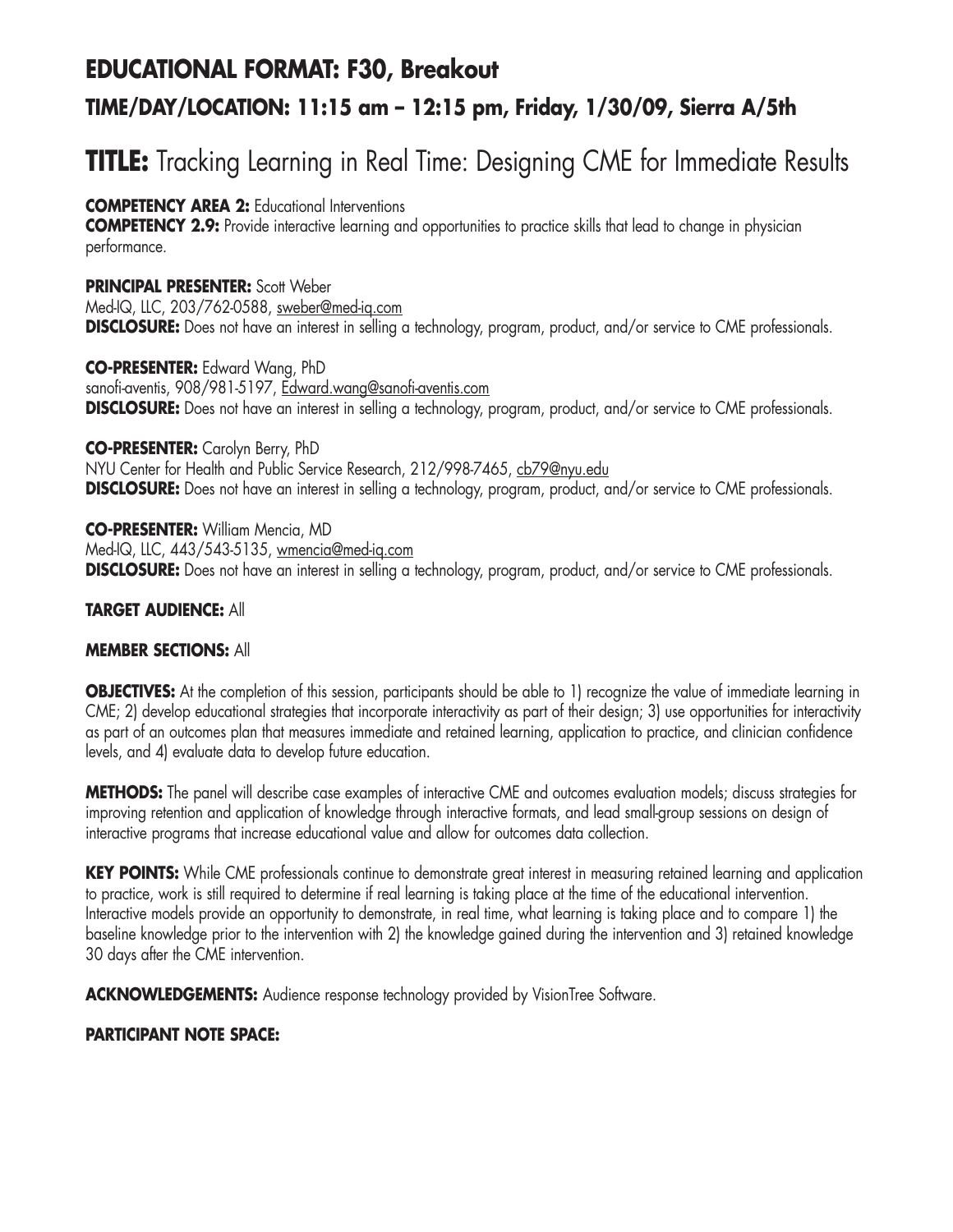## **EDUCATIONAL FORMAT: F31, Breakout**

### **TIME/DAY/LOCATION: 11:15 am – 12:15 pm, Friday, 1/30/09, Sierra B/5th**

# **TITLE:** Internet Point of Care (IPoC): How to Start Your Own IPoC Actvity

**COMPETENCY AREA 2:** Educational Interventions

### **PRINCIPAL PRESENTER:** lerrald Roberts

The University of Utah School of Medicine, 801/581-6886, jerrald.roberts@hsc.utah.edu **DISCLOSURE:** Does not have an interest in selling a technology, program, product, and/or service to CME professionals.

### **CO-PRESENTER:** DeVon Hale, MD

The University of Utah School of Medicine, 801/581-4873, devon.hale@hsc.utah.edu **DISCLOSURE:** Does not have an interest in selling a technology, program, product, and/or service to CME professionals.

### **CO-PRESENTER:** Brad Halvorsen, MA

The University of Utah School of Medicine, 801/585-6120, brad.halvorsen@hsc.utah.edu **DISCLOSURE:** Does not have an interest in selling a technology, program, product, and/or service to CME professionals.

### **TARGET AUDIENCE:** All

### **MEMBER SECTIONS:** All

**OBJECTIVES:** 1) Describe the AMA three step learning cycle for IPoC credit. 2) Identify steps necessary to create and implement an IPoC CME activity within your own institution. 3) Identify the hardware and software necessary to validate, track and issue CME credit within an IPoC activity. 4) Identify action steps to promote IPoC as a new learning protocol. 5) Describe benefits to physicians of IPoC learning focusing on topics relevant to their clinical practice.

**METHODS:** This session will involve knowledge transfer and interactive discussion to illustrate how Internet Point of Care can change physician clinical practice and have an immediate impact on patient outcomes. Didactic lecture and a demonstration of two types of IPoC activities (targeted fee based and open non-fee based) will be utilized.

**KEY POINTS:** This session will: 1) educate CME providers about the AMA requirements for Internet Point of Care; 2) help the learner to identify the steps necessary and provide useful tools in setting up their own activity; 3) illustrate the benefits of Internet Point of Care for the physician and the institution through the demonstration of actual activities, and 4) assist participants to begin their own action plan to implement a point of care activity at their respective institutions.

A tracking database will be demonstrated and made available to participants. Samples of all documents and certificates will also be made available.

**RECOMMENDED READING:** The Physician's Recognition Award and credit system, 2006 Revision, American Medical Association, pgs 11-12.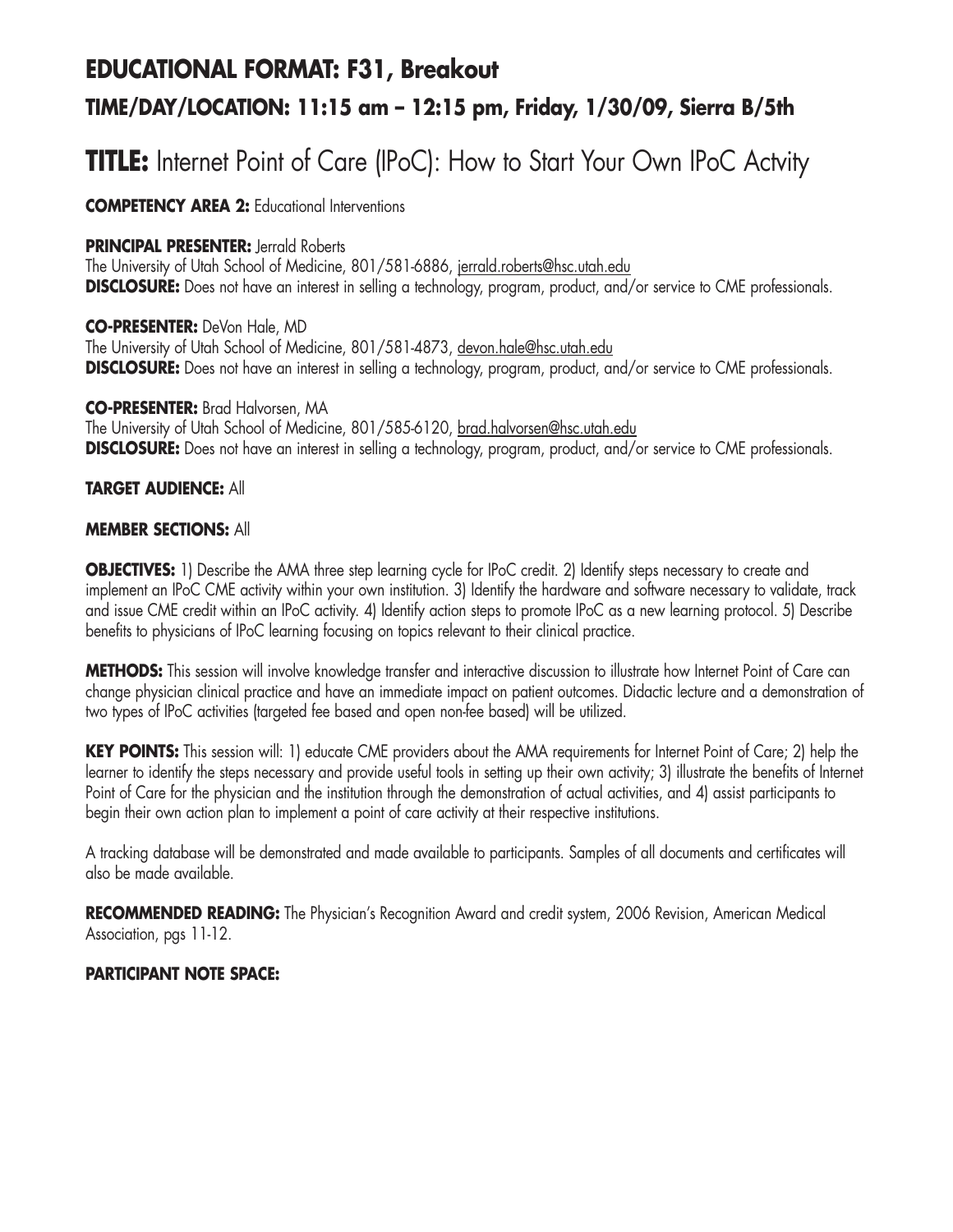## **EDUCATIONAL FORMAT: F32, Breakout TIME/DAY/LOCATION: 11:15 am – 12:15 pm, Friday, 1/30/09, Yerba Buena 4-6/Lower B2**

# **TITLE:** Regularly Scheduled Series Improvement: Teaching Old Dogs New Tricks

**COMPETENCY AREA 2:** Educational Interventions

### **PRINCIPAL PRESENTER:** Michele Beleu

Kaiser Permanente, 510/625-4681, Michele.Beleu@kp.org **DISCLOSURE:** Does not have an interest in selling a technology, program, product, and/or service to CME professionals.

**CO-PRESENTER:** Kathy Gibbs Kaiser Permanente, 916/746-3450, Kathy.R.Gibbs@kp.org **DISCLOSURE:** Does not have an interest in selling a technology, program, product, and/or service to CME professionals.

**TARGET AUDIENCE:** Intermediate

#### **MEMBER SECTIONS:** Hospitals and health systems

**OBJECTIVES:** This session will discuss ways to successfully support the physician planners of Regularly Scheduled Series (RSS) in meeting the requirements of the ACCME updated criteria. Participants will be able to: 1) translate the new criteria into accessible language; 2) motivate CME planners to focus on improving patient care when designing education, and 3) support planners in making their series more effective.

**METHODS:** Presenters will briefly review the updated ACCME criteria in the RSS context and share a number of tools and strategies to support physician planners in developing needs driven education. In a series of interactive activities, participants will apply new approaches relevant to their own CME programs.

**KEY POINTS:** Regularly Scheduled Series constitute a large proportion of the CME activities within a hospital or health system. Many physician planners who are accustomed to traditional grand rounds find meeting the new criteria a daunting task. A solution is to provide these planners with gradual, accessible steps to identify gaps in practice, determine if a series is the most appropriate type of intervention, and measure the effectiveness of the education. Translating the requirements into tangible examples helps move physician planners toward the next level and results in series with more measurable practice and patient care outcomes.

**RECOMMENDED READING:** RSS Toolkit: Tools to Support Implementation of a Monitoring System for Regularly Scheduled Series. ACCME, January 2008. http://www.accme.org.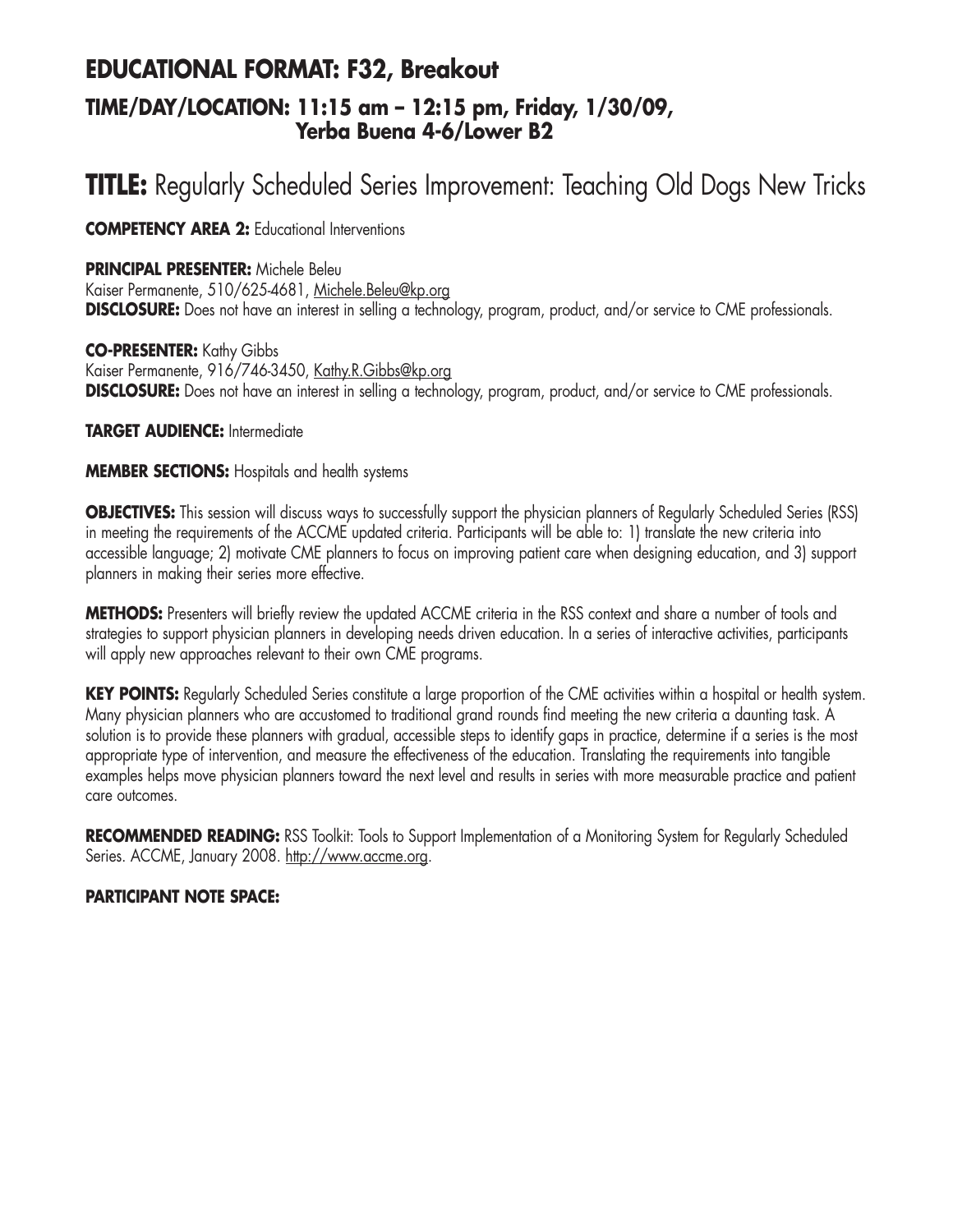## **EDUCATIONAL FORMAT: F33, Breakout TIME/DAY/LOCATION: 11:15 am – 12:15 pm, Friday, 1/30/09, Sierra C/5th**

# **TITLE:** Everything You Need to Conduct a Needs Assessment Survey, Right Now

**COMPETENCY AREA 3:** Performance Measurement

#### **PRINCIPAL PRESENTER:** Jason Olivieri, MPH

Nemours Children's Clinic, 904/858-3877, jolivier@nemours.org **DISCLOSURE:** Does not have an interest in selling a technology, program, product, and/or service to CME professionals.

**CO-PRESENTER:** Melissa Knoll PedsEducation.org, 904/390-3454, mknoll@nemours.org **DISCLOSURE:** Does not have an interest in selling a technology, program, product, and/or service to CME professionals.

**CO-PRESENTER:** Pamela Arn, MD Nemours Children's Clinic, 904/390-3586, parn@nemours.org **DISCLOSURE:** Does not have an interest in selling a technology, program, product, and/or service to CME professionals.

#### **TARGET AUDIENCE:** All

#### **MEMBER SECTIONS:** All

**OBJECTIVES:** At the completion of this session, participants should be able to: 1) interpret the reliability and validity of a survey; 2) determine appropriate survey sample size; 3) create and distribute a web-based survey, and 4) analyze and report survey data.

**METHODS:** Use didactic lecture to: 1) describe measures of survey reliability and validity; 2) explain sample size calculation; 3) identify steps to create and distribute a web-based survey, and 4) discuss basic data analysis and reporting techniques.

**KEY POINTS:** Providers require needs assessment data to effectively plan CME. Surveys are among the most commonly utilized tools for CME needs assessments. Participants in this session will be informed of practical methods for both capturing and interpreting needs assessment survey data.

**RECOMMENDED READING:** Mann KV. Not Another Survey! Using Questionnaires Effectively in Needs Assessment. J Contin Educ Health Prof 1998;18:142-49.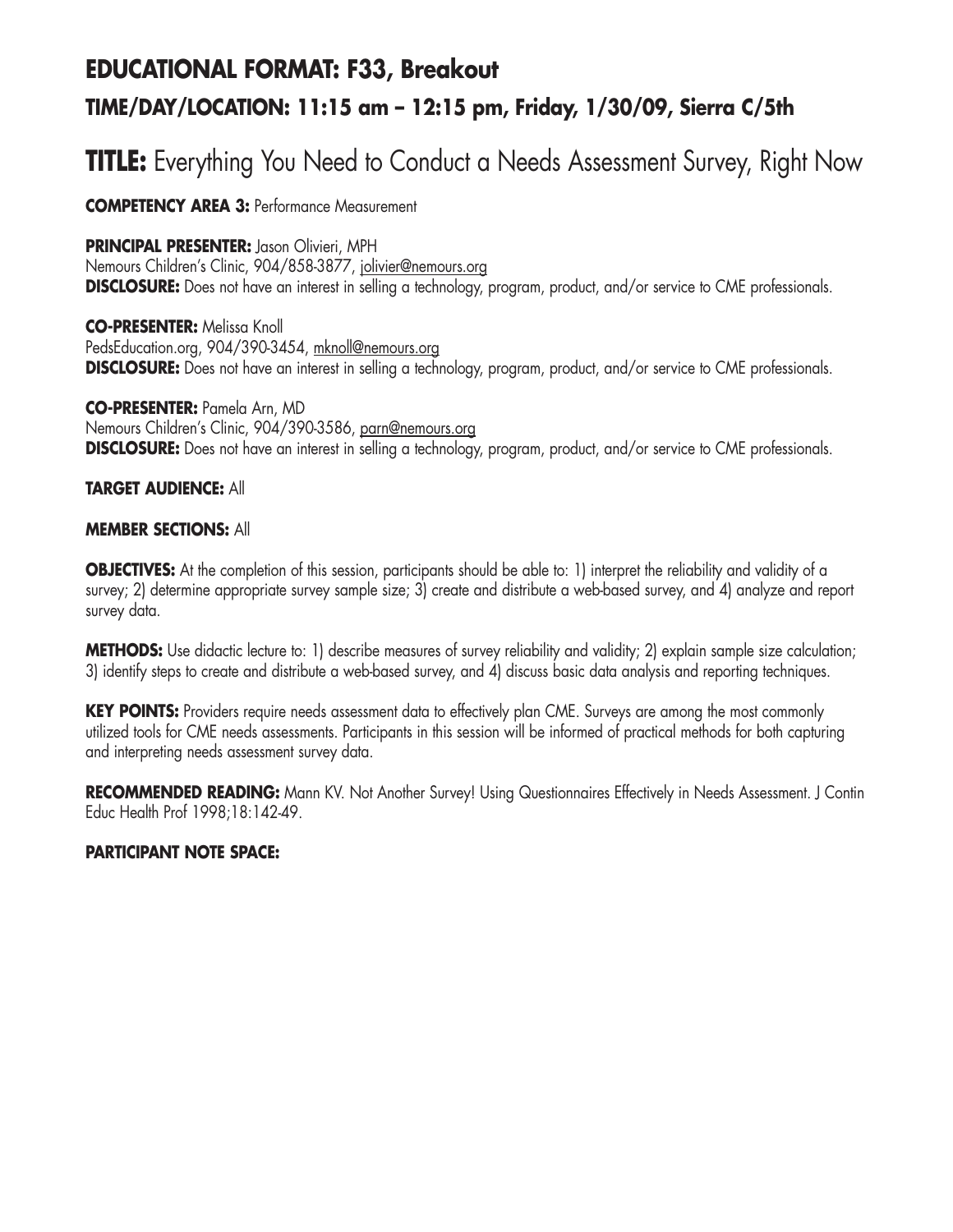# **EDUCATIONAL FORMAT: F34, Breakout**

### **TIME/DAY/LOCATION: 11:15 am – 12:15 pm, Friday, 1/30/09, Pacific H/4th**

### **TITLE:** Unveiling Proposed Outcomes Measures Submitted to a Commercial Supporter: Separating the Good from the Mediocre

#### **COMPETENCY AREA 3:** Performance Measurement

**COMPETENCY 3.1:** Develop, use and support an effective data management system for educational and administrative purposes.

#### **PRINCIPAL PRESENTER:** Susan Connelly, PharmD

Wyeth, 484/865-9885, connels2@wyeth.com **DISCLOSURE:** Does not have an interest in selling a technology, program, product, and/or service to CME professionals.

#### **CO-PRESENTER:** Betsy Woodall, PharmD

Wyeth, 484/865-3969, woodalb@wyeth.com

**DISCLOSURE:** Does not have an interest in selling a technology, program, product, and/or service to CME professionals.

#### **CO-PRESENTER:** Pam McFadden

University of North Texas Health Sciences Center, 817/735-2581, mcfadden@hsc.unt.edu **DISCLOSURE:** Does not have an interest in selling a technology, program, product, and/or service to CME professionals.

**CO-PRESENTER:** Wanda Johnson, CMP The Endocrine Society, 301/941-0222, wjohnson@endo-society.org **DISCLOSURE:** Does not have an interest in selling a technology, program, product, and/or service to CME professionals.

**CO-PRESENTER: Patty Peterson** Projects in Knowledge, 973/890/8988, p.peterson@projectsinknowledge.com **DISCLOSURE:** Does not have an interest in selling a technology, program, product, and/or service to CME professionals.

#### **TARGET AUDIENCE:** All

#### **MEMBER SECTIONS:** All

**OBJECTIVES:** Following this session, participants should be able to: 1) describe methods of educational outcomes measurement (EOM) commonly used within the CME community; 2) identify criteria that mark a successful EOM plan; and 3) incorporate successful methodologies to measure and evaluate the effectiveness of independent education activities.

**METHODS:** This presentation will use a mix of didactic presentations, panel discussions and interactive case studies enhanced with ARS technology. Participants will be encouraged to complete a commitment-to-change form to reinforce what they intend to change as they approach their design and evaluation of independent education activities.

**KEY POINTS:** Commercial supporters are exposed to a variety of methods of educational outcomes measurement. This presentation 1) describes the methodologies of EOM examples received in 2007; 2) explores criteria for successful measurement, and 3) suggests techniques that can be applied to your programs.

**RECOMMENDED READING:** Moore DE. A framework for outcomes evaluation in the continuing professional development of physicians. In: Davis D, Barnes BE, Fox R, eds. The Continuing Professional Development of Physicians. Chicago, IL: American Medical Association; 2003, p 249-274.

**ACKNOWLEDGEMENTS:** Audience response technology provided by Vistacom Information Systems, Inc.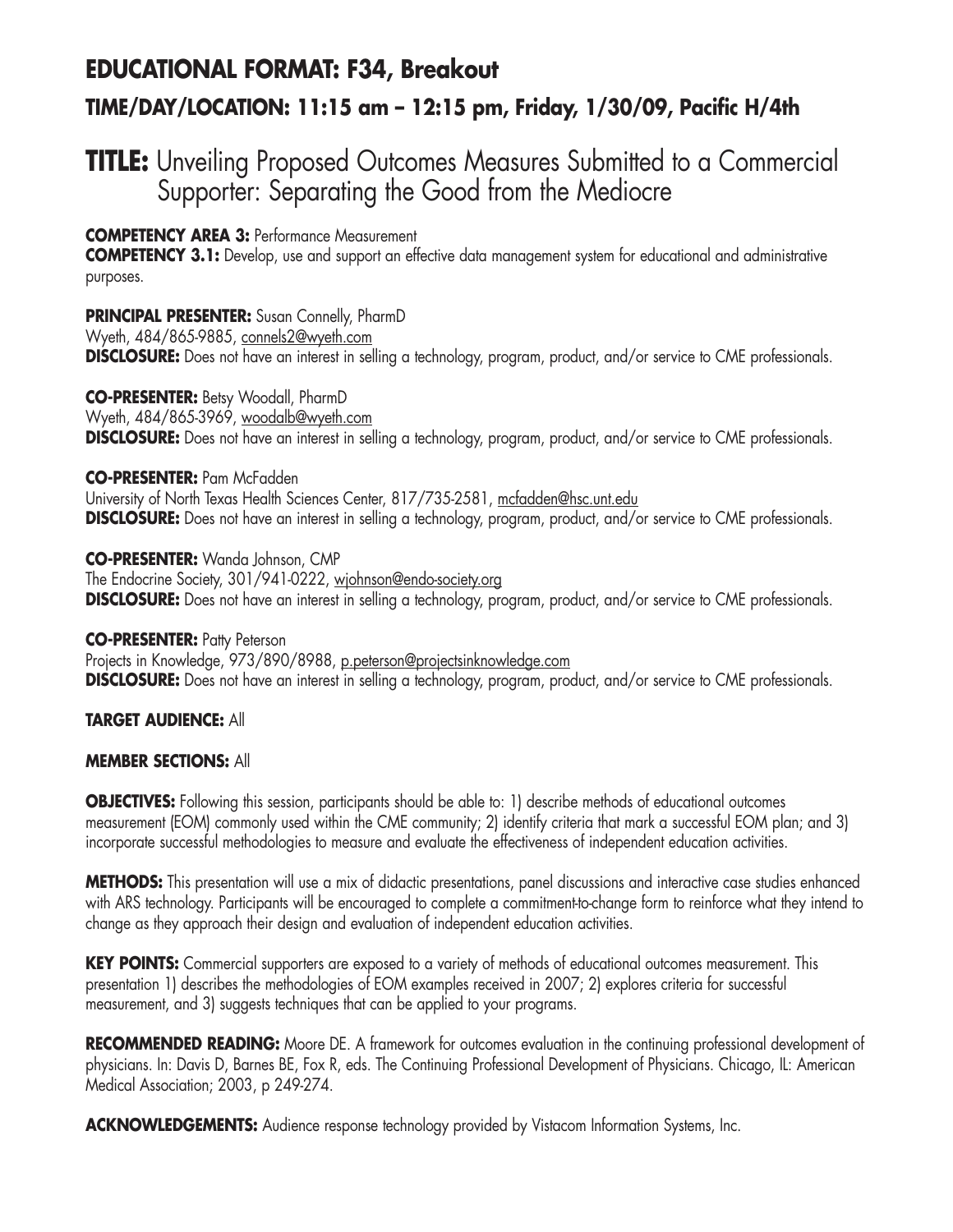# **EDUCATIONAL FORMAT: F35, Breakout TIME/DAY/LOCATION: 11:15 am – 12:15 pm, Friday, 1/30/09, Pacific J/4th**

# **TITLE:** Quality Improvement Through Collaboration: A Model of Effectiveness

**COMPETENCY AREA 3:** Performance Measurement

**PRINCIPAL PRESENTER:** Venkat Gullapalli, MD

Gullapalli and Associates, LLC, 201/984-3332, vgullapalli@gullapalliandassoc.com **DISCLOSURE:** Does have an interest in selling a service to CME professionals.

**CO-PRESENTER:** Rick Kennison, DPM PeerPoint Medical Education Institute, LLC, 847/563-9520, rick.kennison@peerpt.com **DISCLOSURE:** Does have an interest in selling a program and/or service to CME professionals.

**TARGET AUDIENCE:** All

#### **MEMBER SECTIONS:** All

**OBJECTIVES:** At the completion of this session, participants should be able to: 1) understand how an ideal model of collaboration can enhance effectiveness of a quality improvement initiative; 2) appreciate the roles and responsibilities collaborative partners play in a large quality improvement initiative; 3) reflect on the requirements and channels needed for a collaborative quality improvement initiative, and 4) Analyze rationale and benefits of collaboration and its relevance in a quality improvement initiative.

**METHODS:** Use of a case based presentation to: 1) define roles and responsibilities in a QI collaborative model; 2) convey benefits/challenges for a collaborative approach; 3) highlight and contrast results of a collaborative QI initiative; 4) discuss potential trends in QI initiatives, and 5) address questions from audience.

**KEY POINTS:** QI in CME requires a team approach, particularly with regard to large educational initiatives requiring a complex combination of skills and roles. Often, providers attempt to implement QI initiatives in isolation and ensuring appropriate levels of collaboration is a significant hurdle. Identifying and developing a well defined process can assist in the creation of an environment that facilitates collaboration. This session examines the desirable features and results that support a collaborative environment for QI in CME.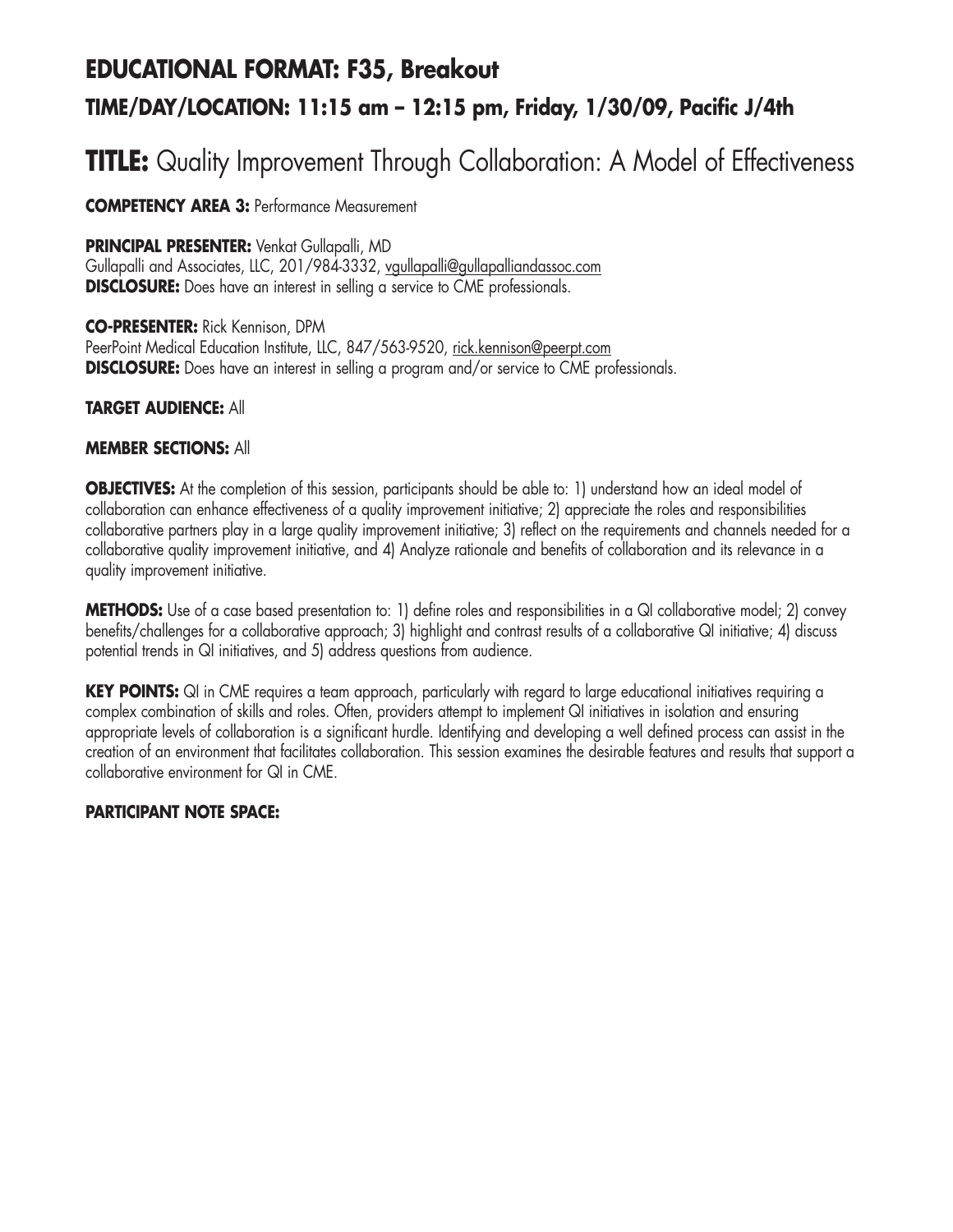**EDUCATIONAL FORMAT: F36, Breakout (CANCELLED)**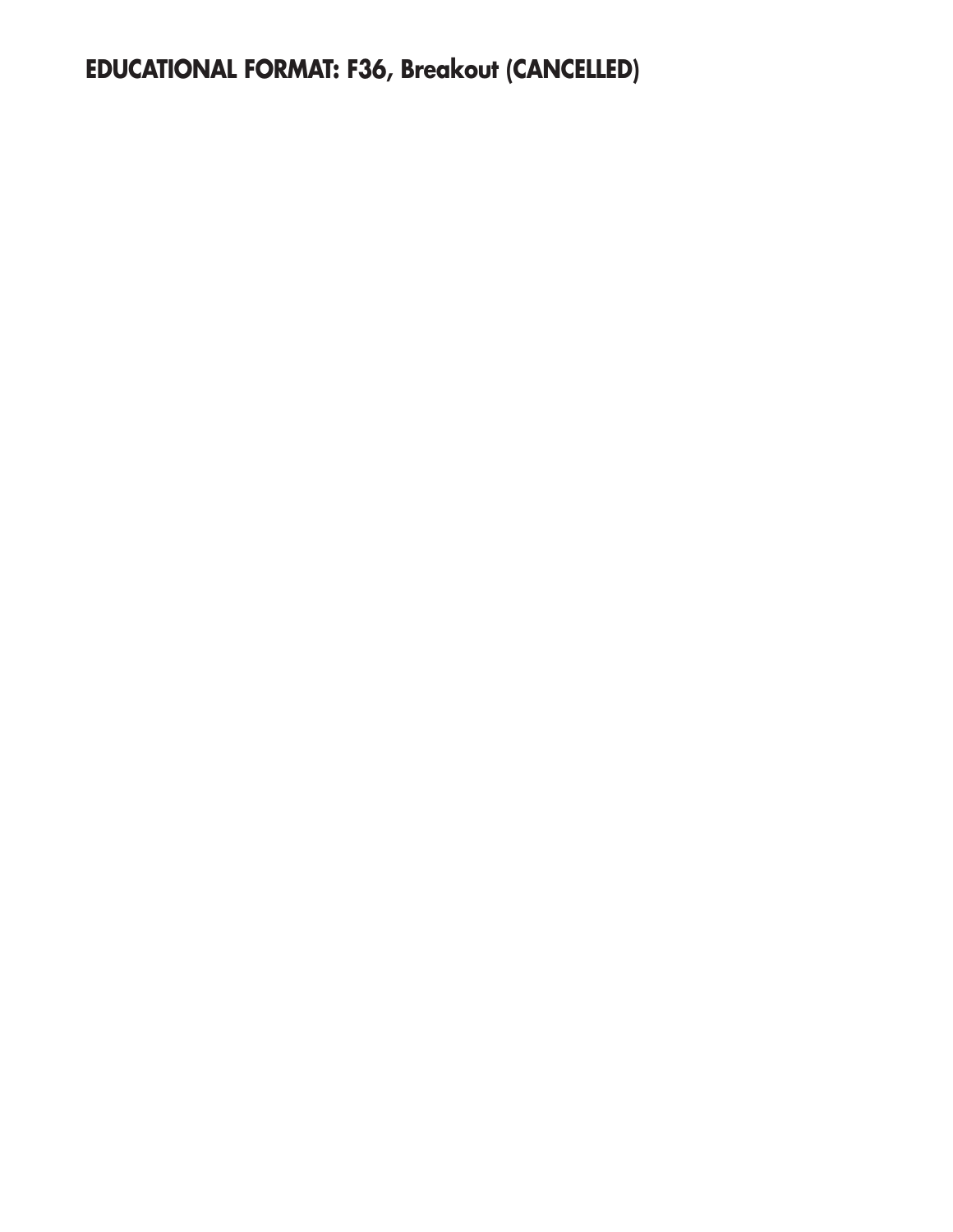# **EDUCATIONAL FORMAT: F37, Breakout TIME/DAY/LOCATION: 11:15 am – 12:15 pm, Friday, 1/30/09, Pacific A/4th**

## **TITLE:** Measuring Outcomes: Are Participants Translating What They Learn into Patient Care?

**COMPETENCY AREA 3:** Performance Measurement

**COMPETENCY 3.6:** Provide measurement tools and utilize reliable data to enable physician-learners to compare present levels of performance with optimum performance.

**PRINCIPAL PRESENTER:** Fran Kirby, MEd Memorial University, 709/777-8381, fkirby@mun.ca **DISCLOSURE:** Does not have an interest in selling a technology, program, product, and/or service to CME professionals.

**CO-PRESENTER:** Lisa Fleet, MA Memorial University, 709/777-4293, lfleet@mun.ca **DISCLOSURE:** Does not have an interest in selling a technology, program, product, and/or service to CME professionals.

#### **CO-PRESENTER:** Cecilia Mesh

Memorial University, 709/777-8380, cmesh@mun.ca **DISCLOSURE:** Does not have an interest in selling a technology, program, product, and/or service to CME professionals.

#### **TARGET AUDIENCE:** All

#### **MEMBER SECTIONS:** All

**OBJECTIVES:** At the completion of this session, participants should be able to: 1) discuss the issues and challenges associated with measuring outcomes after delivering a CME program; 2) discuss how to address these issues and challenges, and 3) discuss best practices in measuring outcomes.

**METHODS:** Combination of didactic lecture and group discussion.

**KEY POINTS:** One of the goals of accredited CME is to address the educational needs of physicians in order to improve the health care patients receive. Measuring outcomes is one way to determine if this is actually happening. Evaluation methodologies may include use of informal self-reflection or distribution of a formal follow-up survey-questionnaire. However, even when using such methodologies, how do we really know that participants are translating what they learn into patient care? This is our challenge.

RECOMMENDED READING: J Contin Educ Health Prof, 2005;25(3):168-73.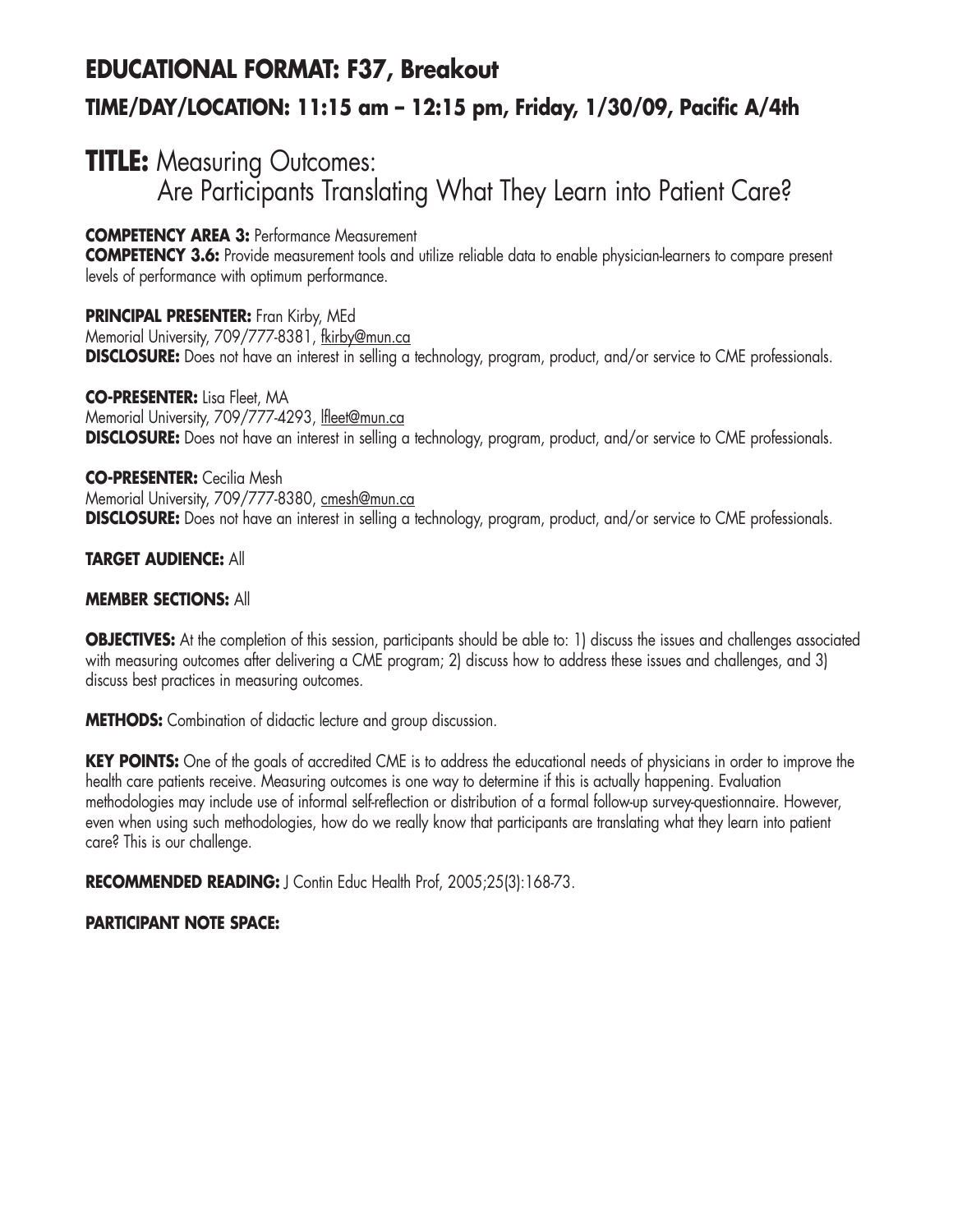## **EDUCATIONAL FORMAT: F38, Breakout TIME/DAY/LOCATION: 11:15 am – 12:15 pm, Friday, 1/30/09, Sierra E/5th**

# **TITLE:** Developing CME Leaders Who Understand Performance Improvement

#### **COMPETENCY AREA 4:** Systems Thinking

**COMPETENCY 4.6:** Identify and help modify processes that are barriers to change and the implementation of new knowledge.

#### **PRINCIPAL PRESENTER:** Robert Addleton, EdD

Physicians' Institute for Excellence in Medicine, 404/964-7734, bob@physiciansinstitute.org **DISCLOSURE:** Does not have an interest in selling a technology, program, product, and/or service to CME professionals.

**CO-PRESENTER:** Floyd Pennington, PhD CTL Associates, 770/506-8150, ctlassoc@mindspring.com **DISCLOSURE:** Does have an interest in selling a service to CME professionals.

#### **TARGET AUDIENCE:** All

#### **MEMBER SECTIONS:** All

**OBJECTIVES:** Participants should be able to: 1) develop a model for teaching CME leaders the basics of Performance Improvement; 2) understand the duties of Performance Improvement professionals; 3) identify several forms of educational media for continued learning, and 4) develop a plan for evaluating change in behavior.

**METHODS:** Utilize didactic lecture and discussion to: 1) define a model for teaching PI skills to CME practitioners; 2) show how the model may be adapted to various settings, and 3) show how a partnership between CME and PI may be advanced.

**KEY POINTS:** For performance improvement CME to succeed in an organizational setting, CME practitioners must learn some of the basic skills that PI staff use in their work. There must also be a plan of action developed by CME staff to form a strategic partnership with PI staff to assist both areas in assisting physicians with performance improvement projects.

**RECOMMENDED READING:** Tague, NR, The Quality Toolbox (2nd Edition), ASQ Press, 2005 Streibel, BJ, The Team Handbook (3rd Edition), Oriel, 2003 Langley, GL, et al, The Improvement Guide, Jossey-Bass, 1996.

**ACKNOWLEDGEMENTS:** Grants from Wyeth Pharmaceuticals and Pfizer Pharmaceuticals.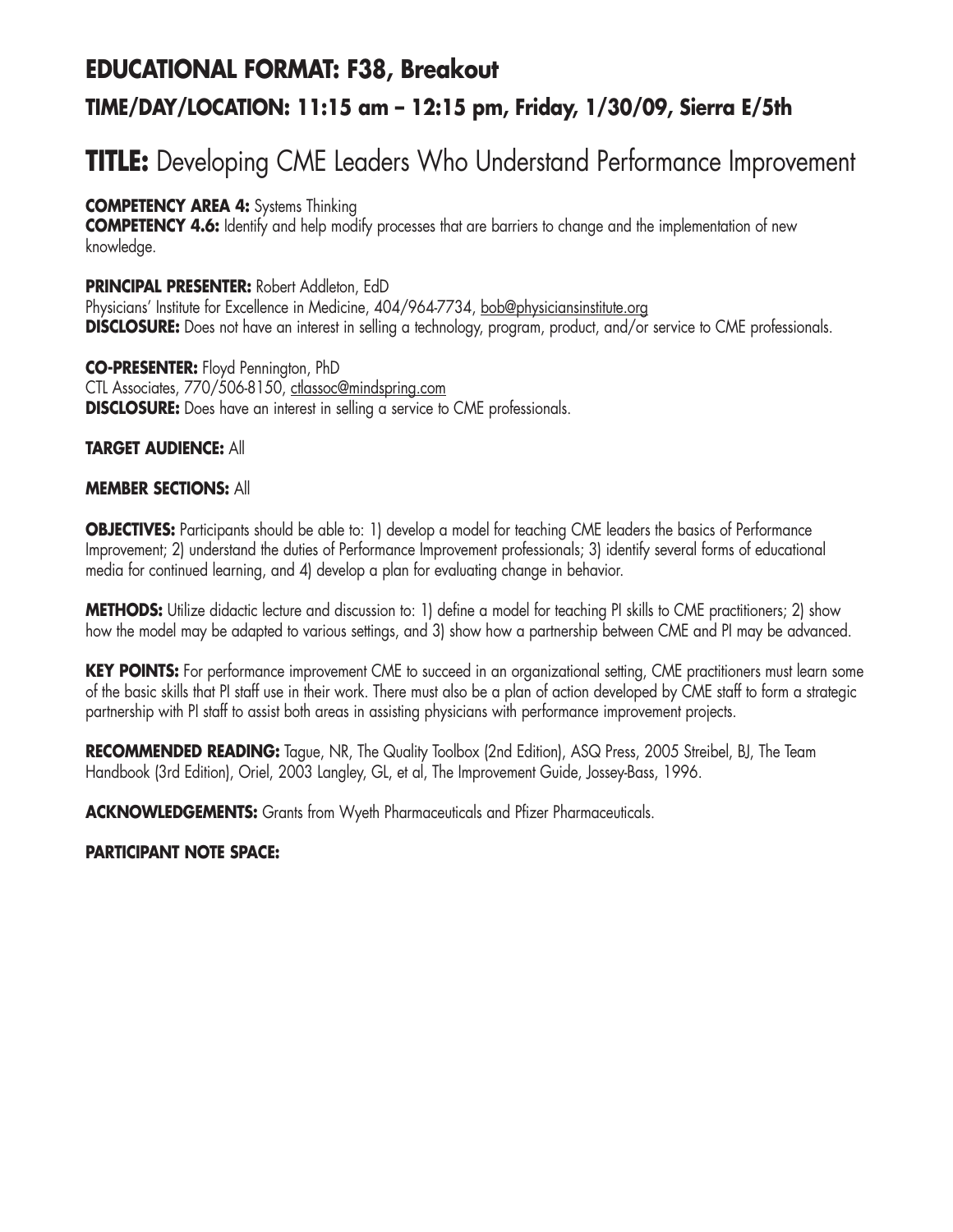**EDUCATIONAL FORMAT: F39, Breakout (CANCELLED)**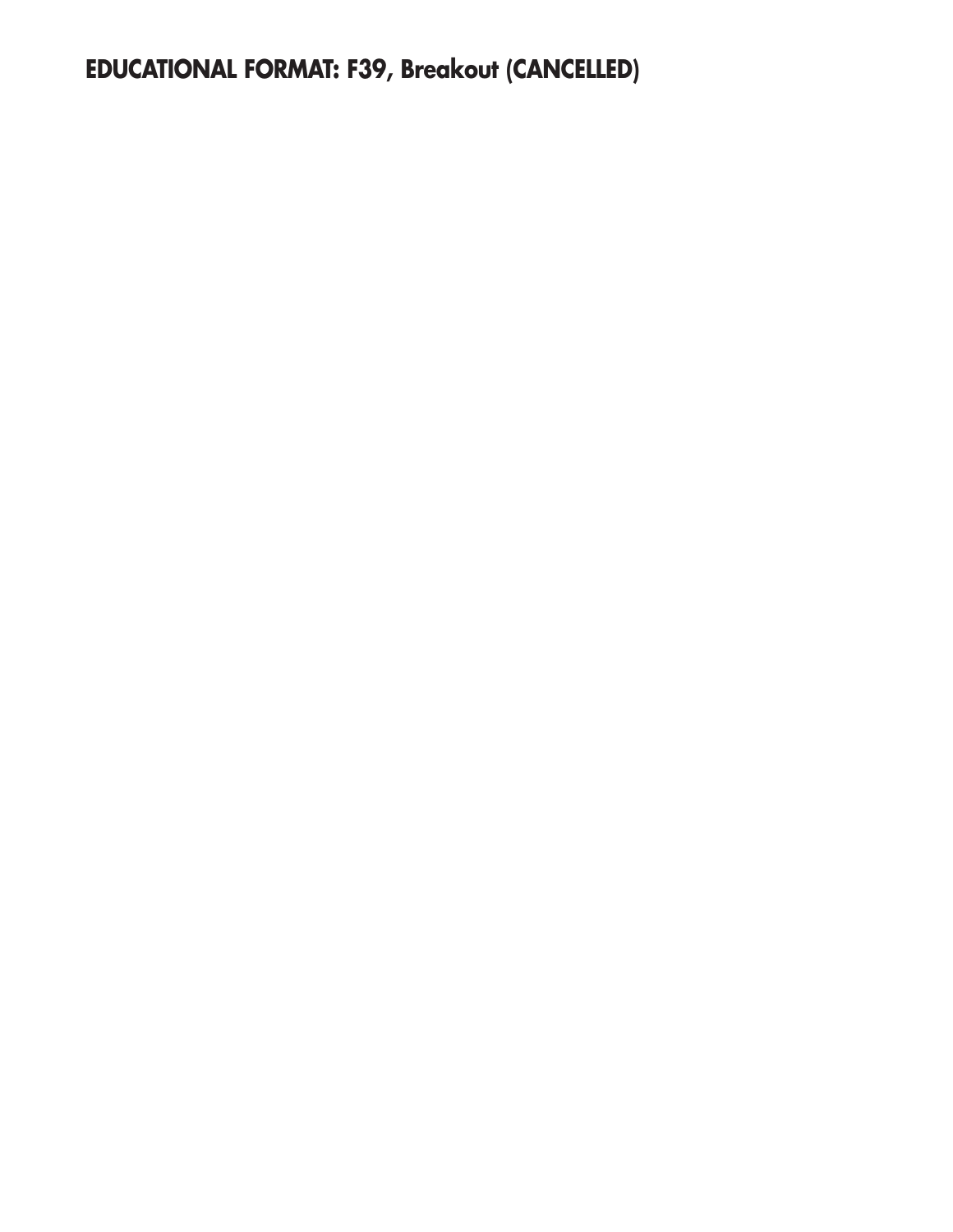### **EDUCATIONAL FORMAT: F40, Breakout**

### **TIME/DAY/LOCATION: 11:15 am – 12:15 pm, Friday, 1/30/09, Nob Hill A-D/Lower B2**

## **TITLE:** Strategies to Make the Power of Collaboration Work for Your *Organization*

#### **COMPETENCY AREA 5:** Partnering

**COMPETENCY 5.2:** Identify and collaborate with external partners that enhance effective CME activities.

#### **PRINCIPAL PRESENTER:** George Mejicano, MD

University of Wisconsin School of Medicine and Public Health, 608/263-4591, mejicano@wisc.edu **DISCLOSURE:** Does not have an interest in selling a technology, program, product, and/or service to CME professionals.

#### **CO-PRESENTER:** Jann Balmer, PhD

University of Virginia School of Medicine, 434/924-5950, jbalmer@virginia.edu **DISCLOSURE:** Does not have an interest in selling a technology, program, product, and/or service to CME professionals.

#### **CO-PRESENTER:** Shelly Rodrigues, CAE

California Academy of Family Physicians, 415/345-8667, srodrigues@familydos.org **DISCLOSURE:** Does not have an interest in selling a technology, program, product, and/or service to CME professionals.

#### **TARGET AUDIENCE:** All

#### **MEMBER SECTIONS:** All

**OBJECTIVES:** After this session you should be able to: 1) recognize unique perspectives and synergies organizations bring to bear when developing, implementing and evaluating CME/CPD; 2) identify benefits of collaboration with multiple organizations; 3) assess if/when collaboration with another organization is valid for your project or program, and 4) employ strategies for collaboration, including operational agreements, project development, financial management, ACCME criteria, and more.

**METHODS:** Using their experience in the formation of the CS2day (Cease Smoking Today) project as the case, these three CS2day Partners will discuss the process used for the organizations to come together, adopt formal agreements on management and financial support, identify organizational strengths and roles, build consensus on content and responsibilities, develop work plans, and launch a 2.5 year national educational initiative.

**KEY POINTS:** Organizations can no longer afford - with finances, staff and volunteer time, organization resources, or even at times political standing - to go it alone in the new world of continuing education and practice improvement. As we ask physicians and other health care professionals to look strategically at team approaches, quality improvement, population-based care, and more, we as CME/CPD providers must take the same tact. We can best craft a future of education that makes a real difference in patient outcomes by working in collaboration with others both inside and outside our current systems.

**RECOMMENDED READING:** Medicine & Public Health, The Power of Collaboration, by Roz D. Lasker, MD and the The New York Academy of Medicine Committee on Medicine and Public Health; 1997.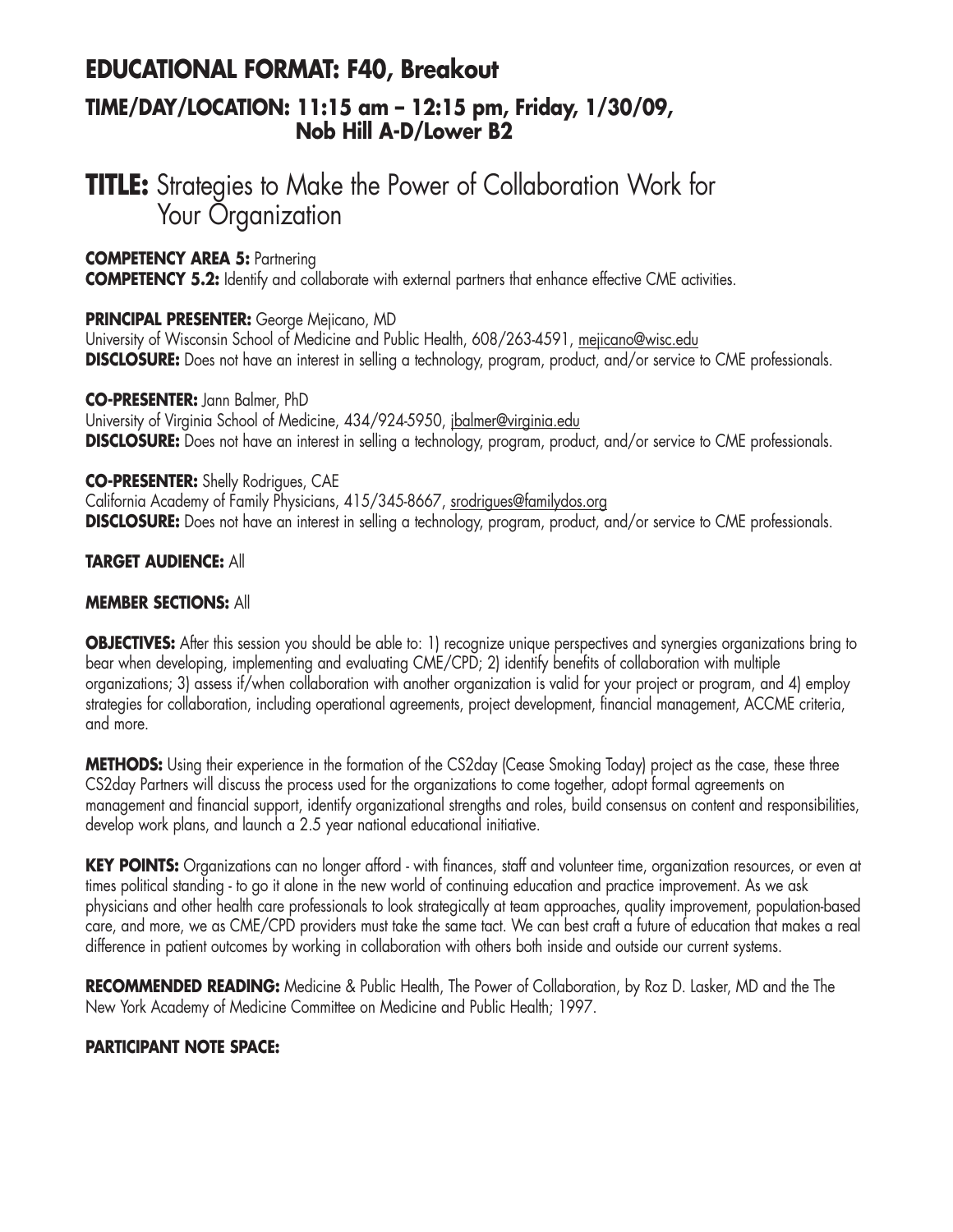### **EDUCATIONAL FORMAT: F41, Breakout TIME/DAY/LOCATION: 11:15 am – 12:15 pm, Friday, 1/30/09, Yerba Buena 10-12/Lower B2**

## **TITLE:** Assessing Organizational Conflict of Interest: A Commercial Supporter's Perspective

#### **COMPETENCY AREA 6:** Leadership

#### **PRINCIPAL PRESENTER:** Mike Saxton, MEd

Pfizer Medical Education Group/US External Medical Affairs, 212/733-1342, Mike.Saxton@Pfizer.com **DISCLOSURE:** Does not have an interest in selling a technology, program, product, and/or service to CME professionals.

#### **CO-PRESENTER:** Robert Kristofco, MSW

Pfizer Medical Education Group/US External Medical Affairs, 212/733-0055, Robert.Kristofco@Pfizer.com **DISCLOSURE:** Does not have an interest in selling a technology, program, product, and/or service to CME professionals.

#### **CO-PRESENTER:** Sarah Krug, BS

Medical Education Group/US Medical Pfizer Inc, 212/733-7570, sarah.Krug@Pfizer.com **DISCLOSURE:** Does not have an interest in selling a technology, program, product, and/or service to CME professionals.

#### **CO-PRESENTER:** Jackie Mayhew, BS

Pfizer Medical Education Group/US External Medical Affairs, 212/733-7254, Jacqueline.Mayhew@Pfizer.com **DISCLOSURE:** Does not have an interest in selling a technology, program, product, and/or service to CME professionals.

#### **CO-PRESENTER:** Maureen Doyle-Scharff, MBA

Pfizer Medical Education Group/US External Medical Affairs, 212/733-6360, Maureen.Doyle-Scharff@pfizer.com **DISCLOSURE:** Does not have an interest in selling a technology, program, product, and/or service to CME professionals.

**TARGET AUDIENCE:** Intermediate

#### **MEMBER SECTIONS:** All

**OBJECTIVES:** At the end of the session, in the context of commercial support, participants will be able to: 1) describe the current issues regarding organizational conflict of interest; 2) classify domains of potential organizational conflict of interest; 3) perform conflict of interest evaluation using a sample organizational evaluation tool, and 4) judge the limitations of the current ACCME accreditation system in the evaluation of organizational conflict of interest from a commercial supporter perspective.

**METHODS:** Educational strategies to be employed include brief didactic, interactive audience response participation and panel discussion around cases along with the direct application of a sample tool to a specific case. The tool will be freely available and will be made available in the public domain.

**KEY POINTS:** In order to better serve the public's interest, there is an urgent need for CME professionals to develop practical methods of assessing organizational conflict of interest as it relates to being potential recipients of commercial support that is not dependent on the limitations of today's accreditation systems. Expected Outcomes: Participants will 1) increase their knowledge about conflict of interest issues relating to the receipt of commercial support, and 2) improve their ability to develop and/or apply practical tools to aid in the assessment of organizational conflict of interest.

**RECOMMENDED READING:** 1) ACCME Standards for Commercial. 2) Josiah Macy, Jr. Foundation. Continuing Education in the Health Professions: Improving through Lifelong Learning. Chairman's Summary of the Conference. November 2007. 3) OIG. Compliance Program Guidance for Pharmaceutical Manufacturers. April 2003.

**ACKNOWLEDGEMENTS:** Audience response technology provided by Turning Technologies, LLC.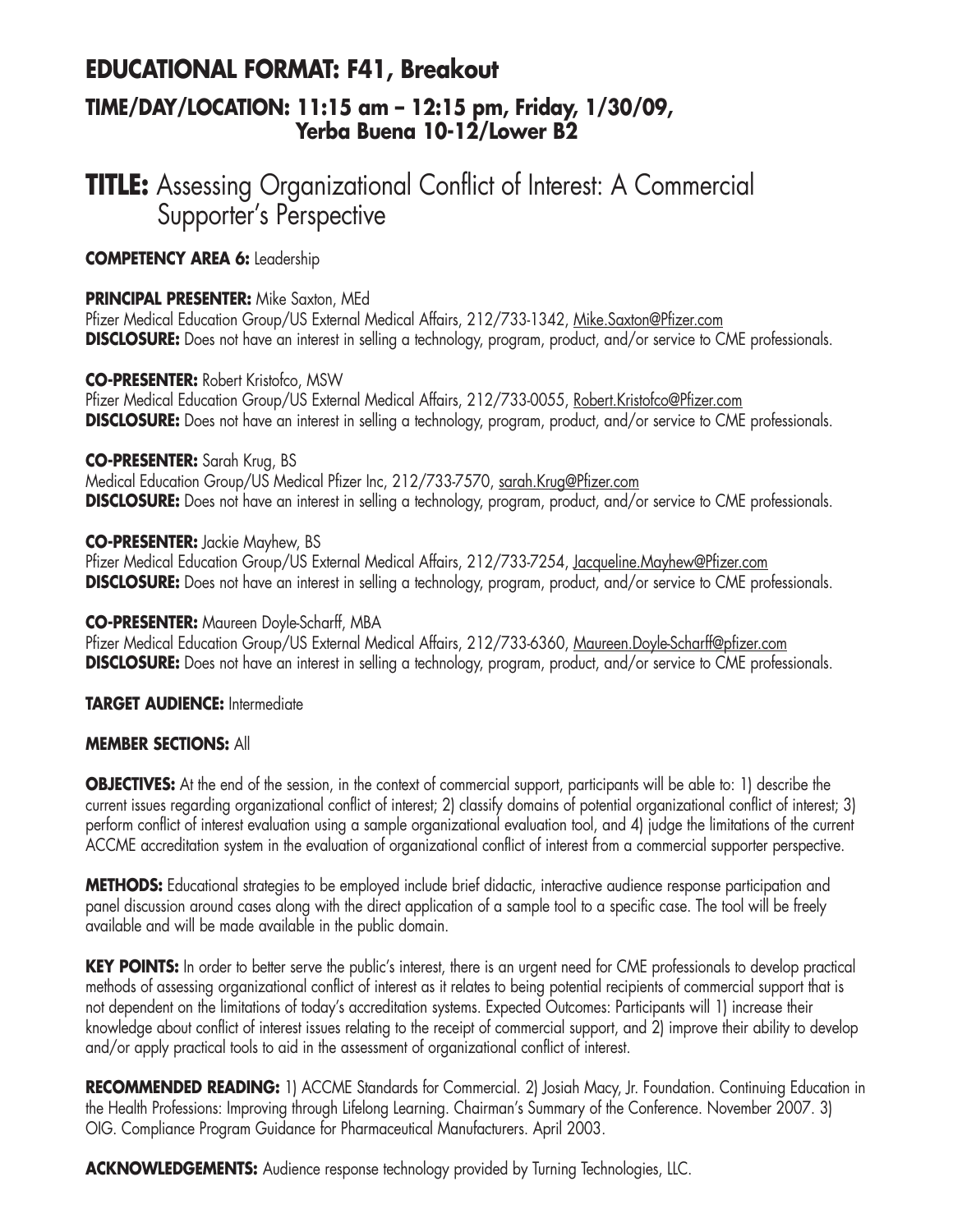### **EDUCATIONAL FORMAT: F42, Breakout TIME/DAY/LOCATION: 11:15 am – 12:15 pm, Friday, 1/30/09, Yerba Buena 13-15/Lower B2**

# **TITLE:** Managing Finances of your CME Program **(Invited Abstract)**

**COMPETENCY AREA 7:** Administrative/Management

**COMPETENCY 7.2:** Manage finances of the CME program to meet the organizational needs.

**PRINCIPAL PRESENTER:** Gregory Paulos, MBA Science Care, 602/288-0062, greg.paulos@sciencecare.com **DISCLOSURE:** Does not have an interest in selling a technology, program, product, and/or service to CME professionals.

**CO-PRESENTER:** Stephen Willis, MD East Carolina University Brody School of Medicine, 252/744-5221, williss@ecu.edu **DISCLOSURE:** Does not have an interest in selling a technology, program, product, and/or service to CME professionals.

#### **TARGET AUDIENCE:** All

#### **MEMBER SECTIONS:** All

**OBJECTIVES:** At the completion of this session, participants should be able to: 1) understand key issues related to the overall management of finances for CME programs; 2) consider ways to operate a CME program with no or minimal commercial support, and 3) consider different ways to get people to CME activities.

**METHODS:** Use didactic lecture and discussion to: 1) frame issues related to the financial management of CME programs; 2) summarize current commercial support issues, and 3) outline approaches to operating a CME program with minimal or no commercial support and/or in a more financially constrained environment while still attracting individuals to CME activities.

**KEY POINTS:** CME providers should understand that the economic equation for developing and administering CME activities is changing. For many CME providers, economic viability is possible with little or no commercial support. Conducting high quality, outcomes based CME activities can survive (and thrive), but providers, planners, educators, and ultimately learners must understand that challenges exist.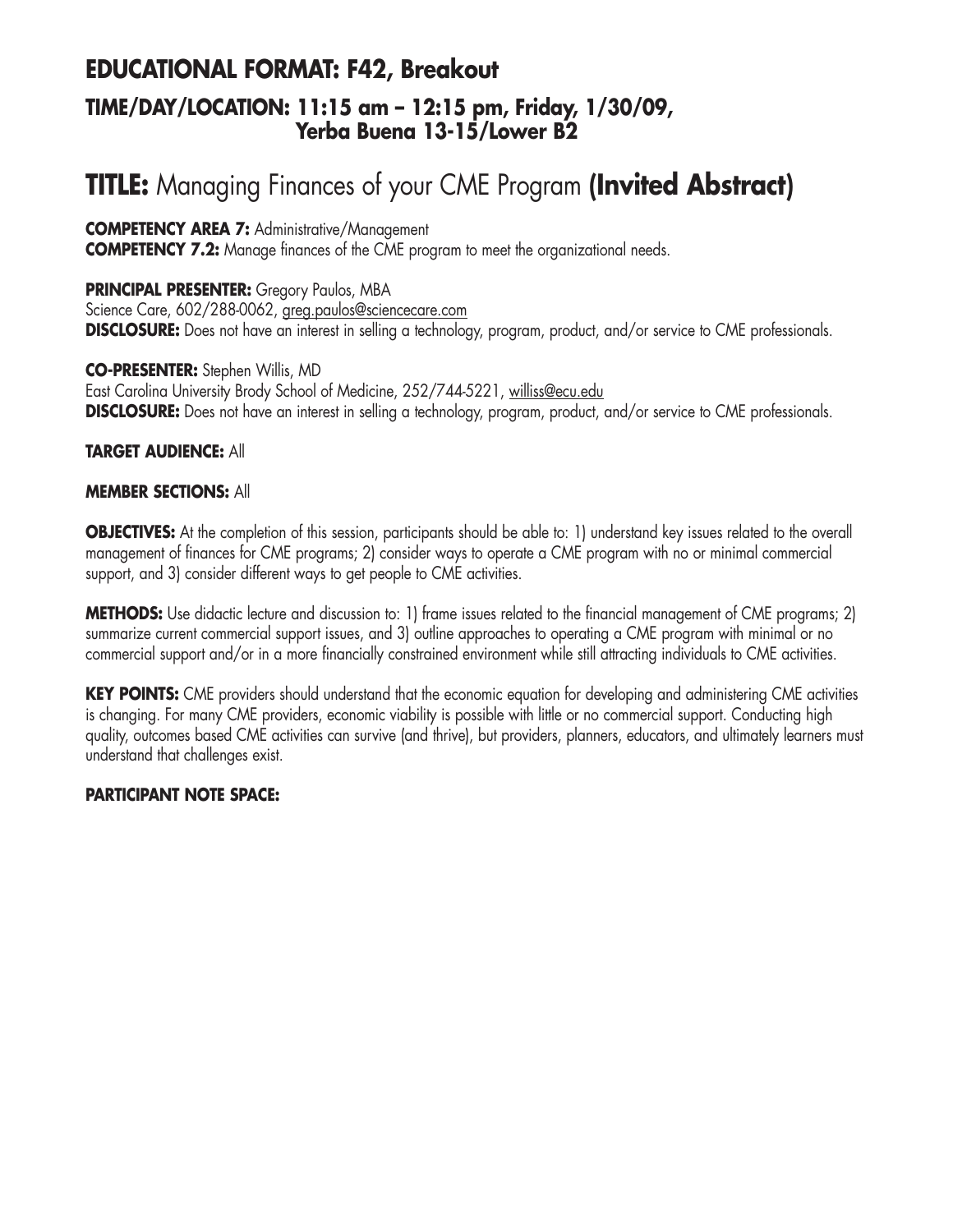# **EDUCATIONAL FORMAT: F43, Breakout TIME/DAY/LOCATION: 11:15 am – 12:15 pm, Friday, 1/30/09, Sierra I/5th**

## **TITLE:** A Web-based Application for Managing Disclosures: Process Improvement at the Local Level

#### **COMPETENCY AREA 7:** Administrative/Management

**COMPETENCY 7.5:** Develop a management culture of the office that will reflect a collaborative, service oriented, continuous improvement system that meets the needs of the physicians served, the organization of the CME program and the accreditation standards.

#### **PRINCIPAL PRESENTER:** Susan Zollo, MA The University of Iowa, 319/335-8597, susan-zollo@uiowa.edu **DISCLOSURE:** Does not have an interest in selling a technology, program, product, and/or service to CME professionals.

**CO-PRESENTER:** Brooke Taylor, MPH Duke University, 919/401-1205, brooke.taylor@duke.edu **DISCLOSURE:** Does not have an interest in selling a technology, program, product, and/or service to CME professionals.

#### **CO-PRESENTER:** Jose Jimenez The University of Iowa, 319/335-6521, jose-jimenez@uiowa.edu **DISCLOSURE:** Does not have an interest in selling a technology, program, product, and/or service to CME professionals.

#### **CO-PRESENTER:** Peter Yang

The University of Iowa, 319/353 4245, xiaopeng-yang@uiowa.edu **DISCLOSURE:** Does not have an interest in selling a technology, program, product, and/or service to CME professionals.

#### **TARGET AUDIENCE:** Intermediate

#### **MEMBER SECTIONS:** Medical schools

**OBJECTIVES:** At the completion of this session, participants should be able to: 1) identify the strengths and limitations within the institutional environment that support or impede implementation of an online disclosure system; 2) review specific IT requirements for developing and deploying a web-based disclosure system; 3) describe the applicability of a proprietary disclosure system to a wide range of CME providers, and 4) review process improvement outcomes for CME office staff as well as speakers and planners of CME events.

**METHODS:** Use didactic lecture, computer demonstrations, and Q and A with attendees to: describe the process of building a web-based disclosure database; discuss the pros and cons of self-serve vs. CME-administered data access; review challenges and barriers to implementation, and discuss future improvements and goals to refine an existing web-based disclosure system.

**KEY POINTS:** The disclosure and conflict of interest review process is critical to ensure that CME activities are free of commercial bias and compliant with ACCME Standards. Currently, it is the responsibility of every CME provider to identify and implement appropriate methods for managing this process. For academic medical centers that sponsor many directly and jointly sponsored programs and monitor 100 or more Regularly Scheduled Series (RSSs), managing disclosures and COI reviews can be a daunting responsibility. This session will describe how in-house database management systems can be developed and utilized to facilitate and improve the disclosure and conflict of interest review process.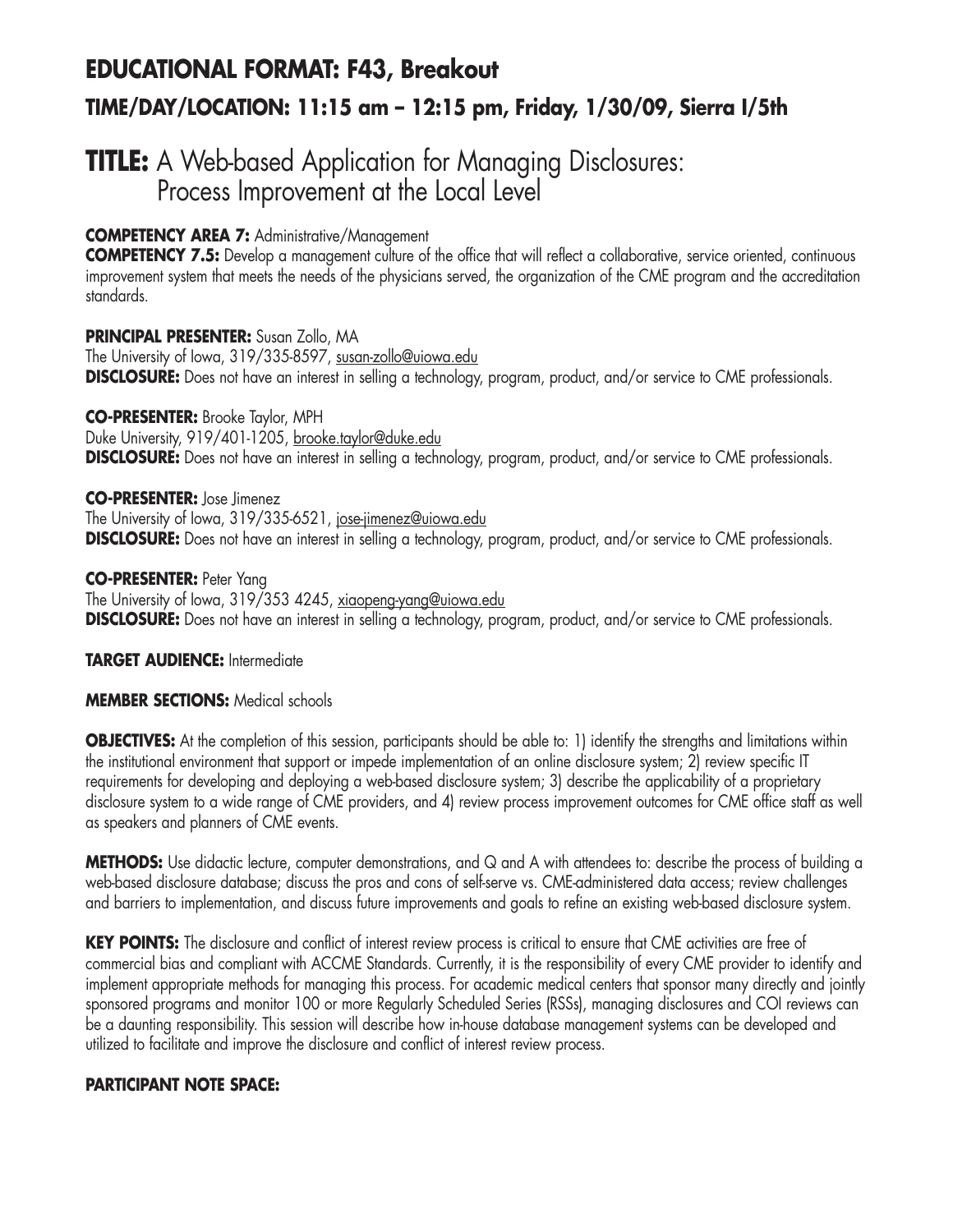# **EDUCATIONAL FORMAT: F44, Breakout TIME/DAY/LOCATION: 11:15 am – 12:15 pm, Friday, 1/30/09, Sierra K/5th**

## **TITLE:** What CME Professionals Do: Information Gained during a Professional Job Analysis

#### **COMPETENCY AREA 8:** Self-Assessment and Life-Long Learning

**COMPETENCY 8.1:** Engage in self-assessment, identify gaps in knowledge/practice and design an individual learning plan for ongoing improvement.

#### **PRINCIPAL PRESENTER:** Jack Kues, PhD

University of Cincinnati Academic Health Center, 513/558-1425, kuesjr@uc.edu **DISCLOSURE:** Does not have an interest in selling a technology, program, product, and/or service to CME professionals.

**CO-PRESENTER:** Laird Kelly, BS RSi/FocalSearch, 845/613-7992, laird.kelly@RSiFocalSearch.com **DISCLOSURE:** Does have an interest in selling a product to CME professionals.

#### **TARGET AUDIENCE:** All

#### **MEMBER SECTIONS:** All

**OBJECTIVES:** Following this session, participants will be able to: 1) discuss five domains of basic knowledge and skills needed to function in our profession, and 2) identify areas of skill and responsibility required in various forms of professional practice.

**METHODS:** The presenters will describe the methodology used to translate the Alliance competencies into a job analysis survey, and will present data from the survey. Attendees will participate in a small group exercise to give feedback related to identifying and measuring competencies in the CME work environment.

**KEY POINTS:** A key component in the creation of a professional certification program is the psychometric analysis of tasks and responsibilities performed by professionals who work in the field. Early in 2007 NC-CME sent e-mail invitations to a sample of over 1100 CME professionals whose practice varied from solo practitioners in local hospitals to individuals with CME staffs of fifty or more. The survey results were used to build a sound test instrument for use in the NC-CME certification program, and also to provide insights into the way we practice our profession. This presentation will report the results of the NC-CME survey and give an overview of how the professional job analysis was conducted.

**RECOMMENDED READING:** University of Minnesota Office of Human Resources. Job Analysis Methods. http://www1.umn.edu/ohr/compensation/classification/jobanalysis/methods.html accessed 3/15/08.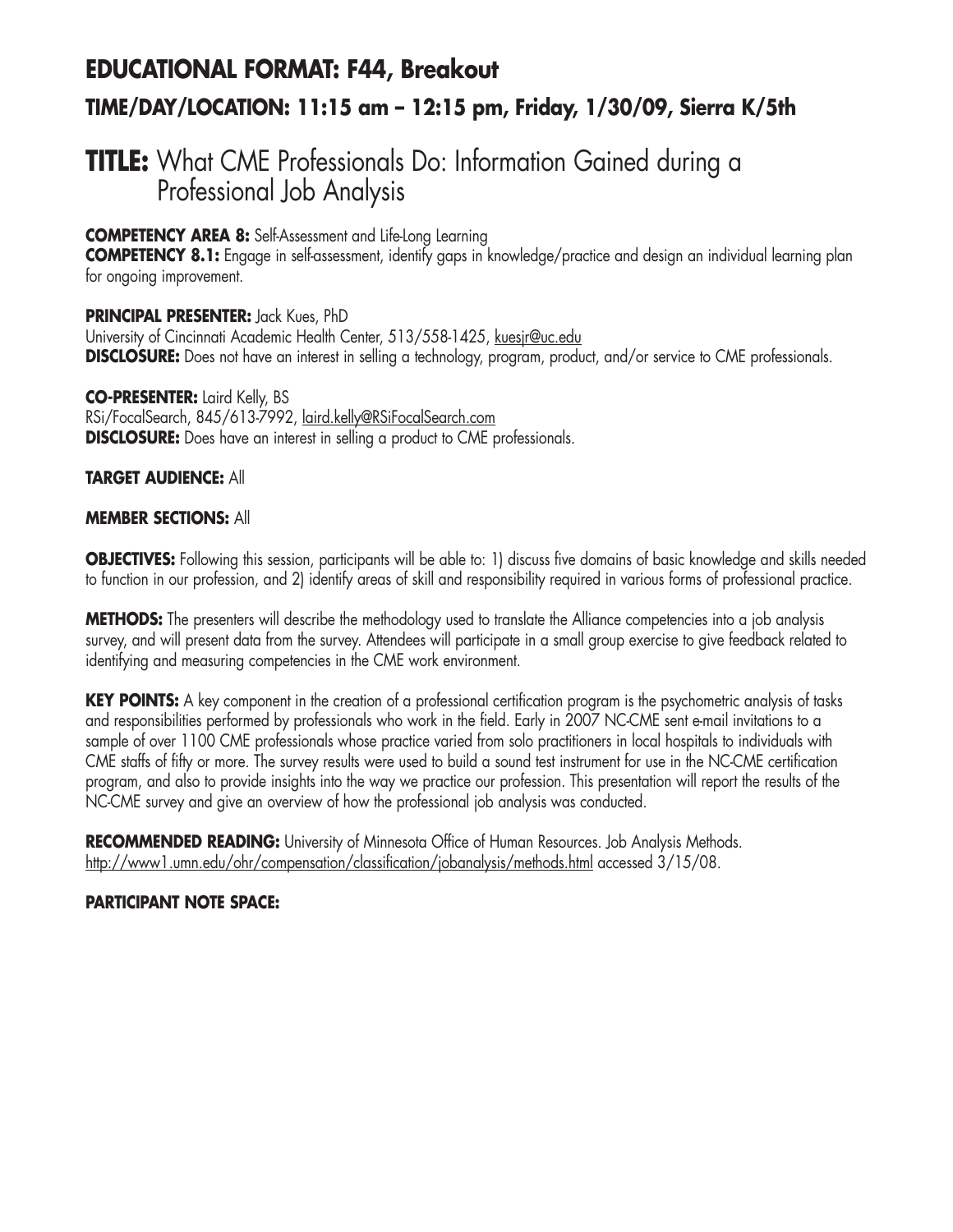### **EDUCATIONAL FORMAT: F45, Member Section Follow-Up Meeting (Medical Schools – All Conference Participants Welcome)**

### **TIME/DAY/LOCATION: 12:15 – 1:15 pm, Friday, 1/30/09, Yerba Buena 1-3/Lower B2**

## **TITLE:** Medical Schools Member Section Meeting

#### **COMPETENCY AREA 7:** Administrative/Management

**PRINCIPAL PRESENTER:** Morris Blachman, PhD

University of South Carolina School of Medicine, 803/434-4211, Blachman@sc.edu **DISCLOSURE:** Does not have an interest in selling a technology, program, product, and/or service to CME professionals.

#### **TARGET AUDIENCE:** All

#### **MEMBER SECTIONS:** Medical schools

**OBJECTIVES:** At the conclusion of the medical school provider section meetings, participants should be able to: 1) identify current critical issues in academic CME; 2) describe various strategies for meeting the challenges and demands faced by medical school CME, and 3) gain insight through shared experiences.

**METHODS:** Expert mini presentations, small group interactive sessions and informal question and answer sessions will be used to identify and focus on current critical issues; to facilitate discussion and the sharing of practical experiences; and to provide participants with an ample opportunity to network and meet new colleagues.

**KEY POINTS:** Participants will be asked to provide the Principal Presenter with their critical questions, issues and concerns prior to the meetings. Participants will have the opportunity to learn about the current critical issues and concerns facing medical school CME professionals and to develop strategies to address them.

**RECOMMENDED READING:** ACCME Essentials and Standards, New Criteria for Accreditation and list serv discussions throughout the previous year.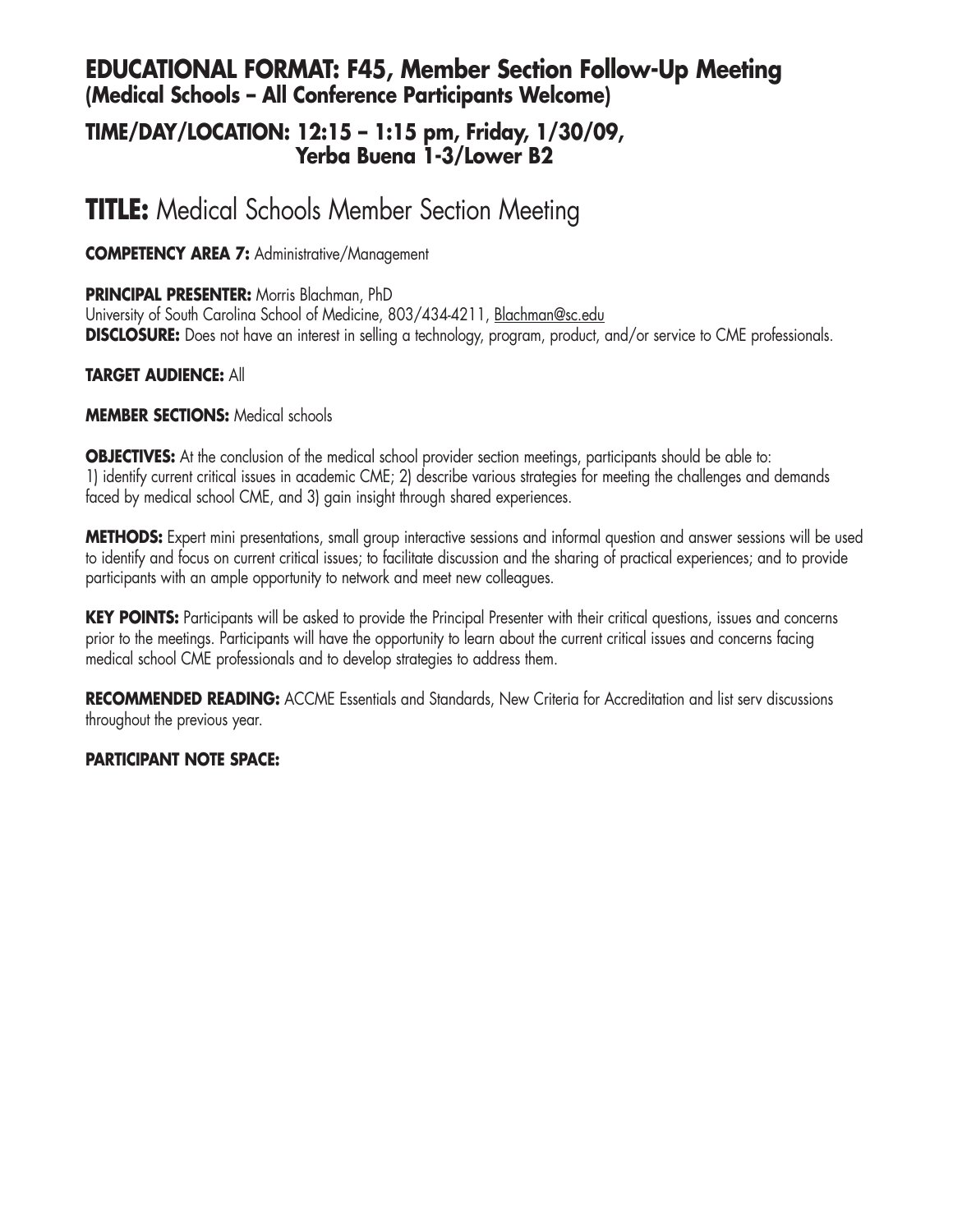### **EDUCATIONAL FORMAT: F46, Member Section Follow-Up Meeting (Medical Specialty Societies - All Conference Participants Welcome)**

### **TIME/DAY/LOCATION: 12:15 – 1:15 pm, Friday, 1/30/09, Yerba Buena 4-6/Lower B2**

**TITLE:** Medical Specialty Societies Member Section Take-Home Messages, Networking Lunch and Business Meeting

#### **COMPETENCY AREA 6:** Leadership

**PRINCIPAL PRESENTER:** Alice Henderson, MSEd (Leader, Medical Specialty Societies Member Section) Flying Physicians Association, 936/588-6505, ahenderson@fpadrs.org **DISCLOSURE:** Does not have an interest in selling a technology, program, product, and/or service to CME professionals.

**CO-PRESENTER:** Deborah Samuel, MBA, (Leader-Elect) American Academy of Pediatrics, 847/434-7097, dsamuel@aap.org **DISCLOSURE:** Does not have an interest in selling a technology, program, product, and/or service to CME professionals.

**CO-PRESENTER:** Lisa Johnson, MHS, (Education Programming Work Group Chair) American Society of Clinical Oncology, 703/519-2903, lisa.johnson@asco.org **DISCLOSURE:** Does not have an interest in selling a technology, program, product, and/or service to CME professionals.

**CO-PRESENTER:** Debbie Szczesniak (Communications Work Group Chair) College of American Pathologists, 847/832-7419, dszczes@cap.org **DISCLOSURE:** Does not have an interest in selling a technology, program, product, and/or service to CME professionals.

#### **TARGET AUDIENCE:** All

#### **MEMBER GROUPS:** Medical Specialty Societies

**OBJECTIVES:** Officers are elected and a call for volunteer service in 2009 is completed. Five-minute "take-home messages" of the meeting topics are reported by specialty society volunteers who attended and covered the specific topic area.

**METHODS:** Short 5-minute 'take-home pearl' presentations with question and answer afterward, as well as informal discussions in groups during lunch.

KEY POINTS: Officers and the leadership team for the year are officially recognized. Five-minute topic coverage of specific areas of the Alliance Annual Conference is presented by volunteers reporting on their specialized interest area. Networking on practical issues in CME is discussed informally over lunch at the beginning.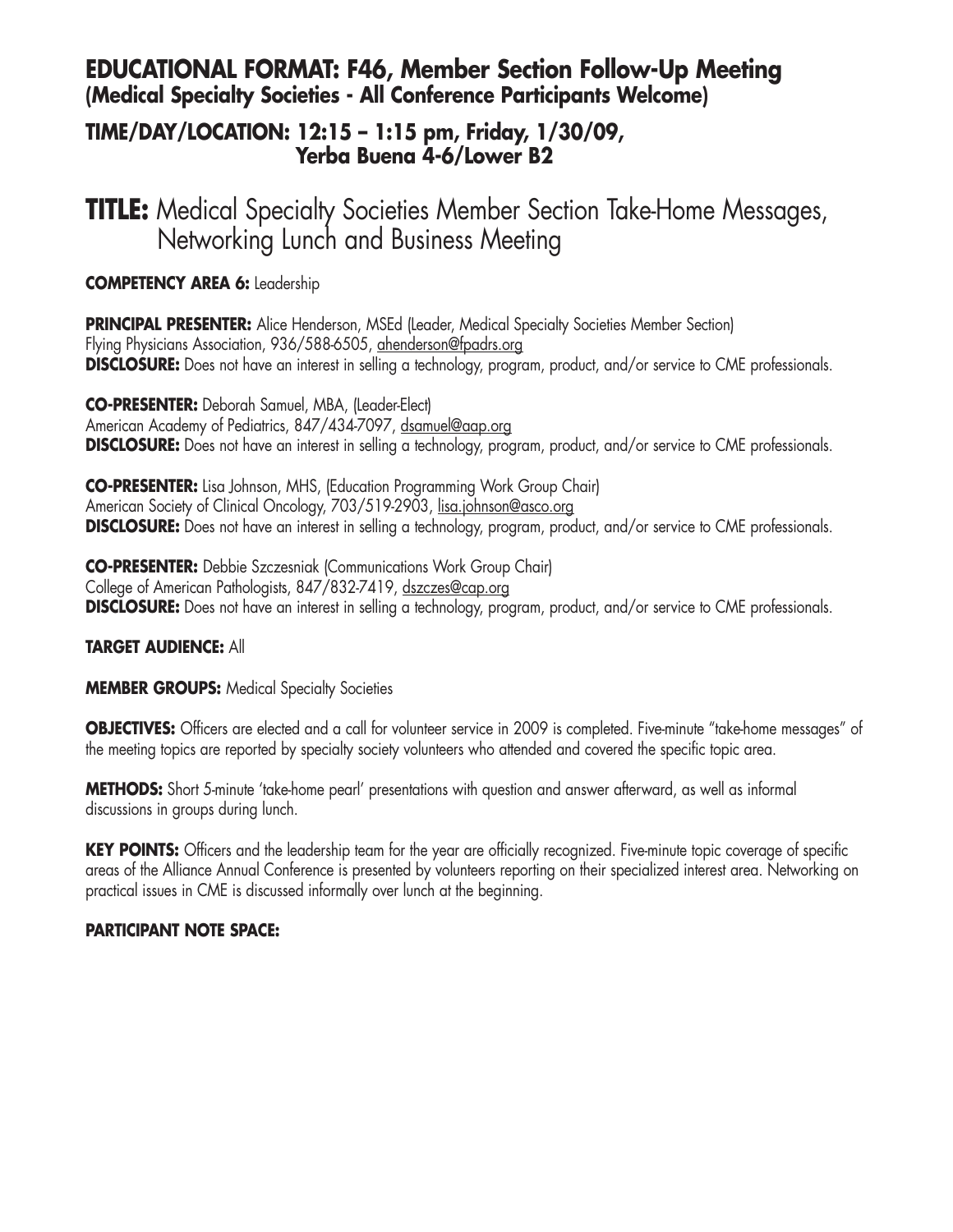### **EDUCATIONAL FORMAT: F47, Plenary**

### **TIME/DAY/LOCATION: 1:30 – 2:30 pm, Friday, 1/30/09, Yerba Buena 7-9/Lower B2**

## **TITLE:** Overview of Competency Areas 5 and 6 **(Invited Abstract)**

**COMPETENCY AREA 5:** Partnering

#### **PRINCIPAL PRESENTER:** George Mejicano, MD

University of Wisconsin School of Medicine and Public Health, 608/263-4591, mejicano@wisc.edu **DISCLOSURE:** Does not have an interest in selling a technology, program, product, and/or service to CME professionals.

#### **COMPETENCY AREA 6:** Leadership

#### **PRINCIPAL PRESENTER:** Philip Dombrowski, MBA

Annenberg Center for Health Sciences, 760/773-4533, pdombrowski@annenberg.net **DISCLOSURE:** Does not have an interest in selling a technology, program, product, and/or service to CME professionals.

#### **TARGET AUDIENCE:** All

#### **MEMBER SECTIONS:** All

In 2003, the Alliance for Continuing Medical Education developed a set of forty-eight individual competencies for persons working in the field of continuing medical education (CME). These competencies all fall under one of eight general competency areas, as follows:

- 1) Adult/Organizational Learning Principles
- 2) Educational Interventions
- 3) Performance Measurement
- 4) Systems Thinking
- 5) Partnering
- 6) Leadership
- 7) Administrative/Management
- 8) Self-assessment and Life-long Learning

Despite the importance of these competency areas and competencies, many CME professionals are unaware of their existence and/or their relevance in day-to-day practice. As such, the Annual Conference Committee has invited eight distinguished faculty to provide a short overview of one of the competency areas. For this plenary, George Mejicano, MD will provide an overview of the competency area on Partnering, and Philip Dombrowski, MBA will provide an overview of the competency area on Leadership.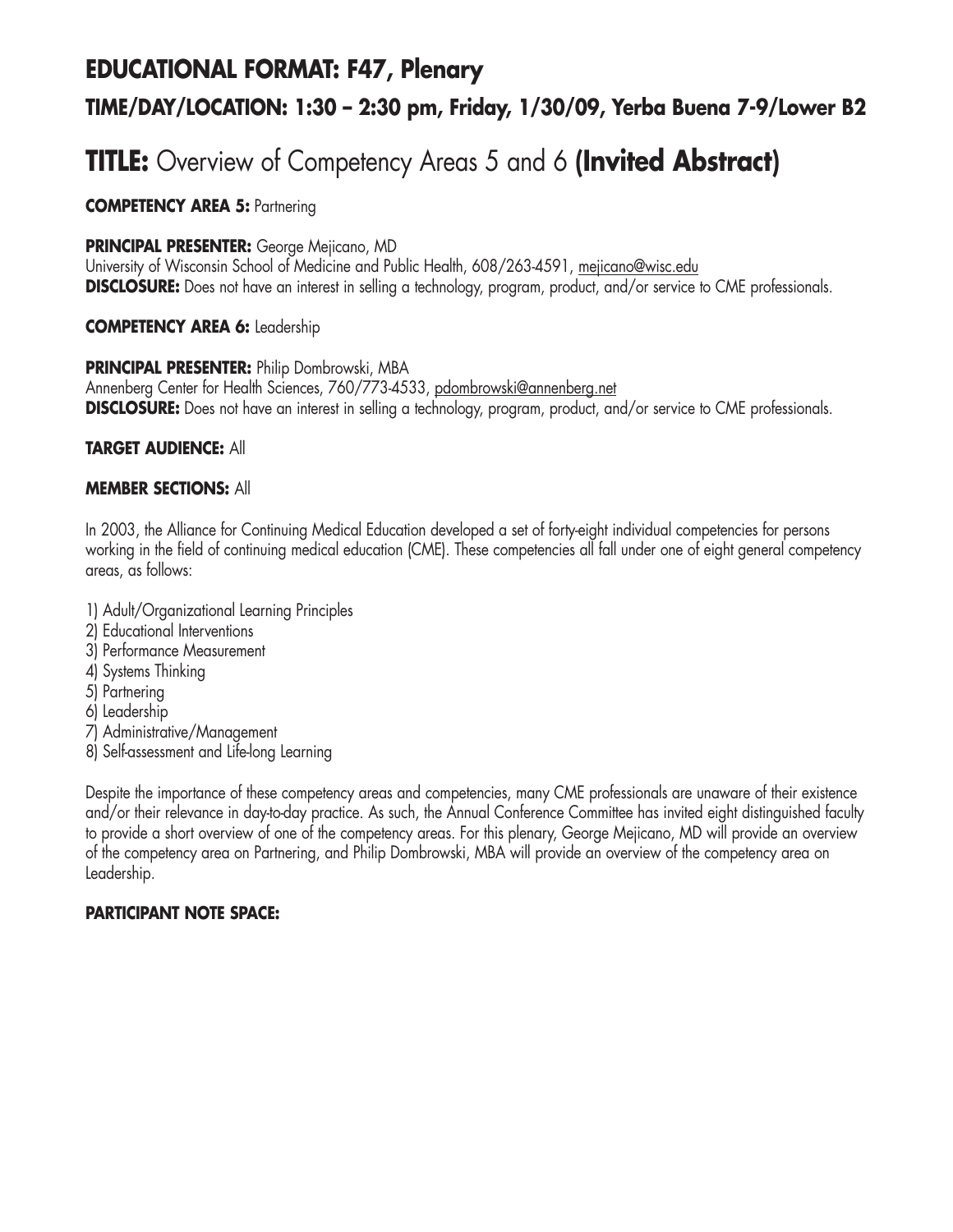## **EDUCATIONAL FORMAT: F48, Intensive TIME/DAY/LOCATION: 1:30 – 2:30 pm, Friday, 1/30/09, Club/Atrium**

# **TITLE:** Instructional Design Meets CME: Aligning Both Worlds **(Part 1)**

**COMPETENCY AREA 2:** Educational Interventions

**COMPETENCY 2.6:** Consider the learning environment, select and apply learning formats that are effective for physician learning and meeting the expected outcome.

**PRINCIPAL PRESENTER:** Marcia Jackson, PhD CME by Design, 803/854-9034, marcia.jackson@cmebydesign.com **DISCLOSURE:** Does have an interest in selling a service to CME professionals.

**CO-PRESENTER:** Linda Raichle, PhD Spectrum Medical Education, 610/727-3940, linda\_raichle@spectrummeded.com **DISCLOSURE:** Does have an interest in selling a product to CME professionals.

**CO-PRESENTER:** Janice Sibley, MS Corporate Resources, LLC, 301/527-0770, sibley4crs@aol.com **DISCLOSURE:** Does have an interest in selling a service to CME professionals

#### **TARGET AUDIENCE:** All

#### **MEMBER SECTIONS:** All

**OBJECTIVES:** At the completion of this session, participants should be able to: 1) link principles of instructional design (ID) with ACCME criteria; 2) apply the ID process to a simulated case study, and 3) determine strategies for working with physicians both as learners and as subject matter experts.

**METHODS:** The intensive will include brief didactic overviews of each major step in the ID process, interspersed with hands-on practice in applying the ID process to a realistic simulated case study.

**KEY POINTS:** The updated ACCME criteria ask CME providers to assess educational needs based on physician performance gaps, to design interventions and develop content to address these gaps, and to measure the overall effectiveness of CME activities in terms of improved learner performance. These criteria expand the role of the CME professional as an instructional design consultant. Thus, there is a need within the CME community for developers and managers of CME-accredited activities to possess basic instructional design knowledge and skills.

#### **RECOMMENDED READING:**

- 1) Gagne, R.M., Wager, W.W., Golas, K.C., & Keller, J.M. (2005). Principles of Instructional Design. (5th Ed.). Belmont, California: Wadsworth/Thomson Learning.
- 2) Dick, W., & Reiser, R.A.(1989) Planning Effective Instruction. Englewood Cliffs, New Jersey: Prentice-Hall, Inc.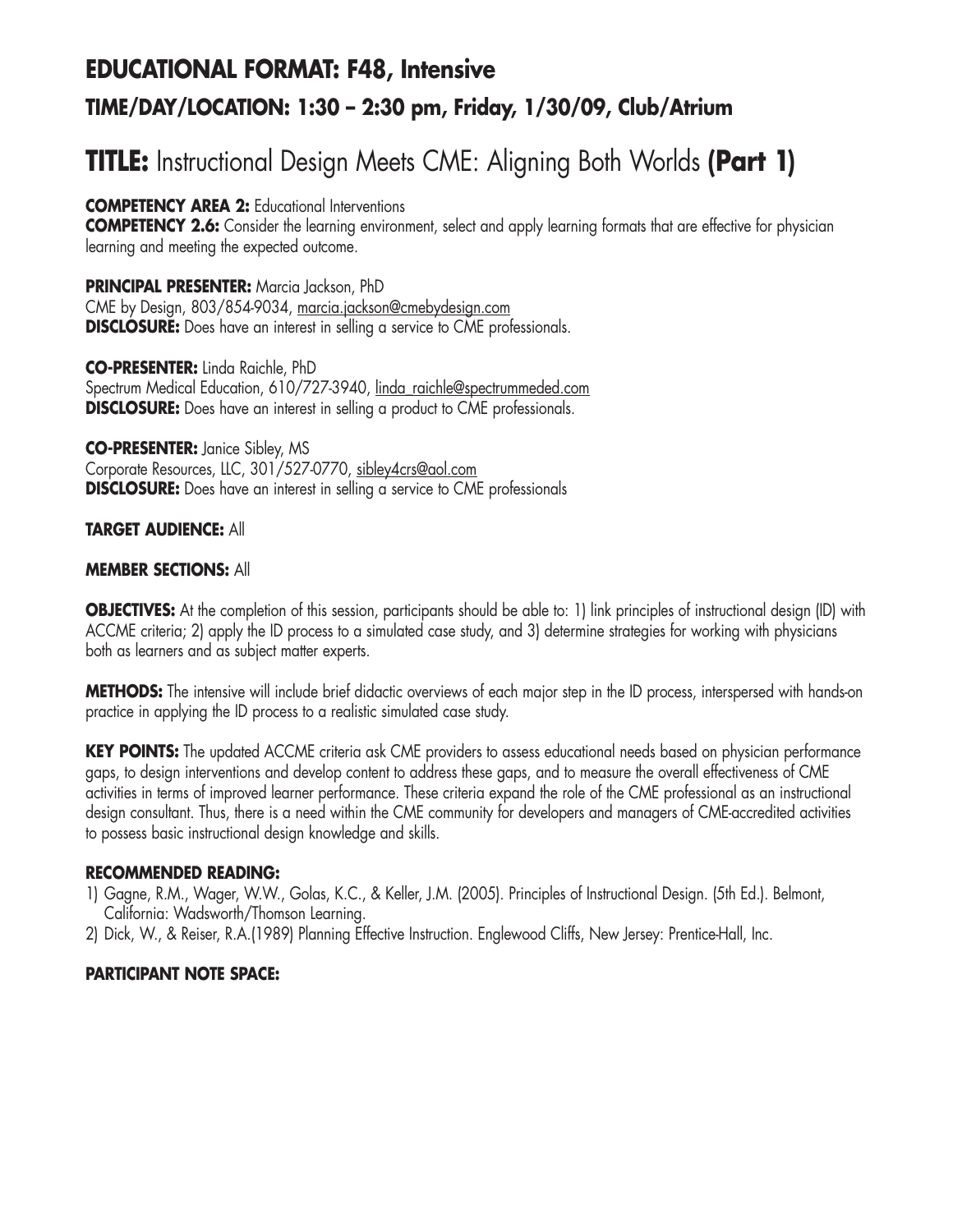## **EDUCATIONAL FORMAT: F49, Intensive TIME/DAY/LOCATION: 2:45 – 3:45 pm, Friday, 1/30/09, Club/Atrium**

# **TITLE:** Instructional Design Meets CME: Aligning Both Worlds **(Part 2)**

**COMPETENCY AREA 2:** Educational Interventions

**COMPETENCY 2.6:** Consider the learning environment, select and apply learning formats that are effective for physician learning and meeting the expected outcome.

**PRINCIPAL PRESENTER:** Marcia Jackson, PhD CME by Design, 803/854-9034, marcia.jackson@cmebydesign.com **DISCLOSURE:** Does have an interest in selling a service to CME professionals.

**CO-PRESENTER:** Linda Raichle, PhD Spectrum Medical Education, 610/727-3940, linda\_raichle@spectrummeded.com **DISCLOSURE:** Does have an interest in selling a product to CME professionals.

**CO-PRESENTER:** Janice Sibley, MS Corporate Resources, LLC, 301/527-0770, sibley4crs@aol.com **DISCLOSURE:** Does have an interest in selling a service to CME professionals

#### **TARGET AUDIENCE:** All

#### **MEMBER SECTIONS:** All

**OBJECTIVES:** At the completion of this session, participants should be able to: 1) link principles of instructional design (ID) with ACCME criteria; 2) apply the ID process to a simulated case study, and 3) determine strategies for working with physicians both as learners and as subject matter experts.

**METHODS:** The Intensive will include brief didactic overviews of each major step in the ID process, interspersed with hands-on practice in applying the ID process to a realistic simulated case study.

**KEY POINTS:** The updated ACCME criteria ask CME providers to assess educational needs based on physician performance gaps, to design interventions and develop content to address these gaps, and to measure the overall effectiveness of CME activities in terms of improved learner performance. These criteria expand the role of the CME professional as an instructional design consultant. Thus, there is a need within the CME community for developers and managers of CME-accredited activities to possess basic instructional design knowledge and skills.

#### **RECOMMENDED READING:**

- 1) Gagne, R.M., Wager, W.W., Golas, K.C., & Keller, J.M. (2005). Principles of Instructional Design. (5th Ed.). Belmont, California: Wadsworth/Thomson Learning.
- 2) Dick, W., & Reiser, R.A.(1989) Planning Effective Instruction. Englewood Cliffs, New Jersey: Prentice-Hall, Inc.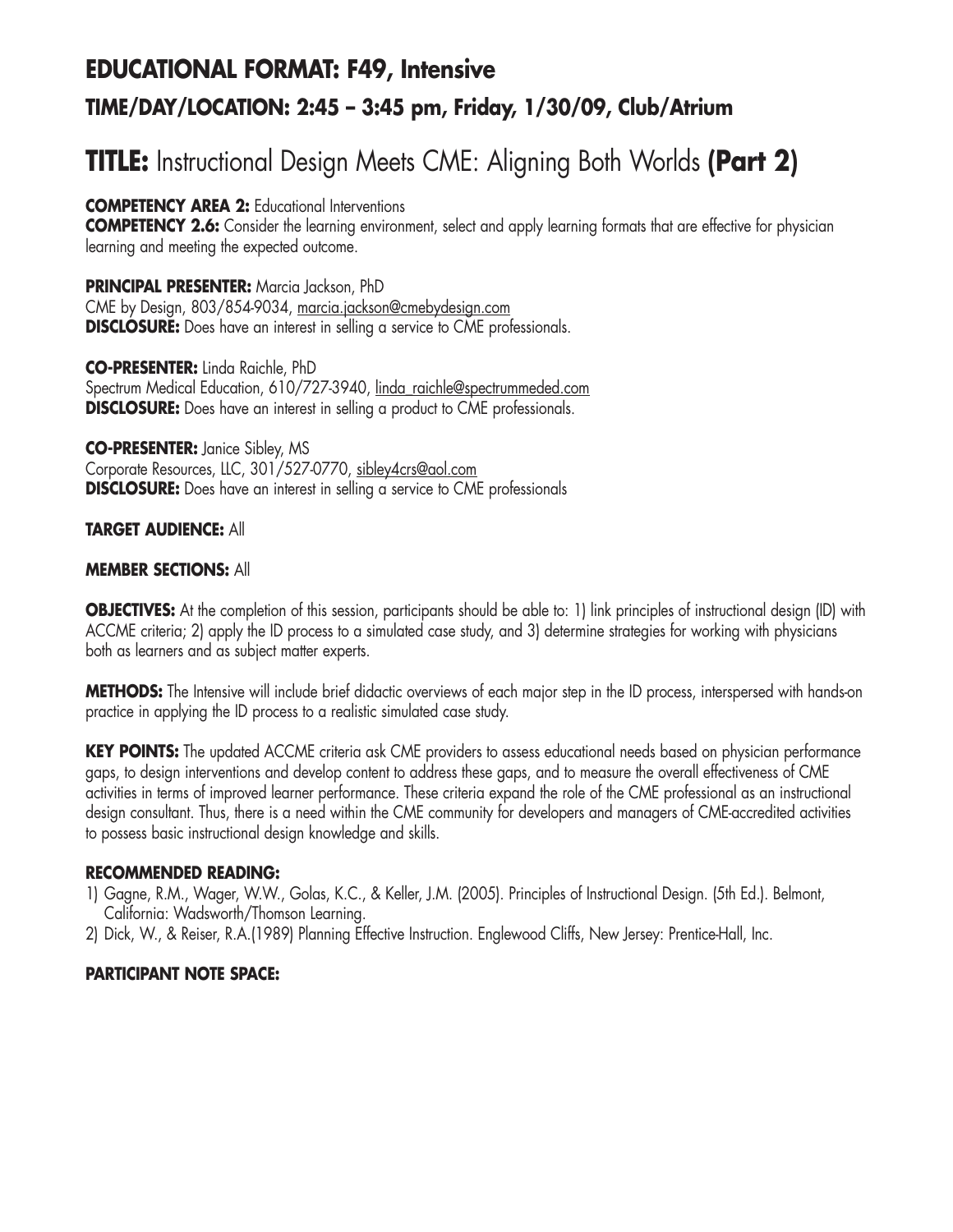## **EDUCATIONAL FORMAT: F50, Breakout TIME/DAY/LOCATION: 2:45 – 3:45 pm, Friday, 1/30/09, Pacific E/4th**

# **TITLE:** Learning Transfer: Helping Clinicians Put New Knowledge into Practice

**COMPETENCY AREA 1:** Adult/Organizational Learning Principles

**COMPETENCY 1.3:** Conduct, support, and/or apply educational research on how physicians learn and change.

**PRINCIPAL PRESENTER:** Robin Hendricks, MAdEd

MEBN, 941/375-2718, robin.hendricks@mebn.net

**DISCLOSURE:** Does not have an interest in selling a technology, program, product, and/or service to CME professionals.

#### **TARGET AUDIENCE:** Advanced

#### **MEMBER SECTIONS:** All

#### **OBJECTIVES:**

- 1) Determine whether or not a plan for learning transfer should be incorporated into a particular CME activity.
- 2) Suggest 2-3 methods of learning transfer for an appropriately selected activity.
- 3) Evaluate whether learning transfer methods utilized are successful.

**METHODS:** This breakout will feature an examination of case studies that employ various methods of learning transfer. Participants will break into groups of 4-6 to discuss and present cases. Participants will complete a personalized plan for transfer of learning for their unique practice settings.

**KEY POINTS:** Driven by an increasing focus on outcomes, CME providers are increasingly called on to develop education that is applicable, practical, and that makes an impact on clinicians' practices. Second to effective instructional design and delivery, improving the transfer of learning is of utmost importance and ultimately determines the value of a given educational activity. Providers must understand and be able to incorporate a variety of methods to enable transfer of clinician learning in order to demonstrate value.

**RECOMMENDED READING:** Caffarella, Rosemary S. Preparing for the Transfer of Learning. In: Planning Programs for Adult Learners. San Francisco: Jossey-Bass; 1994:107-118.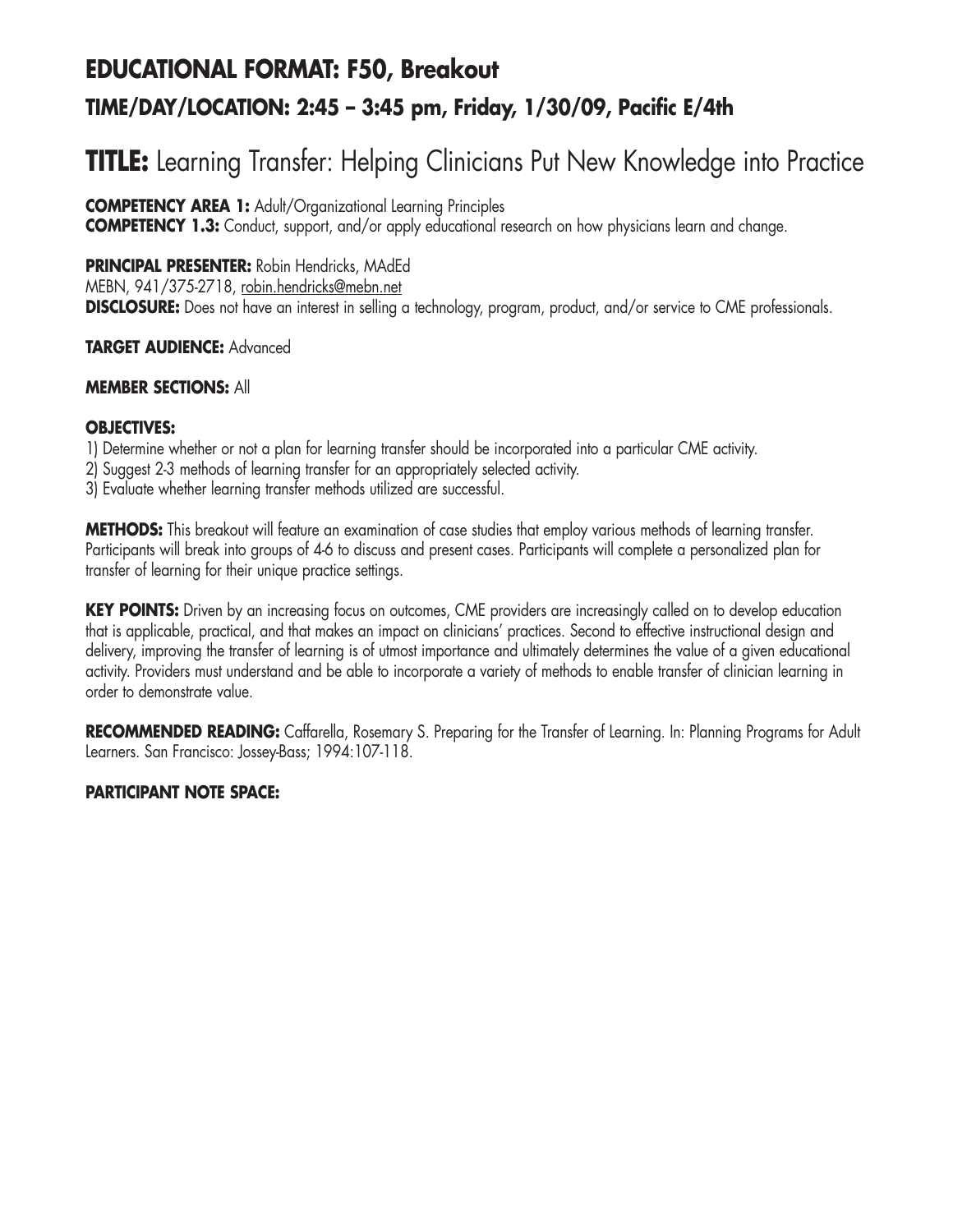## **EDUCATIONAL FORMAT: F51, Breakout TIME/DAY/LOCATION: 2:45 – 3:45 pm, Friday, 1/30/09, Sierra A/5th**

## **TITLE:** Bias in Medical Education: Start by "Controlling" Bias in Your Needs Assessment

#### **COMPETENCY AREA 1:** Adult/Organizational Learning Principles

**COMPETENCY 1.3:** Conduct, support and/or apply educational research on how physicians learn and change.

**PRINCIPAL PRESENTER:** Sean Hayes, PsyD AXDEV Group, 888/282-9338, hayess@axdevgroup.com **DISCLOSURE:** Does not have an interest in selling a technology, program, product, and/or service to CME professionals.

**CO-PRESENTER:** Martin Dupuis, MA AXDEV Group, 888/282-9338, dupuism@axdevgroup.com **DISCLOSURE:** Does not have an interest in selling a technology, program, product, and/or service to CME professionals.

#### **TARGET AUDIENCE:** All

#### **MEMBER SECTIONS:** All

**OBJECTIVES:** Great effort has been dedicated to reducing bias in the design and implementation of educational activities for healthcare professionals. However, little attention has been given to reducing bias in needs assessment. The objectives of this session are to discuss: 1) how to rigorously investigate the needs and challenges faced by key stakeholders within the context of healthcare, and 2) how to optimally move beyond qualifying/quantifying the currently known and perceived needs by using a triangulated design and inductive research.

**METHODS:** The speakers will provide an overview of a multi-phased, mixed-method approach that was employed in a behavioral research study of the needs and challenges faced by primary care providers in sleep disorders. An interactive panel discussion will encourage participants to critique and/or validate the rational, methods, and implications of this approach.

**KEY POINTS:** At the end of this session, participants will better understand: 1) an approach for controlling bias in needs assessment and the impact on the resulting educational initiatives; 2) the concept of triangulation and induction/deduction, and 3) how a multi-phased mixed methods approach not only capitalizes on the strengths of each method used but further supports reinforcements of conclusions through cross validation of findings.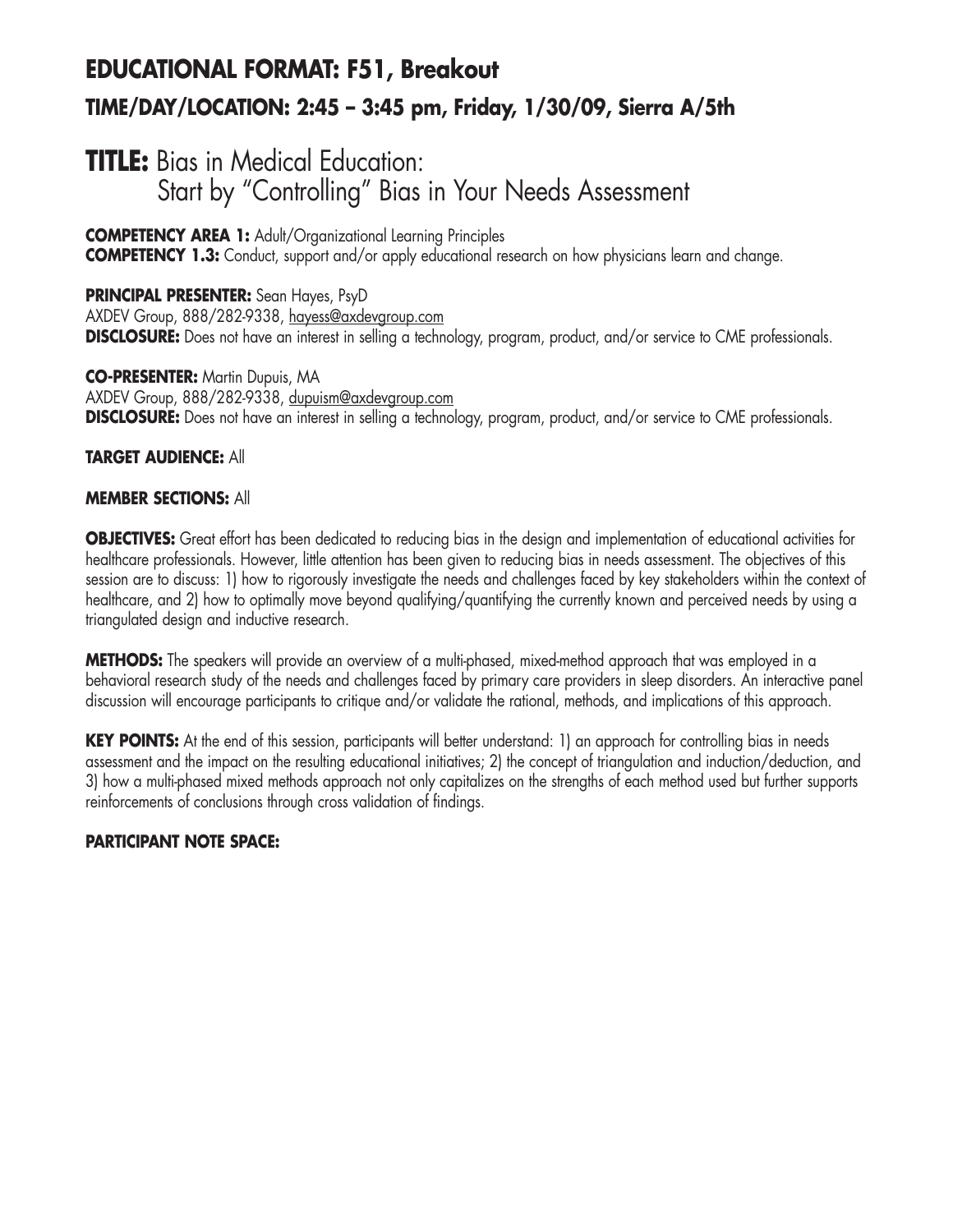## **EDUCATIONAL FORMAT: F52, Breakout TIME/DAY/LOCATION: 2:45 – 3:45 pm, Friday, 1/30/09, Sierra B/5th**

# **TITLE:** Operation Screen Door: A Model for One-on-One CME

#### **COMPETENCY AREA 2:** Educational Interventions

**COMPETENCY 2.9:** Provide interactive learning and opportunities to practice skills that lead to change in physician performance.

#### **PRINCIPAL PRESENTER:** Frederic Seifer, MD

Erlanger Center for Better Health, 423/778-3366, frederic.seifer@erlanger.org **DISCLOSURE:** Does not have an interest in selling a technology, program, product, and/or service to CME professionals.

#### **CO-PRESENTER:** Robert Fore, EdD

University of Tennessee College of Medicine Chattanooga, 423/778-6884, robert.fore@erlanger.org **DISCLOSURE:** Does not have an interest in selling a technology, program, product, and/or service to CME professionals.

#### **CO-PRESENTER:** Sally Ward, MBA

University of Tennessee College of Medicine Chattanooga, 423/778-6884, sally.ward@erlanger.org **DISCLOSURE:** Does not have an interest in selling a technology, program, product, and/or service to CME professionals.

#### **TARGET AUDIENCE:** All

#### **MEMBER SECTIONS:** All

**OBJECTIVES:** At the completion of this session, participants should be able to: 1) describe a model of collaboration between a hospital business development department, a medical school Office of CME, and industry in increasing the competency of primary care physicians in disease management; 2) follow an example of one-on-one CME occurring at the point of care, and 3) meet the criteria for compliance for ACCME accreditation with commendation.

**METHODS:** Utilize didactic lecture and discussion to: 1) describe how a collaborative effort can increase the competence and performance of primary care physicians in disease management; 2) learn how to frame a one-on-one approach to CME that meets the practitioner at the point of care, and 3) increase the ability to meet criteria for accreditation with commendation.

KEY POINTS: Few approaches to CME can be more effective than an expert practitioner visiting colleagues in their offices to provide on-site continuing medical education at the point of care. This project offers CME professionals a model of how to navigate through the ACCME Essential Areas toward meeting criteria for compliance for ACCME accreditation with commendation.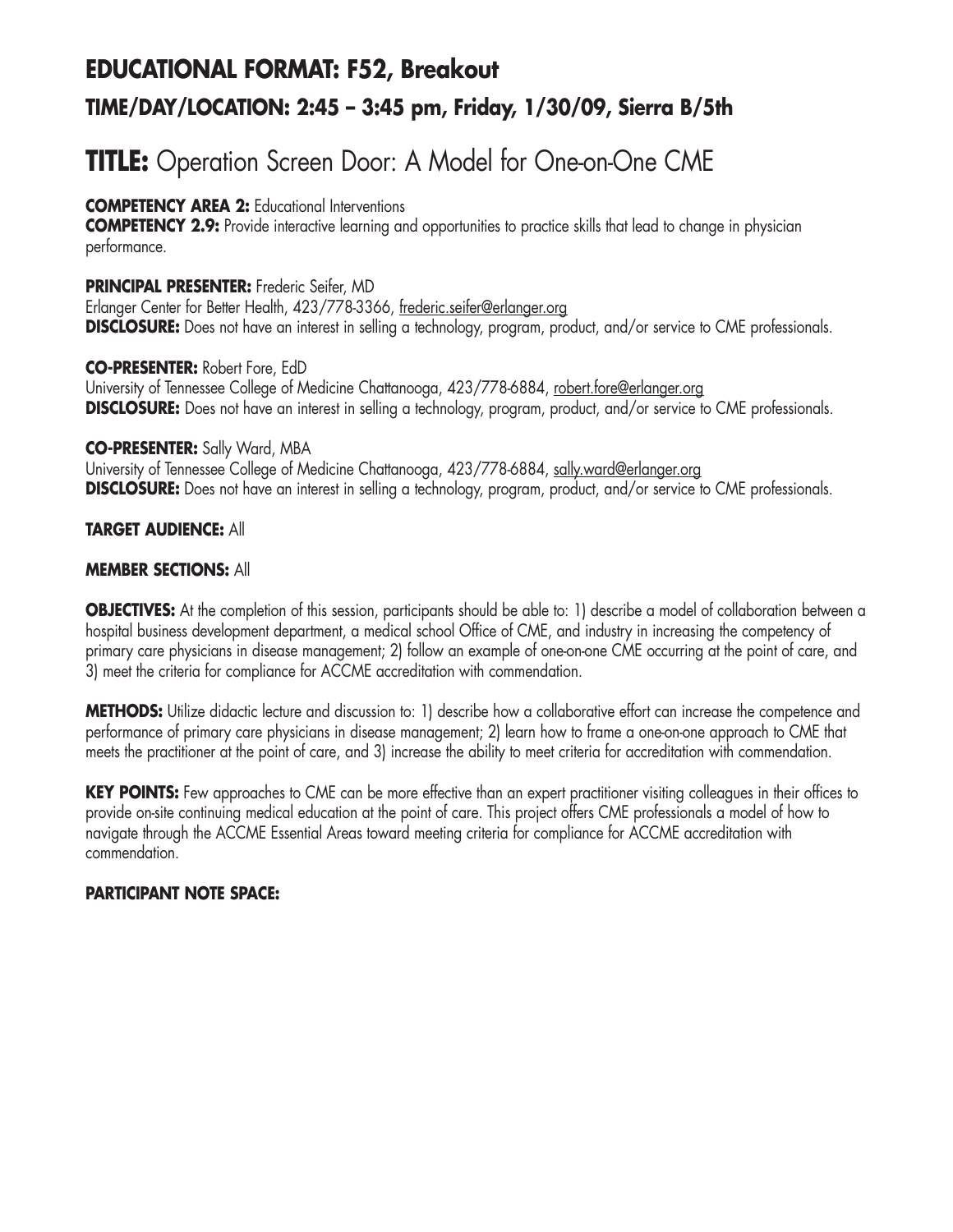**EDUCATIONAL FORMAT: F53, Breakout (CANCELLED)**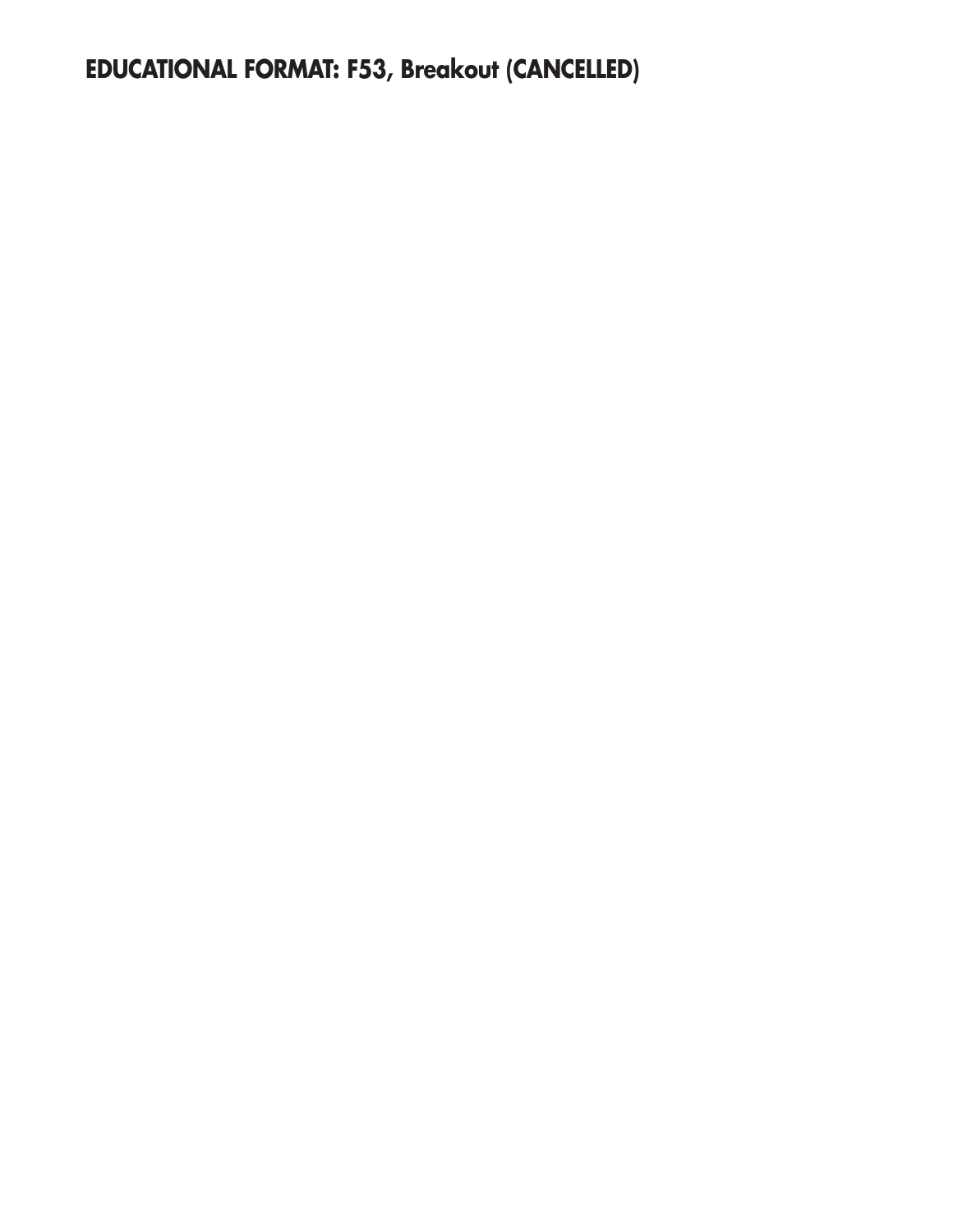### **EDUCATIONAL FORMAT: F54, Breakout**

### **TIME/DAY/LOCATION: 2:45 – 3:45 pm, Friday, 1/30/09, Yerba Buena 1-3/Lower B2**

## **TITLE:** Clinical Accuracy Review – Can We Do It? Yes We Can!

**COMPETENCY AREA 2:** Educational Interventions **COMPETENCY 2.11:** Assure content validation in any CME educational intervention.

#### **PRINCIPAL PRESENTER:** Tina Stacy, PharmD

Educational Concepts Group, Inc, 770/933-1684, tstacy@educationalconcepts.net **DISCLOSURE:** Does not have an interest in selling a technology, program, product, and/or service to CME professionals.

**CO-PRESENTER:** Edward Kim, MD MD Anderson Cancer Center, 713/745-6748, edkim@mdanderson.org **DISCLOSURE:** Does not have an interest in selling a technology, program, product, and/or service to CME professionals.

**CO-PRESENTER:** Lea Ann Hansen, PharmD Educational Concepts Group, Inc, 770/938-2056, lhansen@educationalconcepts.net **DISCLOSURE:** Does not have an interest in selling a technology, program, product, and/or service to CME professionals.

#### **TARGET AUDIENCE:** All

#### **MEMBER SECTIONS:** All

**OBJECTIVES:** At the completion of this session, participants should be able to:

- 1) Develop a comprehensive content development plan.
- 2) Understand the role of clinical accuracy review (CAR).
- 3) Integrate physicians in the CAR process.
- 4) Implement a CAR process for all accredited programs.

**METHODS:** Use case-based discussion to: 1) describe methods for content development through collaboration among stakeholder groups within the CME community; 2) define CAR; 3) analyze the implications of ACCME guidelines on CAR, and 4) determine personnel required to conduct CAR to maintain compliance with ACCME guidelines and promote professionalism.

**KEY POINTS:** The dissemination of timely and accurate data directly impacts the quality of care provided to patients. Therefore, it is imperative for providers of CME to have a process in place by which data may be acquired, validated, and incorporated into education programs. In accordance with Standards for Commercial Support 1.1, accredited providers may neither request suggestions for speakers or topics from commercial interests nor request a CAR. As a result, accredited providers must be equipped to perform these necessary tasks independently. Although this may represent a significant change to practice procedures for many organizations, the task is not impossible. Can we perform a successful CAR…yes we can!

**ACKNOWLEDGEMENTS:** The program used as an example for this presentation was supported by educational grants from: Abraxis Oncology, AstraZeneca, Eli Lilly and Company, Genentech BioOncology, and OSI Oncology.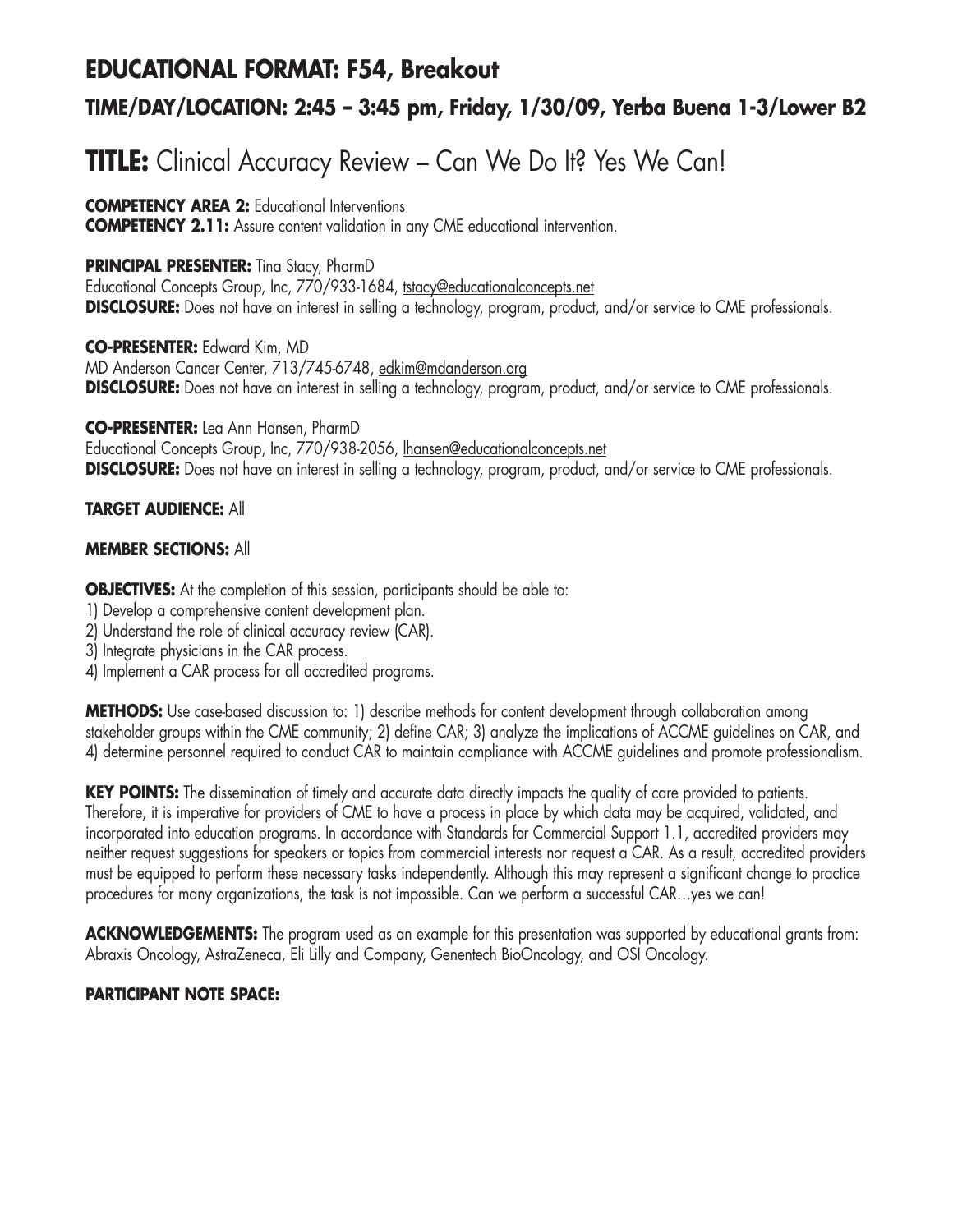## **EDUCATIONAL FORMAT: F55, Breakout TIME/DAY/LOCATION: 2:45 – 3:45 pm, Friday, 1/30/09, Pacific B/4th**

## **TITLE:** Gizmos, Games, Generations and Styles: Making Sure Everyone Learns

#### **COMPETENCY AREA 2:** Educational Interventions

**COMPETENCY 2.6:** Consider the learning environment, select and apply learning formats that are effective for physician learning and meeting the expected outcome.

#### **PRINCIPAL PRESENTER:** Beverly Wood, MD

University of Southern California Keck School of Medicine, 323/442-2377, bwood@usc.edu **DISCLOSURE:** Does not have an interest in selling a technology, program, product, and/or service to CME professionals.

#### **CO-PRESENTER:** Dixie Fisher, PhD University of Southern California Keck School of Medicine, 323/442-1600, dfisher@usc.edu **DISCLOSURE:** Does not have an interest in selling a technology, program, product, and/or service to CME professionals.

#### **TARGET AUDIENCE:** All

#### **MEMBER SECTIONS:** All

**OBJECTIVES:** At the completion of this session, participants will be able to:

- 1) Define the major learning engagement characteristics that reflect learning styles and generational differences.
- 2) Design effective learning experiences for differing generations and styles.
- 3) Ensure that individual learning is successful.

**METHODS:** 1) This interactive session will include opportunities for learners to identify their own learning and generational style. 2) They will discuss their style and compare it with that of others in a small group. 3) Groups will create learning experiences to satisfy the characteristics of learners with differing styles and representing different generations. 4) Brief didactic information presentations will be interspersed with group activities.

KEY POINTS: Learners from several generations differ in preferred style of learning, while learning in ways that reflect the times in which they grew up. When preparing for a heterogeneous learning group, there are methods and activities that are effective in benefiting and meeting the expectations of all learners.

RECOMMENDED READING: Oblinger, D. 2003 Boomers, Gen-Xers & Millennials: Understanding the New Students. Educause. 38(4); 37-46.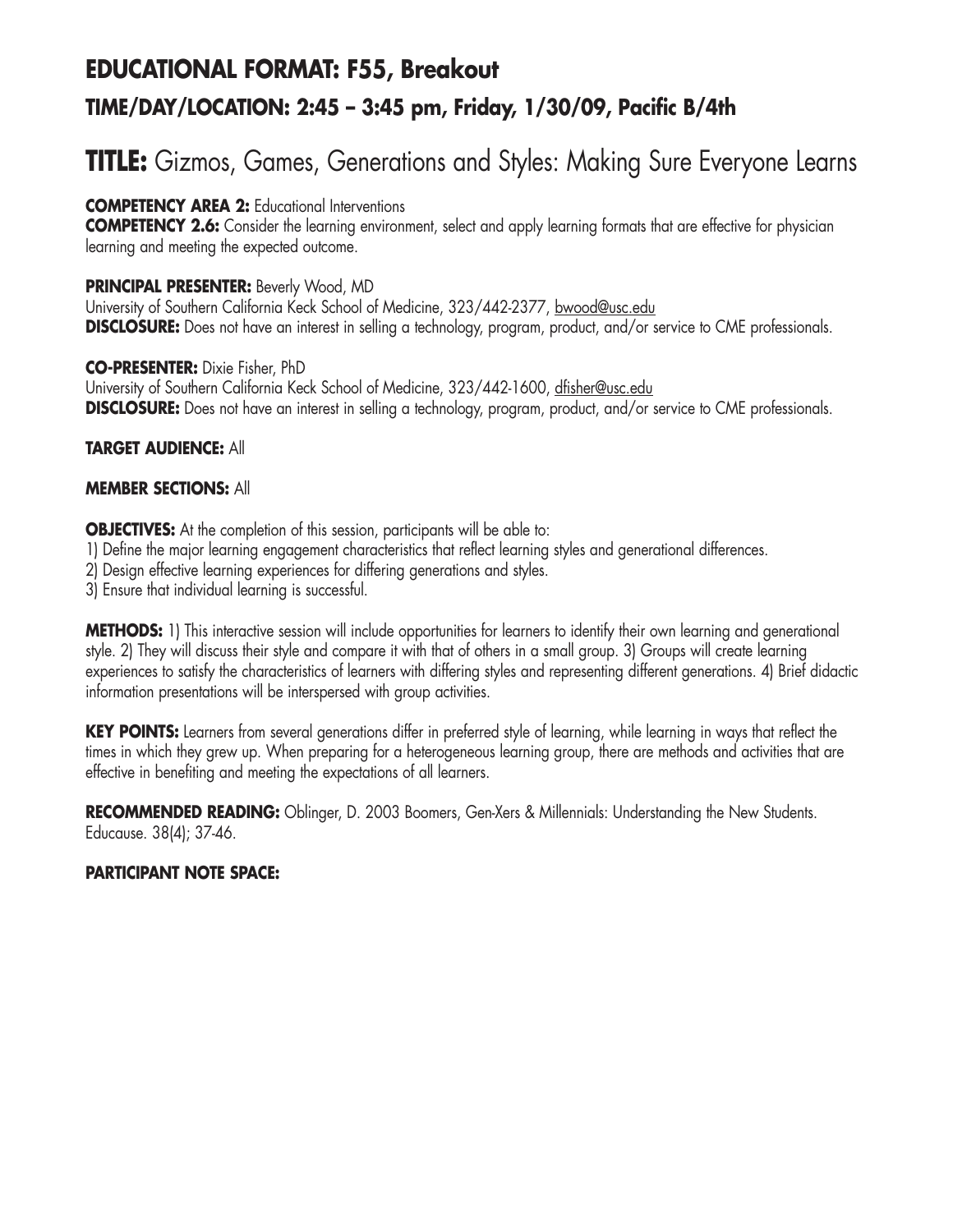## **EDUCATIONAL FORMAT: F56, Breakout TIME/DAY/LOCATION: 2:45 – 3:45 pm, Friday, 1/30/09, Sierra C/5th**

## **TITLE:** Now That's Funny! Can You Believe What I Learned? – Can Humor and Education Coexist?

**COMPETENCY AREA 2:** Educational Interventions

**PRINCIPAL PRESENTER/MODERATOR:** Lawrence Sherman, FACME Physicians Academy, 212/897-4911, LS@physacad.com **DISCLOSURE:** Does not have an interest in selling a technology, program, product and/or service to CME professionals. **CO-PRESENTER:** Chad Williamson Outcomes, Inc., 205/259-1500, chad.williamson@ceoutcomes.com **DISCLOSURE:** Does have an interest in selling a service and/or technology to CME professionals. **CO-PRESENTER:** Steve Barrett MedPageToday, 973/890-0985, ext.125, s.barrett@medpagetoday.com **DISCLOSURE:** Does have an interest in selling a service and/or technology to CME professionals. **CO-PRESENTER:** Amy Klopfenstein

Physicians Academy, 212/897-4906, amyk@physacad.com **DISCLOSURE:** Does not have an interest in selling a technology, program, product and/or service to CME professionals.

**CO-PRESENTER:** Jennifer Spear Smith, PhD Wyeth, 484/865-5062, smithjs1@wyeth.com

**DISCLOSURE:** Does not have an interest in selling a technology, program, product and/or service to CME professionals.

**CO-PRESENTER:** Saranne Rothberg The ComedyCures Foundation, 888/300-3990, SaranneR@comedycures.org **DISCLOSURE:** Does not have an interest in selling a technology, program, product and/or service to CME professionals.

#### **TARGET AUDIENCE:** All

#### **MEMBER SECTION:** All

**OBJECTIVES:** At the completion of the session, participants will be able to: 1) describe the impact of humor/comedy on CME content; 2) discuss the appropriate use of humor/comedy in CME; 3) address key challenges and obstacles to the appropriate use of humor/comedy in CME, and 4) describe practical tips for integrating humor into CME content using various media.

**METHODS:** Two CME activities were developed based on the same needs assessment and learning objectives, using the same delivery medium (MedPageToday via the Internet) and presenter. One activity incorporated the use of humor in the presentation and the other was delivered in a case study format. The educational impact of each activity was assessed based on measurement instruments related to activity learning objectives. A satisfaction survey of the participants in the comedy cohort was also conducted.

**KEY POINTS:** There is a role for the appropriate use of humor/comedy in the delivery of CME activities. It is critical that the faculty and provider be adept at the appropriate use of humor/comedy in order to insure the maximal impact of the education, and to promote educational satisfaction. Simple guidelines and strategies will be presented for immediate integration.

#### **RECOMMENDED READING:**

http://www.medpagetoday.com/Neurology/GeneralNeurology/tb/2088?pfc=101&spc=230. The Laughter Prescription: The Tools of Humor and How to Use Them*.* L. Peter, B. Dana. New York: Ballantine Books; 1982.

ACKNOWLEDGMENTS: Support for the educational activities and outcomes measurements was provided by Wyeth Pharmaceuticals. Comedic support provided by ComedyCures Foundation.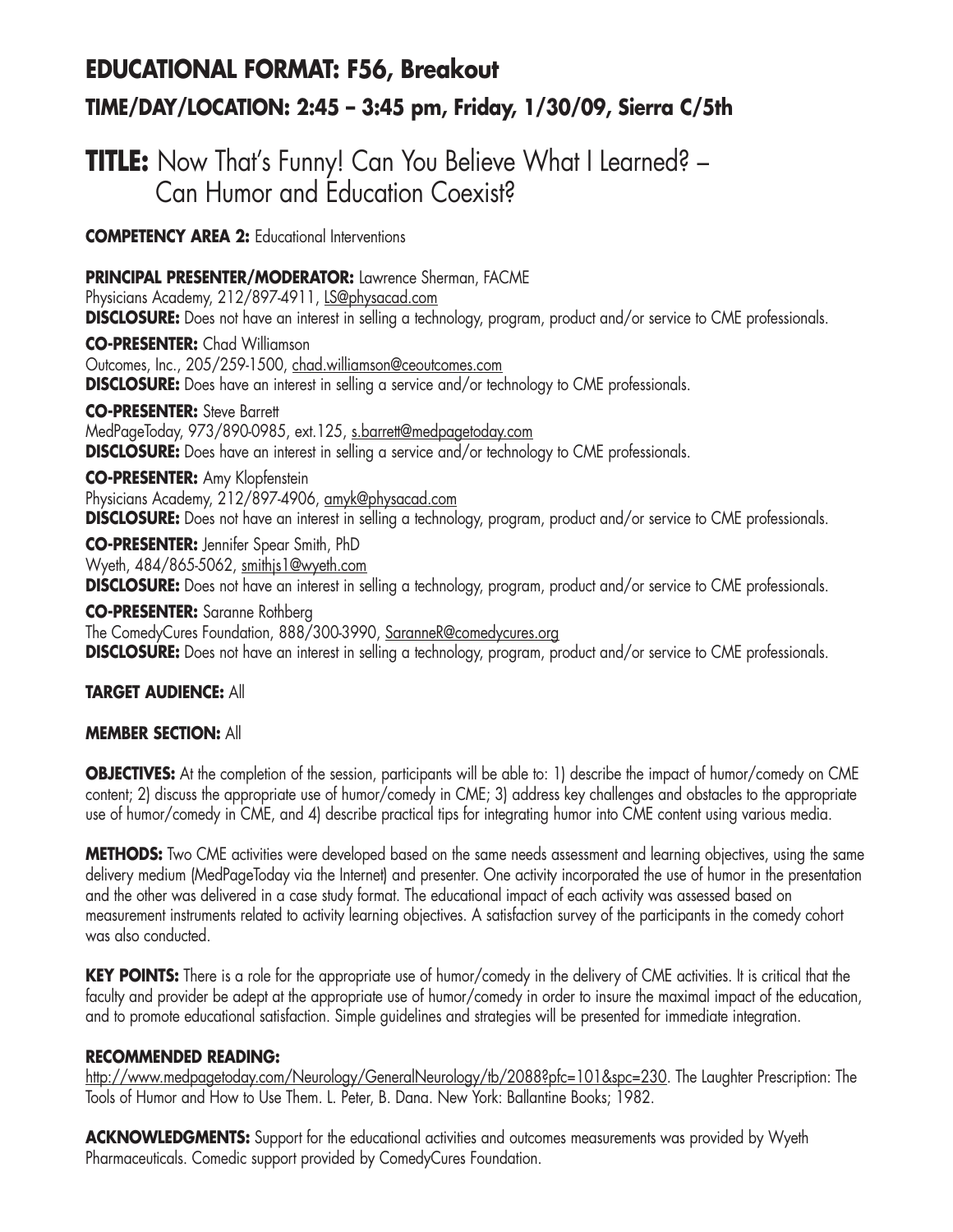# **EDUCATIONAL FORMAT: F57, Breakout TIME/DAY/LOCATION: 2:45 – 3:45 pm, Friday, 1/30/09, Yerba Buena 7-9/Lower B2**

### **TITLE:** Creating & Validating a Certification Exam for CME Professionals: The Process & the Beta Test Results

**COMPETENCY AREA 3:** Performance Measurement

**PRINCIPAL PRESENTER:** Karen Overstreet, EdD

Indicia Medical Education, LLC, 215/855-9090, karen.overstreet@indiciaed.com **DISCLOSURE:** Does not have an interest in selling a technology, program, product, and/or service to CME professionals.

**CO-PRESENTER:** Marissa Seligman, PharmD Pri-Med Institute, 617/406-4288, mseligman@pri-medinstitute.org **DISCLOSURE:** Does not have an interest in selling a technology, program, product, and/or service to CME professionals.

**TARGET AUDIENCE:** Advanced

#### **MEMBER SECTIONS:** All

**OBJECTIVES:** Following this session, participants will be able to: 1) identify the components of a certification exam that measures knowledge and competence across a broad range of CME professional experience; 2) evaluate the roles and responsibilities related to exam development, and 3) explain the process for validating a certifying exam.

**METHODS:** This session will present data in aggregate form about individuals who participated as beta testers for the NC-CME certification exam. The presenters will give a detailed description of how test items were mapped to a validated job analysis, and will present an analysis of beta test results.

**KEY POINTS:** A certifying exam is targeted for individuals who possess the knowledge, skills and abilities that reflect competency in a profession. The process of surveying the CME community, creating a job analysis that confirms "what CME professionals do," and writing test items that map to these considerations is the groundwork of developing a certification exam. The beta test gives the exam developers the opportunity to analyze preliminary results to ensure that the live exam will be psychometrically sound. Beta-testing the exam is a critical component of competency assessment, and the presenters will discuss how the pilot results affected the composition of the "live" exam.

**RECOMMENDED READING:** http://www.nc-cme.org; National Organization for Certifying Agencies. Standards for the Accreditation of Certification Programs, 2004. http://www.noca.org.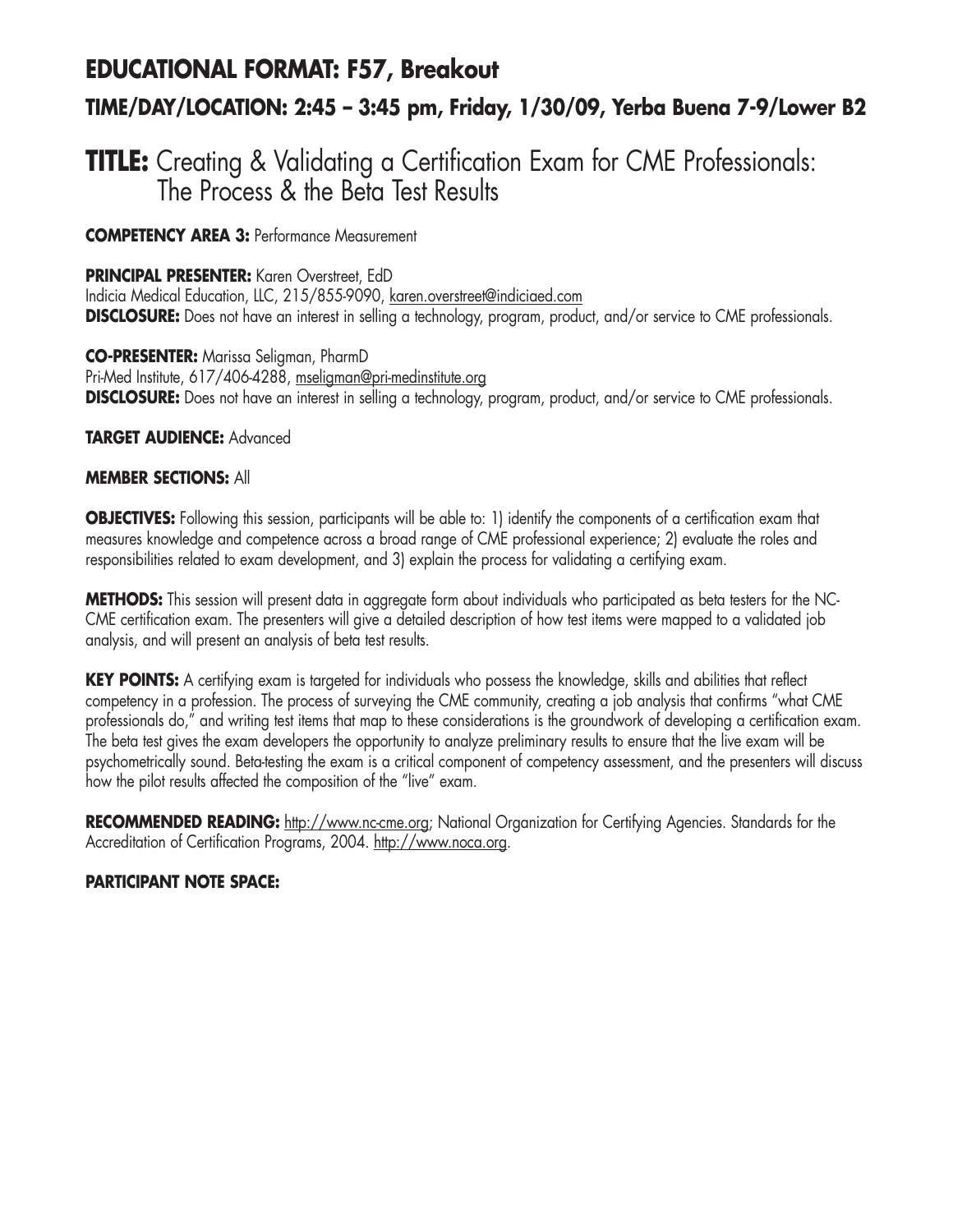## **EDUCATIONAL FORMAT: F58, Breakout TIME/DAY/LOCATION: 2:45 – 3:45 pm, Friday, 1/30/09, Pacific C/4th**

## **TITLE:** Understanding Educational Needs from Two Perspectives: Patients and Physicians

**COMPETENCY AREA 3:** Performance measurement

**PRINCIPAL PRESENTER/MODERATOR:** Jon Ukropec, PhD

Ortho-McNeil Janssen Scientific Affairs, LLC, 609/730-3601, JUkropec@omjus.jnj.com **DISCLOSURE:** Does not have an interest in selling a technology, program, product and/or service to CME professionals.

**CO-PRESENTER:** Marc DesLauriers, PhD Outcomes, Inc., 205/259-1500, marc.deslauriers@ceoutcomes.com **DISCLOSURE:** Does not have an interest in selling a technology, program, product and/or service to CME professionals.

**CO-PRESENTER:** Richard Shewchuk, PhD University of Alabama at Birmingham, 205/934-4061, shewchuk@uab.edu **DISCLOSURE:** Does not have an interest in selling a technology, program, product and/or service to CME professionals.

#### **TARGET AUDIENCE:** All

#### **MEMBER SECTION:** All

**OBJECTIVES:** At the completion of the session, participants will be able to: 1) understand the importance of assessing needs from multiple perspectives; 2) recognize the differences in viewpoints regarding information needs of patients and physicians, and 3) apply methods to examine needs from patient and physician perspectives.

**METHODS:** A case study in the area of attention deficit hyperactivity disorder (ADHD) will be presented. Results from a series of nominal group sessions will illustrate how to examine educational needs and apply information to the development of continuing education.

**KEY POINTS:** Aligning patient and physician perspectives and needs is essential to improving clinical decisions and patient care. An understanding of these perspectives may advance the significance and appropriateness of continuing education for health professionals and align viewpoints that improve the outcomes of educational interventions.

**RECOMMENDED READING:** Peterson, Mark F. and Kenneth L. Pike. 2002. "Emics and etics for organizational studies: a lesson in contrast from linguistics." International Journal of Cross Cultural Management 2(1): 5-19.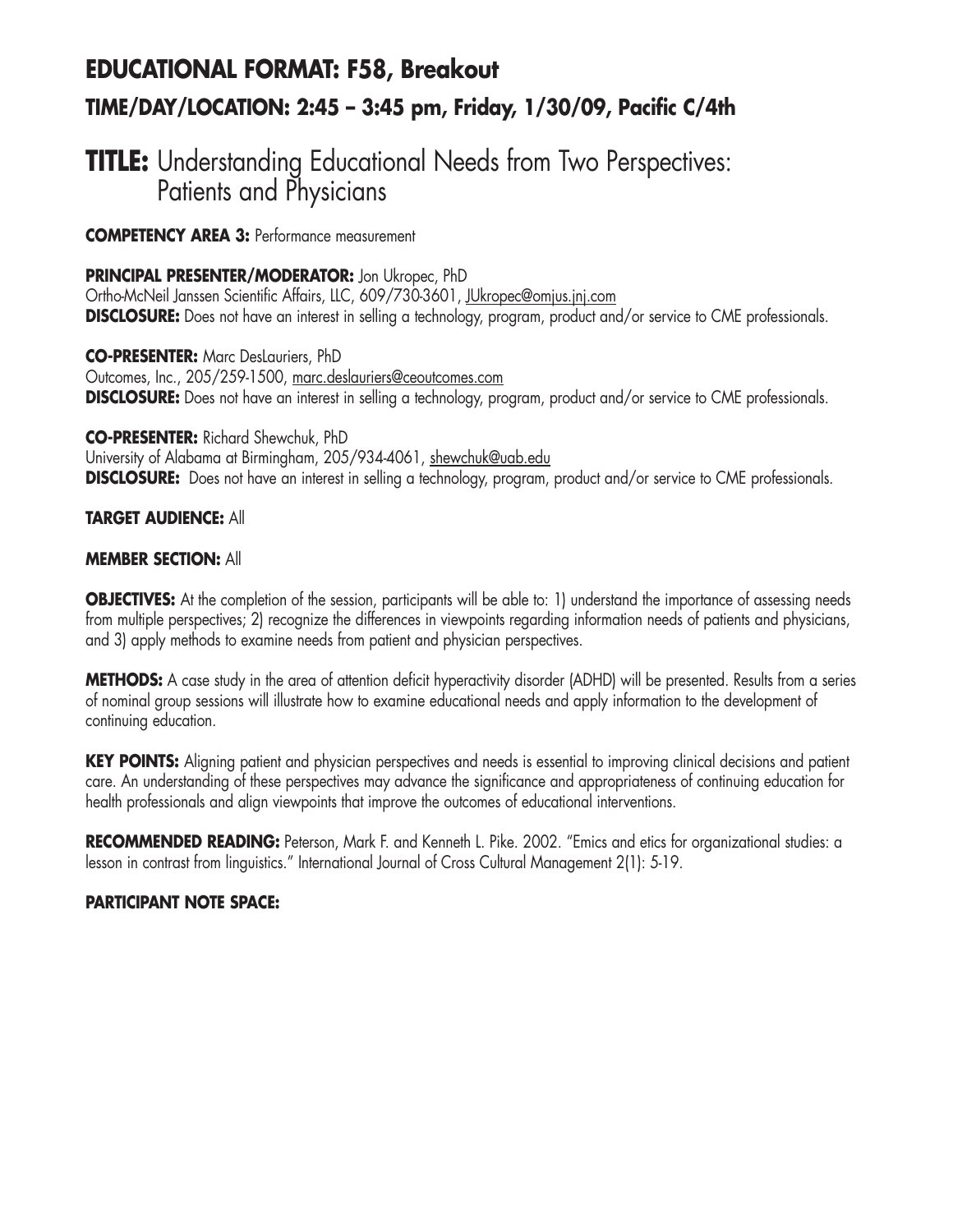### **EDUCATIONAL FORMAT: F59, Breakout**

### **TIME/DAY/LOCATION: 2:45 – 3:45 pm, Friday, 1/30/09, Yerba Buena 4-6/Lower B2**

## **TITLE:** Design, Delivery, Data: Implementing Large Scale Performance Improvement Programs

#### **COMPETENCY AREA 3:** Performance Measurement

**COMPETENCY 3.6:** Provide measurement tools and utilize reliable data to enable physician-learners t compare present levels of performance with optimum performance.

#### **PRINCIPAL PRESENTER:** Peter Sheldon Med-IQ, LLC, 443/543-5213, psheldon@med-iq.com **DISCLOSURE:** Does not have an interest in selling a technology, program, product, and/or service to CME professionals.

**CO-PRESENTER:** Rob Bartel The Endocrine Society, 301/951-2606, rbartel@endo-society.org **DISCLOSURE:** Does not have an interest in selling a technology, program, product, and/or service to CME professionals.

**CO-PRESENTER:** Peg Bollella, PharmD sanofi-aventis US, 908/981-5145, peg.bollella@sanofi-aventis.com **DISCLOSURE:** Does not have an interest in selling a technology, program, product, and/or service to CME professionals.

**CO-PRESENTER:** William Mencia, MD Med-IQ, LLC, 443/543-5135, wmencia@med-iq.com **DISCLOSURE:** Does not have an interest in selling a technology, program, product, and/or service to CME professionals.

#### **TARGET AUDIENCE:** All

#### **MEMBER SECTIONS:** All

**OBJECTIVES:** At the completion of this session, participants should be able to describe optimal educational design and delivery of a PI initiative, including: 1) establishing performance benchmarks and a multi-phase needs assessment process; 2) creating and managing audience development and logistical tactics and technological infrastructure that supports program objectives, and 3) measuring and reporting results of tailored, self-directed learning that impacts physician behavior change and patient health outcomes at the individual practice level.

**METHODS:** Presenters will provide detailed accounts of successes, challenges, and "lessons learned" through an interactive discussion with the audience, as well as video and audio examples from the initiative. Presentation will include program metrics that support change in knowledge and competency, and their application to practice behavior.

**KEY POINTS:** This session will explore the facets of implementing performance improvement CME, its implications for the CME provider, and its role in the future of medical education. Programs of this nature demand re-engineering the planning process toward a more results-oriented endpoint; provide opportunities for physician self-assessment, improvement, and measurement of identified learning gaps within a real-world context, and results in changes that affect patient health at the point-of-care in a platform that appeals to the physician's desire for continuous professional development within his own practice setting.

**RECOMMENDED READING:** Holmboe ES, Meehan TP, Lynn L, et al. Promoting physicians' self-assessment and quality improvement: the ABIM diabetes practice improvement module. The Journal of Continuing Education in the Health Professions. 2006;26(2):109-119. http://www.jcehp.com/vol26/2602\_holmboe.asp.

ACKNOWLEDGEMENTS: Audience response technology provided by VisionTree Software.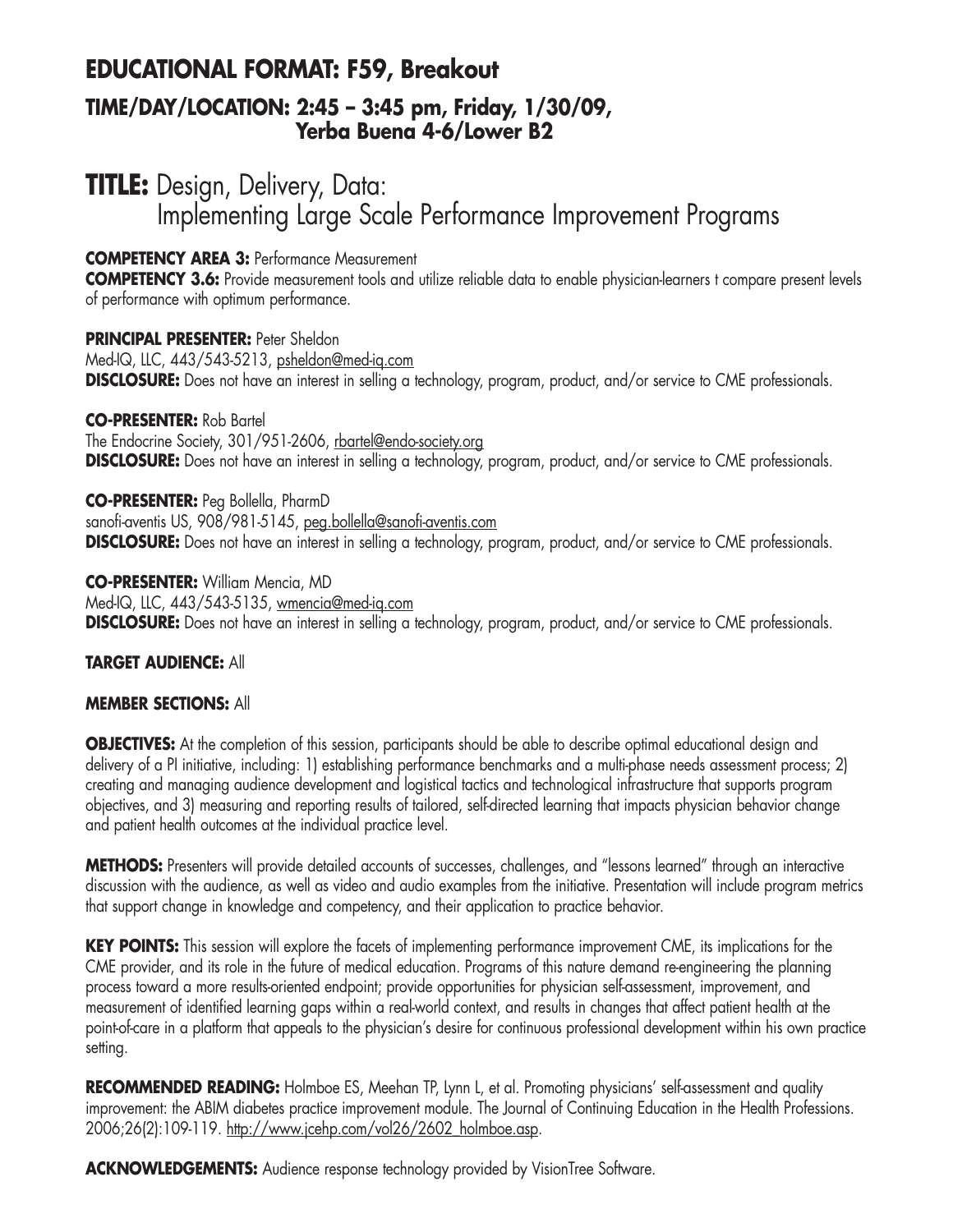# **EDUCATIONAL FORMAT: F60, Breakout TIME/DAY/LOCATION: 2:45 – 3:45 pm, Friday, 1/30/09, Pacific H/4th**

### **TITLE:** Evaluating your Evaluations: Moving towards a Learner Focused Approach

**COMPETENCY AREA 3:** Performance Measurement

#### **PRINCIPAL PRESENTER:** John Owen, EdD

University of Virginia School of Medicine, 434/924-5318, jao2b@virginia.edu **DISCLOSURE:** Does not have an interest in selling a technology, program, product, and/or service to CME professionals.

**CO-PRESENTER:** Ron Murray, EdD University of Virginia School of Medicine, 434/982-3687, rtm7a@virginia.edu **DISCLOSURE:** Does not have an interest in selling a technology, program, product, and/or service to CME professionals.

#### **TARGET AUDIENCE:** All

#### **MEMBER SECTIONS:** All

**OBJECTIVES:** Participants should be able to: 1) describe the importance of evaluating CME activities; 2) recognize the shift from educator to learner focused evaluation; 3) identify the six levels of evaluation; 4) explain a process for evaluating CME activity evaluation instruments, and 5) identify the expected outcomes of evaluating CME activity evaluation instruments.

**METHODS:** Presentation will describe the process utilized to evaluate, revise, and implement evaluation instruments pertaining to multiple CME activities. A learning activity will be completed to assist participants in understanding and applying this process in their own CME situation with an emphasis on the updated ACCME criteria.

**KEY POINTS:** The intent of this presentation is to describe the process utilized to evaluate, revise, and implement evaluation procedures pertaining to multiple CME activities at the University of Virginia School of Medicine's Office of Continuing Medical Education, and explain how this process has and will contribute to measuring the outcomes of our CME programs relative to the updated ACCME criteria. In addition, participants will be provided an opportunity to demonstrate their understanding of this process through the completion of a learning activity.

RECOMMENDED READING: Kirkpatrick DL and Kirkpatrick JD. Evaluating Training Programs: The Four Levels. San Francisco, CA: Berrett-Koehler; 2006.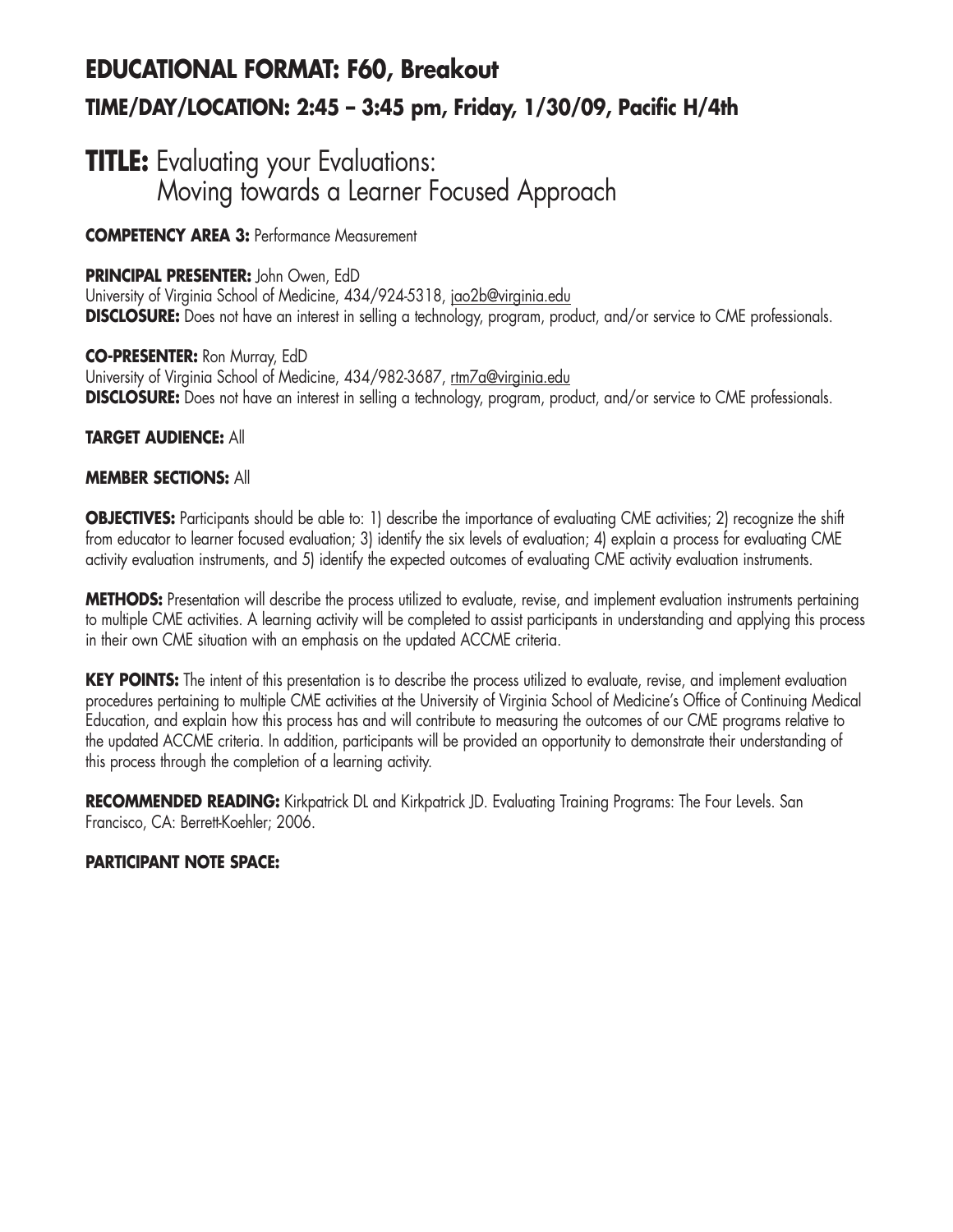## **EDUCATIONAL FORMAT: F61, Breakout TIME/DAY/LOCATION: 2:45 – 3:45 pm, Friday, 1/30/09, Sierra E/5th**

### **TITLE:** Educating the Managed Care Audience: It's Always Been about the Outcomes

#### **COMPETENCY AREA 4:** Systems Thinking

**COMPETENCY 4.6:** Identify and help modify processes that are barriers to change and the implementation of new knowledge.

#### **PRINCIPAL PRESENTER:** Steve Casebeer, MBA

Impact Education, LLC, 215/619-8812, steve.casebeer@impactedu.net **DISCLOSURE:** Does have an interest in selling a program to CME professionals.

#### **TARGET AUDIENCE:** All

#### **MEMBER SECTIONS:** All

**OBJECTIVES:** 1) Explain the inherent goals of managed care organizations (MCOs). 2) Describe the needs driving quality improvement outcomes within a managed care setting. 3) Outline how quality performance indicators are measured and linked to education outcomes. 4) Evaluate unique methods used by MCOs for improving compliance to quality initiatives. 5) Identify collaborative approaches to maximize available educational resources leading to better CME outcomes among all stakeholders.

**METHODS:** Use didactic lecture to: 1) define managed care goals; 2) describe why continuous quality improvement is needed; 3) explain the link between quality and outcomes; 4) review methodologies used by managed care, and 5) share ideas for collaborating with MCOs. A discussion session will be used to address questions and encourage interaction from stakeholders with the CME community.

KEY POINTS: The growth of managed care creates opportunities to improve the treatment of diseases, yet managed care administrators and providers are challenged to provide effective treatment within a framework that ensures quality of care and a desired economic outcome. Many MCOs have quality initiatives to improve clinical and economic outcomes for many diseases. Components of initiatives, including health information technology, case management, provider education, medication therapy management, and patient support materials, need continuous updating to apply new strategies and methodologies to existing processes based on changing treatment guidelines and innovative therapies that address unmet medical needs.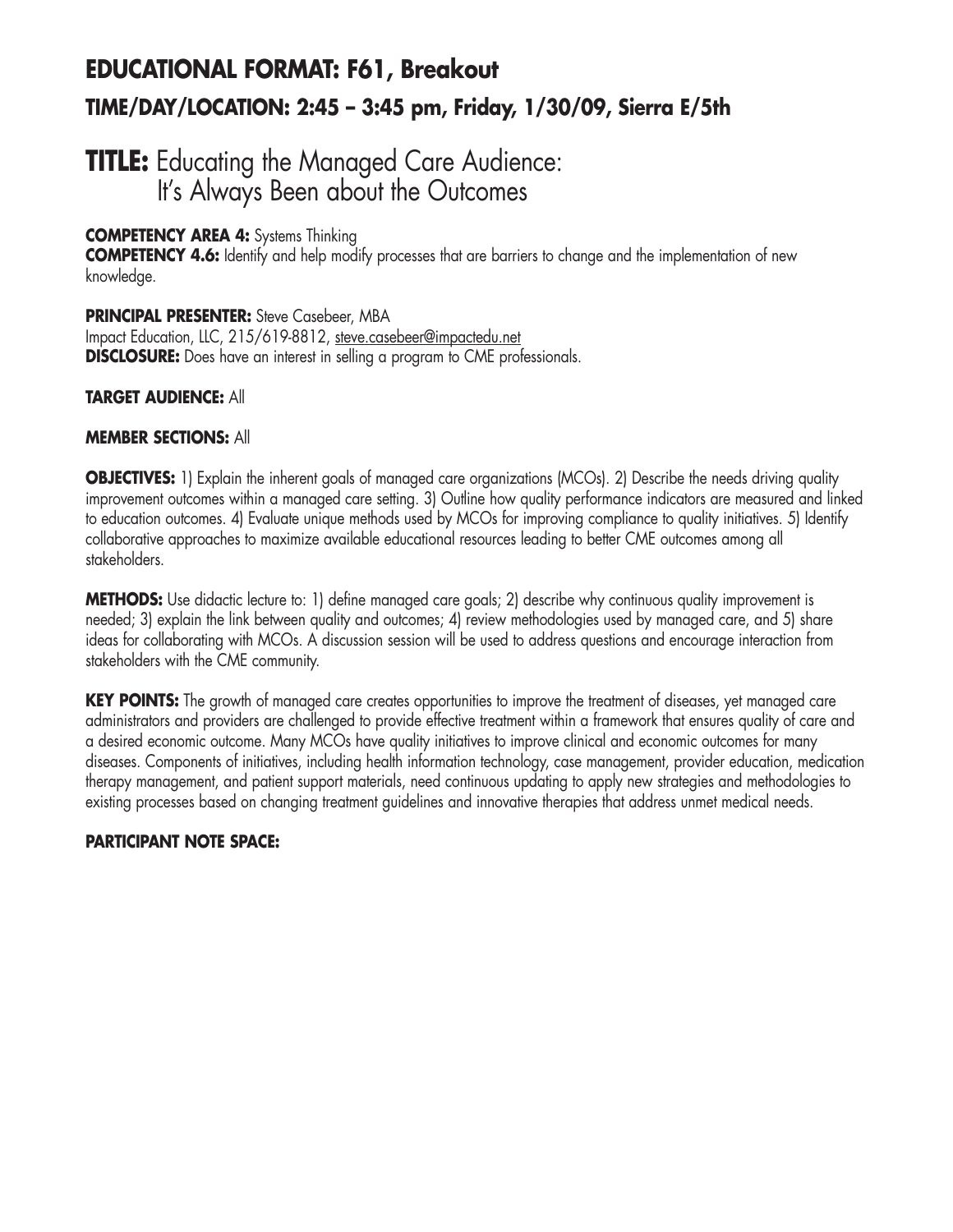**EDUCATIONAL FORMAT: F62, Breakout (CANCELLED)**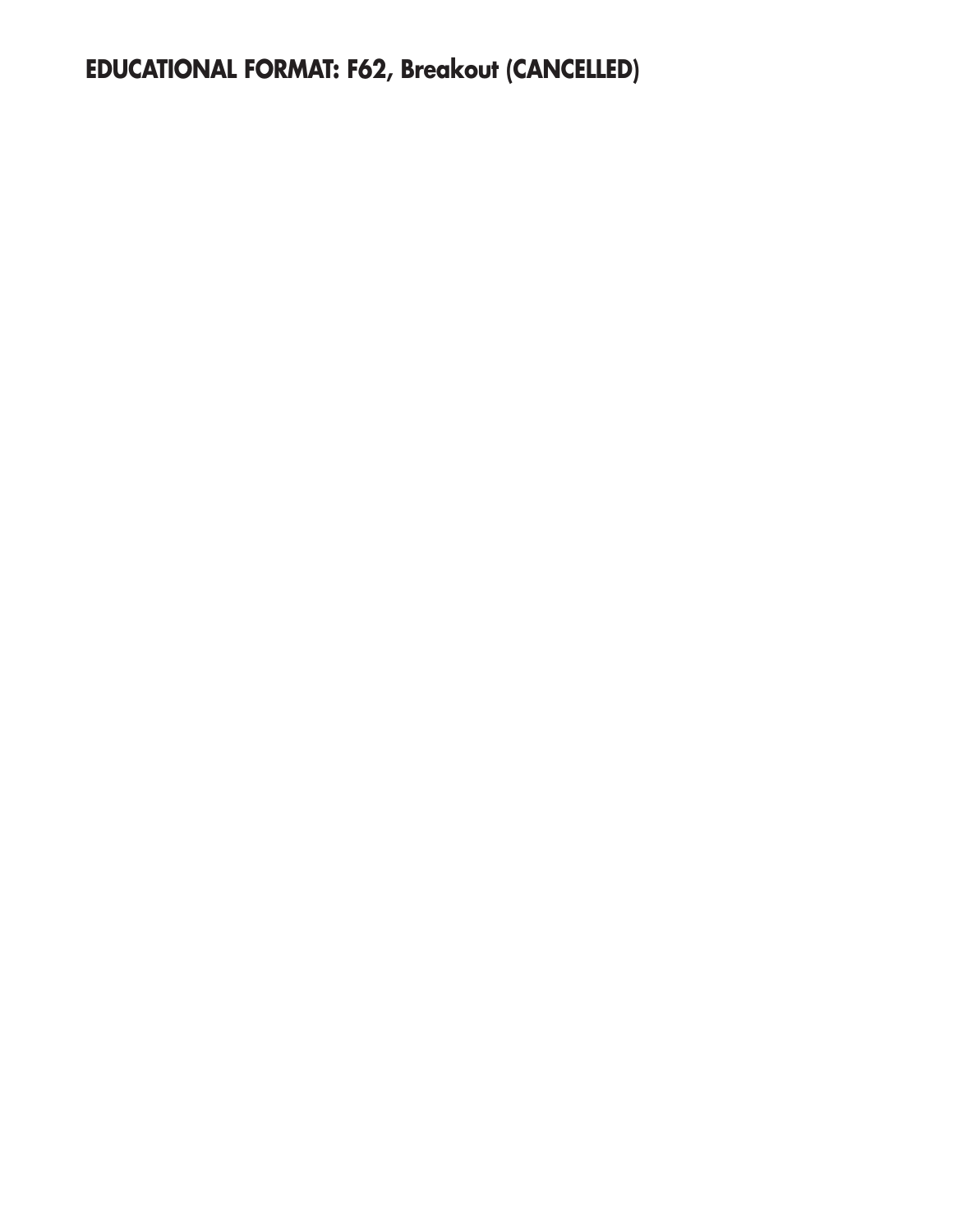### **EDUCATIONAL FORMAT: F63, Breakout TIME/DAY/LOCATION: 2:45 – 3:45 pm, Friday, 1/30/09, Yerba Buena 10-12/Lower B2**

# **TITLE:** The Grant Process: A Case Based Approach

#### **COMPETENCY AREA 5: Partnering**

**COMPETENCY 5.2:** Identify and collaborate with external partners that enhance effective CME activities.

#### **PRINCIPAL PRESENTER:** Cynthia Kear

California Academy of Family Physicians, 415/586-6660, ckear@aol.com **DISCLOSURE:** Does not have an interest in selling a technology, program, product, and/or service to CME professionals.

#### **CO-PRESENTER:** Bob Addleton, EdD

Physicians' Institute for Excellence in Medicine, 678/303-9285, bob@physiciansinstitute.org **DISCLOSURE:** Does not have an interest in selling a technology, program, product, and/or service to CME professionals.

#### **CO-PRESENTER:** Eric Wyrosdic

Wyeth, 484/865-5340, wyrosdie@wyeth.com **DISCLOSURE:** Does not have an interest in selling a technology, program, product, and/or service to CME professionals.

#### **TARGET AUDIENCE:** All

#### **MEMBER SECTIONS:** All

#### **OBJECTIVES:**

- 1) Understand two different approaches to securing grant funding in today's environment from both the grantee and grantor's perspectives.
- 2) Identify critical elements of a grant proposal, including adult learning principles, innovation, quality and outcomes.
- 3) Assess the value of collaboration between providers as part of grant applications.
- 4) Recognize importance of grantor assessment of program management and program results.

**METHODS:** This program will examine different ways to secure commercial funding, with each way utilizing a real grant application to demonstrate key points. In addition to the perspectives offered by two applicants, a third and critical perspective that of a potential commercial funder - will provide a real life assessment of these two grants from application to outcomes.

#### **KEY POINTS:**

- 1) While varying methods of grant applications exist, there are fundamental grant elements which must be addressed/included.
- 2) Partnering and outcomes are key at all phases.
- 3) Commercial funders receive countless grant applications. How does a commercial funder assess a potential grant as viable? How does a commercial funder assess a completed program?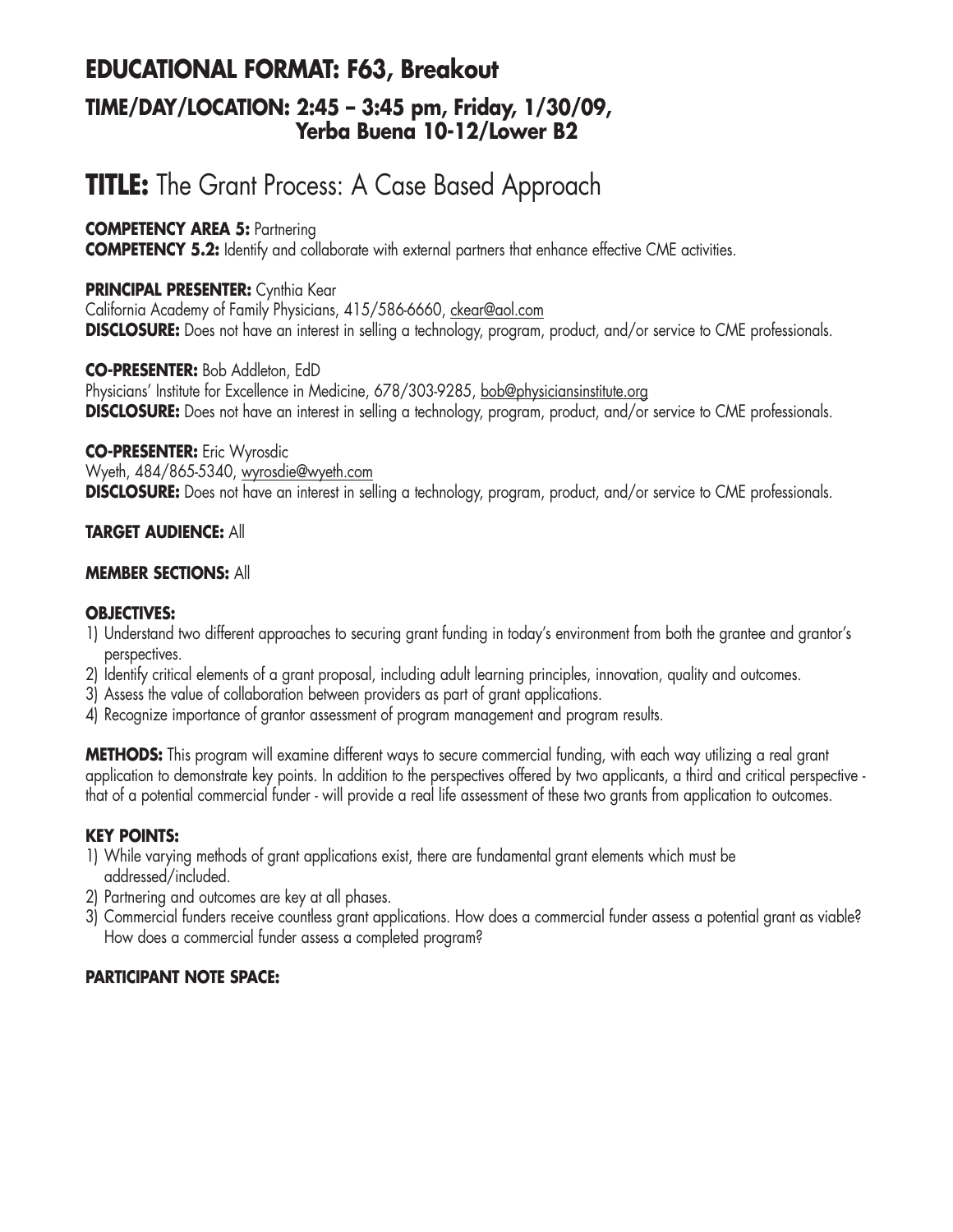## **EDUCATIONAL FORMAT: F64, Breakout TIME/DAY/LOCATION: 2:45 – 3:45 pm, Friday, 1/30/09, Sierra I/5th**

## **TITLE:** Developing a Code of Ethical Conduct for the CME Profession **(Invited Abstract)**

**COMPETENCY AREA 6:** Leadership

**COMPETENCY 6.5:** Maintain a high standard of professionalism and ethics for all CME staff.

#### **PRINCIPAL PRESENTER:** Jack Kues, PhD

University of Cincinnati Academic Health Center, 513/558-3196, kuesir@ucmail.uc.edu **DISCLOSURE:** Does not have an interest in selling a technology, program, product, and/or service to CME professionals.

**CO-PRESENTER:** Jann Balmer, PhD University of Virginia School of Medicine, 434/924-5950, jtb9s@virginia.edu **DISCLOSURE:** Does not have an interest in selling a technology, program, product, and/or service to CME professionals.

**CO-PRESENTER:** Paul Weber, MA Alliance for Continuing Medical Education, 205/824-1355, pweber@acme-assn.org **DISCLOSURE:** Does not have an interest in selling a technology, program, product, and/or service to CME professionals.

**CO-PRESENTER:** Kelly Morse Nowicki, MA Mayo School of Continuing Medical Education, 507/538-6893, nowicki.kelly@mayo.edu **DISCLOSURE:** Does not have an interest in selling a technology, program, product, and/or service to CME professionals.

#### **TARGET AUDIENCE:** All

#### **MEMBER SECTIONS:** All

**OBJECTIVES:** At the completion of this session, participants should be able to: 1) describe the critical features of professionalism and the importance of ethical conduct; 2) be able to identify the common factors for a code of ethics, and 3) relate the unique features of the CME profession to the associated ethical responsibilities conferred on CME.

**METHODS:** Use didactic lecture and discussion to define professionalism and the common features of ethical practice. Use an interactive approach to solicit input from participants about key features of a code of ethics for the CME profession.

**KEY POINTS:** One of the core values of any profession is its code of ethics and the principles which guide the work of that profession regardless of practice venue. This interaction session is designed to discuss and ultimately develop a draft document that can serve as a framework for a Code of Ethical Conduct for CME professionals. The participants will help to define, analyze, and debate the core principles, values and skills which need to be included in a code of ethics.

#### **RECOMMENDED READING:**

1) Sax, H.C. (2007). The Ethical Foundations of Professionalism: A Sociologic History. Chest 131: 1532-1540.

2) Flexner, Abraham, "Is Social Work a Profession?" School & Society, 1915, Vol. 1, pp. 901-911.

3) Cervero, R.M. (1988). Effective Continuing Education for Professionals. San Francisco: Jossey-Bass.

4) Houle, Cyril. Continuing Learning in the Profession. San Francisco: Jossey-Bass, 1980.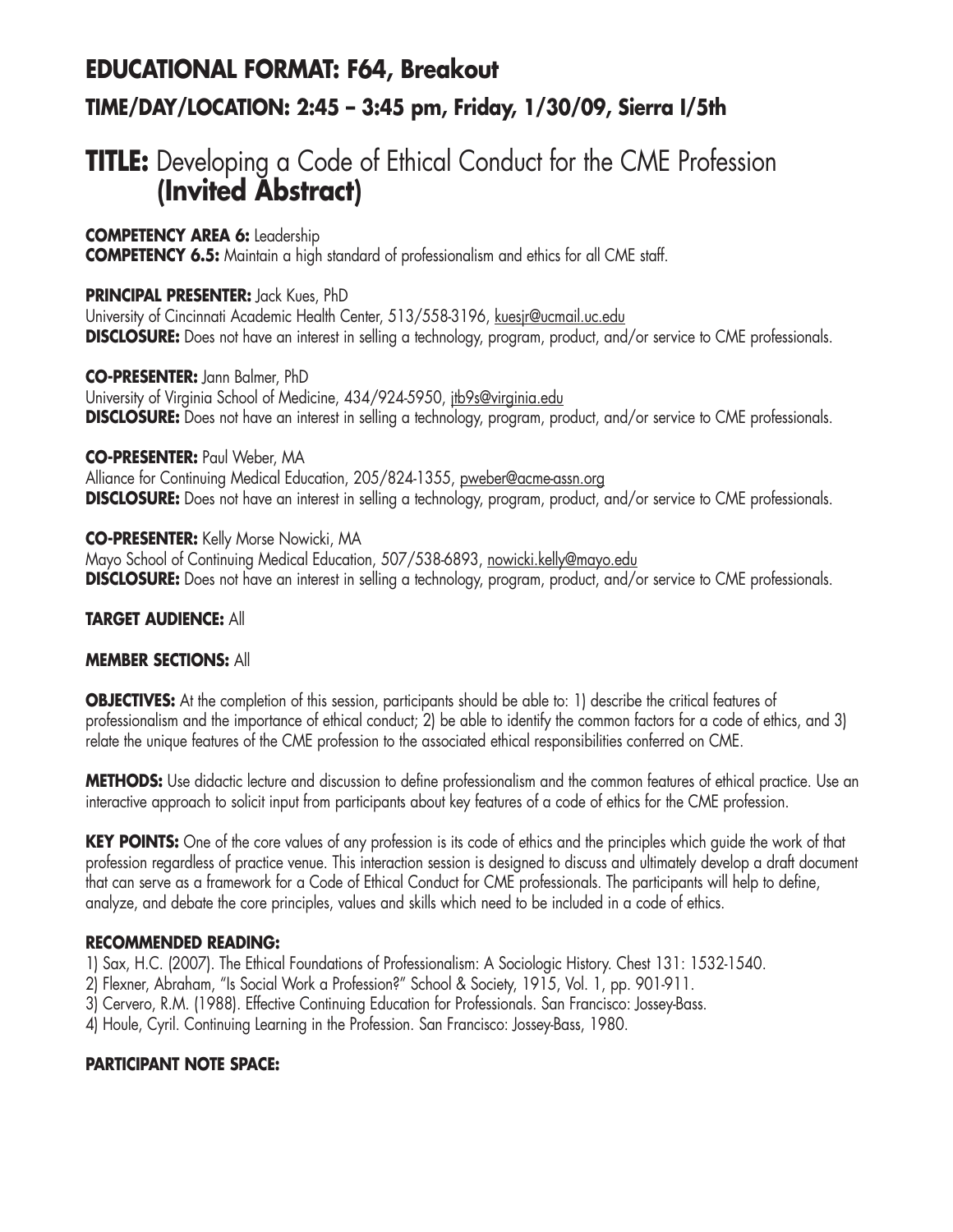## **EDUCATIONAL FORMAT: F65, Breakout TIME/DAY/LOCATION: 2:45 – 3:45 pm, Friday, 1/30/09, Pacific J/4th**

### **TITLE:** Leading the CME Enterprise: The Educator's Role in Physician Competence

**COMPETENCY AREA 8:** Self-Assessment and Life-Long Learning **COMPETENCY 8.2:** Continually improve educational performance of the CME program through professional development.

#### **PRINCIPAL PRESENTER:** Nicole Roberts, PhD

Southern Illinois University School of Medicine, 217/545-9502, nroberts@siumed.edu **DISCLOSURE:** Does not have an interest in selling a technology, program, product, and/or service to CME professionals.

**CO-PRESENTER:** Sorush Batmangelich, EdD BATM Medical Education Consultants, 847/808-8182, BATM@aol.com **DISCLOSURE:** Does have an interest in selling a service to CME professionals.

**CO-PRESENTER:** Jon Bowermaster, PhD Physician Empowerment, 217/621-3956, bowermaster@ameritech.net **DISCLOSURE:** Does have an interest in selling a service to CME professionals.

#### **TARGET AUDIENCE:** Advanced

#### **MEMBER SECTIONS:** All

#### **OBJECTIVES:**

- 1) Review concepts of physician competence as delineated in UME, GME, CME, and MOC.
- 2) Propose an expanded role for educators in developing physician competence across the continuum.
- 3) Discuss leadership skills educators need in order to accomplish this role.

#### **METHODS:**

- 1) Lecture on various definitions of competence.
- 2) Discussion with audience about the role educators currently have in creating competent physicians.
- 3) Discussion to envision an appropriate role for educators.
- 4) Come to consensus on what skills educators need to accomplish an expanded role.

#### **KEY POINTS:**

1) The role of the educator should be seen as crucial in the development and maintenance of physician competence.

2) Educators may need to develop skills, especially in leadership, to ensure their role is appropriately valued.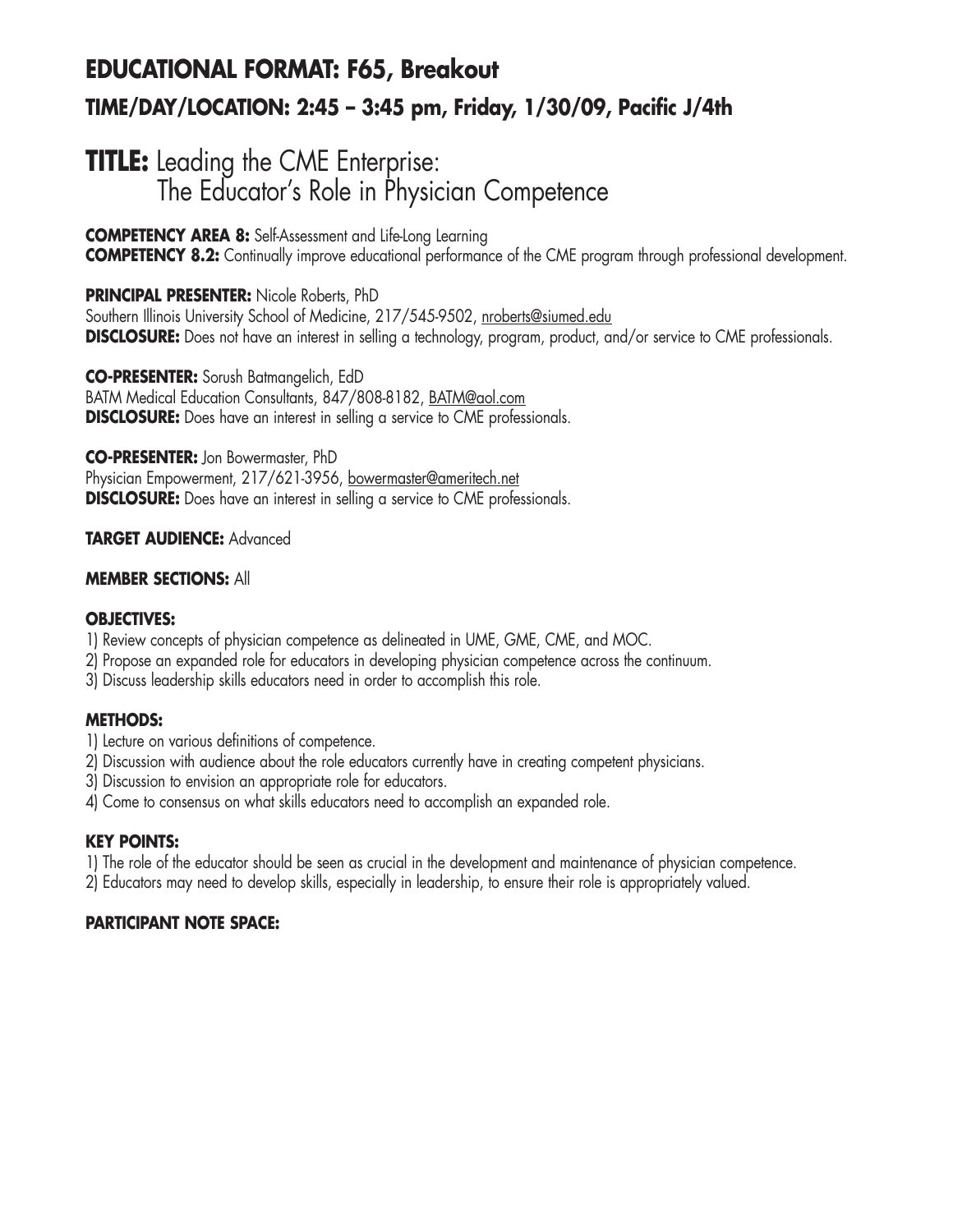# **EDUCATIONAL FORMAT: F66, Breakout TIME/DAY/LOCATION: 2:45 – 3:45 pm, Friday, 1/30/09, Pacific I/4th**

## **TITLE:** Improving CME Professional Competencies of Industry Supporters

#### **COMPETENCY AREA 6:** Leadership

#### **PRINCIPAL PRESENTER: Walter Wolyniec, MS**

Confluent Healthcare Solutions, 203/417-3990, wwolynie@hotmail.com **DISCLOSURE:** Does not have an interest in selling a technology, program, product, and/or service to CME professionals.

#### **CO-PRESENTER:** Pamela Mason

AstraZeneca LP, 302/885-1325, Pamela.Mason@astrazeneca.com **DISCLOSURE:** Does not have an interest in selling a technology, program, product, and/or service to CME professionals.

#### **TARGET AUDIENCE:** All

#### **MEMBER SECTIONS:** Pharmaceutical companies

**OBJECTIVES:** Following this session individuals will be able to: 1) describe the competencies and expertise required for CME Professionals in the Pharmaceutical Industry; 2) discuss alignment of competencies to the ACCME Essentials and Elements; 3) demonstrate how the alignment of competencies and the Essentials results in support for quality initiatives, and 4) develop a comprehensive strategic educational model with smart objectives and defined metrics.

**METHODS:** Didactic lectures and dialogue will be used to help learners gain a better understanding of the competencies and expertise required for CME professionals today. A workshop format will be used so learners can discuss how to better align expected competencies with the ACCME Essentials and Elements to improve the quality of the strategic medical education framework.

**KEY POINTS:** Continuous professional development is a must for CME professionals. This educational activity will outline the core competencies required to improve performance and value of the CME professional within industry. Educators of this activity will demonstrate how improved alignment of professional competencies and ACCME Essentials can ultimately improve the quality of the medical education support framework and recommended educational interventions. Learners will be able to assess strategies and develop tools to improve the strategic planning within their organizations.

**RECOMMENDED READING:** The Continuing Professional Development of Physicians: From Research to Practice, Dave Davis, MD, Barbara E. Barnes, MD, Robert Fox, EdD, Editors Published by the American Medical Association, 2003 Journal of Continuing Education in the Health Professions; Summer2005, Vol. 25 Issue 3, pp203-209, 7p.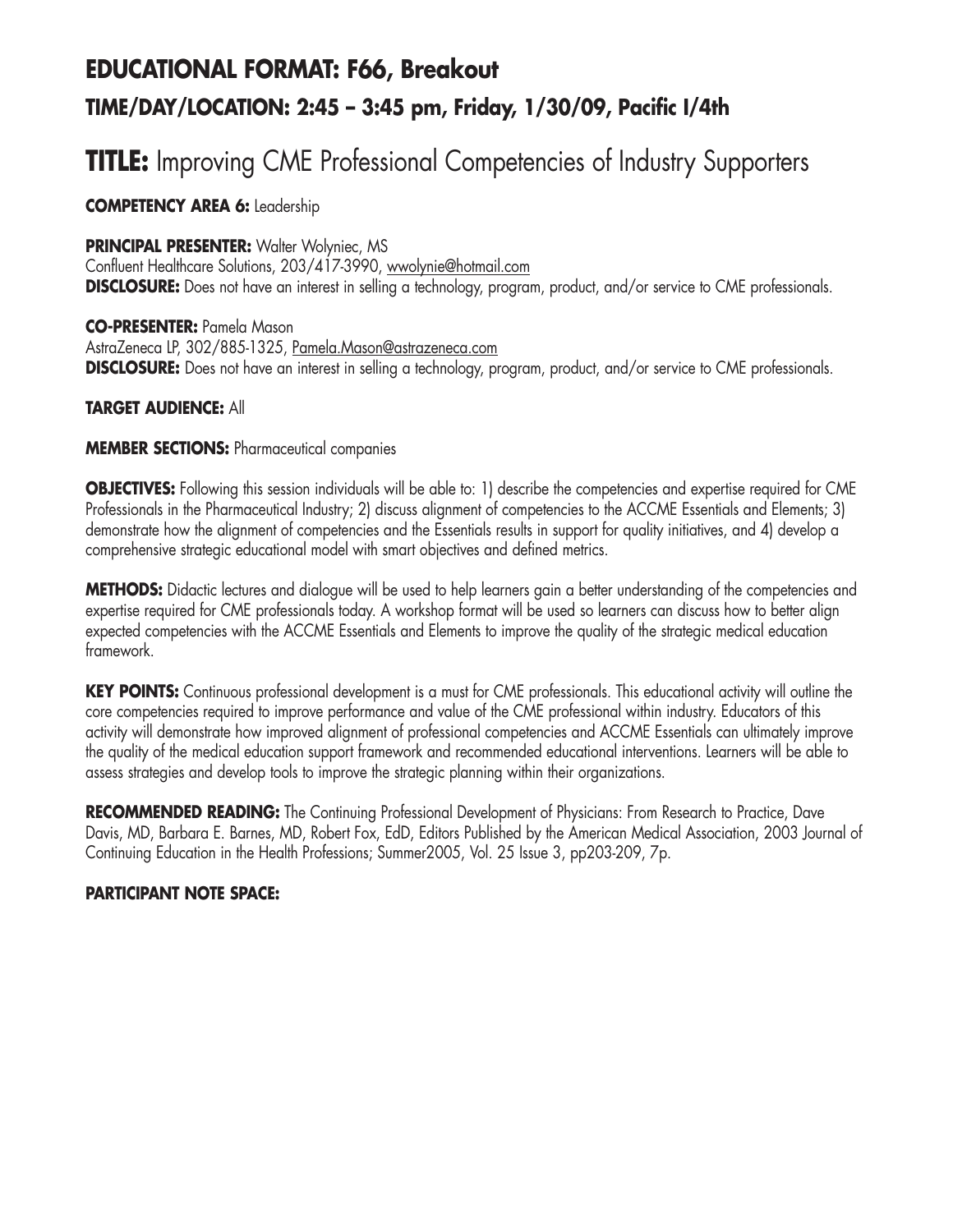## **EDUCATIONAL FORMAT: F67, Breakout TIME/DAY/LOCATION: 2:45 – 3:45 pm, Friday, 1/30/09, Nob Hill A-D/Lower B2**

## **TITLE:** CME Credit and Licensure: What Medical Boards Expect

#### **COMPETENCY AREA 7:** Administrative/Management

**COMPETENCY 7.6:** Assure that the CME program is in compliance with the Accreditation Essentials, Elements, and Policies and other regulatory requirements.

#### **PRINCIPAL PRESENTER:** Alejandro Aparicio, MD

American Medical Association, 312/464-5531, alejandro.aparicio@ama-assn.org **DISCLOSURE:** Does not have an interest in selling a technology, program, product, and/or service to CME professionals.

**CO-PRESENTER:** David Watt, MD Federation of State Medical Boards, 817/868-4029, d.watt@fsmb.org **DISCLOSURE:** Does not have an interest in selling a technology, program, product, and/or service to CME professionals.

#### **TARGET AUDIENCE:** All

#### **MEMBER SECTIONS:** All

**OBJECTIVES:** At the conclusion of this session, participants will be able to: 1) identify the breadth of CME legislated requirements; 2) explain what "AMA PRA Category 1 Credits™" (and other credits) mean in terms of meeting licensure requirements; 3) cite licensing boards expectations of the CME enterprise; 4) discuss ways in which CME providers and AMA PRA Category 1 Credit™ might better respond to the licensure needs of physicians, and 5) envisage the role that CME may play in a future licensing system.

**METHODS:** The session will consist of a didactic presentation, with time provided for panel interaction, audience interaction, questions and answers.

**KEY POINTS:** This session will educate CME providers about the various state-mandated CME requirements for medical licensure, including content-mandated CME. Topics addressed will include how to find out what your physicians need to meet their state licensure requirements, when they need it, and how to provide it. The session will also provide an opportunity for CME providers to dialogue with representatives from the medical licensing community about current and future trends in medical licensure and their implications for CME providers.

**RECOMMENDED READING:** Table 16: State Medical/Osteopathic Board Regulations on Continuing Medical Education for Licensure Re-registration from the AMA's State Medical Licensure Requirements and Statistics. This table may be accessed from a link on the following webpage: http://www.ama-assn.org/ama/pub/category/2640.html.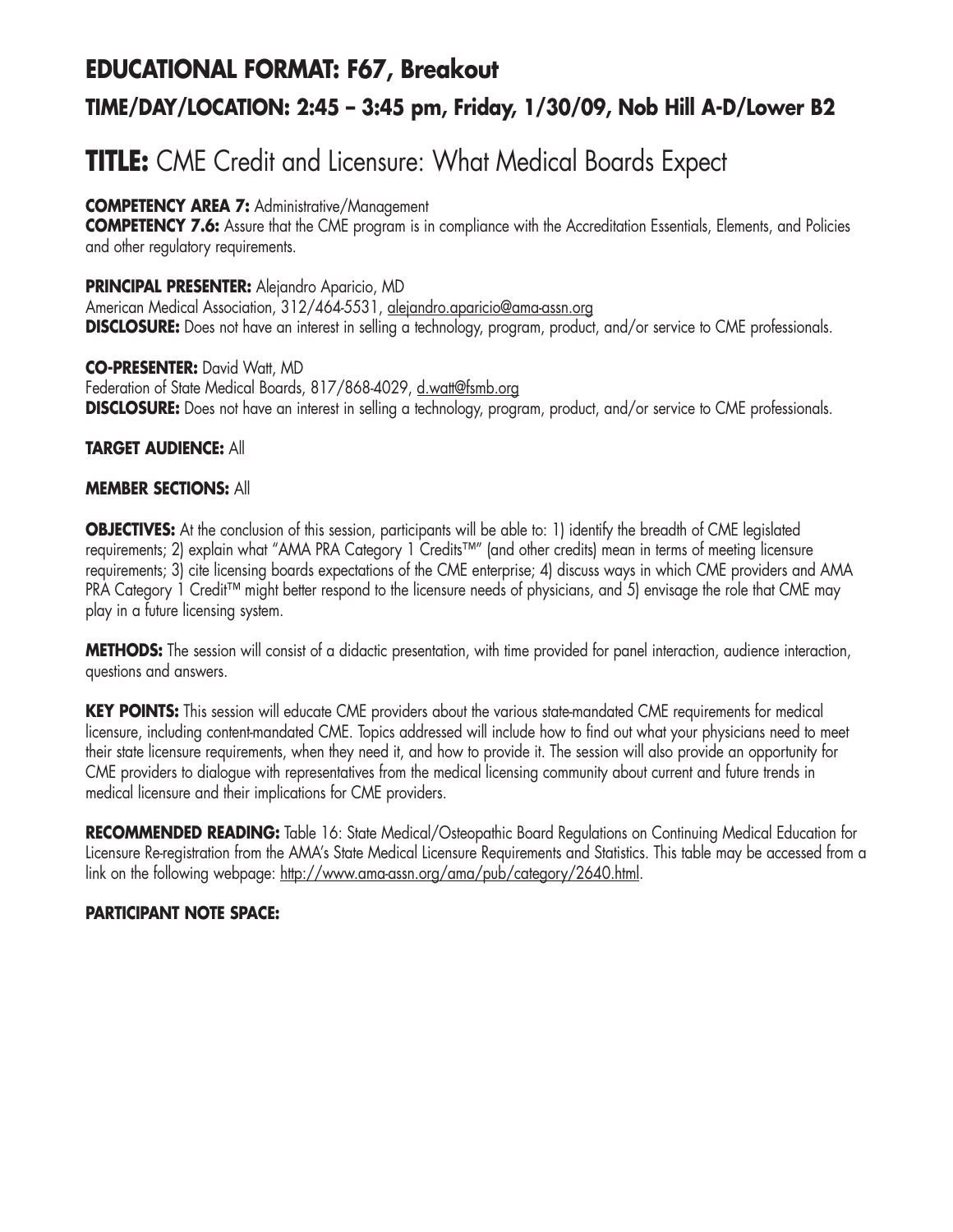### **EDUCATIONAL FORMAT: F68, Breakout TIME/DAY/LOCATION: 2:45 – 3:45 pm, Friday, 1/30/09, Yerba Buena 13-15/Lower B2**

### **TITLE:** Rising to the ACCME Accreditation Challenge: Developing and Incorporating a Product Development Process for Your Organization

#### **COMPETENCY AREA 7:** Administrative/Management

**COMPETENCY 7.6:** Assure that the CME program is in compliance with the Accreditation Essentials, Elements, and Policies and other regulatory requirements.

**PRINCIPAL PRESENTER:** Stephanie Mercado, BS American Academy of PM&R, 312/245-3926, smercado@aapmr.org **DISCLOSURE:** Does not have an interest in selling a technology, program, product, and/or service to CME professionals.

**CO-PRESENTER:** Beth Sartore, BS American Academy of PM&R, 312/245-3928, bsartore@aapmr.org **DISCLOSURE:** Does not have an interest in selling a technology, program, product, and/or service to CME professionals.

**CO-PRESENTER:** Andre Panagos, MD American Academy of PM&R, 212/746-1541, apanagos@aapmr.org **DISCLOSURE:** Does not have an interest in selling a technology, program, product, and/or service to CME professionals.

#### **TARGET AUDIENCE:** All

#### **MEMBER SECTIONS:** All

**OBJECTIVES:** At the completion of this session, participants should be able to: 1) appreciate the complexities of CME product development and the importance of developing a product development cycle with ACCME accreditation criteria as a foundation; 2) consider best practices within their organizations that can be incorporated consistently throughout product development; 3) understand how incorporating a product development process into existing business practices can simultaneously facilitate meeting ACCME requirements and organizational needs, and 4) identify necessary changes in their current product development process to ensure compliance with ACCME criteria.

**METHODS:** Use didactic lecture to: 1) explain internal and external drivers of the shift to live-by a standardized product development process; 2) describe American Academy of PM&R Product Development Process; 3) show how ACCME criteria and internal requirements are incorporated as essential steps in process; 4) review reference tools provided to physician volunteers and staff to assist with navigating through process, and 5) summarize recommendations for other organizations to incorporate a similar product development process. Use discussion to address questions from CME professionals about the process.

**KEY POINTS:** CME providers are faced with the challenge of meeting the ACCME's updated accreditation criteria. Equally, they are faced with other important issues involved in CME product development (e.g., developing marketing plans, obtaining grant support, securing copyright permissions, etc.). A comprehensive process that takes into consideration the role of the CME delivery system, including the various staff, volunteer and vendor stakeholders involved in product development, will meet expectations of ACCME, the organization's leadership as well as its learners.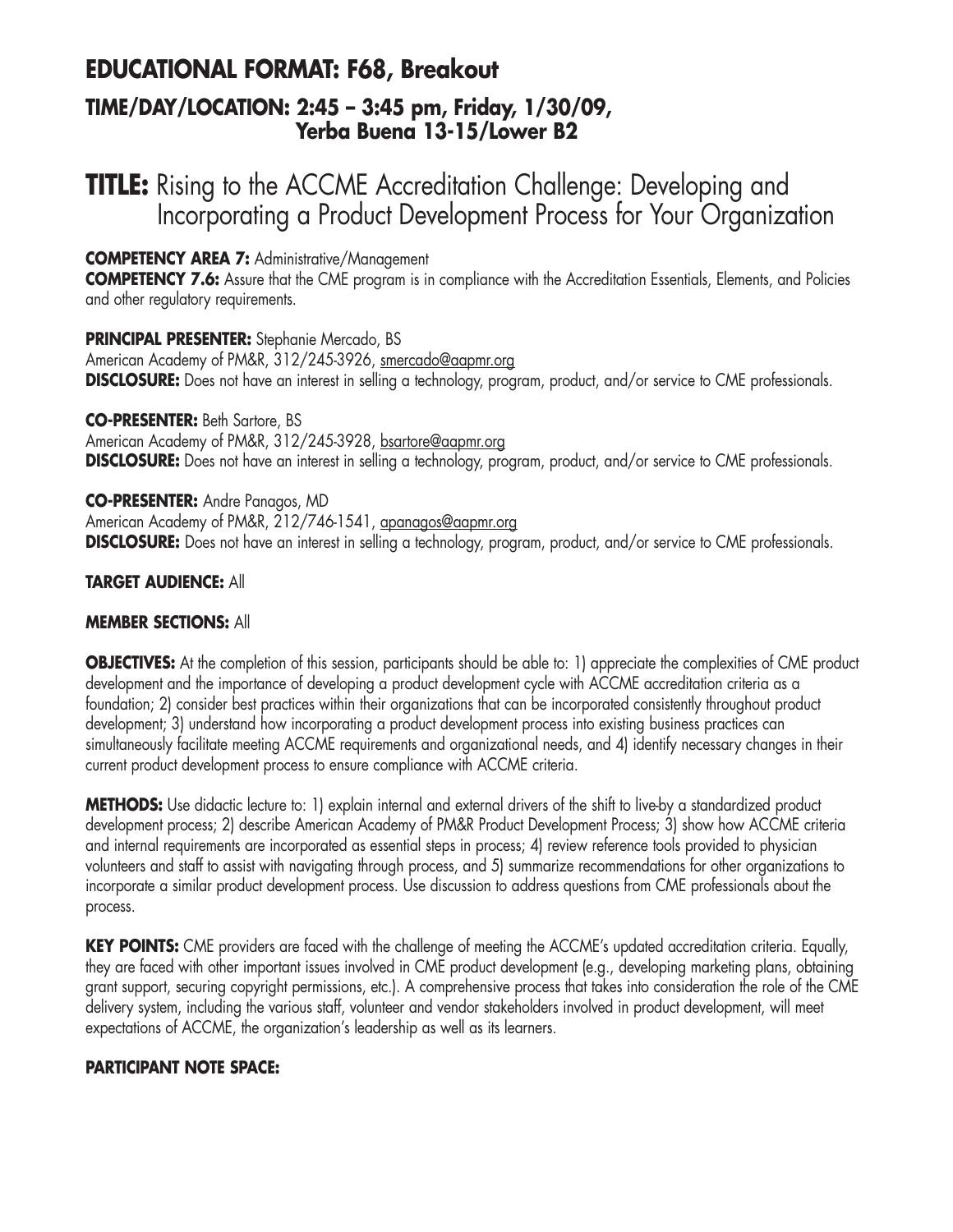# **EDUCATIONAL FORMAT: F69, Breakout TIME/DAY/LOCATION: 2:45 – 3:45 pm, Friday, 1/30/09, Sierra K/5th**

# **TITLE:** Essential Skills for CME Professionals

**COMPETENCY AREA 8:** Self-Assessment and Life-Long Learning **COMPETENCY 8.2:** Continually improve educational performance of the CME program through professional development.

## **PRINCIPAL PRESENTER:** Debra Gist, MPH

Consultant, 760/331-7775, dgist@debragist.com **DISCLOSURE:** Does have an interest in selling a service to CME professionals.

## **TARGET AUDIENCE:** All

## **MEMBER SECTIONS:** All

**OBJECTIVES:** Following this session, participants should be able to: 1) discuss the essential skills mix of a CME office staff; 2) delineate the key components of a high quality CME program; 3) identify the method that equips people with the tools, knowledge and opportunity they need for self-assessment and professional development; 4) discuss "lessons learned" in managing CME professionals, and 5) formulate an action plan for identifying opportunities for skills development in your CME office.

**METHODS:** Didactic combined with problem-based learning.

**KEY POINTS:** This presentation: 1) explores practical ways in which CME management can design and implement a coaching program for CME professionals; 2) provides tips for improving the skills set of staff who work in a CME unit, and 3) describes how professional development opportunities for staff can assist in change management.

**RECOMMENDED READING:** Gist D, Mejicano G, Smith J. Essential skills for CME professionals, Parts 1-3. Alliance Almanac. Dec 2007- Feb 2008.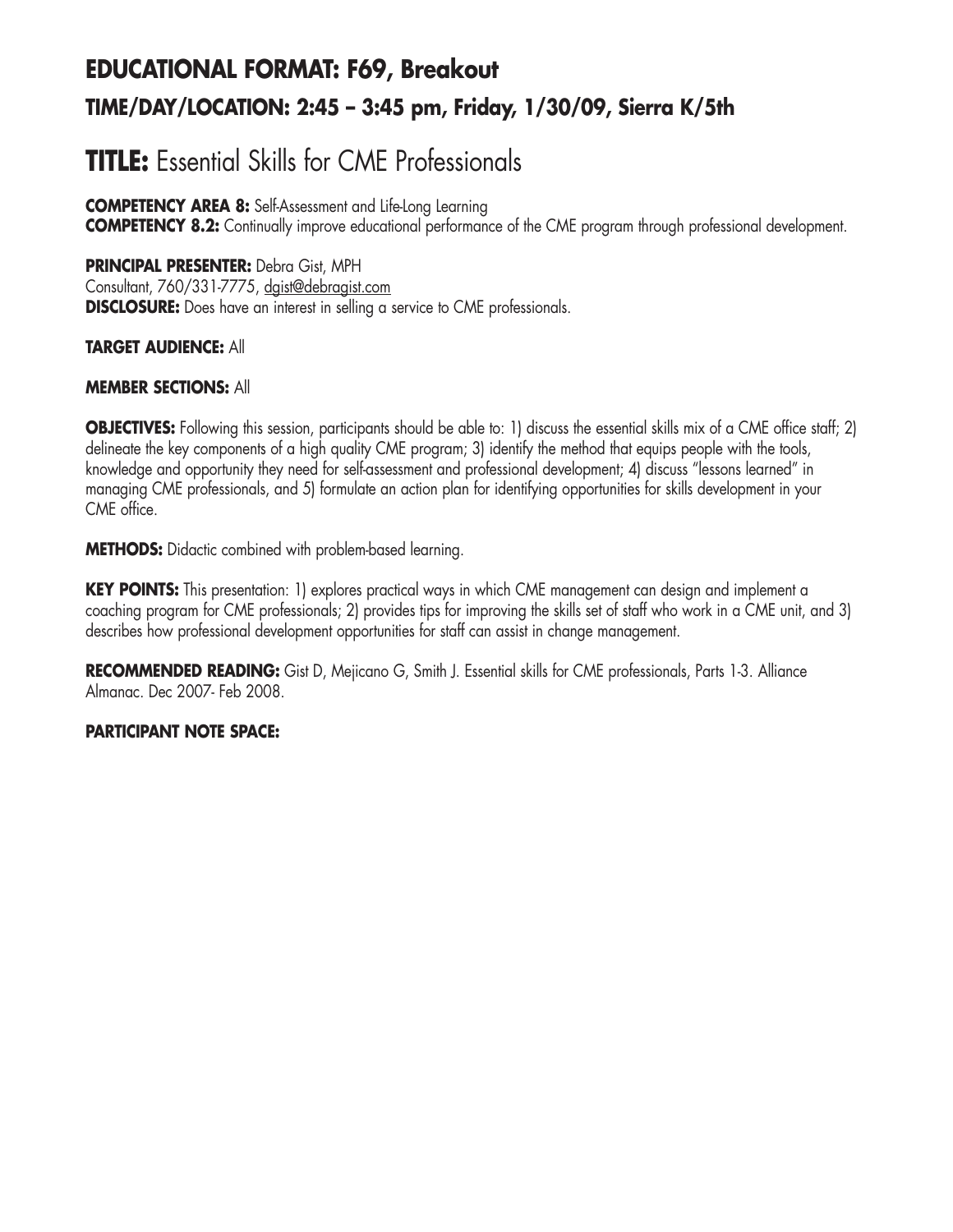# **EDUCATIONAL FORMAT: F70, Mini-Plenary TIME/DAY/LOCATION: 4:00 – 5:00 pm, Friday, 1/30/09, Yerba Buena 7-9/Lower B2**

# **TITLE:** Hot Topics in CME: Outcomes from the Mayo CME Consensus Conference on Research and Strategic Management **(Invited Abstract)**

**COMPETENCY AREA 7:** Administrative/Management **COMPETENCY AREA 2:** Systems Thinking **COMPETENCY AREA 6:** Leadership

**PRINCIPAL PRESENTER:** Melinda Steele, MEd Texas Tech University Health Sciences Center, 806/743-2226, melinda.steele@ttuhsc.edu **DISCLOSURE:** Does not have an interest in selling a technology, program, product, and/or service to CME professionals.

**CO-PRESENTER:** Moss Blachman, PhD University of South Carolina, 803/434-4211, moss@gw.mp.sc.edu **DISCLOSURE:** Does not have an interest in selling a technology, program, product, and/or service to CME professionals.

**CO-PRESENTER:** Richard Berger, MD Mayo Clinic, 507/284-3664 berger.richard@mayo.edu **DISCLOSURE:** Does not have an interest in selling a technology, program, product, and/or service to CME professionals.

## **TARGET AUDIENCE:** All

## **MEMBER SECTIONS:** All

**OBJECTIVES:** At the completion of this session, participants should be able to: (1) identify the priorities for research and strategic management of CME, and (2) discuss the agenda and strategies needed to move the priorities forward.

**METHODS:** Use didactic presentation and interactive discussion with the audience to (1) describe the necessity of the consensus conference, (2) discuss the processes used for the consensus conference, and (3) explain the priorities that were identified to move the CME Enterprise forward.

**RECOMMENDED READING:** Marinopoulos SS, Dorman T, Ratanawongsa N, Wilson LM, Ashar BH, Magaziner JL, Miller RG, Thomas PA, Prokopowicz GP, Qayyum R, Bass EB. Effectiveness of Continuing Medical Education. Evidence Report/Technology Assessment No. 149 (Prepared by the Johns Hopkins Evidence-based Practice Center, under Contract No. 290 02 0018.). AHRQ Publication No. 07-E006. Rockville, MD: Agency for Healthcare Research and Quality January 2007. http://www.ahrq.gov/clinic/tp/cmetp.htm.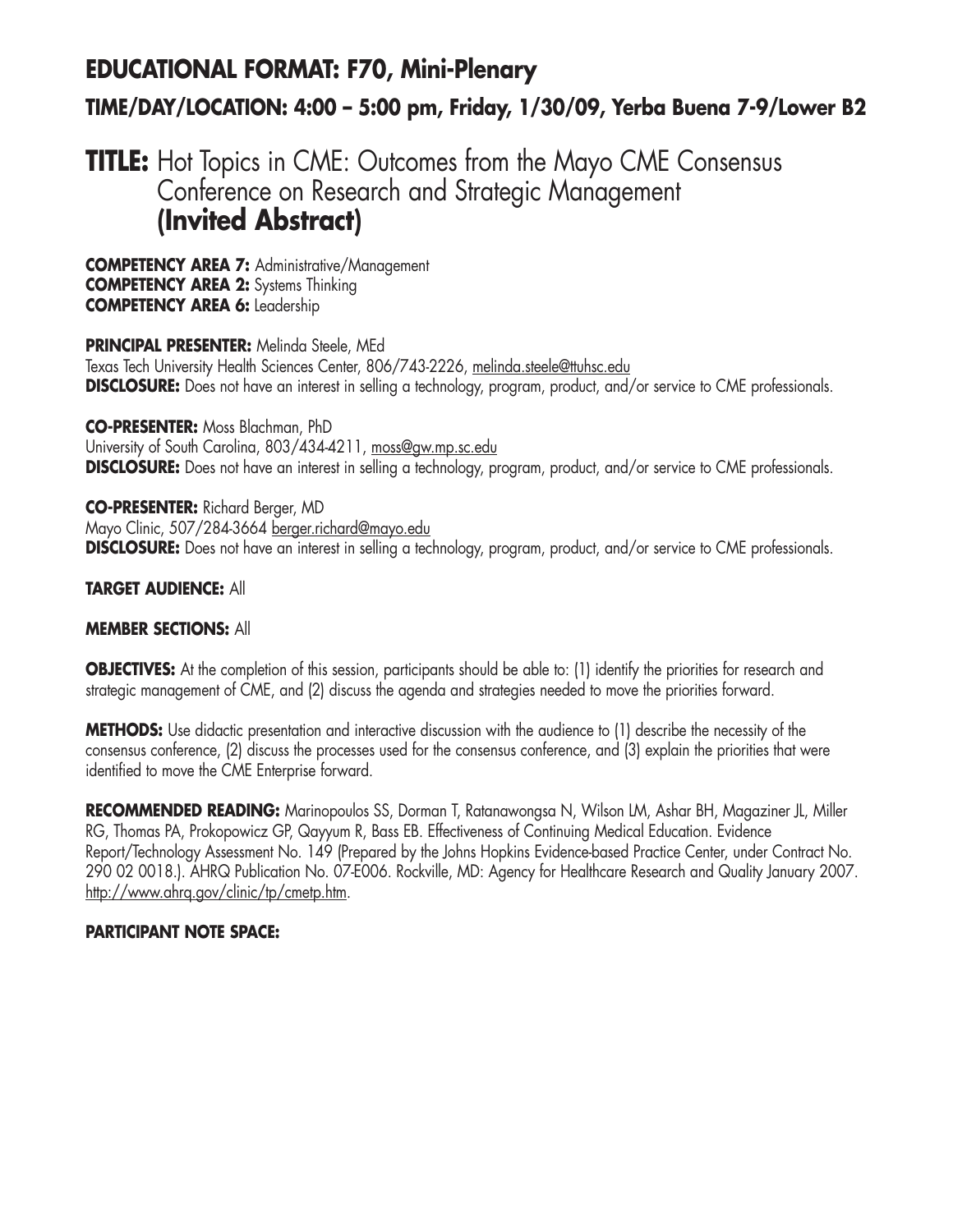# **EDUCATIONAL FORMAT: F71, Intensive TIME/DAY/LOCATION: 4:00 – 5:00 pm, Friday, 1/30/09, Club/Atrium**

# **TITLE:** Instructional Design Meets CME: Aligning Both Worlds **(Part 3)**

**COMPETENCY AREA 2:** Educational Interventions

**COMPETENCY 2.6:** Consider the learning environment, select and apply learning formats that are effective for physician learning and meeting the expected outcome.

**PRINCIPAL PRESENTER:** Marcia Jackson, PhD CME by Design, 803/854-9034, marcia.jackson@cmebydesign.com **DISCLOSURE:** Does have an interest in selling a service to CME professionals.

**CO-PRESENTER:** Linda Raichle, PhD Spectrum Medical Education, 610/727-3940, linda\_raichle@spectrummeded.com **DISCLOSURE:** Does have an interest in selling a product to CME professionals.

**CO-PRESENTER:** Janice Sibley, MS Corporate Resources, LLC, 301/527-0770, sibley4crs@aol.com **DISCLOSURE:** Does have an interest in selling a service to CME professionals

#### **TARGET AUDIENCE:** All

#### **MEMBER SECTIONS:** All

**OBJECTIVES:** At the completion of this session, participants should be able to: 1) link principles of instructional design (ID) with ACCME criteria; 2) apply the ID process to a simulated case study, and 3) determine strategies for working with physicians both as learners and as subject matter experts.

**METHODS:** The intensive will include brief didactic overviews of each major step in the ID process, interspersed with hands-on practice in applying the ID process to a realistic simulated case study.

**KEY POINTS:** The updated ACCME criteria ask CME providers to assess educational needs based on physician performance gaps, to design interventions and develop content to address these gaps, and to measure the overall effectiveness of CME activities in terms of improved learner performance. These criteria expand the role of the CME professional as an instructional design consultant. Thus, there is a need within the CME community for developers and managers of CME-accredited activities to possess basic instructional design knowledge and skills.

#### **RECOMMENDED READING:**

- 1) Gagne, R.M., Wager, W.W., Golas, K.C., & Keller, J.M. (2005). Principles of Instructional Design. (5th Ed). Belmont, California: Wadsworth/Thomson Learning.
- 2) Dick, W., & Reiser, R.A.(1989) Planning Effective Instruction. Englewood Cliffs, New Jersey: Prentice-Hall, Inc.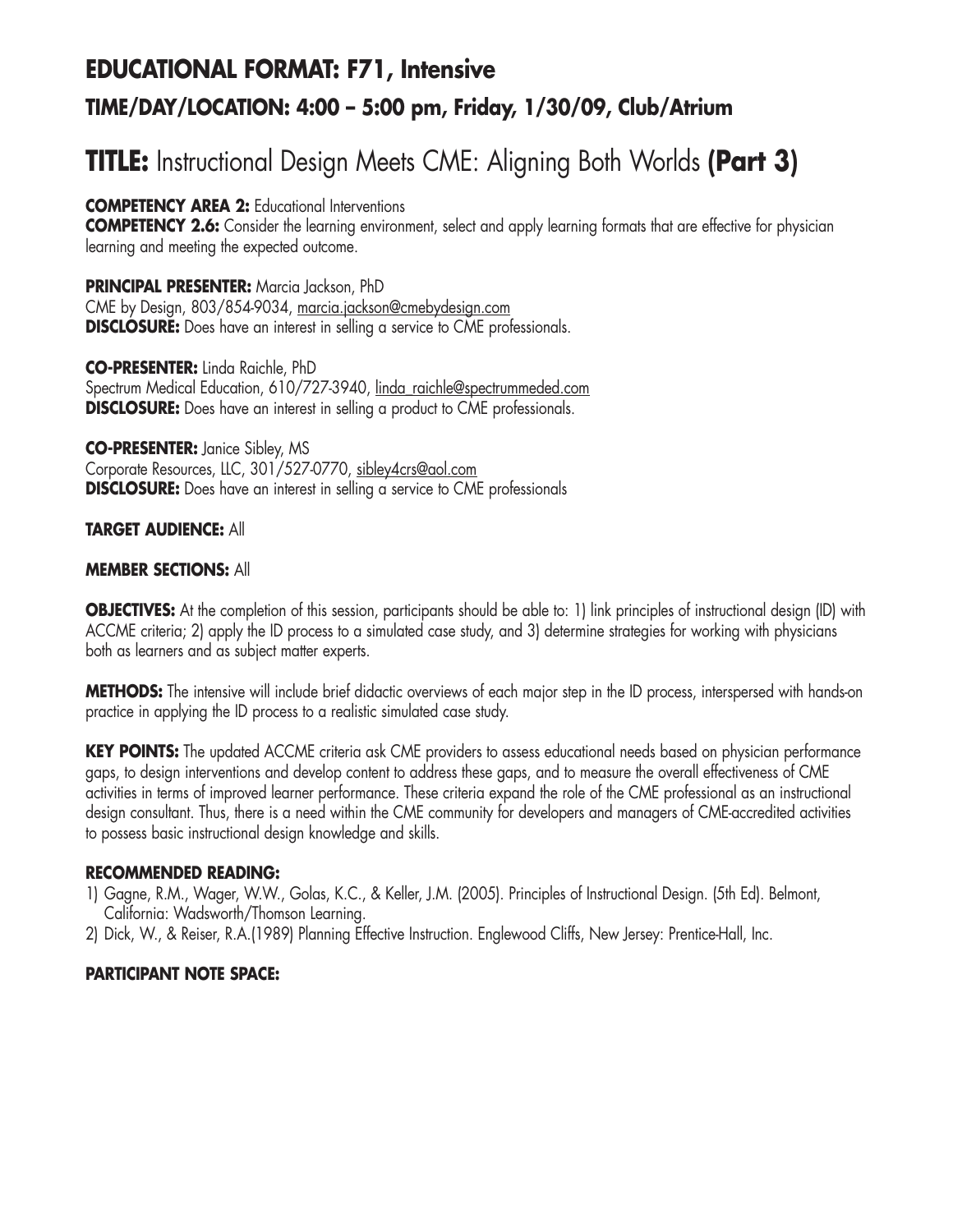# **EDUCATIONAL FORMAT: F72, Breakout TIME/DAY/LOCATION: 4:00 – 5:00 pm, Friday, 1/30/09, Pacific H/4th**

## **TITLE:** Mixed-methods Educational Needs Assessment: Community Providers and COPD Care

**COMPETENCY AREA 1:** Adult/Organizational Learning Principles **COMPETENCY 1.3:** Conduct, support, and/or apply educational research on how physicians learn and change.

**PRINCIPAL PRESENTER:** Suzanne Murray AXDEV Group, 888/282-9338, murrays@axdevgroup.com **DISCLOSURE:** Does not have an interest in selling a technology, program, product, and/or service to CME professionals.

**CO-PRESENTER:** Ray Wolf, PharmD Sepracor Inc., 508/357-7623, ray.wolf@sepracor.com **DISCLOSURE:** Does not have an interest in selling a technology, program, product, and/or service to CME professionals.

**CO-PRESENTER:** Kayla Cytryn, PhD AXDEV Group, 888/282-9338, cytrynk@axdevgroup.com **DISCLOSURE:** Does not have an interest in selling a technology, program, product, and/or service to CME professionals.

#### **TARGET AUDIENCE:** All

#### **MEMBER SECTIONS:** All

**OBJECTIVES:** Following this program, participants will be able to: 1) understand the theory and practice of developing and carrying out an educational needs assessment; 2) understand the impact of provider knowledge, skills, and attitudes on care, and 3) apply these insights to the development of educational initiatives targeting translation of knowledge into actual practice.

**METHODS:** A mixed-methods (qualitative and quantitative) educational needs assessment examining the care of patients with COPD by community providers will provide the basis for exploration of needs assessment theory and practice. Implications of findings about delivery of care for educational interventions will be discussed in mini breakout sessions.

**KEY POINTS:** Challenges to provision of evidence-based care were elucidated from primary care providers and specialists in caring for patients with COPD. Triangulation provided broad, reliable findings of the nature of these challenges. Knowledge gaps were identified in the care of patients with COPD by community physicians. Gaps were also discovered in the use of guidelines and research evidence to support evidence-based care. The identification of these gaps will inform the development and design of educational initiatives targeting the knowledge of evidence and practice guidelines to improve the quality of care provided.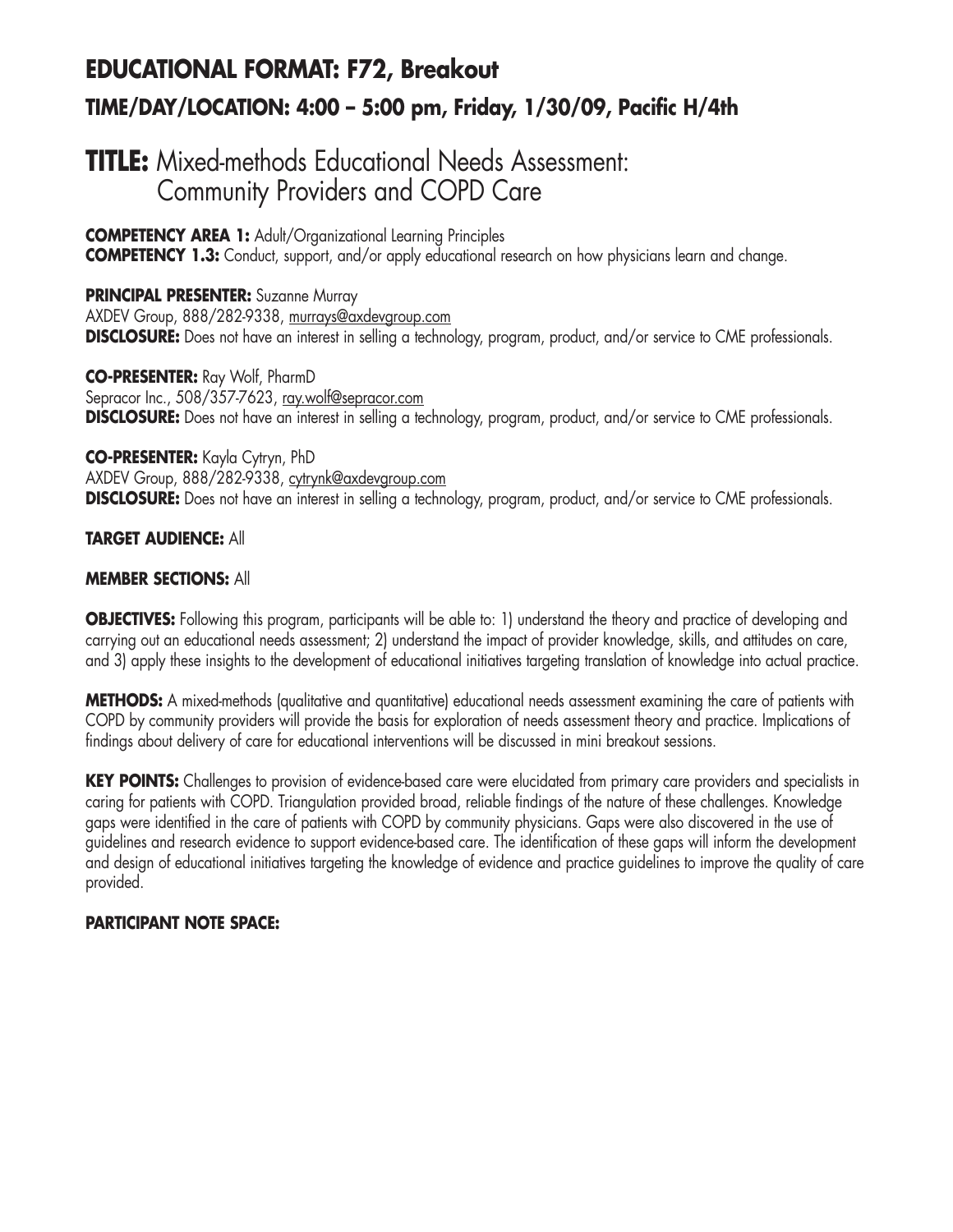# **EDUCATIONAL FORMAT: F73, Breakout TIME/DAY/LOCATION: 4:00 – 5:00 pm, Friday, 1/30/09, Pacific A/4th**

## **TITLE:** Assessing Cultural Competency in Stroke Prevention in African American Patients: Measuring Professional Practice Gaps

**COMPETENCY AREA 1:** Adult/Organizational Learning Principles

**COMPETENCY 1.3:** Conduct, support, and/or apply educational research on how physicians learn and change.

**PRINCIPAL PRESENTER:** Eileen Raher, MS American Heart Association, 214/706-1595, eileen.raher@heart.org **DISCLOSURE:** Does not have an interest in selling a technology, program, product, and/or service to CME professionals.

**CO-PRESENTER:** Jill Foster, MD Outcomes, Inc, 205/259-1500, jill.foster@ceoutcomes.com **DISCLOSURE:** Does have an interest in selling a technology, program, product, and/or service to CME professionals.

**CO-PRESENTER:** Robert Like, MD UMDNJ-Robert Wood Johnson Medical School, 732/235-7662, like@umdnj.edu **DISCLOSURE:** Does not have an interest in selling a technology, program, product, and/or service to CME professionals.

## **TARGET AUDIENCE:** All

#### **MEMBER SECTIONS:** All

**OBJECTIVES:** 1) Define cultural competencies for selected healthcare professionals. 2) Discuss the importance of cultural competency training for improving the quality of patient care. 3) Describe survey methodology for physicians, office staff and patients used to assess the cultural competency of healthcare professionals. 4) Utilize information from the multiple perspectives to design and implement cultural competency training related to stroke prevention in African American populations.

**METHODS:** Presenters will provide information highlighting literature review of studies related to the effectiveness of interventions in the area of cultural competency and results from a national study of physicians, office staff and patients. An interactive group discussion with questions and answers will also be conducted.

KEY POINTS: This study was conducted to assess the knowledge, perceptions, attitudes, and barriers related to cultural competency of US primary care physicians, cardiologists, neurologists, office staff and their patients. Differences in cultural competence across these groups were identified. Suggestions for responding to these differences will be discussed as well as implications for developing future CME/CPD programs.

#### **RECOMMENDED READING:**

- 1) Institute of Medicine. Unequal Treatment: What Healthcare Providers Need to Know about Racial and Ethnic Disparities in Healthcare. Available at http://www.iom.edu/Object.File/Master/4/175/Disparitieshcproviders8pgFINAL.pdf. Accessed March 1, 2008.
- 2) Williams RA, Flack JM, Gavin JR 3rd, Schneider WR, Hennekens CH. Guidelines for management of high-risk African Americans with multiple cardiovascular risk factors: recommendations of an expert consensus panel. Ethn Dis. 2007 spring: 17 (2): 214-20.
- 3) Sacco, R., Adams, R., et al. Guidelines for Prevention of Stroke in Patients With Ischemic Stroke or Transient Ischemic Attack. A Statement for Healthcare Professionals From the American Heart Association/American Stroke Association Council on Stroke: Co-Sponsored by the Council on Cardiovascular Radiology and Intervention: The American Academy of Neurology affirms the value of this guideline, 2006.
- 4) Graves, DL, Like RC, Kelly N, Hohensee A. Legislation as intervention: a survey of cultural competence policy in health care. J Health Care Law & Policy. September 2007: 10: 339-361.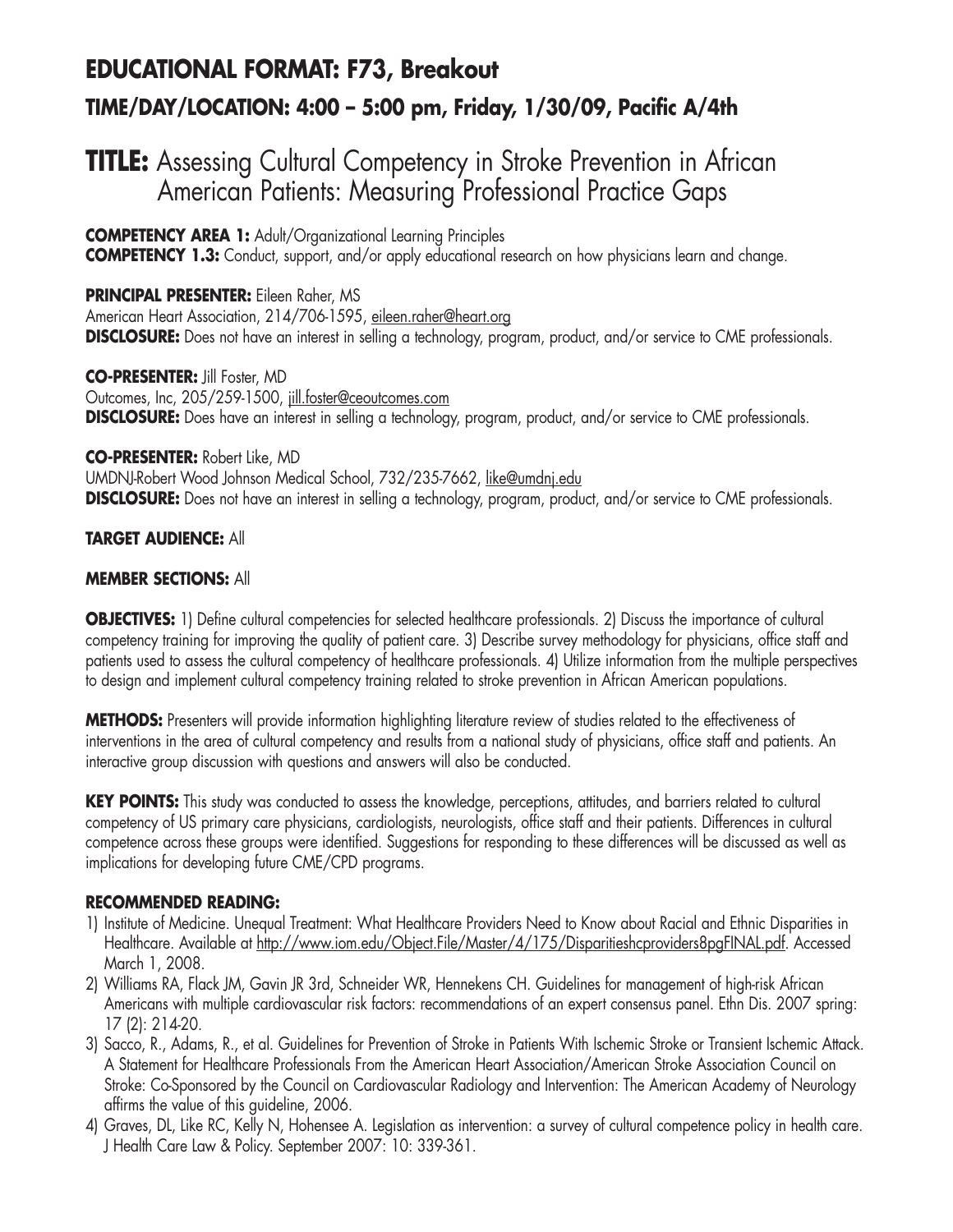## **EDUCATIONAL FORMAT: F74, Breakout**

## **TIME/DAY/LOCATION: 4:00 – 5:00 pm, Friday, 1/30/09, Yerba Buena 1-3/Lower B2**

## **TITLE:** Creating Engaging Live CME Symposia that are Effective and Have Impact: Perspectives from MECC and Pharma

**COMPETENCY AREA 2:** Educational Interventions

**COMPETENCY 2.1:** Use evidence based adult learning principles to guide the practice of CME

### **PRINCIPAL PRESENTER:** Steve Weinman, RN

Institute for Medical & Nursing Education, 609/936-7015, steve.weinman@imne.com **DISCLOSURE:** Does not have an interest in selling a technology, program, product, and/or service to CME professionals.

**CO-PRESENTER:** Joelle Escoffery, PhD International Medical Press, 609/375-9700, joelle.escoffery@intmedpress.com **DISCLOSURE:** Does not have an interest in selling a technology, program, product, and/or service to CME professionals.

**CO-PRESENTER:** Anne Marie Dubois, MSPharm Novo Nordisk Inc., 609/987-5449, adus@novonordisk.com **DISCLOSURE:** Does not have an interest in selling a technology, program, product, and/or service to CME professionals.

#### **TARGET AUDIENCE:** All

#### **MEMBER SECTIONS:** All

**OBJECTIVES:** At the completion of this activity, participants should be able to: 1) based on principles of adult learning and other theoretical learning constructs, understand theoretical strategies for engaging healthcare providers in live educational activities; 2) describe at least 3 practical strategies for engaging healthcare providers at live educational activities, and 3) list challenges with delivering engaging live activity and describe strategies for overcoming them from both the MECC and pharma perspective.

**METHODS:** A panel discussion will present case-based strategies for engaging healthcare providers at live educational activities, including engaging design and educational concepts, cased-based audience response system, video vignettes, breakout sessions, and use of real patients.

**KEY POINTS:** Although live events have traditionally been the preferred method for healthcare providers to obtain their CME, learning and behavior change associated with participation in a live event have been less than what is seen with other modalities. In order to improve learning and retention at live events, educational providers need to engage their audience. Use of innovative design concepts, case-based audience response system (which not only engages but also gauges immediate learning), video vignettes, breakout sessions, and the use of real patients are all strategies that have been shown to improve educational outcomes and participant satisfaction.

## **RECOMMENDED READING:**

- 1) Gilman SC, Turner J: Media richness and social information processing: Rationale for multifocal continuing medical education activities. JCEHP. 2001.21:134-39.
- 2) Ryan DP, Marlow B: Build-a-case: A brand new continuing medical education technique that is peculiarly familiar. JCEHP. 2004.24:112-18.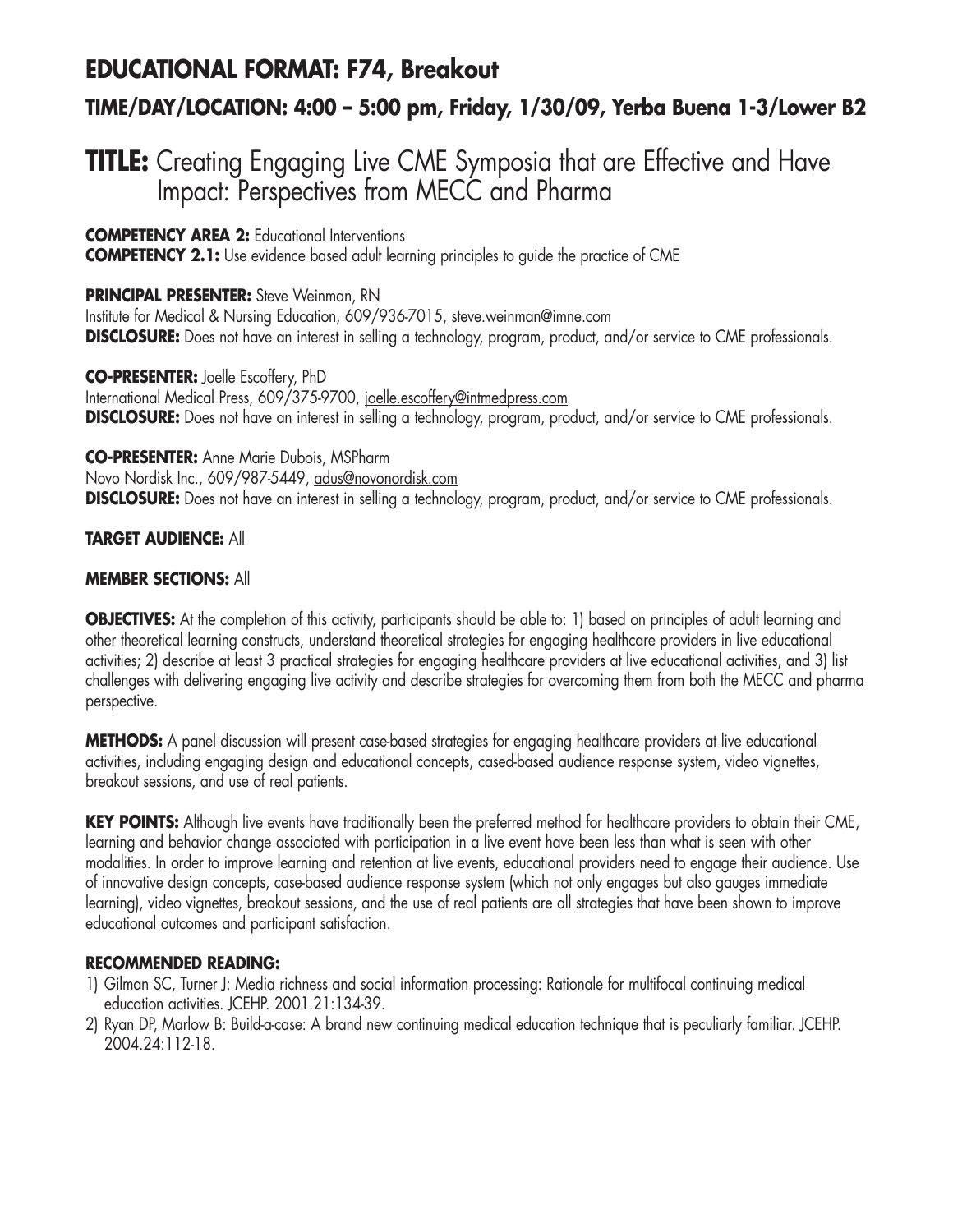# **EDUCATIONAL FORMAT: F75, Breakout TIME/DAY/LOCATION: 4:00 – 5:00 pm, Friday, 1/30/09, Pacific I/4th**

# **TITLE:** A "Virtual Poster Walk": A Novel Gaming Format Brings the Real World to On-line

**COMPETENCY AREA 2:** Educational Interventions

**COMPETENCY 2.6:** Consider the learning environment, select and apply learning formats that are effective for physician learning and meeting the expected outcome.

**PRINCIPAL PRESENTER:** Michael Vinegra PharmacoMedia, 908/566-7309, michael@pharmacomedia.com **DISCLOSURE:** Does have an interest in selling a technology to CME professionals.

**CO-PRESENTER:** Victor Marrow, PhD Johns Hopkins University, 410/614-6934, vmarrow@jhmi.edu **DISCLOSURE:** Does not have an interest in selling a technology, program, product, and/or service to CME professionals.

**CO-PRESENTER:** Constance Grill, PhD sanofi-aventis, 908/981-5167, constance.grill@sanofi-aventis.com **DISCLOSURE:** Does not have an interest in selling a technology, program, product, and/or service to CME professionals.

## **TARGET AUDIENCE:** All

## **MEMBER SECTIONS:** All

**OBJECTIVES:** At the conclusion of this presentation participants will: 1) understand and appreciate how a popular gaming format can be modified to create a novel, effective, "immersion" educational tool; 2) recognize the flexibility of the "virtual" format in appealing to different learning styles, and 3) understand that this format appeals to and is an effective methodology for learners of all ages.

**METHODS:** This session will utilize a combination of didactic and video elements to demonstrate the design and implementation of a medical education activity that utilizes a virtual world simulation. Preliminary program metrics, measured in terms of participant page views, program flow, time on site, referrer page, and several other standard web-based program metrics will be presented.

**KEY POINTS:** Virtual World simulators (gaming formats) for collaboration, training, and education have been adopted and demonstrated in several industries including the Information Technology and Telecommunications industries, but have not been widely used in Medical Education. The immersive program strives to bring real-world atmosphere and interaction to the online world in order to enhance the user experience and increase satisfaction with online programs. Virtual simulations have been shown to increase participant satisfaction, retaining online users while maintaining a high reported rate of user satisfaction with the experience.

RECOMMENDED READING: A Virtual World for Education, http://chronicle.com/wiredcampus/index.php?id=2119.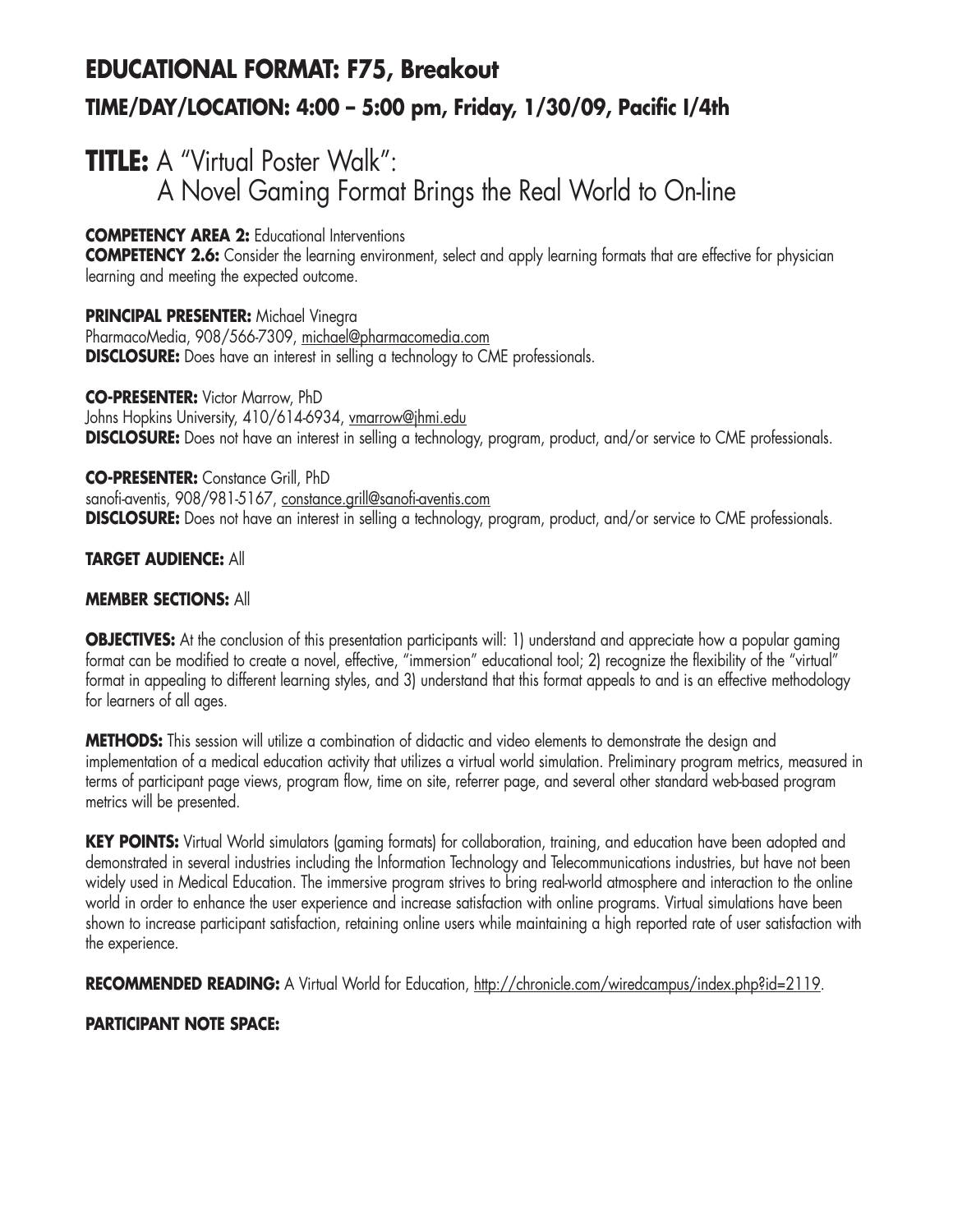## **EDUCATIONAL FORMAT: F76, Breakout TIME/DAY/LOCATION: 4:00 – 5:00 pm, Friday, 1/30/09, Yerba Buena 10-12/Lower B2**

# **TITLE:** Effects of Serial Learning on Competency, Performance, and Patient Care

**COMPETENCY AREA 2:** Educational Interventions **COMPETENCY 2.8:** Provide longitudinal interventions when appropriate.

**PRINCIPAL PRESENTER:** Theodore Bruno, MD

The France Foundation, 860/598-2274, tbruno@francefoundation.com **DISCLOSURE:** Does not have an interest in selling a technology, program, product, and/or service to CME professionals.

#### **TARGET AUDIENCE:** All

#### **MEMBER SECTIONS:** All

**OBJECTIVES:** After attending this session, participants should be able to: 1) outline the basis for using multiple serial interventions to improve physician competence, performance, and patient care; 2) describe how to utilize national quality improvement standards as a basis for outcomes measurement to assess the effectiveness of serial learning on improvement in patient care, and 3) describe the educational outcomes of learners involved in a serial educational activity.

**METHODS:** This session will include a presentation to outline the basis of serial learning methodology. It will include a case study in bipolar disorder to demonstrate how to utilize national quality improvement standards to measure the effectiveness of serial learning on improvement in patient care. There will be time for an interactive question and answer session.

**KEY POINTS:** The 2007 AHRQ report describes the literature on the effectiveness of CME, and it concluded that multiple educational exposures were more effective than a single exposure in achieving and maintaining physician knowledge, attitudes, skills, practice performance, and clinical practice outcomes. Through the utilization of a case study, the MEASURE bipolar CME initiative, the presenter will demonstrate the effectiveness of serial learning on improvement of physician competency, performance, and patient care. In addition, the presenter will describe how we measured improvements in patient care by utilizing a national quality improvement standard for bipolar disorder.

**RECOMMENDED READING:** Marinopoulos SS, et al. Effectiveness of Continuing Medical Education. Evidence Report No.149. AHRQ publication No. 07-E006. January 2007.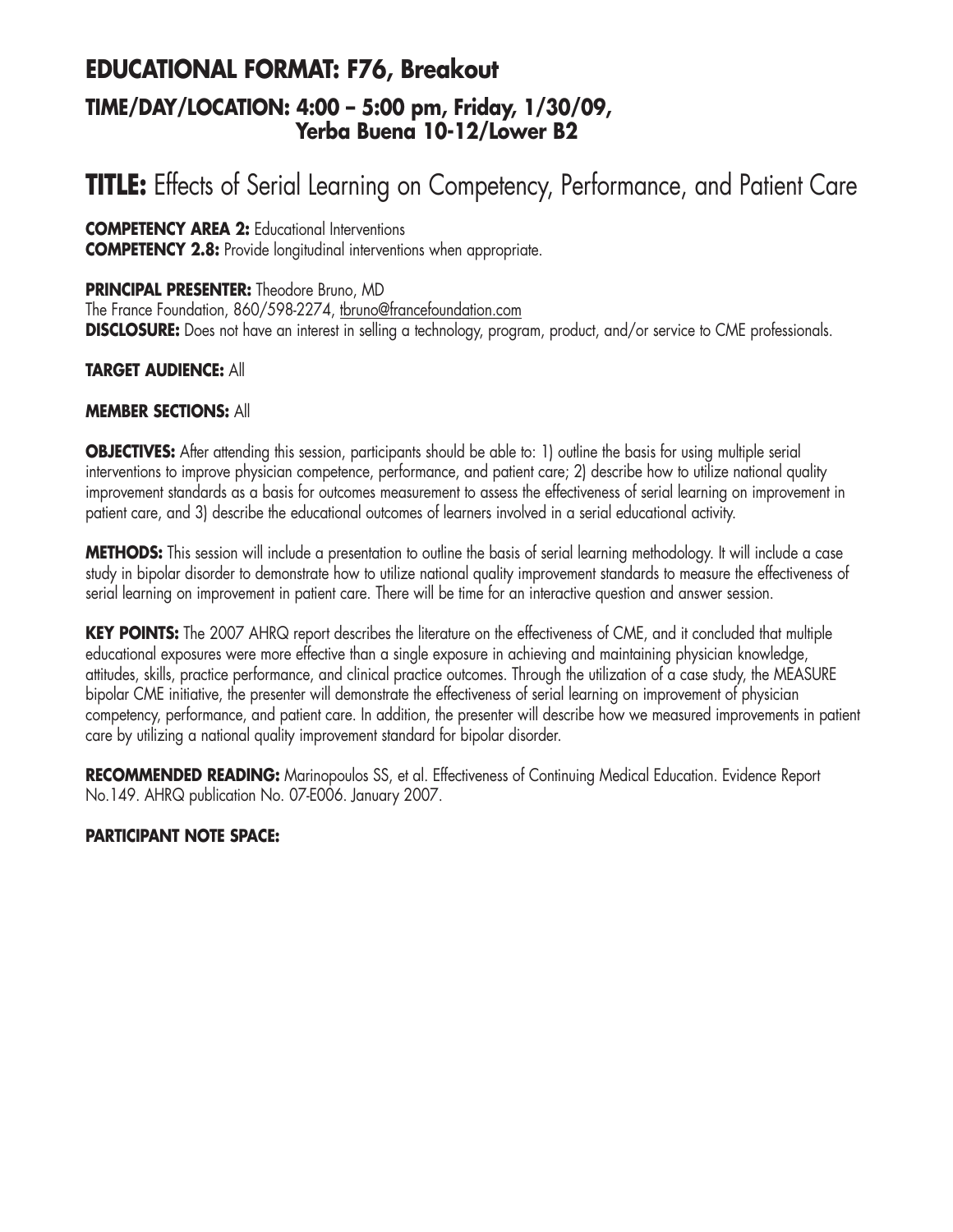# **EDUCATIONAL FORMAT: F77, Breakout TIME/DAY/LOCATION: 4:00 – 5:00 pm, Friday, 1/30/09, Pacific B/4th**

# **TITLE:** CME: What's the Outcome?

## **COMPETENCY AREA 3:** Performance Measurement

**COMPETENCY 3.6:** Provide measurement tools and utilize reliable data to enable physician-learners to compare present levels of performance with optimum performance.

### **PRINCIPAL PRESENTER:** Elizabeth Aven

American Heart Association, 214/363-3703, elizabeth.aven@heart.org **DISCLOSURE:** Does not have an interest in selling a technology, program, product, and/or service to CME professionals.

**CO-PRESENTER:** Christie Morales, MEd American Heart Association, 214/706-1681, christine.morales@heart.org **DISCLOSURE:** Does not have an interest in selling a technology, program, product, and/or service to CME professionals.

## **TARGET AUDIENCE:** Intermediate

## **MEMBER SECTIONS:** All

**OBJECTIVES:** At the conclusion of this breakout session, participants will be able to:

- 1) Define outcomes measurement and how it impacts your ACCME Accreditation.
- 2) List the different levels of outcomes measurement and how to obtain each level.
- 3) Recognize the benefits of using a Learning Management System to facilitate outcomes measurement.

4) Assess the barriers associated with outcomes measurement.

**METHODS:** Interactive lecture with audience participation including a comprehensive handout.

**KEY POINTS:** The ACCME's Updated Accreditation Criteria require providers to develop their educational activities based on practice needs and the measurement of educational outcomes in terms of change. These changes can include competence, performance and/or patient outcomes. This breakout will identify and discuss the impact of this requirement within your CME organization. The definition of outcomes measurement and the explanation of the different levels of measurement will be discussed as well. The activity will demonstrate how one can utilize a Learning Management System to implement and track various levels of outcomes to assess change in physician behavior, as well as recognize the barriers encountered in implementing outcomes measurement. The group will brainstorm about possible solutions and learn from personal experiences.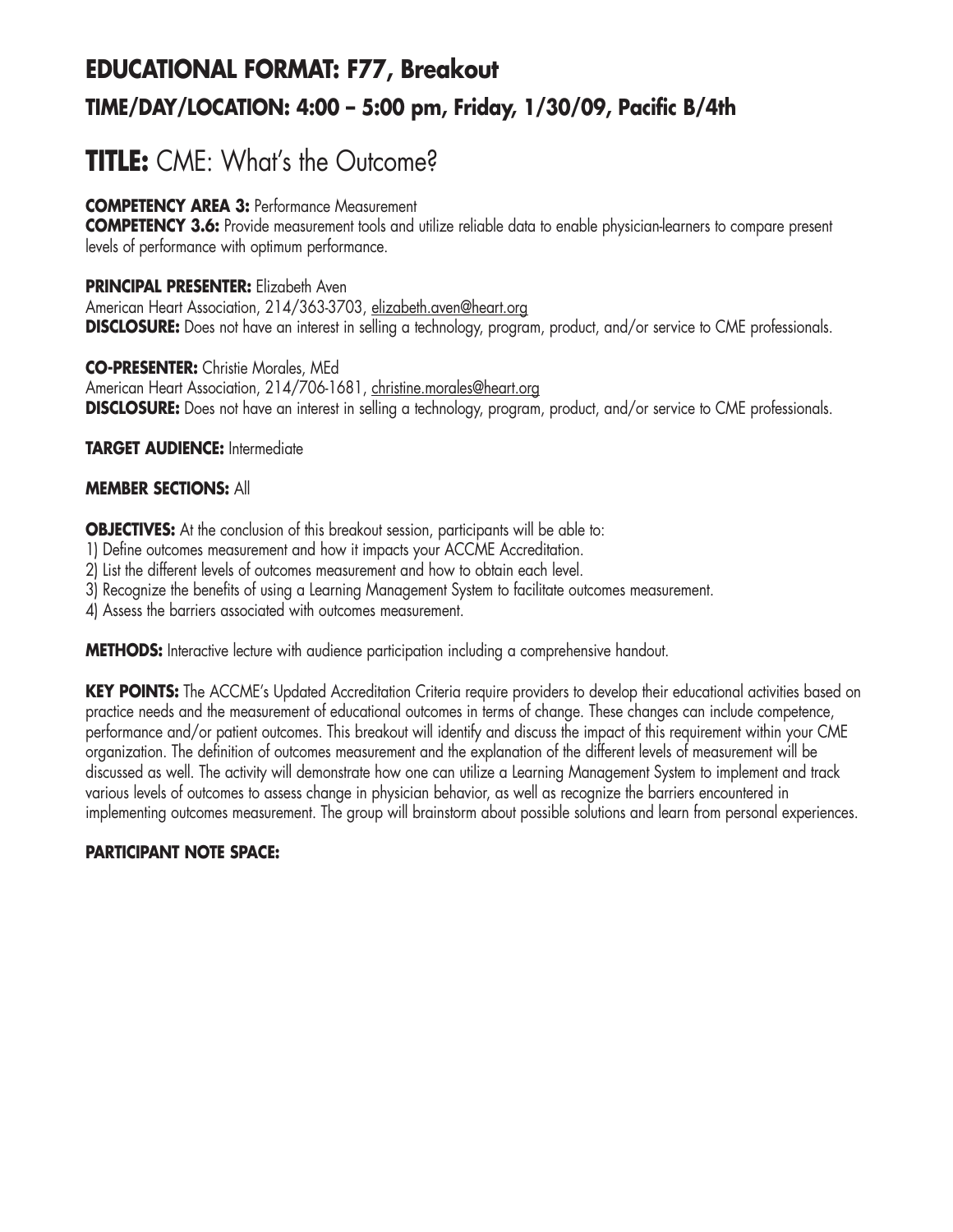# **EDUCATIONAL FORMAT: F78, Breakout TIME/DAY/LOCATION: 4:00 – 5:00 pm, Friday, 1/30/09, Pacific C/4th**

# **TITLE:** Creating QI CME on a National Scale

**COMPETENCY AREA 3:** Performance Measurement

#### **PRINCIPAL PRESENTER:** Rick Kennison, DPM

PeerPoint Medical Education Institute, LLC, 847/563-9529, rick.kennison@peerpt.com **DISCLOSURE:** Does have an interest in selling a program and/or service to CME professionals.

**CO-PRESENTER:** Janine Scotti, MBA PeerPoint Medical Education Institute, LLC, 847/563-9511, janine.scotti@peerpt.com **DISCLOSURE:** Does have an interest in selling a program and/or service to CME professionals.

#### **TARGET AUDIENCE:** All

#### **MEMBER SECTIONS:** All

**OBJECTIVES:** At the completion of this session, participants should be able to: 1) determine if QI initiatives can be accepted on a national scale; 2) determine the value proposition of a QI program; 3) establish reasonable expectations in terms of program goals, and 4) have an understanding of how to role QI CME out to a national audience.

**METHODS:** Incorporation of an interactive didactic presentation to: 1) explain the potential obstacles when implementing a national QI initiative; 2) determine if their programming provides a value to a national audience, and 3) provide insight to reduce the likelihood that their QI initiatives would be perceived as a clinical trial.

**KEY POINTS:** Many questions exist in the minds of CME providers as to the scale of their QI programming. Many providers are trapped by thinking that QI CME needs to be executed at the local level, due to the complexity associated with data collection. The purpose of this discussion is to educate providers that effective and well accepted QI CME can be created at the national level if resources allow. The greatest obstacle is being able to provide value to your participants, and we will explore how to ensure this in your programming.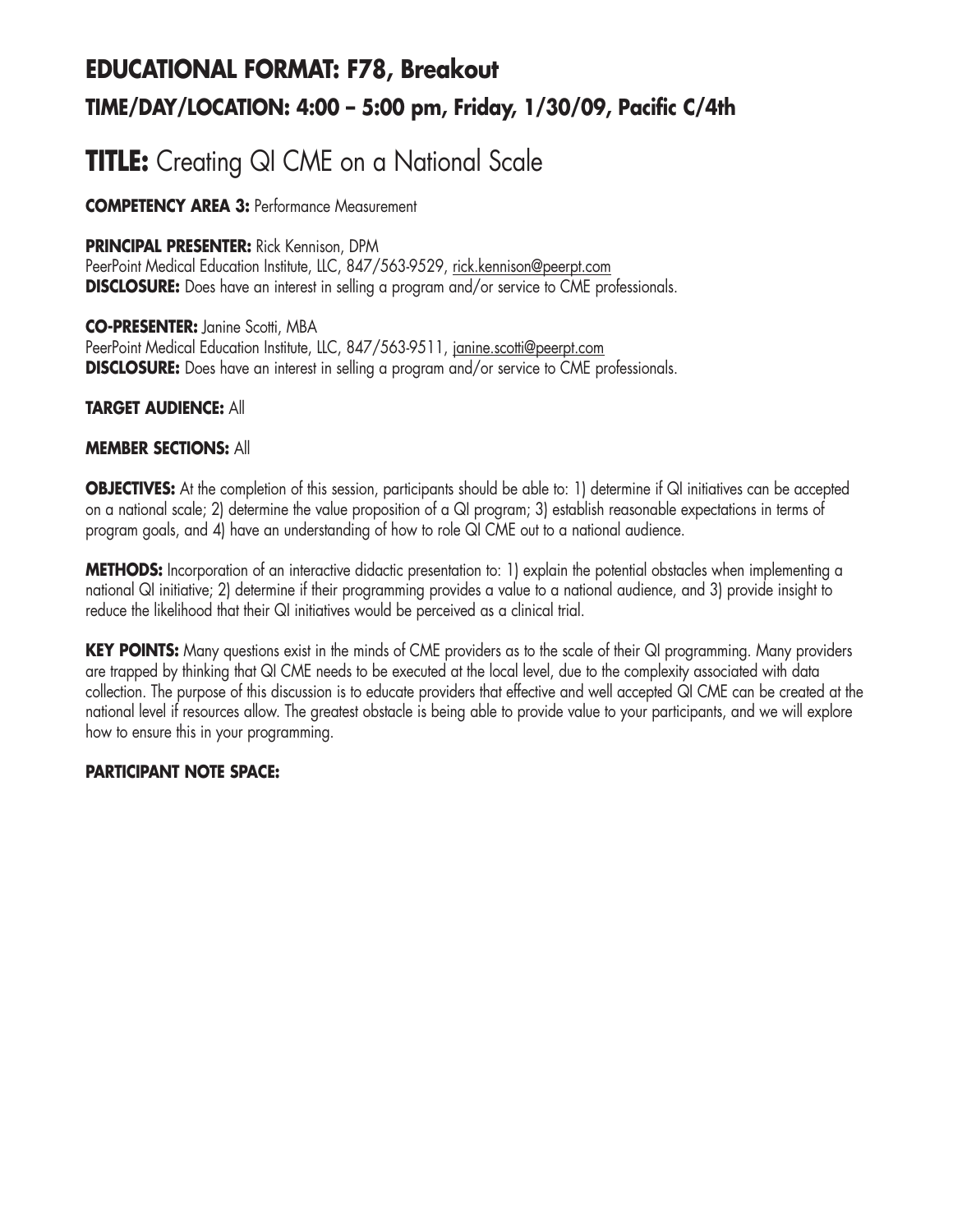## **EDUCATIONAL FORMAT: F79, Breakout**

## **TIME/DAY/LOCATION: 4:00 – 5:00 pm, Friday, 1/30/09, Yerba Buena 4-6/Lower B2**

## **TITLE:** Maximizing the Benefits of Collaboration in the Development of an Effective PI CME Initiative

### **COMPETENCY AREA 3:** Performance Measurement

**COMPETENCY 3.4:** Promote continuous improvement and performance measurement of skills for physicians during educational interventions.

#### **PRINCIPAL PRESENTER:** Mila Kostic, BA

University of Pennsylvania School of Medicine, 215/898-8872, mkostic@exchange.upenn.edu **DISCLOSURE:** Does not have an interest in selling a technology, program, product, and/or service to CME professionals.

**CO-PRESENTER:** Nancy Davis, PhD National Institute for Quality Improvement and Education, 412/205-5368, ndavis@nigie.org **DISCLOSURE:** Does have an interest in selling a service to CME professionals.

**CO-PRESENTER:** Simone Karp, RPh CECity, 412/-338-0366, skarp@cecity.com **DISCLOSURE:** Does have an interest in selling a technology and/or product to CME professionals.

**CO-PRESENTER:** Amanda Pauley, BA University of Pennsylvania School of Medicine, 215/746-3685, amandaep@mail.med.upenn.edu **DISCLOSURE:** Does not have an interest in selling a technology, program, product, and/or service to CME professionals.

### **TARGET AUDIENCE:** All

#### **MEMBER SECTIONS:** All

## **OBJECTIVES:**

- 1) Describe how to link CME to quality improvement in healthcare delivery systems.
- 2) Discuss selection of performance measures as a critical step in CQI efforts.
- 3) Review effective use of technology to enable uniformity in data collection and reporting across diverse groups of providers.
- 4) Demonstrate application of CME performance improvement platforms in assisting clinicians with requirements for CQI from professional boards, state, and federal funding agencies.

**METHODS:** Didactic lecture and panel discussion will focus on collaborative project framework and results from educational, clinical, technological and QI perspective. Discussion will allow for sharing of experiences among participants related to assessments based on quality measures in CME for performance improvement and reporting of higher level educational outcomes.

**KEY POINTS:** Continuing medical education can be an important link in CQI efforts in the delivery of medical care. While the accreditation framework has been set up to allow and encourage the role of CME providers in these efforts, few projects to date have demonstrated a successful and significant contribution in this area. We will increase professional knowledge and share our experiences in this area by reporting results and findings from a pilot project developed as a collaborative to address the complex needs in quality improvement for the management of HIV/AIDS throughout the state of Pennsylvania.

**RECOMMENDED READING:** Mazmanian, PE. Advancing the body of knowledge: evidence and study design for quality improvement. In: Davis D, Barnes BE, Fox R, eds. The Continuing Professional Development of Physicians: From Research to Practice. Chicago, Ill: AMA Press; 2003.

**ACKNOWLEDGEMENTS:** Educational grant provided by Boehringer Ingelheim Pharmaceuticals, Inc.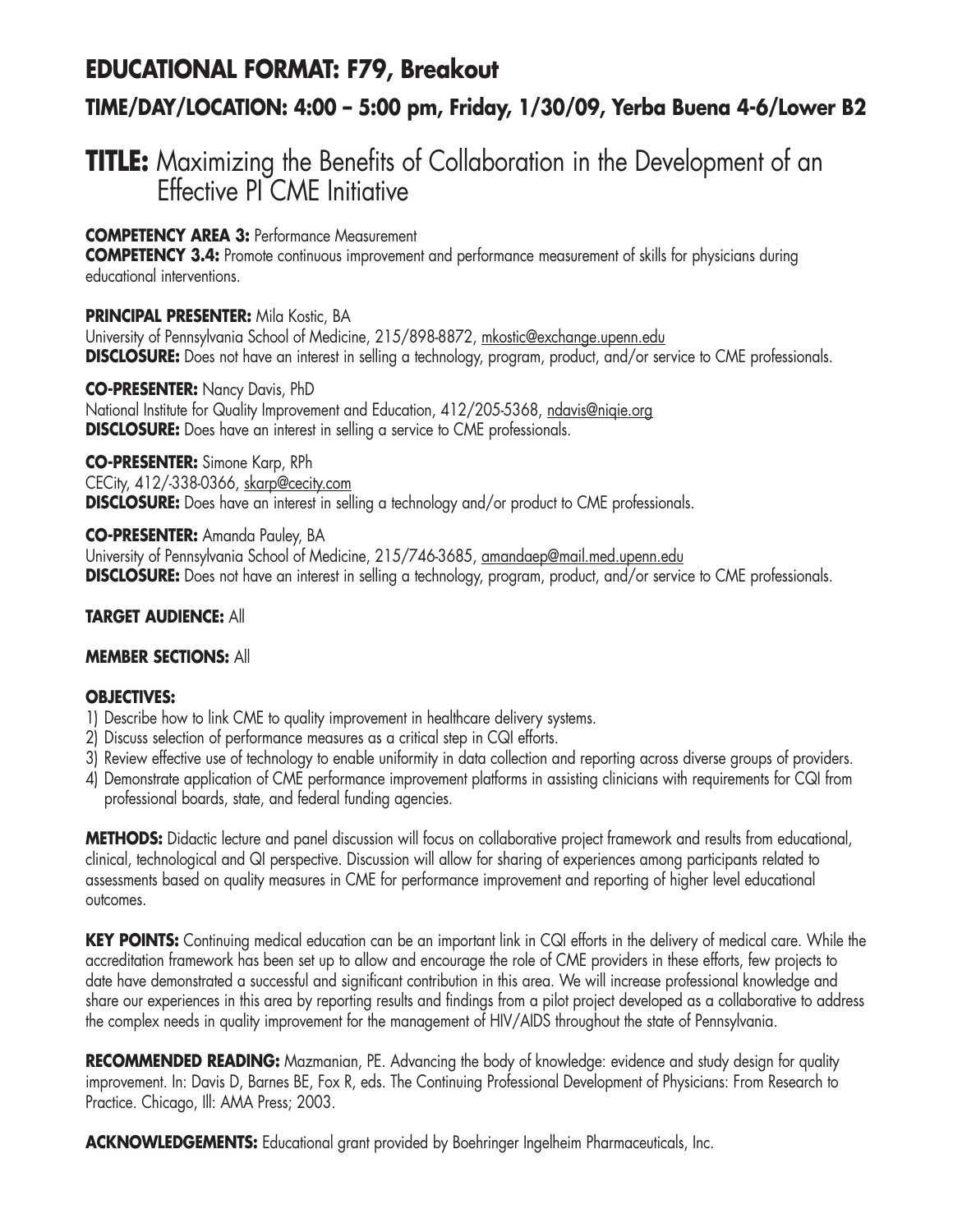# **EDUCATIONAL FORMAT: F80, Breakout TIME/DAY/LOCATION: 4:00 – 5:00 pm, Friday, 1/30/09, Sierra A/5th**

# **TITLE:** Measuring Educational Impact

**COMPETENCY AREA 3:** Performance Measurement

## **PRINCIPAL PRESENTER:** Euny Lee, MS

education | outcomes | science, 212/849-7814, elee@health-ny.com **DISCLOSURE:** Does not have an interest in selling a technology, program, product, and/or service to CME professionals.

## **TARGET AUDIENCE:** All

#### **MEMBER SECTIONS:** All

**OBJECTIVES:** 1) Assess educational impact through outcomes measures. 2) Consider accepted methods in demonstrating statistical significance. 3) Properly identify a control group to compare effect against actual learners. 4) Illustrate how to report the results of an outcomes study.

**METHODS:** Presentation and group discussion will include case-based examples. Educational materials and references will be distributed.

**KEY POINTS:** In compliance with the ACCME quidelines, CME providers face challenges in measuring competence, performance and patient outcomes. When evaluating outcomes, CME providers must show the strength of the relationship between outcomes and the educational intervention to show effectiveness in achieving activity goals.

#### **RECOMMENDED READING:**

- 1) Rossi, Peter H., et al. Evaluation: A Systematic Approach. Thousand Oaks: Sage, 2004.
- 2) Bamberger, Michael, et al. "Shoestring Evaluation: Designing Impact Evaluations under Budget, Time and Data Constraints." American Journal of Evaluation 25.1 (2004):5-37.

**ACKNOWLEDGEMENTS:** Audience response technology provided by VisionTree Software.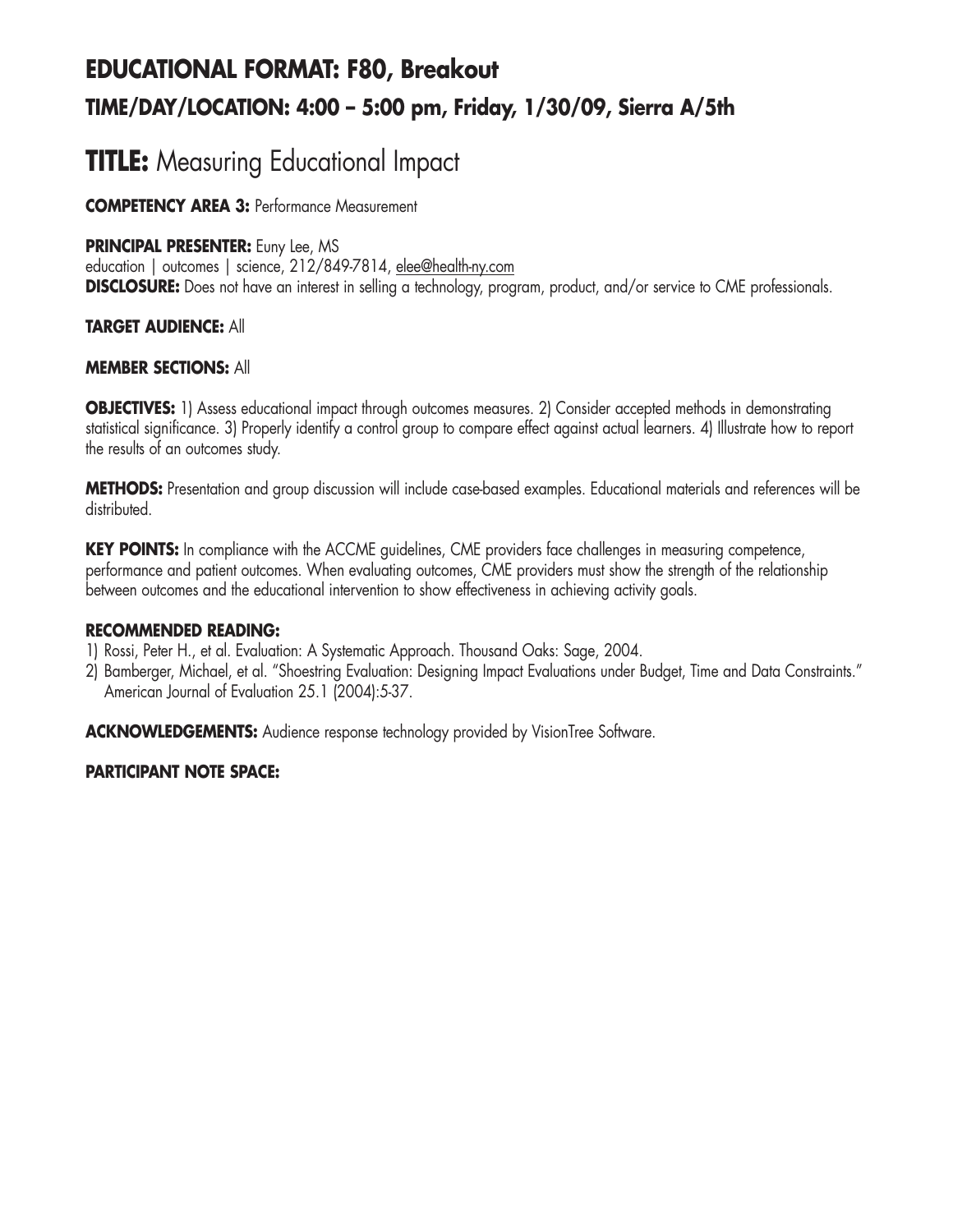# **EDUCATIONAL FORMAT: F81, Breakout TIME/DAY/LOCATION: 4:00 – 5:00 pm, Friday, 1/30/09, Sierra H/5th**

## **TITLE:** Teamwork in CME: Using Systems to Your Advantage **(Invited Abstract)**

## **COMPETENCY AREA 4:** Systems Thinking

**COMPETENCY 4.1:** Recognize that, when offering learning interventions, CME professionals and the individual physicians they serve are part of a team and the system in which they work.

## **PRINCIPAL PRESENTER:** Barbara Huffman, MEd

Carle Foundation Hospital, 217/383-4647, barbara.huffman@carle.com **DISCLOSURE:** Does not have an interest in selling a technology, program, product, and/or service to CME professionals.

## **CO-PRESENTER:** Nancy Cattell, PhD

Carle Foundation Hospital, 217/326-1617, nancy.cattell@carle.com **DISCLOSURE:** Does not have an interest in selling a technology, program, product, and/or service to CME professionals.

## **TARGET AUDIENCE:** Intermediate

## **MEMBER SECTIONS:** All

## **OBJECTIVES:** Participants will be able to:

- 1) State the fundamental concepts behind systems theory.
- 2) Explore Senge's Fifth Discipline relative to team work in healthcare.
- 3) Participate in group discussion on healthcare systems, education and behavioral change, and error in medicine.

**METHODS:** This session will include a short didactic presentation with small group facilitated discussion.

**KEY POINTS:** How can educators work more effectively within the healthcare organization? What role does CME play in the healthcare team? Effectiveness in developing a learning organization is directly impacted by the systems and subsystems that exist in patient care. This session will provide experienced educators with the opportunity to discuss and explore these interconnected theories and to identify tips and pointers for developing relationships, actions, inputs and outputs in today's hospital and medical center environment. Peter Senge's work on the Fifth Discipline will be discussed.

**RECOMMENDED READING:** Senge, Peter, The Fifth Discipline: The Art and Practice of the Learning Organization.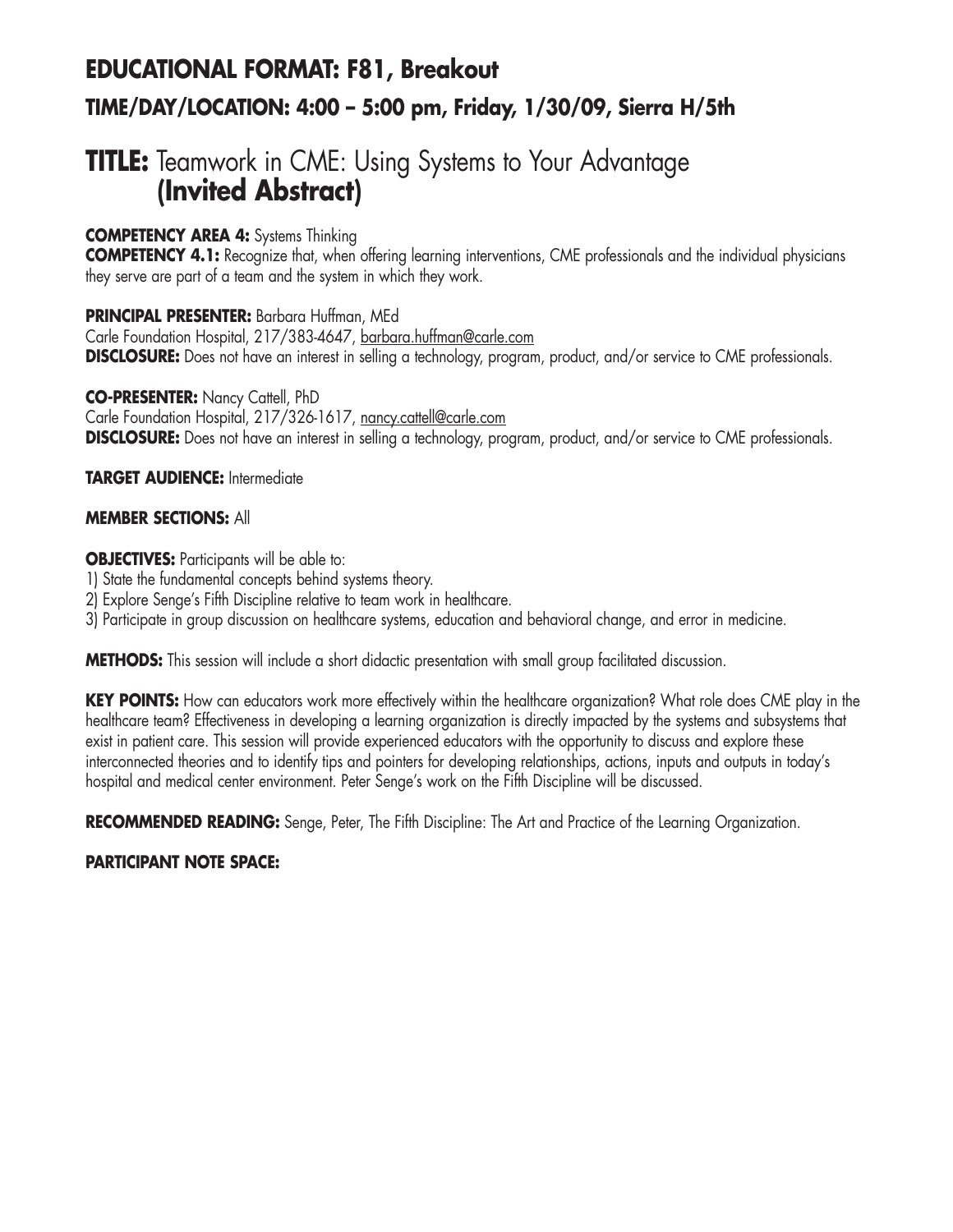**EDUCATIONAL FORMAT: F82, Breakout (CANCELLED)**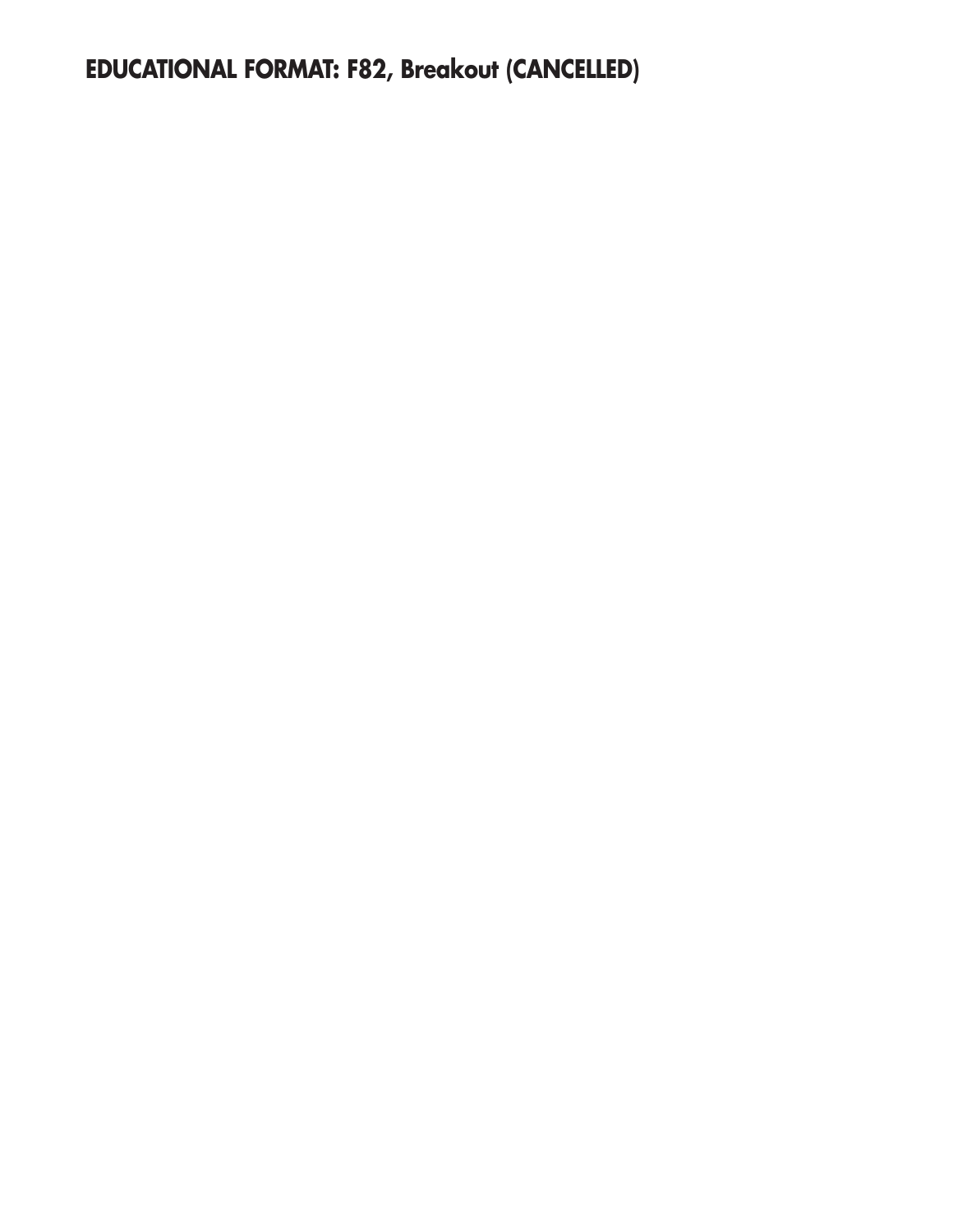# **EDUCATIONAL FORMAT: F83, Breakout TIME/DAY/LOCATION: 4:00 – 5:00 pm, Friday, 1/30/09, Sierra E/5th**

## **TITLE:** How the State Medical Society Bridges the Gap between CME and QI Professionals

**COMPETENCY AREA 5:** Partnering

**COMPETENCY 5.2:** Identify and collaborate with external partners that enhance effective activities.

#### **PRINCIPAL PRESENTER:** Sheldon Putterman, MD CME LLC, 201/984-6218, sheldon.putterman@cmpmedica.com

**DISCLOSURE:** Does not have an interest in selling a technology, program, product, and/or service to CME professionals.

**CO-PRESENTER:** Joanne Wise

Medical Society of the State of New York, 518/465-8085, jwise@mssny.org **DISCLOSURE:** Does not have an interest in selling a technology, program, product, and/or service to CME professionals.

**CO-PRESENTER:** Marsha Peruo, MFA CME LLC, 201/984-6216, marsha.peruo@cmpmedica.com **DISCLOSURE:** Does not have an interest in selling a technology, program, product, and/or service to CME professionals.

## **TARGET AUDIENCE:** All

#### **MEMBER SECTIONS:** State medical societies

**OBJECTIVES:** At the completion of this session, participants will understand how, through various committees, partnerships, and regional and statewide meetings, the State Medical Society influences all health care practitioners to practice "CME as a Bridge to Quality".

**METHODS:** Brief presentations of various interventions made by the Medical Society of the State of New York will be made, 1) illustrating reduction in healthcare quality gaps, 2) fostering collaboration in quality improvement activities, and 3) improving inter-disciplinary team practices.

KEY POINTS: Participation of a recognized leader in education that is meaningful to patient care encourages all health care providers to work for the common good.

**RECOMMENDED READING:** Jordan J. Cohen, MD, Sylvia Cruess, MD, Christopher Davidson, MB, Alliance Between Society and Medicine: The Public's Stake in Medical Professionalism. JAMA, 2007; 298: 670-673, 6.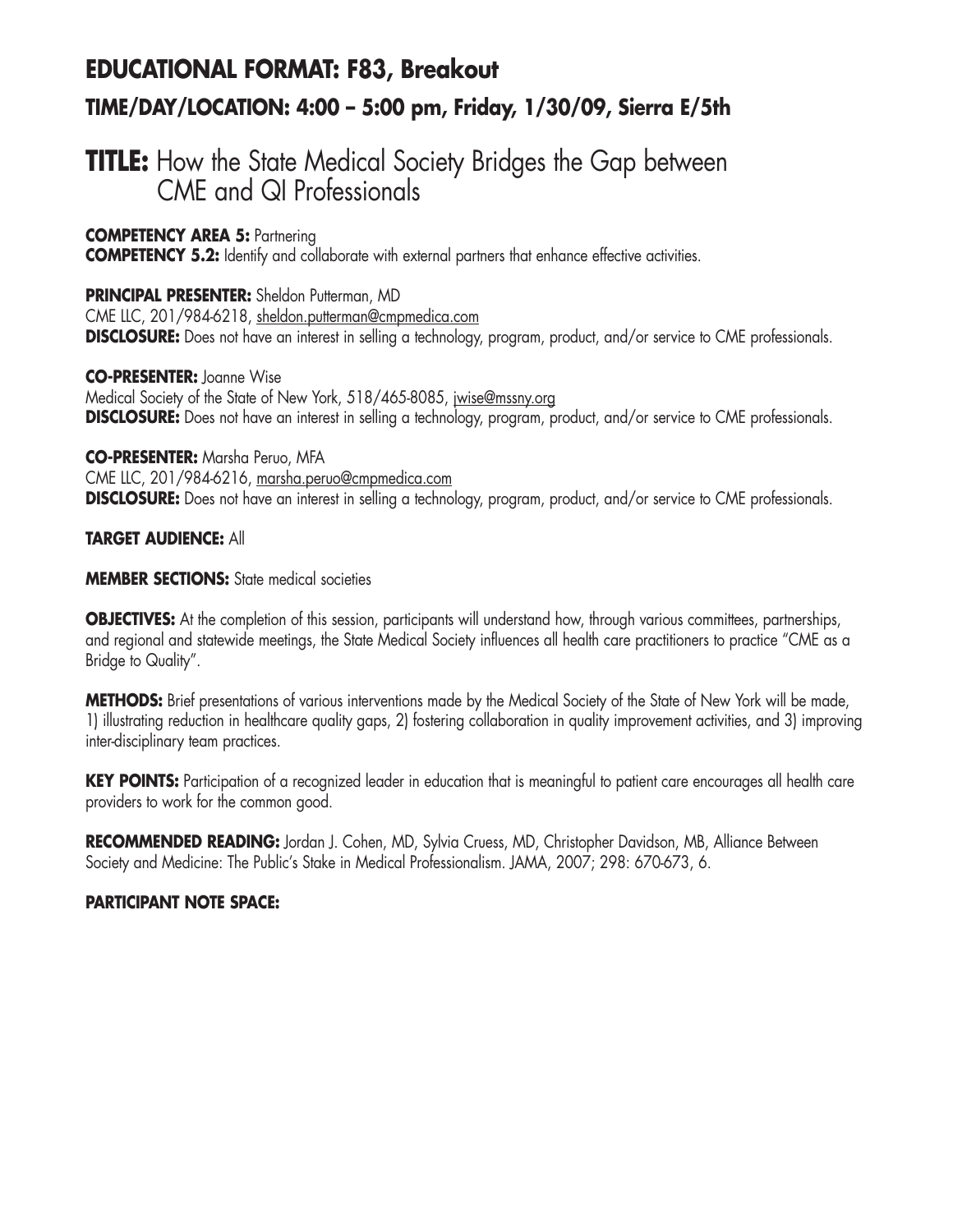# **EDUCATIONAL FORMAT: F84, Breakout TIME/DAY/LOCATION: 4:00 – 5:00 pm, Friday, 1/30/09, Sierra C/5th**

# **TITLE:** Expanding Your CME Market to Include Physician Assistants (PAs)

## **COMPETENCY AREA 5: Partnering**

#### **PRINCIPAL PRESENTER:** Greg Thomas, MPH

American Academy of Physician Assistants, 703/836-2272, ext. 3107, greg@aapa.org **DISCLOSURE:** Does not have an interest in selling a technology, program, product, and/or service to CME professionals.

**CO-PRESENTER:** Adrienne Harris, BA American Academy of Physician Assistants, 703/836-2272, ext. 3404, aharris@aapa.org **DISCLOSURE:** Does not have an interest in selling a technology, program, product, and/or service to CME professionals.

#### **TARGET AUDIENCE:** All

#### **MEMBER SECTIONS:** All

**OBJECTIVES:** At the end of the session, participants should be able to: 1) describe the CME requirements for PAs; 2) structure their CME programming to include PAs as potential participants, and 3) provide appropriate documentation of attendance to PA participants.

**METHODS:** Two representatives from the American Academy of Physician Assistants will present information and demographics about the PA profession and will describe the CME needs of this audience.

**KEY POINTS:** There are currently more than 70,000 physician assistants (PAs) practicing medicine in the U.S. Within the physician-PA team model, they are providing health care in all specialties of medicine and surgery. Nearly 5,000 new PA graduates are entering the health care workforce each year. PAs have CME requirements similar to physicians, i.e. 100 CME credits every two years. PAs are an important, and frequently overlooked, potential market for your CME programming.

**RECOMMENDED READING:** American Academy of Physician Assistants; Alexandria, VA; http://www.aapa.org.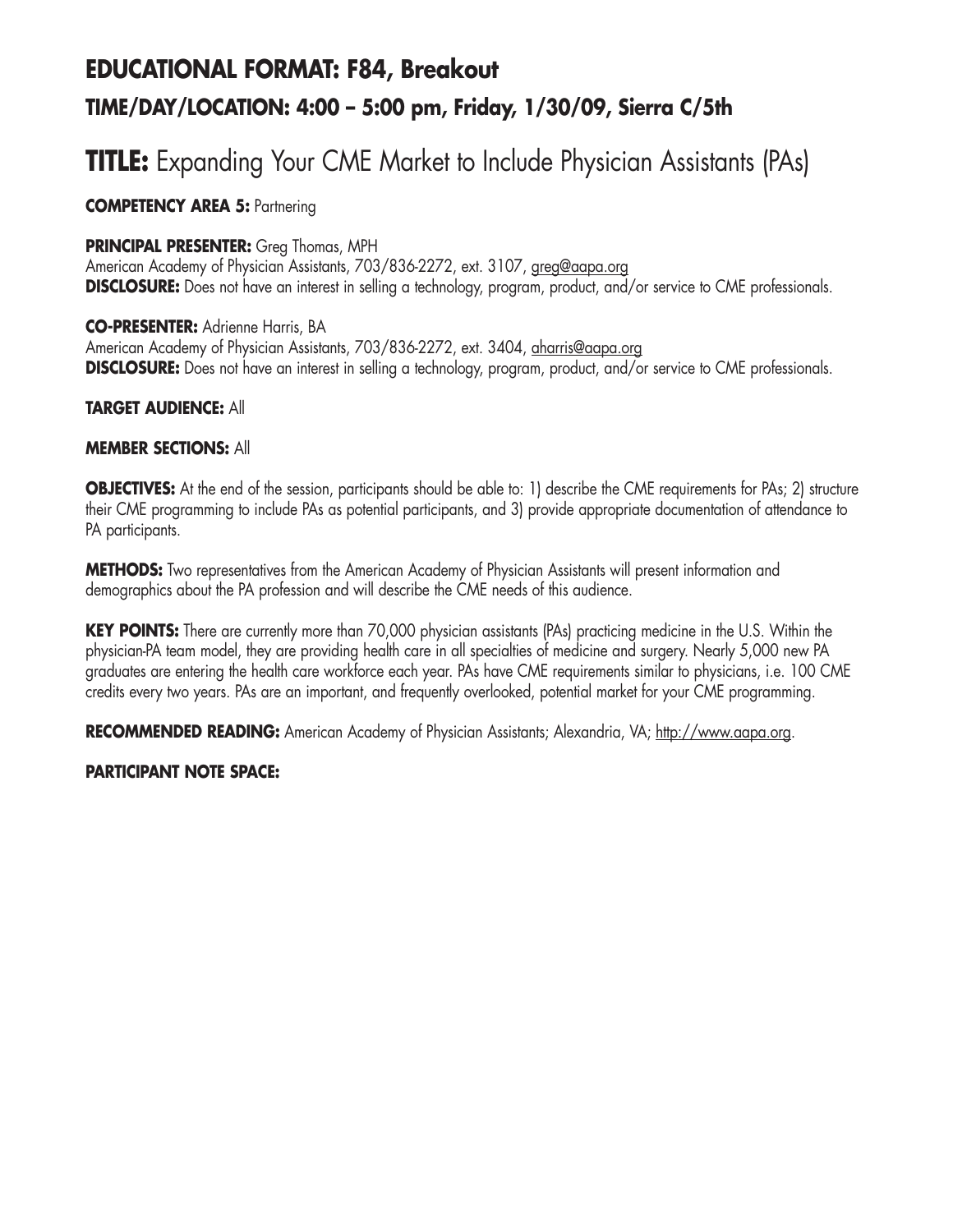# **EDUCATIONAL FORMAT: F85, Breakout TIME/DAY/LOCATION: 4:00 – 5:00 pm, Friday, 1/30/09, Sierra B/5th**

# **TITLE:** Leading the CME Enterprise: Educators as Leaders

## **COMPETENCY AREA 6:** Leadership

**COMPETENCY 6.4:** Promote and support appropriate change as an essential component of an effective CME program.

## **PRINCIPAL PRESENTER:** Jon Bowermaster, PhD

Physician Empowerment, 217/621-3956, bowermaster@ameritech.net **DISCLOSURE:** Does have an interest in selling a service to CME professionals.

## **CO-PRESENTER:** Nicole Roberts, PhD

Southern Illinois University School of Medicine, 217/545-9502, nroberts@siumed.edu **DISCLOSURE:** Does not have an interest in selling a technology, program, product, and/or service to CME professionals.

**CO-PRESENTER:** Sorush Batmangelich, EdD BATM Medical Education Consultants, 847/808-8182, BATM@aol.com **DISCLOSURE:** Does have an interest in selling a service to CME professionals.

## **TARGET AUDIENCE:** Advanced

#### **MEMBER SECTIONS:** All

#### **OBJECTIVES:**

- 1) Review skills educators need to lead, as defined in consensus statement created in Leading the CME Enterprise: The Educator's Role in Physician Competence.
- 2) Discuss approaches to leading that respond appropriately to various situations in which educators are likely to find themselves.
- 3) Discuss particular organizational opportunities and barriers/ problems participants experience and strategies in leadership to overcome them.
- 4) Describe ways of creating a culture of creativity and improvement to leverage educational leadership.

## **METHODS:**

- 1) Discussion of strengths/ weakness of various leader styles as related to educators' leadership roles.
- 2) Discussion of application of leader skills in CME.
- 3) Discussion of concrete problems of participants, with focus on leader strategies for overcoming them.

**KEY POINTS:** CME providers need leading skills to be effective in their organizations.

**RECOMMENDED READING:** Maltais, P., Goulet, F., & Borduas, F. (2000). Educational skills and knowledge needed and problems encountered by continuing medical education providers. J Contin Educ Health Prof, 20(2), 91-96.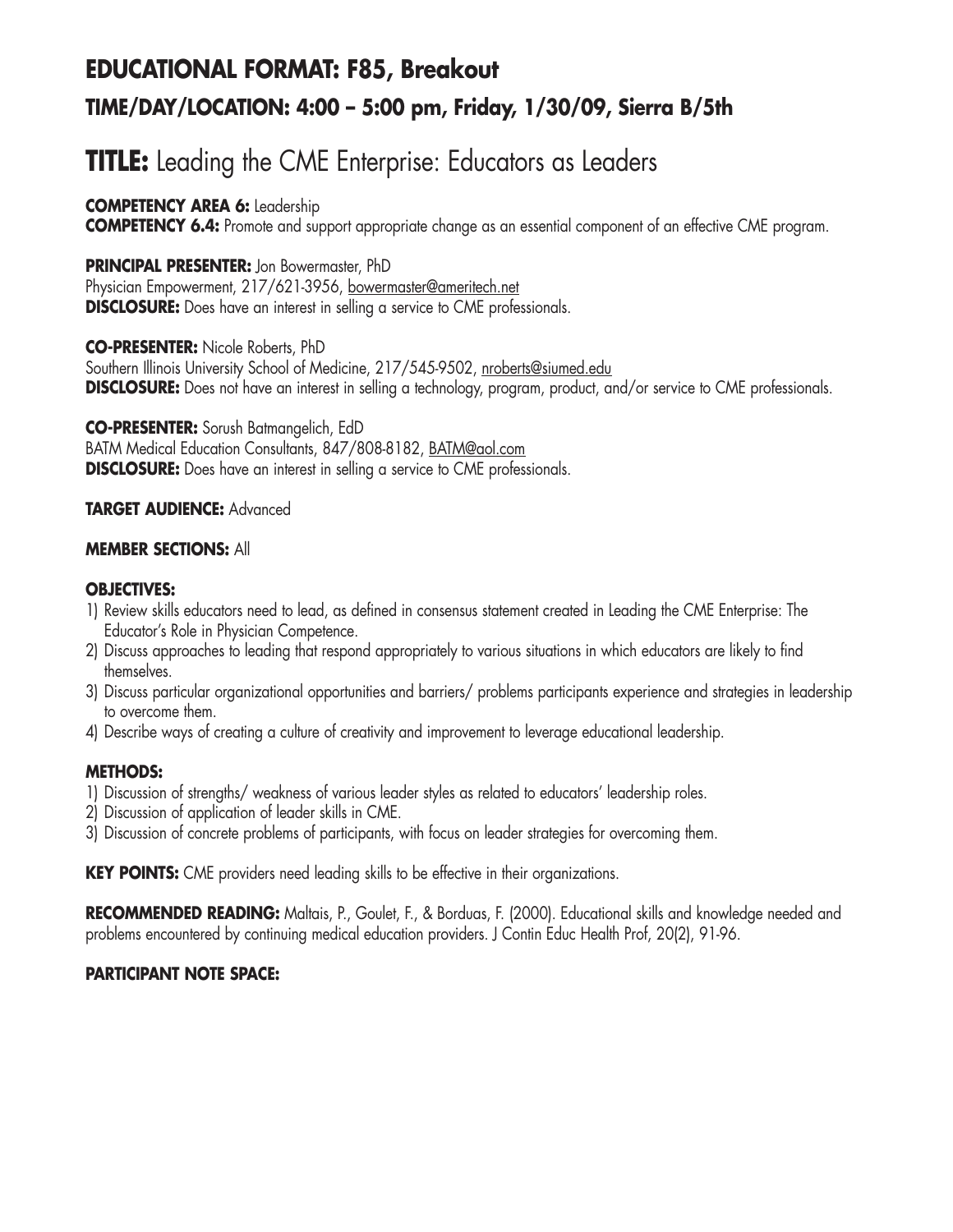**EDUCATIONAL FORMAT: F86, Breakout (CANCELLED)**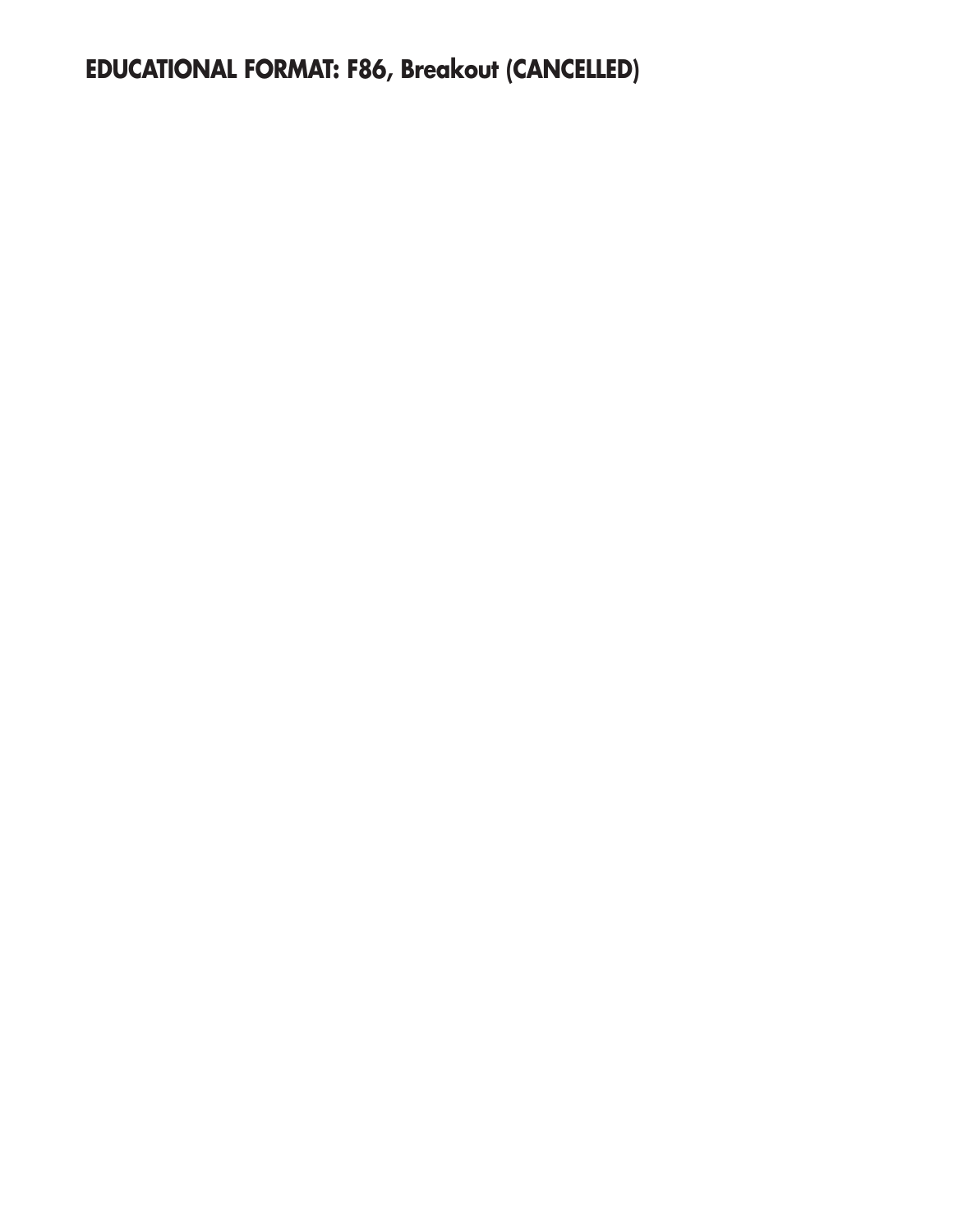# **EDUCATIONAL FORMAT: F87, Breakout TIME/DAY/LOCATION: 4:00 – 5:00 pm, Friday, 1/30/09, Sierra K/5th**

## **TITLE:** How Do I Begin? Developing an ACCESS Database for your CME Program

**COMPETENCY AREA 7:** Administrative/Management

### **PRINCIPAL PRESENTER:** Kandi Hatmaker

The Reading Hospital and Medical Center, 610/988-8548, Hatmakerk@readinghospital.org **DISCLOSURE:** Does not have an interest in selling a technology, program, product, and/or service to CME professionals.

**CO-PRESENTER:** Linda Caples, MBA The Movement Disorder Society, 414/276-2145, lcaples@movementdisorders.org **DISCLOSURE:** Does not have an interest in selling a technology, program, product, and/or service to CME professionals.

#### **TARGET AUDIENCE:** All

#### **MEMBER SECTIONS:** All

#### **OBJECTIVES:**

- 1) Determine specific outputs such as the annual report, activity list and disclosure forms that are to be produced from the system.
- 2) Identify both common and unique elements of these outputs that will form the building blocks for your system.
- 3) Categorize both the common and unique elements as the basis for developing the tables within your system.
- 4) Describe the next steps for making your system a reality.

**METHODS:** Workflow sheets and examples will be provided in the session to help facilitate small group discussions and to help participants step through the process. Presenters will share experience and lead facilitated discussion.

**KEY POINTS:** CME Professionals, particularly smaller providers, do not always have the staff and resources available to purchase or support a CME office software system. That's where Microsoft® ACCESS comes in! Most providers already have this system available, but do not know where to begin in creating a system. This session will help professionals learn how to automate many of the CME office functions, create a more efficient workflow and more accurate data collection.

RECOMMENDED READING: Andersen, Virginia. Access 2000: The Complete Reference. Osboren/McGraw-Hill 1999; Kaufeld, John. Access 2000 Windows For Dummies. Hungry Minds, Inc. 1999.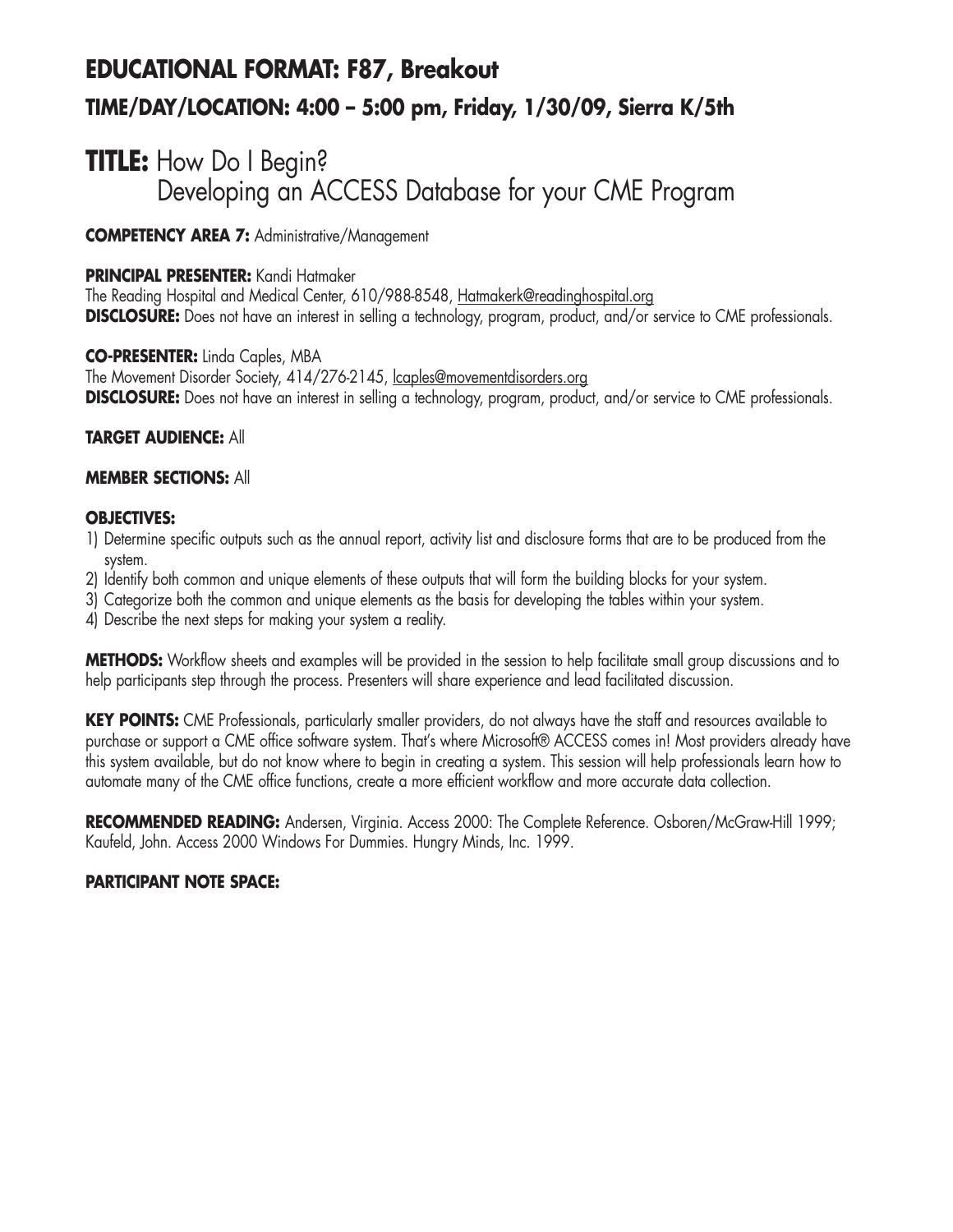# **EDUCATIONAL FORMAT: F88, Breakout TIME/DAY/LOCATION: 4:00 – 5:00 pm, Friday, 1/30/09, Nob Hill A-D/Lower B2**

## **TITLE:** Managing Provider-industry Conflicts of Interest: Best Practices from Comparative Case Studies

## **COMPETENCY AREA 7:** Administrative/Management

**COMPETENCY 7.6:** Assure that the CME program is in compliance with the Accreditation Essentials, Elements, and Policies and other regulatory requirements.

## **PRINCIPAL PRESENTER:** Susan Chimonas, PhD

Columbia University Center on Medicine as a Profession, 212/305-6914, sc2254@columbia.edu **DISCLOSURE:** Does not have an interest in selling a technology, program, product, and/or service to CME professionals.

#### **CO-PRESENTER:** David Rothman, PhD

Columbia University Center on Medicine as a Profession, 212/305-4184, djr5@columbia.edu **DISCLOSURE:** Does not have an interest in selling a technology, program, product, and/or service to CME professionals.

## **TARGET AUDIENCE:** All

## **MEMBER SECTIONS:** All

**OBJECTIVES:** At the completion of this session, participants should be able to: 1) understand the issues of conflict of interest in commercially-funded CME; 2) reflect on the costs as well as the benefits of ties between healthcare industries and CME organizers and presenters; 3) consider several case studies of CME providers that take highly rigorous approaches to managing conflicts of interest, and 4) identify best practices for ensuring separation of promotion from education.

**METHODS:** Use didactic lecture to: 1) define conflict of interest; 2) describe the arguments for and against commercial support of CME; 3) analyze different approaches to managing industry support and the attending conflicts of interest, and 4) summarize recommendations for CME organizers and presenters. Use discussion to address questions from stakeholder groups within the CME community.

KEY POINTS: Ties between commercial entities and CME planners and presenters are receiving increasing scrutiny from policy makers and the public. To restore public trust in the CME enterprise, all persons involved in CME must ensure the separation of promotion from education. CME providers and presenters should consider both the costs and benefits of industry support, as well as current "best practices" for preventing undue commercial influence.

**RECOMMENDED READING:** JAMA 2008; 299:1060-1062.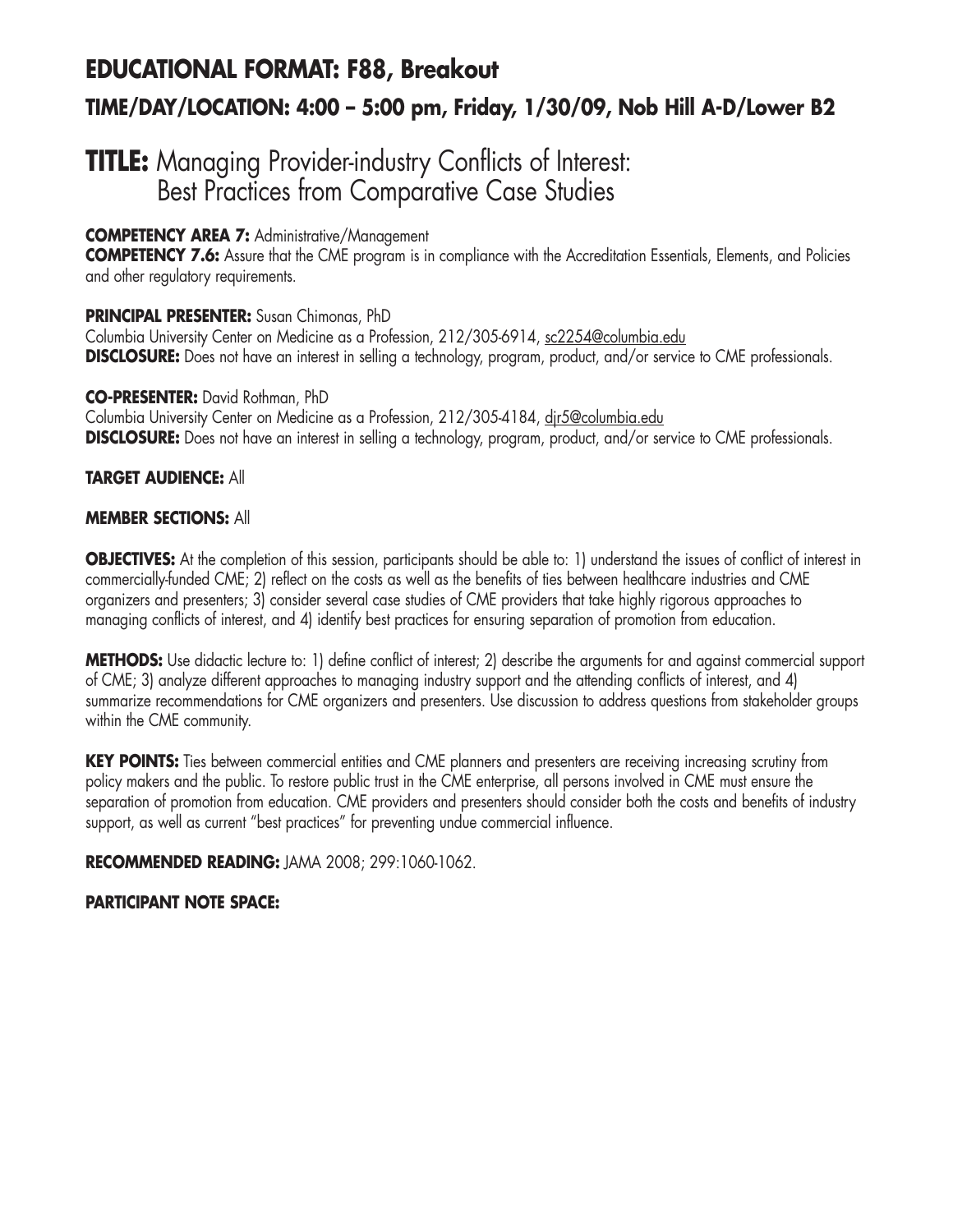## **EDUCATIONAL FORMAT: F89, Breakout TIME/DAY/LOCATION: 4:00 – 5:00 pm, Friday, 1/30/09, Yerba Buena 13-15/Lower B2**

## **TITLE:** Using a Risk Assessment Tool to Predict Compliance with ACCME Standards for Commercial Support (SCS)

### **COMPETENCY AREA 7:** Administrative/Management

**COMPETENCY 7.6:** Assure that the CME program is in compliance with the Accreditation Essentials, Elements, and Policies and other regulatory requirements.

**PRINCIPAL PRESENTER:** Susan Zollo, MA The University of Iowa, 319/335-8597, susan-zollo@uiwoa.edu **DISCLOSURE:** Does not have an interest in selling a technology, program, product, and/or service to CME professionals.

#### **CO-PRESENTER:** Teri Thomann

The University of Iowa, 319/353-3023, teresa-thomann@uiowa.edu **DISCLOSURE:** Does not have an interest in selling a technology, program, product, and/or service to CME professionals.

#### **TARGET AUDIENCE:** All

#### **MEMBER SECTIONS:** All

**OBJECTIVES:** Define 'risk' for CME professionals in terms of predicting commercial bias; describe the Risk Stratification Tool devised by the Consortium for Academic CME; discuss how the CACME tool can be customized to specific CME environments; apply risk assessment criteria to specific scenarios to determine a potential risk score; correlate risk scores (pre-activity) with evidence of commercial bias (post activity), and identify a number of other interventions and 'best practices' for eliminating commercial bias in CME activities.

**METHODS:** Didactic lecture and interactive scenarios: identify risk factors for commercial bias; describe a Risk Stratification Tool already tested for inter-operator reliability; review results of a University of Iowa study that examined the validity of a risk assessment tool to predict risk for commercial bias, and provide opportunity to participate in risk assessment exercises.

**KEY POINTS:** It is the responsibility of CME providers to ensure that CME activities are free of commercial bias. Even with a number of pre-emptive strategies in place to prevent such bias, reports from attendees on evaluations (and other indicators) occasionally show evidence that conflicts of interest were not completely resolved. The purpose of this study is to determine whether risk stratification criteria can be used to accurately predict compliance (or lack thereof) with the ACCME Standards for Commercial Support. Secondary goals will be to discuss challenges to implementing the tool and additional strategies to reduce risk for commercial bias.

**RECOMMENDED READING:** Barnes, Barbara, et al. A Risk Stratification Tool to Assess Commercial Influences on Continuing Medical Education; JCEHP 2007; 27(4):234-240.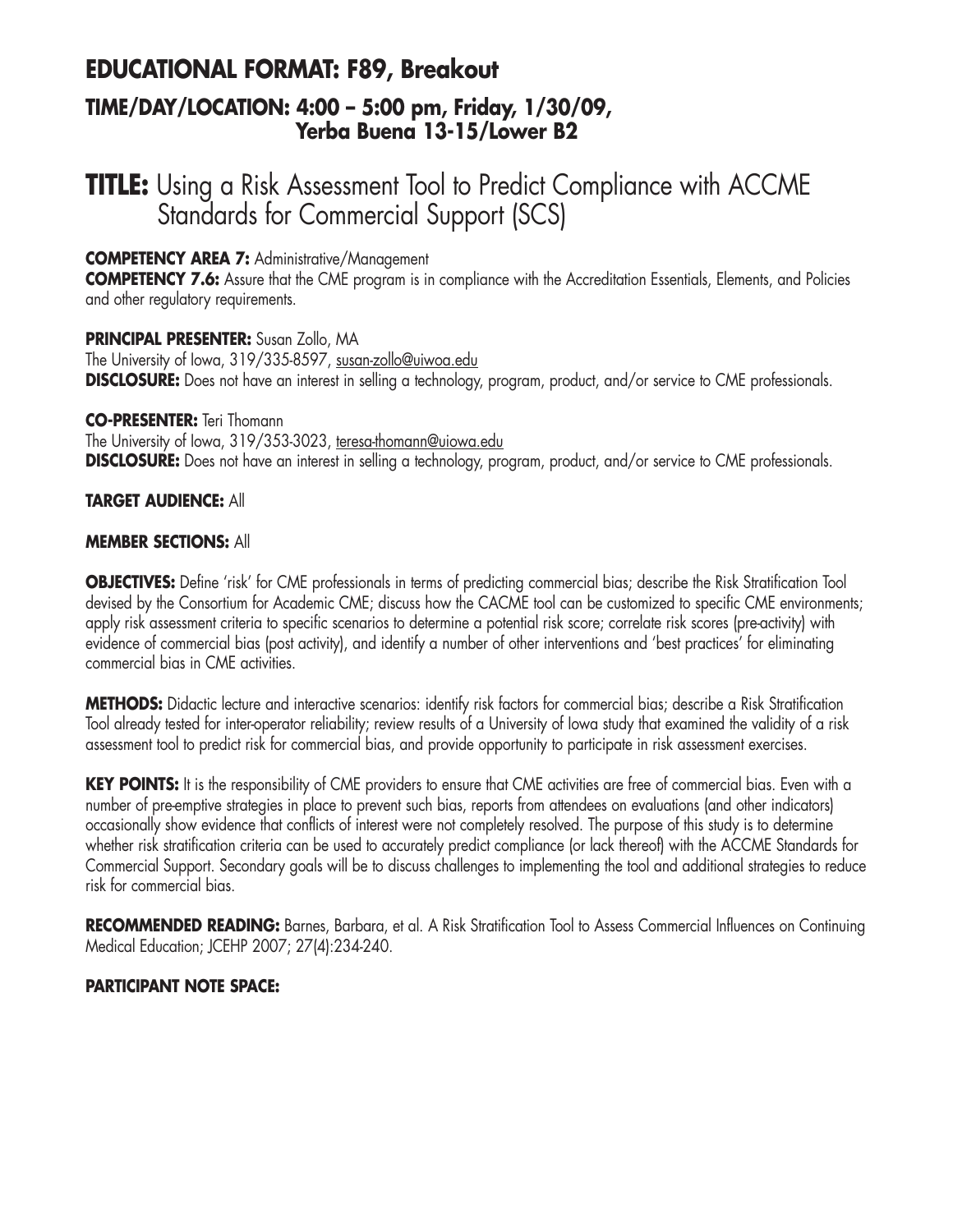# **EDUCATIONAL FORMAT: F90, Breakout TIME/DAY/LOCATION: 4:00 – 5:00 pm, Friday, 1/30/09, Pacific E/4th**

# **TITLE:** What Does it Take to Become a CME Researcher?

**COMPETENCY AREA 8:** Self-Assessment and Life-Long Learning

### **PRINCIPAL PRESENTER:** Sandra Pinkerton, PhD

The Research and Education Institute for Texas Health Resources, 817/462-6739, SandraPinkerton@texashealth.org **DISCLOSURE:** Does not have an interest in selling a technology, program, product, and/or service to CME professionals.

#### **CO-PRESENTER:** Marilyn Peterson, MA

The Research and Education Institute for Texas Health Resources, 817/462-6744, MarilynPeterson@texashealth.org **DISCLOSURE:** Does not have an interest in selling a technology, program, product, and/or service to CME professionals.

## **TARGET AUDIENCE:** All

#### **MEMBER SECTIONS:** All

**OBJECTIVES:** Following the session, participants should be able to:

- 1) List benefits of doing CME research for novice researchers and their institutions.
- 2) Describe the competencies, institutional factors and relationships supporting research.
- 3) List some resources for learning how to conduct research.
- 4) Identify institutional and funding resources that would support research.

**METHODS:** Presenters will: 1) discuss the benefits to CME professionals and their institutions of doing CME research; 2) present our experience of learning to do research; 3) respond to questions, and 4) provide open discussion about participants' own nascent research experiences.

**KEY POINTS:** The presentation traces our on-going experience of "becoming CME researchers" in a community-based hospital. Its goal is to encourage novice researchers to explore the benefits of conducting CME research. We sketch out the competencies, environmental elements and relationships that have supported our ability to do research. We discuss ways of learning how to do research, identify potential research partners and mentors, talk about connecting with data, discovering "hypotheses", getting institutional buy-in, and finding the time and financial support for research when one is a novice researcher.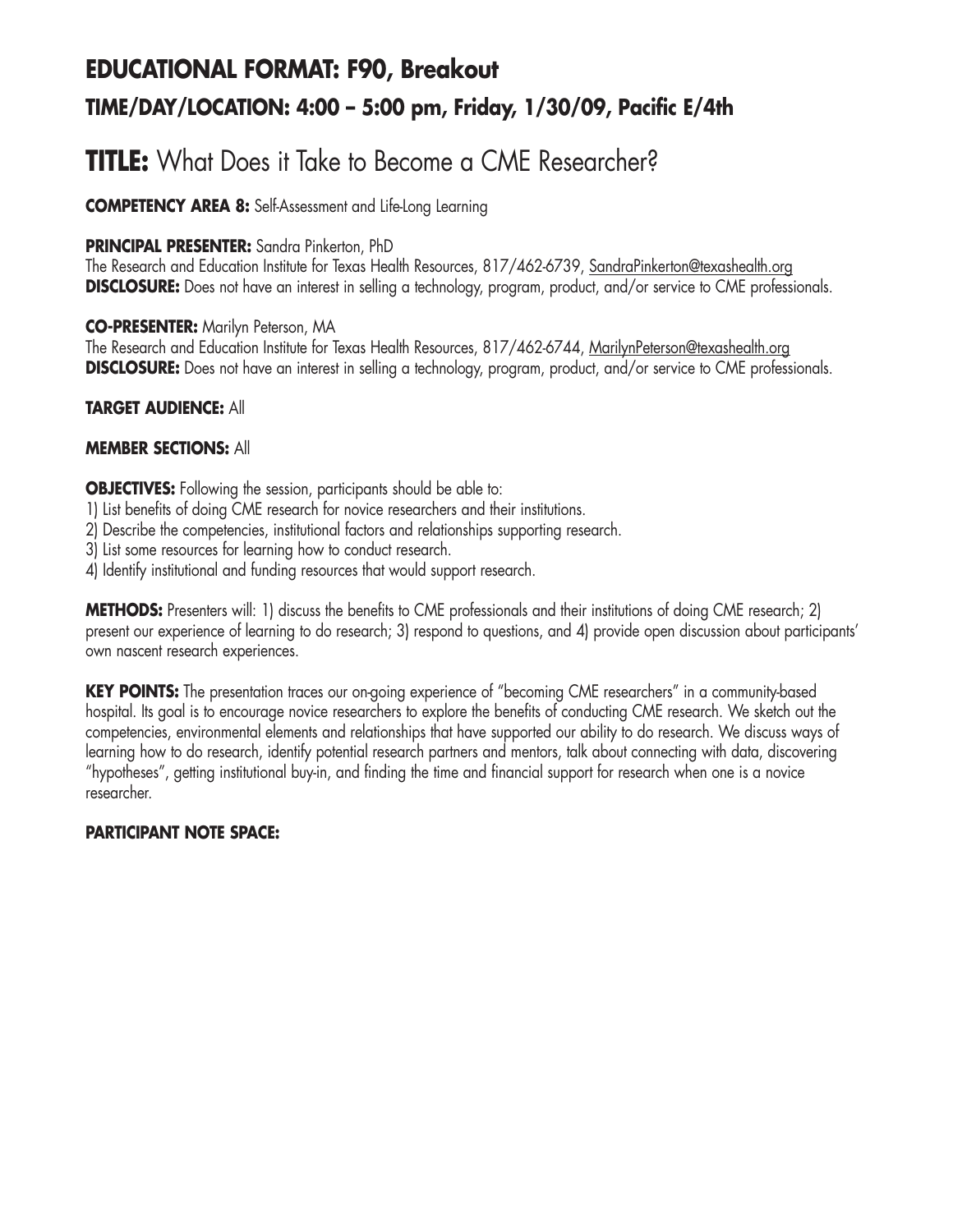## **EDUCATIONAL FORMAT: S1, Plenary TIME/DAY/LOCATION: 8:30 – 9:30 am, Saturday, 1/31/09, Yerba Buena 7-9/Lower B2**

# **TITLE:** Overview of Competency Areas 7 and 8 **(Invited Abstract)**

**COMPETENCY AREA 7:** Administrative/Management

**PRINCIPAL PRESENTER:** Leanne Andreasen, MBA

Mayo Clinic College of Medicine, 480/301-8482, Andreasen.leanne@mayo.edu **DISCLOSURE:** Does not have an interest in selling a technology, program, product, and/or service to CME professionals.

**COMPETENCY AREA 8:** Self-Assessment and Life-Long Learning

**PRINCIPAL PRESENTER:** Jack Kues, PhD University of Cincinnati, 513/558-3196, kuesjr@uc.edu **DISCLOSURE:** Does not have an interest in selling a technology, program, product, and/or service to CME professionals.

#### **TARGET AUDIENCE:** All

#### **MEMBER SECTIONS:** All

In 2003, the Alliance for Continuing Medical Education developed a set of forty-eight individual competencies for persons working in the field of continuing medical education (CME). These competencies all fall under one of eight general competency areas, as follows:

- 1) Adult/Organizational Learning Principles
- 2) Educational Interventions
- 3) Performance Measurement
- 4) Systems Thinking
- 5) Partnering
- 6) Leadership
- 7) Administrative/Management
- 8) Self-assessment and Life-long Learning

Despite the importance of these competency areas and competencies, many CME professionals are unaware of their existence and/or their relevance in day-to-day practice. As such, the Annual Conference Committee has invited eight distinguished faculty to provide a short overview of one of the competency areas. For this plenary, Leanne Andreasen, MBA will provide an overview of the competency area on Administrative/Management, and Jack Kues, PhD will provide an overview of the competency area on Self-Assessment and Life-Long Learning.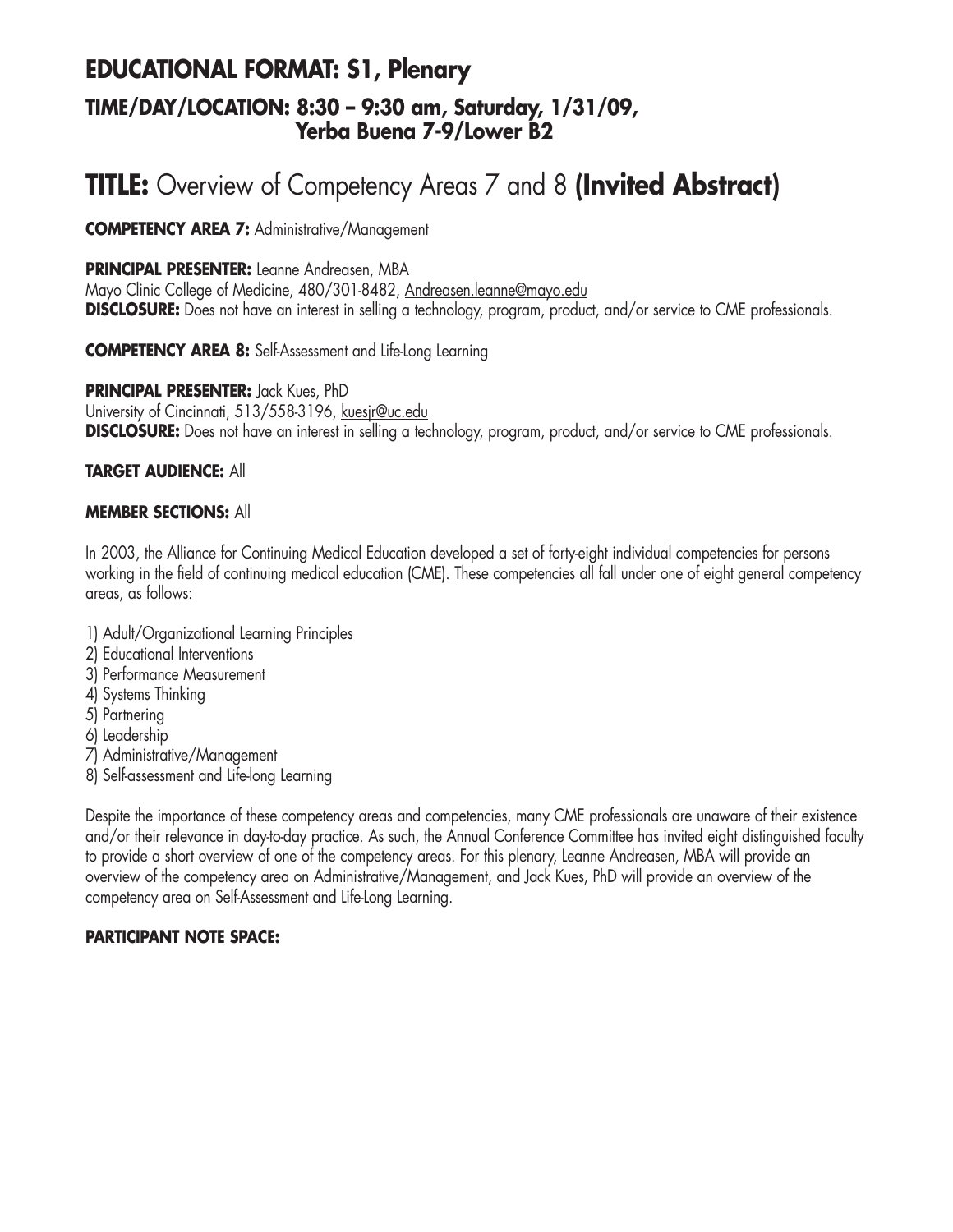## **EDUCATIONAL FORMAT: S2, Intensive**

## **TIME/DAY/LOCATION: 10:00 – 11:00 am, Saturday, 1/31/09, Yerba Buena 7-9/Lower B2**

# **TITLE:** Financial Support of CME: A Forum on the Future **(Part 1)**

**COMPETENCY AREA 4:** Systems Thinking

**PRINCIPAL PRESENTER/MODERATOR:** Jack Kues, PhD

University of Cincinnati, 513/558-3196, kuesjr@uc.edu **DISCLOSURE:** Does not have an interest in selling a technology, program, product and/or service to CME professionals.

**CO-PRESENTER:** Dennis Wentz, MD WentzMiller & Associates, 970/845-9910, dennis@wentzmiller.org **DISCLOSURE:** Does have an interest in selling a service to CME professionals.

**CO-PRESENTER:** Lewis Miller, MS WentzMiller & Associates, 203/662-9690, lew@wentzmiller.org **DISCLOSURE:** Does have an interest in selling a service to CME professionals.

**CO-PRESENTER:** Carol Havens, MD

Kaiser Permanente, 510/625-3317, carol.havens@kp.org **DISCLOSURE:** Does not have an interest in selling a technology, program, product, and/or service to CME professionals.

**CO-PRESENTER:** Philip Bellman, MPH Kaiser Permanente, 510/625-2425, Philip.bellman@kp.org **DISCLOSURE:** Does not have an interest in selling a technology, program, product, and/or service to CME professionals.

**CO-PRESENTER:** Jann Balmer, PhD University of Virginia School of Medicine, 434/924-5950, Jbalmer@virginia.edu **DISCLOSURE:** Does not have an interest in selling a technology, program, product, and/or service to CME professionals.

**CO-PRESENTER:** Maureen Doyle-Scharff, MBA Pfizer Inc., 212/733-6360, Maureen.doyle-scharff@pfizer.com **DISCLOSURE:** Does not have an interest in selling a technology, program, product, and/or service to CME professionals.

## **TARGET AUDIENCE:** All

#### **MEMBER SECTIONS:** All

**OBJECTIVES:** This forum will present the current issues related to funding CME from a variety of perspectives. The panel will describe and discuss current forces impacting CME funding and will present different models for providing effective, patient-care focused CME. The panel will propose several strategies and scenarios for future funding of CME. Attendees, at the conclusion of this session, will be able to: 1) describe the current forces that are impacting the current funding of CME; 2) develop strategies for funding their CME program under different economic and regulatory conditions, and 3) implement a plan to provide unbiased CME programming that improves patient care and is financially viable.

**METHODS:** Each member of the panel (or team of members) will make a brief presentation that describes an aspect of the current funding environment for CME. The outline of the presentation will include a description of current financial environment for CME, from their perspective, along with solutions that have been implemented or are being proposed. After the presentations are completed, the moderator will pose summary questions to the entire panel. The audience will participate through a lengthy question and answer period.

**KEY POINTS:** 1) The current CME environment is becoming more complicated with regard to funding. 2) There are a number of published proposals with suggestions about how to modify the current funding structure for CME. 3) Viable alternatives to commercial funding for CME are being implemented and have been successful.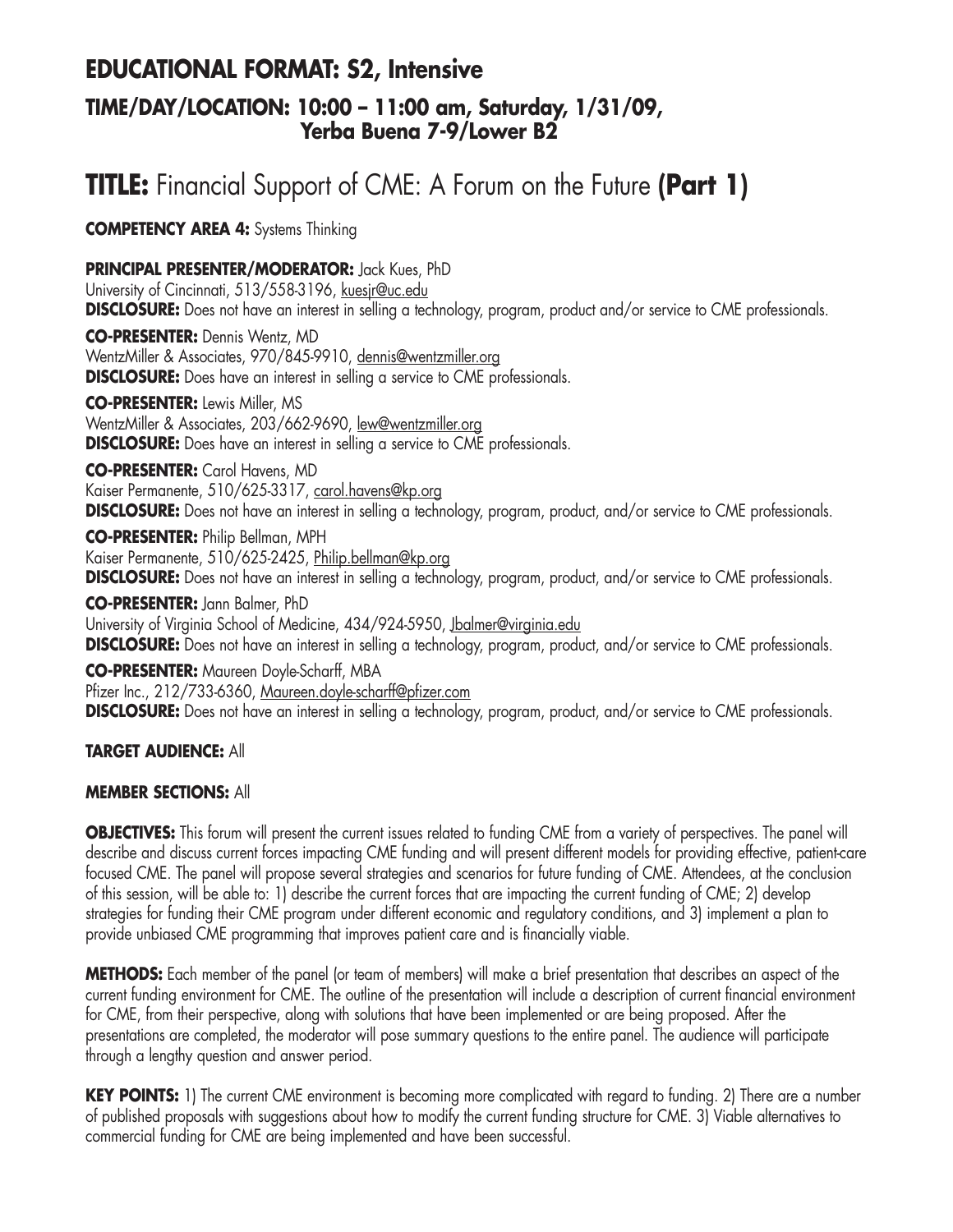# **EDUCATIONAL FORMAT: S3, Breakout TIME/DAY/LOCATION: 10:00 – 11:00 am, Saturday, 1/31/09, Sierra A/5th**

## **TITLE:** Taking PI to the Next Level -Integrating PI Learnings into Traditional CPD Modalities **(Part 1)**

## **COMPETENCY AREA 1:** Adult/Organizational Learning Principles

**COMPETENCY 1.2:** Maintain awareness of organizational development practices that improve individual and organizational learning and performance.

## **PRINCIPAL PRESENTER:** Cynthia Kear

California Academy of Family Physicians, 415/586-6660, ckear@aol.com **DISCLOSURE:** Does not have an interest in selling a technology, program, product, and/or service to CME professionals.

#### **CO-PRESENTER:** Shelly Rodrigues, CAE

California Academy of Family Physicians, 415/345-8667, srodrigues@familydocs.org **DISCLOSURE:** Does not have an interest in selling a technology, program, product, and/or service to CME professionals.

#### **TARGET AUDIENCE:** All

#### **MEMBER SECTIONS:** All

#### **OBJECTIVES:**

1) Understand the most salient concepts of PI as it relates to the current CPD environment.

2) Marry tenets of PI to broader, more traditional CPD modalities.

3) Implement intra-organizational communication to maximize this marriage.

**METHODS:** Using CAFP's extensive experience in PI, including our 4 year New Directions in Diabetes Care project and two year CEASE (Smoking Cessation) project, the session will summarize the PI process and key learnings, as well as demonstrate how CAFP is integrating the best of these experiences into other traditional CPD modalities.

**KEY POINTS:** Learn how one state specialty society tackled the quality improvement process and is implementing key learnings from this challenging, innovative educational method into other traditional CDP modalities.

**ACKNOWLEDGEMENTS:** Support from Physicians' Foundation for Health Systems Excellence, Novo Nordisk, Pfizer, CECity, Wellpoint Foundation, and PacifiCare Foundation.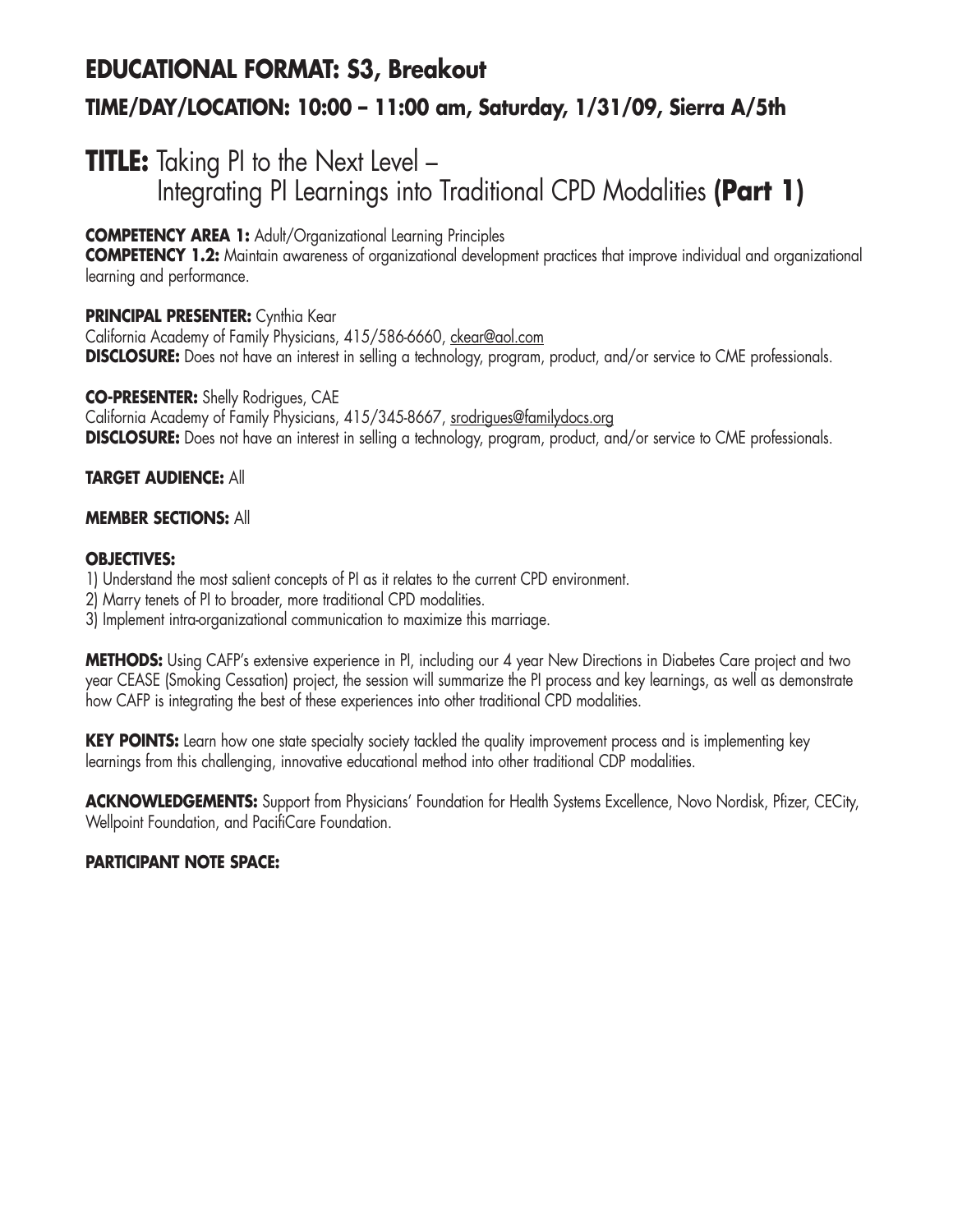## **EDUCATIONAL FORMAT: S4, Breakout**

## **TIME/DAY/LOCATION: 10:00 – 11:00 am, Saturday, 1/31/09, Pacific A/4th**

# **TITLE:** Computational Simulations and nD-visualization – "Engineering" the CME

**COMPETENCY AREA 1:** Adult/Organizational Learning Principles **COMPETENCY 1.4:** Remain current on the CME literature.

## **PRINCIPAL PRESENTER:** Bharat Soni, PhD

University of Alabama at Birmingham, 205/934-1820, bsoni@uab.edu **DISCLOSURE:** Does not have an interest in selling a technology, program, product, and/or service to CME professionals.

**CO-PRESENTER:** Dan Burgess American Academy of CME, Inc., 609/921-6622, dburgess@academycme.org **DISCLOSURE:** Does not have an interest in selling a technology, program, product, and/or service to CME professionals.

**CO-PRESENTER:** Sanjay Singh, PhD CTS Inc., 205/259-2300, SSingh@askcts.com **DISCLOSURE:** Does have an interest in selling a technology and/or program to CME professionals.

## **TARGET AUDIENCE:** All

## **MEMBER SECTIONS:** All

**OBJECTIVES:** At the completion of this session, participants should be able to: 1) recognize the importance of computational simulations and higher dimensional visualization in CME adult education and training, and 2) understand why and how appropriately "engineered" information technology, visualization, and physics/chemistry/biology based high fidelity computational simulations could significantly improve CME delivery and methodologies and resulting learning experience.

**METHODS:** Use "interactive" lecture and demonstration engaging participants to: 1) understand interdisciplinary engineering areas of high fidelity computational simulations and higher dimensional visualization in relation to medical education and training; 2) describe "engineered systems" involving hardware/software infrastructure and technology applicable to CME, and 3) have group discussion about the use of such technologies to improve and sustain learning with focus on CME.

**KEY POINTS:** With the advent and rapid development of high performance computing and communication (HPCC) and robust and efficient numerical and graphics algorithms, high fidelity computational simulation and visualization and virtual environment have rapidly emerged as essential tools for scientific, engineering, and biomedical education and research. For example, computational fluid dynamics and computational structural mechanics simulations, traditionally applied to aerospace and automotive problems are now being applied to biomedical, dentistry, and general health science research and education. Simulation based higher dimensional visualization technology has shown significant improvement in learning and retaining information. The CME community must take advantage of these emerging technologies in improving education delivery and procedures.

**RECOMMENDED READING:** Academic Medicine 2004; 79(1): 23-27. JAMA 1999; 282(9):861-866. SSM 2003; 9(3):63- 64, 67 Academic Medicine 2001; 76(5):469-472.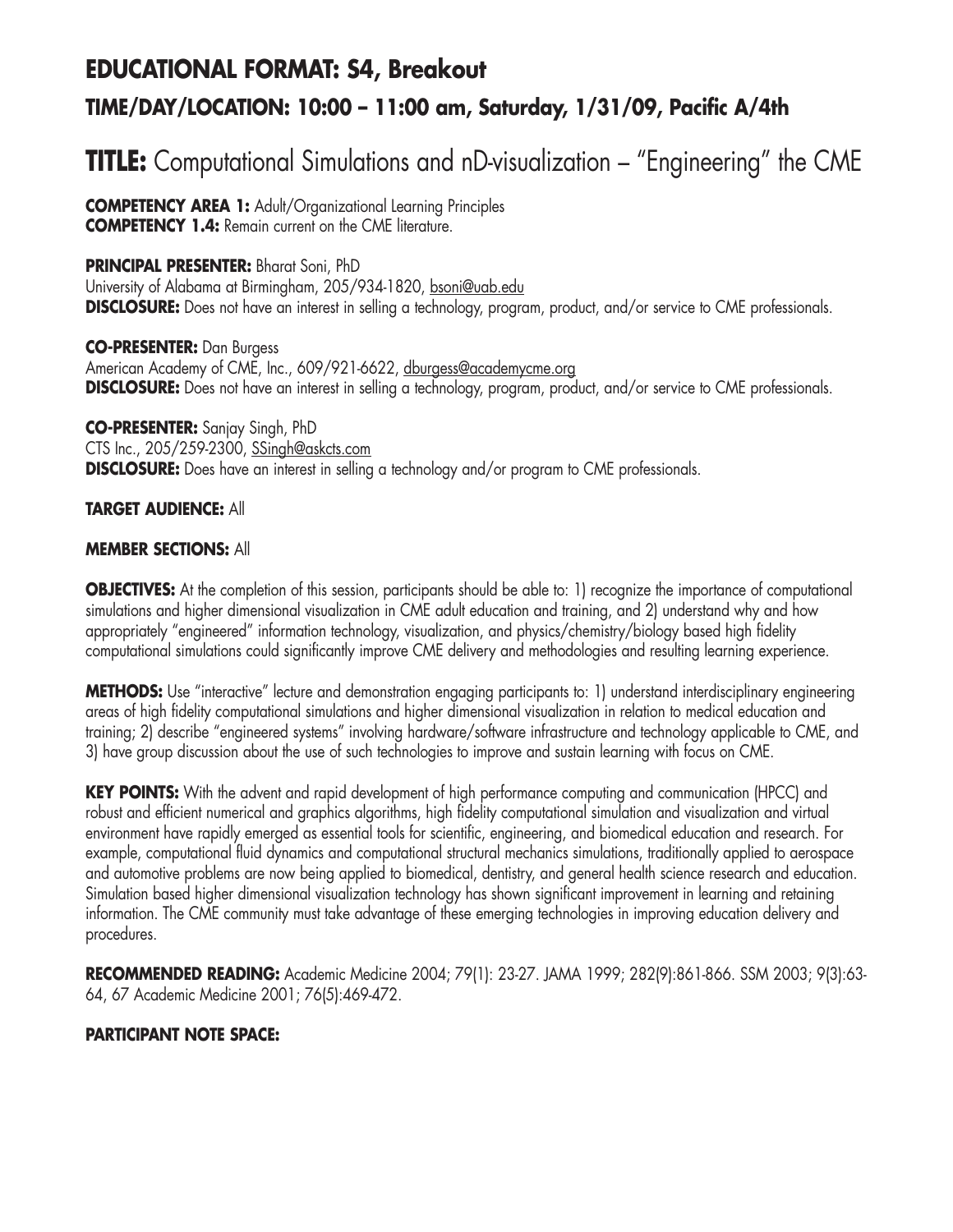## **EDUCATIONAL FORMAT: S5, Breakout**

## **TIME/DAY/LOCATION: 10:00 – 11:00 am, Saturday, 1/31/09, Nob Hill A-D/Lower B2**

## **TITLE:** A Practice-based, Team-oriented QI Approach to Traditional and Practice-based CME

**COMPETENCY AREA 2:** Educational Interventions

**COMPETENCY 2.1:** Use evidence based adult learning principles to quide the practice of CME.

#### **PRINCIPAL PRESENTER:** Cara Reynolds, MHS

American College of Physicians, 215/351-2848, creynolds@acponline.org **DISCLOSURE:** Does not have an interest in selling a technology, program, product, and/or service to CME professionals.

#### **CO-PRESENTER:** Lia Bennett

American College of Physicians, 215/351-2602, lbennett@acponline.org **DISCLOSURE:** Does not have an interest in selling a technology, program, product, and/or service to CME professionals.

#### **TARGET AUDIENCE:** All

#### **MEMBER SECTIONS:** All

**OBJECTIVES:** At the completion of this session, participants should be able to: 1) understand the fundamentals and goals of the Closing the Gap CME program; 2) describe the Chronic Care Model and Plan-Do-Study-Act Model as part of practicebased CME; 3) consider how practice-based CME can create systems change; 4) reflect on actual data results of Closing the Gap CME programs, and 5) discuss the effect of team-oriented, practice-based quality improvement programs on CME.

**METHODS:** Use informative lecture to: 1) identify goals of CME program; 2) illustrate effective quality improvement models; 3) report innovative ways of providing practice-based CME; 4) summarize results of performance-based measures from CME program, and 5) exemplify CME benefits of participation in QI programs.

**KEY POINTS:** The American College of Physicians developed a quality improvement program with a CME component that would address the gap between evidence and practice. The practice-based CME component is built on the concept of the Social Learning Theory, in that reinforced interactive experiences are more powerful means of changing behavior and transferring evidence to practice than traditional CME. Our study results show that our Closing the Gap CME program is an effective model for changing physician behavior to better meet the needs of patients.

#### **RECOMMENDED READING:** JAMA. 2002;288:1775-1779.

ACKNOWLEDGEMENTS: Grant with the Agency for Healthcare Research and Quality, and unrestricted educational grants from Novo Nordisk, Pfizer, and Bristol-Myers Squibb.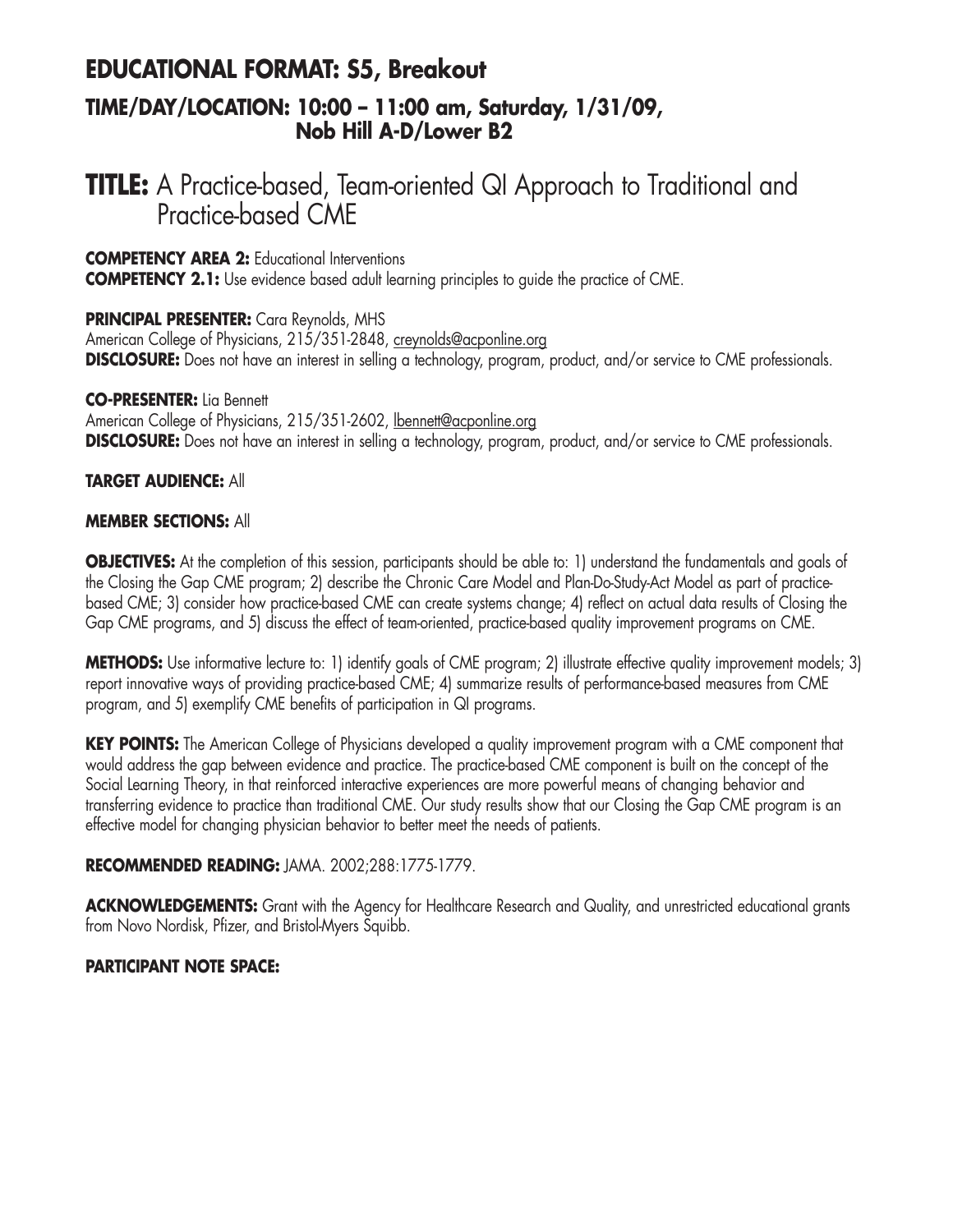## **EDUCATIONAL FORMAT: S6, Breakout TIME/DAY/LOCATION: 10:00 – 11:00 am, Saturday, 1/31/09, Yerba Buena 1-3/Lower B2**

# **TITLE:** Innovative and Effective CME Using Web 2.0 Technologies

## **COMPETENCY AREA 2:** Educational Interventions

**COMPETENCY 2.6:** Consider the learning environment, select and apply learning formats that are effective for physician learning and meeting the expected outcome.

## **PRINCIPAL PRESENTER:** David Toub, MD

SciFluent Communications, 267/795-7519, dtoub@scifluent.com **DISCLOSURE:** Does not have an interest in selling a technology, program, product, and/or service to CME professionals.

#### **CO-PRESENTER:** Zalman Agus, MD

University of Pennsylvania School of Medicine, 215/898-6125, agus@mail.med.upenn.edu **DISCLOSURE:** Does not have an interest in selling a technology, program, product, and/or service to CME professionals.

#### **CO-PRESENTER:** Mila Kostic, BA

University of Pennsylvania School of Medicine, 215/898-8872, mkostic@mail.med.upenn.edu **DISCLOSURE:** Does not have an interest in selling a technology, program, product, and/or service to CME professionals.

## **TARGET AUDIENCE:** All

## **MEMBER SECTIONS:** All

**OBJECTIVES:** At the completion of this session, participants should be able to: 1) describe Web 2.0 technologies and their potential application to CME; 2) discuss the application of a collaborative learning approach within a CME environment; 3) review benefits of the semi-structured nature of collaborative CME; 4) demonstrate familiarity with the AMA Performance Improvement structure and its application to collaborative learning, and 5) apply Web 2.0 technologies and collaborative learning within future CME programs.

**METHODS:** Use didactic lecture to: 1) define Web 2.0 technologies; 2) present a framework for collaborative CME, and 3) demonstrate user-generated content delivered asynchronously with Web 2.0 technology. Use discussion to explore the use of collaborative CME to facilitate multidirectional, longitudinal education that can be effective in changing clinical behaviors.

**KEY POINTS:** Medical education can be a collaborative process in which participants learn from both experts and one another. This approach lends itself to an innovative technology-driven format in which participants create their own CME learning experiences through physician-to-physician interactions and shared teaching/learning. The use of Web 2.0 technologies such as wikis can support practice-based learning and improvement that meets the educational needs of individual physicians and aligns with requirements for maintenance of certification. This model may also be combined with the AMA Performance Improvement structure to provide objective performance data before and after the educational program.

**RECOMMENDED READING:** BMJ 2006;333:1283-4. J Med Internet Res. 2003;5(3):e20.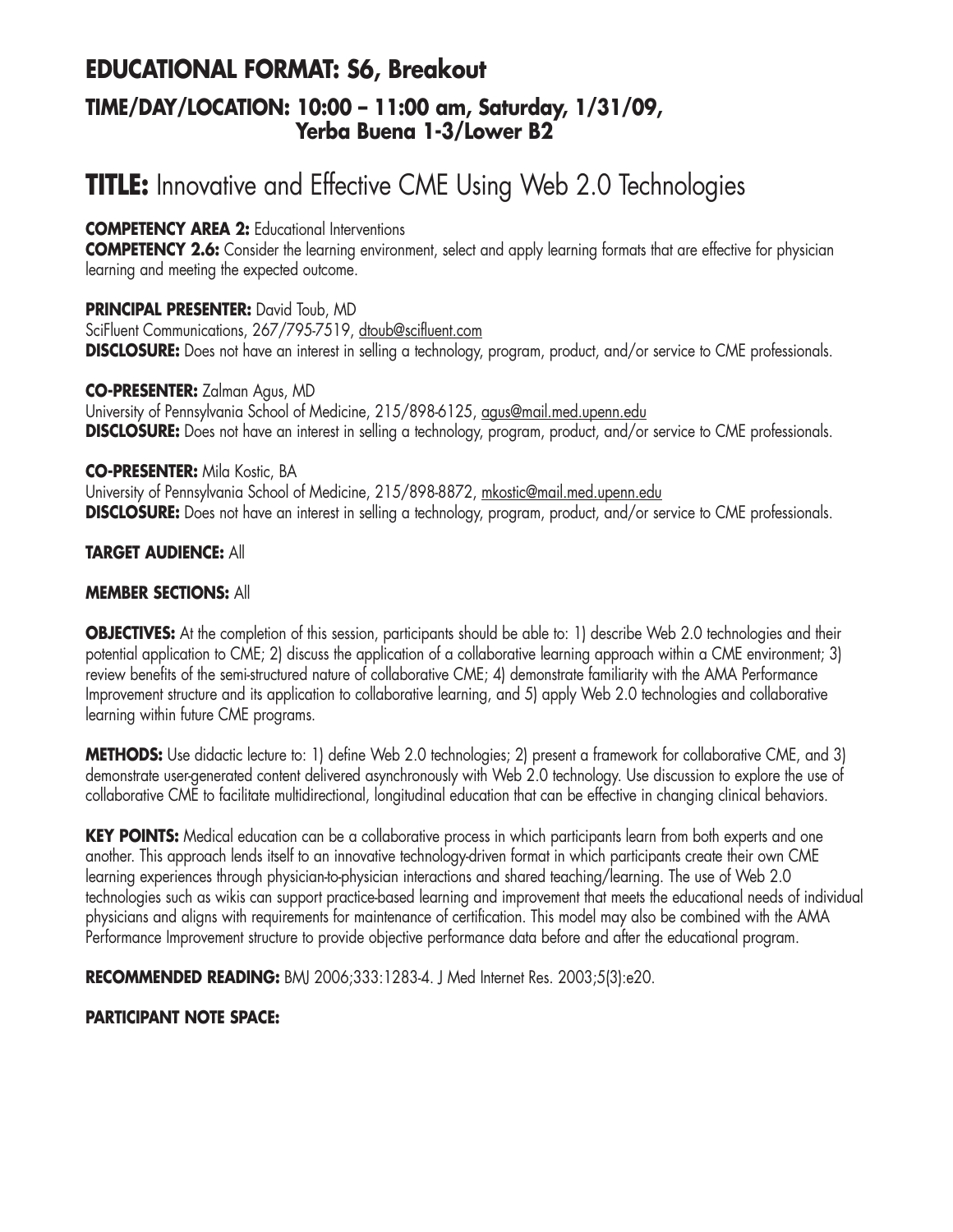# **EDUCATIONAL FORMAT: S7, Breakout TIME/DAY/LOCATION: 10:00 – 11:00 am, Saturday, 1/31/09, Pacific B/4th**

# **TITLE:** How to Manage the Complexities of Cultural Competence Training

**COMPETENCY AREA 2:** Educational Interventions

**COMPETENCY 2.6:** Consider the learning environment, select and apply learning formats that are effective for physician learning and meeting the expected outcome.

**PRINCIPAL PRESENTER:** Elizabeth Krajic Kachur, PhD Medical Education Development, 212/982-8436, mededdev@earthlink.net **DISCLOSURE:** Does have an interest in selling a service to CME professionals.

**CO-PRESENTER:** Robert Like, MD UMDNJ-Robert Wood Johnson Medical School, 732/235-7662, like@umdnj.edu **DISCLOSURE:** Does not have an interest in selling a technology, program, product, and/or service to CME professionals.

#### **CO-PRESENTER:** Lisa Altshuler, PhD

Maimonides Medical Center, 718/283-6160, laltshuler@maimonidesmed.org **DISCLOSURE:** Does not have an interest in selling a technology, program, product, and/or service to CME professionals.

#### **TARGET AUDIENCE:** All

#### **MEMBER SECTIONS:** All

**OBJECTIVES:** At the completion of this session, participants should be able to: 1) compare and contrast some educational models for cultural competence education; 2) describe three sample training programs; 3) discuss challenges to teaching this topic in CME, and 4) identify strategies that can facilitate training in this area.

**METHODS:** Use mini-lectures to 1) juxtapose instructional approaches, and 2) elaborate on three sample programs (NYU: brief interactive sessions to enhance cultural competence in preparedness training; UMDNJ-RWJ: half- or full-day CME programs on culturally competent patient-centered care; Maimonides Medical Center/MSSM: 5-part course on teaching about cultural competence). Use small and large group discussions to 1) address the importance of cultural competence for patient care and professionalism, and 2) identify barriers to and facilitators of cultural competence training in CME.

KEY POINTS: Health care providers need to have a high level of cultural competence in order to deliver optimal patient care and adhere to professional standards (e.g., sensitivity to diverse populations). Training in an area where acknowledging ignorance is socially highly undesirable can encounter many attitudinal and educational barriers (e.g., inaccurate needs assessments). Cultural competence programs work best if they balance knowledge, skills and attitudinal objectives, adhere to adult learning principles and provide resources that can facilitate transfer to daily clinical practice.

## **RECOMMENDED READING:**

- 1) Kachur EK, Altshuler L. Cultural competence is everyone's responsibility! Med Teach 26(2):101-5, 2004.
- 2) Kairys JA, Like RC. Caring for diverse populations: Do academic Family Medicine practices have CLAS? Fam Med 28(3):196-205, 2006.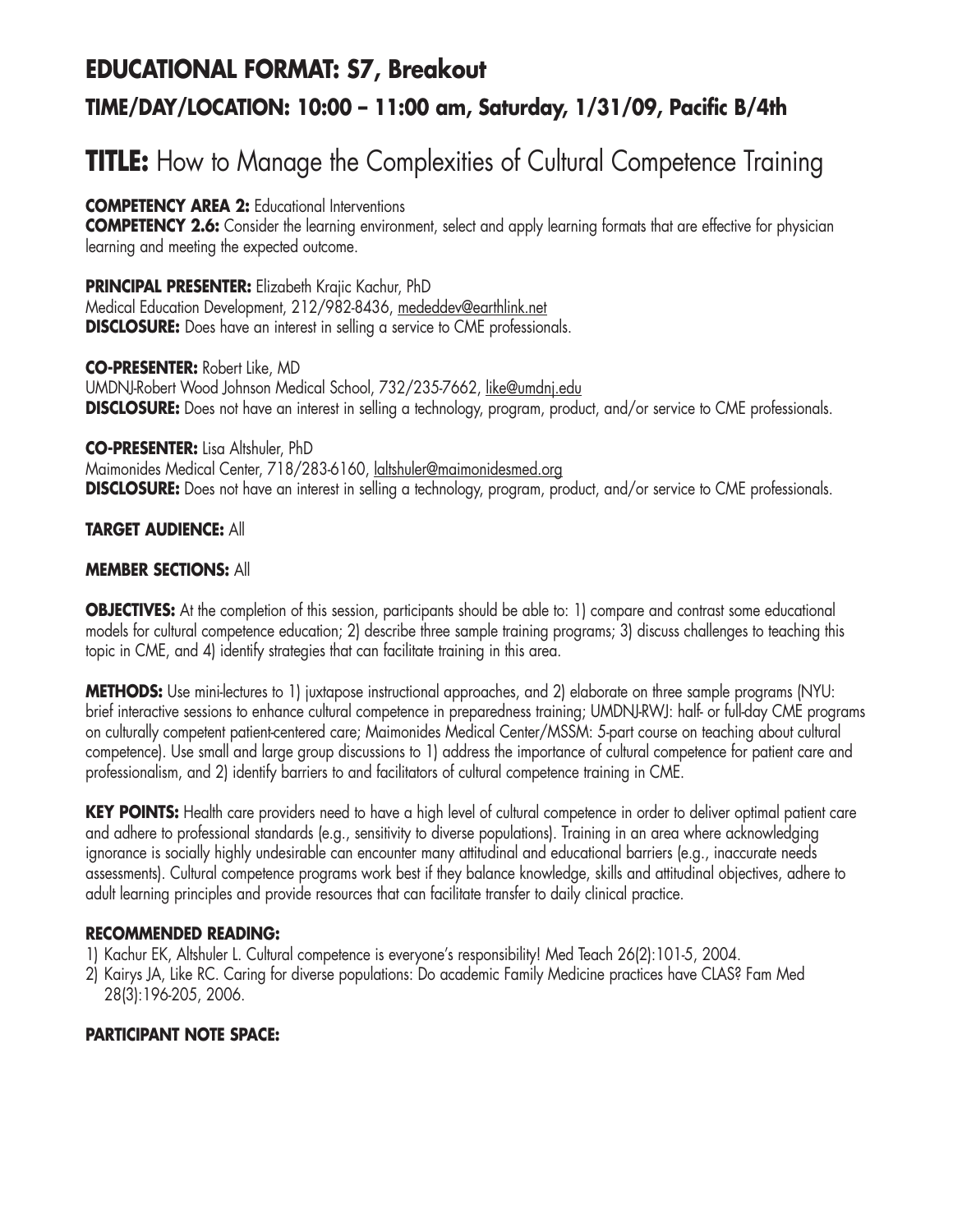# **EDUCATIONAL FORMAT: S8, Breakout TIME/DAY/LOCATION: 10:00 – 11:00 am, Saturday, 1/31/09, Sierra H/5th**

## **TITLE:** Using a PI Activity as an Adjunct to a Live Continuing Medical Education Series

## **COMPETENCY AREA 2:** Educational Interventions

**COMPETENCY 2.4:** Assist physician-learns to reflect upon present and desired levels of performance and plan the next steps in their personal education.

#### **PRINCIPAL PRESENTER:** Marie Boustani, BA

Academy for Healthcare Education, Inc., 212/404-7720, marie.boustani@ahecme.com **DISCLOSURE:** Does not have an interest in selling a technology, program, product, and/or service to CME professionals.

**CO-PRESENTER:** Juliette Muszka, PharmD sanofi-aventis, 908/981-5189, juliette.muszka@sanofi-aventis.com **DISCLOSURE:** Does not have an interest in selling a technology, program, product, and/or service to CME professionals.

#### **TARGET AUDIENCE:** All

#### **MEMBER SECTIONS:** All

**OBJECTIVES:** After this breakout participants should be able to: 1) articulate and support a rationale for a multifaceted approach to improving clinician performance and its value to physicians, providers, and commercial supporters; 2) describe the key elements of a performance improvement (PI) activity as described by the AMA, and 3) identify important issues to consider in using a PI activity as an adjunct to a live activity including facilitating factors and potential pitfalls.

**METHODS:** Using a combination of lecture and discussion the presenters will share their experience related to using a PI activity to encourage participants to actively examine and improve their clinical practice as related to the content of a live CME activity.

**KEY POINTS:** Performance improvement is the goal of all CME and while CME providers have largely relied on traditional formats, research has demonstrated that using multiple formats and interactivity increases effectiveness. The AMA's format for PI activities allows physicians to earn AMA Category 1 Credits™ for engaging in a structured process that involves examining their current practices against established performance standards, engaging in activities aimed at remediation, and finally reassessing their practices for improvements through performance self-assessment. While the PI format as a "stand alone" approach, this breakout will discuss how it may be used as an adjunct to more traditional formats.

**RECOMMENDED READING:** American Medical Association. The Physician's Recognition Award and Credit System: Information for Accredited Providers and Physicians, 2006 Revision.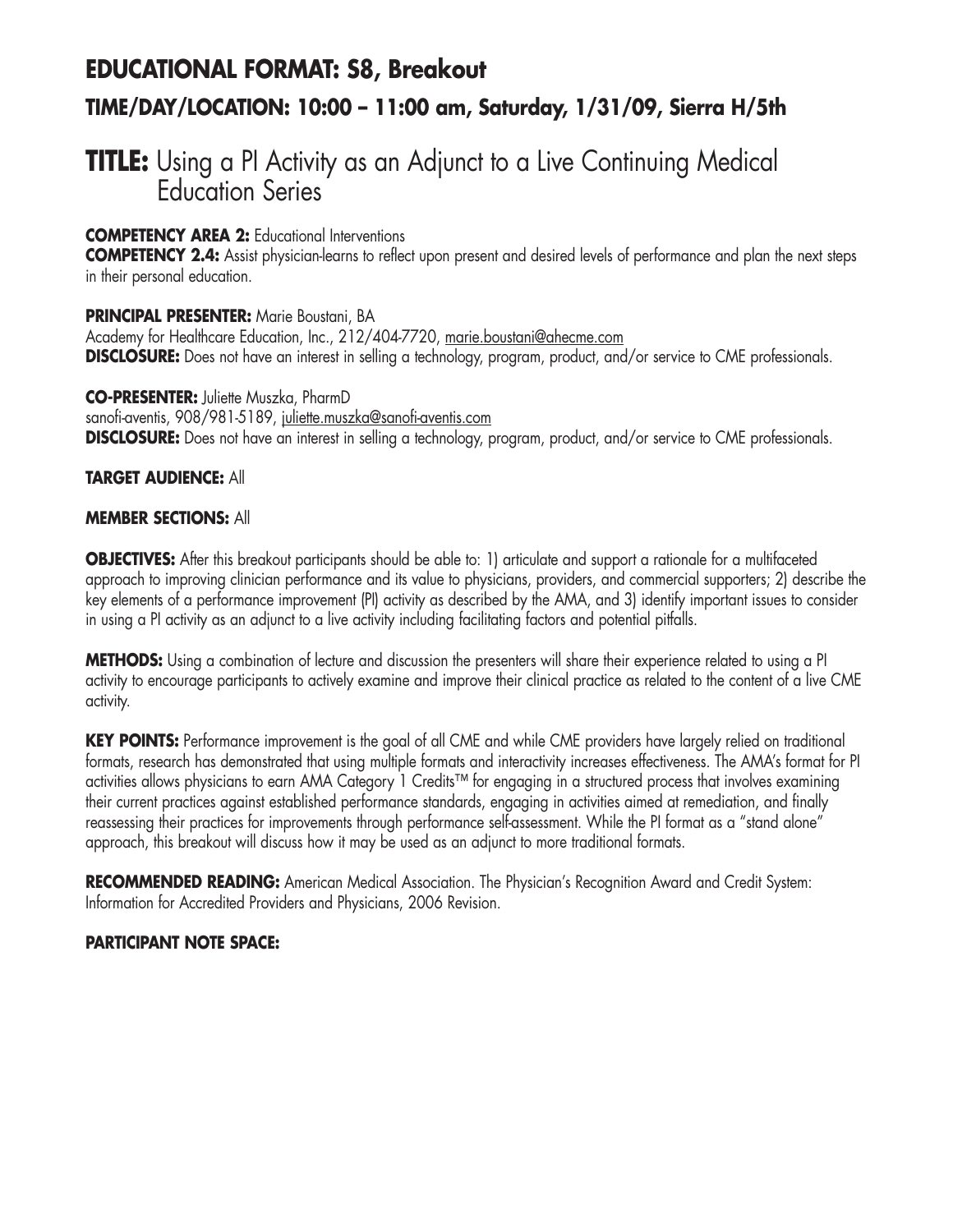# **EDUCATIONAL FORMAT: S9, Breakout TIME/DAY/LOCATION: 10:00 – 11:00 am, Saturday, 1/31/09, Sierra B/5th**

## **TITLE:** Wake Me Up When It's Over: Bringing Out the "Live" in Large Live Meetings

## **COMPETENCY AREA 2:** Educational Interventions

**COMPETENCY 2.9:** Provide interactive learning and opportunities to practice skills that lead to change in physician performance.

## **PRINCIPAL PRESENTER:** Wendy Turell, DrPH

Pri-Med, 617/620-3738, wturell@pri-med.com **DISCLOSURE:** Does not have an interest in selling a technology, program, product, and/or service to CME professionals.

#### **CO-PRESENTER:** Nikhil Patel, PharmD

Bimark Center for Medical Education (BCME), 201/457-8900, npatel@bcmeonline.com **DISCLOSURE:** Does not have an interest in selling a technology, program, product, and/or service to CME professionals.

## **TARGET AUDIENCE:** All

## **MEMBER SECTIONS:** All

**OBJECTIVES:** At the conclusion of this breakout session, participants should be able to:

- 1) Understand the basic factors that enable peer-to-peer interaction in a large, live meeting setting.
- 2) Evaluate different techniques that can draw learner attention and involvement.
- 3) Incorporate tactics to enhance faculty/learner interactivity.

**METHODS:** During this breakout session, presenters will discuss case-studies in which large groups of learners were actively engaged as participants-in-learning during live educational activities. Breakout session learners will participate in activities designed to demonstrate the effectiveness of small group discussion, self-reflection, and gaming simulation.

**KEY POINTS:** Although digital and online media currently play a large role in the CME world, live meetings remain a key venue for formal learning, networking, and idea exchange. CME providers struggle with ways to engage participants in the learning process and incorporate adult learning principles (ALPs) into live, traditionally lecture-style curricula. Applying creative techniques and approaches has allowed for successful application of ALPs, and enhanced educational outcomes. A need exists to share experiences - including success stories and pitfalls - in an attempt to increase learner involvement, encourage interaction between peers, and improve educational retention among learners.

**ACKNOWLEDGEMENTS:** Audience response technology provided by VisionTree Software.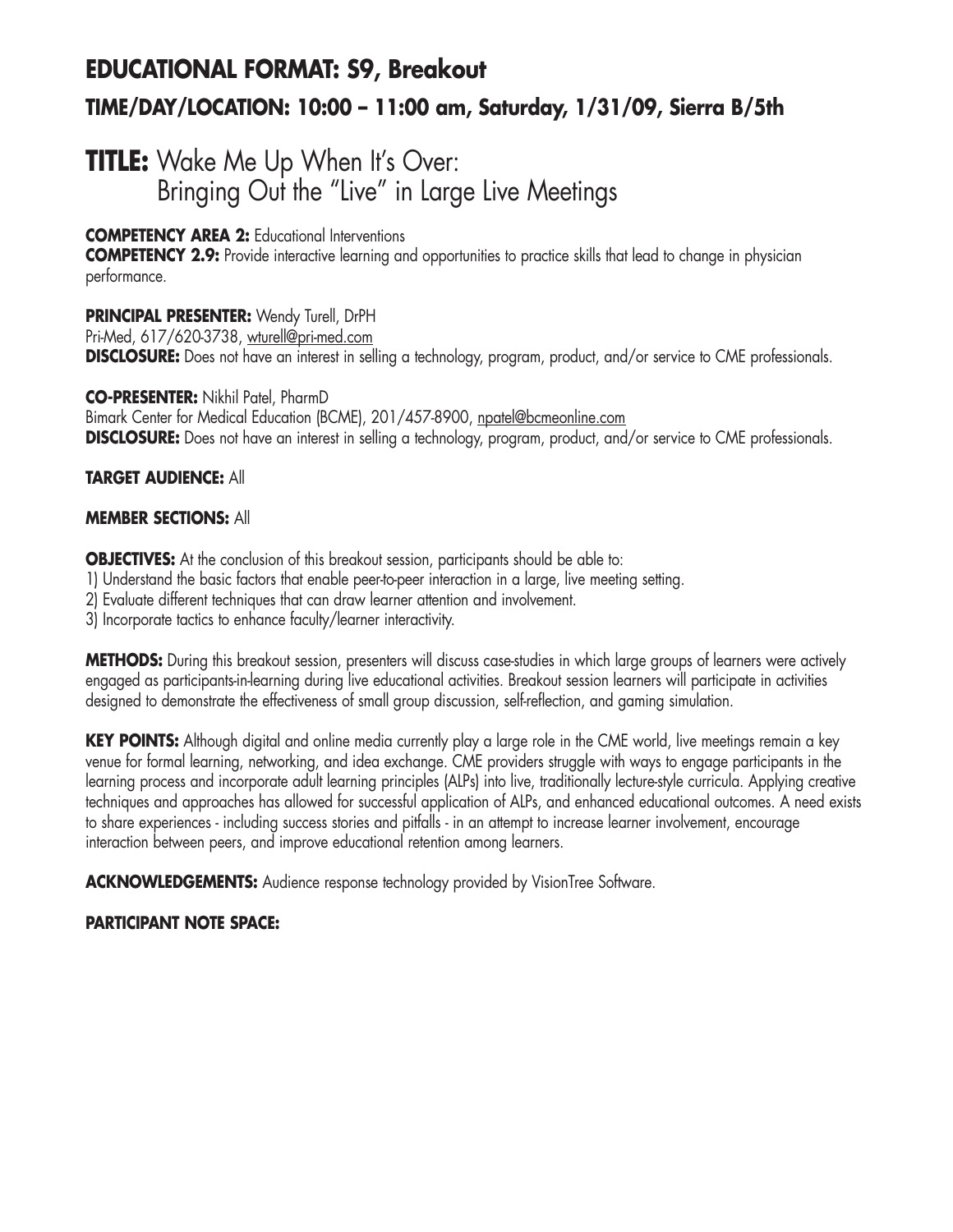# **EDUCATIONAL FORMAT: S10, Breakout TIME/DAY/LOCATION: 10:00 – 11:00 am, Saturday, 1/31/09, Sierra I/5th**

# **TITLE:** Moving Towards a Performance Improvement Model: Lessons Learned

**COMPETENCY AREA 3:** Performance Measurement

**COMPETENCY 3.1:** Develop, use and support an effective data management system for educational and administrative purposes.

**PRINCIPAL PRESENTER:** Karen Canova, MA Heart Rhythm Society, 202/464-3453, kcanova@hrsonline.org **DISCLOSURE:** Does not have an interest in selling a technology, program, product, and/or service to CME professionals.

**CO-PRESENTER:** Anne Marie Smith, MBA Lifelong Learning Services, 301/989-9216, ams4life@gmail.com **DISCLOSURE:** Does have an interest in selling a service to CME professionals.

**CO-PRESENTER:** Tennille Brown, MHA

Heart Rhythm Society, 202/464-3457, tbrown@hrsonline.org **DISCLOSURE:** Does not have an interest in selling a technology, program, product, and/or service to CME professionals.

**CO-PRESENTER:** Janice Sibley, MEd Corporate Resources, 301/527-0770, sibley4crs@aol.com **DISCLOSURE:** Does have an interest in selling a service to CME professionals.

## **TARGET AUDIENCE:** All

## **MEMBER SECTIONS:** All

**OBJECTIVES:** After attending this session, participants will:

- 1) Understand challenges faced when transforming a CME program from a series of discrete activities to a longitudinal, performance-based model.
- 2) Be able to identify infrastructure requirements for performance measurement.
- 3) Identify opportunities to collaborate with other organizations, including industry, to improve adherence to clinical guidelines.

**METHODS:** Use didactic lecture, case study and Q/A to: 1) describe the transition from traditional to outcomes-based CME; 2) discuss the impact of the transition on the organization and the CME unit; 3) identify the need for an updated infrastructure to support data collection; 4) describe the results, and 5) invite questions/discussion.

**KEY POINTS:** In 2007, the Heart Rhythm Society made a decision to change its traditional CME program from a series of discrete activities to a comprehensive program designed to improve outcomes for specific disease states. As part of this initiative, a performance improvement plan was designed to encourage physicians to practice to the standards set by clinical guidelines and performance measures for atrial fibrillation. This session will cover the challenges faced and lessons learned while implementing the new performance improvement model.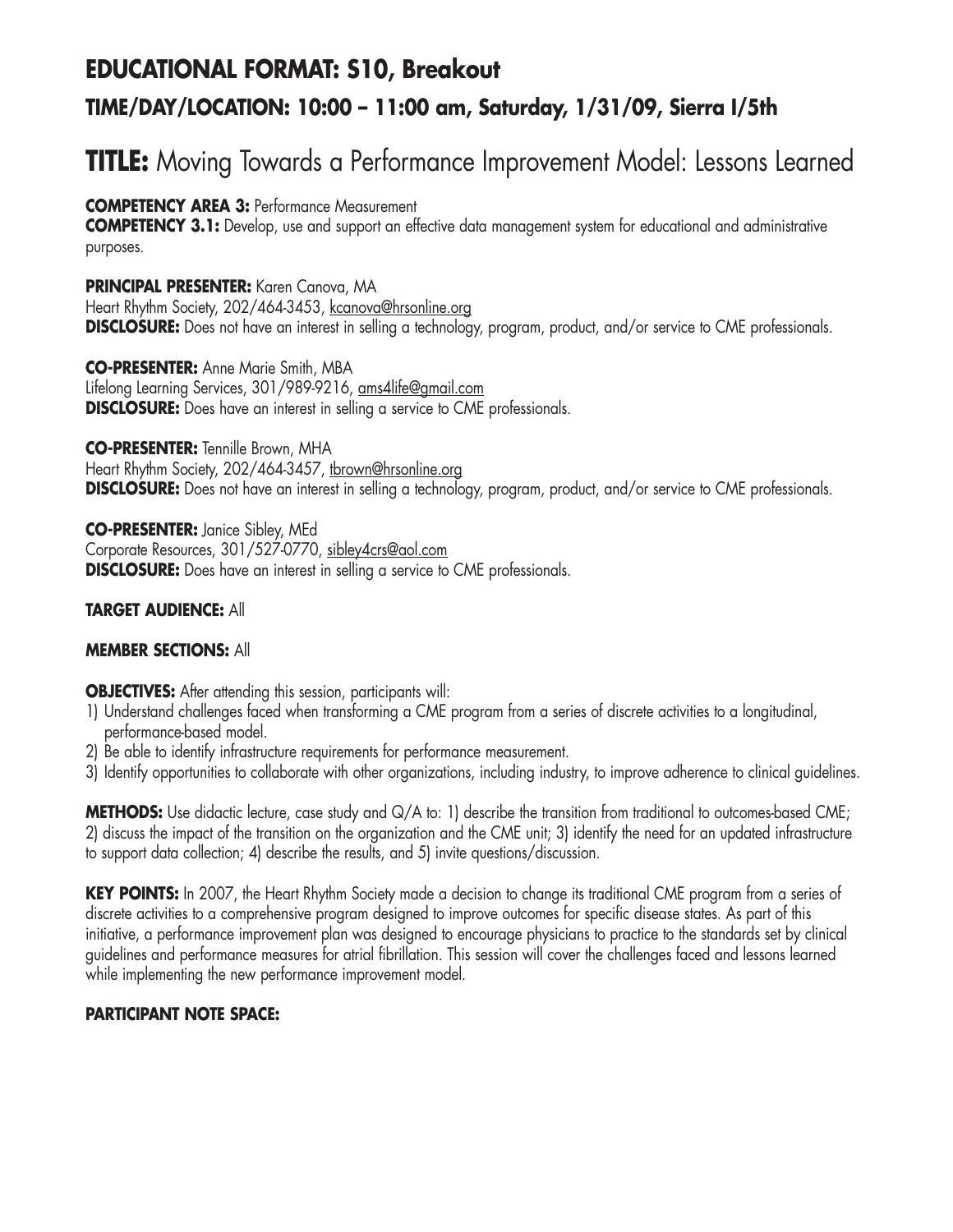# **EDUCATIONAL FORMAT: S11, Breakout TIME/DAY/LOCATION: 10:00 – 11:00 am, Saturday, 1/31/09, Club/Atrium**

## **TITLE:** Discovering the Tools Around You for Successful Performance Measurement

**COMPETENCY AREA 3:** Performance Measurement

**COMPETENCY 3.5:** Promote continuous improvement as an administrative skill for the staff of the CME office.

**PRINCIPAL PRESENTER:** Molly James, BS The University of Iowa, 319/384-2931, molly-james@uiowa.edu **DISCLOSURE:** Does not have an interest in selling a technology, program, product, and/or service to CME professionals.

**CO-PRESENTER:** Joel Gordon, MD The University of Iowa, 319/356-3972, joel-gordon@uiowa.edu **DISCLOSURE:** Does not have an interest in selling a technology, program, product, and/or service to CME professionals.

**TARGET AUDIENCE:** Intermediate

#### **MEMBER SECTIONS:** Medical schools

**OBJECTIVES:** At the completion of this session, participants should be able to: 1) outline the requirements of the ACCME for performance measurement; 2) identify strengths and resources within specific CME environments to support outcomes measurement; 3) identify obstacles within specific CME environments that impede measuring outcomes, and 4) plan and implement successful outcomes measurement with evidence from a current model.

**METHODS:** Use didactic lecture to: define ACCME requirements of performance measurement; describe current methods of performance measurement in CME to generate audience participation; review the planning process of a model used in an Academic Medical Center for discussion, and discuss specific challenges and successes experienced in the model presented.

**KEY POINTS:** The requirements of CME providers to measure performance outcomes has become increasingly more important and challenging as we work in multiple settings with limited human and financial resources. Identifying the strengths and weaknesses in each setting is crucial to creating models that will make measuring outcomes realistic, manageable and achievable. Understanding what the ACCME requires and how this can be translated in each CME environment will strengthen the quality of the educational intervention in terms of physician learning, behavior change and patient outcomes.

**RECOMMENDED READING:** Scolapio, James, et al. Advances and Controversies in Clinical Nutrition: The Education Outcome of a Live Continuing Medical Education Course. Nutrition in Clinical Practice 23:90-95, Feb, 2008.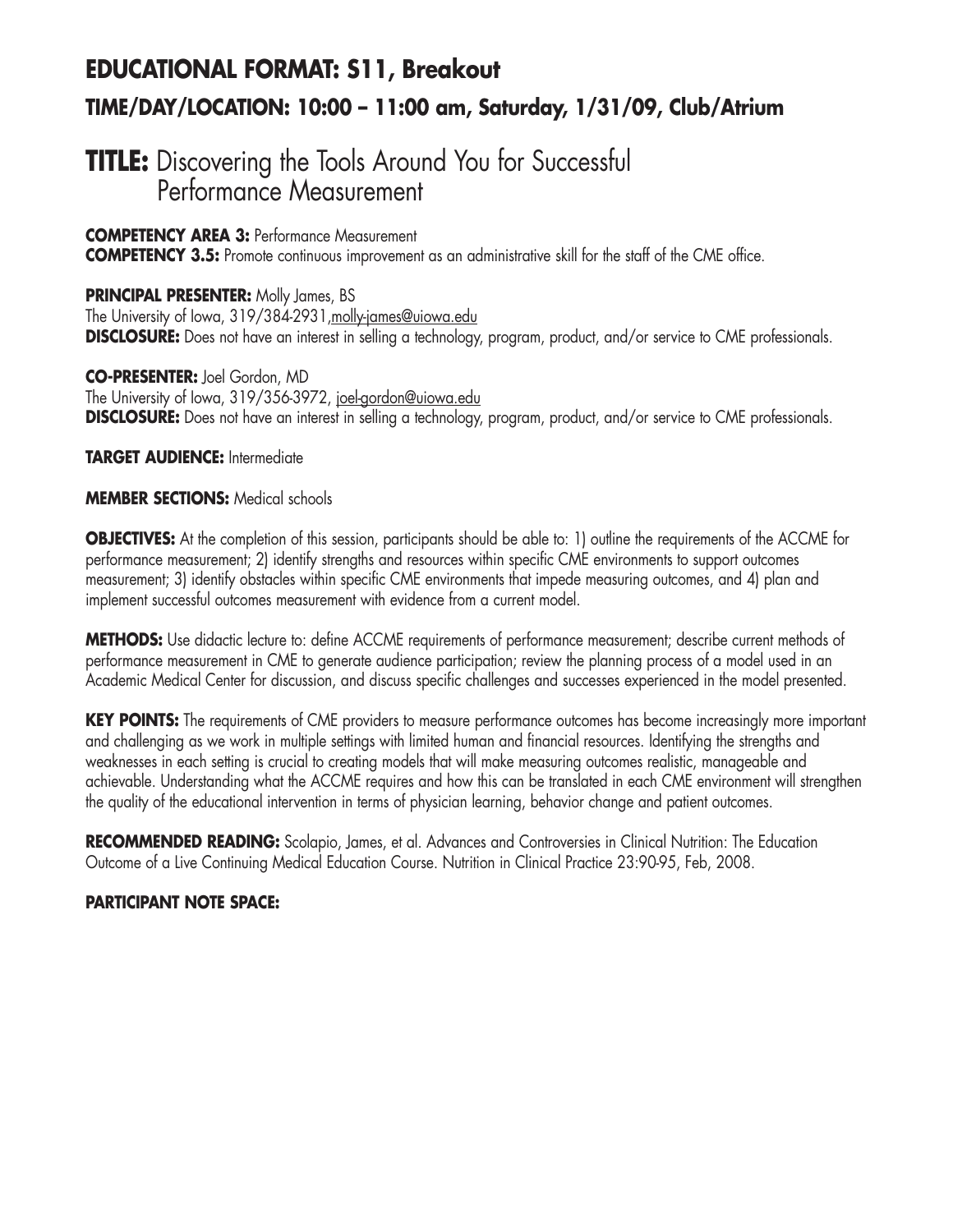# **EDUCATIONAL FORMAT: S12, Breakout TIME/DAY/LOCATION: 10:00 – 11:00 am, Saturday, 1/31/09, Pacific H/4th**

# **TITLE:** Education Outcome Strategies for Your Activity, Right Now

**COMPETENCY AREA 3:** Performance Measurement

**COMPETENCY 3.6:** Provide measurement tools and utilize reliable data to enable physician-learners to compare present levels of performance with optimum performance.

**PRINCIPAL PRESENTER:** Jason Olivieri, MPH Nemours Children's Clinic, 904/858-3877, jolivier@nemours.org **DISCLOSURE:** Does not have an interest in selling a technology, program, product, and/or service to CME professionals.

**CO-PRESENTER:** Pamela Arn, MD Nemours Children's Clinic, 904/390-3586, parn@nemours.org **DISCLOSURE:** Does not have an interest in selling a technology, program, product, and/or service to CME professionals.

## **TARGET AUDIENCE:** All

## **MEMBER SECTIONS:** All

**OBJECTIVES:** At the completion of this session, participants should be able to: 1) identify the strengths and limitations of four unique approaches to education outcome evaluation (i.e. knowledge tests, commitment-to-change instruments, perceived selfefficacy assessment, and case-based surveys); 2) select an evaluation approach appropriate to the practicalities of a given CME activity, and 3) understand the protocol for conducting each of these evaluations.

**METHODS:** This session will consist of two parts: 1) a twenty-minute didactic lecture to describe the aforementioned approaches to education outcome evaluation, and 2) a forty-minute discussion of the step-by-step procedures for evaluation using actual CME activities volunteered by participants.

**KEY POINTS:** CME providers must evaluate the effectiveness of all of their educational activities. However, examples of educational outcome assessments are typically only reported for activities of considerable size or scope. Although this may create the impression that smaller CME activity evaluations are restricted to post-activity satisfaction surveys, practical strategies to obtain higher-level education outcomes exist. Application of these strategies will provide the data necessary to assess competence and practice changes resulting from any CME activity.

**RECOMMENDED READING:** Market RJ, O'Neil SC, Bhatia SC. Using a quasi-experimental research design to assess knowledge in Continuing Medical Education programs. J Contin Educ Health Prof 2003; 23:157-61.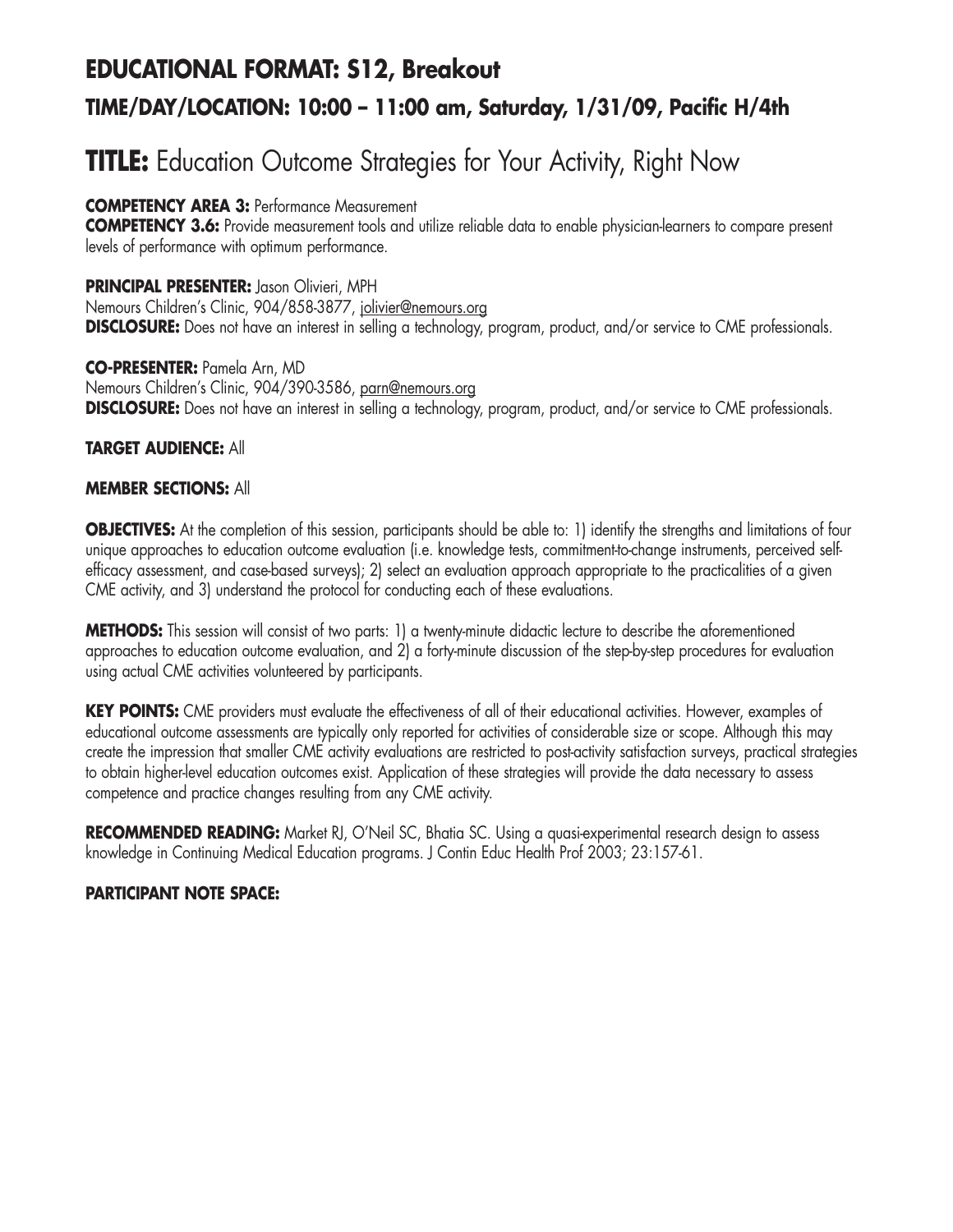## **EDUCATIONAL FORMAT: S13, Breakout TIME/DAY/LOCATION: 10:00 – 11:00 am, Saturday, 1/31/09, Yerba Buena 4-6/Lower B2**

# **TITLE:** Reconstituting CME with MOC: Tales from the Trenches

**COMPETENCY AREA 3:** Performance Measurement

**COMPETENCY 3.1:** Develop, use and support an effective data management system for educational and administrative purposes.

**PRINCIPAL PRESENTER:** Sorush Batmangelich, EdD BATM Medical Education Consultants, 847/808-8182, BATM@aol.com **DISCLOSURE:** Does have an interest in selling a service to CME professionals.

**CO-PRESENTER:** Susan Adamowski, EdD Alexian Brothers Hospital Network, 847/981-5581, adamowskis@alexian.net **DISCLOSURE:** Does have an interest in selling a service to CME professionals.

## **CO-PRESENTER:** Randy Estes, MExtEd

University of Illinois College of Medicine, 312/996-9454, estesr@uic.edu **DISCLOSURE:** Does not have an interest in selling a technology, program, product, and/or service to CME professionals.

## **CO-PRESENTER:** Robin Facer, BS

American Academy of Pediatrics, 847/434-7382, rfacer@aap.org **DISCLOSURE:** Does not have an interest in selling a technology, program, product, and/or service to CME professionals.

#### **CO-PRESENTER:** Mellie Villahermossa Pouwels, MA

Radiological Society of North America, 630/590-7740, mpouwels@rsna.org **DISCLOSURE:** Does not have an interest in selling a technology, program, product, and/or service to CME professionals.

## **TARGET AUDIENCE:** All

## **MEMBER SECTIONS:** All

**OBJECTIVES:** At the completion of this session, participants will be able to:

- 1) Review MOC, CME, ABMS, ACGME competencies, components, and expectations.
- 2) Illustrate CME/MOC practices, opportunities, and challenges from a medical specialty society model approach.
- 3) Describe CME/MOC practices, opportunities, and challenges from a hospital model perspective.
- 4) Discuss CME/MOC practices, opportunities, and challenges from a medical school model approach.
- 5) Assess lessons learned for application to their particular work environment.

**METHODS:** A panel of members representing medical specialty society, hospital, and medical school, will reflect on their experiences, thoughts, successes and challenges in approaching practices in the immersion of MOC with CME expectations. This will be a moderated interactive session among panelists and audience participants with ample QA opportunities.

**KEY POINTS:** This moderated interactive panel presentation and discussion will: 1) review competencies, components, and expectations for MOC and CME programs; 2) provide different models of how organizations have reinvented professional education immersing MOC with CME; 3) will stimulate thoughts, reflections, shared experiences, improvement methods, and challenges among and between panelists and audience participants conducted by the moderator; 4) encourage the application of lessons learned to participants' unique work environment, and 5) prepare constituents for the emerging vision of professional education in the context of the theme of Elevating the Profession and Practice of CME: Professional Challenges in the 21st Century.

**RECOMMENDED READING:** Batmangelich, S. and Adamowski, S. Maintenance of Certification in the United States: A progress report. The Journal of Continuing Education in the Health Professions 2004, 24(3):134-138.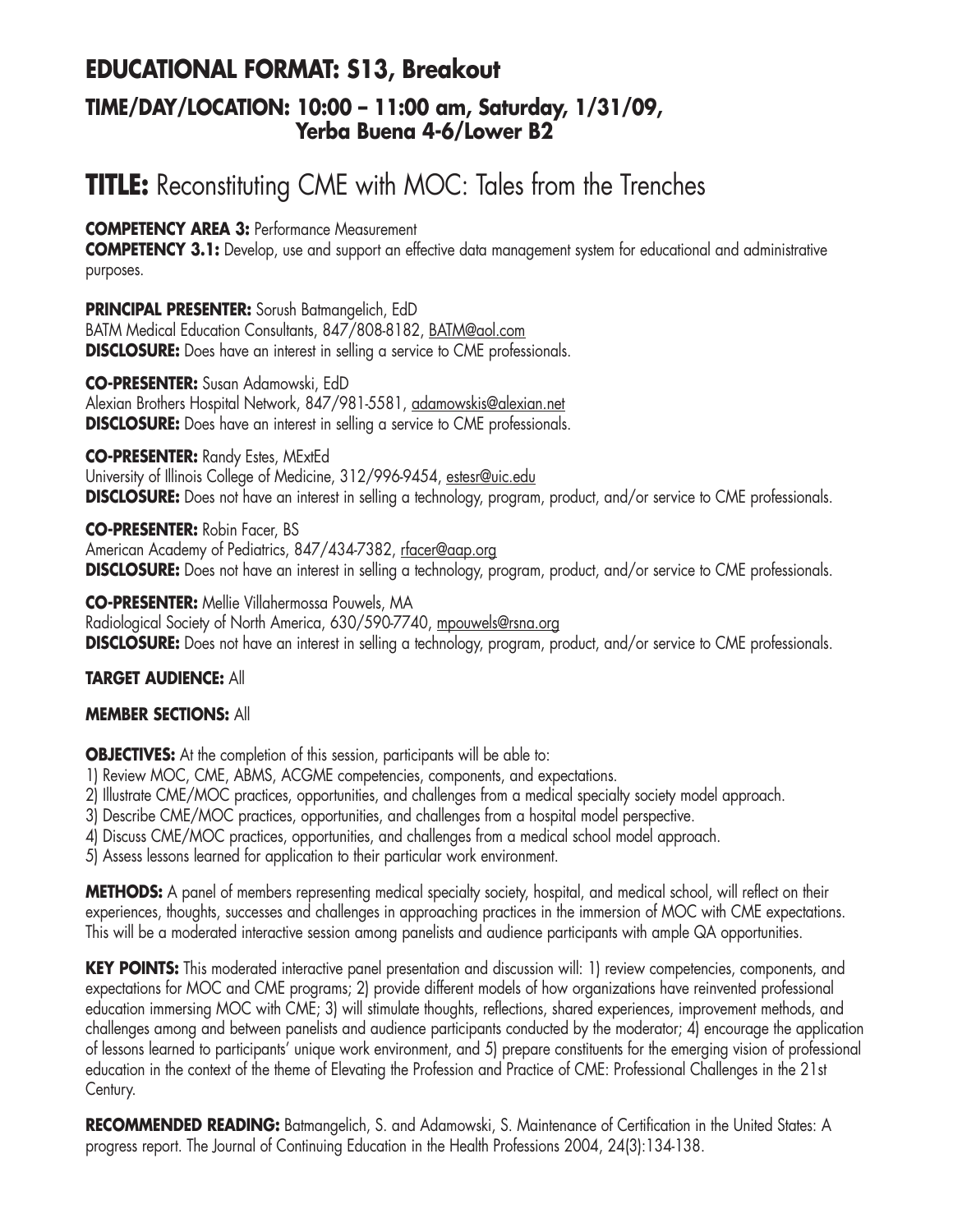# **EDUCATIONAL FORMAT: S14, Breakout TIME/DAY/LOCATION: 10:00 – 11:00 am, Saturday, 1/31/09, Pacific C/4th**

## **TITLE:** Understanding Patient Care Gaps: View from Patients, Providers, and Administrators

## **COMPETENCY AREA 4:** Systems Thinking

**COMPETENCY 4.6:** Identify and help modify processes that are barriers to change and the implementation of new knowledge.

## **PRINCIPAL PRESENTER:** Sean Hayes, PsyD

AXDEV Group, 888/282-9338, hayess@axdevgroup.com **DISCLOSURE:** Does not have an interest in selling a technology, program, product, and/or service to CME professionals.

#### **CO-PRESENTER:** Dilip Patel, BSc

Merck Frosst Canada Limited, 514/428-2679, dilip\_montreal\_patel@merck.com **DISCLOSURE:** Does not have an interest in selling a technology, program, product, and/or service to CME professionals.

#### **CO-PRESENTER:** Martin Dupuis, MA

AXDEV Group, 888/282-9338, dupuism@axdevgroup.com **DISCLOSURE:** Does not have an interest in selling a technology, program, product, and/or service to CME professionals.

**CO-PRESENTER:** Suzanne Murray AXDEV Group, 888/282-9338, murrays@axdevgroup.com **DISCLOSURE:** Does not have an interest in selling a technology, program, product, and/or service to CME professionals.

## **TARGET AUDIENCE:** All

## **MEMBER SECTIONS:** All

**OBJECTIVES:** The objectives of this breakout are: 1) to identify and better understand key issues and challenges that impact patient care from multiples perspective (patient, physicians, allied healthcare providers, and hospitals and governments administrators); 2) to better understand patients' experiences within the healthcare system in multiple diseases, and 3) to identify causes of the gaps and barriers to optimal care in the current healthcare context.

**METHODS:** The faculty will provide an overview of the rationale, methods, and key findings of this innovative behavioral and system's research. An interactive panel discussion will encourage participants to critique or validate the rational, methods, and findings. Mini breakouts will explore how these findings can be translated in each participant's CME context.

**KEY POINTS:** At the end of this workshop, participants will: 1) better understand the practice of healthcare in Canada, the needs of it's individual, group and systems as they strive to operate as part of one system delivering care to a patient population; 2) better understand the innovation, importance, and implication of this research project, and 3) enhance participants' levels of understanding and confidence in how to translate these findings in their respective CME context.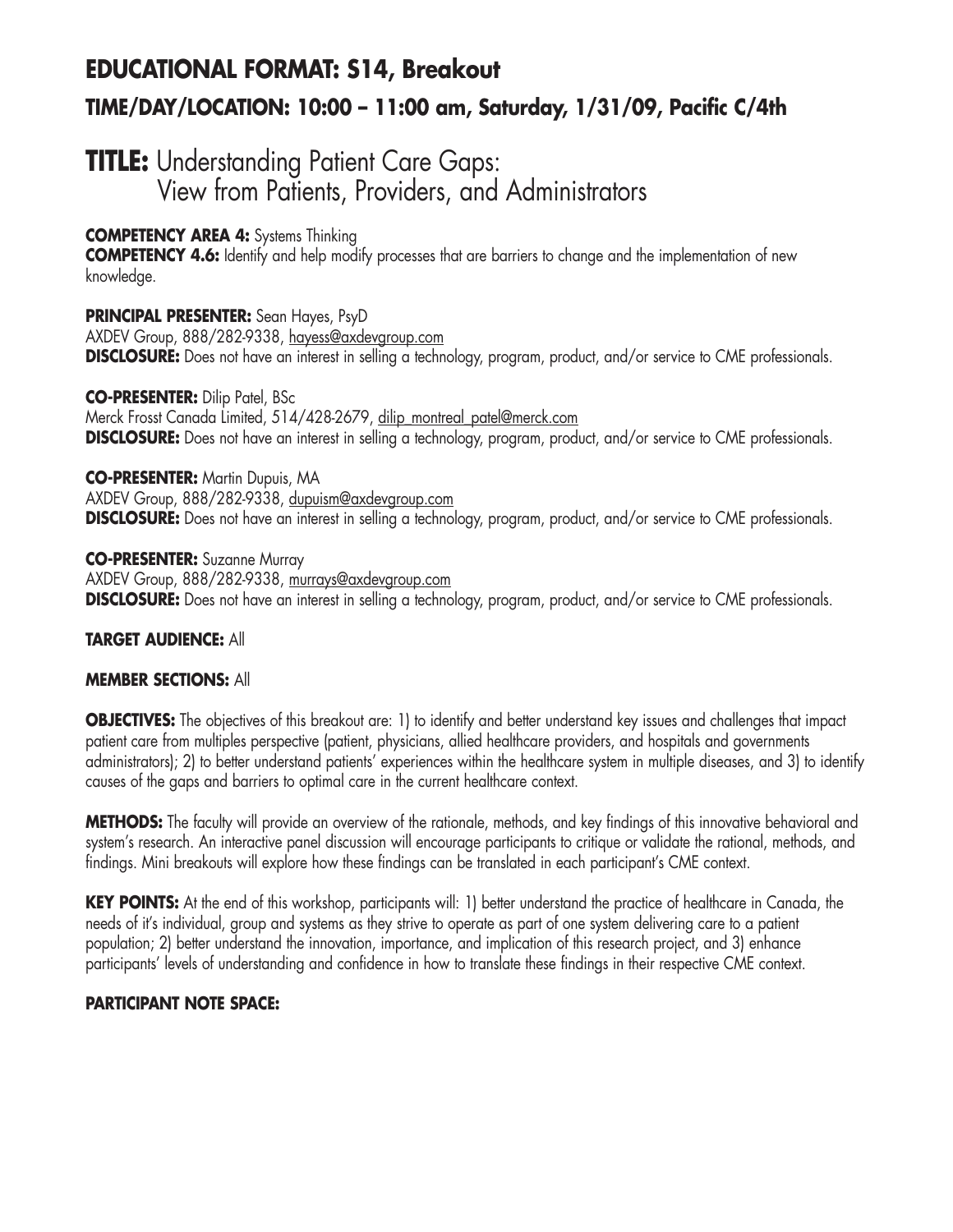# **EDUCATIONAL FORMAT: S15, Breakout TIME/DAY/LOCATION: 10:00 – 11:00 am, Saturday, 1/31/09, Pacific E/4th**

### **TITLE:** The Patient-Centered Medical Home: The Importance of Continuing Professional Development in Creating the PCMH

**COMPETENCY AREA 4:** Systems Thinking

#### **PRINCIPAL PRESENTER:** Michael Fleming, MD

Antidote Education Company, 888/692-2631, michael.fleming@antidotecme.com **DISCLOSURE:** Does not have an interest in selling a technology, program, product, and/or service to CME professionals.

#### **TARGET AUDIENCE:** All

#### **MEMBER SECTIONS:** All

**OBJECTIVES:** Presents the establishment of the patient-centered medical home as the preferred model of care that can provide the best possible care to all. Education and continuing professional development of all providers, particularly primary care providers will be instrumental in this process of developing the model. These providers will need continuous updates on evidence-based care translated into clinical settings in order to achieve the improvements in patient outcomes that will be the hallmark of PCMH.

**METHODS:** Didactic presentation about the critical importance of CME for primary care physicians who will become patientcentered medical homes.

#### **KEY POINTS:**

- 1) A host of studies have proven that having a primary care physician as a usual source of care improves patient outcomes. The PCMH is the model that has been shown to provide this. However, primary care providers must have knowledge of evidence-based, quality monitors in order to become a medical home.
- 2) The foundation of the PCMH is the team approach.
- 3) The power of the PCMH is evidence-based care founded on continuing professional education about how to apply that care.

#### **RECOMMENDED READING:**

- 1) The Medical Home Disruptive Innovation for a New Primary Care Model. http://www.deloitte.com/dtt/section\_node/0,1042,sid%253D80772,00.html.
- 2) The Patient Centered Medical Home History, Seven Core Features, Evidence and Transformational Change. http://www.graham-center.org/PreBuilt/PCMH.pdf.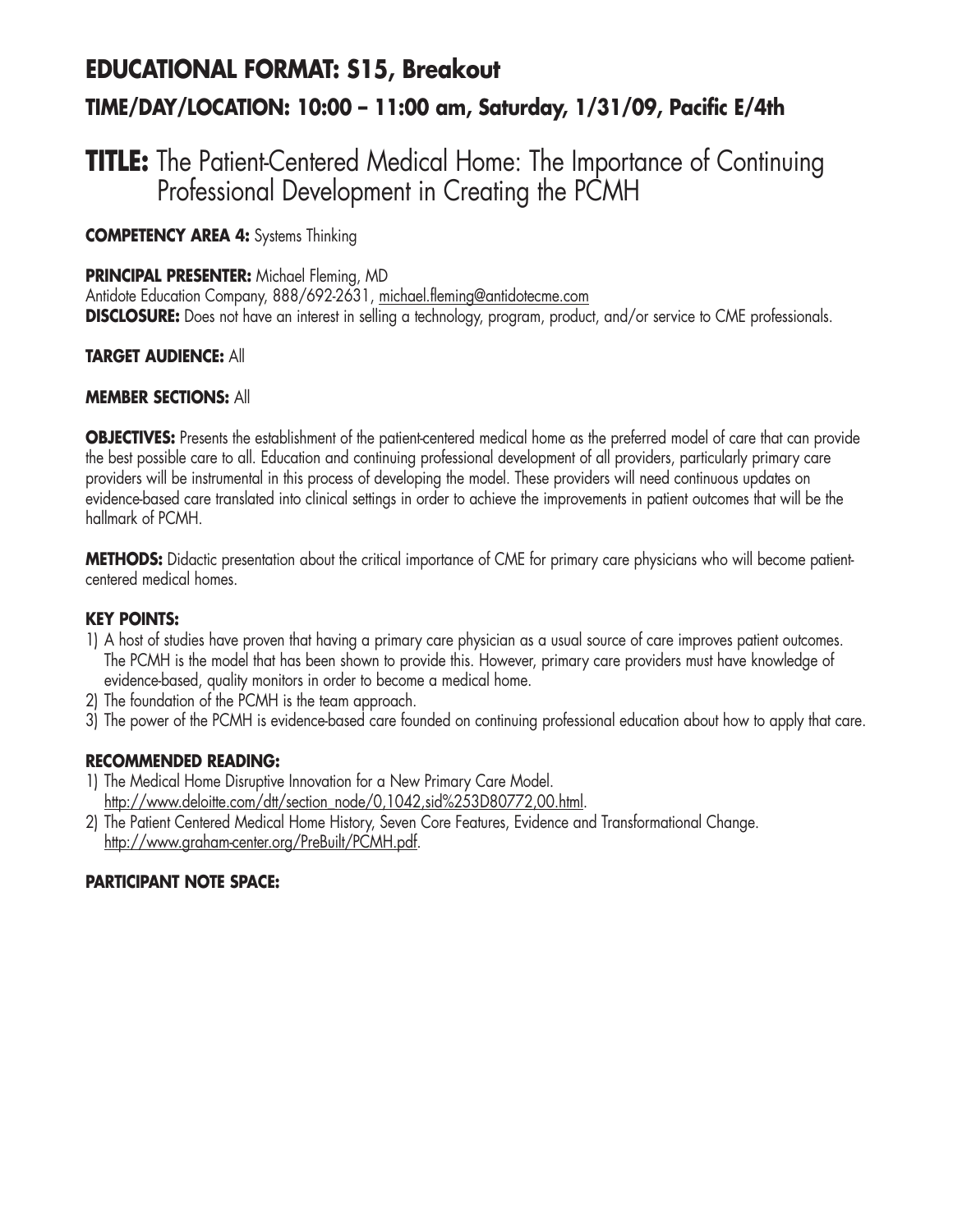## **EDUCATIONAL FORMAT: S16, Breakout TIME/DAY/LOCATION: 10:00 – 11:00 am, Saturday, 1/31/09, Pacific I/4th**

# **TITLE:** State Collaborations: Crossing the Bridge to Quality Together

#### **COMPETENCY AREA 5: Partnering**

**COMPETENCY 5.4:** Apply effective communication and interpersonal skills to facilitate partnering with appropriate organizations.

#### **PRINCIPAL PRESENTER:** Debra Curran, MA

HealthPartners Institute for Medical Education, 952/883-6221, ebra.m.curran@healthpartners.com **DISCLOSURE:** Does not have an interest in selling a technology, program, product, and/or service to CME professionals.

**CO-PRESENTER:** Ginny Jacobs, MEd University of Minnesota, 612/625-4660, gjacobs@umn.edu **DISCLOSURE:** Does not have an interest in selling a technology, program, product, and/or service to CME professionals.

#### **CO-PRESENTER:** Kelly Morse Nowicki, MA

Mayo School of Continuing Medical Education, 507/538-6893, Nowicki.kelly@mayo.edu **DISCLOSURE:** Does not have an interest in selling a technology, program, product, and/or service to CME professionals.

#### **TARGET AUDIENCE:** All

#### **MEMBER SECTIONS:** All

**OBJECTIVES:** At the completion of this session, participants will: 1) identify how to form a collaboration of CME providers and related healthcare quality organizations in their own state; 2) reflect on how state collaboratives can utilize the expertise and data of its member organizations to advance CME as a strategic asset to improve patient care, and 3) describe how a collaborative can accelerate the advancement of a state wide performance improvement CME (PI CME) initiative.

**METHODS:** This presentation with case study will address a Minnesota CME Leadership Collaborative PI CME pilot on the management of depression. Goals of the pilot include establishing standards and sharing best practices for developing a model to facilitate the universal interpretation and roll-out of future PI CME initiatives.

**KEY POINTS:** CME providers are challenged to lead the way in providing evidence based, cost effective, non-biased education that measurably contributes to physician behavior change and ultimately, to improved patient care. Given the updated ACCME criteria and challenges associated with measuring impact and linking to healthcare quality efforts, a collaborative approach may benefit all parties. Collaborations of state CME providers and related healthcare quality organizations can identify and address common issues and opportunities to collectively leverage individual organization's expertise, experience, best practices, and outcomes data to access the measurable impact of CME.

RECOMMENDED READING: Wenger E, McDermott R, Snyder W. Cultivating Communities of Practice. Boston, MA: Harvard Business School Press, 2002.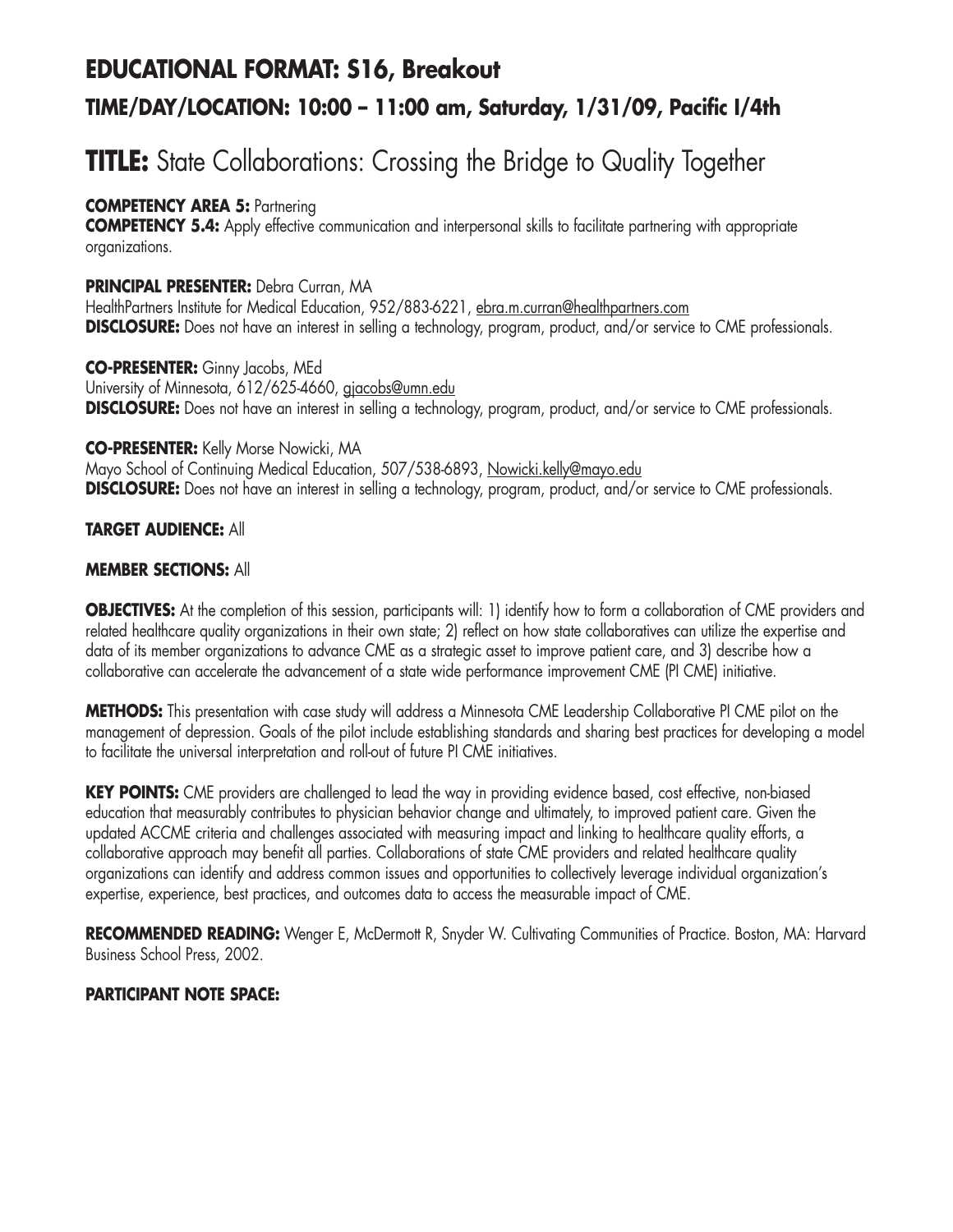# **EDUCATIONAL FORMAT: S17, Breakout TIME/DAY/LOCATION: 10:00 – 11:00 am, Saturday, 1/31/09, Pacific J/4th**

# **TITLE:** CME Leadership Best Practices

#### **COMPETENCY AREA 6:** Leadership

**COMPETENCY 6.4:** Promote and support appropriate change as an essential component of an effective CME program.

#### **PRINCIPAL PRESENTER:** Mindi McKenna, PhD

American Academy of Family Physicians, 913/906-6000, ext. 6510, mmckenna@aafp.org **DISCLOSURE:** Does not have an interest in selling a technology, program, product, and/or service to CME professionals.

**CO-PRESENTER:** Susan Tyler, MEd University of Cincinnati College of Medicine, 513/558-3132, tylersn@uc.edu **DISCLOSURE:** Does not have an interest in selling a technology, program, product, and/or service to CME professionals.

#### **TARGET AUDIENCE:** All

#### **MEMBER SECTIONS:** All

**OBJECTIVES:** Following this session, participants should be able to: 1) describe the knowledge, skills, attitudes, and behaviors typically associated with effective leadership in the context of CME/CPD; 2) identify opportunities to improve their leadership effectiveness, and 3) formulate an action plan for enhancing their leadership impact on CME professionals and programs.

**METHODS:** CME leadership best practices (drawn from theory, research, and current examples) will be presented and discussed. Guided reflection will facilitate participants' self-assessment. Structured small group discussion and a customizable tool (handout) will help participants formulate and refine actionable plans for enhancing their leadership impact.

**KEY POINTS:** Successful CME design/delivery requires successful leadership. And leadership involves many diverse competencies, including decision making, direction setting, communication, influence, negotiation, project management, and change management. Current best practices in CME leadership can be identified and emulated. Self-assessment, goal-setting, and action planning are essential for continuous improvement in the leadership of CME professionals and programs.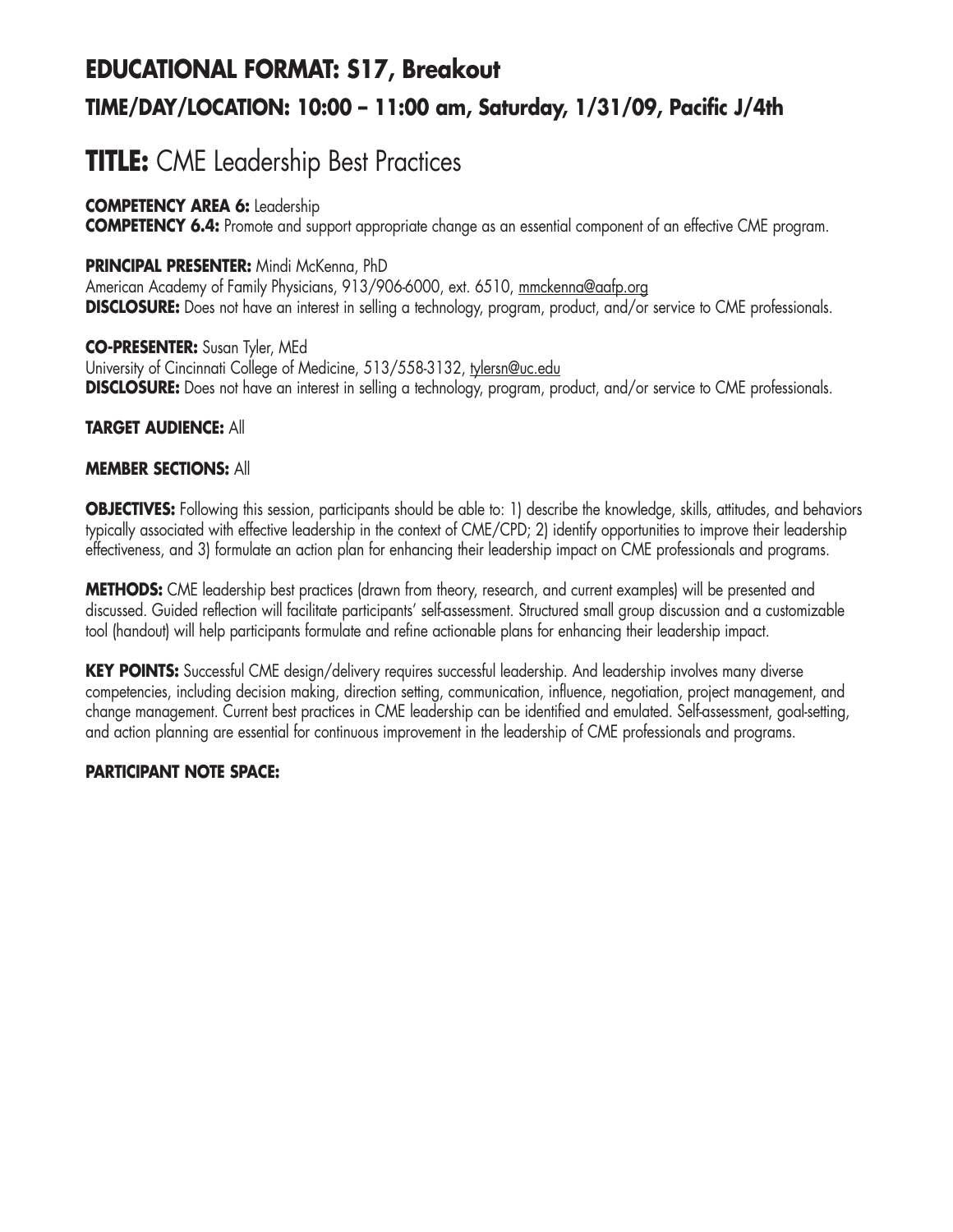### **EDUCATIONAL FORMAT: S18, Breakout TIME/DAY/LOCATION: 10:00 – 11:00 am, Saturday, 1/31/09, Sierra C/5th**

### **TITLE:** Yesterday, Today, and Tomorrow:

Learning From the Past As We Create the Future CME Professional

#### **COMPETENCY AREA 6:** Leadership

**COMPETENCY 6.4:** Promote and support appropriate change as an essential component of an effective CME program.

#### **PRINCIPAL PRESENTER:** Karen Thomas, BSBA

Institute for Continuing Healthcare Education, 215/446-8088, ext. 1104, kthomas@iche.edu **DISCLOSURE:** Does not have an interest in selling a technology, program, product, and/or service to CME professionals.

#### **CO-PRESENTER:** Alice Henderson, MSEd

Flying Physicians Association, Inc., 936/588-6505, ahenderson@fpadrs.org **DISCLOSURE:** Does not have an interest in selling a technology, program, product, and/or service to CME professionals.

#### **CO-PRESENTER:** Sterling North, BA

University of Maryland School of Medicine, 410/706-8634, snorth@som.umaryland.edu **DISCLOSURE:** Does not have an interest in selling a technology, program, product, and/or service to CME professionals.

**CO-PRESENTER:** Judy Ribble, PhD National Commission for Certification of CME Professionals, 505/281-1143, jribble@NC-CME.org **DISCLOSURE:** Does have an interest in selling a service to CME professionals.

#### **TARGET AUDIENCE:** All

#### **MEMBER SECTIONS:** All

**OBJECTIVES:** At the completion of this session, participants should be able to:

- 1) Analyze how the profession has changed through time and gain insight into future perspectives;
- 2) Relate historical events and aptitudes to the evolution of new skill requirements that can establish and/or enhance current best practices as it relates to the competency areas for CME professionals;
- 3) Assess challenges and opportunities of the CME professional through interactive case based study discussion, and
- 4) Self evaluate current needs as CME professionals and identify educational gap opportunities for independent learning.

**METHODS:** This session will present a panel-based discussion format and incorporate didactic lecture, Q & A, and case study review to foster discussion between attendees and panelists. The panel will share historic insight in how the field of CME has changed; how the profession may need to evolve; and share pearls of wisdom as well as tried and proven keys for success.

**KEY POINTS:** The field of CME has vastly changed in the past 5 years. New requirements present challenges to old ways of thinking and require thinking that is truly "out of the box". Before we attempt to move forward it is important to have an appreciation of the history and a clear understanding of how we got to where we are now.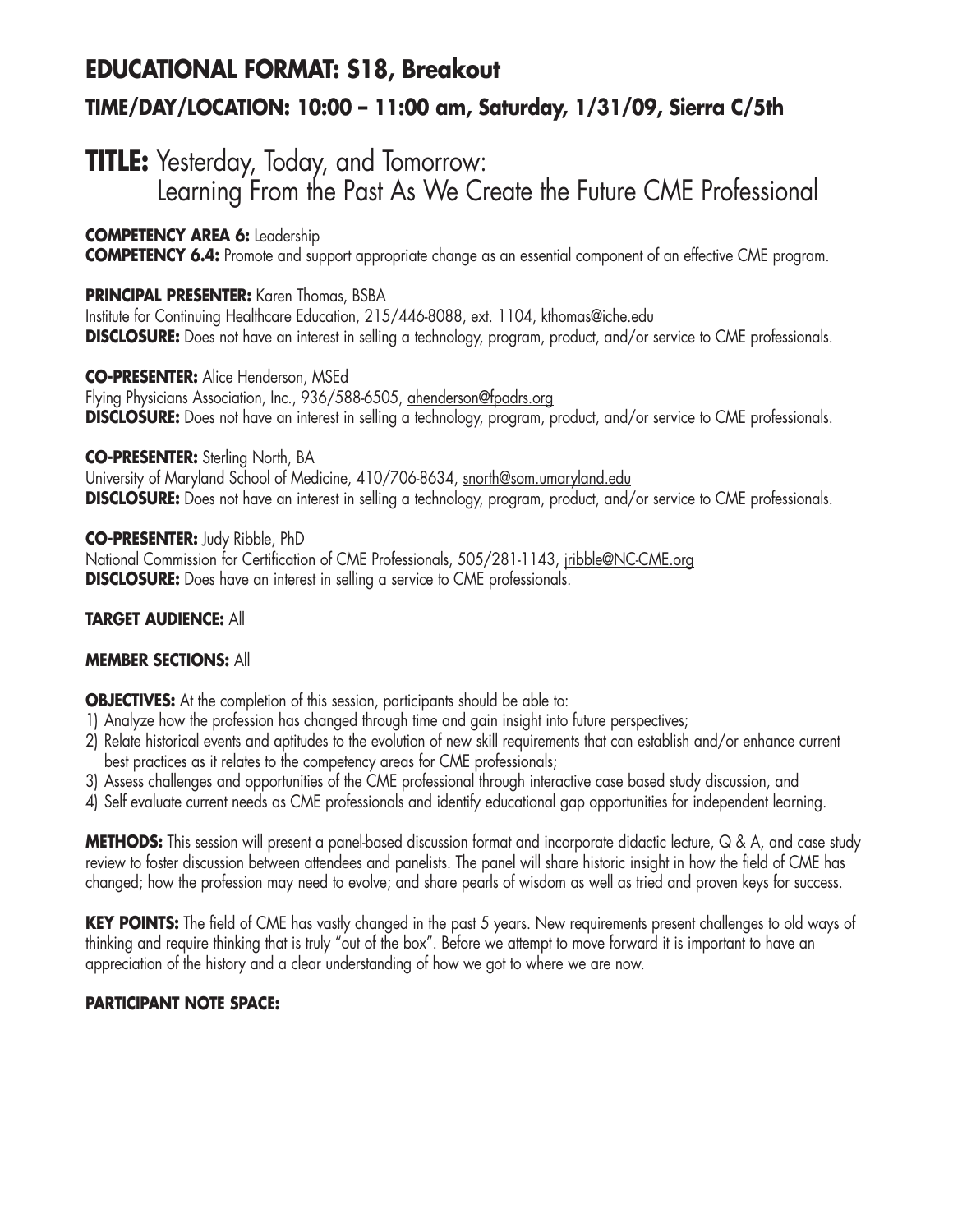# **EDUCATIONAL FORMAT: S19, Breakout TIME/DAY/LOCATION: 10:00 – 11:00 am, Saturday, 1/31/09, Sierra E/5th**

# **TITLE:** When CME Needs IRB Approval

**COMPETENCY AREA 7:** Administrative/Management

**COMPETENCY 7.6:** Assure that the CME program is in compliance with the Accreditation Essential, Elements, and Policies and other regulatory requirements.

**PRINCIPAL PRESENTER:** Rick Kennison, DPM PeerPoint Medical Education Institute, LLC, 847/563-9529, rick.kennison@peerpt.com **DISCLOSURE:** Does have an interest in selling a program and/or service to CME professionals.

**CO-PRESENTER:** Gary Bird, PhD PeerPoint Medical Education Institute, LLC, 847/563-9517, gary.bird@peerpt.com **DISCLOSURE:** Does have an interest in selling a program and/or service to CME professionals.

#### **TARGET AUDIENCE:** All

#### **MEMBER SECTIONS:** All

**OBJECTIVES:** At the completion of this session, participants should be able to: 1) determine if QI initiatives need to go through Investigation Review Boards; 2) differentiate between QI and clinical research as it relates to CME; 3) have an understanding of generalized IRB review processes, and 4) have an understanding of how ethics can impact CME programming.

**METHODS:** Incorporation of an interactive didactic presentation to: 1) explain the reasons why CME programming might fall under the premise of clinical research; 2) teach participants how to determine if their programming will need IRB approval, and if so, 3) how to start the generalized IRB process.

**KEY POINTS:** As the CME industry strives for more education centered at the point-of-care, new variables enter the landscape. Patient-centered outcomes, whether providers collect patient-specific data, opens up their programming to potential ethical concerns that have historically been reserved for human clinical research. CME providers must keep these considerations in mind as the create programming. Uninformed actions within QI CME can relate to program not being executed or complete failure of quality ideas. This presentation is intended to help CME providers navigate the landscape from the earliest stages in order to not fall subject to its numerous pitfalls.

**RECOMMENDED READING:** Lynn et al. The Ethics of Using Quality Improvement Methods in Health Care. Annals of Internal Medicine. 2007; 146:666-673.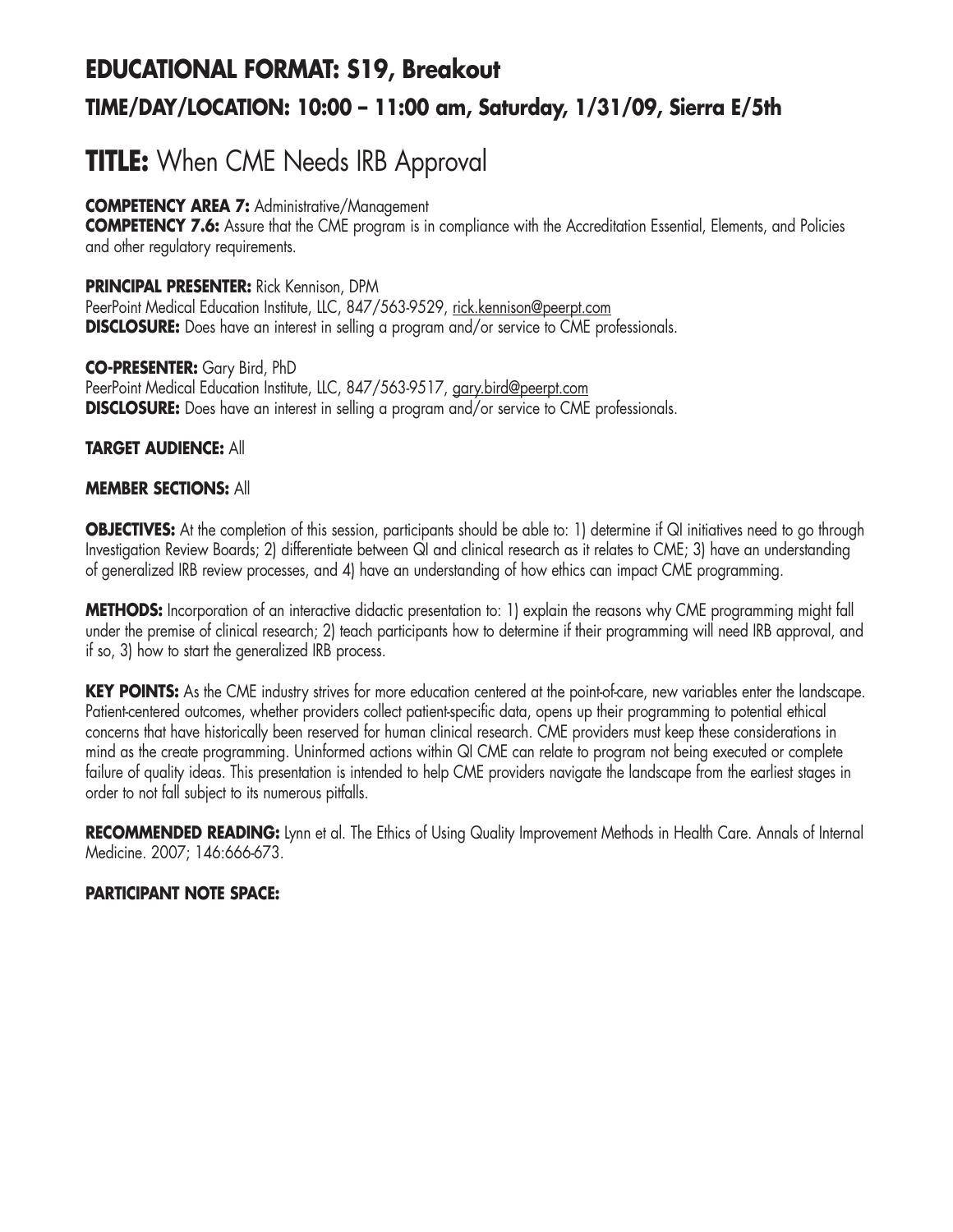### **EDUCATIONAL FORMAT: S20, Breakout TIME/DAY/LOCATION: 10:00 – 11:00 am, Saturday, 1/31/09, Yerba Buena 10-12/Lower B2**

### **TITLE:** Planning for Perfection: Connecting Great Learning with Great Venues **(Invited Abstract)**

**COMPETENCY AREA 7:** Administrative/Management

**COMPETENCY 7.3:** Provide appropriate logistics for educational activities to enhance the educational experience.

**PRINCIPAL PRESENTER:** Barbara McLeod, CMP

Matrix Meetings, Inc., 507/288-5620, barbara@matrixmeetings.com **DISCLOSURE:** Does have an interest in selling a service to CME professionals.

**CO-PRESENTER:** Janet Severson, CMP

Matrix Meetings, Inc., 507/288-5620, jan@matrixmeetings.com **DISCLOSURE:** Does have an interest in selling a service to CME professionals.

**CO-PRESENTER:** Tracy Parks, CMP

Matrix Meetings, Inc., 507/288-5620, tracy@matrixmeetings.com **DISCLOSURE:** Does have an interest in selling a service to CME professionals.

**CO-PRESENTER:** Douglas Peterson, AA

Prestige Resorts and Destinations, Ltd., 952/653-1564, dpeterson@prestigeresorts.com **DISLCOSURE:** Does have an interest in selling a service to CME professionals.

**TARGET AUDIENCE:** Beginner

#### **MEMBER SECTIONS:** All

**OBJECTIVES:** By the completion of this session, participants should be able to:

- 1) Define criteria for suitable venues for CME programs.
- 2) Distinguish appropriate function space for CME programs.
- 3) Recognize and understand key contract issues.
- 4) Discuss and appropriate concessions in hotel contracts.

**METHODS:** Lecture and discussion. Presenters will utilize lecture to: 1) describe criteria used when identifying CME meeting venues; 2) define function space requirements; 3) summarize key clauses in hotel contracts, and 4) analyze logistical factors to be considered when negotiating contracts. A handout will be available.

**KEY POINTS:** CME programs and physician audiences are unique. There are important logistical details, such as determining the venue and identifying suitable function space, which directly impact the quality of the learning environment. When venues suitable for a CME program have been identified, the ensuing contract negotiations can address necessary logistical issues to ensure the meeting environment is conducive to physician learning.

#### **RECOMMENDED READING:**

- 1) Selected Readings: Meeting and Facility Contracts, John S. Foster, Attorney at Law, 2001. 218 pages.
- 2) Successful Meetings: How to Plan, Prepare, and Execute Top-notch Business Meetings, Shri L. Henkel, 2007. 285 pages.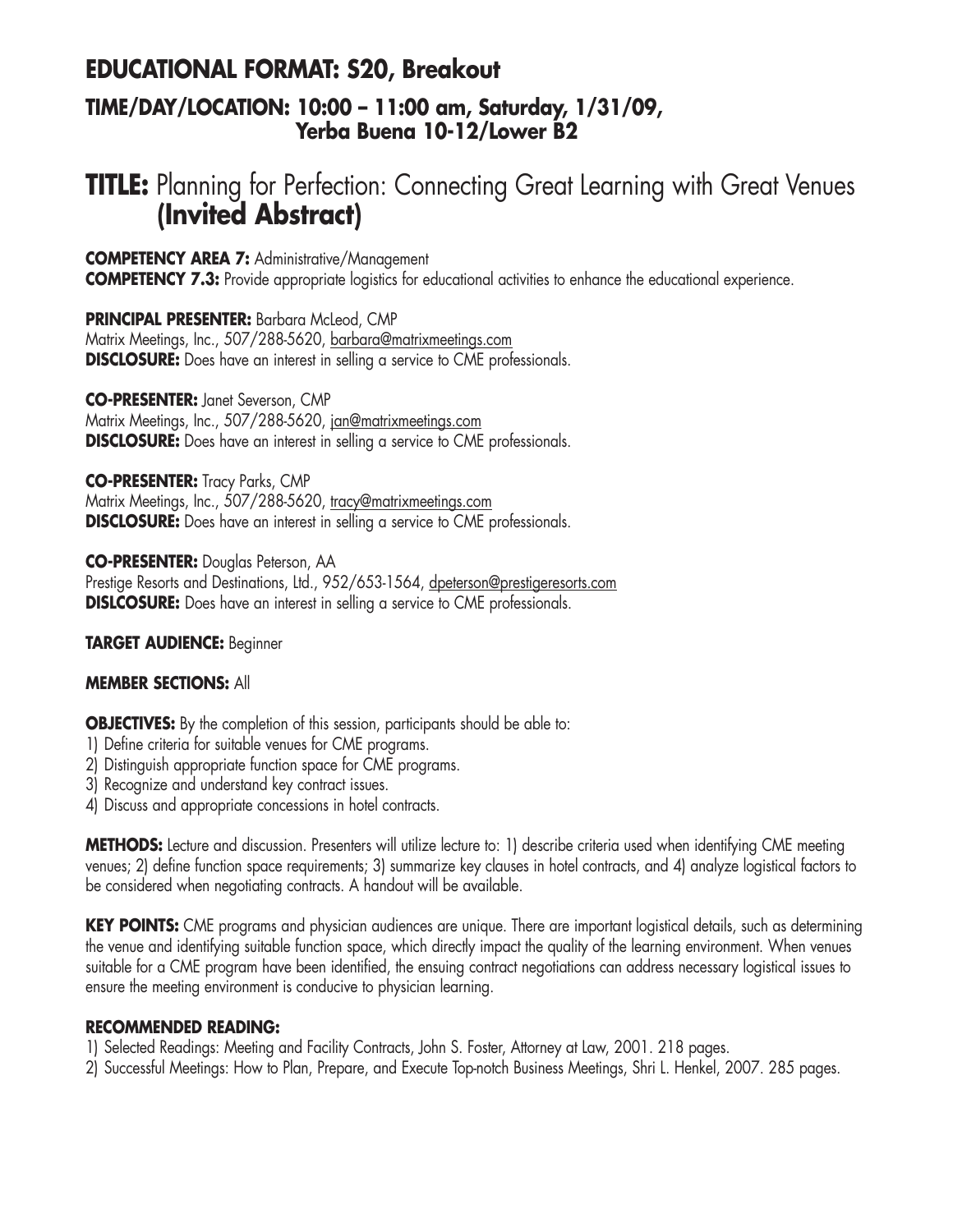### **EDUCATIONAL FORMAT: S21, Breakout TIME/DAY/LOCATION: 10:00 – 11:00 am, Saturday, 1/31/09, Yerba Buena 13-15/Lower B2**

# **TITLE:** Navigating the Language of Letters of Agreement (LOA's)

#### **COMPETENCY AREA 7:** Administrative/Management

**COMPETENCY 7.6:** Assure that the CME program is in compliance with the Accreditation Essentials, Elements, and Policies and other regulatory requirements.

#### **PRINCIPAL PRESENTER:** Melinda Steele, MEd

Texas Tech University Health Sciences Center, 806/743-2226, melinda.steele@ttuhsc.edu **DISCLOSURE:** Does not have an interest in selling a technology, program, product, and/or service to CME professionals.

**CO-PRESENTER:** Mark Schaffer, EdM Professional Postgraduate Services, 201/271-6205, mark.schaffer@ppscme.com **DISCLOSURE:** Does not have an interest in selling a technology, program, product, and/or service to CME professionals.

#### **CO-PRESENTER:** Kristin Rand, JD

Genentech, Tel: 650/225-8333, rand.kristin@gene.com **DISCLOSURE:** Does not have an interest in selling a technology, program, product, and/or service to CME professionals.

#### **TARGET AUDIENCE:** All

#### **MEMBER SECTIONS:** All

**OBJECTIVES:** At the completion of this session, participants should be able to: 1) describe the function and purpose of Letters of Agreement for Commercial Support of CME; 2) identify language or clauses that can be problematic for accredited providers; 3) consider language that is acceptable to both accredited providers and commercial supporters, and 4) describe methods to negotiate acceptable language to meet the requirements of accredited providers and industry.

**METHODS:** Use didactic presentation to clarify the intent of the LOA; use "case presentation" to illustrate problematic clauses, and use interactive discussion to address possible solutions.

**KEY POINTS:** LOA's are in place to document the independence of the Provider as required by the Standards for Commercial Support. Oftentimes language that is required by a commercial interest may cause issues for accredited providers, legally and ethically. Providers and supporters need to work together to create LOA's that meet the requirements without putting the other party at risk.

**RECOMMENDED READING:** Steele, M and Schaffer, M; A Position Paper on Letters of Agreement for Commercial Support Grants in Support of Continuing Medical Education Activities: The Accredited Provider's Position Can be found at: http://www.sacme.org/index.cfm?newsid=100&pagepath=News\_Events&id=1018.

**ACKNOWLEDGEMENTS:** Audience response technology provided by Turning Technologies, LLC.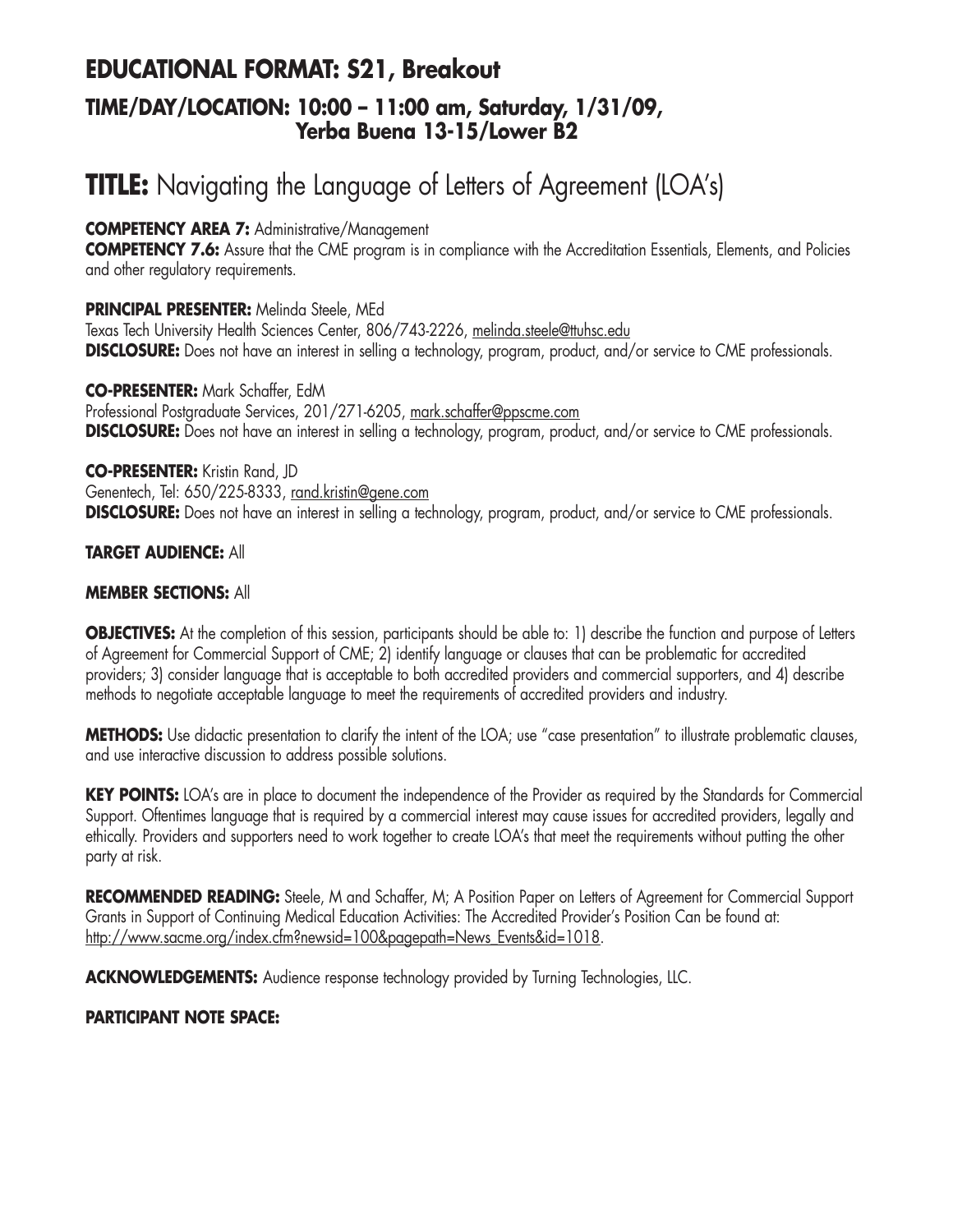# **EDUCATIONAL FORMAT: S22, Breakout TIME/DAY/LOCATION: 10:00 – 11:00 am, Saturday, 1/31/09, Sierra K/5th**

### **TITLE:** Taking the Measure of Self-Assessment

**COMPETENCY AREA 8:** Self-Assessment and Life-Long Learning

#### **PRINCIPAL PRESENTER:** Francis Kwakwa, MA

Radiological Society of North America (RSNA), 630/368-7889, fkwakwa@rsna.org **DISCLOSURE:** Does not have an interest in selling a technology, program, product, and/or service to CME professionals.

**CO-PRESENTER:** Mary Grantner, MA Radiological Society of North America (RSNA), 630/368-3733, mgrantner@rsna.org **DISCLOSURE:** Does not have an interest in selling a technology, program, product, and/or service to CME professionals.

#### **TARGET AUDIENCE:** All

**MEMBER SECTIONS:** Health Care Education Associations, Medical Specialty Societies

**OBJECTIVES:** 1) Describe a way to actively engage learners while in a traditional, didactic setting. 2) Apply basic educational measurement criteria to learner activity and progress. 3) Discuss possible ramifications and usefulness of these measurements. 4) Discuss varieties of ways in which traditional educational formats can evolve to address the self-assessment and lifelong learning standards of the ABMS, as well as better apply the established standards of adult learning.

**METHODS:** 1) Define "Self-Assessment Module", especially as it applies to Radiology as a medical specialty. 2) Use a lecture/discussion format to demonstrate how a traditional lecture can become an interactive learning environment and achieve the goals of self-assessment. 3) Review data from RSNA's annual in-person Self-Assessment Module courses. 4) Use data to demonstrate how this format facilitates self-assessment and reflection for the learner. 5) Review some of the difficulties in capturing and interpreting ARS-based data, and ways to overcome them.

**KEY POINTS:** The ABMS now requires that all practitioners holding specialty certification engage in "self-assessment and lifelong learning". This presents a particular challenge to specialty societies. While it seems self-evidently true that the best learners (and by extension the best practitioners) always engage in self-assessment and learning, can we show that that is true for our members? Can we measure levels of engagement when we are so firmly rooted in journal articles and didactic lectures as learning tools? At RSNA's Annual Meeting, we have found a measurement instrument and a lecture style that allow us to keep our long-established, comfortable format while presenting the learner with the incentive to be engaged. Our data show that those who register for a lecture that uses an audience response system and take it for SAM credit are more fully engaged in assessing their own skills than those who take the same course and do not register for SAM credit.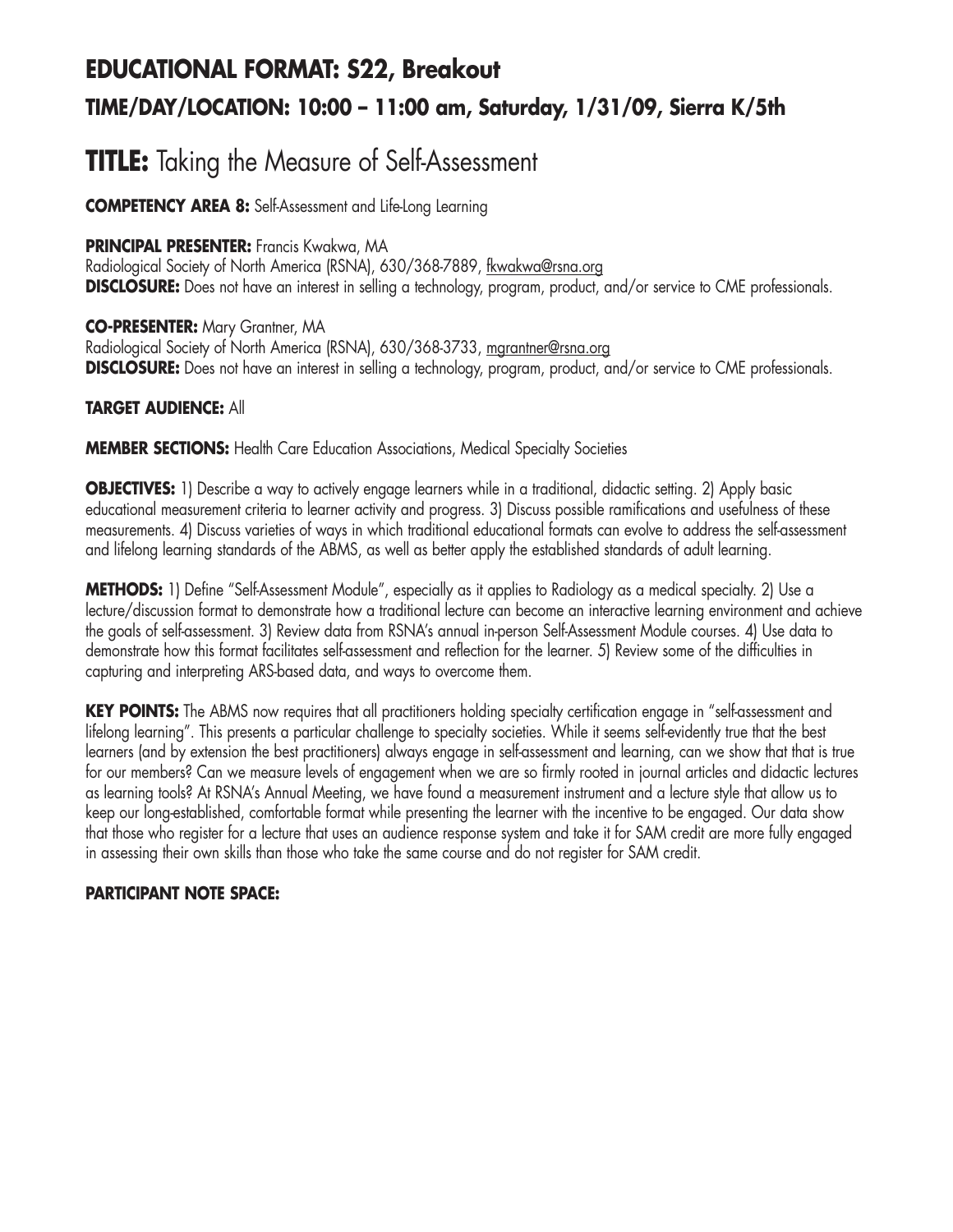### **EDUCATIONAL FORMAT: S23, Intensive**

### **TIME/DAY/LOCATION: 11:15 am – 12:15 pm, Saturday, 1/31/09, Yerba Buena 7-9/Lower B2**

# **TITLE:** Financial Support of CME: A Forum on the Future **(Part 2)**

**COMPETENCY AREA 4:** Systems Thinking

**PRINCIPAL PRESENTER/MODERATOR:** Jack Kues, PhD

University of Cincinnati, 513/558-3196, kuesjr@uc.edu **DISCLOSURE:** Does not have an interest in selling a technology, program, product and/or service to CME professionals.

**CO-PRESENTER:** Dennis Wentz, MD WentzMiller & Associates, 970/845-9910, dennis@wentzmiller.org **DISCLOSURE:** Does have an interest in selling a service to CME professionals.

**CO-PRESENTER:** Lewis Miller, MS WentzMiller & Associates, 203/662-9690, lew@wentzmiller.org **DISCLOSURE:** Does have an interest in selling a service to CME professionals.

#### **CO-PRESENTER:** Carol Havens, MD

Kaiser Permanente, 510/625-3317, carol.havens@kp.org **DISCLOSURE:** Does not have an interest in selling a technology, program, product, and/or service to CME professionals.

**CO-PRESENTER:** Philip Bellman, MPH Kaiser Permanente, 510/625-2425, Philip.bellman@kp.org **DISCLOSURE:** Does not have an interest in selling a technology, program, product, and/or service to CME professionals.

**CO-PRESENTER:** Jann Balmer, PhD University of Virginia School of Medicine, 434/924-5950, Jbalmer@virginia.edu **DISCLOSURE:** Does not have an interest in selling a technology, program, product, and/or service to CME professionals.

**CO-PRESENTER:** Maureen Doyle-Scharff, MBA Pfizer Inc., 212/733-6360, Maureen.doyle-scharff@pfizer.com **DISCLOSURE:** Does not have an interest in selling a technology, program, product, and/or service to CME professionals.

#### **TARGET AUDIENCE:** All

#### **MEMBER SECTIONS:** All

**OBJECTIVES:** This forum will present the current issues related to funding CME from a variety of perspectives. The panel will describe and discuss current forces impacting CME funding and will present different models for providing effective, patient-care focused CME. The panel will propose several strategies and scenarios for future funding of CME. Attendees, at the conclusion of this session, will be able to: 1) describe the current forces that are impacting the current funding of CME; 2) develop strategies for funding their CME program under different economic and regulatory conditions, and 3) implement a plan to provide unbiased CME programming that improves patient care and is financially viable.

**METHODS:** Each member of the panel (or team of members) will make a brief presentation that describes an aspect of the current funding environment for CME. The outline of the presentation will include a description of current financial environment for CME, from their perspective, along with solutions that have been implemented or are being proposed. After the presentations are completed, the moderator will pose summary questions to the entire panel. The audience will participate through a lengthy question and answer period.

**KEY POINTS:** 1) The current CME environment is becoming more complicated with regard to funding. 2) There are a number of published proposals with suggestions about how to modify the current funding structure for CME. 3) Viable alternatives to commercial funding for CME are being implemented and have been successful.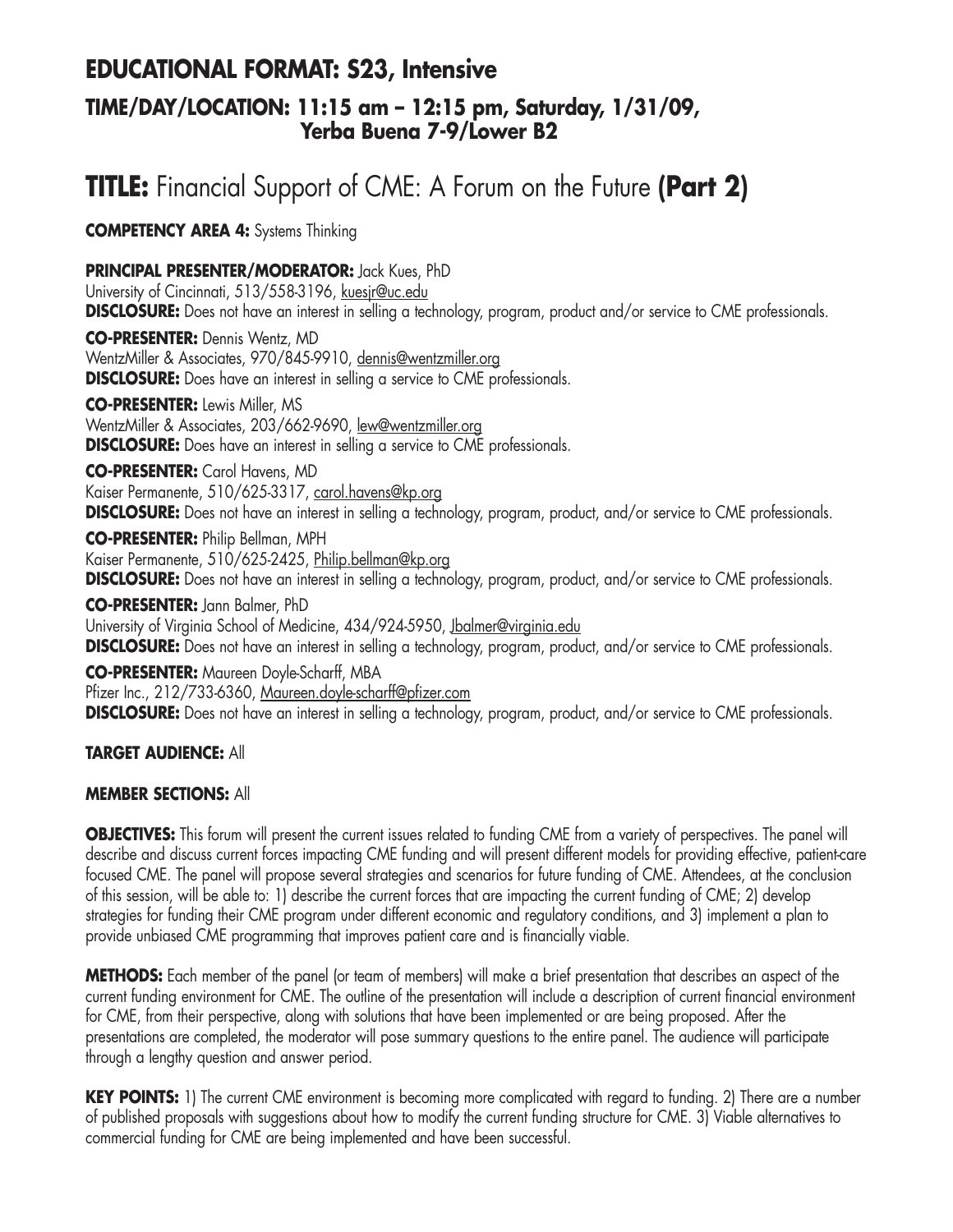# **EDUCATIONAL FORMAT: S24, Breakout TIME/DAY/LOCATION: 11:15 am – 12:15 pm, Saturday, 1/31/09, Pacific A/4th**

### **TITLE:** Taking PI to the Next Level -Integrating PI Learnings into Traditional CPD Modalities **(Part 2)**

#### **COMPETENCY AREA 1:** Adult/Organizational Learning Principles

**COMPETENCY 1.2:** Maintain awareness of organizational development practices that improve individual and organizational learning and performance.

#### **PRINCIPAL PRESENTER:** Cynthia Kear

California Academy of Family Physicians, 415/586-6660, ckear@aol.com **DISCLOSURE:** Does not have an interest in selling a technology, program, product, and/or service to CME professionals.

#### **CO-PRESENTER:** Shelly Rodrigues, CAE

California Academy of Family Physicians, 415/345-8667, srodrigues@familydocs.org **DISCLOSURE:** Does not have an interest in selling a technology, program, product, and/or service to CME professionals.

#### **TARGET AUDIENCE:** All

#### **MEMBER SECTIONS:** All

#### **OBJECTIVES:**

1) Understand the most salient concepts of PI as it relates to the current CPD environment.

2) Marry tenets of PI to broader, more traditional CPD modalities.

3) Implement intra-organizational communication to maximize this marriage.

**METHODS:** Using CAFP's extensive experience in PI, including our 4 year New Directions in Diabetes Care project and two year CEASE (Smoking Cessation) project, the session will summarize the PI process and key learnings, as well as demonstrate how CAFP is integrating the best of these experiences into other traditional CPD modalities.

**KEY POINTS:** Learn how one state specialty society tackled the quality improvement process and is implementing key learnings from this challenging, innovative educational method into other traditional CDP modalities.

**ACKNOWLEDGEMENTS:** Support from Physicians' Foundation for Health Systems Excellence, Novo Nordisk, Pfizer, CECity, Wellpoint Foundation, and PacifiCare Foundation.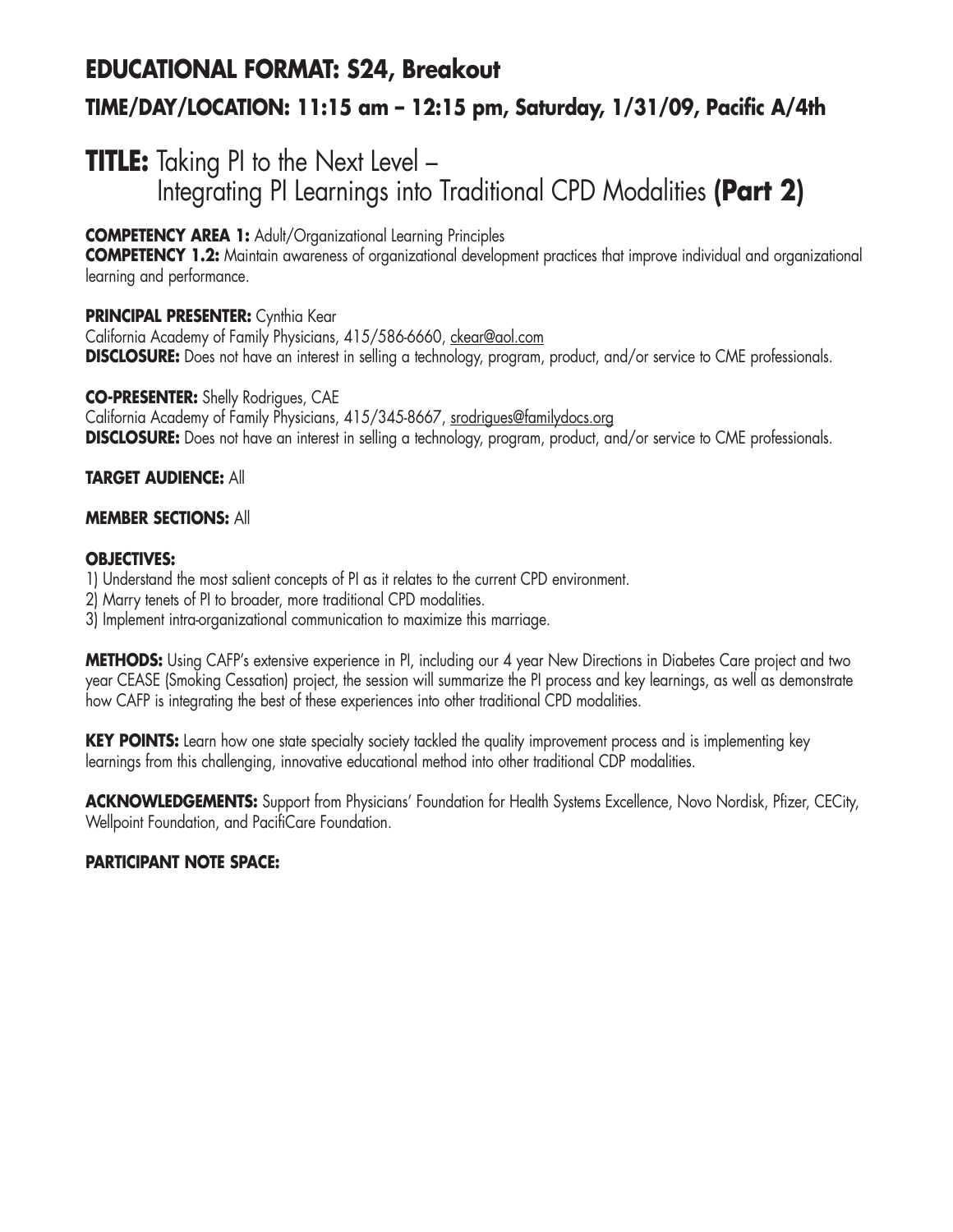### **EDUCATIONAL FORMAT: S25, Breakout**

### **TIME/DAY/LOCATION: 11:15 am – 12:15 pm, Saturday, 1/31/09, Pacific H/4th**

# **TITLE:** Developing Gap Analysis in the Absence of Practice Guidelines

**COMPETENCY AREA 2:** Educational Interventions

**COMPETENCY 2.2:** Identify physician learning needs using data, especially clinical practice data.

#### **PRINCIPAL PRESENTER:** Sherri Foster

Scienta Healthcare Education, 919/544-0052, sherrif@scienta-edu.com **DISCLOSURE:** Does not have an interest in selling a technology, program, product, and/or service to CME professionals.

**TARGET AUDIENCE:** Intermediate

#### **MEMBER SECTIONS:** All

**OBJECTIVES:** At the completion of this session, participants should be able to: 1) plan and implement a statistically powered physician practice pattern survey to establish baseline of care in therapeutic areas for which there are no evidence-based practice guidelines; 2) prepare survey protocol documentation for approval by institutional internal review boards, and 3) utilize survey data to ascertain clinical and educational needs and to chart progress in meeting those needs over time.

**METHODS:** Use didactic lecture to: 1) describe research leading to implementation of the survey; 2) present best practices for recruitment and institutional IRB approvals, and 3) review survey results and recommendations for CME and other initiatives stemming from those results. Use discussion to address questions from the audience

**KEY POINTS:** A statistically powered practice pattern survey can be a powerful tool for establishing a baseline of care and identifying areas of need in highly specialized treatment fields. Successful planning and implementation of a practice pattern survey requires advocacy by leaders in the therapeutic area and close communication with participating institutions to assure timely, accurate collection of data. Survey results can serve as evidence for current standard of care and can point to important areas of need for education and for further development of the evidence base for the optimal treatment of rare disorders.

**ACKNOWLEDGEMENTS:** Funding provided by Baxter Healthcare Corporation.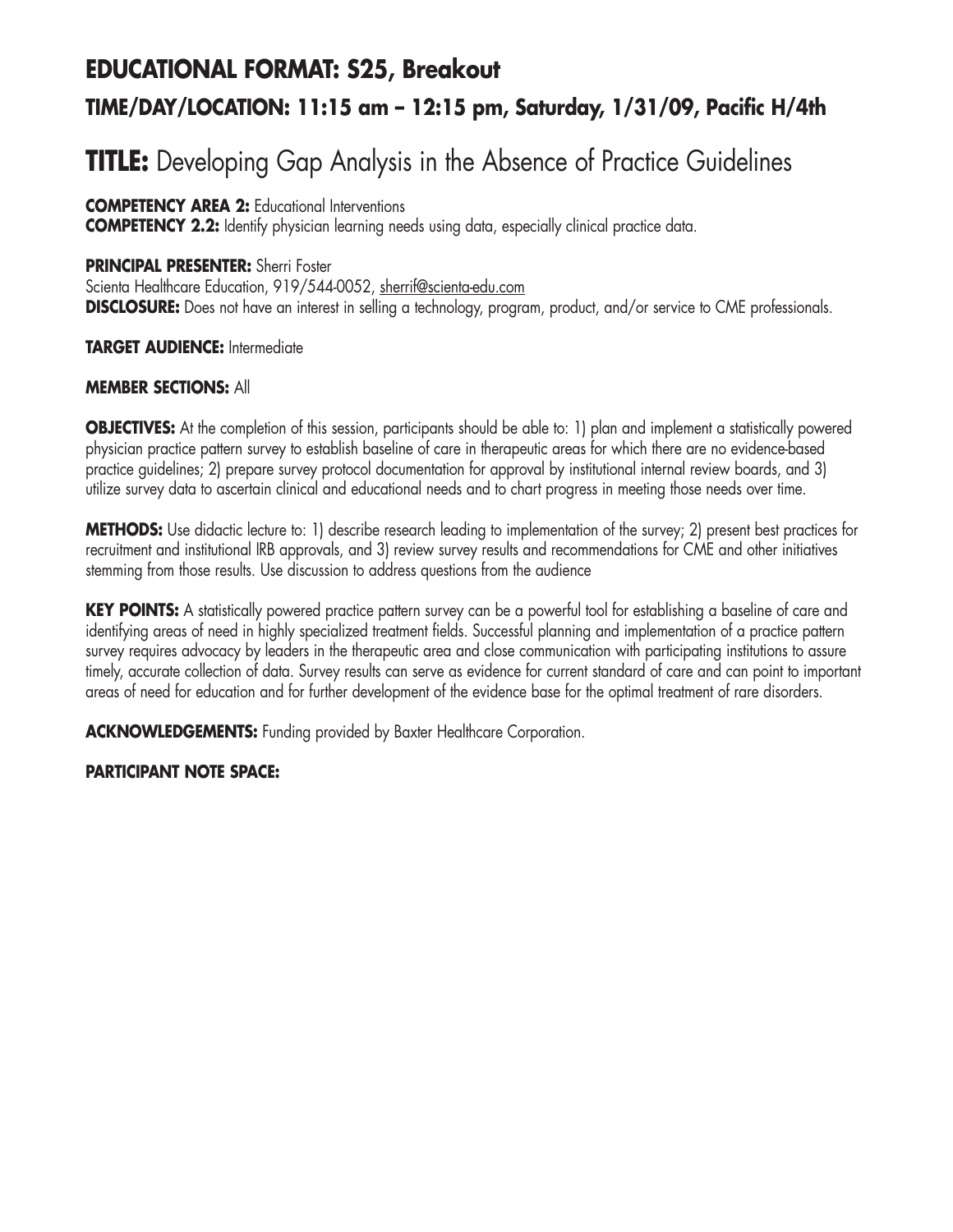# **EDUCATIONAL FORMAT: S26, Breakout**

#### **TIME/DAY/LOCATION: 11:15 am – 12:15 pm, Saturday, 1/31/09, Yerba Buena 4-6/Lower B2**

### **TITLE:** Linking Local Learner Segmentation to a Continuous Needs Assessment Process

**COMPETENCY AREA 2:** Educational Interventions **COMPETENCY 2.8:** Provide longitudinal interventions when appropriate.

#### **PRINCIPAL PRESENTER:** Roy Smith, BA

Annenberg Center for Health Sciences at Eisenhower, 203/453-9427, rsmith@annenberg.net **DISCLOSURE:** Does not have an interest in selling a technology, program, product, and/or service to CME professionals.

#### **CO-PRESENTER:** Sherlyn Celone-Arnold, BA

Boehringer Ingelheim Pharmaceuticals, Inc., 203/798-4522, sherlyn.celone@boehringer-ingelheim.com **DISCLOSURE:** Does not have an interest in selling a technology, program, product, and/or service to CME professionals.

#### **CO-PRESENTER:** Gordon West, PhD

Annenberg Center for Health Sciences at Eisenhower, 760/773-4294, gwest@annenberg.net **DISCLOSURE:** Does not have an interest in selling a technology, program, product, and/or service to CME professionals.

#### **TARGET AUDIENCE:** All

#### **MEMBER SECTIONS:** All

**OBJECTIVES:** At the completion of this session, participants should be able to: 1) design comprehensive needs assessments for longitudinal learning initiatives; 2) discuss the importance of learner segmentation; 3) focus on continuous performance improvement initiatives with measurable outcomes, and 4) partner with diverse organizations to complement skill sets.

**METHODS:** Use dialogue and didactic lectures to: 1) overview the strategy; 2) present interim findings; 3) describe potential impact on patient outcomes, and 4) summarize recommendations for future applications. Use interactive panel discussion and ARS to respond to attendee questions and comments.

**KEY POINTS:** 1) In select cases, CME providers can optimize educational initiative outcomes through segmented needs assessments and sequential educational interventions. 2) Local activities tailored and focused through local learners' needs assessments can be highly effective. In the five areas representing the highest concentration of patient treatment for non-small cell lung cancer in the US, we assess pre and post program needs for education connected through the instructional design process and outcomes measurements. From these data, we construct subsequent educational interventions aimed at building on post activity needs and performance gaps in each individual area. This cycle will repeat for long term performance improvement and patient outcomes in each of these five unique local venues.

**ACKNOWLEDGEMENTS:** Audience response technology provided by Turning Technologies, LLC.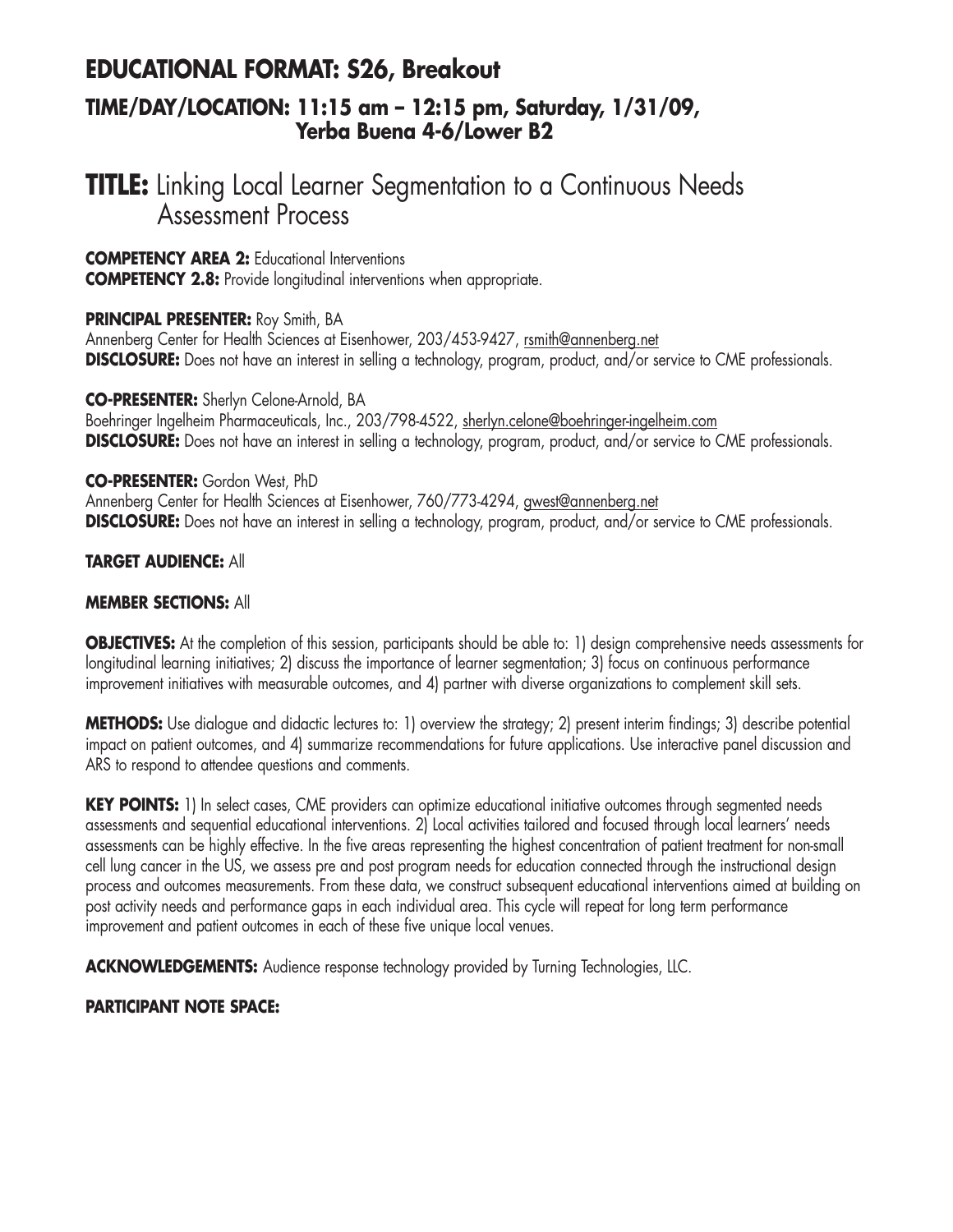### **EDUCATIONAL FORMAT: S27, Breakout TIME/DAY/LOCATION: 11:15 am – 12:15 pm, Saturday, 1/31/09, Pacific B/4th**

### **TITLE:** The Promise of Factor-based Education: Beyond Current Concepts in Medical Education

**COMPETENCY AREA 2:** Educational Interventions **COMPETENCY 2.1:** Use evidence based adult learning principles to guide the practice of CME.

#### **PRINCIPAL PRESENTER:** Venkat Gullapalli, MD Gullapalli and Associates, LLC, 201/984-3332, vgullapalli@gullapalliandassoc.com **DISCLOSURE:** Does have an interest in selling a service to CME professionals.

**CO-PRESENTER:** Rakesh Jain, MD University of Texas Medical School, 979/480-9886, driain\_research@hotmail.com **DISCLOSURE:** Does not have an interest in selling a technology, program, product, and/or service to CME professionals.

#### **TARGET AUDIENCE:** All

#### **MEMBER SECTIONS:** All

**OBJECTIVES:** At the completion of this session, participants should be able to: 1) understand the need and utility for Factor-Based-Education (FBE) in CME; 2) compare and contrast FBE to current approaches to education such as disease-state and therapy-based focus; 3) assess FBE benefits in relation to compliance, patient care and outcomes, and 4) review methods of incorporating FBE into instructional design and development.

**METHODS:** Use of a case-based presentation to: 1) differentiate between current best practices in the instructional design of CME activities; 2) review the implications and potential applications for FBE in enhancing patient care and outcomes, and 3) use discussion to address questions from audience within the CME community.

**KEY POINTS:** Traditional medical education is focused on content that is centered on disease states and therapies rather than pinpointing various factors that affect a particular therapeutic choice or strategy and educating learners on those factors. FBE requires the identification of and focus on factors that determine a physician's "mental algorithm". These are the factors that determine how a physician treats/behaves the way he/she does. Medical education must address these decision-making factors, rather than disassociated facts about a disease or therapies if we intend to alter the clinical behavior of providers to affect patient care and outcomes.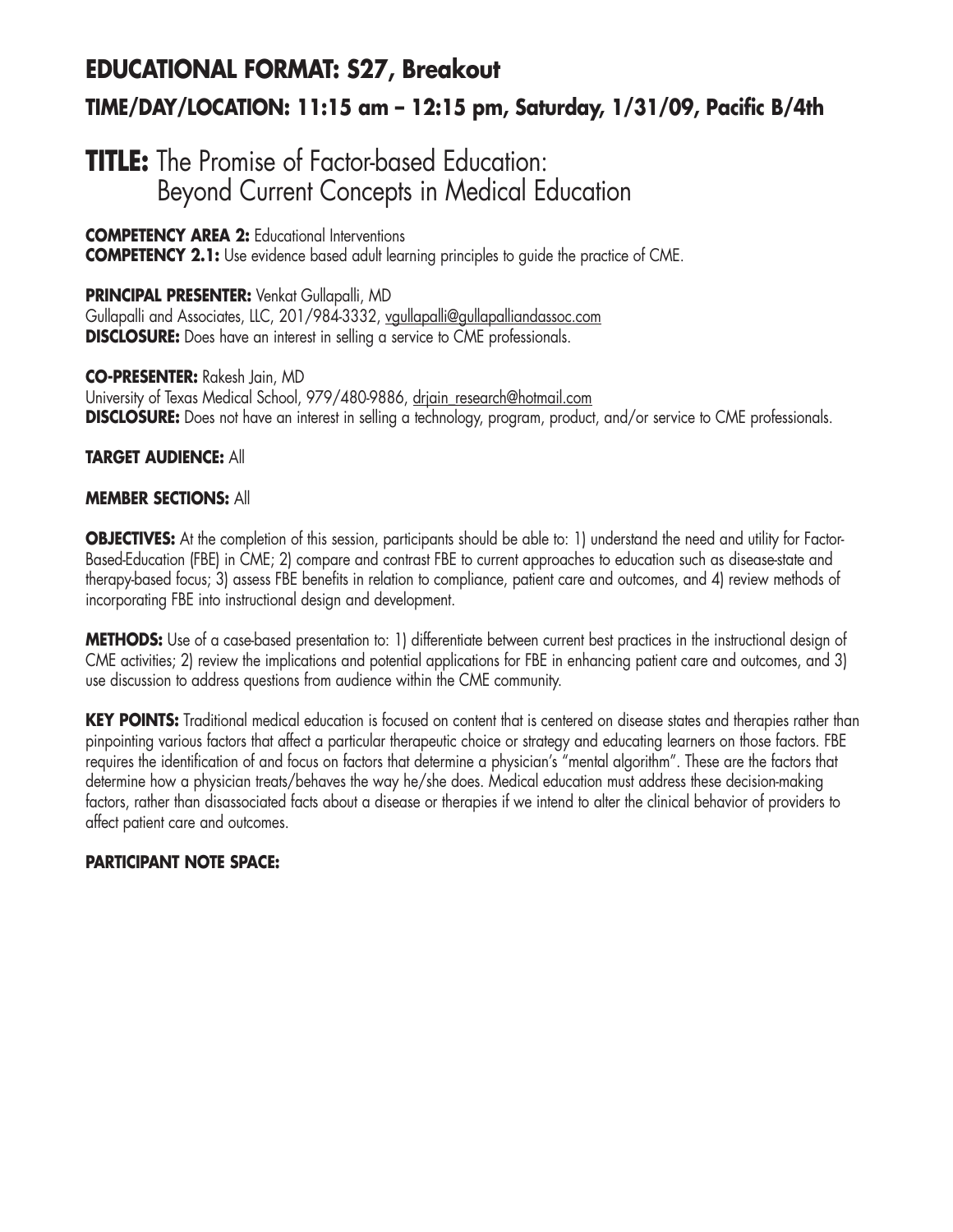# **EDUCATIONAL FORMAT: S28, Breakout**

### **TIME/DAY/LOCATION: 11:15 am – 12:15 pm, Saturday, 1/31/09, Sierra A/5th**

### **TITLE:** Multidisciplinary CE: Reinforcing a Team Approach in the Clinical Setting to Improve Patient Outcomes

**COMPETENCY AREA 2:** Educational Interventions

**COMPETENCY 2.7:** Consider multi-disciplinary educational interventions when appropriate.

#### **PRINCIPAL PRESENTER:** Richard Vanderpool CME Outfitters, 240/243-1305, rvanderpool@cmeoutfitters.com **DISCLOSURE:** Does not have an interest in selling a technology, program, product, and/or service to CME professionals.

**CO-PRESENTER:** Sharon Tordoff CME Outfitters, 240/243-1338, stordoff@cmeoutfitters.com **DISCLOSURE:** Does not have an interest in selling a technology, program, product, and/or service to CME professionals.

#### **TARGET AUDIENCE:** All

#### **MEMBER SECTIONS:** All

**OBJECTIVES:** At the conclusion of the breakout, participants will be able to: 1) define the role and key functions of multidisciplinary teams in disease management and their impact on patient outcomes and health care costs; 2) describe educational methods to utilize during the development of multidisciplinary CME activities in order to reinforce a team approach in the clinical setting, and 3) identify resources, nuances, and CE application processes for various health care professionals that make up a multidisciplinary treatment team.

**METHODS:** Information will be presented in a didactic format with case examples, "how-to"s, handouts, and identification of multidisciplinary resources. The participants will be encouraged to share thoughts and experiences throughout the presentation.

**KEY POINTS:** Recent studies demonstrate that evidence-based multidisciplinary team approaches measurably improve patient outcomes across a wide range of disorders, from pediatric short bowel syndrome and diabetes, to dementia and depression. However according to the "Health Professions Education" report released in 2003 by the Institute of Medicine (IOM), health professionals are asked once in practice to work in interdisciplinary teams, yet they are not educated together or trained in team-based skills. According to the report, all health professionals should be educated to deliver patient-centered care as members of an interdisciplinary team, emphasizing evidence-based practice, quality improvement approaches, and informatics. As CME providers, we can reinforce this approach and facilitate improved patient outcomes by offering multidisciplinary activities certified for all members of the treatment team who would benefit from the education being presented.

#### **RECOMMENDED READING:**

- 1) Greiner, AC, Knebel, eds. Health Professions Education: A Bridge to Quality. Washington, DC:National Academy Press; 2003.
- 2) Varkey P, Reller M, Smith A, Ponto J, Osborn M. An experiential interdisciplinary quality improvement education initiative. Am J Med Qual 2006;21:317-322.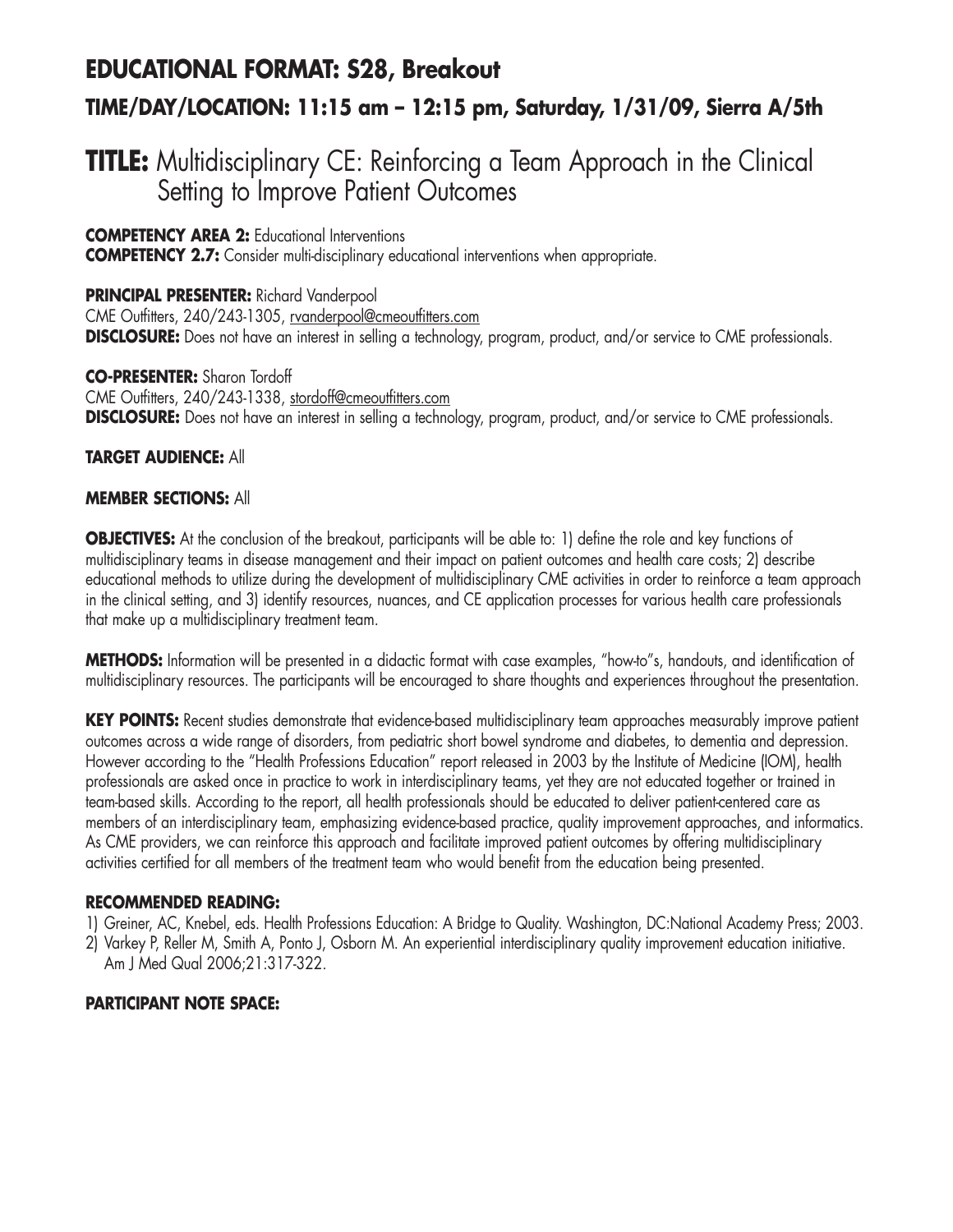### **EDUCATIONAL FORMAT: S29, Breakout TIME/DAY/LOCATION: 11:15 am – 12:15 pm, Saturday, 1/31/09, Yerba Buena 1-3/Lower B2**

# **TITLE:** Enduring Materials...In for the Long Haul

#### **COMPETENCY AREA 2:** Educational Interventions

**COMPETENCY 2.1:** Use evidence-based adult learning principles to guide the practice of CME.

**PRINCIPAL PRESENTER:** James Reichert, MD Hamot Medical Center, 814/877-2326, jim.reichert@hamot.org **DISCLOSURE:** Does not have an interest in selling a technology, program, product, and/or service to CME professionals.

**CO-PRESENTER:** Linda Carpenter Hamot Medical Center, 814/877-5690, linda.carpenter@hamot.org **DISCLOSURE:** Does not have an interest in selling a technology, program, product, and/or service to CME professionals.

#### **TARGET AUDIENCE:** All

#### **MEMBER SECTIONS:** Hospitals and health systems

**OBJECTIVES:** At the conclusion of this activity, the participants should be able to: 1) define the rationale for the development of enduring materials; 2) identify and adapt tools that may be used in the development and documentation of enduring materials, and 3) describe some of the issues/barriers encountered related to completion, distribution and management of enduring materials.

**METHODS:** Didactic presentation with internet demonstration. Discuss of sample tools used by instructors to compliment their enduring materials. Questions from the audience to promote further discussion.

**KEY POINTS:** Live activities require a significant investment of time, money and resources is made to producing live CME activities. Many live activities attract only a small portion of the overall target audience. The most significant roadblocks to attendance at live activities are location and timing. If these two deterrents can be removed or attenuated physicians could participate in CME activities when and where it is most convenient for them. Online enduring materials are the logical next step for CME providers to meet the logistical needs of their audience.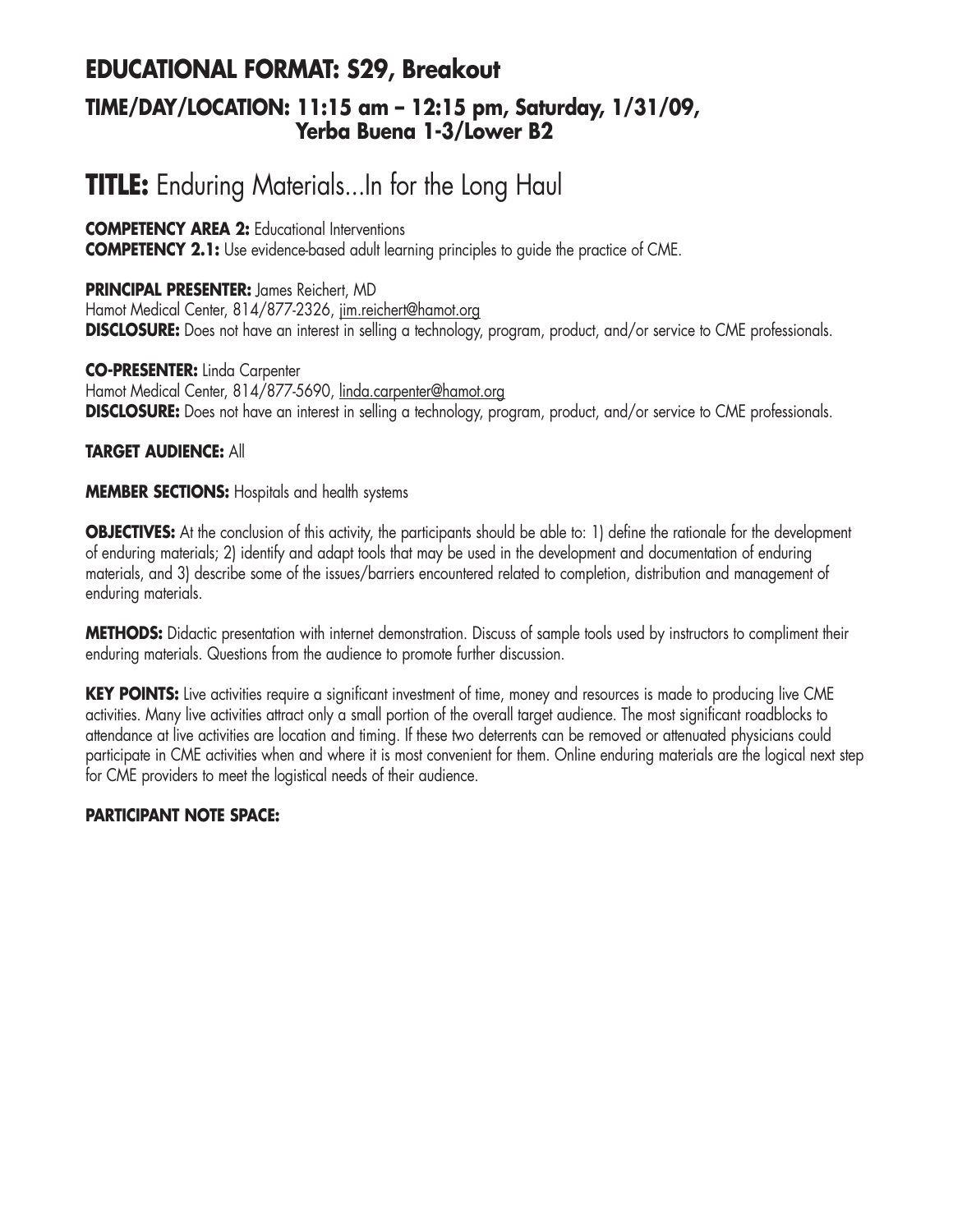### **EDUCATIONAL FORMAT: S30, Breakout**

### **TIME/DAY/LOCATION: 11:15 am – 12:15 pm, Saturday, 1/31/09, Sierra B/5th**

### **TITLE:** Improving Care for Incarcerated Individuals with Hepatitis C: Performance Improvement CME for in Correctional Managed Care

#### **COMPETENCY AREA 2:** Educational Interventions

**COMPETENCY 2.8:** Provide longitudinal interventions when appropriate.

#### **PRINCIPAL PRESENTER:** Dion Richetti, DC

Discovery Institute of Medical Education (DIME), 312/553-8071, dion.richetti@dimeded.org **DISCLOSURE:** Does not have an interest in selling a technology, program, product, and/or service to CME professionals.

**CO-PRESENTER:** Casi Doughty, MA UTMB Correctional Managed Care, 409/747-2719, ctdought@utmb.edu **DISCLOSURE:** Does not have an interest in selling a technology, program, product, and/or service to CME professionals.

#### **CO-PRESENTER:** Celeste Kolanko, EdD

Discovery Institute of Medical Education (DIME), 312/553-8000, celeste.kolanko@dimeded.org **DISCLOSURE:** Does not have an interest in selling a technology, program, product, and/or service to CME professionals.

#### **TARGET AUDIENCE:** All

#### **MEMBER SECTIONS:** All

**OBJECTIVES:** 1) Describe a method of collaboration that generates synergy for the building of a web-based performance improvement CME activity. 2) Demonstrate how an accredited provider can work with a managed care system to support enhanced clinician performance. 3) Identify key criteria, including quality improvement data, internal cooperation, appropriate technology and adequate resources required to develop and implement a performance improvement CME activity within a health system.

**METHODS:** Representatives of the joint sponsors of this PI CME activity will share the processes, including opportunities and challenges of developing a new model of CME within a healthcare system. Presentation will include didactic presentation with slides and a question and answer session.

**KEY POINTS:** When a publicly funded, quality directed healthcare system serving a population with vast healthcare needs looks to find innovative ways to improve care, partnerships are an obvious direction to take.

The University of Texas Medical Branch, Correctional Managed Care system is collaborating with DIME (Discovery Institute of Medical Education), an accredited CME provider, to develop a Performance Improvement model specifically aimed to improve care for its patients living with Hepatitis C. The high seroprevalence within the incarcerated population of this chronic infection that can lead to cirrhosis liver cancer requires high standards of quality medical care for patient success. With resources acquired through an educational grant the organizations have worked together to build a performance improvement CME activity to serve the 100 facilities and 120,000 patients under the care of UTMB-CMC clinicians. This presentation will present collaboration as a model of how PI CME can ultimately serve patients.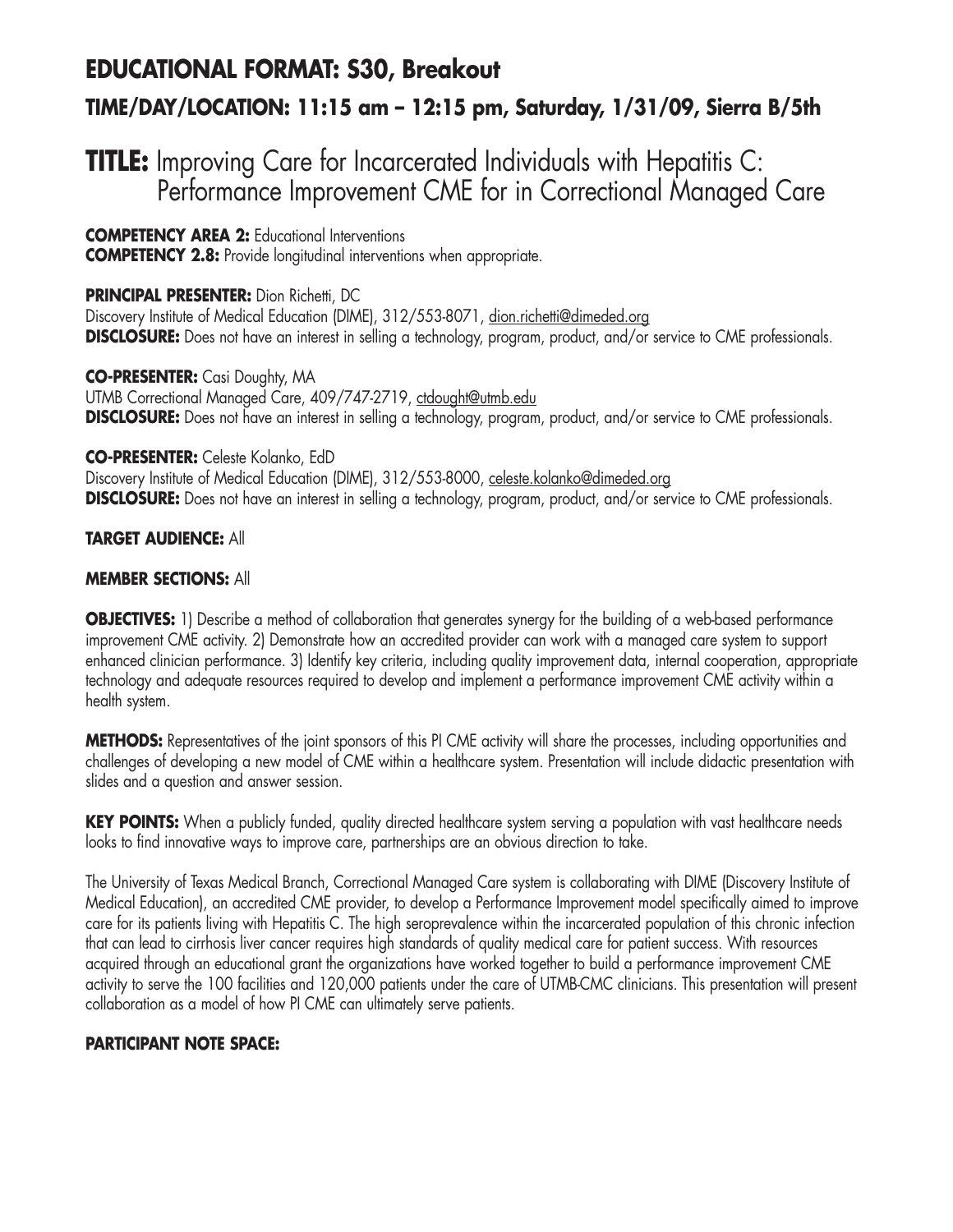# **EDUCATIONAL FORMAT: S31, Breakout TIME/DAY/LOCATION: 11:15 am – 12:15 pm, Saturday, 1/31/09, Pacific I/4th**

### **TITLE:** Evaluation of a Dementia Awareness Program in the African-American Community

**COMPETENCY AREA 3:** Performance Measurement

**PRINCIPAL PRESENTER:** Kayla Cytryn, PhD AXDEV Group, 888/282-9338, cytrynk@axdevgroup.com

**DISCLOSURE:** Does not have an interest in selling a technology, program, product, and/or service to CME professionals.

**CO-PRESENTER:** Robert Friedland, MD Case Western Reserve University, 216/368-1912, robert.friedland@case.edu **DISCLOSURE:** Does not have an interest in selling a technology, program, product, and/or service to CME professionals.

**CO-PRESENTER:** Sean Hayes, PsyD AXDEV Group, 888/282-9338, hayess@axdevgroup.com **DISCLOSURE:** Does not have an interest in selling a technology, program, product, and/or service to CME professionals.

**TARGET AUDIENCE:** Intermediate

#### **MEMBER SECTIONS:** All

**OBJECTIVES:** After attending this program, participants will be able to: 1) identify and understand the components of an educational program evaluation; 2) understand the iterative nature of educational program design, from needs assessment to program design to summative evaluation which then in turn informs the design of subsequent programs, and 3) apply insights based on the findings of the evaluation to the development of educational programs targeting patient education and patientprovider communication.

**METHODS:** Principles of program evaluation will be presented and illustrated through evaluation of a national six-site, educational program designed to enhance knowledge of African-American community residents regarding their risks of Alzheimer's disease (AD). Small group guided sessions will explore implications of findings for future CHE interventions.

KEY POINTS: Program objectives were jointly developed by representatives of each of the six study sites. Objectives centered on improving knowledge related to AD in order to inform better health-related decisions, particularly focusing on lifestyle, identifying AD, healthcare and community-healthcare system and professional relationships, and community involvement. Evaluation outcome metrics were based on these objectives. Findings identified areas of success and weakness in the outcomes of the programs, comparing across programs types and sites. These strengths and weaknesses in turn inform the development of subsequent educational initiatives targeting healthcare providers and African-American community members.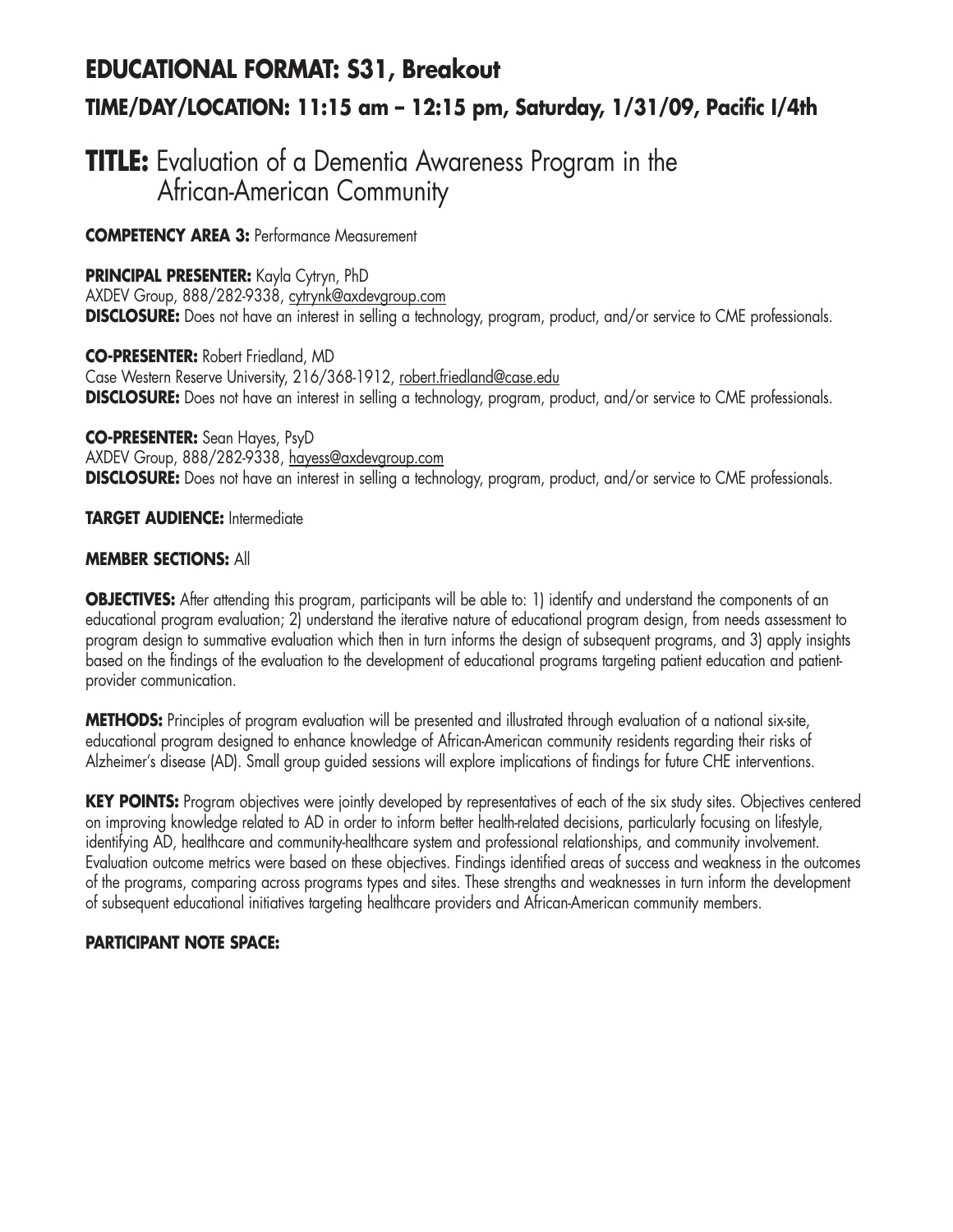### **EDUCATIONAL FORMAT: S32, Breakout TIME/DAY/LOCATION: 11:15 am – 12:15 pm, Saturday, 1/31/09, Yerba Buena 10-12/Lower B2**

# **TITLE:** Presenting Your Outcomes Data: Leading or Misleading?

#### **COMPETENCY AREA 3:** Performance Measurement

**COMPETENCY 3.1:** Develop, use and support an effective data management system for educational and administrative purposes.

#### **PRINCIPAL PRESENTER:** Scott Weber

Med-IQ, LLC, 203/762-0588, sweber@med-iq.com **DISCLOSURE:** Does not have an interest in selling a technology, program, product, and/or service to CME professionals.

**CO-PRESENTER:** Hillary Schmidt, PhD sanofi-aventis US, 908/981-5199, hillary.schmidt@sanofi-aventis.com **DISCLOSURE:** Does not have an interest in selling a technology, program, product, and/or service to CME professionals.

#### **CO-PRESENTER:** William Mencia, MD

Med-IQ, LLC, 443/543-5135, wmencia@med-iw.com **DISCLOSURE:** Does not have an interest in selling a technology, program, product, and/or service to CME professionals.

#### **TARGET AUDIENCE:** All

#### **MEMBER SECTIONS:** All

**OBJECTIVES:** At the completion of this session, participants should be able to: 1) identify common errors in the presentation and interpretation of activity and program outcomes data (Level 1-6); 2) design effective outcomes data presentation formats that can optimize meaningful interpretation, and 3) appropriately interpret outcomes data to guide program improvement.

**METHODS:** An interactive, case-based session in which participants will critique the design, presentation and interpretation of mock CME activity and outcomes data. The panelists will lead discussion of best practices for presenting and interpreting outcomes data, and participants will identify areas for improvement in their own CME program development.

KEY POINTS: Both CME providers and industry supporters recognize the need for data that demonstrates the efficacy of medical education interventions. CME providers must have outcomes data to validate the direction of their education and to determine barriers and gaps that need to be addressed in future initiatives. Industry supporters require the data to validate that industry-supported CME is fair-balanced, high quality, and effective in improving patient care for both internal and external stakeholders. This session will present both sides of this discussion and its impact on the future of CME.

**ACKNOWLEDGEMENTS:** Audience response technology provided by VisionTree Software.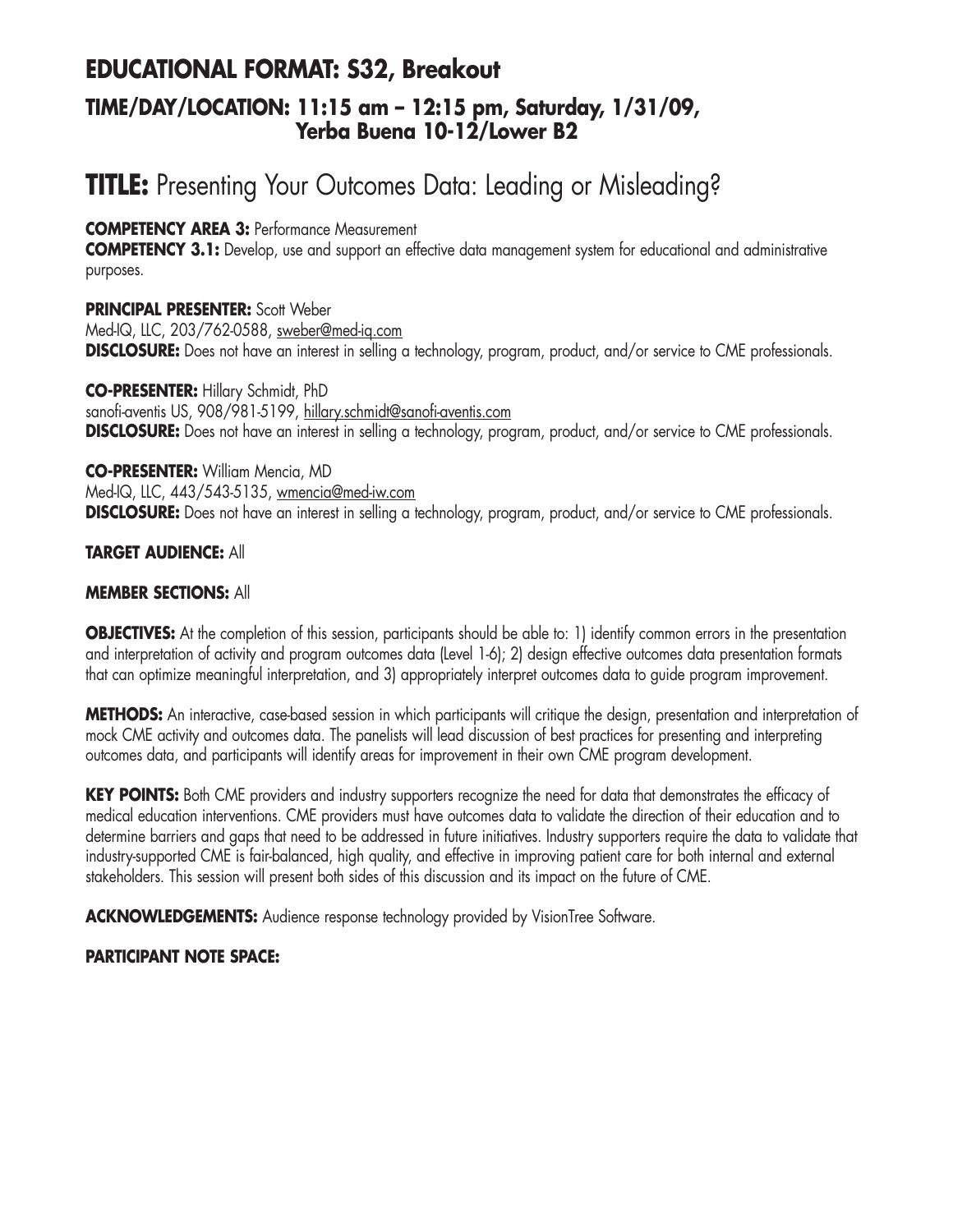### **EDUCATIONAL FORMAT: S33, Breakout**

### **TIME/DAY/LOCATION: 11:15 am – 12:15 pm, Saturday, 1/31/09, Sierra C/5th**

# **TITLE:** CME-GME Partnership: Improving Performance in Medical Education

#### **COMPETENCY AREA 3:** Performance Measurement

**COMPETENCY 3.1:** Develop, use and support an effective data management system for educational and administrative purposes.

#### **PRINCIPAL PRESENTER:** Karen Heiser, PhD

Nationwide Children's Hospital, 614/722-4901, karen.heiser@nationwidechildrens.org **DISCLOSURE:** Does not have an interest in selling a technology, program, product, and/or service to CME professionals.

#### **TARGET AUDIENCE:** All

#### **MEMBER SECTIONS:** All

**OBJECTIVES:** At the completion of this session, participants should be able to: 1) identify accreditation, regulatory, and programmatic measures applicable to CME and GME, e.g., ACCME Level 3, Phase 3 of ACGME Outcomes Project, and AMA Initiative to Transform Medical Education; 2) identify existing data sources to track CME and GME performance; 3) analyze metrics governing boards may use for medical education, and 4) build internal capacity to document excellence in medical education.

**METHODS:** Use didactic lecture and group discussion to: 1) outline existing and evolving metrics to track medical education performance; 2) identify existing institutional and national benchmark data, and 3) explore how CME professionals can utilize their educational expertise to serve as systems change agents.

**KEY POINTS:** The general public expects, and healthcare system demands, that medical education be accountable for its outcomes. It is no longer sufficient to implement to valid education processes. GME and CME must document their ability to prepare physicians for practice and to continuously improve that practice to ensure that patients receive the best available care. Virtually every regulatory body and professional organization has new or expanded outcomes projects. In order to enact meaningful change and to not become overburdened by these mandates, CME and GME leaders must collaborate in meaningful ways.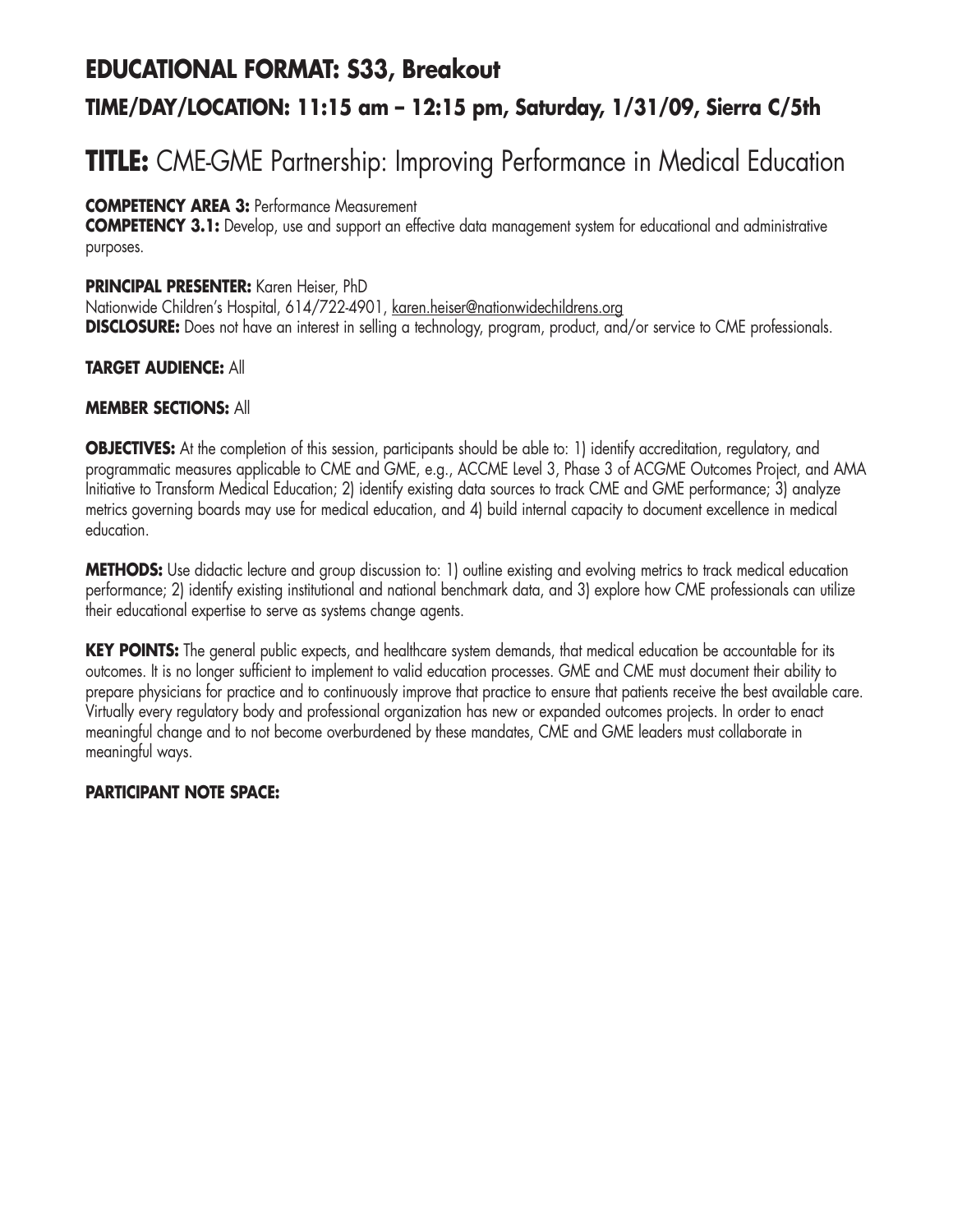# **EDUCATIONAL FORMAT: S34, Breakout TIME/DAY/LOCATION: 11:15 am – 12:15 pm, Saturday, 1/31/09, Sierra E/5th**

### **TITLE:** Improving Outcomes with Performance Improvement (PI) and Health Self-management Education (SME)

#### **COMPETENCY AREA 3:** Performance Measurement

**COMPETENCY 3.6:** Provide measurement tools and utilize reliable data to enable physician-learners to compare present levels of performance with optimum performance.

#### **PRINCIPAL PRESENTER:** Andrew McCrea, PhD

Foundation for Better Health Care, 312/930-1927, admccrea@mac.com **DISCLOSURE:** Does not have an interest in selling a technology, program, product, and/or service to CME professionals.

#### **TARGET AUDIENCE:** All

#### **MEMBER SECTIONS:** All

**OBJECTIVES:** The purpose of this study is to determine the individual and combined feasibility, acceptability and effectiveness of PI CME and SME interventions on physician-patient partnerships, patient perceptions, patient satisfaction, and improved health outcomes.

**METHODS:** A total of 500 physicians and 5,000 patients were enrolled in a nested factorial design involving two independent research variables: PI CME at 2 levels, and SME at 3 levels. Objective clinical, subjective health, CME, and SME outcomes were assessed at baseline and 6 months.

#### **KEY POINTS:**

- 1) Due to pending Maintenance of Certification requirements and pay for performance trends, PI programs designed to change clinical practice and document improved patient outcomes are gaining increasing acceptance.
- 2) Because of the chronic disease impact on population health, there is a growing interest in self-management education (SME) programs, which provide patients with the knowledge, skills and confidence necessary to more effectively manage their illness.
- 3) The integrated research study involving physicians and patients provides insights on the individual and combined effectiveness of PI and web-based SME on practice improvements, patient experience of care, and health outcomes.

**RECOMMENDED READING:** The Future of Self-Management Education for People with Chronic Conditions. Centre for Innovation in Primary Care page. Available at: http://www.innovate.org.uk/frameset.asp?Link=WhatsNew. Accessed March 19, 2008.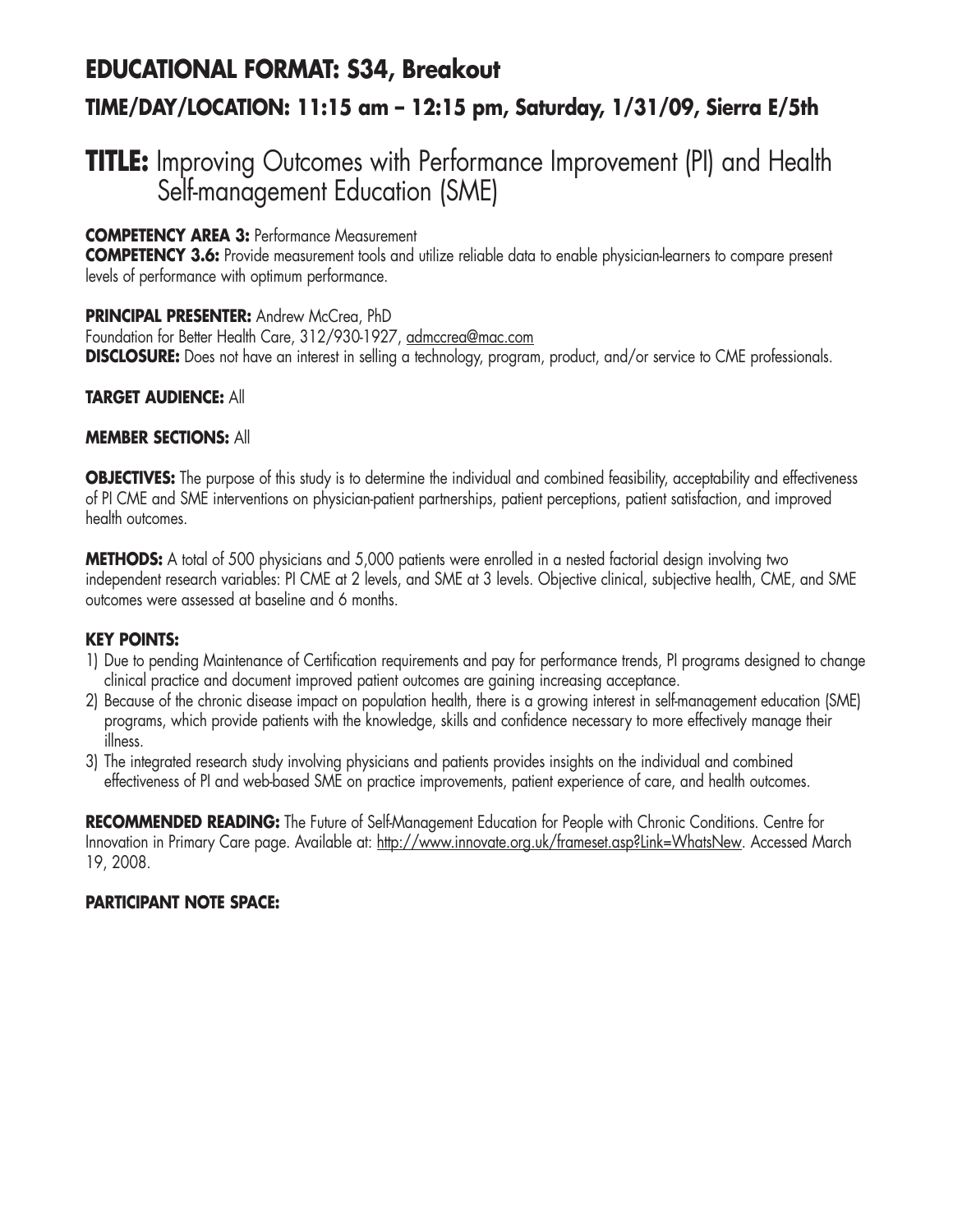# **EDUCATIONAL FORMAT: S35, Breakout TIME/DAY/LOCATION: 11:15 am – 12:15 pm, Saturday, 1/31/09, Pacific E/4th**

# **TITLE:** Statistics 101: Eliminating Fear and Elevating Skill

**COMPETENCY AREA 3:** Performance Measurement

#### **PRINCIPAL PRESENTER:** John Ruggiero, PhD

Institute for Continuing Healthcare Education, 215/446-8088, ext. 1440, jruggiero@iche.edu **DISCLOSURE:** Does not have an interest in selling a technology, program, product, and/or service to CME professionals.

#### **TARGET AUDIENCE:** Beginner

#### **MEMBER SECTIONS:** All

**OBJECTIVES:** Participants will be able to: 1) explain the terminology used with statistics; 2) analyze the information presented, and 3) discern the relevant information from the irrelevant information.

**METHODS:** This will be an interactive seminar combining lecture with discussion. The education content will include overviews of data, analysis, correlation/regression, distribution, and hypothesis tests for a single sample. No calculation.

**KEY POINTS:** This is an introductory statistics seminar using simple terms and ideas for CME professionals involved in measuring outcomes. The objective is to understand terminology and the reasons these terms are used. Simple answers to confusing questions are provided to help the participant feel more comfortable with statistical reports.

**RECOMMENDED READING:** BMJ 1997;315:364-366 (9 August); http://www.bmj.com/cgi/content/full/315/7104/364.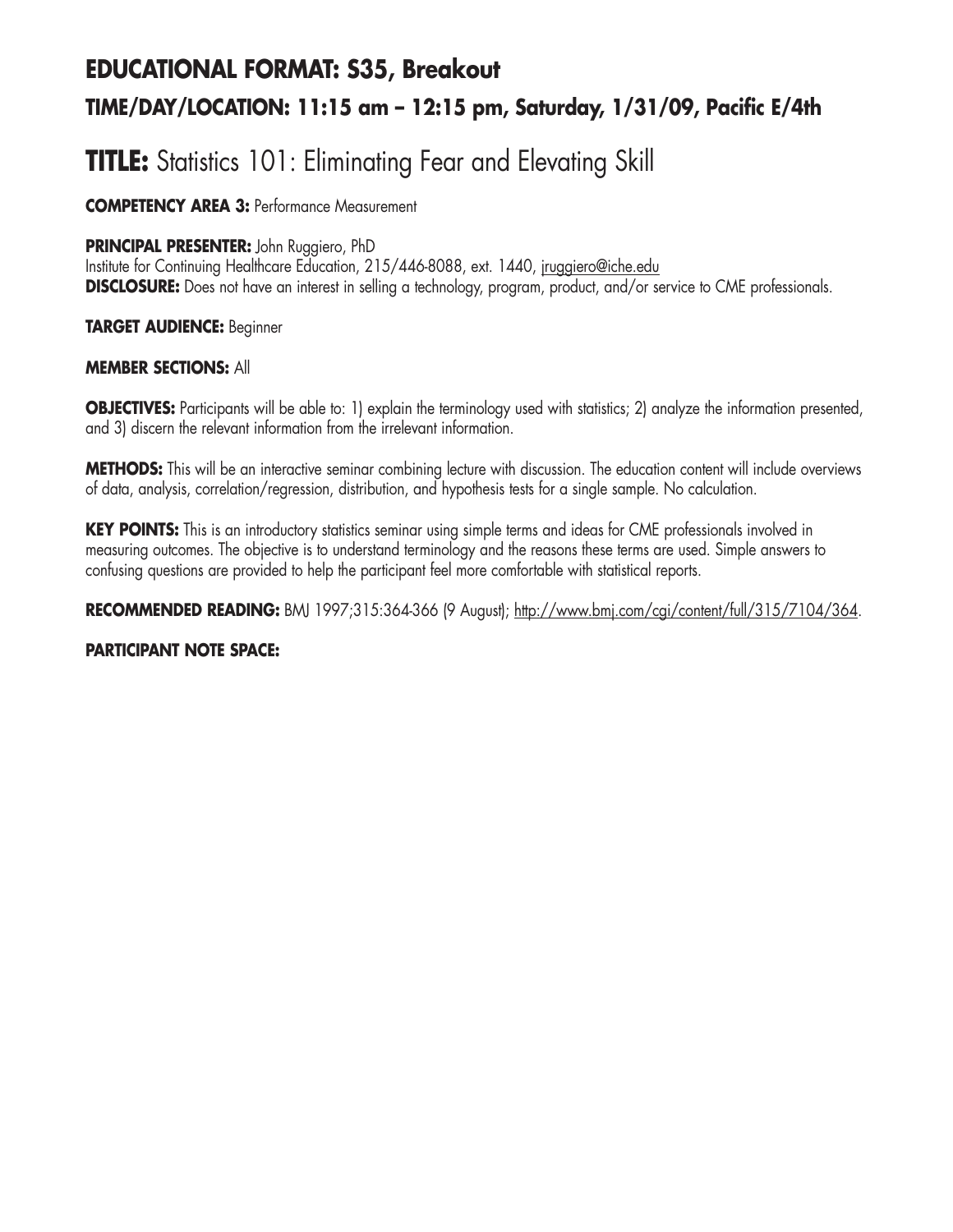# **EDUCATIONAL FORMAT: S36, Breakout TIME/DAY/LOCATION: 11:15 am – 12:15 pm, Saturday, 1/31/09, Pacific C/4th**

# **TITLE:** What CME Professionals Need to Know About Medical Staff Services

#### **COMPETENCY AREA 4:** Systems Thinking

**COMPETENCY 4.6:** Identify and help modify processes that are barriers to change and the implementation of new knowledge.

#### **PRINCIPAL PRESENTER:** Debra Gist, MPH

Consultant, 760/331-7775, dgist@debragist.com **DISCLOSURE:** Does have an interest in selling a service to CME professionals.

#### **CO-PRESENTER:** Brooke Taylor, MPH

Duke University School of Medicine, 919/401-1205, brooke.taylor@duke.edu **DISCLOSURE:** Does not have an interest in selling a technology, program, product, and/or service to CME professionals.

#### **TARGET AUDIENCE:** All

#### **MEMBER SECTIONS:** Hospitals and Health Systems

**OBJECTIVES:** At the completion of this session, participants should be able to:

- 1) Delineate the common structure of a medical staff and how it relates to the board and other hospital functions.
- 2) Describe medical staff leadership's roles and responsibilities.
- 3) List and discuss the major functions of a Medical Staff Services office.
- 4) Describe the credentialing and privileging processes of physicians.
- 5) Discuss strategies for optimizing collaboration between the CME office and Medical Staff Services.

**METHODS:** Didactic combined with case-based discussion.

**KEY POINTS:** This presentation: 1) provides CME professionals with information on how a medical staff is organized and functions; 2) describes the responsibilities of medical staff leadership; 3) contributes to the professional development and knowledge base of CME professionals, and 4) suggests how a CME office might position itself to optimize linkage with medical staff services.

**RECOMMENDED READING:** Kadzielski M, Gassiot CA, Searcy VL, Giles, CW: Medical Staff Services Handbook: Fundamentals & Beyond. Jones & Bartlett Publishers; (May 12, 2006).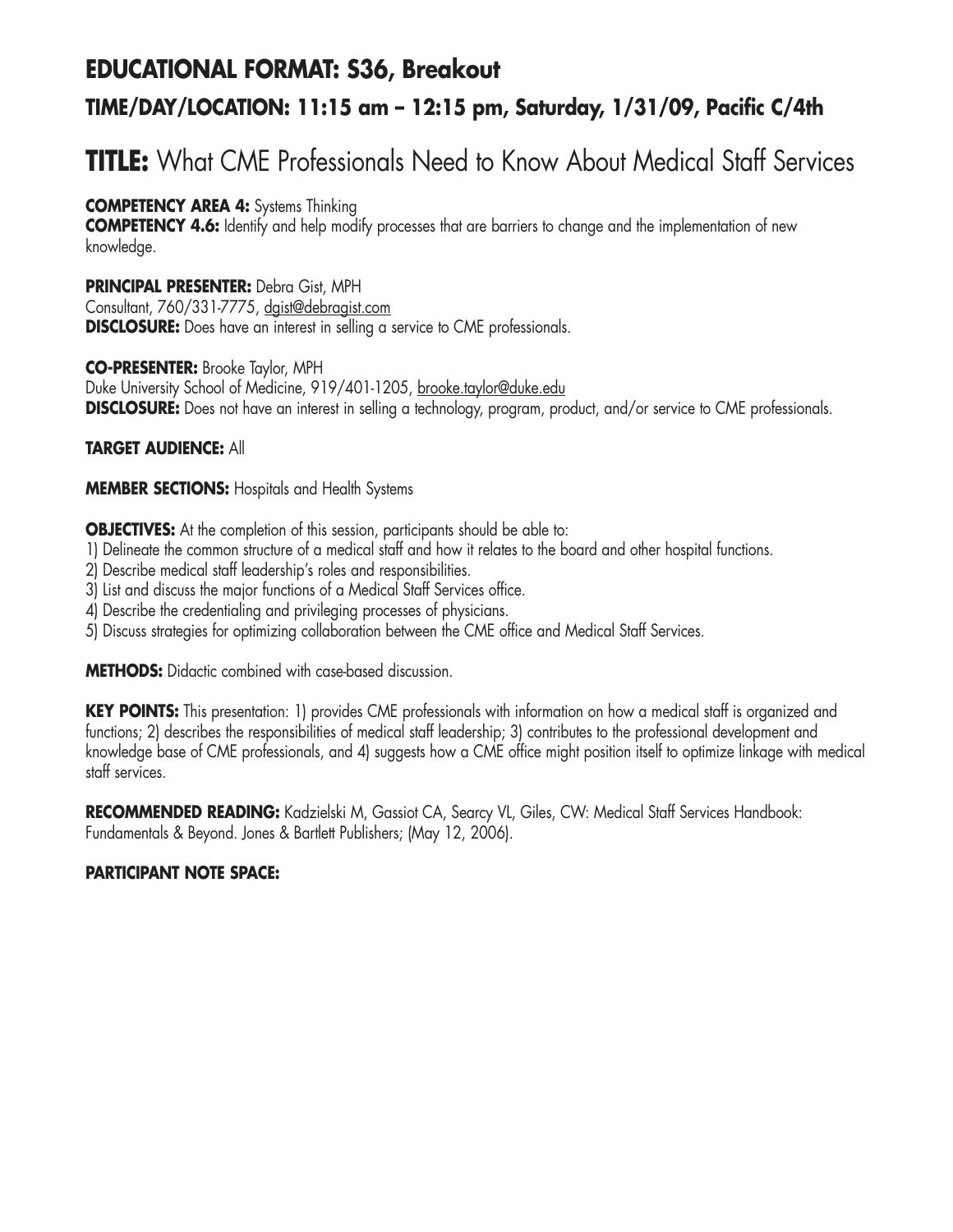# **EDUCATIONAL FORMAT: S37, Breakout TIME/DAY/LOCATION: 11:15 am – 12:15 pm, Saturday, 1/31/09, Club/Atrium**

### **TITLE:** Performance Improvement CME Collaboration Using Lean Methodology

#### **COMPETENCY AREA 4:** Systems Thinking

**COMPETENCY 4.5:** Design activities with a cumulative goal of helping physicians, or teams of learners, to adopt change incrementally, assuring there is compatibility with present systems and advantage over present behaviors.

#### **PRINCIPAL PRESENTER:** Carol Pearcy

University of Kentucky Colleges of Pharmacy and Medicine, 859/257-5320, ext. 80341, cpear0@email.uky.edu **DISCLOSURE:** Does not have an interest in selling a technology, program, product, and/or service to CME professionals.

#### **CO-PRESENTER:** Jeffrey Norton, MSME

University of Kentucky HealthCare Center for Enterprise Quality/Safety, 859/323-4090, jeff.norton@uky.edu **DISCLOSURE:** Does not have an interest in selling a technology, program, product, and/or service to CME professionals.

#### **CO-PRESENTER:** Jane Howell, MA

University of Kentucky HealthCare Center for Enterprise Quality/Safety, 859/257-5328, jthowe01@uky.edu **DISCLOSURE:** Does not have an interest in selling a technology, program, product, and/or service to CME professionals.

#### **TARGET AUDIENCE:** Intermediate

#### **MEMBER SECTIONS:** All

**OBJECTIVES:** At the conclusion of this session, participants should be able to: 1) outline AMA PRA Category 1 credit requirements for performance improvement (PI) CME; 2) summarize the Joint Commission standard for physician PI (CAMH MS 3.10); 3) demonstrate PI collaboration among physicians, CME Office, and Hospital Quality and Safety Office (QS); 4) choose current hospital data collection and assessment processes or develop new processes to fulfill PI CME requirements, and 5) utilize Lean processes in CME/QS PI collaboration.

**METHODS:** Didactic presentation with PowerPoint slides including a best practice and tools to use followed by an interactive question and answer session.

**KEY POINTS:** Have you considered offering performance improvement (PI) CME and don't know where to start? We will demonstrate how a CME Office and a Hospital Quality and Safety (QS) Office can collaborate with physicians to improve patient care. The Lean method of performance improvement (based on optimizing time, human resources, assets and productivity resulting in better products and/or services) can be used with Hospital PI CME activities. Processes already in place with the QS Office can be used by physicians to accomplish a PI CME intervention. Both CME and QS staff can advise physicians as they complete the performance improvement CME summary report, which will be used to fulfill improved patient care goals.

#### **RECOMMENDED READING:**

- 1) Chalice, Robert W. Improving Healthcare Using Toyota Lean Production Methods: 46 Steps for Improvement. April 2007.
- 2) Chalice, Robert W. Stop Rising Healthcare Costs Using Toyota Lean Production Methods: 38 Steps for Improvement. June 2005.
- 3) Spear, Steven J. Fixing Health Care from the Inside, Today. Harvard Business Review. September 1, 2005.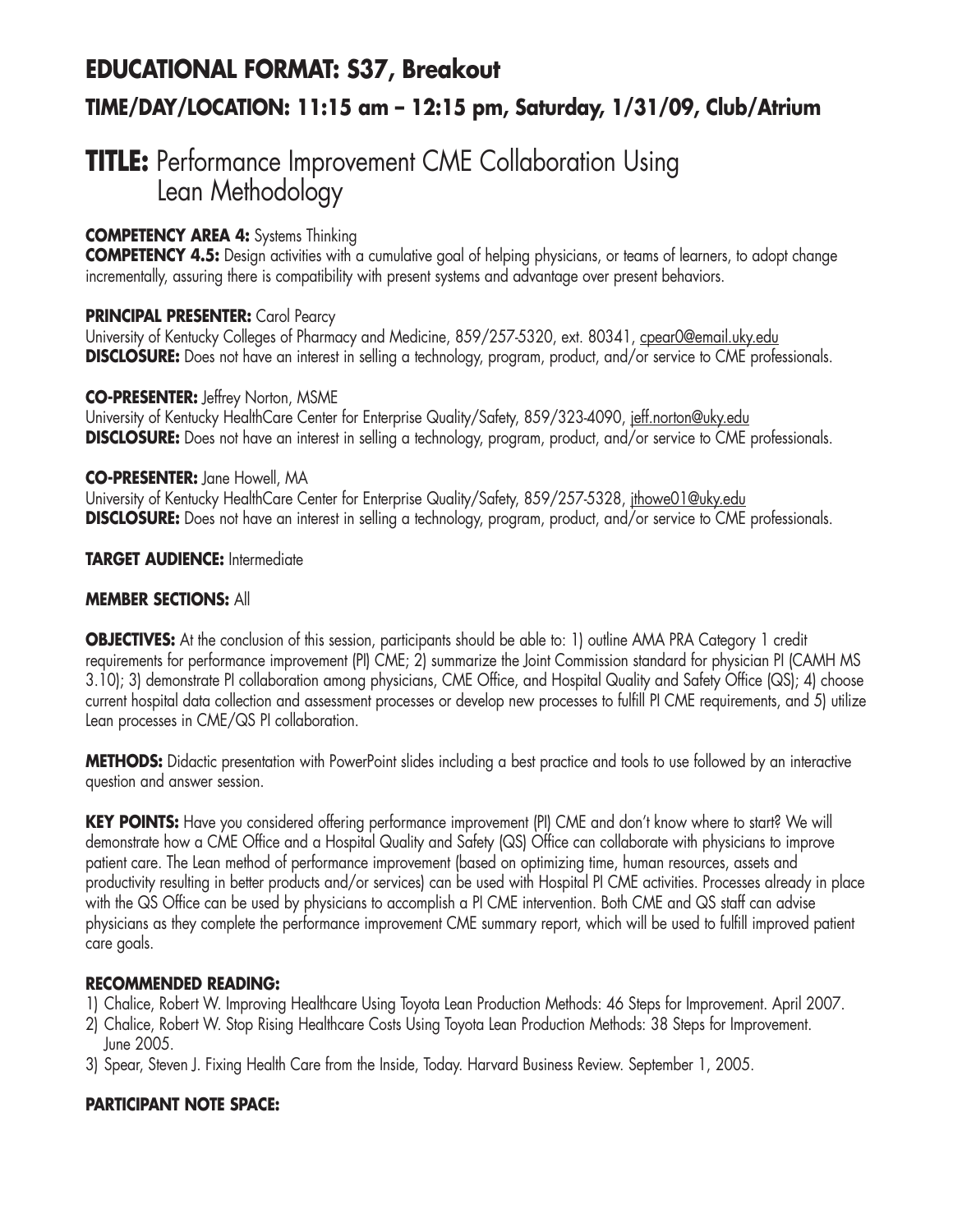### **EDUCATIONAL FORMAT: S38, Breakout TIME/DAY/LOCATION: 11:15 am – 12:15 pm, Saturday, 1/31/09, Yerba Buena 13-15/Lower B2**

# **TITLE:** The Continuum of Risk in Providing Oncology Education

**COMPETENCY AREA 5: Partnering** 

#### **PRINCIPAL PRESENTER:** Sarah Krug

Pfizer Inc, 212/733-7570, sarah.krug@pfizer.com **DISCLOSURE:** Does not have an interest in selling a technology, program, product, and/or service to CME professionals.

**CO-PRESENTER:** Lisa Johnson, MHS

American Society of Clinical Oncology, 703/519-2903, lisa.johnson@asco.org **DISCLOSURE:** Does not have an interest in selling a technology, program, product, and/or service to CME professionals.

**CO-PRESENTER:** Phyllis Harris, MPH education | outcomes | science, 212/849-7761, pharris@health-ny.com **DISCLOSURE:** Does not have an interest in selling a technology, program, product, and/or service to CME professionals.

**CO-PRESENTER:** Kathy Ann Smith, CMP Fox Chase Cancer Center, 215/728-5358, KA\_Smith@fccc.edu **DISCLOSURE:** Does not have an interest in selling a technology, program, product, and/or service to CME professionals.

#### **TARGET AUDIENCE:** All

#### **MEMBER SECTIONS:** All

#### **OBJECTIVES:**

- 1) Describe the risk continuum of oncology healthcare education and identify factors that may compromise independence.
- 2) Discuss elements of design, development, and support that are critical in ensuring independence, validation of content, and resolving conflicts of interest.
- 3) Provide examples of scenarios that assess the risk spectrum of educational activities.

#### **METHODS:**

- 1) Interactive discussion of selected scenarios from the perspectives of an academic medical center, medical specialty society, commercial supporter, and medical education communication company.
- 2) Audience response/participation.

#### **KEY POINTS:**

- 1) Address challenges inherent to the current environment, including but not limited to: selection and structure of planning committees; selection of symposia faculty; relevant versus non-relevant disclosure; non-disclosure of known relationships; development, dissemination and support of clinical guidelines and/or journal supplements; development and management of satellite symposia, and balancing the risks and benefits of off-label content.
- 2) Provide an example of a survey tool that assesses the risk spectrum of development and dissemination of guidelines and/or journal supplements.

**ACKNOWLEDGEMENTS:** Audience response technology provided by VisionTree Software.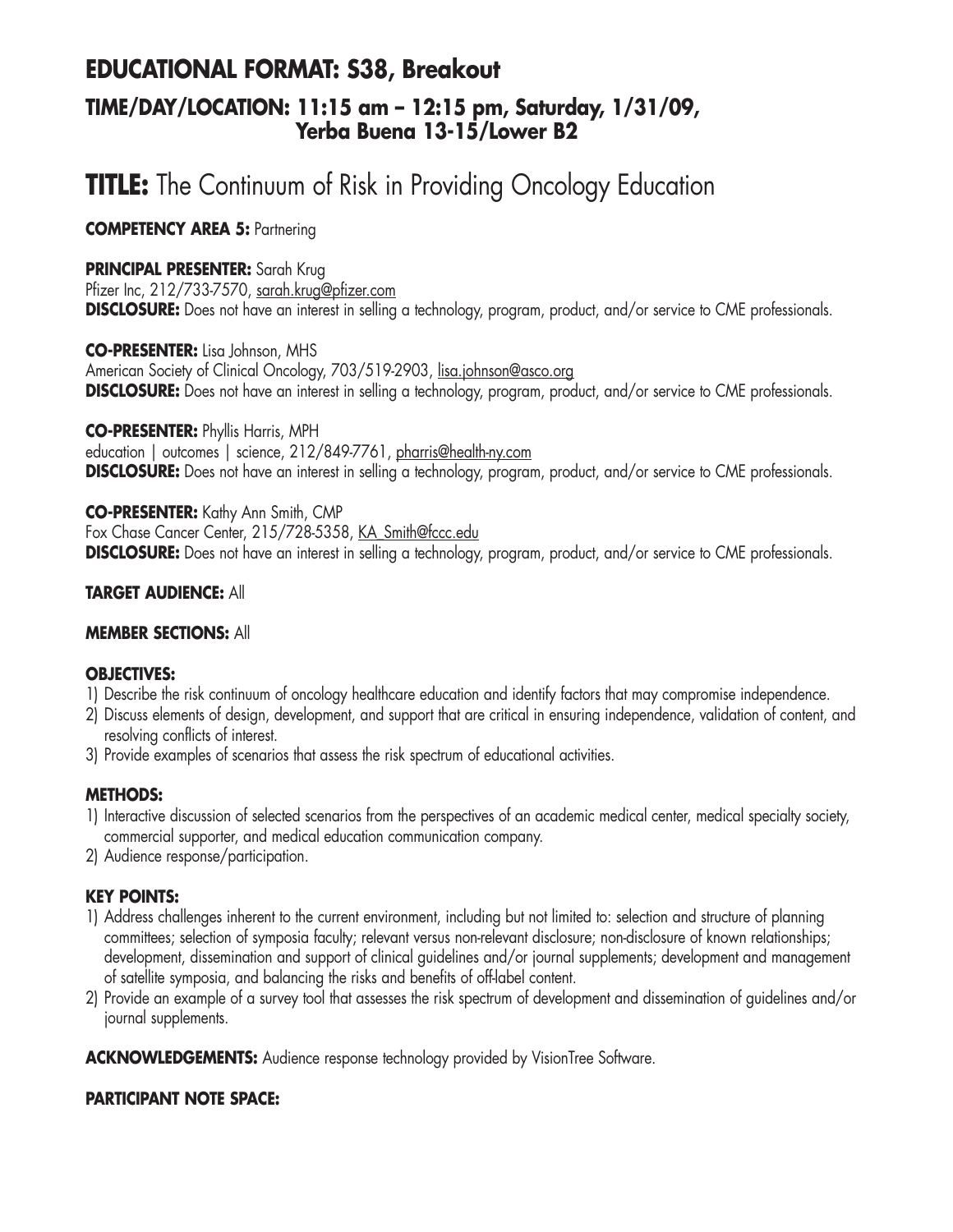# **EDUCATIONAL FORMAT: S39, Breakout TIME/DAY/LOCATION: 11:15 am – 12:15 pm, Saturday, 1/31/09, Sierra H/5th**

# **TITLE:** Leveraging Medical Library Services to Strengthen CME

#### **COMPETENCY AREA 5:** Partnering

**COMPETENCY 5.3:** Collaborate and build relationships that support educational improvements for the patient, the physician, and the organizations in which they physician works.

**PRINCIPAL PRESENTER:** Peter Meyer, MLIS Kaiser Permanente, 510/625-6145, Peter.Meyer@kp.org **DISCLOSURE:** Does not have an interest in selling a technology, program, product, and/or service to CME professionals.

**CO-PRESENTER:** Ysabel Bertolucci, MLIS Kaiser Permanente, 510/752-6158, Ysabel.Bertolucci@kp.org **DISCLOSURE:** Does not have an interest in selling a technology, program, product, and/or service to CME professionals.

#### **CO-PRESENTER:** Carolyn Fishel, MLIS Kaiser Permanente, 925/295-4311, Carolyn.Fishel@kp.org **DISCLOSURE:** Does not have an interest in selling a technology, program, product, and/or service to CME professionals.

#### **TARGET AUDIENCE:** All

#### **MEMBER SECTIONS:** All

**OBJECTIVES:** At the completion of this session, participants will be better able to: 1) utilize specialized library resources for CME activity planning, instructional design and implementation; 2) conduct effective internet-based needs assessments and identify sources of evidence for clinical content validation, and 3)utilize librarians' expertise to address Cultural and Linguistic Competence (CLC) issues relevant to CME.

**METHODS:** This interactive presentation will: 1) summarize traditional relationships of libraries and CME professionals; 2) illustrate advanced library services and web-based information tools; 3) demonstrate applications of library resources to CME requirements, and 4) explore participants' information needs and experience.

**KEY POINTS:** Librarians and medical libraries are often an untapped resource for CME activity planners. Librarians and webbased tools can assist with CME needs assessments, validation of clinical content, and reviews of CLC-related literature. Medical librarians can also serve as an invaluable resource to help plan learning reinforcement and support life-long learning efforts, such as formal study groups and journal clubs.

RECOMMENDED READING: Gluck JC. The contribution of hospital library services to continuing medical education. J Contin Educ Health Prof. 2004 Spring: 24(2);199-23.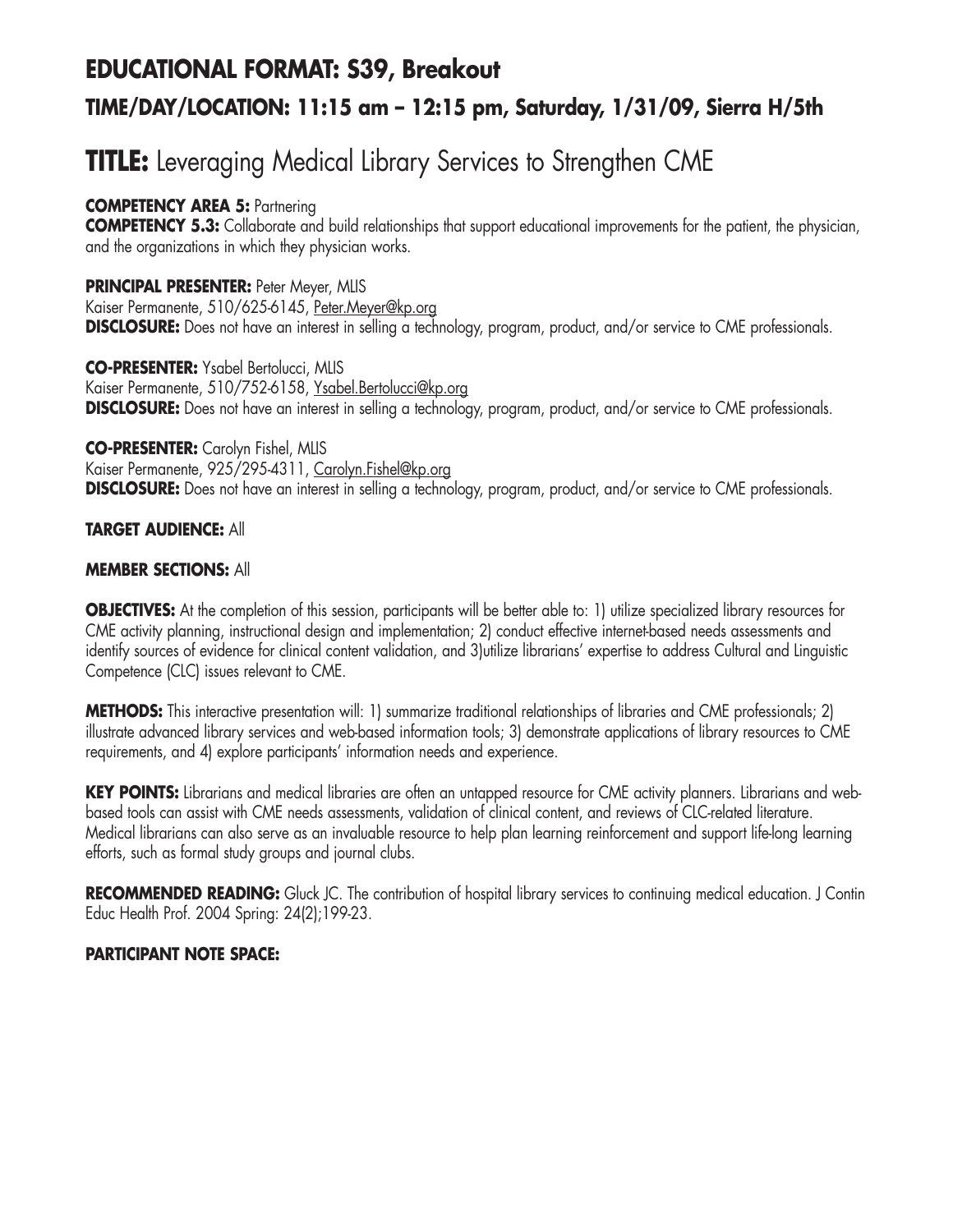### **EDUCATIONAL FORMAT: S40, Breakout**

### **TIME/DAY/LOCATION: 11:15 am – 12:15 pm, Saturday, 1/31/09, Sierra I/5th**

# **TITLE:** Leading Quietly: Developing a Style to Meet Professional Challenges

**COMPETENCY AREA 6:** Leadership **COMPETENCY 6.4:** Promote and support appropriate change as an essential component of an effective CME program.

#### **PRINCIPAL PRESENTER:** Robert Kristofco, MSW

Pfizer Inc., 212/733-0055, robert.kristofco@pfizer.com **DISCLOSURE:** Does not have an interest in selling a technology, program, product, and/or service to CME professionals.

**CO-PRESENTER:** James Leist EdD Alliance for Continuing Medical Education, 704/394-6294, jleist@carolina.rr.com **DISCLOSURE:** Does have an interest in selling a service to CME professionals.

#### **TARGET AUDIENCE:** All

#### **MEMBER SECTIONS:** All

**OBJECTIVES:** At the conclusion of this session participants will be better to: 1) describe the qualities of the "quiet" leader; 2) assess the appropriateness of employing this leadership style in the arena of continuing professional development, and 3) reflect on how the tenets of this style interface with the professional challenges each participant may experience.

**METHODS:** A brief presentation will introduce the topic. A short inventory will be provided to participants that identifies key traits of the quiet leader. Learners will use this inventory in a brief small group exchange to identify circumstances where selected traits would be useful. A large group exchange and closing remarks will end the session.

**KEY POINTS:** Leading change in CME has many facets:

1) The concept of the "quiet" leader is a compelling one that is right for the 21st Century.

2) This style of leadership can be characterized as embodying three quiet virtues.

3) Presented with a set of useful, practical ideas about leading quietly, all of us can be equipped to accomplish lasting change.

#### **RECOMMENDED READING:**

1) Leading Quietly: An Unorthodox Guide to Doing the Right Thing. Joseph Badaracco Jr. Harvard Business School Press 2002.

2) Good to Great. Jim Collins Harper Collins Publishers 2001.

3) Leading with Soul: An Uncommon Journey of Spirit. Lee G. Bolman and Terrence E. Deal Jossey Bass 1995.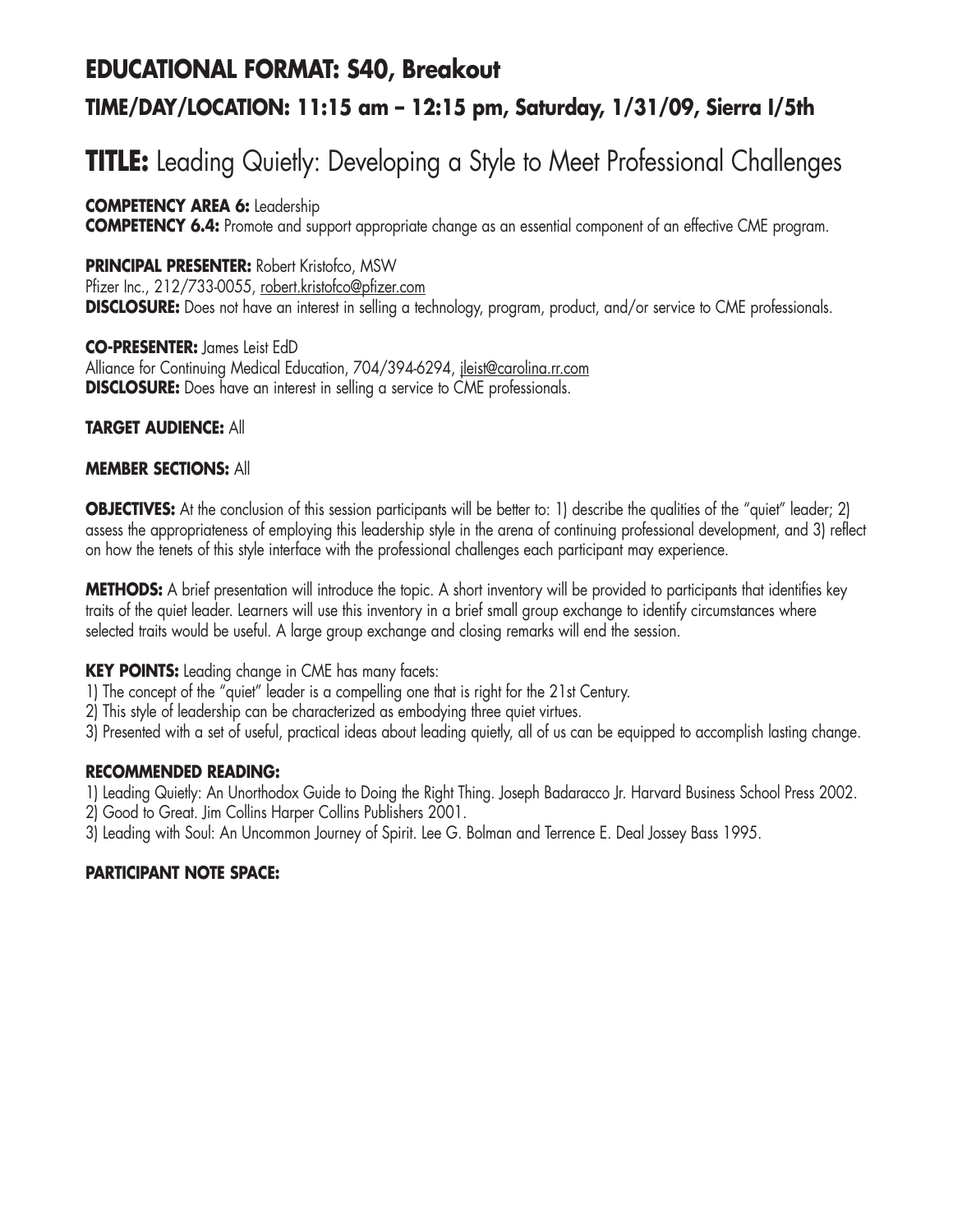### **EDUCATIONAL FORMAT: S41, Breakout**

### **TIME/DAY/LOCATION: 11:15 am – 12:15 pm, Saturday, 1/31/09, Nob Hill A-D/Lower B2**

### **TITLE:** Connecting the Dots: Linking CME Planning and Evaluation to the Updated Criteria

#### **COMPETENCY AREA 7:** Administrative/Management

**COMPETENCY 7.6:** Assure that the CME program is in compliance with the Accreditation Essentials, Elements, and Policies and other regulatory requirements.

**PRINCIPAL PRESENTER:** Joyce Boswell, BS Kaiser Permanente, 510/625-4419, Joyce.Boswell@kp.org **DISCLOSURE:** Does not have an interest in selling a technology, program, product, and/or service to CME professionals.

**CO-PRESENTER:** Annika Allison, BS Kaiser Permanente, 510/625-2308, Annika.M.Allison@kp.org **DISCLOSURE:** Does not have an interest in selling a technology, program, product, and/or service to CME professionals.

**CO-PRESENTER:** Jennifer French, MAE Kaiser Permanente, 510/625-6163, Jennifer.French@kp.org **DISCLOSURE:** Does not have an interest in selling a technology, program, product, and/or service to CME professionals.

#### **TARGET AUDIENCE:** All

#### **MEMBER SECTIONS:** Hospitals and health systems

**OBJECTIVES:** At the completion of this session, participants will be better able to:

- 1) Apply the updated ACCME Criteria to CME planning, monitoring and evaluation processes.
- 2) Utilize practical tools and techniques that help planners and stakeholders adapt to the updated criteria.
- 3) Collaborate with and engage stakeholders to address key priorities and gaps in clinical practice toward achieving higher level outcomes.

**METHODS:** This interactive presentation will showcase strategies for encouraging CME planners to identify gaps in practice and focus on improving patient care. It will further explore RSS monitoring and outcome measurement best practices. Participants will work in small groups to resolve case scenarios.

**KEY POINTS:** The Updated ACCME Criteria may appear daunting at first glance; however, it can provide an optimal framework for planning targeted CME activities, based on identified practice gaps, and for ensuring measurement of changes in competence, performance and patient outcomes. This session will provide a framework for linking elements of the updated criteria with planning, monitoring and evaluation best practices. It will also provide case examples of successful collaborations with clinical departments and stakeholder groups to improve provider practice and quality of care.

#### **RECOMMENDED READING:**

1) CME as a Bridge to Quality; Updated Accreditation Criteria (ACCME).

2) Havens C, Bellman P, Jayachandran K, Waters S. Measuring Higher-Level Outcomes; Alliance for CME Almanac. 2005 Oct; 27(10):1-4.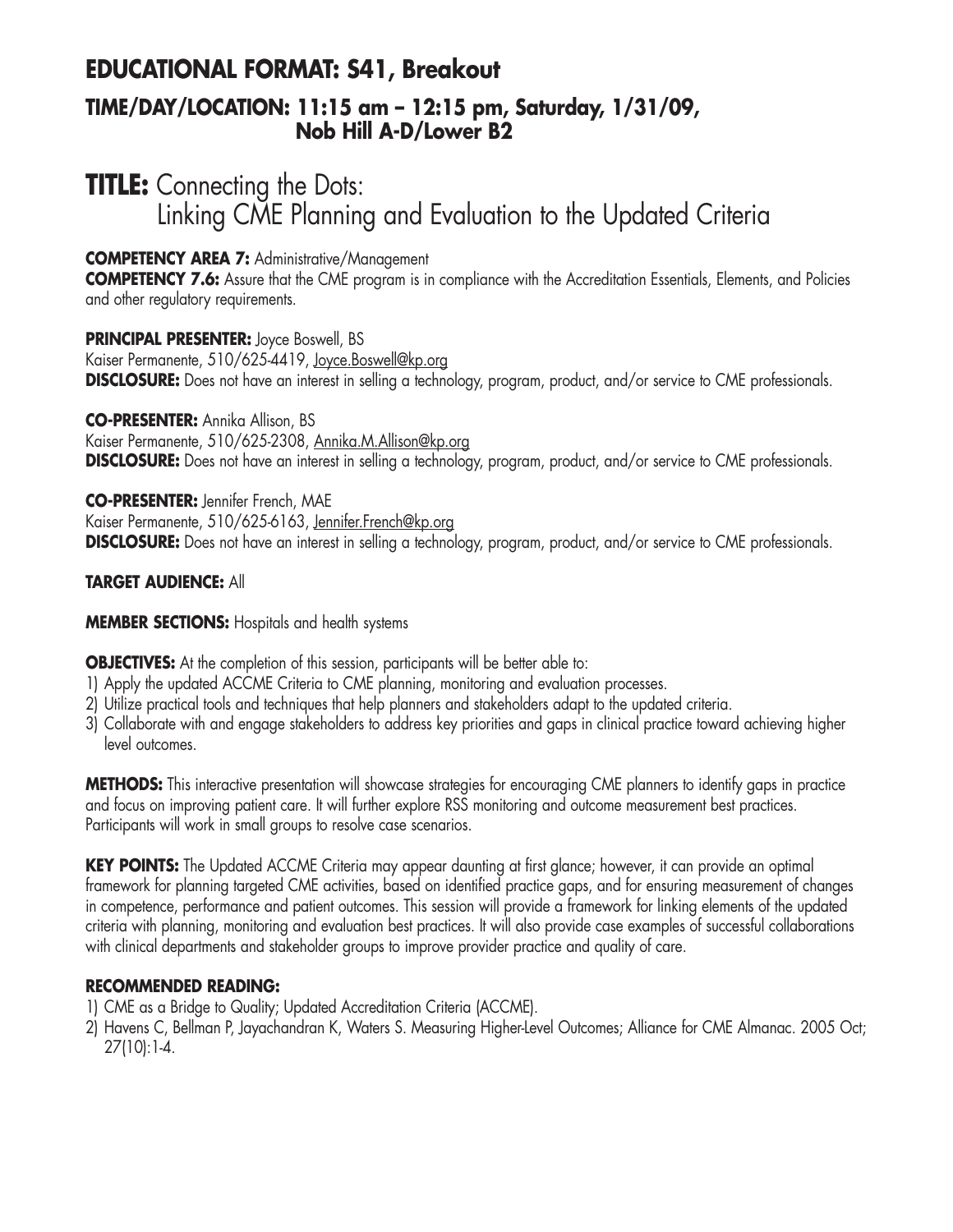# **EDUCATIONAL FORMAT: S42, Breakout TIME/DAY/LOCATION: 11:15 am – 12:15 pm, Saturday, 1/31/09, Pacific J/4th**

### **TITLE:** Six Sigma Meets CME: Improving Operations and Administration at Your Organization

#### **COMPETENCY AREA 7:** Administrative/Management

**COMPETENCY 7.5:** Develop a management culture of the office that will reflect a collaborative, service oriented, continuous improvement system that meets the needs of the physicians served, the organization of the CME program and the accreditation standards.

#### **PRINCIPAL PRESENTER:** Stephen Lewis, MA

Global Education Group, 303/395-1782, ext. 71, slewis@globaleducationgroup.com **DISCLOSURE:** Does not have an interest in selling a technology, program, product, and/or service to CME professionals.

#### **TARGET AUDIENCE:** All

#### **MEMBER SECTIONS:** All

**OBJECTIVES:** At the completion of this session, participants should be able to:

- 1) Understand why and how healthcare and other industries utilize Six Sigma to improve performance.
- 2) Articulate and define the key Six Sigma principles that can be applied to make significant performance improvements to a CME organization, department, or program.
- 3) Develop CME "Business Case" improvement scenarios to identify areas of CME program/department process improvement.
- 4) Justify and participate in implementation of baseline, benchmark "Six Sigma" efforts within their organization.

**METHODS:** Use didactic lecture to 1) define the Six Sigma approach and its history, and 2) provide examples where Six Sigma methods can and are being used to improve CME operations and administration. Use interactive audience Q&A and input to build a Six Sigma "Business Case" example for approaching process and quality improvement at a sample organization.

#### **KEY POINTS:**

- 1) Analysis: Which organizations utilize Six Sigma and Why?
- 2) Typical results from deploying the Six Sigma "DMAIC" methodology.
- 3) Application of Six Sigma within the CME enterprise.
- 4) Making the Business Case for Six Sigma deployment in your organization.
- 5) Identifying the Areas for Dramatic Improvement: Sample Case Exercise.
- 6) Results of a Six Sigma effort at a CME organization.

RECOMMENDED READING: George, Michael L. Lean Six Sigma for Service. McGraw-Hill, 2003.